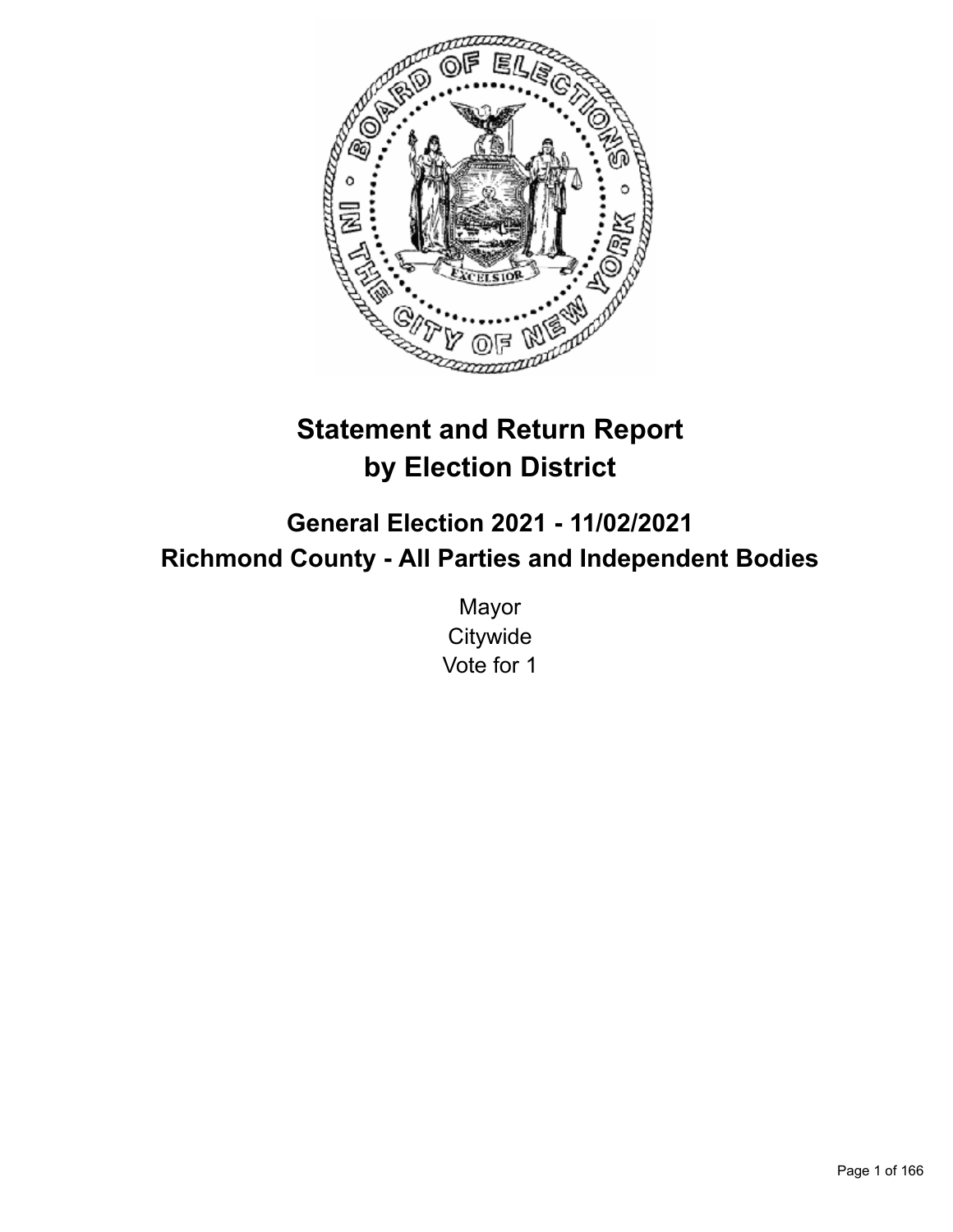

| PUBLIC COUNTER                                           | 333            |
|----------------------------------------------------------|----------------|
| <b>MANUALLY COUNTED EMERGENCY</b>                        | 0              |
| ABSENTEE / MILITARY                                      | 18             |
| <b>AFFIDAVIT</b>                                         | 1              |
| <b>Total Ballots</b>                                     | 352            |
| Less - Inapplicable Federal/Special Presidential Ballots | 0              |
| <b>Total Applicable Ballots</b>                          | 352            |
| ERIC L. ADAMS (DEMOCRATIC)                               | 273            |
| CURTIS A. SLIWA (REPUBLICAN)                             | 59             |
| WILLIAM A. PEPITONE (CONSERVATIVE)                       | 1              |
| CATHERINE ROJAS (SOCIALISM & LIB)                        | 6              |
| STACEY H. PRUSSMAN (LIBERTARIAN)                         | 1              |
| FERNANDO MATEO (SAVE OUR CITY)                           | 0              |
| CURTIS A. SLIWA (INDEPENDENT)                            | $\overline{2}$ |
| RAJA MICHAEL FLORES (HUMANITY UNITED)                    | 1              |
| SKIBOKY STORA (OUT LAWBREAKER)                           | $\mathbf 0$    |
| QUANDA S. FRANCIS (EMPOWERMENT)                          | 3              |
| <b>Total Votes</b>                                       | 346            |
| Unrecorded                                               | 6              |

| <b>PUBLIC COUNTER</b>                                    | 289            |
|----------------------------------------------------------|----------------|
| <b>MANUALLY COUNTED EMERGENCY</b>                        | 0              |
| ABSENTEE / MILITARY                                      | 34             |
| <b>AFFIDAVIT</b>                                         | 2              |
| <b>Total Ballots</b>                                     | 325            |
| Less - Inapplicable Federal/Special Presidential Ballots | 0              |
| <b>Total Applicable Ballots</b>                          | 325            |
| ERIC L. ADAMS (DEMOCRATIC)                               | 225            |
| CURTIS A. SLIWA (REPUBLICAN)                             | 68             |
| WILLIAM A. PEPITONE (CONSERVATIVE)                       | 4              |
| CATHERINE ROJAS (SOCIALISM & LIB)                        | 14             |
| STACEY H. PRUSSMAN (LIBERTARIAN)                         | $\overline{2}$ |
| FERNANDO MATEO (SAVE OUR CITY)                           | 1              |
| CURTIS A. SLIWA (INDEPENDENT)                            | 5              |
| RAJA MICHAEL FLORES (HUMANITY UNITED)                    | 0              |
| SKIBOKY STORA (OUT LAWBREAKER)                           | 0              |
| QUANDA S. FRANCIS (EMPOWERMENT)                          | 1              |
| <b>Total Votes</b>                                       | 320            |
| Unrecorded                                               | 5              |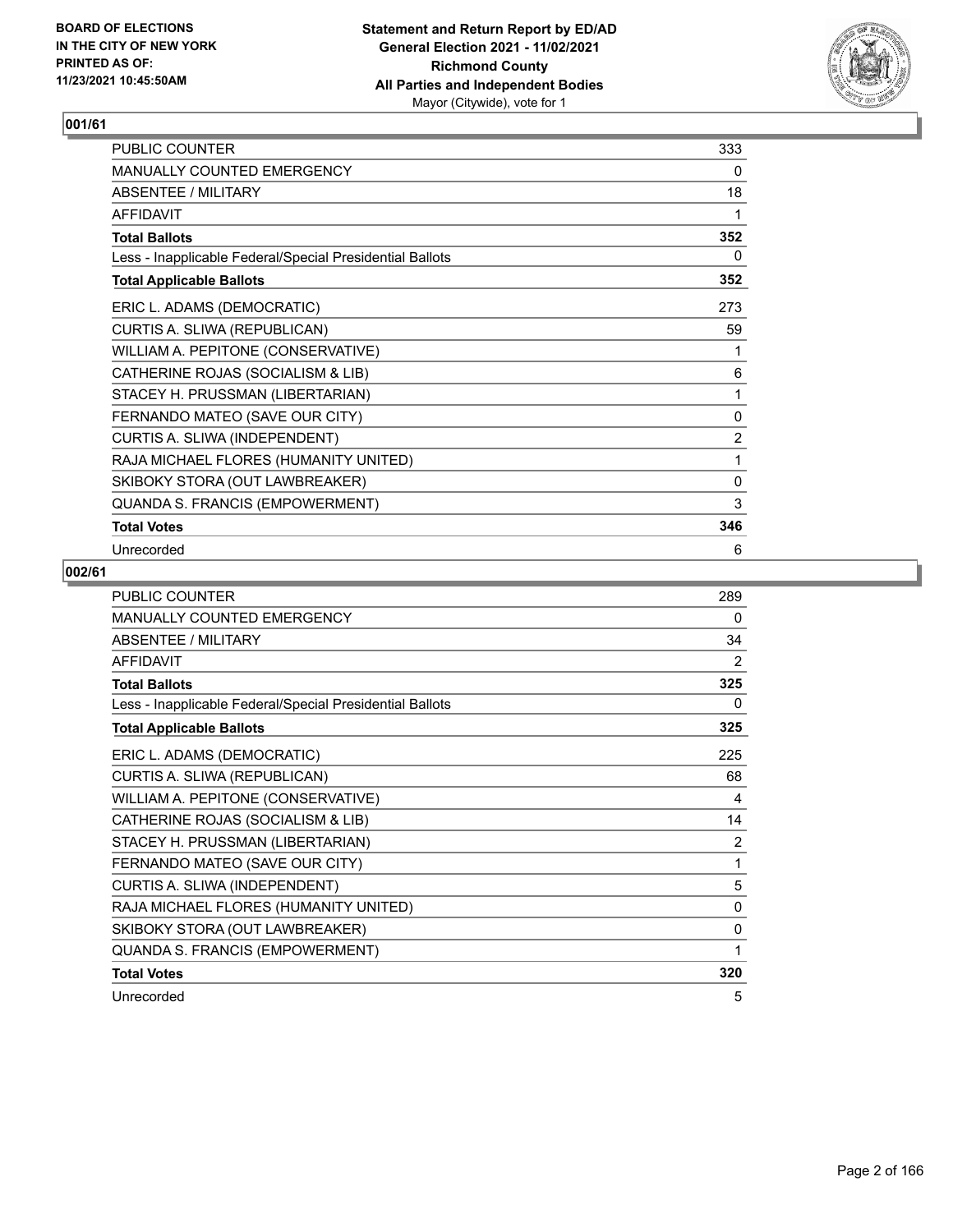

| <b>PUBLIC COUNTER</b>                                    | 365            |
|----------------------------------------------------------|----------------|
| MANUALLY COUNTED EMERGENCY                               | 0              |
| <b>ABSENTEE / MILITARY</b>                               | 24             |
| <b>AFFIDAVIT</b>                                         | 4              |
| <b>Total Ballots</b>                                     | 393            |
| Less - Inapplicable Federal/Special Presidential Ballots | 0              |
| <b>Total Applicable Ballots</b>                          | 393            |
| ERIC L. ADAMS (DEMOCRATIC)                               | 270            |
| CURTIS A. SLIWA (REPUBLICAN)                             | 70             |
| WILLIAM A. PEPITONE (CONSERVATIVE)                       | 7              |
| CATHERINE ROJAS (SOCIALISM & LIB)                        | 17             |
| STACEY H. PRUSSMAN (LIBERTARIAN)                         | 1              |
| FERNANDO MATEO (SAVE OUR CITY)                           | 0              |
| CURTIS A. SLIWA (INDEPENDENT)                            | $\overline{7}$ |
| RAJA MICHAEL FLORES (HUMANITY UNITED)                    | $\overline{2}$ |
| SKIBOKY STORA (OUT LAWBREAKER)                           | 0              |
| QUANDA S. FRANCIS (EMPOWERMENT)                          | 4              |
| <b>BLANCHE ZASAC (WRITE-IN)</b>                          | 1              |
| DANIEL VARIS (WRITE-IN)                                  | 1              |
| DAVID GOLDFARD (WRITE-IN)                                | 1              |
| EDDIE L. EARHART (WRITE-IN)                              | 1              |
| SCOTT M. STRINGER (WRITE-IN)                             | $\overline{c}$ |
| UNATTRIBUTABLE WRITE-IN (WRITE-IN)                       | 1              |
| <b>Total Votes</b>                                       | 385            |
| Unrecorded                                               | 8              |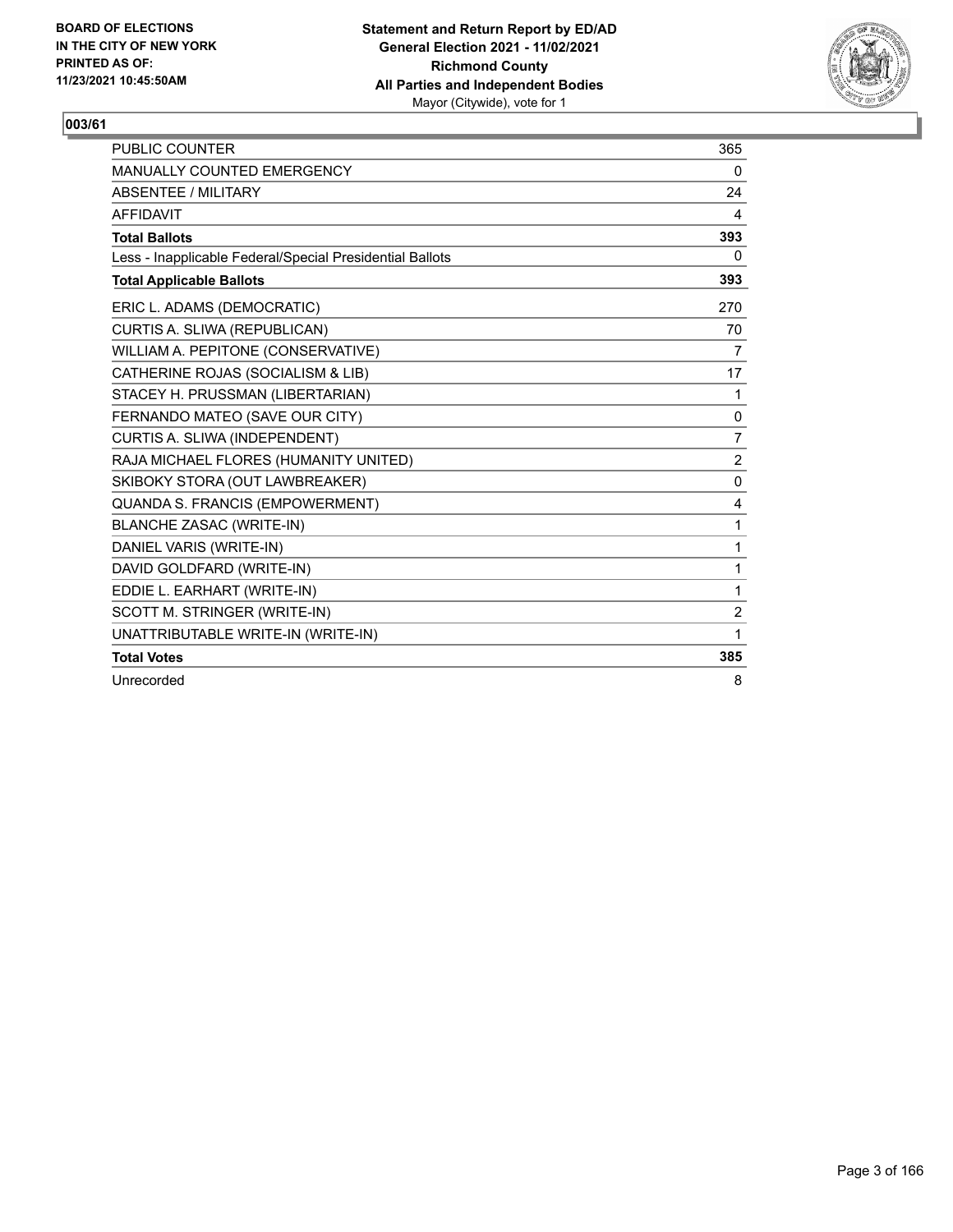

| PUBLIC COUNTER                                           | 222 |
|----------------------------------------------------------|-----|
| <b>MANUALLY COUNTED EMERGENCY</b>                        | 0   |
| ABSENTEE / MILITARY                                      | 17  |
| <b>AFFIDAVIT</b>                                         | 1   |
| <b>Total Ballots</b>                                     | 240 |
| Less - Inapplicable Federal/Special Presidential Ballots | 0   |
| <b>Total Applicable Ballots</b>                          | 240 |
| ERIC L. ADAMS (DEMOCRATIC)                               | 164 |
| CURTIS A. SLIWA (REPUBLICAN)                             | 55  |
| WILLIAM A. PEPITONE (CONSERVATIVE)                       | 5   |
| CATHERINE ROJAS (SOCIALISM & LIB)                        | 8   |
| STACEY H. PRUSSMAN (LIBERTARIAN)                         | 0   |
| FERNANDO MATEO (SAVE OUR CITY)                           | 0   |
| CURTIS A. SLIWA (INDEPENDENT)                            | 5   |
| RAJA MICHAEL FLORES (HUMANITY UNITED)                    | 1   |
| SKIBOKY STORA (OUT LAWBREAKER)                           | 0   |
| QUANDA S. FRANCIS (EMPOWERMENT)                          | 0   |
| KATHRYN A. GARCIA (WRITE-IN)                             | 1   |
| UNATTRIBUTABLE WRITE-IN (WRITE-IN)                       | 1   |
| <b>Total Votes</b>                                       | 240 |

| PUBLIC COUNTER                                           | 189            |
|----------------------------------------------------------|----------------|
| MANUALLY COUNTED EMERGENCY                               | 0              |
| <b>ABSENTEE / MILITARY</b>                               | 12             |
| <b>AFFIDAVIT</b>                                         | 1              |
| <b>Total Ballots</b>                                     | 202            |
| Less - Inapplicable Federal/Special Presidential Ballots | 0              |
| <b>Total Applicable Ballots</b>                          | 202            |
| ERIC L. ADAMS (DEMOCRATIC)                               | 155            |
| CURTIS A. SLIWA (REPUBLICAN)                             | 30             |
| WILLIAM A. PEPITONE (CONSERVATIVE)                       | 2              |
| CATHERINE ROJAS (SOCIALISM & LIB)                        | 7              |
| STACEY H. PRUSSMAN (LIBERTARIAN)                         | 0              |
| FERNANDO MATEO (SAVE OUR CITY)                           | 0              |
| CURTIS A. SLIWA (INDEPENDENT)                            | 0              |
| RAJA MICHAEL FLORES (HUMANITY UNITED)                    | $\overline{2}$ |
| SKIBOKY STORA (OUT LAWBREAKER)                           | 1              |
| QUANDA S. FRANCIS (EMPOWERMENT)                          | 1              |
| KATHRYN A. GARCIA (WRITE-IN)                             | 1              |
| <b>Total Votes</b>                                       | 199            |
| Unrecorded                                               | 3              |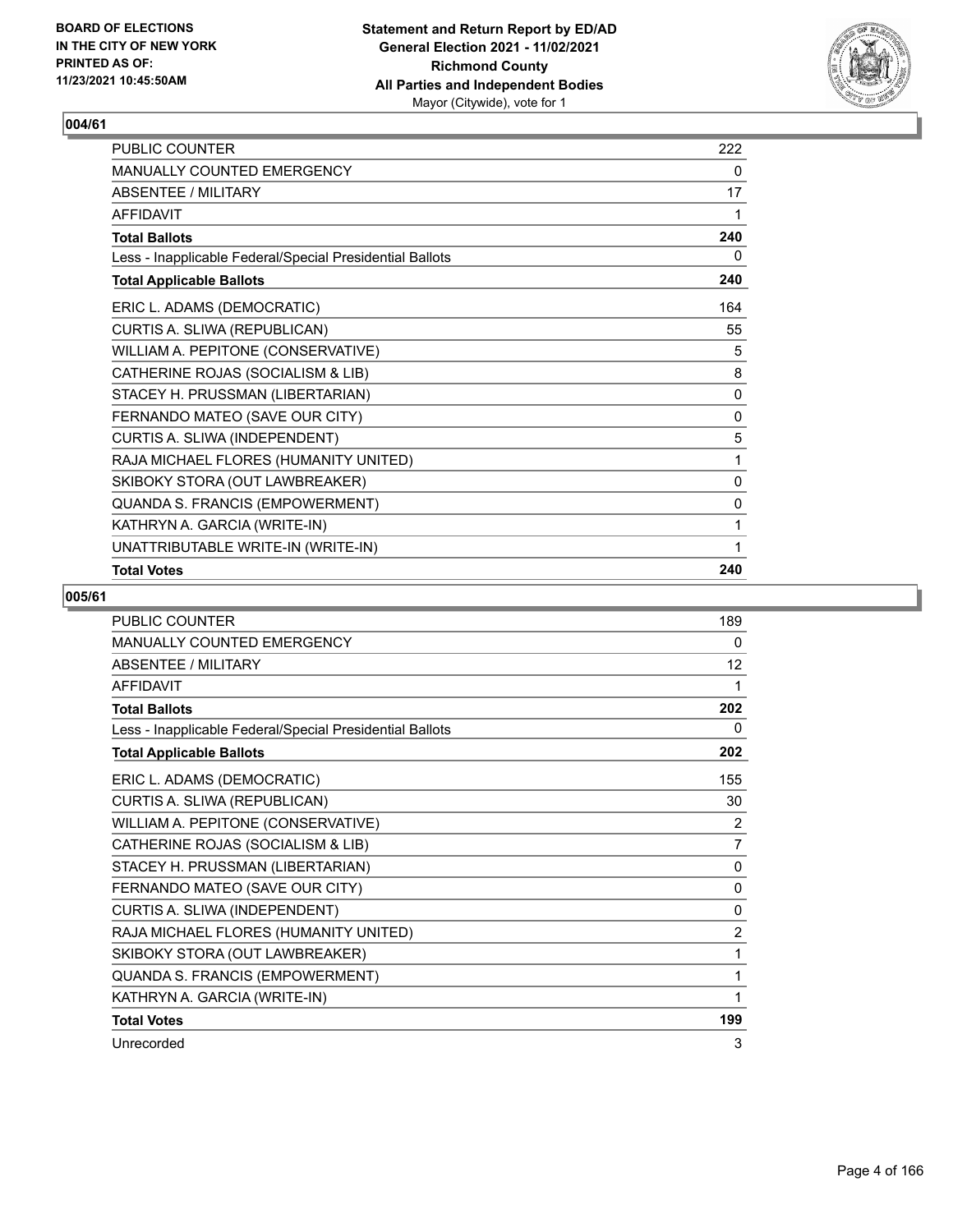

| PUBLIC COUNTER                                           | 156          |
|----------------------------------------------------------|--------------|
| MANUALLY COUNTED EMERGENCY                               | 0            |
| <b>ABSENTEE / MILITARY</b>                               | 40           |
| <b>AFFIDAVIT</b>                                         | $\mathbf{0}$ |
| <b>Total Ballots</b>                                     | 196          |
| Less - Inapplicable Federal/Special Presidential Ballots | 0            |
| <b>Total Applicable Ballots</b>                          | 196          |
| ERIC L. ADAMS (DEMOCRATIC)                               | 99           |
| CURTIS A. SLIWA (REPUBLICAN)                             | 82           |
| WILLIAM A. PEPITONE (CONSERVATIVE)                       | 4            |
| CATHERINE ROJAS (SOCIALISM & LIB)                        | 5            |
| STACEY H. PRUSSMAN (LIBERTARIAN)                         | 0            |
| FERNANDO MATEO (SAVE OUR CITY)                           | 1            |
| CURTIS A. SLIWA (INDEPENDENT)                            | 3            |
| RAJA MICHAEL FLORES (HUMANITY UNITED)                    | 0            |
| SKIBOKY STORA (OUT LAWBREAKER)                           | 0            |
| QUANDA S. FRANCIS (EMPOWERMENT)                          | $\Omega$     |
| <b>Total Votes</b>                                       | 194          |
| Unrecorded                                               | 2            |

| <b>PUBLIC COUNTER</b>                                    | 174          |
|----------------------------------------------------------|--------------|
| <b>MANUALLY COUNTED EMERGENCY</b>                        | 0            |
| <b>ABSENTEE / MILITARY</b>                               | 9            |
| <b>AFFIDAVIT</b>                                         | $\mathbf{0}$ |
| <b>Total Ballots</b>                                     | 183          |
| Less - Inapplicable Federal/Special Presidential Ballots | 0            |
| <b>Total Applicable Ballots</b>                          | 183          |
| ERIC L. ADAMS (DEMOCRATIC)                               | 157          |
| CURTIS A. SLIWA (REPUBLICAN)                             | 17           |
| WILLIAM A. PEPITONE (CONSERVATIVE)                       | 1            |
| CATHERINE ROJAS (SOCIALISM & LIB)                        | 3            |
| STACEY H. PRUSSMAN (LIBERTARIAN)                         | 1            |
| FERNANDO MATEO (SAVE OUR CITY)                           | $\mathbf{0}$ |
| CURTIS A. SLIWA (INDEPENDENT)                            | $\mathbf{0}$ |
| RAJA MICHAEL FLORES (HUMANITY UNITED)                    | $\mathbf{0}$ |
| SKIBOKY STORA (OUT LAWBREAKER)                           | $\mathbf{0}$ |
| QUANDA S. FRANCIS (EMPOWERMENT)                          | $\Omega$     |
| <b>Total Votes</b>                                       | 179          |
| Unrecorded                                               | 4            |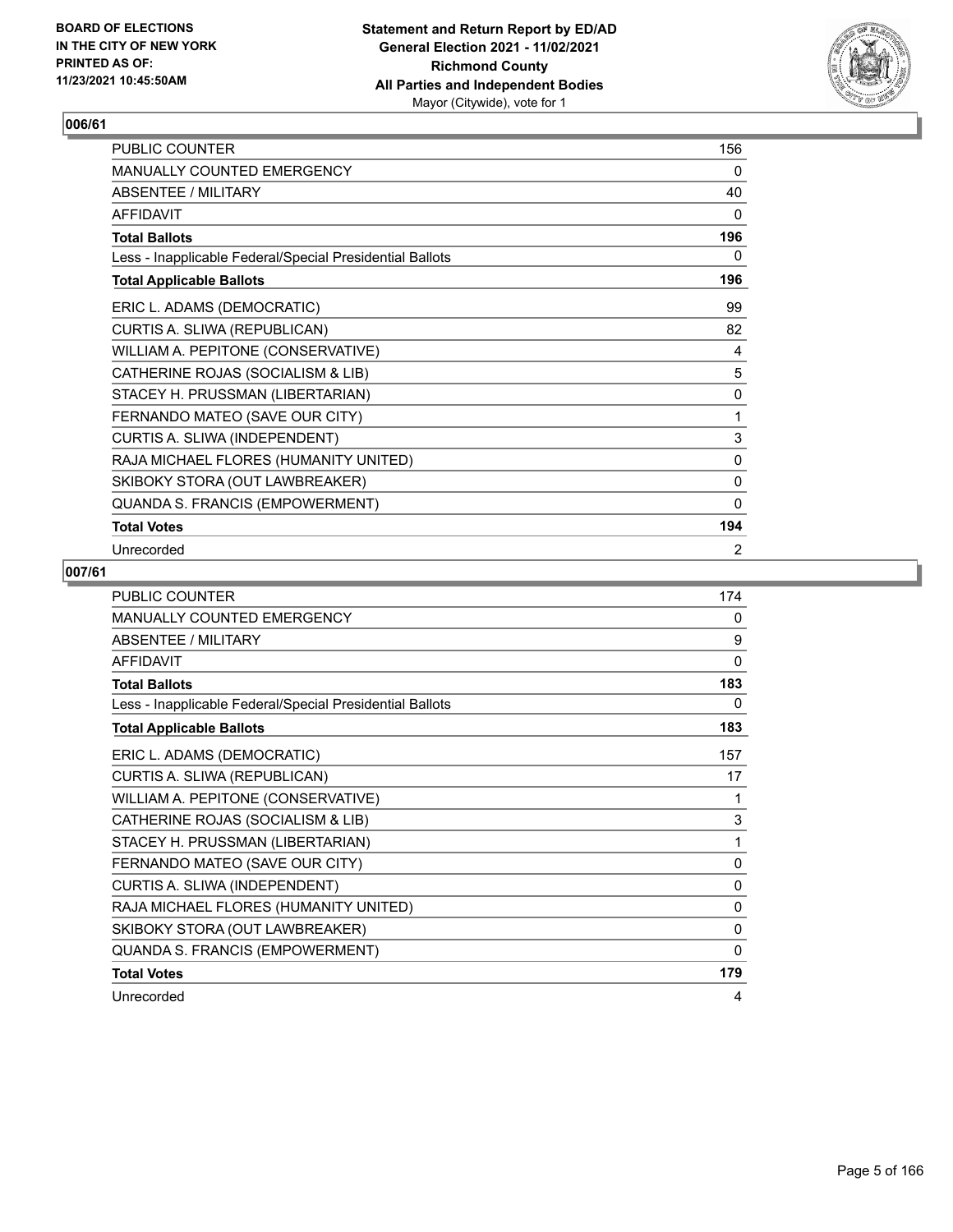

| PUBLIC COUNTER                                           | 110 |
|----------------------------------------------------------|-----|
| MANUALLY COUNTED EMERGENCY                               | 0   |
| <b>ABSENTEE / MILITARY</b>                               | 9   |
| <b>AFFIDAVIT</b>                                         | 1   |
| <b>Total Ballots</b>                                     | 120 |
| Less - Inapplicable Federal/Special Presidential Ballots | 0   |
| <b>Total Applicable Ballots</b>                          | 120 |
| ERIC L. ADAMS (DEMOCRATIC)                               | 100 |
| CURTIS A. SLIWA (REPUBLICAN)                             | 16  |
| WILLIAM A. PEPITONE (CONSERVATIVE)                       | 3   |
| CATHERINE ROJAS (SOCIALISM & LIB)                        | 0   |
| STACEY H. PRUSSMAN (LIBERTARIAN)                         | 0   |
| FERNANDO MATEO (SAVE OUR CITY)                           | 0   |
| CURTIS A. SLIWA (INDEPENDENT)                            | 0   |
| RAJA MICHAEL FLORES (HUMANITY UNITED)                    | 0   |
| SKIBOKY STORA (OUT LAWBREAKER)                           | 0   |
| QUANDA S. FRANCIS (EMPOWERMENT)                          | 0   |
| LETITIA A. JAMES (WRITE-IN)                              |     |
| <b>Total Votes</b>                                       | 120 |

| <b>PUBLIC COUNTER</b>                                    | 388            |
|----------------------------------------------------------|----------------|
| MANUALLY COUNTED EMERGENCY                               | 0              |
| <b>ABSENTEE / MILITARY</b>                               | 20             |
| <b>AFFIDAVIT</b>                                         | 1              |
| <b>Total Ballots</b>                                     | 409            |
| Less - Inapplicable Federal/Special Presidential Ballots | 0              |
| <b>Total Applicable Ballots</b>                          | 409            |
| ERIC L. ADAMS (DEMOCRATIC)                               | 283            |
| CURTIS A. SLIWA (REPUBLICAN)                             | 100            |
| WILLIAM A. PEPITONE (CONSERVATIVE)                       | 6              |
| CATHERINE ROJAS (SOCIALISM & LIB)                        | $\overline{7}$ |
| STACEY H. PRUSSMAN (LIBERTARIAN)                         | 1              |
| FERNANDO MATEO (SAVE OUR CITY)                           | 3              |
| CURTIS A. SLIWA (INDEPENDENT)                            | 3              |
| RAJA MICHAEL FLORES (HUMANITY UNITED)                    | 1              |
| SKIBOKY STORA (OUT LAWBREAKER)                           | $\mathbf{0}$   |
| QUANDA S. FRANCIS (EMPOWERMENT)                          | $\mathbf{0}$   |
| CHINA L.M. REICHERT (WRITE-IN)                           | 1              |
| <b>Total Votes</b>                                       | 405            |
| Unrecorded                                               | 4              |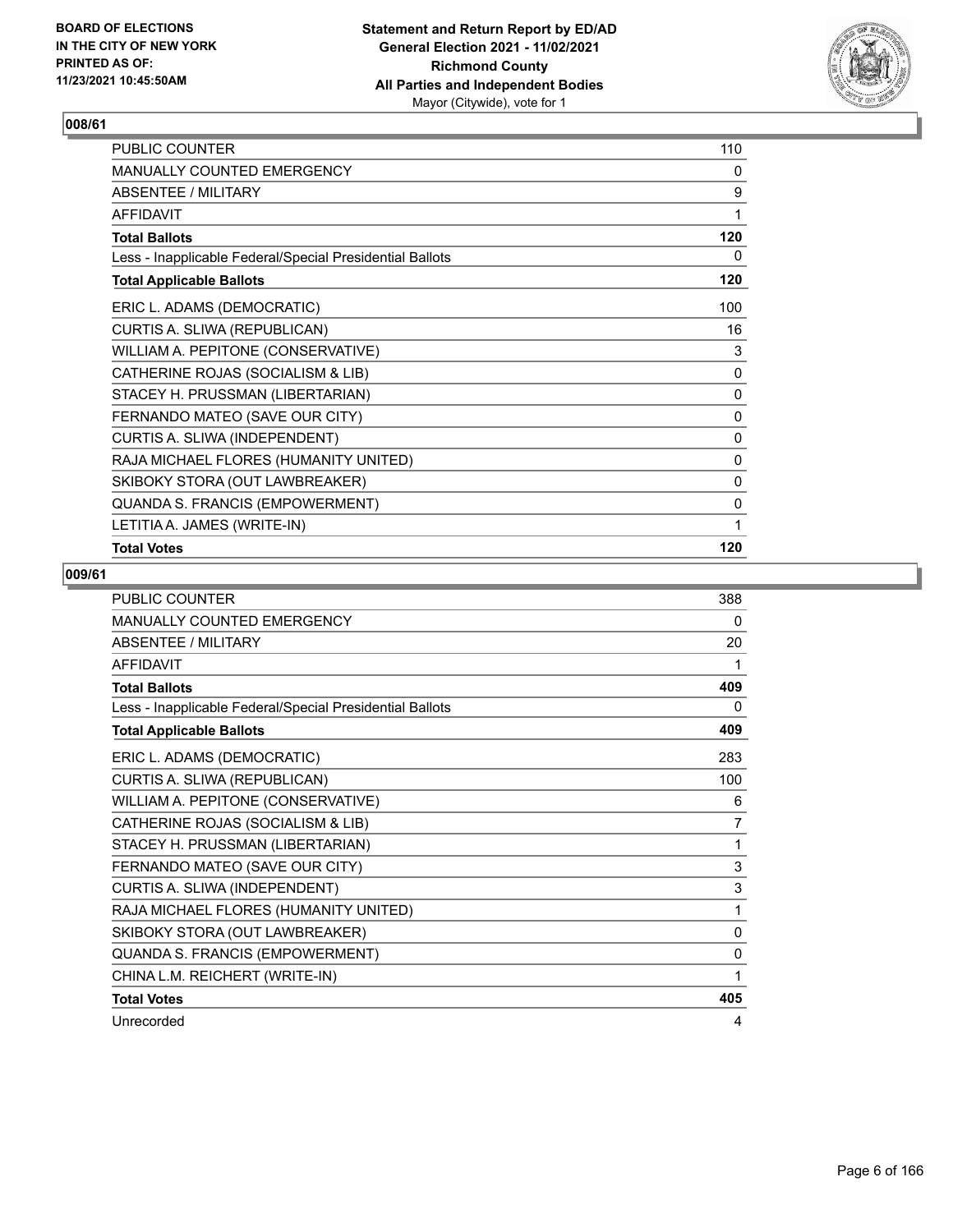

| PUBLIC COUNTER                                           | 309            |
|----------------------------------------------------------|----------------|
| MANUALLY COUNTED EMERGENCY                               | 0              |
| ABSENTEE / MILITARY                                      | 20             |
| <b>AFFIDAVIT</b>                                         | 0              |
| <b>Total Ballots</b>                                     | 329            |
| Less - Inapplicable Federal/Special Presidential Ballots | 0              |
| <b>Total Applicable Ballots</b>                          | 329            |
| ERIC L. ADAMS (DEMOCRATIC)                               | 222            |
| CURTIS A. SLIWA (REPUBLICAN)                             | 84             |
| WILLIAM A. PEPITONE (CONSERVATIVE)                       | 5              |
| CATHERINE ROJAS (SOCIALISM & LIB)                        | 4              |
| STACEY H. PRUSSMAN (LIBERTARIAN)                         | 1              |
| FERNANDO MATEO (SAVE OUR CITY)                           | 1              |
| CURTIS A. SLIWA (INDEPENDENT)                            | 5              |
| RAJA MICHAEL FLORES (HUMANITY UNITED)                    | $\overline{2}$ |
| SKIBOKY STORA (OUT LAWBREAKER)                           | $\mathbf 0$    |
| QUANDA S. FRANCIS (EMPOWERMENT)                          | $\overline{2}$ |
| <b>Total Votes</b>                                       | 326            |
| Unrecorded                                               | 3              |

| <b>PUBLIC COUNTER</b>                                    | 281            |
|----------------------------------------------------------|----------------|
| MANUALLY COUNTED EMERGENCY                               | 0              |
| <b>ABSENTEE / MILITARY</b>                               | 29             |
| <b>AFFIDAVIT</b>                                         | 0              |
| <b>Total Ballots</b>                                     | 310            |
| Less - Inapplicable Federal/Special Presidential Ballots | 0              |
| <b>Total Applicable Ballots</b>                          | 310            |
| ERIC L. ADAMS (DEMOCRATIC)                               | 192            |
| CURTIS A. SLIWA (REPUBLICAN)                             | 87             |
| WILLIAM A. PEPITONE (CONSERVATIVE)                       | 8              |
| CATHERINE ROJAS (SOCIALISM & LIB)                        | 3              |
| STACEY H. PRUSSMAN (LIBERTARIAN)                         | $\overline{2}$ |
| FERNANDO MATEO (SAVE OUR CITY)                           | $\mathbf{0}$   |
| CURTIS A. SLIWA (INDEPENDENT)                            | 9              |
| RAJA MICHAEL FLORES (HUMANITY UNITED)                    | 3              |
| SKIBOKY STORA (OUT LAWBREAKER)                           | $\mathbf{0}$   |
| <b>QUANDA S. FRANCIS (EMPOWERMENT)</b>                   | $\mathbf{0}$   |
| KATHRYN A. GARCIA (WRITE-IN)                             | 1              |
| UNCOUNTED WRITE-IN PER STATUTE (WRITE-IN)                | 1              |
| <b>Total Votes</b>                                       | 306            |
| Unrecorded                                               | 4              |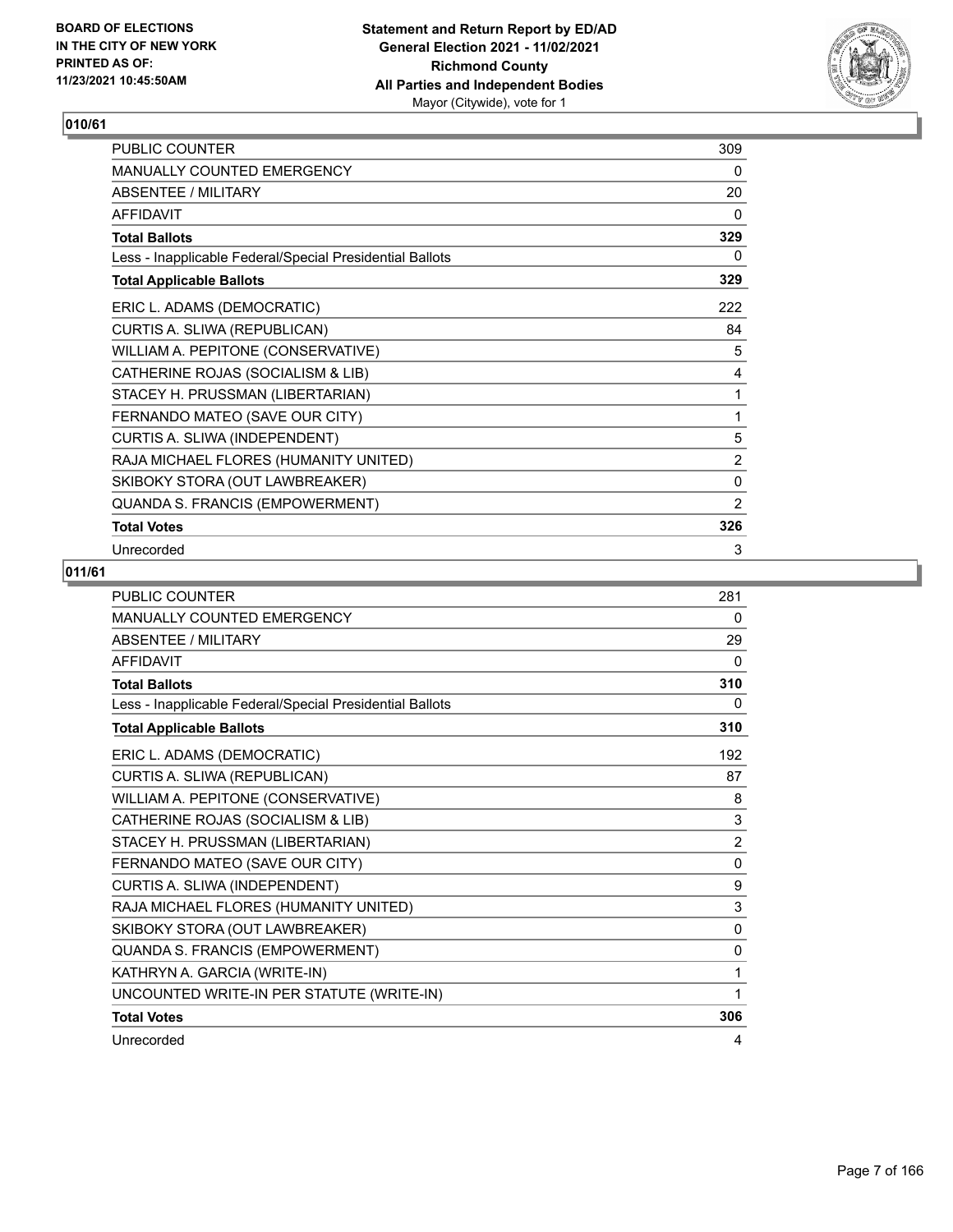

| <b>PUBLIC COUNTER</b>                                    | 590            |
|----------------------------------------------------------|----------------|
| <b>MANUALLY COUNTED EMERGENCY</b>                        | 0              |
| <b>ABSENTEE / MILITARY</b>                               | 27             |
| <b>AFFIDAVIT</b>                                         | 2              |
| <b>Total Ballots</b>                                     | 619            |
| Less - Inapplicable Federal/Special Presidential Ballots | $\Omega$       |
| <b>Total Applicable Ballots</b>                          | 619            |
| ERIC L. ADAMS (DEMOCRATIC)                               | 297            |
| CURTIS A. SLIWA (REPUBLICAN)                             | 256            |
| WILLIAM A. PEPITONE (CONSERVATIVE)                       | 20             |
| CATHERINE ROJAS (SOCIALISM & LIB)                        | 15             |
| STACEY H. PRUSSMAN (LIBERTARIAN)                         | 2              |
| FERNANDO MATEO (SAVE OUR CITY)                           | 1              |
| CURTIS A. SLIWA (INDEPENDENT)                            | 7              |
| RAJA MICHAEL FLORES (HUMANITY UNITED)                    | 1              |
| SKIBOKY STORA (OUT LAWBREAKER)                           | 0              |
| QUANDA S. FRANCIS (EMPOWERMENT)                          | $\overline{2}$ |
| DONALD J. TRUMP JR. (WRITE-IN)                           | 1              |
| JAMES DESOAO (WRITE-IN)                                  | 1              |
| MAYA D. WILEY (WRITE-IN)                                 | 2              |
| <b>Total Votes</b>                                       | 605            |
| Unrecorded                                               | 14             |

| PUBLIC COUNTER                                           | 286      |
|----------------------------------------------------------|----------|
| <b>MANUALLY COUNTED EMERGENCY</b>                        | 0        |
| <b>ABSENTEE / MILITARY</b>                               | 11       |
| <b>AFFIDAVIT</b>                                         | 0        |
| <b>Total Ballots</b>                                     | 297      |
| Less - Inapplicable Federal/Special Presidential Ballots | $\Omega$ |
| <b>Total Applicable Ballots</b>                          | 297      |
| ERIC L. ADAMS (DEMOCRATIC)                               | 167      |
| CURTIS A. SLIWA (REPUBLICAN)                             | 100      |
| WILLIAM A. PEPITONE (CONSERVATIVE)                       | 12       |
| CATHERINE ROJAS (SOCIALISM & LIB)                        | 8        |
| STACEY H. PRUSSMAN (LIBERTARIAN)                         | 1        |
| FERNANDO MATEO (SAVE OUR CITY)                           | 0        |
| CURTIS A. SLIWA (INDEPENDENT)                            | 4        |
| RAJA MICHAEL FLORES (HUMANITY UNITED)                    | 0        |
| SKIBOKY STORA (OUT LAWBREAKER)                           | 1        |
| QUANDA S. FRANCIS (EMPOWERMENT)                          | 0        |
| <b>Total Votes</b>                                       | 293      |
| Unrecorded                                               | 4        |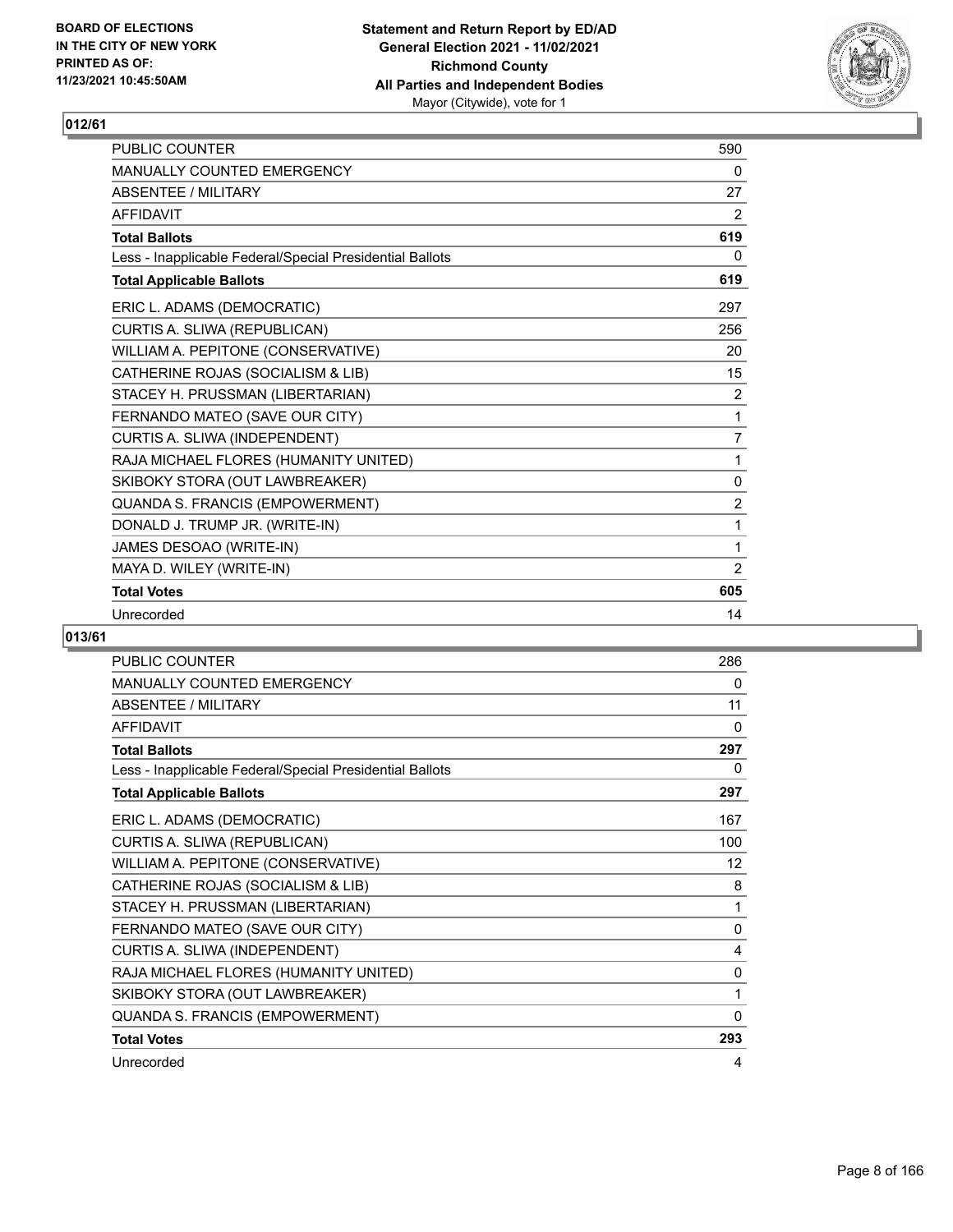

| PUBLIC COUNTER                                           | 361          |
|----------------------------------------------------------|--------------|
| <b>MANUALLY COUNTED EMERGENCY</b>                        | 0            |
| <b>ABSENTEE / MILITARY</b>                               | 20           |
| <b>AFFIDAVIT</b>                                         | 1            |
| <b>Total Ballots</b>                                     | 382          |
| Less - Inapplicable Federal/Special Presidential Ballots | 0            |
| <b>Total Applicable Ballots</b>                          | 382          |
| ERIC L. ADAMS (DEMOCRATIC)                               | 174          |
| CURTIS A. SLIWA (REPUBLICAN)                             | 173          |
| WILLIAM A. PEPITONE (CONSERVATIVE)                       | 12           |
| CATHERINE ROJAS (SOCIALISM & LIB)                        | 3            |
| STACEY H. PRUSSMAN (LIBERTARIAN)                         | 1            |
| FERNANDO MATEO (SAVE OUR CITY)                           | 1            |
| CURTIS A. SLIWA (INDEPENDENT)                            | 8            |
| RAJA MICHAEL FLORES (HUMANITY UNITED)                    | 0            |
| SKIBOKY STORA (OUT LAWBREAKER)                           | $\mathbf{0}$ |
| QUANDA S. FRANCIS (EMPOWERMENT)                          | 3            |
| LESTOR BLANCO (WRITE-IN)                                 | 1            |
| MASON T. BARR (WRITE-IN)                                 | 1            |
| <b>Total Votes</b>                                       | 377          |
| Unrecorded                                               | 5            |

| PUBLIC COUNTER                                           | 261            |
|----------------------------------------------------------|----------------|
| MANUALLY COUNTED EMERGENCY                               | 0              |
| ABSENTEE / MILITARY                                      | 8              |
| <b>AFFIDAVIT</b>                                         | $\overline{2}$ |
| <b>Total Ballots</b>                                     | 271            |
| Less - Inapplicable Federal/Special Presidential Ballots | 0              |
| <b>Total Applicable Ballots</b>                          | 271            |
| ERIC L. ADAMS (DEMOCRATIC)                               | 123            |
| CURTIS A. SLIWA (REPUBLICAN)                             | 127            |
| WILLIAM A. PEPITONE (CONSERVATIVE)                       | 6              |
| CATHERINE ROJAS (SOCIALISM & LIB)                        | $\sqrt{3}$     |
| STACEY H. PRUSSMAN (LIBERTARIAN)                         | 0              |
| FERNANDO MATEO (SAVE OUR CITY)                           | 1              |
| CURTIS A. SLIWA (INDEPENDENT)                            | 5              |
| RAJA MICHAEL FLORES (HUMANITY UNITED)                    | 1              |
| SKIBOKY STORA (OUT LAWBREAKER)                           | 0              |
| QUANDA S. FRANCIS (EMPOWERMENT)                          | 0              |
| KATHRYN A. GARCIA (WRITE-IN)                             | 1              |
| <b>Total Votes</b>                                       | 267            |
| Unrecorded                                               | 4              |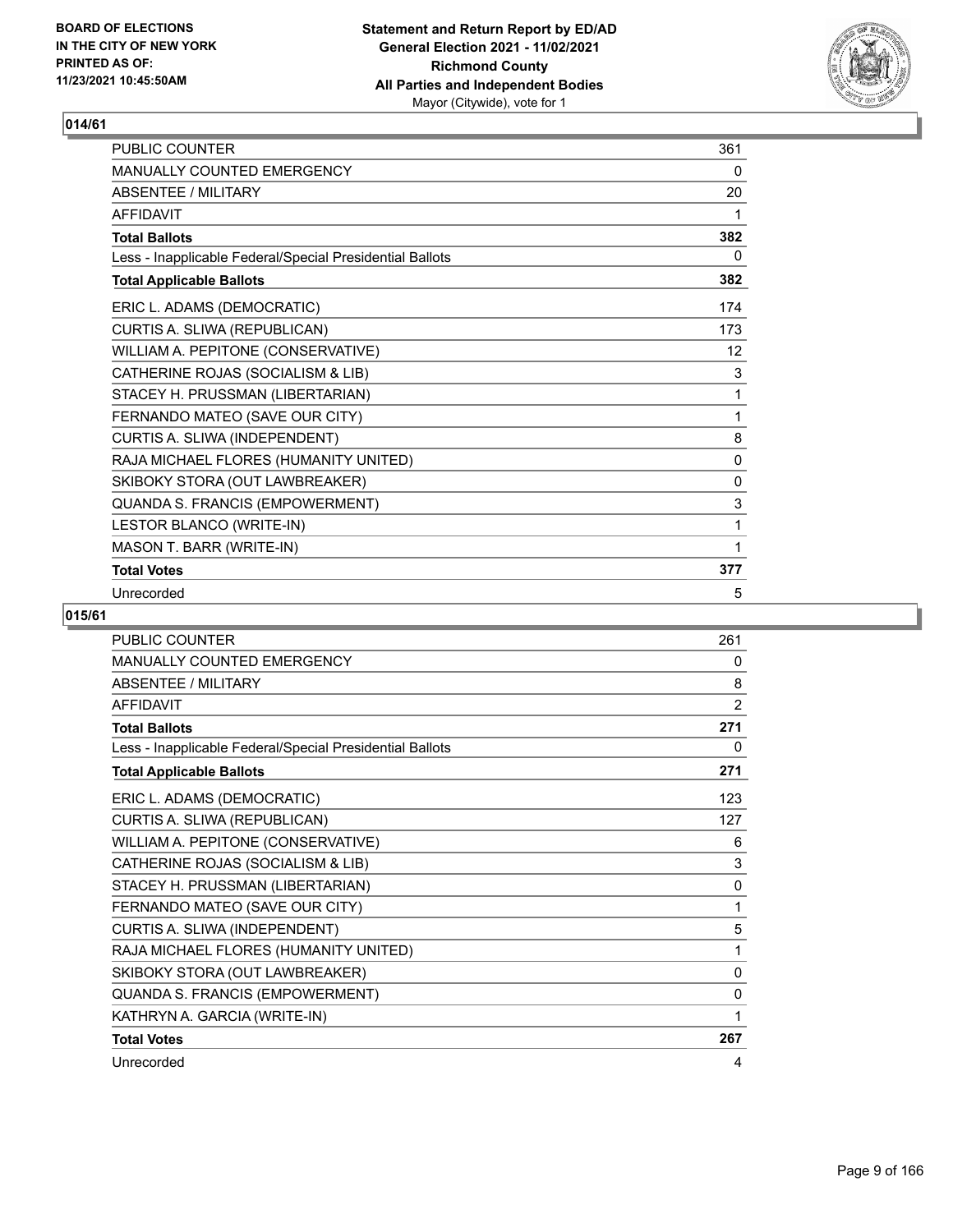

| PUBLIC COUNTER                                           | 211            |
|----------------------------------------------------------|----------------|
| MANUALLY COUNTED EMERGENCY                               | 0              |
| ABSENTEE / MILITARY                                      | 10             |
| <b>AFFIDAVIT</b>                                         | 1              |
| <b>Total Ballots</b>                                     | 222            |
| Less - Inapplicable Federal/Special Presidential Ballots | 0              |
| <b>Total Applicable Ballots</b>                          | 222            |
| ERIC L. ADAMS (DEMOCRATIC)                               | 181            |
| CURTIS A. SLIWA (REPUBLICAN)                             | 31             |
| WILLIAM A. PEPITONE (CONSERVATIVE)                       | 4              |
| CATHERINE ROJAS (SOCIALISM & LIB)                        | 1              |
| STACEY H. PRUSSMAN (LIBERTARIAN)                         | $\overline{2}$ |
| FERNANDO MATEO (SAVE OUR CITY)                           | 1              |
| CURTIS A. SLIWA (INDEPENDENT)                            | 0              |
| RAJA MICHAEL FLORES (HUMANITY UNITED)                    | 0              |
| SKIBOKY STORA (OUT LAWBREAKER)                           | 0              |
| QUANDA S. FRANCIS (EMPOWERMENT)                          | 1              |
| <b>Total Votes</b>                                       | 221            |
| Unrecorded                                               | 1              |

| <b>PUBLIC COUNTER</b>                                    | 259            |
|----------------------------------------------------------|----------------|
| <b>MANUALLY COUNTED EMERGENCY</b>                        | 0              |
| <b>ABSENTEE / MILITARY</b>                               | $\overline{7}$ |
| <b>AFFIDAVIT</b>                                         | 1              |
| <b>Total Ballots</b>                                     | 267            |
| Less - Inapplicable Federal/Special Presidential Ballots | $\Omega$       |
| <b>Total Applicable Ballots</b>                          | 267            |
| ERIC L. ADAMS (DEMOCRATIC)                               | 196            |
| CURTIS A. SLIWA (REPUBLICAN)                             | 59             |
| WILLIAM A. PEPITONE (CONSERVATIVE)                       | 5              |
| CATHERINE ROJAS (SOCIALISM & LIB)                        | 1              |
| STACEY H. PRUSSMAN (LIBERTARIAN)                         | 0              |
| FERNANDO MATEO (SAVE OUR CITY)                           | 0              |
| CURTIS A. SLIWA (INDEPENDENT)                            | 1              |
| RAJA MICHAEL FLORES (HUMANITY UNITED)                    | $\mathbf{0}$   |
| SKIBOKY STORA (OUT LAWBREAKER)                           | $\mathbf{0}$   |
| QUANDA S. FRANCIS (EMPOWERMENT)                          | 0              |
| CESAR A. VARGAS (WRITE-IN)                               | 1              |
| DANIELLE V. DILINO (WRITE-IN)                            | 1              |
| <b>Total Votes</b>                                       | 264            |
| Unrecorded                                               | 3              |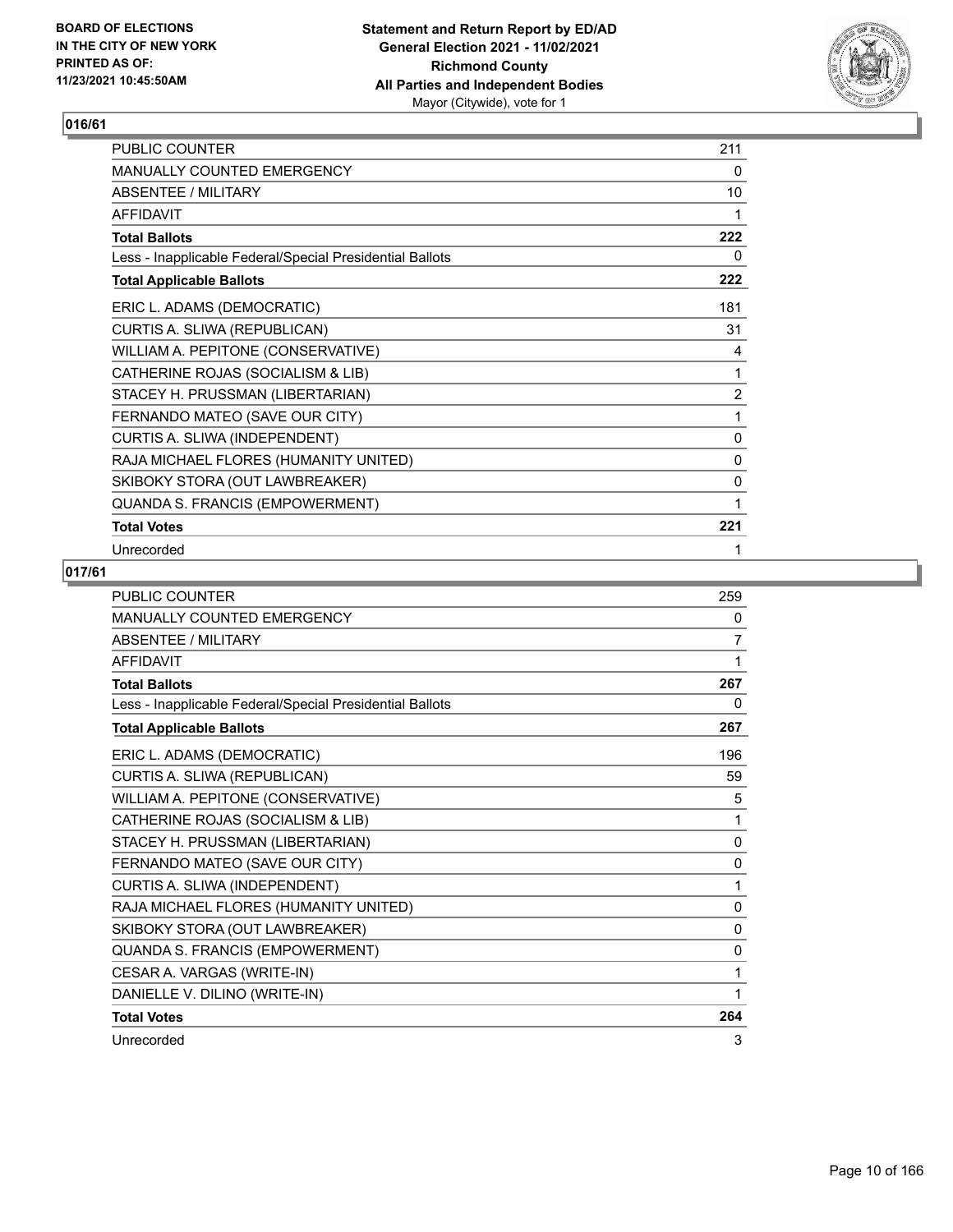

| <b>PUBLIC COUNTER</b>                                    | 272            |
|----------------------------------------------------------|----------------|
| MANUALLY COUNTED EMERGENCY                               | 0              |
| ABSENTEE / MILITARY                                      | 12             |
| <b>AFFIDAVIT</b>                                         | 0              |
| <b>Total Ballots</b>                                     | 284            |
| Less - Inapplicable Federal/Special Presidential Ballots | 0              |
| <b>Total Applicable Ballots</b>                          | 284            |
| ERIC L. ADAMS (DEMOCRATIC)                               | 154            |
| CURTIS A. SLIWA (REPUBLICAN)                             | 111            |
| WILLIAM A. PEPITONE (CONSERVATIVE)                       | 5              |
| CATHERINE ROJAS (SOCIALISM & LIB)                        | 0              |
| STACEY H. PRUSSMAN (LIBERTARIAN)                         | $\overline{2}$ |
| FERNANDO MATEO (SAVE OUR CITY)                           | 1              |
| CURTIS A. SLIWA (INDEPENDENT)                            | $\overline{2}$ |
| RAJA MICHAEL FLORES (HUMANITY UNITED)                    | 1              |
| SKIBOKY STORA (OUT LAWBREAKER)                           | 0              |
| QUANDA S. FRANCIS (EMPOWERMENT)                          | 1              |
| MAYA D. WILEY (WRITE-IN)                                 | 1              |
| UNATTRIBUTABLE WRITE-IN (WRITE-IN)                       | 1              |
| <b>Total Votes</b>                                       | 279            |
| Unrecorded                                               | 5              |

| PUBLIC COUNTER                                           | 312            |
|----------------------------------------------------------|----------------|
| MANUALLY COUNTED EMERGENCY                               | 0              |
| <b>ABSENTEE / MILITARY</b>                               | 21             |
| <b>AFFIDAVIT</b>                                         | 1              |
| <b>Total Ballots</b>                                     | 334            |
| Less - Inapplicable Federal/Special Presidential Ballots | $\mathbf{0}$   |
| <b>Total Applicable Ballots</b>                          | 334            |
| ERIC L. ADAMS (DEMOCRATIC)                               | 159            |
| CURTIS A. SLIWA (REPUBLICAN)                             | 147            |
| WILLIAM A. PEPITONE (CONSERVATIVE)                       | 8              |
| CATHERINE ROJAS (SOCIALISM & LIB)                        | 3              |
| STACEY H. PRUSSMAN (LIBERTARIAN)                         | 1              |
| FERNANDO MATEO (SAVE OUR CITY)                           | 1              |
| CURTIS A. SLIWA (INDEPENDENT)                            | 4              |
| RAJA MICHAEL FLORES (HUMANITY UNITED)                    | 1              |
| SKIBOKY STORA (OUT LAWBREAKER)                           | $\mathbf{0}$   |
| QUANDA S. FRANCIS (EMPOWERMENT)                          | 1              |
| JOSEPH PERCOCO (WRITE-IN)                                | 1              |
| MAYA D. WILEY (WRITE-IN)                                 | 1              |
| <b>Total Votes</b>                                       | 327            |
| Unrecorded                                               | $\overline{7}$ |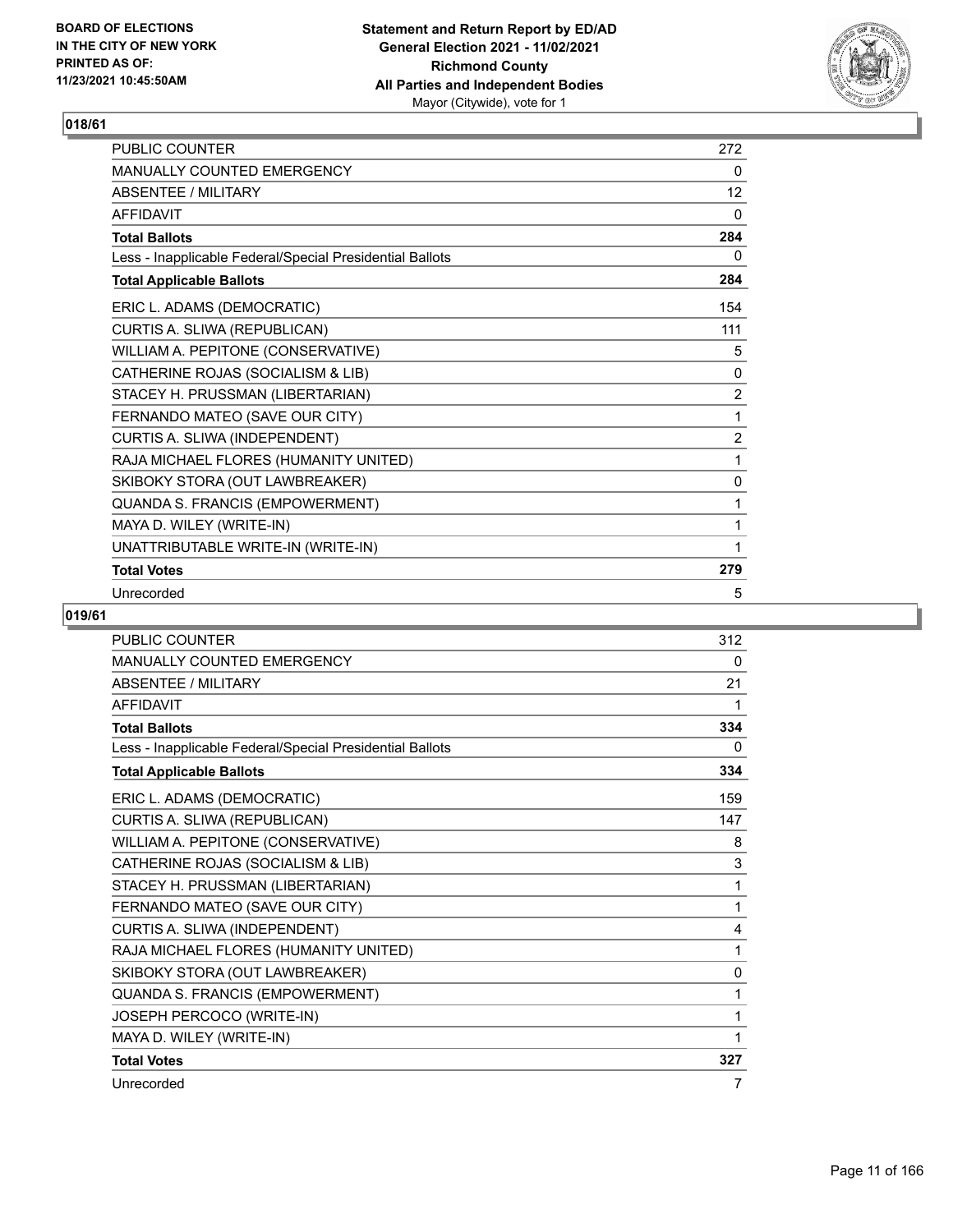

| PUBLIC COUNTER                                           | 319          |
|----------------------------------------------------------|--------------|
| MANUALLY COUNTED EMERGENCY                               | 0            |
| <b>ABSENTEE / MILITARY</b>                               | 7            |
| <b>AFFIDAVIT</b>                                         | 1            |
| <b>Total Ballots</b>                                     | 327          |
| Less - Inapplicable Federal/Special Presidential Ballots | 0            |
| <b>Total Applicable Ballots</b>                          | 327          |
| ERIC L. ADAMS (DEMOCRATIC)                               | 135          |
| CURTIS A. SLIWA (REPUBLICAN)                             | 169          |
| WILLIAM A. PEPITONE (CONSERVATIVE)                       | 16           |
| CATHERINE ROJAS (SOCIALISM & LIB)                        | 2            |
| STACEY H. PRUSSMAN (LIBERTARIAN)                         | 0            |
| FERNANDO MATEO (SAVE OUR CITY)                           | 0            |
| CURTIS A. SLIWA (INDEPENDENT)                            | 4            |
| RAJA MICHAEL FLORES (HUMANITY UNITED)                    | 0            |
| SKIBOKY STORA (OUT LAWBREAKER)                           | 0            |
| QUANDA S. FRANCIS (EMPOWERMENT)                          | $\mathbf{0}$ |
| <b>Total Votes</b>                                       | 326          |
| Unrecorded                                               | 1            |

| <b>PUBLIC COUNTER</b>                                    | 244          |
|----------------------------------------------------------|--------------|
| MANUALLY COUNTED EMERGENCY                               | 0            |
| ABSENTEE / MILITARY                                      | 15           |
| <b>AFFIDAVIT</b>                                         | 1            |
| <b>Total Ballots</b>                                     | 260          |
| Less - Inapplicable Federal/Special Presidential Ballots | 0            |
| <b>Total Applicable Ballots</b>                          | 260          |
| ERIC L. ADAMS (DEMOCRATIC)                               | 197          |
| CURTIS A. SLIWA (REPUBLICAN)                             | 46           |
| WILLIAM A. PEPITONE (CONSERVATIVE)                       | 4            |
| CATHERINE ROJAS (SOCIALISM & LIB)                        | 4            |
| STACEY H. PRUSSMAN (LIBERTARIAN)                         | 0            |
| FERNANDO MATEO (SAVE OUR CITY)                           | $\mathbf{0}$ |
| CURTIS A. SLIWA (INDEPENDENT)                            | 4            |
| RAJA MICHAEL FLORES (HUMANITY UNITED)                    | 0            |
| SKIBOKY STORA (OUT LAWBREAKER)                           | 0            |
| QUANDA S. FRANCIS (EMPOWERMENT)                          | 0            |
| <b>Total Votes</b>                                       | 255          |
| Unrecorded                                               | 5            |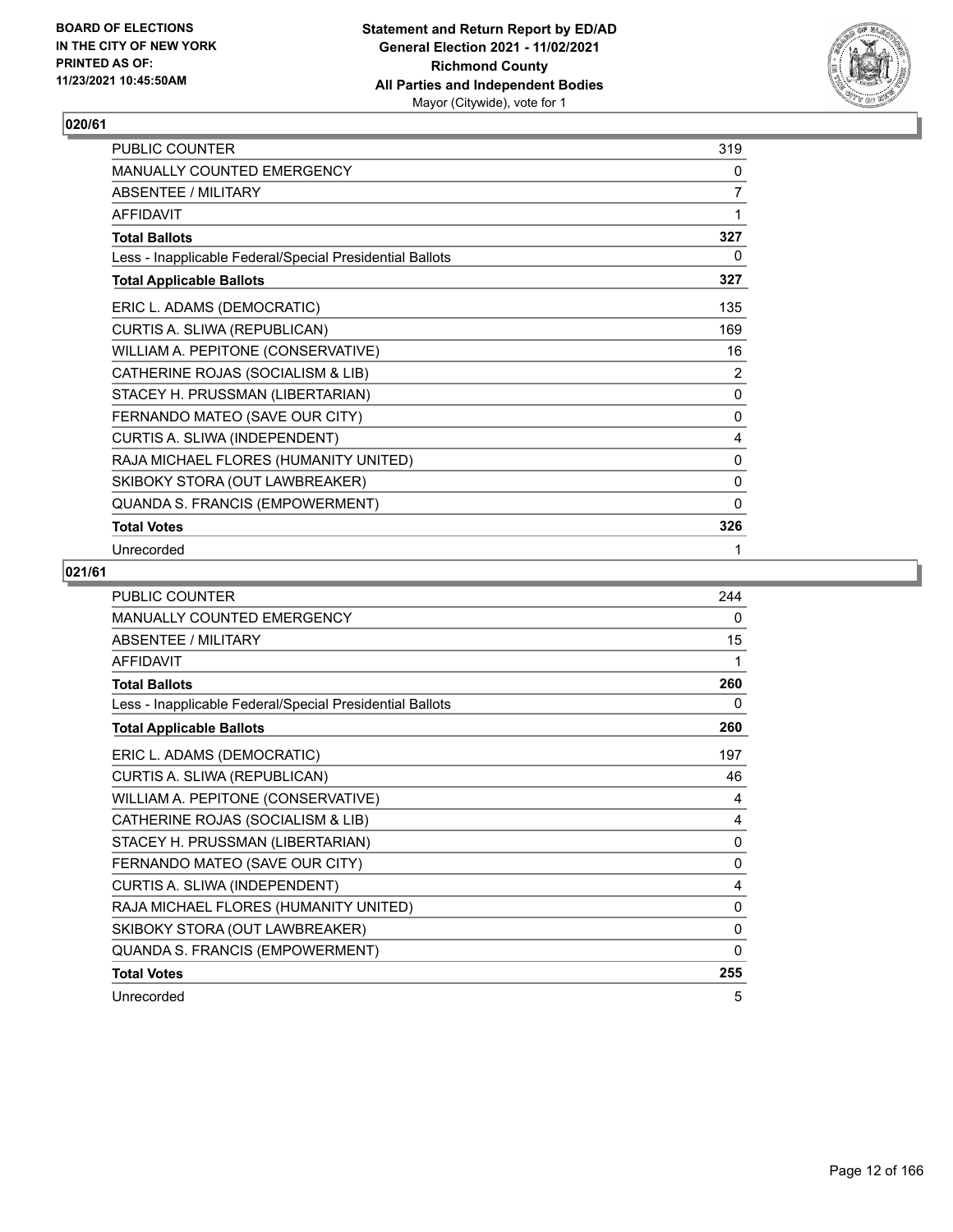

| PUBLIC COUNTER                                           | 238          |
|----------------------------------------------------------|--------------|
| MANUALLY COUNTED EMERGENCY                               | 0            |
| ABSENTEE / MILITARY                                      | 17           |
| <b>AFFIDAVIT</b>                                         | 1            |
| <b>Total Ballots</b>                                     | 256          |
| Less - Inapplicable Federal/Special Presidential Ballots | 0            |
| <b>Total Applicable Ballots</b>                          | 256          |
| ERIC L. ADAMS (DEMOCRATIC)                               | 176          |
| CURTIS A. SLIWA (REPUBLICAN)                             | 67           |
| WILLIAM A. PEPITONE (CONSERVATIVE)                       | 2            |
| CATHERINE ROJAS (SOCIALISM & LIB)                        | 5            |
| STACEY H. PRUSSMAN (LIBERTARIAN)                         | 0            |
| FERNANDO MATEO (SAVE OUR CITY)                           | 0            |
| CURTIS A. SLIWA (INDEPENDENT)                            | $\sqrt{3}$   |
| RAJA MICHAEL FLORES (HUMANITY UNITED)                    | 1            |
| SKIBOKY STORA (OUT LAWBREAKER)                           | 0            |
| QUANDA S. FRANCIS (EMPOWERMENT)                          | $\mathbf{0}$ |
| <b>Total Votes</b>                                       | 254          |
| Unrecorded                                               | 2            |

| <b>PUBLIC COUNTER</b>                                    | 207            |
|----------------------------------------------------------|----------------|
| MANUALLY COUNTED EMERGENCY                               | 0              |
| <b>ABSENTEE / MILITARY</b>                               | 16             |
| <b>AFFIDAVIT</b>                                         | $\mathbf{0}$   |
| <b>Total Ballots</b>                                     | 223            |
| Less - Inapplicable Federal/Special Presidential Ballots | 0              |
| <b>Total Applicable Ballots</b>                          | 223            |
| ERIC L. ADAMS (DEMOCRATIC)                               | 124            |
| CURTIS A. SLIWA (REPUBLICAN)                             | 85             |
| WILLIAM A. PEPITONE (CONSERVATIVE)                       | 2              |
| CATHERINE ROJAS (SOCIALISM & LIB)                        | 2              |
| STACEY H. PRUSSMAN (LIBERTARIAN)                         | $\overline{2}$ |
| FERNANDO MATEO (SAVE OUR CITY)                           | $\overline{2}$ |
| CURTIS A. SLIWA (INDEPENDENT)                            | $\mathbf{0}$   |
| RAJA MICHAEL FLORES (HUMANITY UNITED)                    | $\mathbf{0}$   |
| SKIBOKY STORA (OUT LAWBREAKER)                           | $\mathbf{0}$   |
| <b>QUANDA S. FRANCIS (EMPOWERMENT)</b>                   | $\mathbf{0}$   |
| DONALD J. TRUMP JR. (WRITE-IN)                           | 1              |
| THOMAS DOWNS (WRITE-IN)                                  | 1              |
| <b>Total Votes</b>                                       | 219            |
| Unrecorded                                               | 4              |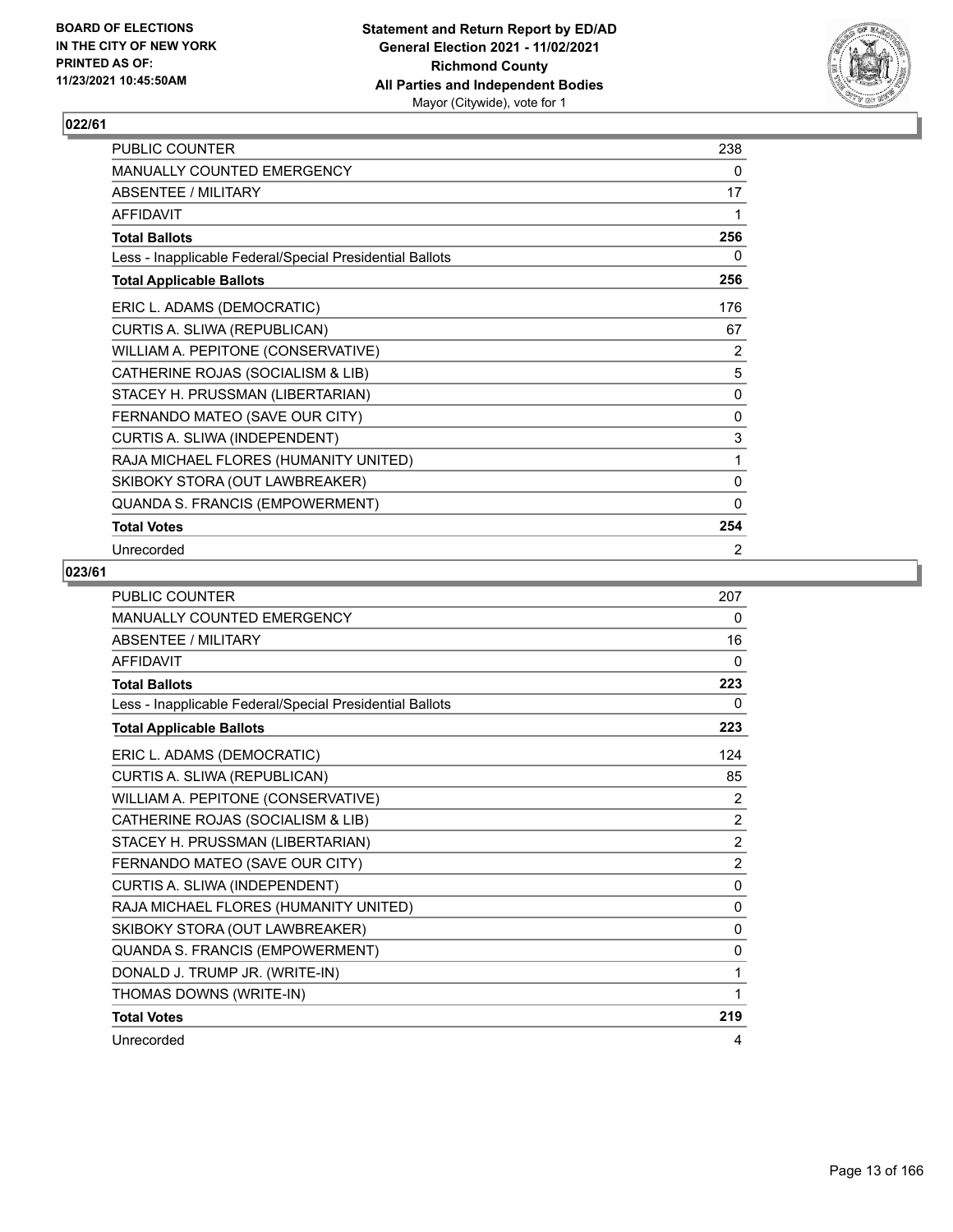

| PUBLIC COUNTER                                           | 319          |
|----------------------------------------------------------|--------------|
| MANUALLY COUNTED EMERGENCY                               | 0            |
| <b>ABSENTEE / MILITARY</b>                               | 19           |
| <b>AFFIDAVIT</b>                                         | 0            |
| <b>Total Ballots</b>                                     | 338          |
| Less - Inapplicable Federal/Special Presidential Ballots | 0            |
| <b>Total Applicable Ballots</b>                          | 338          |
| ERIC L. ADAMS (DEMOCRATIC)                               | 140          |
| CURTIS A. SLIWA (REPUBLICAN)                             | 172          |
| WILLIAM A. PEPITONE (CONSERVATIVE)                       | 13           |
| CATHERINE ROJAS (SOCIALISM & LIB)                        | 1            |
| STACEY H. PRUSSMAN (LIBERTARIAN)                         | 0            |
| FERNANDO MATEO (SAVE OUR CITY)                           | 1            |
| CURTIS A. SLIWA (INDEPENDENT)                            | 6            |
| RAJA MICHAEL FLORES (HUMANITY UNITED)                    | 0            |
| SKIBOKY STORA (OUT LAWBREAKER)                           | 0            |
| QUANDA S. FRANCIS (EMPOWERMENT)                          | $\mathbf{0}$ |
| <b>Total Votes</b>                                       | 333          |
| Unrecorded                                               | 5            |

| <b>PUBLIC COUNTER</b>                                    | 264            |
|----------------------------------------------------------|----------------|
| <b>MANUALLY COUNTED EMERGENCY</b>                        | $\Omega$       |
| ABSENTEE / MILITARY                                      | 19             |
| <b>AFFIDAVIT</b>                                         | 0              |
| <b>Total Ballots</b>                                     | 283            |
| Less - Inapplicable Federal/Special Presidential Ballots | 0              |
| <b>Total Applicable Ballots</b>                          | 283            |
| ERIC L. ADAMS (DEMOCRATIC)                               | 129            |
| CURTIS A. SLIWA (REPUBLICAN)                             | 137            |
| WILLIAM A. PEPITONE (CONSERVATIVE)                       | 3              |
| CATHERINE ROJAS (SOCIALISM & LIB)                        | $\overline{2}$ |
| STACEY H. PRUSSMAN (LIBERTARIAN)                         | $\overline{2}$ |
| FERNANDO MATEO (SAVE OUR CITY)                           | $\Omega$       |
| CURTIS A. SLIWA (INDEPENDENT)                            | $\overline{2}$ |
| RAJA MICHAEL FLORES (HUMANITY UNITED)                    | $\mathbf{0}$   |
| SKIBOKY STORA (OUT LAWBREAKER)                           | 0              |
| QUANDA S. FRANCIS (EMPOWERMENT)                          | $\mathbf{0}$   |
| CHRIS CAMPBELL (WRITE-IN)                                | 1              |
| <b>Total Votes</b>                                       | 276            |
| Unrecorded                                               | 7              |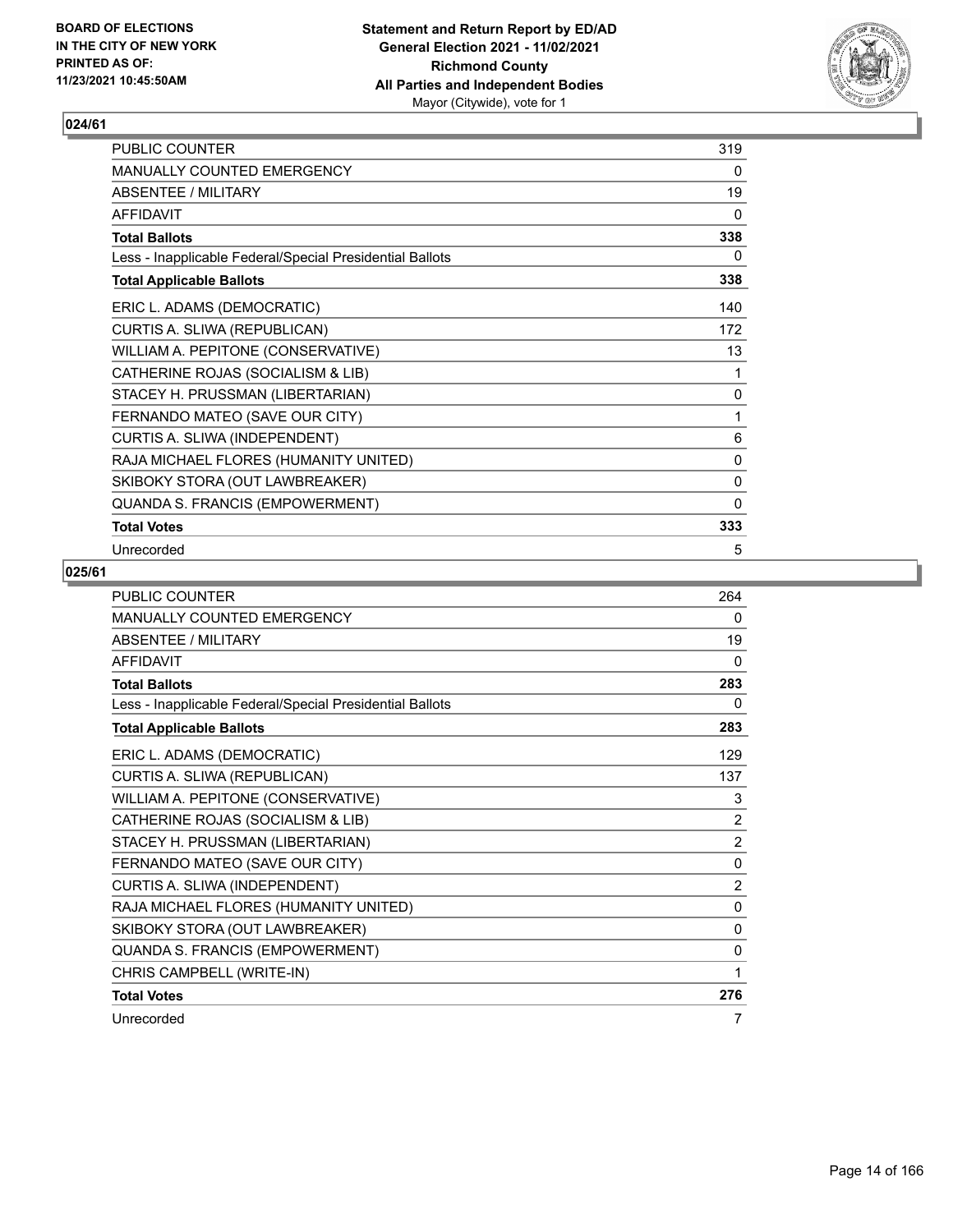

| PUBLIC COUNTER                                           | 252 |
|----------------------------------------------------------|-----|
| <b>MANUALLY COUNTED EMERGENCY</b>                        | 0   |
| <b>ABSENTEE / MILITARY</b>                               | 19  |
| <b>AFFIDAVIT</b>                                         | 1   |
| <b>Total Ballots</b>                                     | 272 |
| Less - Inapplicable Federal/Special Presidential Ballots | 0   |
| <b>Total Applicable Ballots</b>                          | 272 |
| ERIC L. ADAMS (DEMOCRATIC)                               | 156 |
| CURTIS A. SLIWA (REPUBLICAN)                             | 94  |
| WILLIAM A. PEPITONE (CONSERVATIVE)                       | 5   |
| CATHERINE ROJAS (SOCIALISM & LIB)                        | 1   |
| STACEY H. PRUSSMAN (LIBERTARIAN)                         | 0   |
| FERNANDO MATEO (SAVE OUR CITY)                           | 1   |
| CURTIS A. SLIWA (INDEPENDENT)                            | 5   |
| RAJA MICHAEL FLORES (HUMANITY UNITED)                    | 0   |
| SKIBOKY STORA (OUT LAWBREAKER)                           | 0   |
| QUANDA S. FRANCIS (EMPOWERMENT)                          | 6   |
| KATHRYN A. GARCIA (WRITE-IN)                             | 1   |
| <b>Total Votes</b>                                       | 269 |
| Unrecorded                                               | 3   |

| <b>PUBLIC COUNTER</b>                                    | 244          |
|----------------------------------------------------------|--------------|
| <b>MANUALLY COUNTED EMERGENCY</b>                        | 0            |
| <b>ABSENTEE / MILITARY</b>                               | 9            |
| <b>AFFIDAVIT</b>                                         | 1            |
| <b>Total Ballots</b>                                     | 254          |
| Less - Inapplicable Federal/Special Presidential Ballots | 0            |
| <b>Total Applicable Ballots</b>                          | 254          |
| ERIC L. ADAMS (DEMOCRATIC)                               | 159          |
| CURTIS A. SLIWA (REPUBLICAN)                             | 90           |
| WILLIAM A. PEPITONE (CONSERVATIVE)                       | 3            |
| CATHERINE ROJAS (SOCIALISM & LIB)                        | 0            |
| STACEY H. PRUSSMAN (LIBERTARIAN)                         | 0            |
| FERNANDO MATEO (SAVE OUR CITY)                           | $\mathbf{0}$ |
| CURTIS A. SLIWA (INDEPENDENT)                            | $\mathbf{0}$ |
| RAJA MICHAEL FLORES (HUMANITY UNITED)                    | 0            |
| SKIBOKY STORA (OUT LAWBREAKER)                           | $\mathbf{0}$ |
| QUANDA S. FRANCIS (EMPOWERMENT)                          | 0            |
| <b>Total Votes</b>                                       | 252          |
| Unrecorded                                               | 2            |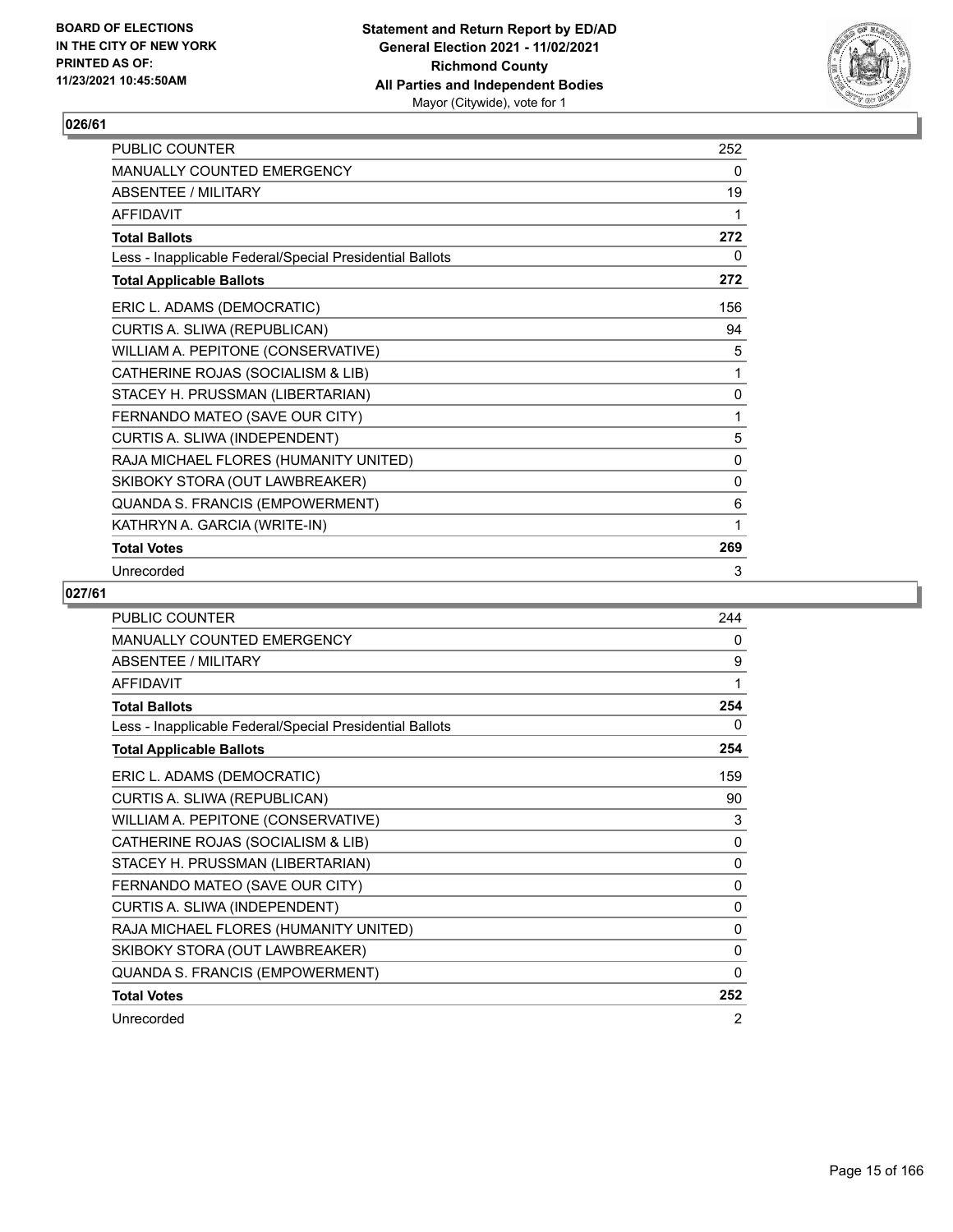

| PUBLIC COUNTER                                           | 185          |
|----------------------------------------------------------|--------------|
| MANUALLY COUNTED EMERGENCY                               | 0            |
| ABSENTEE / MILITARY                                      | 12           |
| <b>AFFIDAVIT</b>                                         | $\Omega$     |
| <b>Total Ballots</b>                                     | 197          |
| Less - Inapplicable Federal/Special Presidential Ballots | 0            |
| <b>Total Applicable Ballots</b>                          | 197          |
| ERIC L. ADAMS (DEMOCRATIC)                               | 118          |
| CURTIS A. SLIWA (REPUBLICAN)                             | 66           |
| WILLIAM A. PEPITONE (CONSERVATIVE)                       | 3            |
| CATHERINE ROJAS (SOCIALISM & LIB)                        | 2            |
| STACEY H. PRUSSMAN (LIBERTARIAN)                         | 0            |
| FERNANDO MATEO (SAVE OUR CITY)                           | $\pmb{0}$    |
| CURTIS A. SLIWA (INDEPENDENT)                            | 7            |
| RAJA MICHAEL FLORES (HUMANITY UNITED)                    | 0            |
| SKIBOKY STORA (OUT LAWBREAKER)                           | 0            |
| QUANDA S. FRANCIS (EMPOWERMENT)                          | $\mathbf{0}$ |
| <b>Total Votes</b>                                       | 196          |
| Unrecorded                                               | 1            |

| <b>PUBLIC COUNTER</b>                                    | 291            |
|----------------------------------------------------------|----------------|
| MANUALLY COUNTED EMERGENCY                               | 0              |
| ABSENTEE / MILITARY                                      | 13             |
| <b>AFFIDAVIT</b>                                         | $\mathbf{0}$   |
| <b>Total Ballots</b>                                     | 304            |
| Less - Inapplicable Federal/Special Presidential Ballots | 0              |
| <b>Total Applicable Ballots</b>                          | 304            |
| ERIC L. ADAMS (DEMOCRATIC)                               | 134            |
| CURTIS A. SLIWA (REPUBLICAN)                             | 152            |
| WILLIAM A. PEPITONE (CONSERVATIVE)                       | 7              |
| CATHERINE ROJAS (SOCIALISM & LIB)                        | 1              |
| STACEY H. PRUSSMAN (LIBERTARIAN)                         | $\overline{2}$ |
| FERNANDO MATEO (SAVE OUR CITY)                           | $\mathbf{0}$   |
| CURTIS A. SLIWA (INDEPENDENT)                            | $\overline{2}$ |
| RAJA MICHAEL FLORES (HUMANITY UNITED)                    | $\mathbf{0}$   |
| SKIBOKY STORA (OUT LAWBREAKER)                           | $\mathbf{0}$   |
| QUANDA S. FRANCIS (EMPOWERMENT)                          | 3              |
| <b>Total Votes</b>                                       | 301            |
| Unrecorded                                               | 3              |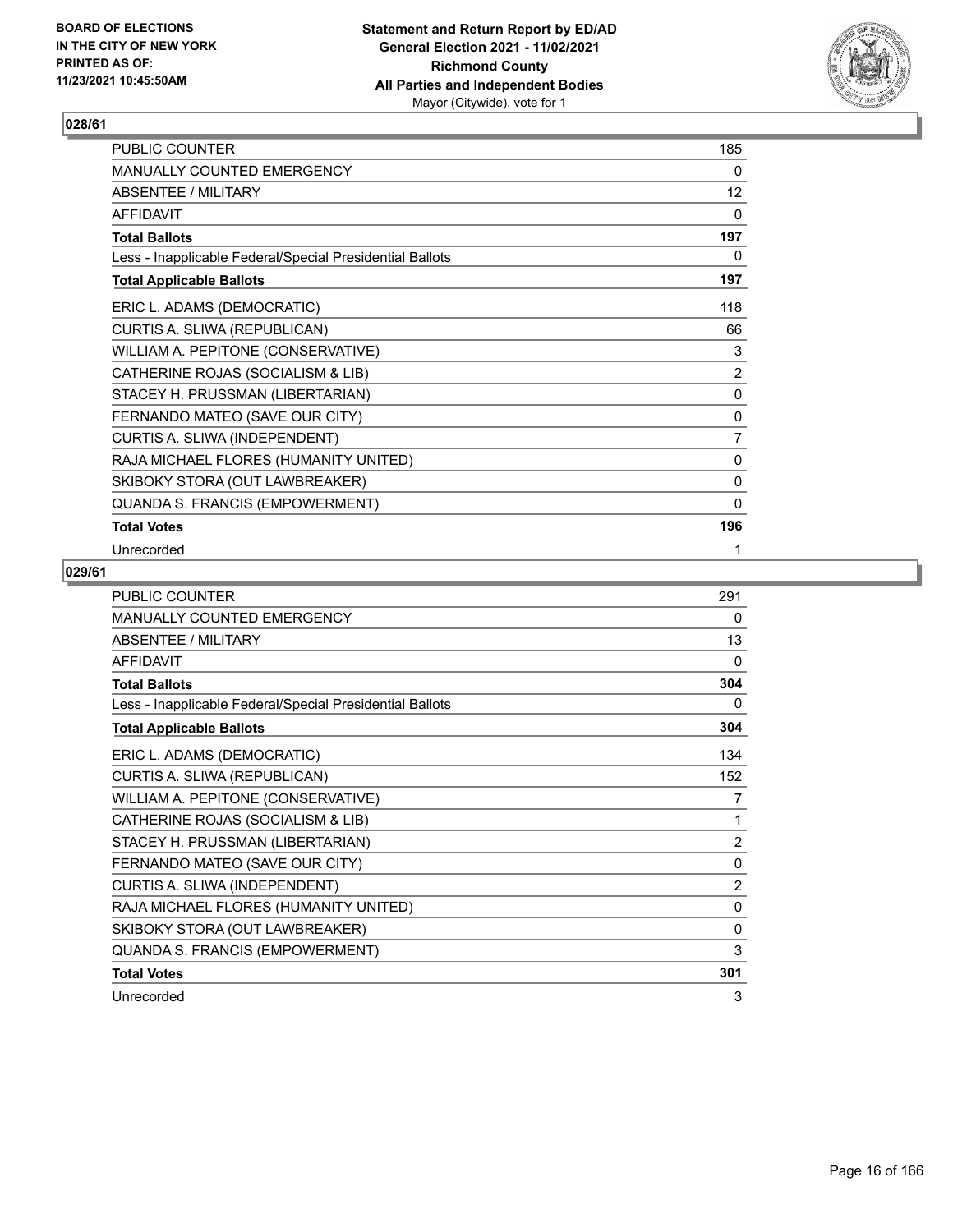

| PUBLIC COUNTER                                           | 289 |
|----------------------------------------------------------|-----|
| MANUALLY COUNTED EMERGENCY                               | 0   |
| ABSENTEE / MILITARY                                      | 17  |
| <b>AFFIDAVIT</b>                                         | 1   |
| <b>Total Ballots</b>                                     | 307 |
| Less - Inapplicable Federal/Special Presidential Ballots | 0   |
| <b>Total Applicable Ballots</b>                          | 307 |
| ERIC L. ADAMS (DEMOCRATIC)                               | 130 |
| CURTIS A. SLIWA (REPUBLICAN)                             | 151 |
| WILLIAM A. PEPITONE (CONSERVATIVE)                       | 15  |
| CATHERINE ROJAS (SOCIALISM & LIB)                        | 3   |
| STACEY H. PRUSSMAN (LIBERTARIAN)                         | 1   |
| FERNANDO MATEO (SAVE OUR CITY)                           | 0   |
| CURTIS A. SLIWA (INDEPENDENT)                            | 2   |
| RAJA MICHAEL FLORES (HUMANITY UNITED)                    | 0   |
| SKIBOKY STORA (OUT LAWBREAKER)                           | 0   |
| QUANDA S. FRANCIS (EMPOWERMENT)                          | 0   |
| UNATTRIBUTABLE WRITE-IN (WRITE-IN)                       | 1   |
| <b>Total Votes</b>                                       | 303 |
| Unrecorded                                               | 4   |

| <b>PUBLIC COUNTER</b>                                    | 291          |
|----------------------------------------------------------|--------------|
| <b>MANUALLY COUNTED EMERGENCY</b>                        | 0            |
| <b>ABSENTEE / MILITARY</b>                               | 8            |
| <b>AFFIDAVIT</b>                                         | 1            |
| <b>Total Ballots</b>                                     | 300          |
| Less - Inapplicable Federal/Special Presidential Ballots | $\Omega$     |
| <b>Total Applicable Ballots</b>                          | 300          |
| ERIC L. ADAMS (DEMOCRATIC)                               | 191          |
| CURTIS A. SLIWA (REPUBLICAN)                             | 92           |
| WILLIAM A. PEPITONE (CONSERVATIVE)                       | 6            |
| CATHERINE ROJAS (SOCIALISM & LIB)                        | 3            |
| STACEY H. PRUSSMAN (LIBERTARIAN)                         | 1            |
| FERNANDO MATEO (SAVE OUR CITY)                           | 0            |
| CURTIS A. SLIWA (INDEPENDENT)                            | $\mathbf{0}$ |
| RAJA MICHAEL FLORES (HUMANITY UNITED)                    | 0            |
| SKIBOKY STORA (OUT LAWBREAKER)                           | 0            |
| QUANDA S. FRANCIS (EMPOWERMENT)                          | 0            |
| <b>Total Votes</b>                                       | 293          |
| Unrecorded                                               | 7            |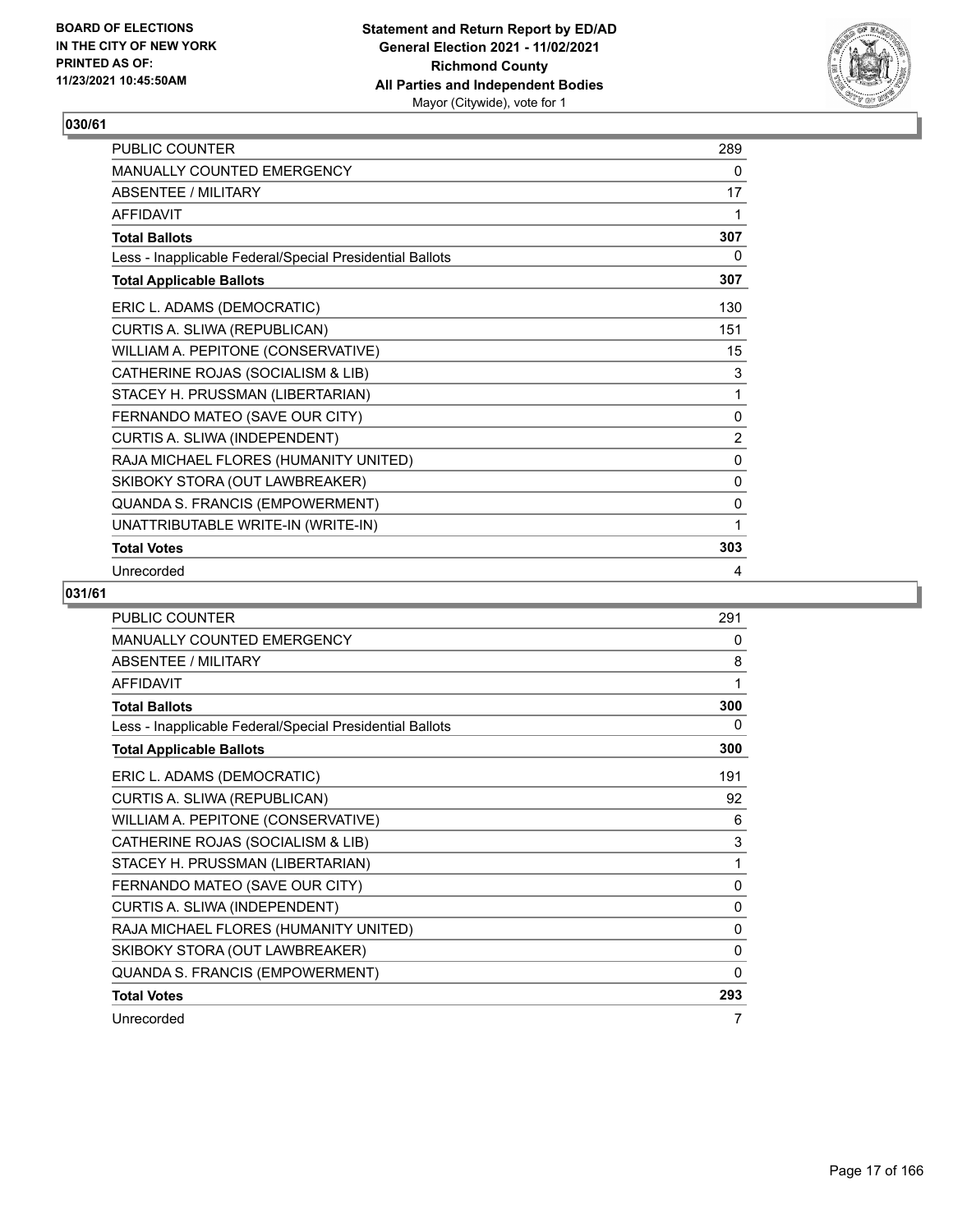

| PUBLIC COUNTER                                           | 272            |
|----------------------------------------------------------|----------------|
| <b>MANUALLY COUNTED EMERGENCY</b>                        | 0              |
| <b>ABSENTEE / MILITARY</b>                               | 14             |
| <b>AFFIDAVIT</b>                                         | 3              |
| <b>Total Ballots</b>                                     | 289            |
| Less - Inapplicable Federal/Special Presidential Ballots | 0              |
| <b>Total Applicable Ballots</b>                          | 289            |
| ERIC L. ADAMS (DEMOCRATIC)                               | 184            |
| CURTIS A. SLIWA (REPUBLICAN)                             | 94             |
| WILLIAM A. PEPITONE (CONSERVATIVE)                       | 1              |
| CATHERINE ROJAS (SOCIALISM & LIB)                        | 4              |
| STACEY H. PRUSSMAN (LIBERTARIAN)                         | 1              |
| FERNANDO MATEO (SAVE OUR CITY)                           | 1              |
| CURTIS A. SLIWA (INDEPENDENT)                            | $\overline{2}$ |
| RAJA MICHAEL FLORES (HUMANITY UNITED)                    | 1              |
| SKIBOKY STORA (OUT LAWBREAKER)                           | 0              |
| QUANDA S. FRANCIS (EMPOWERMENT)                          | $\mathbf{0}$   |
| <b>Total Votes</b>                                       | 288            |
| Unrecorded                                               | 1              |

| <b>PUBLIC COUNTER</b>                                    | 229            |
|----------------------------------------------------------|----------------|
| MANUALLY COUNTED EMERGENCY                               | 0              |
| ABSENTEE / MILITARY                                      | 23             |
| <b>AFFIDAVIT</b>                                         | 1              |
| <b>Total Ballots</b>                                     | 253            |
| Less - Inapplicable Federal/Special Presidential Ballots | 0              |
| <b>Total Applicable Ballots</b>                          | 253            |
| ERIC L. ADAMS (DEMOCRATIC)                               | 176            |
| CURTIS A. SLIWA (REPUBLICAN)                             | 60             |
| WILLIAM A. PEPITONE (CONSERVATIVE)                       | 4              |
| CATHERINE ROJAS (SOCIALISM & LIB)                        | 5              |
| STACEY H. PRUSSMAN (LIBERTARIAN)                         | $\mathbf{0}$   |
| FERNANDO MATEO (SAVE OUR CITY)                           | $\mathbf{0}$   |
| CURTIS A. SLIWA (INDEPENDENT)                            | $\overline{2}$ |
| RAJA MICHAEL FLORES (HUMANITY UNITED)                    | $\mathbf{0}$   |
| SKIBOKY STORA (OUT LAWBREAKER)                           | $\mathbf{0}$   |
| QUANDA S. FRANCIS (EMPOWERMENT)                          | 1              |
| <b>Total Votes</b>                                       | 248            |
| Unrecorded                                               | 5              |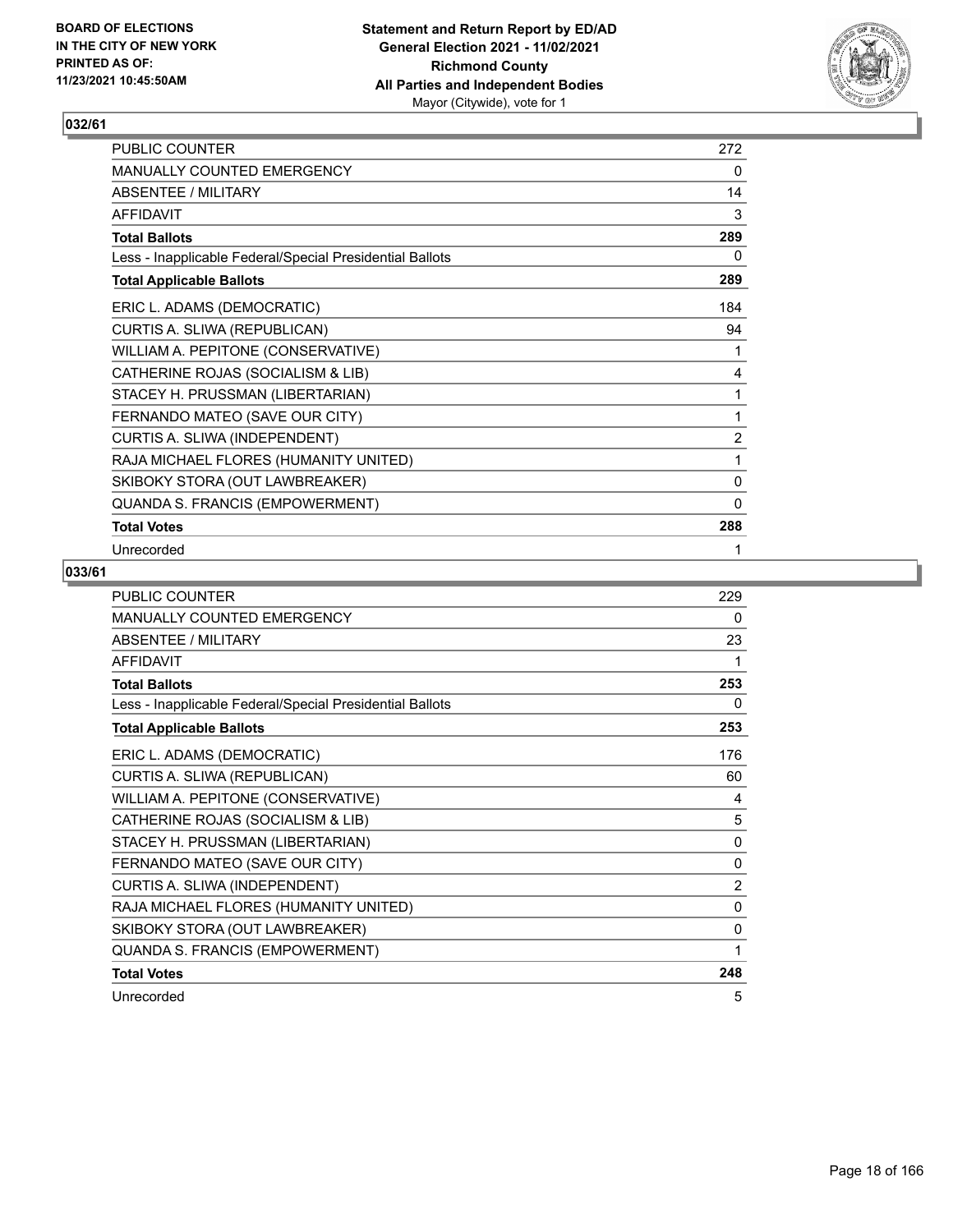

| PUBLIC COUNTER                                           | 410 |
|----------------------------------------------------------|-----|
| MANUALLY COUNTED EMERGENCY                               | 0   |
| ABSENTEE / MILITARY                                      | 21  |
| <b>AFFIDAVIT</b>                                         | 1   |
| <b>Total Ballots</b>                                     | 432 |
| Less - Inapplicable Federal/Special Presidential Ballots | 0   |
| <b>Total Applicable Ballots</b>                          | 432 |
| ERIC L. ADAMS (DEMOCRATIC)                               | 89  |
| CURTIS A. SLIWA (REPUBLICAN)                             | 305 |
| WILLIAM A. PEPITONE (CONSERVATIVE)                       | 13  |
| CATHERINE ROJAS (SOCIALISM & LIB)                        | 1   |
| STACEY H. PRUSSMAN (LIBERTARIAN)                         | 1   |
| FERNANDO MATEO (SAVE OUR CITY)                           | 0   |
| CURTIS A. SLIWA (INDEPENDENT)                            | 9   |
| RAJA MICHAEL FLORES (HUMANITY UNITED)                    | 0   |
| SKIBOKY STORA (OUT LAWBREAKER)                           | 0   |
| QUANDA S. FRANCIS (EMPOWERMENT)                          | 0   |
| UNATTRIBUTABLE WRITE-IN (WRITE-IN)                       | 1   |
| <b>Total Votes</b>                                       | 419 |
| Unrecorded                                               | 13  |

| <b>PUBLIC COUNTER</b>                                    | 355          |
|----------------------------------------------------------|--------------|
| <b>MANUALLY COUNTED EMERGENCY</b>                        | 0            |
| <b>ABSENTEE / MILITARY</b>                               | 7            |
| <b>AFFIDAVIT</b>                                         | 5            |
| <b>Total Ballots</b>                                     | 367          |
| Less - Inapplicable Federal/Special Presidential Ballots | 0            |
| <b>Total Applicable Ballots</b>                          | 367          |
| ERIC L. ADAMS (DEMOCRATIC)                               | 60           |
| CURTIS A. SLIWA (REPUBLICAN)                             | 271          |
| WILLIAM A. PEPITONE (CONSERVATIVE)                       | 23           |
| CATHERINE ROJAS (SOCIALISM & LIB)                        | 0            |
| STACEY H. PRUSSMAN (LIBERTARIAN)                         | 0            |
| FERNANDO MATEO (SAVE OUR CITY)                           | $\mathbf 0$  |
| CURTIS A. SLIWA (INDEPENDENT)                            | 6            |
| RAJA MICHAEL FLORES (HUMANITY UNITED)                    | $\mathbf{0}$ |
| SKIBOKY STORA (OUT LAWBREAKER)                           | 0            |
| QUANDA S. FRANCIS (EMPOWERMENT)                          | 0            |
| <b>Total Votes</b>                                       | 360          |
| Unrecorded                                               | 7            |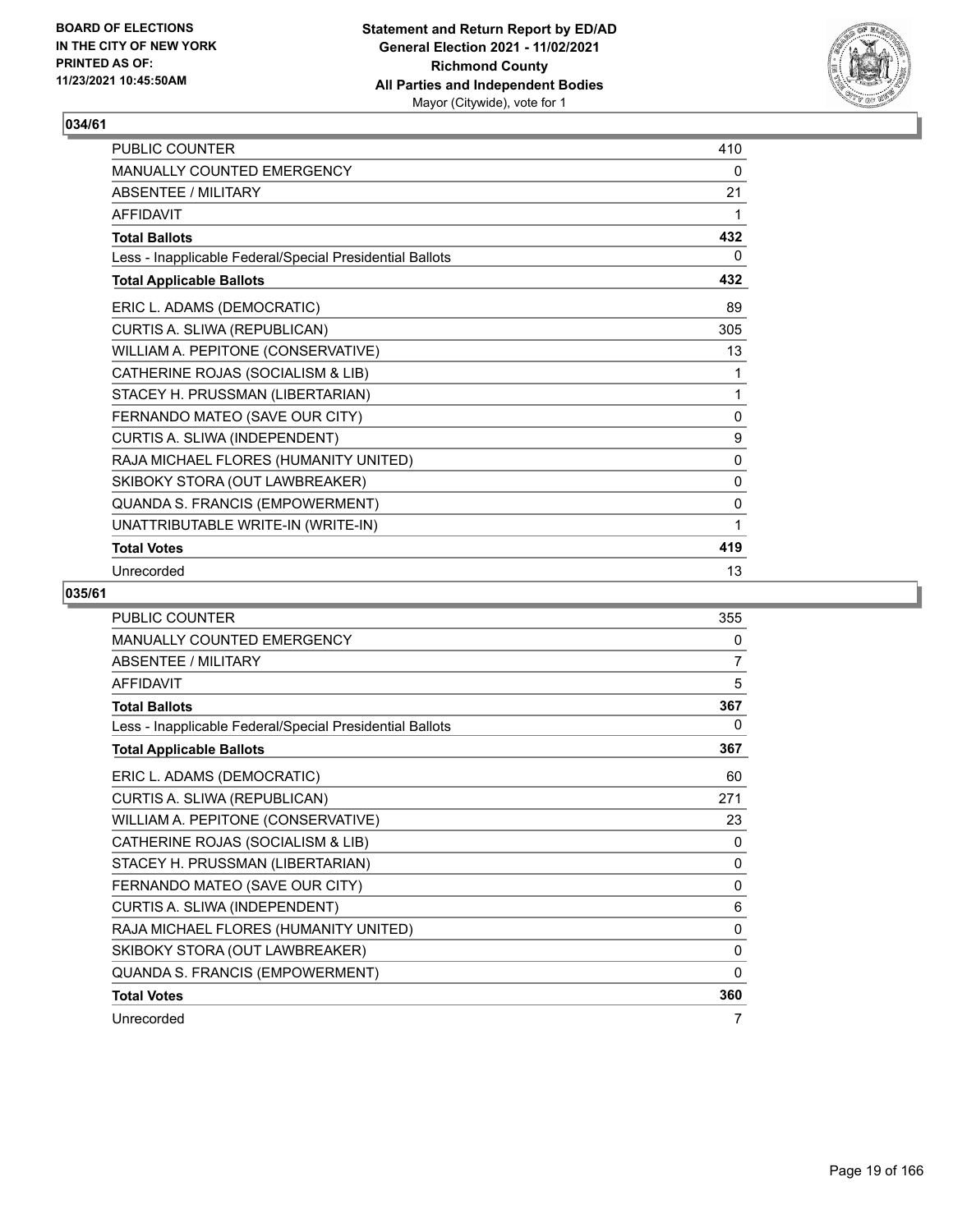

| PUBLIC COUNTER                                           | 255          |
|----------------------------------------------------------|--------------|
| MANUALLY COUNTED EMERGENCY                               | 0            |
| <b>ABSENTEE / MILITARY</b>                               | 7            |
| <b>AFFIDAVIT</b>                                         | 0            |
| <b>Total Ballots</b>                                     | 262          |
| Less - Inapplicable Federal/Special Presidential Ballots | 0            |
| <b>Total Applicable Ballots</b>                          | 262          |
| ERIC L. ADAMS (DEMOCRATIC)                               | 65           |
| CURTIS A. SLIWA (REPUBLICAN)                             | 185          |
| WILLIAM A. PEPITONE (CONSERVATIVE)                       | 1            |
| CATHERINE ROJAS (SOCIALISM & LIB)                        | 1            |
| STACEY H. PRUSSMAN (LIBERTARIAN)                         | 0            |
| FERNANDO MATEO (SAVE OUR CITY)                           | 0            |
| CURTIS A. SLIWA (INDEPENDENT)                            | 5            |
| RAJA MICHAEL FLORES (HUMANITY UNITED)                    | 0            |
| SKIBOKY STORA (OUT LAWBREAKER)                           | 0            |
| QUANDA S. FRANCIS (EMPOWERMENT)                          | $\mathbf{0}$ |
| <b>Total Votes</b>                                       | 257          |
| Unrecorded                                               | 5            |

| PUBLIC COUNTER                                           | 378            |
|----------------------------------------------------------|----------------|
| MANUALLY COUNTED EMERGENCY                               | 0              |
| ABSENTEE / MILITARY                                      | 22             |
| <b>AFFIDAVIT</b>                                         | 0              |
| <b>Total Ballots</b>                                     | 400            |
| Less - Inapplicable Federal/Special Presidential Ballots | 0              |
| <b>Total Applicable Ballots</b>                          | 400            |
| ERIC L. ADAMS (DEMOCRATIC)                               | 209            |
| CURTIS A. SLIWA (REPUBLICAN)                             | 162            |
| WILLIAM A. PEPITONE (CONSERVATIVE)                       | 13             |
| CATHERINE ROJAS (SOCIALISM & LIB)                        | $\Omega$       |
| STACEY H. PRUSSMAN (LIBERTARIAN)                         | $\mathbf{0}$   |
| FERNANDO MATEO (SAVE OUR CITY)                           | 1              |
| CURTIS A. SLIWA (INDEPENDENT)                            | 4              |
| RAJA MICHAEL FLORES (HUMANITY UNITED)                    | $\mathbf{0}$   |
| SKIBOKY STORA (OUT LAWBREAKER)                           | 0              |
| QUANDA S. FRANCIS (EMPOWERMENT)                          | 1              |
| KILLIAN CLIFFORD (WRITE-IN)                              | $\overline{2}$ |
| <b>Total Votes</b>                                       | 392            |
| Unrecorded                                               | 8              |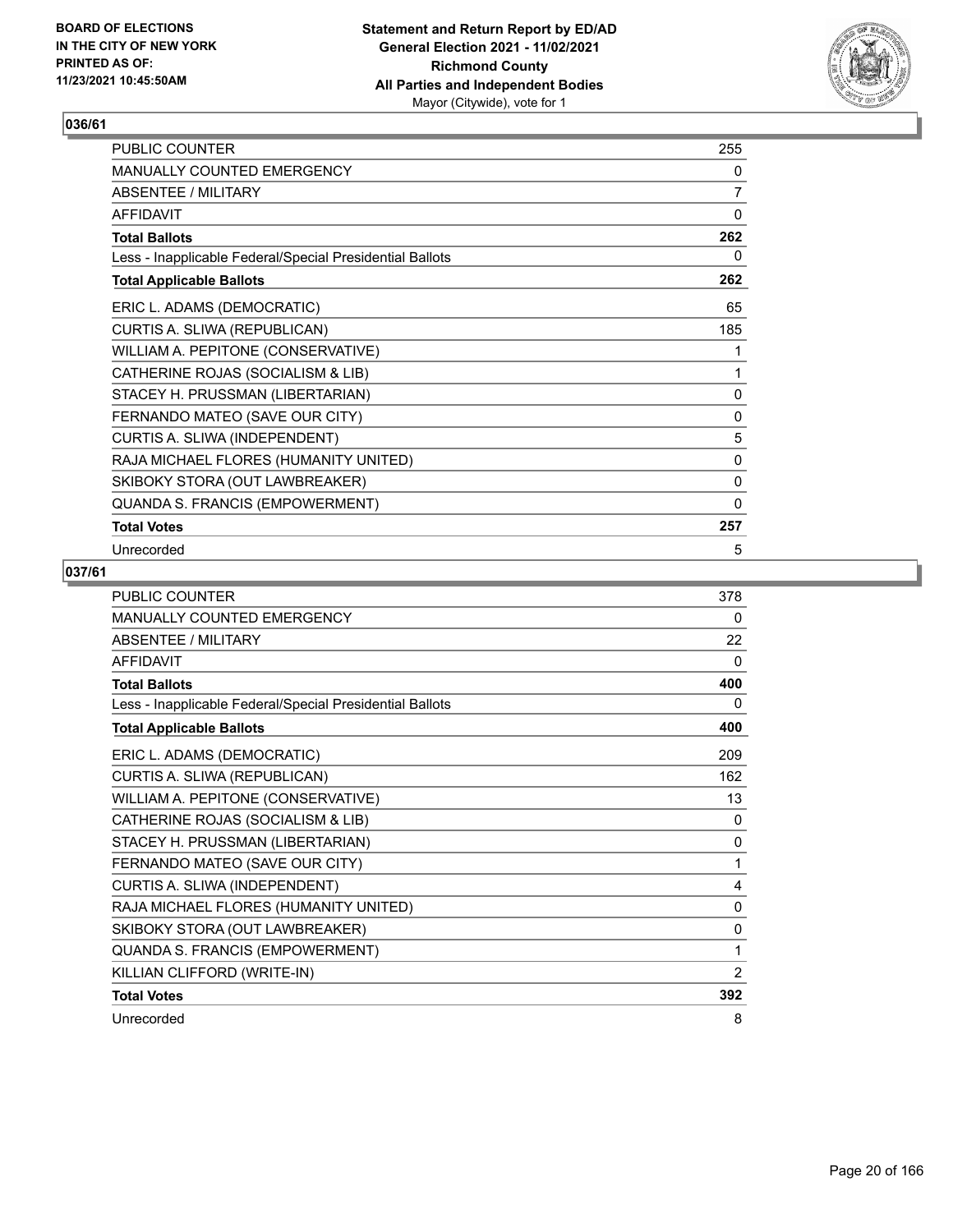

| <b>PUBLIC COUNTER</b>                                    | 437 |
|----------------------------------------------------------|-----|
| <b>MANUALLY COUNTED EMERGENCY</b>                        | 0   |
| ABSENTEE / MILITARY                                      | 28  |
| <b>AFFIDAVIT</b>                                         | 2   |
| <b>Total Ballots</b>                                     | 467 |
| Less - Inapplicable Federal/Special Presidential Ballots | 0   |
| <b>Total Applicable Ballots</b>                          | 467 |
| ERIC L. ADAMS (DEMOCRATIC)                               | 188 |
| CURTIS A. SLIWA (REPUBLICAN)                             | 245 |
| WILLIAM A. PEPITONE (CONSERVATIVE)                       | 13  |
| CATHERINE ROJAS (SOCIALISM & LIB)                        | 1   |
| STACEY H. PRUSSMAN (LIBERTARIAN)                         | 1   |
| FERNANDO MATEO (SAVE OUR CITY)                           | 0   |
| CURTIS A. SLIWA (INDEPENDENT)                            | 10  |
| RAJA MICHAEL FLORES (HUMANITY UNITED)                    | 0   |
| SKIBOKY STORA (OUT LAWBREAKER)                           | 0   |
| QUANDA S. FRANCIS (EMPOWERMENT)                          | 1   |
| ANTHONY ALEXANDER (WRITE-IN)                             | 1   |
| MAYA D. WILEY (WRITE-IN)                                 | 1   |
| PAPERBOY LOVE PRINCE (WRITE-IN)                          | 1   |
| <b>Total Votes</b>                                       | 462 |
| Unrecorded                                               | 5   |

| <b>PUBLIC COUNTER</b>                                    | 422 |
|----------------------------------------------------------|-----|
| MANUALLY COUNTED EMERGENCY                               | 0   |
| <b>ABSENTEE / MILITARY</b>                               | 8   |
| <b>AFFIDAVIT</b>                                         | 1   |
| <b>Total Ballots</b>                                     | 431 |
| Less - Inapplicable Federal/Special Presidential Ballots | 0   |
| <b>Total Applicable Ballots</b>                          | 431 |
| ERIC L. ADAMS (DEMOCRATIC)                               | 163 |
| CURTIS A. SLIWA (REPUBLICAN)                             | 242 |
| WILLIAM A. PEPITONE (CONSERVATIVE)                       | 16  |
| CATHERINE ROJAS (SOCIALISM & LIB)                        | 2   |
| STACEY H. PRUSSMAN (LIBERTARIAN)                         | 1   |
| FERNANDO MATEO (SAVE OUR CITY)                           | 0   |
| CURTIS A. SLIWA (INDEPENDENT)                            | 3   |
| RAJA MICHAEL FLORES (HUMANITY UNITED)                    | 0   |
| SKIBOKY STORA (OUT LAWBREAKER)                           | 0   |
| QUANDA S. FRANCIS (EMPOWERMENT)                          | 1   |
| <b>Total Votes</b>                                       | 428 |
| Unrecorded                                               | 3   |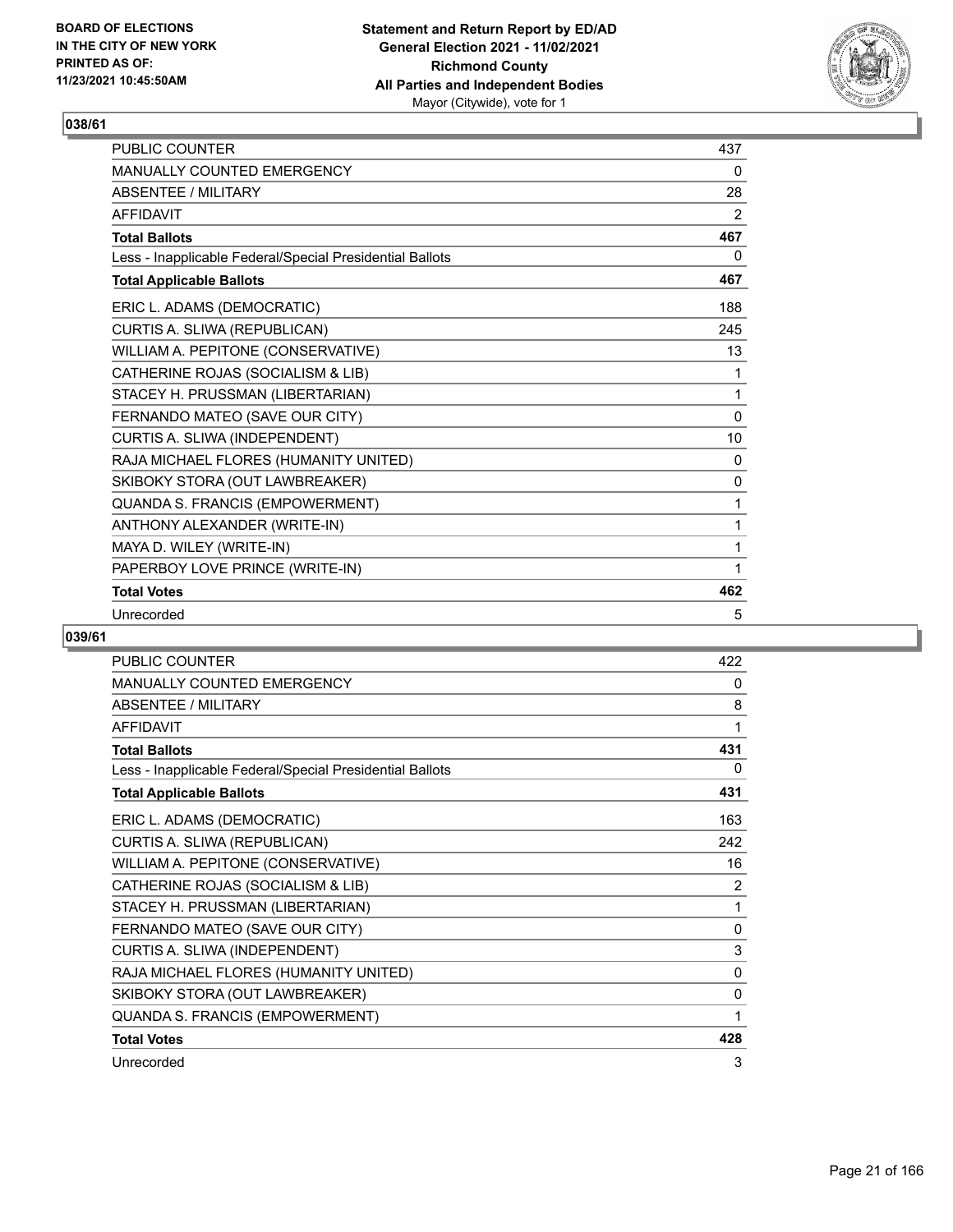

| PUBLIC COUNTER                                           | 434            |
|----------------------------------------------------------|----------------|
| MANUALLY COUNTED EMERGENCY                               | 0              |
| <b>ABSENTEE / MILITARY</b>                               | 29             |
| <b>AFFIDAVIT</b>                                         | 2              |
| <b>Total Ballots</b>                                     | 465            |
| Less - Inapplicable Federal/Special Presidential Ballots | 0              |
| <b>Total Applicable Ballots</b>                          | 465            |
| ERIC L. ADAMS (DEMOCRATIC)                               | 166            |
| CURTIS A. SLIWA (REPUBLICAN)                             | 258            |
| WILLIAM A. PEPITONE (CONSERVATIVE)                       | 15             |
| CATHERINE ROJAS (SOCIALISM & LIB)                        | 2              |
| STACEY H. PRUSSMAN (LIBERTARIAN)                         | $\overline{2}$ |
| FERNANDO MATEO (SAVE OUR CITY)                           | 0              |
| CURTIS A. SLIWA (INDEPENDENT)                            | 10             |
| RAJA MICHAEL FLORES (HUMANITY UNITED)                    | 0              |
| SKIBOKY STORA (OUT LAWBREAKER)                           | 0              |
| QUANDA S. FRANCIS (EMPOWERMENT)                          | 0              |
| KATHRYN A. GARCIA (WRITE-IN)                             | 1              |
| <b>Total Votes</b>                                       | 454            |
| Unrecorded                                               | 11             |

| PUBLIC COUNTER                                           | 399          |
|----------------------------------------------------------|--------------|
| MANUALLY COUNTED EMERGENCY                               | 0            |
| <b>ABSENTEE / MILITARY</b>                               | 16           |
| <b>AFFIDAVIT</b>                                         | 2            |
| <b>Total Ballots</b>                                     | 417          |
| Less - Inapplicable Federal/Special Presidential Ballots | 0            |
| <b>Total Applicable Ballots</b>                          | 417          |
| ERIC L. ADAMS (DEMOCRATIC)                               | 103          |
| CURTIS A. SLIWA (REPUBLICAN)                             | 281          |
| WILLIAM A. PEPITONE (CONSERVATIVE)                       | 13           |
| CATHERINE ROJAS (SOCIALISM & LIB)                        | 0            |
| STACEY H. PRUSSMAN (LIBERTARIAN)                         | 4            |
| FERNANDO MATEO (SAVE OUR CITY)                           | $\mathbf{0}$ |
| CURTIS A. SLIWA (INDEPENDENT)                            | 10           |
| RAJA MICHAEL FLORES (HUMANITY UNITED)                    | 0            |
| SKIBOKY STORA (OUT LAWBREAKER)                           | $\mathbf{0}$ |
| QUANDA S. FRANCIS (EMPOWERMENT)                          | 1            |
| KATHRYN A. GARCIA (WRITE-IN)                             | 2            |
| <b>Total Votes</b>                                       | 414          |
| Unrecorded                                               | 3            |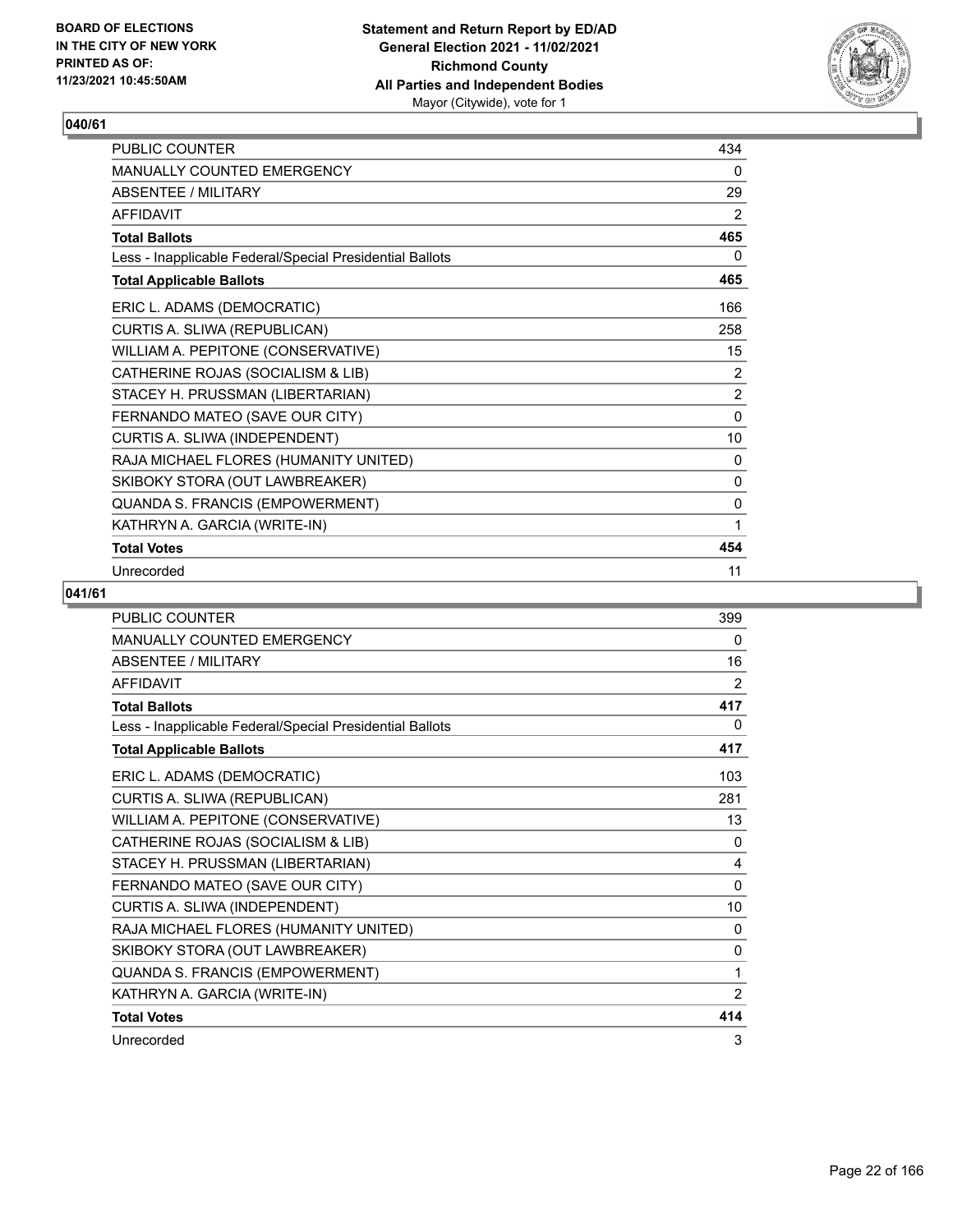

| PUBLIC COUNTER                                           | 544            |
|----------------------------------------------------------|----------------|
| MANUALLY COUNTED EMERGENCY                               | 0              |
| <b>ABSENTEE / MILITARY</b>                               | 29             |
| <b>AFFIDAVIT</b>                                         | 1              |
| <b>Total Ballots</b>                                     | 574            |
| Less - Inapplicable Federal/Special Presidential Ballots | 0              |
| <b>Total Applicable Ballots</b>                          | 574            |
| ERIC L. ADAMS (DEMOCRATIC)                               | 171            |
| CURTIS A. SLIWA (REPUBLICAN)                             | 359            |
| WILLIAM A. PEPITONE (CONSERVATIVE)                       | 16             |
| CATHERINE ROJAS (SOCIALISM & LIB)                        | 7              |
| STACEY H. PRUSSMAN (LIBERTARIAN)                         | $\overline{2}$ |
| FERNANDO MATEO (SAVE OUR CITY)                           | $\mathbf{0}$   |
| CURTIS A. SLIWA (INDEPENDENT)                            | 10             |
| RAJA MICHAEL FLORES (HUMANITY UNITED)                    | 0              |
| SKIBOKY STORA (OUT LAWBREAKER)                           | 1              |
| QUANDA S. FRANCIS (EMPOWERMENT)                          | 1              |
| JERROLD O. KAVANAGH (WRITE-IN)                           | 1              |
| <b>Total Votes</b>                                       | 568            |
| Unrecorded                                               | 6              |

| <b>PUBLIC COUNTER</b>                                    | 351          |
|----------------------------------------------------------|--------------|
| <b>MANUALLY COUNTED EMERGENCY</b>                        | 0            |
| <b>ABSENTEE / MILITARY</b>                               | 8            |
| <b>AFFIDAVIT</b>                                         | 1            |
| <b>Total Ballots</b>                                     | 360          |
| Less - Inapplicable Federal/Special Presidential Ballots | 0            |
| <b>Total Applicable Ballots</b>                          | 360          |
| ERIC L. ADAMS (DEMOCRATIC)                               | 102          |
| CURTIS A. SLIWA (REPUBLICAN)                             | 231          |
| WILLIAM A. PEPITONE (CONSERVATIVE)                       | 9            |
| CATHERINE ROJAS (SOCIALISM & LIB)                        | 3            |
| STACEY H. PRUSSMAN (LIBERTARIAN)                         | 1            |
| FERNANDO MATEO (SAVE OUR CITY)                           | 1            |
| CURTIS A. SLIWA (INDEPENDENT)                            | 4            |
| RAJA MICHAEL FLORES (HUMANITY UNITED)                    | 0            |
| SKIBOKY STORA (OUT LAWBREAKER)                           | $\mathbf{0}$ |
| QUANDA S. FRANCIS (EMPOWERMENT)                          | 1            |
| DWAYNE JOHNSON (WRITE-IN)                                | 1            |
| MAYA D. WILEY (WRITE-IN)                                 | 1            |
| <b>Total Votes</b>                                       | 354          |
| Unrecorded                                               | 6            |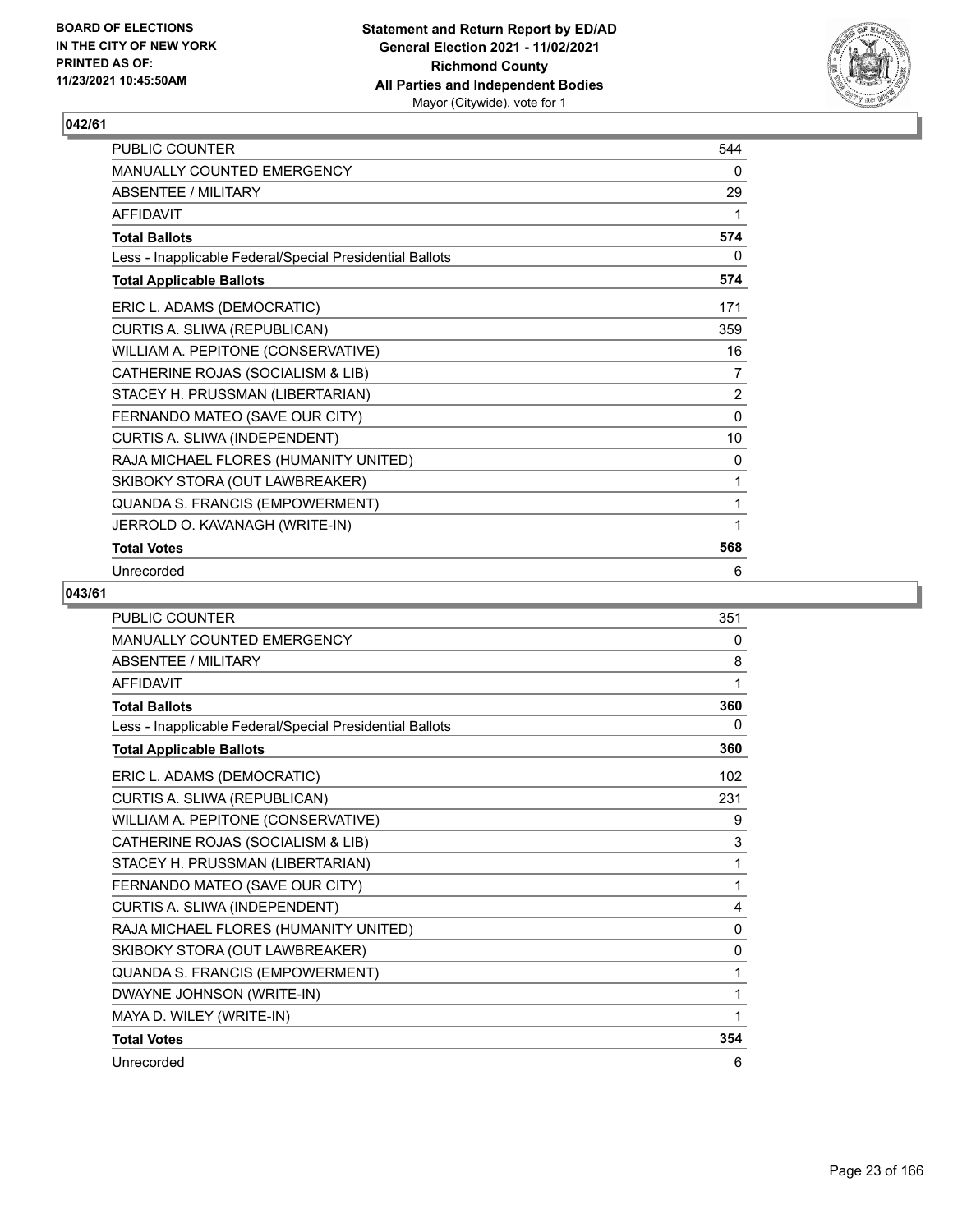

| <b>PUBLIC COUNTER</b>                                    | 319 |
|----------------------------------------------------------|-----|
| <b>MANUALLY COUNTED EMERGENCY</b>                        | 0   |
| ABSENTEE / MILITARY                                      | 25  |
| <b>AFFIDAVIT</b>                                         | 1   |
| <b>Total Ballots</b>                                     | 345 |
| Less - Inapplicable Federal/Special Presidential Ballots | 0   |
| <b>Total Applicable Ballots</b>                          | 345 |
| ERIC L. ADAMS (DEMOCRATIC)                               | 97  |
| CURTIS A. SLIWA (REPUBLICAN)                             | 217 |
| WILLIAM A. PEPITONE (CONSERVATIVE)                       | 9   |
| CATHERINE ROJAS (SOCIALISM & LIB)                        | 2   |
| STACEY H. PRUSSMAN (LIBERTARIAN)                         | 1   |
| FERNANDO MATEO (SAVE OUR CITY)                           | 1   |
| CURTIS A. SLIWA (INDEPENDENT)                            | 6   |
| RAJA MICHAEL FLORES (HUMANITY UNITED)                    | 1   |
| SKIBOKY STORA (OUT LAWBREAKER)                           | 0   |
| QUANDA S. FRANCIS (EMPOWERMENT)                          | 0   |
| KENDAL HENRY (WRITE-IN)                                  | 1   |
| <b>Total Votes</b>                                       | 335 |
| Unrecorded                                               | 10  |

| <b>PUBLIC COUNTER</b>                                    | 410            |
|----------------------------------------------------------|----------------|
| MANUALLY COUNTED EMERGENCY                               | 0              |
| <b>ABSENTEE / MILITARY</b>                               | 20             |
| <b>AFFIDAVIT</b>                                         | 1              |
| <b>Total Ballots</b>                                     | 431            |
| Less - Inapplicable Federal/Special Presidential Ballots | 0              |
| <b>Total Applicable Ballots</b>                          | 431            |
| ERIC L. ADAMS (DEMOCRATIC)                               | 128            |
| CURTIS A. SLIWA (REPUBLICAN)                             | 251            |
| WILLIAM A. PEPITONE (CONSERVATIVE)                       | 24             |
| CATHERINE ROJAS (SOCIALISM & LIB)                        | $\overline{2}$ |
| STACEY H. PRUSSMAN (LIBERTARIAN)                         | 0              |
| FERNANDO MATEO (SAVE OUR CITY)                           | $\overline{2}$ |
| CURTIS A. SLIWA (INDEPENDENT)                            | 8              |
| RAJA MICHAEL FLORES (HUMANITY UNITED)                    | 0              |
| SKIBOKY STORA (OUT LAWBREAKER)                           | 0              |
| QUANDA S. FRANCIS (EMPOWERMENT)                          | 1              |
| ANITA BLASI (WRITE-IN)                                   | $\mathbf{1}$   |
| OLIVIA BLASI (WRITE-IN)                                  | $\overline{2}$ |
| SCOTT M. STRINGER (WRITE-IN)                             | 1              |
| <b>Total Votes</b>                                       | 420            |
| Unrecorded                                               | 11             |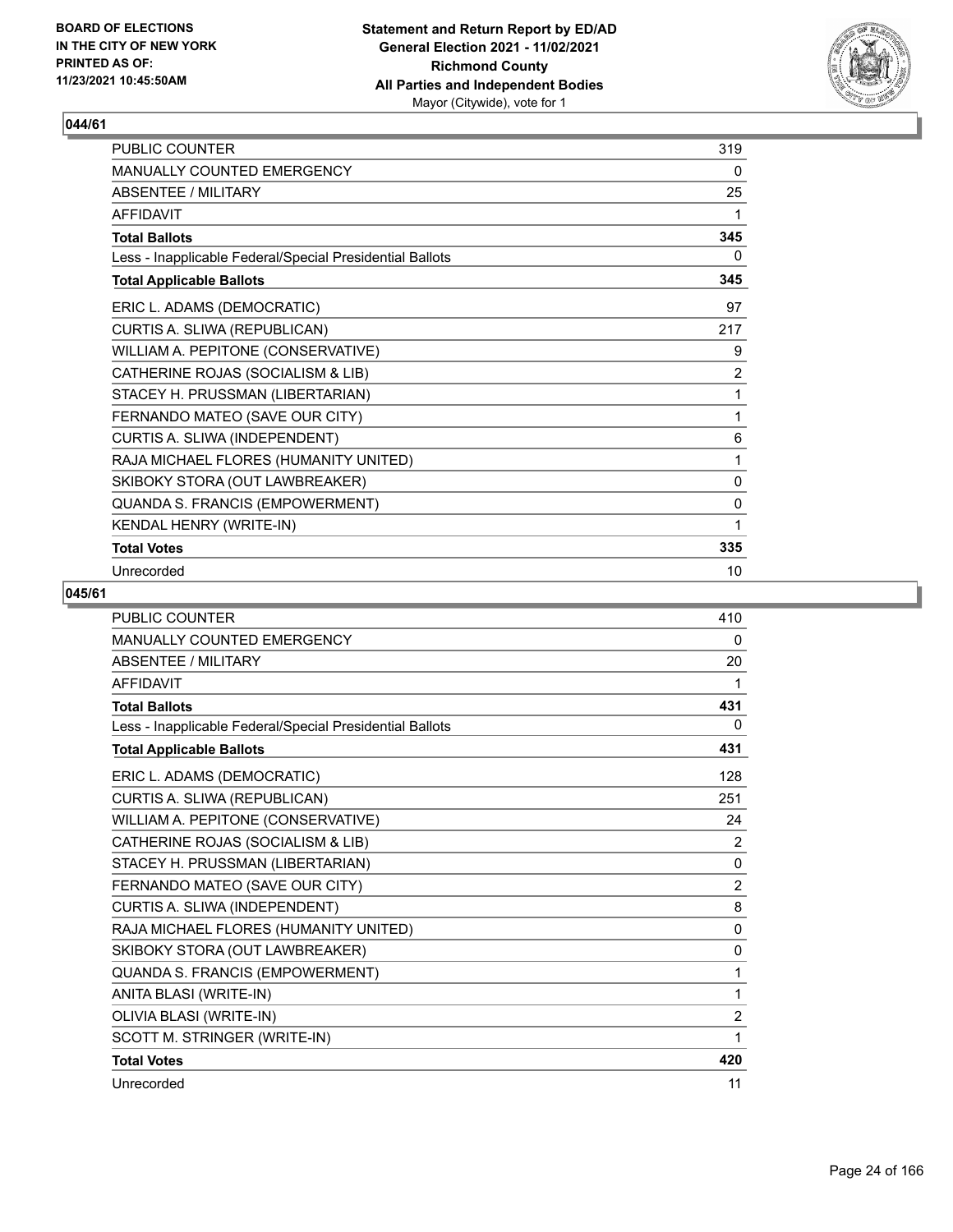

| PUBLIC COUNTER                                           | 364         |
|----------------------------------------------------------|-------------|
| <b>MANUALLY COUNTED EMERGENCY</b>                        | 0           |
| <b>ABSENTEE / MILITARY</b>                               | 11          |
| <b>AFFIDAVIT</b>                                         | 0           |
| <b>Total Ballots</b>                                     | 375         |
| Less - Inapplicable Federal/Special Presidential Ballots | 0           |
| <b>Total Applicable Ballots</b>                          | 375         |
| ERIC L. ADAMS (DEMOCRATIC)                               | 103         |
| CURTIS A. SLIWA (REPUBLICAN)                             | 242         |
| WILLIAM A. PEPITONE (CONSERVATIVE)                       | 17          |
| CATHERINE ROJAS (SOCIALISM & LIB)                        | 3           |
| STACEY H. PRUSSMAN (LIBERTARIAN)                         | 0           |
| FERNANDO MATEO (SAVE OUR CITY)                           | $\mathbf 0$ |
| CURTIS A. SLIWA (INDEPENDENT)                            | 5           |
| RAJA MICHAEL FLORES (HUMANITY UNITED)                    | 0           |
| SKIBOKY STORA (OUT LAWBREAKER)                           | 0           |
| QUANDA S. FRANCIS (EMPOWERMENT)                          | 0           |
| BILL DE BLASIO (WRITE-IN)                                | 1           |
| <b>Total Votes</b>                                       | 371         |
| Unrecorded                                               | 4           |

| <b>PUBLIC COUNTER</b>                                    | 436          |
|----------------------------------------------------------|--------------|
| <b>MANUALLY COUNTED EMERGENCY</b>                        | 0            |
| <b>ABSENTEE / MILITARY</b>                               | 16           |
| <b>AFFIDAVIT</b>                                         | 2            |
| <b>Total Ballots</b>                                     | 454          |
| Less - Inapplicable Federal/Special Presidential Ballots | 0            |
| <b>Total Applicable Ballots</b>                          | 454          |
| ERIC L. ADAMS (DEMOCRATIC)                               | 111          |
| CURTIS A. SLIWA (REPUBLICAN)                             | 304          |
| WILLIAM A. PEPITONE (CONSERVATIVE)                       | 13           |
| CATHERINE ROJAS (SOCIALISM & LIB)                        | 1            |
| STACEY H. PRUSSMAN (LIBERTARIAN)                         | 3            |
| FERNANDO MATEO (SAVE OUR CITY)                           | $\Omega$     |
| CURTIS A. SLIWA (INDEPENDENT)                            | 14           |
| RAJA MICHAEL FLORES (HUMANITY UNITED)                    | 0            |
| SKIBOKY STORA (OUT LAWBREAKER)                           | $\Omega$     |
| QUANDA S. FRANCIS (EMPOWERMENT)                          | $\mathbf{0}$ |
| <b>Total Votes</b>                                       | 446          |
| Unrecorded                                               | 8            |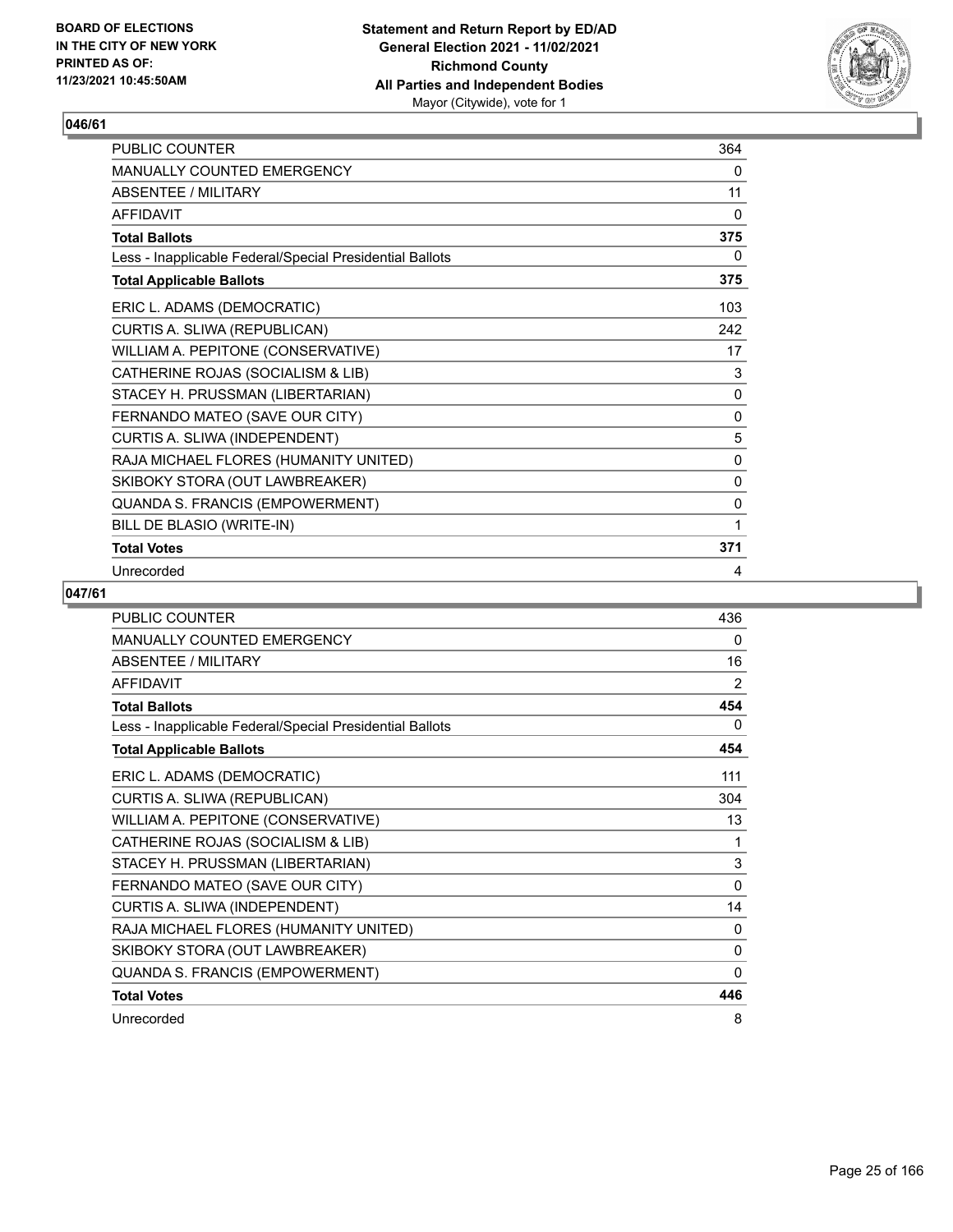

| PUBLIC COUNTER                                           | 478          |
|----------------------------------------------------------|--------------|
| <b>MANUALLY COUNTED EMERGENCY</b>                        | 0            |
| <b>ABSENTEE / MILITARY</b>                               | 19           |
| <b>AFFIDAVIT</b>                                         | 4            |
| <b>Total Ballots</b>                                     | 501          |
| Less - Inapplicable Federal/Special Presidential Ballots | 0            |
| <b>Total Applicable Ballots</b>                          | 501          |
| ERIC L. ADAMS (DEMOCRATIC)                               | 95           |
| CURTIS A. SLIWA (REPUBLICAN)                             | 360          |
| WILLIAM A. PEPITONE (CONSERVATIVE)                       | 29           |
| CATHERINE ROJAS (SOCIALISM & LIB)                        | 1            |
| STACEY H. PRUSSMAN (LIBERTARIAN)                         | 1            |
| FERNANDO MATEO (SAVE OUR CITY)                           | 1            |
| CURTIS A. SLIWA (INDEPENDENT)                            | 6            |
| RAJA MICHAEL FLORES (HUMANITY UNITED)                    | 0            |
| SKIBOKY STORA (OUT LAWBREAKER)                           | 0            |
| QUANDA S. FRANCIS (EMPOWERMENT)                          | $\mathbf{0}$ |
| <b>Total Votes</b>                                       | 493          |
| Unrecorded                                               | 8            |

| <b>PUBLIC COUNTER</b>                                    | 144            |
|----------------------------------------------------------|----------------|
| MANUALLY COUNTED EMERGENCY                               | 0              |
| <b>ABSENTEE / MILITARY</b>                               | 3              |
| <b>AFFIDAVIT</b>                                         | $\mathbf{0}$   |
| <b>Total Ballots</b>                                     | 147            |
| Less - Inapplicable Federal/Special Presidential Ballots | 0              |
| <b>Total Applicable Ballots</b>                          | 147            |
| ERIC L. ADAMS (DEMOCRATIC)                               | 97             |
| CURTIS A. SLIWA (REPUBLICAN)                             | 32             |
| WILLIAM A. PEPITONE (CONSERVATIVE)                       | $\overline{2}$ |
| CATHERINE ROJAS (SOCIALISM & LIB)                        | 3              |
| STACEY H. PRUSSMAN (LIBERTARIAN)                         | 1              |
| FERNANDO MATEO (SAVE OUR CITY)                           | $\mathbf{0}$   |
| CURTIS A. SLIWA (INDEPENDENT)                            | 4              |
| RAJA MICHAEL FLORES (HUMANITY UNITED)                    | 0              |
| SKIBOKY STORA (OUT LAWBREAKER)                           | $\mathbf 0$    |
| QUANDA S. FRANCIS (EMPOWERMENT)                          | 1              |
| CLAY JONES (WRITE-IN)                                    | $\mathbf{1}$   |
| KATHRYN A. GARCIA (WRITE-IN)                             | $\overline{2}$ |
| UNATTRIBUTABLE WRITE-IN (WRITE-IN)                       | 1              |
| <b>Total Votes</b>                                       | 144            |
| Unrecorded                                               | 3              |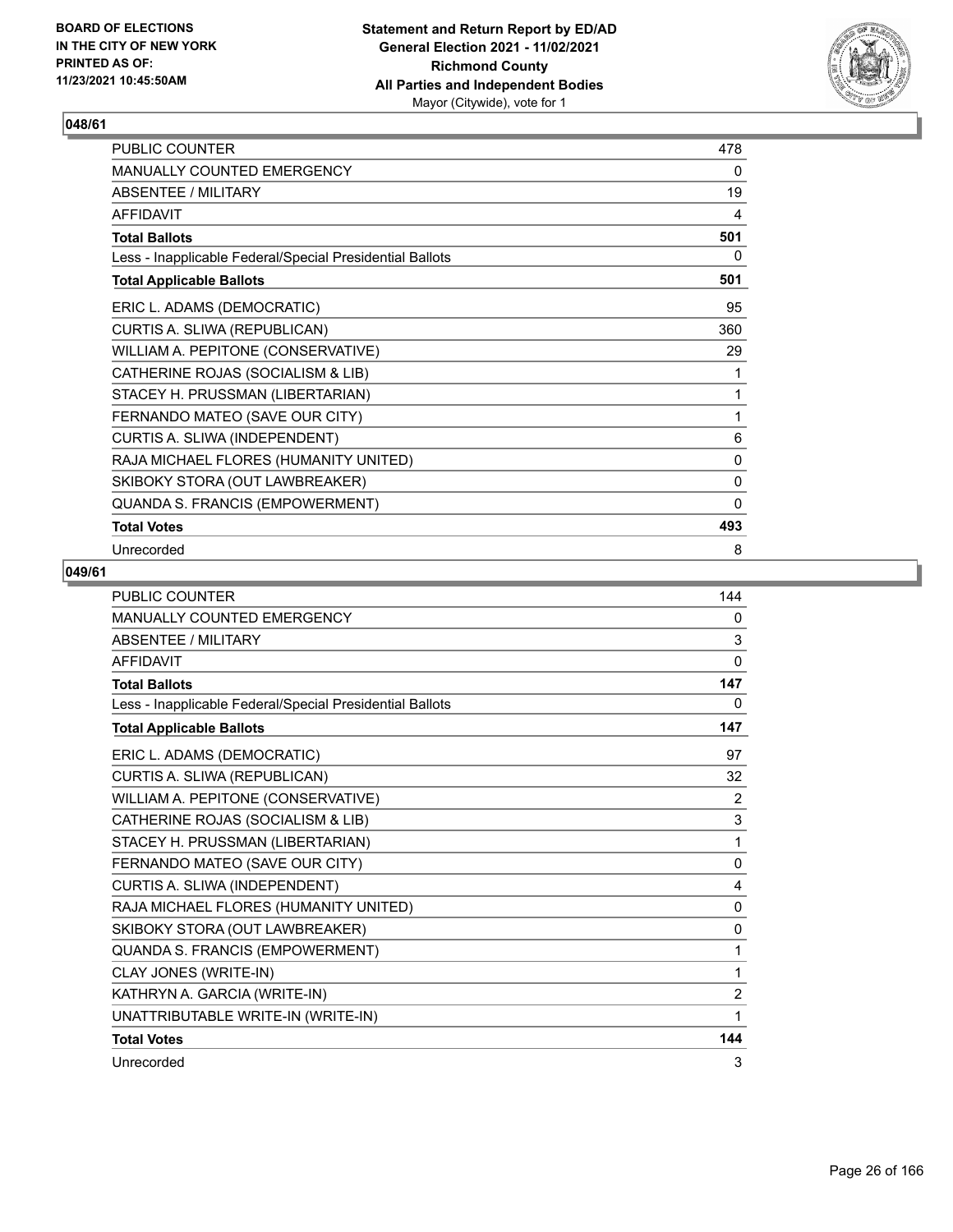

| <b>PUBLIC COUNTER</b>                                    | 163         |
|----------------------------------------------------------|-------------|
| <b>MANUALLY COUNTED EMERGENCY</b>                        | 0           |
| ABSENTEE / MILITARY                                      | 7           |
| <b>AFFIDAVIT</b>                                         | 0           |
| <b>Total Ballots</b>                                     | 170         |
| Less - Inapplicable Federal/Special Presidential Ballots | 0           |
| <b>Total Applicable Ballots</b>                          | 170         |
| ERIC L. ADAMS (DEMOCRATIC)                               | 108         |
| CURTIS A. SLIWA (REPUBLICAN)                             | 48          |
| WILLIAM A. PEPITONE (CONSERVATIVE)                       | 2           |
| CATHERINE ROJAS (SOCIALISM & LIB)                        | $\mathsf 3$ |
| STACEY H. PRUSSMAN (LIBERTARIAN)                         | 0           |
| FERNANDO MATEO (SAVE OUR CITY)                           | 1           |
| CURTIS A. SLIWA (INDEPENDENT)                            | 1           |
| RAJA MICHAEL FLORES (HUMANITY UNITED)                    | 1           |
| SKIBOKY STORA (OUT LAWBREAKER)                           | 0           |
| QUANDA S. FRANCIS (EMPOWERMENT)                          | 0           |
| KATHRYN A. GARCIA (WRITE-IN)                             | 2           |
| <b>Total Votes</b>                                       | 166         |
| Unrecorded                                               | 4           |

| <b>PUBLIC COUNTER</b>                                    | 290          |
|----------------------------------------------------------|--------------|
| MANUALLY COUNTED EMERGENCY                               | 0            |
| <b>ABSENTEE / MILITARY</b>                               | 21           |
| <b>AFFIDAVIT</b>                                         | 0            |
| <b>Total Ballots</b>                                     | 311          |
| Less - Inapplicable Federal/Special Presidential Ballots | 0            |
| <b>Total Applicable Ballots</b>                          | 311          |
| ERIC L. ADAMS (DEMOCRATIC)                               | 184          |
| CURTIS A. SLIWA (REPUBLICAN)                             | 99           |
| WILLIAM A. PEPITONE (CONSERVATIVE)                       | 2            |
| CATHERINE ROJAS (SOCIALISM & LIB)                        | 6            |
| STACEY H. PRUSSMAN (LIBERTARIAN)                         | 1            |
| FERNANDO MATEO (SAVE OUR CITY)                           | $\mathbf{0}$ |
| CURTIS A. SLIWA (INDEPENDENT)                            | 5            |
| RAJA MICHAEL FLORES (HUMANITY UNITED)                    | 1            |
| SKIBOKY STORA (OUT LAWBREAKER)                           | $\mathbf{0}$ |
| QUANDA S. FRANCIS (EMPOWERMENT)                          | 3            |
| KATHRYN A. GARCIA (WRITE-IN)                             | 1            |
| <b>Total Votes</b>                                       | 302          |
| Unrecorded                                               | 9            |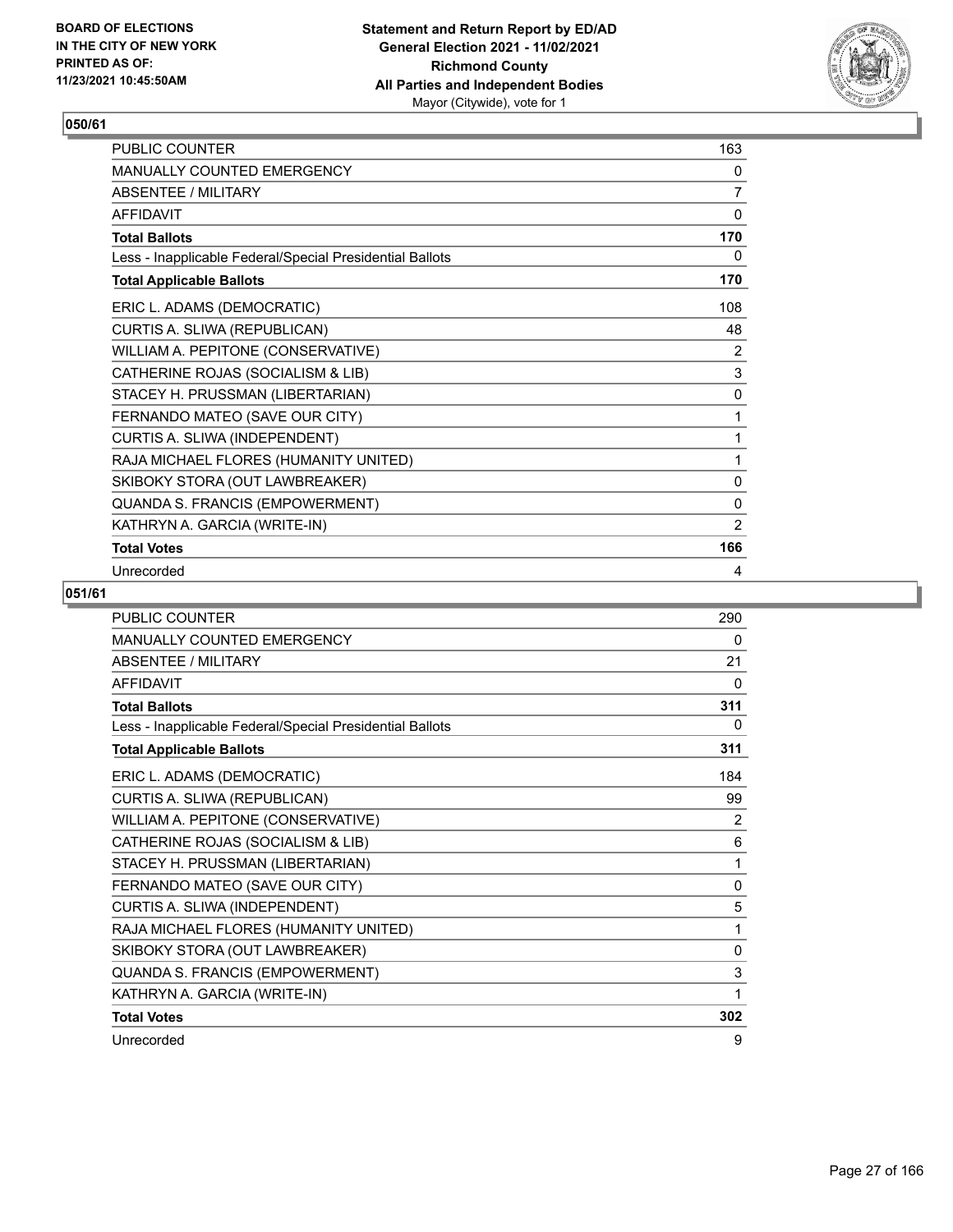

| <b>PUBLIC COUNTER</b>                                    | 278          |
|----------------------------------------------------------|--------------|
| <b>MANUALLY COUNTED EMERGENCY</b>                        | 0            |
| ABSENTEE / MILITARY                                      | 29           |
| <b>AFFIDAVIT</b>                                         | 1            |
| <b>Total Ballots</b>                                     | 308          |
| Less - Inapplicable Federal/Special Presidential Ballots | 0            |
| <b>Total Applicable Ballots</b>                          | 308          |
| ERIC L. ADAMS (DEMOCRATIC)                               | 148          |
| CURTIS A. SLIWA (REPUBLICAN)                             | 140          |
| WILLIAM A. PEPITONE (CONSERVATIVE)                       | 2            |
| CATHERINE ROJAS (SOCIALISM & LIB)                        | 6            |
| STACEY H. PRUSSMAN (LIBERTARIAN)                         | $\mathbf{0}$ |
| FERNANDO MATEO (SAVE OUR CITY)                           | 0            |
| CURTIS A. SLIWA (INDEPENDENT)                            | 4            |
| RAJA MICHAEL FLORES (HUMANITY UNITED)                    | 1            |
| SKIBOKY STORA (OUT LAWBREAKER)                           | $\mathbf{0}$ |
| QUANDA S. FRANCIS (EMPOWERMENT)                          | $\mathbf{0}$ |
| KATHRYN A. GARCIA (WRITE-IN)                             | 1            |
| KEVIN SQUIRES (WRITE-IN)                                 | 1            |
| <b>Total Votes</b>                                       | 303          |
| Unrecorded                                               | 5            |

| PUBLIC COUNTER                                           | 187            |
|----------------------------------------------------------|----------------|
| <b>MANUALLY COUNTED EMERGENCY</b>                        | 0              |
| <b>ABSENTEE / MILITARY</b>                               | 12             |
| <b>AFFIDAVIT</b>                                         | 2              |
| <b>Total Ballots</b>                                     | 201            |
| Less - Inapplicable Federal/Special Presidential Ballots | 0              |
| <b>Total Applicable Ballots</b>                          | 201            |
| ERIC L. ADAMS (DEMOCRATIC)                               | 170            |
| CURTIS A. SLIWA (REPUBLICAN)                             | 21             |
| WILLIAM A. PEPITONE (CONSERVATIVE)                       | 1              |
| CATHERINE ROJAS (SOCIALISM & LIB)                        | 3              |
| STACEY H. PRUSSMAN (LIBERTARIAN)                         | 1              |
| FERNANDO MATEO (SAVE OUR CITY)                           | 0              |
| CURTIS A. SLIWA (INDEPENDENT)                            | $\overline{2}$ |
| RAJA MICHAEL FLORES (HUMANITY UNITED)                    | 0              |
| SKIBOKY STORA (OUT LAWBREAKER)                           | 0              |
| QUANDA S. FRANCIS (EMPOWERMENT)                          | 0              |
| KATHRYN A. GARCIA (WRITE-IN)                             | 1              |
| <b>Total Votes</b>                                       | 199            |
| Unrecorded                                               | 2              |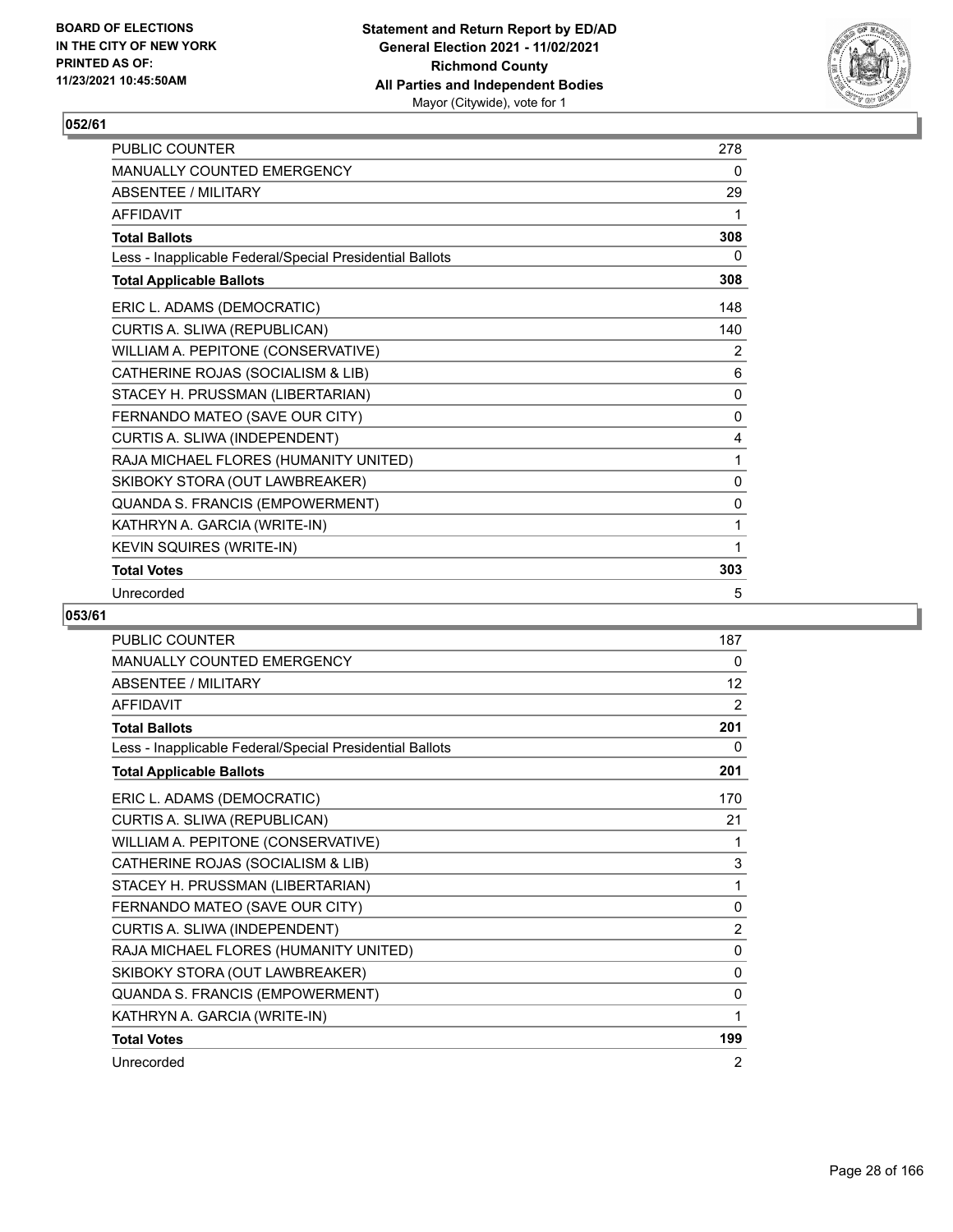

| PUBLIC COUNTER                                           | 132          |
|----------------------------------------------------------|--------------|
| <b>MANUALLY COUNTED EMERGENCY</b>                        | 0            |
| ABSENTEE / MILITARY                                      | 78           |
| <b>AFFIDAVIT</b>                                         | 2            |
| <b>Total Ballots</b>                                     | 212          |
| Less - Inapplicable Federal/Special Presidential Ballots | 0            |
| <b>Total Applicable Ballots</b>                          | 212          |
| ERIC L. ADAMS (DEMOCRATIC)                               | 127          |
| CURTIS A. SLIWA (REPUBLICAN)                             | 45           |
| WILLIAM A. PEPITONE (CONSERVATIVE)                       | 3            |
| CATHERINE ROJAS (SOCIALISM & LIB)                        | 9            |
| STACEY H. PRUSSMAN (LIBERTARIAN)                         | 0            |
| FERNANDO MATEO (SAVE OUR CITY)                           | 0            |
| CURTIS A. SLIWA (INDEPENDENT)                            | 1            |
| RAJA MICHAEL FLORES (HUMANITY UNITED)                    | 0            |
| SKIBOKY STORA (OUT LAWBREAKER)                           | $\mathbf 0$  |
| QUANDA S. FRANCIS (EMPOWERMENT)                          | $\mathbf{0}$ |
| <b>Total Votes</b>                                       | 185          |
| Unrecorded                                               | 27           |

| PUBLIC COUNTER                                           | 216            |
|----------------------------------------------------------|----------------|
| MANUALLY COUNTED EMERGENCY                               | 0              |
| <b>ABSENTEE / MILITARY</b>                               | 9              |
| <b>AFFIDAVIT</b>                                         | 1              |
| <b>Total Ballots</b>                                     | 226            |
| Less - Inapplicable Federal/Special Presidential Ballots | 0              |
| <b>Total Applicable Ballots</b>                          | 226            |
| ERIC L. ADAMS (DEMOCRATIC)                               | 184            |
| CURTIS A. SLIWA (REPUBLICAN)                             | 31             |
| WILLIAM A. PEPITONE (CONSERVATIVE)                       | 1              |
| CATHERINE ROJAS (SOCIALISM & LIB)                        | 3              |
| STACEY H. PRUSSMAN (LIBERTARIAN)                         | 0              |
| FERNANDO MATEO (SAVE OUR CITY)                           | $\mathbf{0}$   |
| CURTIS A. SLIWA (INDEPENDENT)                            | $\overline{2}$ |
| RAJA MICHAEL FLORES (HUMANITY UNITED)                    | 2              |
| SKIBOKY STORA (OUT LAWBREAKER)                           | 0              |
| QUANDA S. FRANCIS (EMPOWERMENT)                          | 0              |
| <b>Total Votes</b>                                       | 223            |
| Unrecorded                                               | 3              |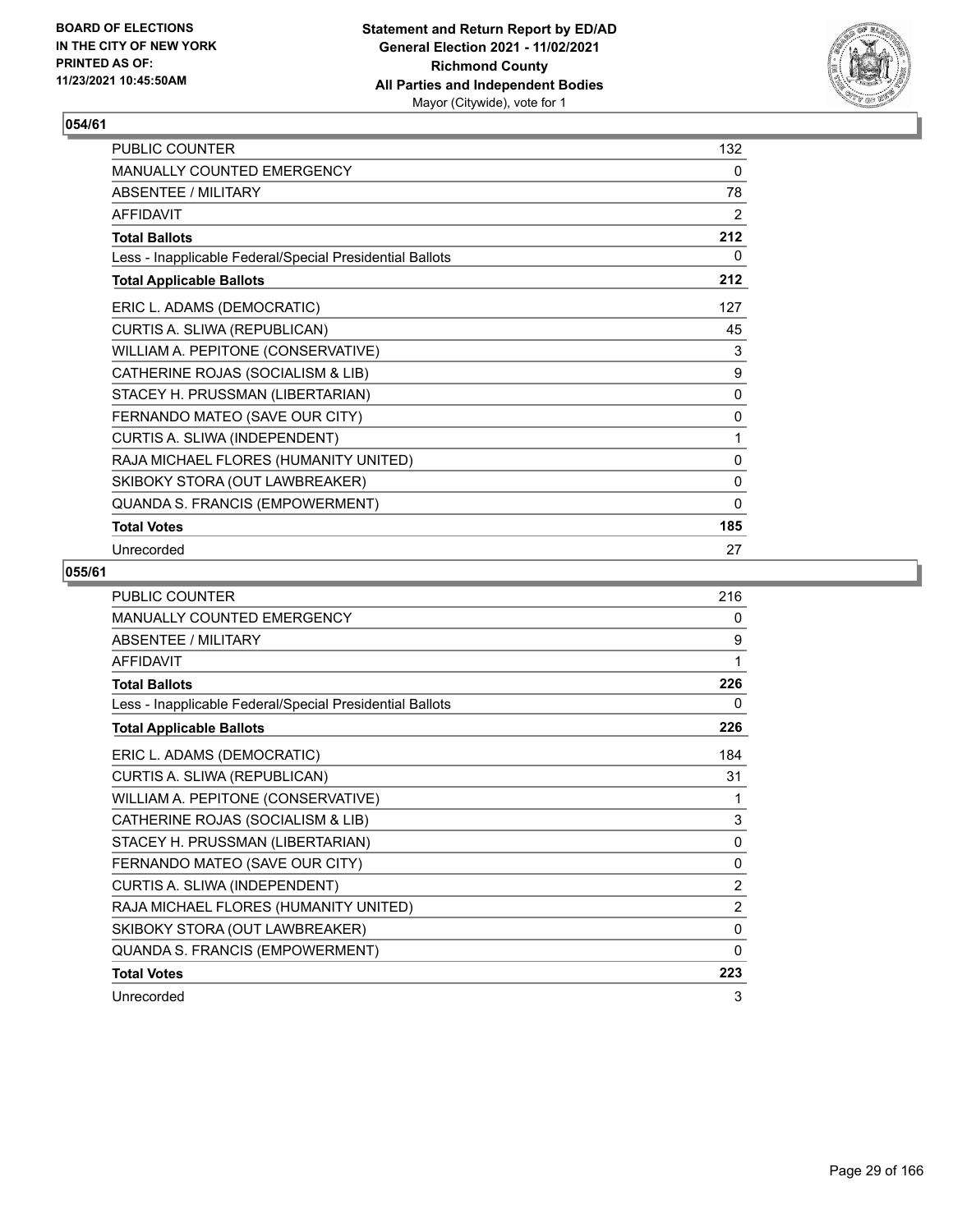

| PUBLIC COUNTER                                           | 214          |
|----------------------------------------------------------|--------------|
| <b>MANUALLY COUNTED EMERGENCY</b>                        | $\mathbf{0}$ |
| ABSENTEE / MILITARY                                      | 20           |
| <b>AFFIDAVIT</b>                                         | 1            |
| <b>Total Ballots</b>                                     | 235          |
| Less - Inapplicable Federal/Special Presidential Ballots | 0            |
| <b>Total Applicable Ballots</b>                          | 235          |
| ERIC L. ADAMS (DEMOCRATIC)                               | 161          |
| CURTIS A. SLIWA (REPUBLICAN)                             | 57           |
| WILLIAM A. PEPITONE (CONSERVATIVE)                       | 3            |
| CATHERINE ROJAS (SOCIALISM & LIB)                        | 4            |
| STACEY H. PRUSSMAN (LIBERTARIAN)                         | 0            |
| FERNANDO MATEO (SAVE OUR CITY)                           | 2            |
| CURTIS A. SLIWA (INDEPENDENT)                            | 3            |
| RAJA MICHAEL FLORES (HUMANITY UNITED)                    | 0            |
| SKIBOKY STORA (OUT LAWBREAKER)                           | $\mathbf 0$  |
| QUANDA S. FRANCIS (EMPOWERMENT)                          | 1            |
| <b>Total Votes</b>                                       | 231          |
| Unrecorded                                               | 4            |

| <b>PUBLIC COUNTER</b>                                    | 298            |
|----------------------------------------------------------|----------------|
| <b>MANUALLY COUNTED EMERGENCY</b>                        | 0              |
| ABSENTEE / MILITARY                                      | 23             |
| <b>AFFIDAVIT</b>                                         | 1              |
| <b>Total Ballots</b>                                     | 322            |
| Less - Inapplicable Federal/Special Presidential Ballots | 0              |
| <b>Total Applicable Ballots</b>                          | 322            |
| ERIC L. ADAMS (DEMOCRATIC)                               | 164            |
| CURTIS A. SLIWA (REPUBLICAN)                             | 122            |
| WILLIAM A. PEPITONE (CONSERVATIVE)                       | 11             |
| CATHERINE ROJAS (SOCIALISM & LIB)                        | 5              |
| STACEY H. PRUSSMAN (LIBERTARIAN)                         | $\mathbf{0}$   |
| FERNANDO MATEO (SAVE OUR CITY)                           | $\overline{c}$ |
| CURTIS A. SLIWA (INDEPENDENT)                            | $\overline{7}$ |
| RAJA MICHAEL FLORES (HUMANITY UNITED)                    | 1              |
| SKIBOKY STORA (OUT LAWBREAKER)                           | $\mathbf{0}$   |
| QUANDA S. FRANCIS (EMPOWERMENT)                          | 1              |
| DAVID DEBONO (WRITE-IN)                                  | 1              |
| <b>Total Votes</b>                                       | 314            |
| Unrecorded                                               | 8              |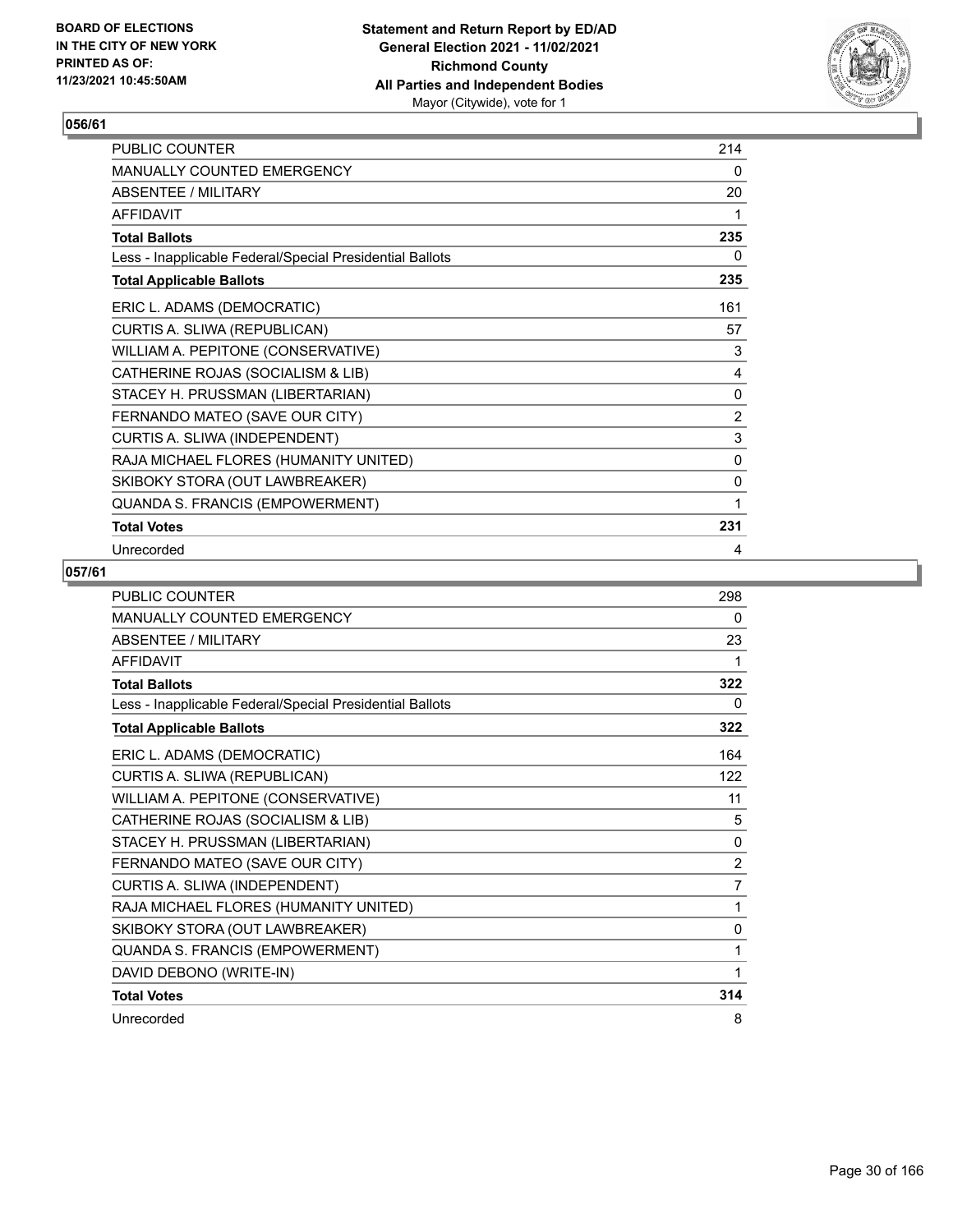

| PUBLIC COUNTER                                           | 168         |
|----------------------------------------------------------|-------------|
| <b>MANUALLY COUNTED EMERGENCY</b>                        | 0           |
| <b>ABSENTEE / MILITARY</b>                               | 9           |
| <b>AFFIDAVIT</b>                                         | 0           |
| <b>Total Ballots</b>                                     | 177         |
| Less - Inapplicable Federal/Special Presidential Ballots | 0           |
| <b>Total Applicable Ballots</b>                          | 177         |
| ERIC L. ADAMS (DEMOCRATIC)                               | 165         |
| CURTIS A. SLIWA (REPUBLICAN)                             | 7           |
| WILLIAM A. PEPITONE (CONSERVATIVE)                       | 2           |
| CATHERINE ROJAS (SOCIALISM & LIB)                        | 0           |
| STACEY H. PRUSSMAN (LIBERTARIAN)                         | 0           |
| FERNANDO MATEO (SAVE OUR CITY)                           | 0           |
| CURTIS A. SLIWA (INDEPENDENT)                            | 0           |
| RAJA MICHAEL FLORES (HUMANITY UNITED)                    | 0           |
| SKIBOKY STORA (OUT LAWBREAKER)                           | $\mathbf 0$ |
| QUANDA S. FRANCIS (EMPOWERMENT)                          | 0           |
| <b>Total Votes</b>                                       | 174         |
| Unrecorded                                               | 3           |

| <b>PUBLIC COUNTER</b>                                    | 222            |
|----------------------------------------------------------|----------------|
| MANUALLY COUNTED EMERGENCY                               | 0              |
| ABSENTEE / MILITARY                                      | 23             |
| <b>AFFIDAVIT</b>                                         | 0              |
| <b>Total Ballots</b>                                     | 245            |
| Less - Inapplicable Federal/Special Presidential Ballots | 0              |
| <b>Total Applicable Ballots</b>                          | 245            |
| ERIC L. ADAMS (DEMOCRATIC)                               | 182            |
| CURTIS A. SLIWA (REPUBLICAN)                             | 49             |
| WILLIAM A. PEPITONE (CONSERVATIVE)                       | 0              |
| CATHERINE ROJAS (SOCIALISM & LIB)                        | 3              |
| STACEY H. PRUSSMAN (LIBERTARIAN)                         | $\mathbf{0}$   |
| FERNANDO MATEO (SAVE OUR CITY)                           | $\overline{2}$ |
| CURTIS A. SLIWA (INDEPENDENT)                            | 4              |
| RAJA MICHAEL FLORES (HUMANITY UNITED)                    | $\mathbf{0}$   |
| SKIBOKY STORA (OUT LAWBREAKER)                           | $\mathbf{0}$   |
| QUANDA S. FRANCIS (EMPOWERMENT)                          | 1              |
| MAYA D. WILEY (WRITE-IN)                                 | 1              |
| <b>Total Votes</b>                                       | 242            |
| Unrecorded                                               | 3              |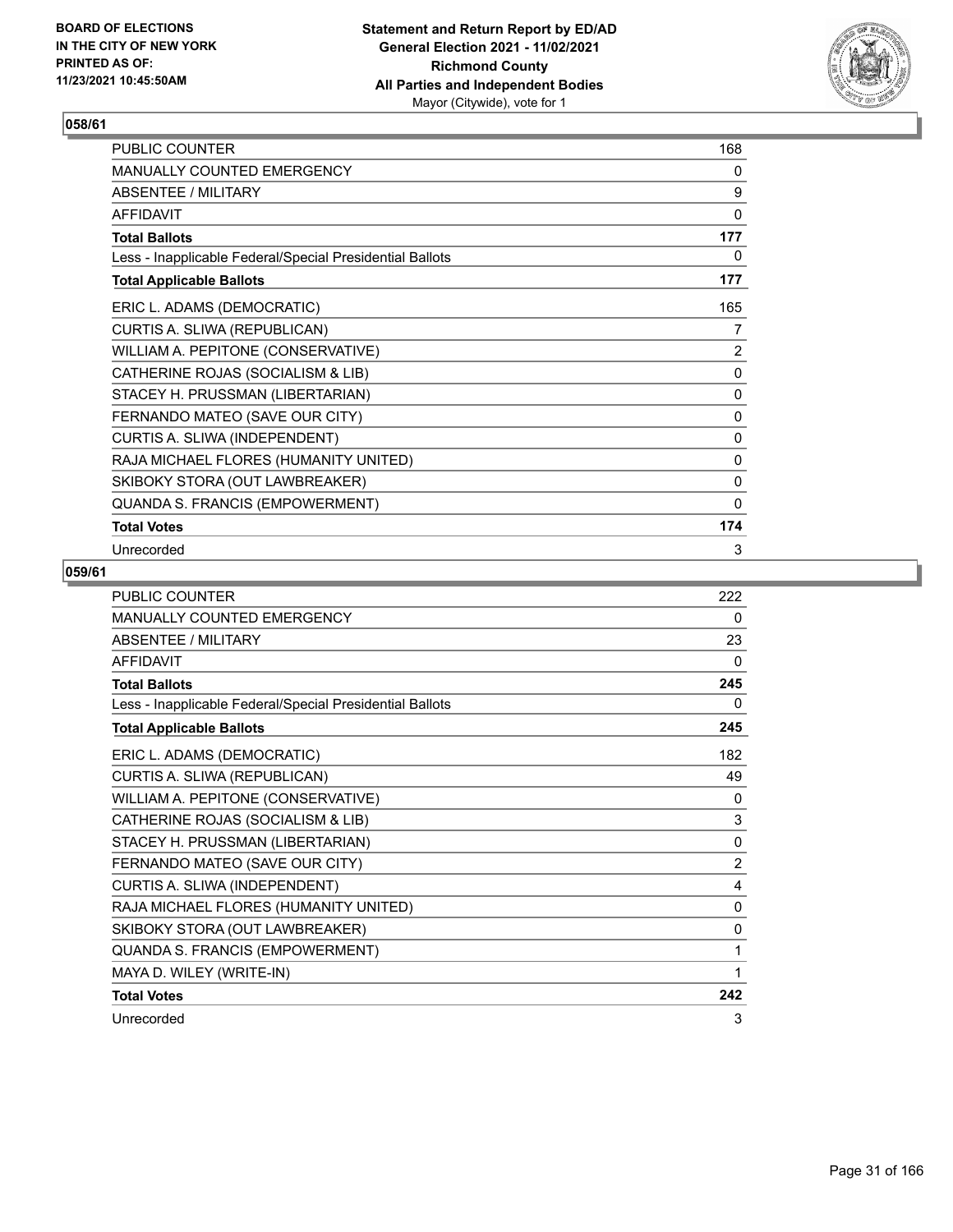

| <b>PUBLIC COUNTER</b>                                    | 182          |
|----------------------------------------------------------|--------------|
| <b>MANUALLY COUNTED EMERGENCY</b>                        | 0            |
| ABSENTEE / MILITARY                                      | 11           |
| <b>AFFIDAVIT</b>                                         | 0            |
| <b>Total Ballots</b>                                     | 193          |
| Less - Inapplicable Federal/Special Presidential Ballots | 0            |
| <b>Total Applicable Ballots</b>                          | 193          |
| ERIC L. ADAMS (DEMOCRATIC)                               | 97           |
| CURTIS A. SLIWA (REPUBLICAN)                             | 85           |
| WILLIAM A. PEPITONE (CONSERVATIVE)                       | 4            |
| CATHERINE ROJAS (SOCIALISM & LIB)                        | 1            |
| STACEY H. PRUSSMAN (LIBERTARIAN)                         | 0            |
| FERNANDO MATEO (SAVE OUR CITY)                           | $\mathbf{3}$ |
| CURTIS A. SLIWA (INDEPENDENT)                            | $\mathbf{0}$ |
| RAJA MICHAEL FLORES (HUMANITY UNITED)                    | 0            |
| SKIBOKY STORA (OUT LAWBREAKER)                           | 0            |
| QUANDA S. FRANCIS (EMPOWERMENT)                          | 1            |
| ANDREW YANG (WRITE-IN)                                   | 1            |
| <b>Total Votes</b>                                       | 192          |
| Unrecorded                                               | 1            |

| <b>PUBLIC COUNTER</b>                                    | 218            |
|----------------------------------------------------------|----------------|
| MANUALLY COUNTED EMERGENCY                               | 0              |
| <b>ABSENTEE / MILITARY</b>                               | 7              |
| <b>AFFIDAVIT</b>                                         | 0              |
| <b>Total Ballots</b>                                     | 225            |
| Less - Inapplicable Federal/Special Presidential Ballots | $\Omega$       |
| <b>Total Applicable Ballots</b>                          | 225            |
| ERIC L. ADAMS (DEMOCRATIC)                               | 199            |
| CURTIS A. SLIWA (REPUBLICAN)                             | 19             |
| WILLIAM A. PEPITONE (CONSERVATIVE)                       | 1              |
| CATHERINE ROJAS (SOCIALISM & LIB)                        | 1              |
| STACEY H. PRUSSMAN (LIBERTARIAN)                         | 0              |
| FERNANDO MATEO (SAVE OUR CITY)                           | $\mathbf{0}$   |
| CURTIS A. SLIWA (INDEPENDENT)                            | 1              |
| RAJA MICHAEL FLORES (HUMANITY UNITED)                    | 0              |
| SKIBOKY STORA (OUT LAWBREAKER)                           | 0              |
| QUANDA S. FRANCIS (EMPOWERMENT)                          | 1              |
| UNATTRIBUTABLE WRITE-IN (WRITE-IN)                       | 1              |
| <b>Total Votes</b>                                       | 223            |
| Unrecorded                                               | $\overline{2}$ |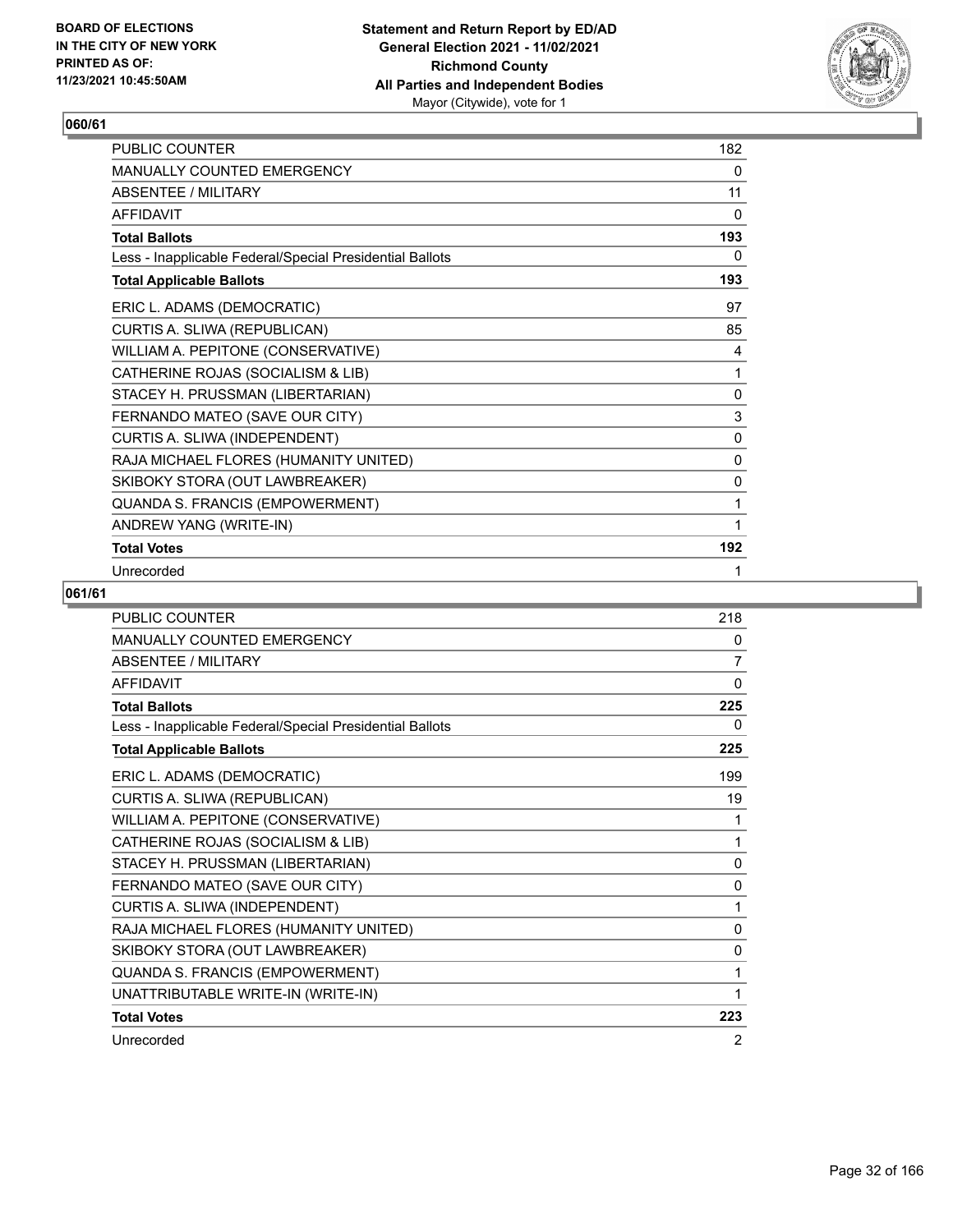

| PUBLIC COUNTER                                           | 278 |
|----------------------------------------------------------|-----|
| MANUALLY COUNTED EMERGENCY                               | 0   |
| <b>ABSENTEE / MILITARY</b>                               | 8   |
| <b>AFFIDAVIT</b>                                         | 4   |
| <b>Total Ballots</b>                                     | 290 |
| Less - Inapplicable Federal/Special Presidential Ballots | 0   |
| <b>Total Applicable Ballots</b>                          | 290 |
| ERIC L. ADAMS (DEMOCRATIC)                               | 98  |
| CURTIS A. SLIWA (REPUBLICAN)                             | 170 |
| WILLIAM A. PEPITONE (CONSERVATIVE)                       | 9   |
| CATHERINE ROJAS (SOCIALISM & LIB)                        | 0   |
| STACEY H. PRUSSMAN (LIBERTARIAN)                         | 1   |
| FERNANDO MATEO (SAVE OUR CITY)                           | 1   |
| CURTIS A. SLIWA (INDEPENDENT)                            | 6   |
| RAJA MICHAEL FLORES (HUMANITY UNITED)                    | 0   |
| SKIBOKY STORA (OUT LAWBREAKER)                           | 0   |
| QUANDA S. FRANCIS (EMPOWERMENT)                          | 0   |
| <b>Total Votes</b>                                       | 285 |
| Unrecorded                                               | 5   |

| <b>PUBLIC COUNTER</b>                                    | 86             |
|----------------------------------------------------------|----------------|
| <b>MANUALLY COUNTED EMERGENCY</b>                        | 0              |
| ABSENTEE / MILITARY                                      | 10             |
| <b>AFFIDAVIT</b>                                         | 2              |
| <b>Total Ballots</b>                                     | 98             |
| Less - Inapplicable Federal/Special Presidential Ballots | 0              |
| <b>Total Applicable Ballots</b>                          | 98             |
| ERIC L. ADAMS (DEMOCRATIC)                               | 36             |
| CURTIS A. SLIWA (REPUBLICAN)                             | 50             |
| WILLIAM A. PEPITONE (CONSERVATIVE)                       | 6              |
| CATHERINE ROJAS (SOCIALISM & LIB)                        | 1              |
| STACEY H. PRUSSMAN (LIBERTARIAN)                         | $\mathbf{0}$   |
| FERNANDO MATEO (SAVE OUR CITY)                           | 0              |
| CURTIS A. SLIWA (INDEPENDENT)                            | $\overline{2}$ |
| RAJA MICHAEL FLORES (HUMANITY UNITED)                    | 0              |
| SKIBOKY STORA (OUT LAWBREAKER)                           | 0              |
| QUANDA S. FRANCIS (EMPOWERMENT)                          | $\Omega$       |
| <b>Total Votes</b>                                       | 95             |
| Unrecorded                                               | 3              |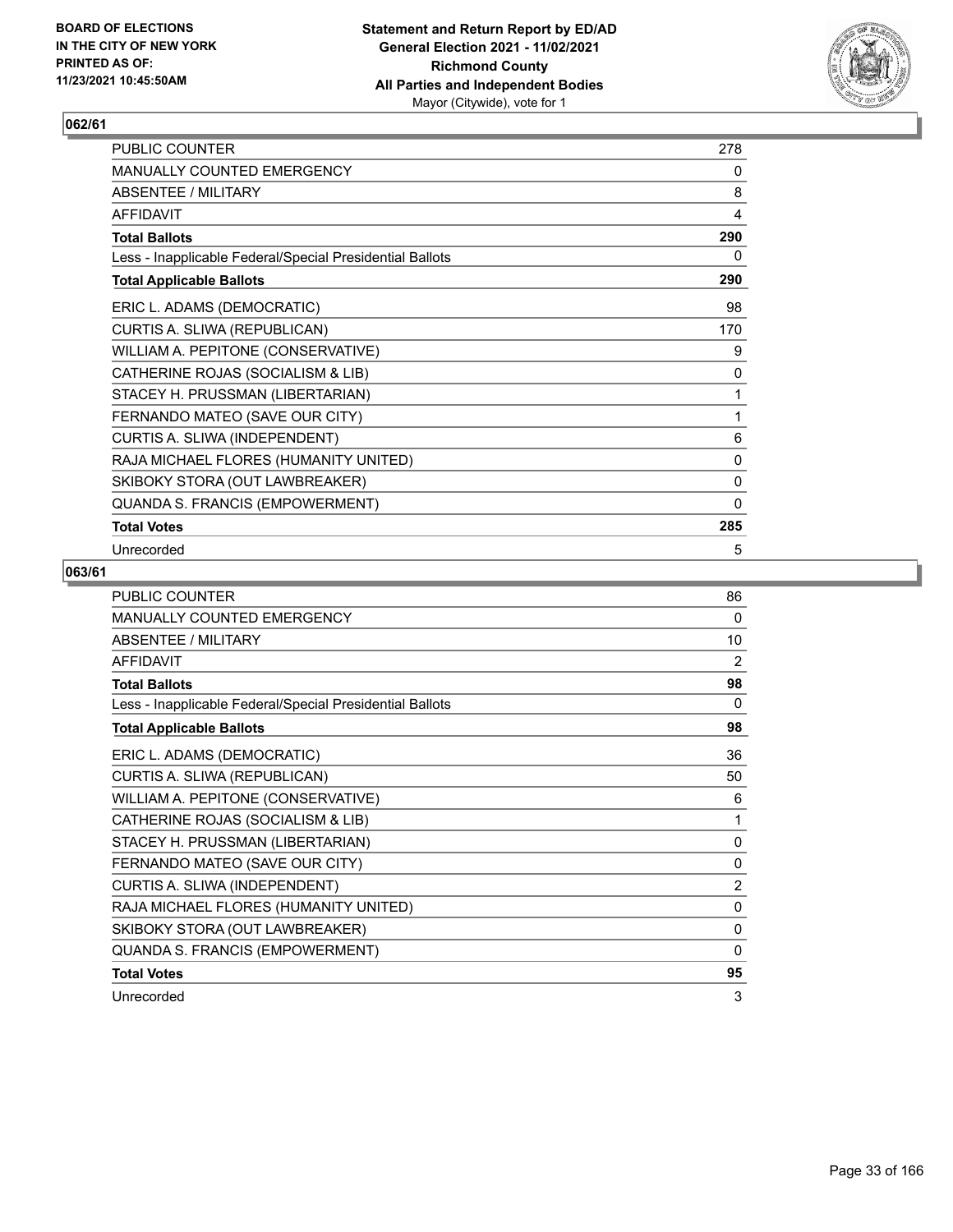

| PUBLIC COUNTER                                           | 102            |
|----------------------------------------------------------|----------------|
| <b>MANUALLY COUNTED EMERGENCY</b>                        | 0              |
| ABSENTEE / MILITARY                                      | 14             |
| <b>AFFIDAVIT</b>                                         | $\overline{2}$ |
| <b>Total Ballots</b>                                     | 118            |
| Less - Inapplicable Federal/Special Presidential Ballots | 0              |
| <b>Total Applicable Ballots</b>                          | 118            |
| ERIC L. ADAMS (DEMOCRATIC)                               | 90             |
| CURTIS A. SLIWA (REPUBLICAN)                             | 24             |
| WILLIAM A. PEPITONE (CONSERVATIVE)                       | 0              |
| CATHERINE ROJAS (SOCIALISM & LIB)                        | 1              |
| STACEY H. PRUSSMAN (LIBERTARIAN)                         | 0              |
| FERNANDO MATEO (SAVE OUR CITY)                           | 0              |
| CURTIS A. SLIWA (INDEPENDENT)                            | 1              |
| RAJA MICHAEL FLORES (HUMANITY UNITED)                    | 0              |
| SKIBOKY STORA (OUT LAWBREAKER)                           | 0              |
| QUANDA S. FRANCIS (EMPOWERMENT)                          | 1              |
| KATHRYN A. GARCIA (WRITE-IN)                             | 1              |
| <b>Total Votes</b>                                       | 118            |

| PUBLIC COUNTER                                           | 305          |
|----------------------------------------------------------|--------------|
| <b>MANUALLY COUNTED EMERGENCY</b>                        | 0            |
| ABSENTEE / MILITARY                                      | 22           |
| <b>AFFIDAVIT</b>                                         | 1            |
| <b>Total Ballots</b>                                     | 328          |
| Less - Inapplicable Federal/Special Presidential Ballots | 0            |
| <b>Total Applicable Ballots</b>                          | 328          |
| ERIC L. ADAMS (DEMOCRATIC)                               | 233          |
| CURTIS A. SLIWA (REPUBLICAN)                             | 67           |
| WILLIAM A. PEPITONE (CONSERVATIVE)                       | 7            |
| CATHERINE ROJAS (SOCIALISM & LIB)                        | 8            |
| STACEY H. PRUSSMAN (LIBERTARIAN)                         | 3            |
| FERNANDO MATEO (SAVE OUR CITY)                           | $\mathbf 0$  |
| CURTIS A. SLIWA (INDEPENDENT)                            | 4            |
| RAJA MICHAEL FLORES (HUMANITY UNITED)                    | $\mathbf{0}$ |
| SKIBOKY STORA (OUT LAWBREAKER)                           | 0            |
| QUANDA S. FRANCIS (EMPOWERMENT)                          | 2            |
| <b>Total Votes</b>                                       | 324          |
| Unrecorded                                               | 4            |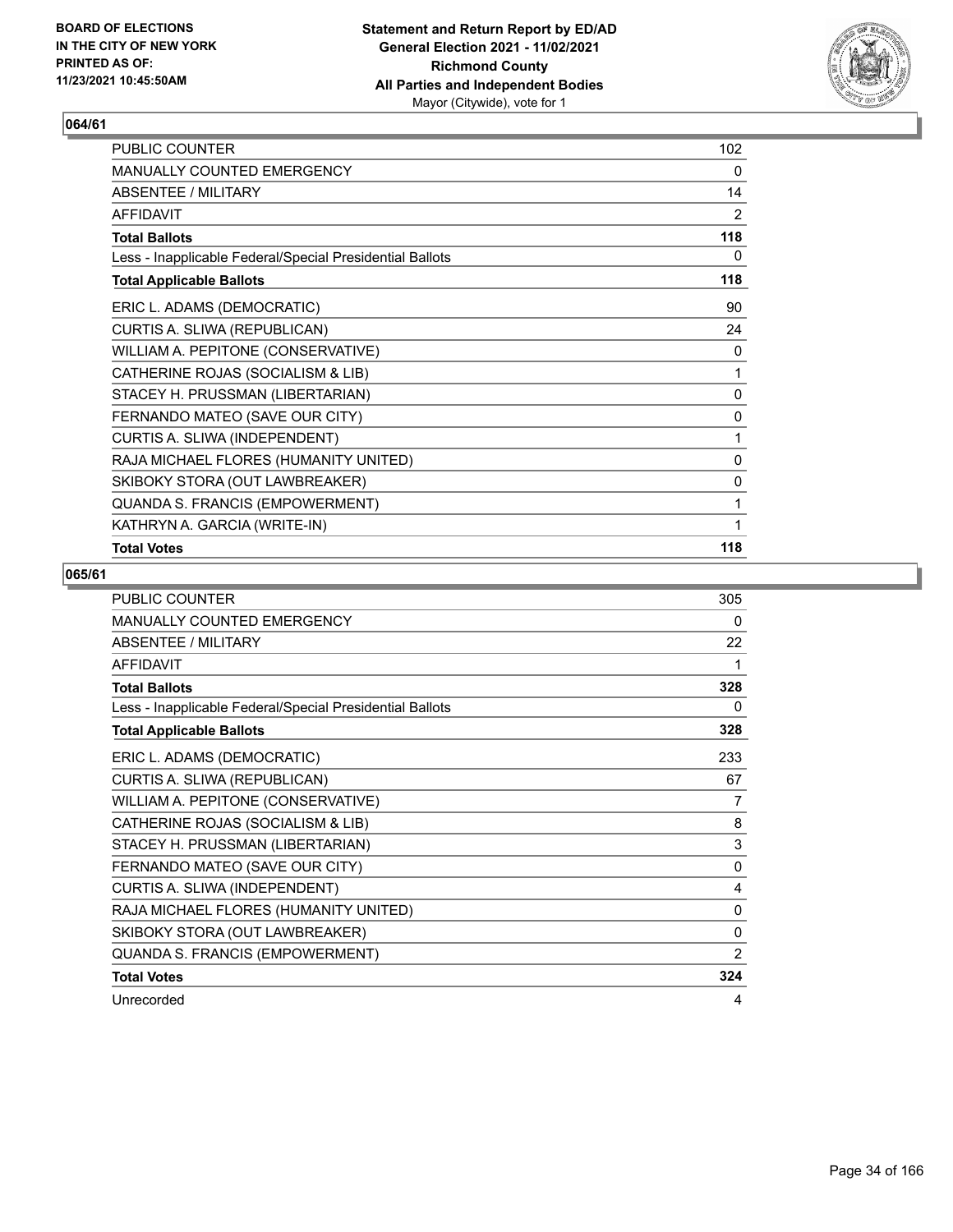

| PUBLIC COUNTER                                           | 228         |
|----------------------------------------------------------|-------------|
| MANUALLY COUNTED EMERGENCY                               | 0           |
| <b>ABSENTEE / MILITARY</b>                               | 17          |
| <b>AFFIDAVIT</b>                                         | 0           |
| <b>Total Ballots</b>                                     | 245         |
| Less - Inapplicable Federal/Special Presidential Ballots | 0           |
| <b>Total Applicable Ballots</b>                          | 245         |
| ERIC L. ADAMS (DEMOCRATIC)                               | 171         |
| CURTIS A. SLIWA (REPUBLICAN)                             | 66          |
| WILLIAM A. PEPITONE (CONSERVATIVE)                       | 2           |
| CATHERINE ROJAS (SOCIALISM & LIB)                        | 0           |
| STACEY H. PRUSSMAN (LIBERTARIAN)                         | 0           |
| FERNANDO MATEO (SAVE OUR CITY)                           | 0           |
| CURTIS A. SLIWA (INDEPENDENT)                            | 2           |
| RAJA MICHAEL FLORES (HUMANITY UNITED)                    | 0           |
| SKIBOKY STORA (OUT LAWBREAKER)                           | 0           |
| QUANDA S. FRANCIS (EMPOWERMENT)                          | 0           |
| KATHRYN A. GARCIA (WRITE-IN)                             | $\mathsf 3$ |
| MAYA D. WILEY (WRITE-IN)                                 | 1           |
| <b>Total Votes</b>                                       | 245         |

| <b>PUBLIC COUNTER</b>                                    | 260          |
|----------------------------------------------------------|--------------|
| MANUALLY COUNTED EMERGENCY                               | 0            |
| <b>ABSENTEE / MILITARY</b>                               | 20           |
| <b>AFFIDAVIT</b>                                         | 1            |
| <b>Total Ballots</b>                                     | 281          |
| Less - Inapplicable Federal/Special Presidential Ballots | 0            |
| <b>Total Applicable Ballots</b>                          | 281          |
| ERIC L. ADAMS (DEMOCRATIC)                               | 160          |
| CURTIS A. SLIWA (REPUBLICAN)                             | 97           |
| WILLIAM A. PEPITONE (CONSERVATIVE)                       | 2            |
| CATHERINE ROJAS (SOCIALISM & LIB)                        | 8            |
| STACEY H. PRUSSMAN (LIBERTARIAN)                         | 2            |
| FERNANDO MATEO (SAVE OUR CITY)                           | 0            |
| CURTIS A. SLIWA (INDEPENDENT)                            | 7            |
| RAJA MICHAEL FLORES (HUMANITY UNITED)                    | $\mathbf{0}$ |
| SKIBOKY STORA (OUT LAWBREAKER)                           | $\mathbf{0}$ |
| QUANDA S. FRANCIS (EMPOWERMENT)                          | 0            |
| <b>Total Votes</b>                                       | 276          |
| Unrecorded                                               | 5            |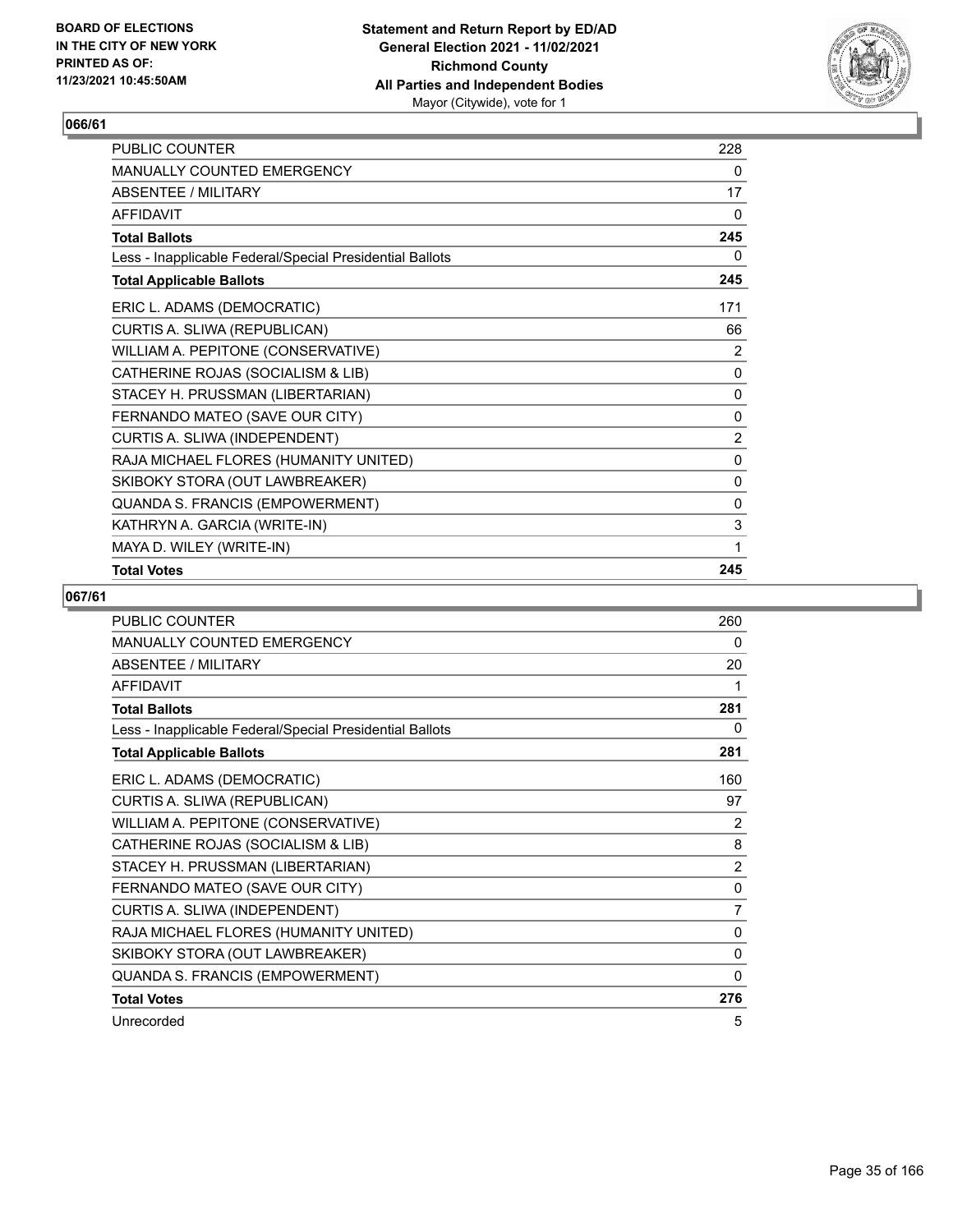

| <b>PUBLIC COUNTER</b>                                    | 239 |
|----------------------------------------------------------|-----|
| <b>MANUALLY COUNTED EMERGENCY</b>                        | 0   |
| ABSENTEE / MII ITARY                                     | 16  |
| <b>AFFIDAVIT</b>                                         | 1   |
| <b>Total Ballots</b>                                     | 256 |
| Less - Inapplicable Federal/Special Presidential Ballots | 0   |
| <b>Total Applicable Ballots</b>                          | 256 |
| ERIC L. ADAMS (DEMOCRATIC)                               | 177 |
| CURTIS A. SLIWA (REPUBLICAN)                             | 58  |
| WILLIAM A. PEPITONE (CONSERVATIVE)                       | 4   |
| CATHERINE ROJAS (SOCIALISM & LIB)                        | 6   |
| STACEY H. PRUSSMAN (LIBERTARIAN)                         | 1   |
| FERNANDO MATEO (SAVE OUR CITY)                           | 0   |
| CURTIS A. SLIWA (INDEPENDENT)                            | 5   |
| RAJA MICHAEL FLORES (HUMANITY UNITED)                    | 0   |
| SKIBOKY STORA (OUT LAWBREAKER)                           | 0   |
| QUANDA S. FRANCIS (EMPOWERMENT)                          | 0   |
| KATHRYN A. GARCIA (WRITE-IN)                             | 1   |
| UNATTRIBUTABLE WRITE-IN (WRITE-IN)                       | 1   |
| <b>Total Votes</b>                                       | 253 |
| Unrecorded                                               | 3   |

| <b>PUBLIC COUNTER</b>                                    | 210            |
|----------------------------------------------------------|----------------|
| <b>MANUALLY COUNTED EMERGENCY</b>                        | 0              |
| <b>ABSENTEE / MILITARY</b>                               | 13             |
| <b>AFFIDAVIT</b>                                         | $\Omega$       |
| <b>Total Ballots</b>                                     | 223            |
| Less - Inapplicable Federal/Special Presidential Ballots | 0              |
| <b>Total Applicable Ballots</b>                          | 223            |
| ERIC L. ADAMS (DEMOCRATIC)                               | 144            |
| CURTIS A. SLIWA (REPUBLICAN)                             | 70             |
| WILLIAM A. PEPITONE (CONSERVATIVE)                       | 2              |
| CATHERINE ROJAS (SOCIALISM & LIB)                        | 4              |
| STACEY H. PRUSSMAN (LIBERTARIAN)                         | 0              |
| FERNANDO MATEO (SAVE OUR CITY)                           | 0              |
| CURTIS A. SLIWA (INDEPENDENT)                            | 0              |
| RAJA MICHAEL FLORES (HUMANITY UNITED)                    | 0              |
| SKIBOKY STORA (OUT LAWBREAKER)                           | 0              |
| QUANDA S. FRANCIS (EMPOWERMENT)                          | 1              |
| <b>Total Votes</b>                                       | 221            |
| Unrecorded                                               | $\overline{2}$ |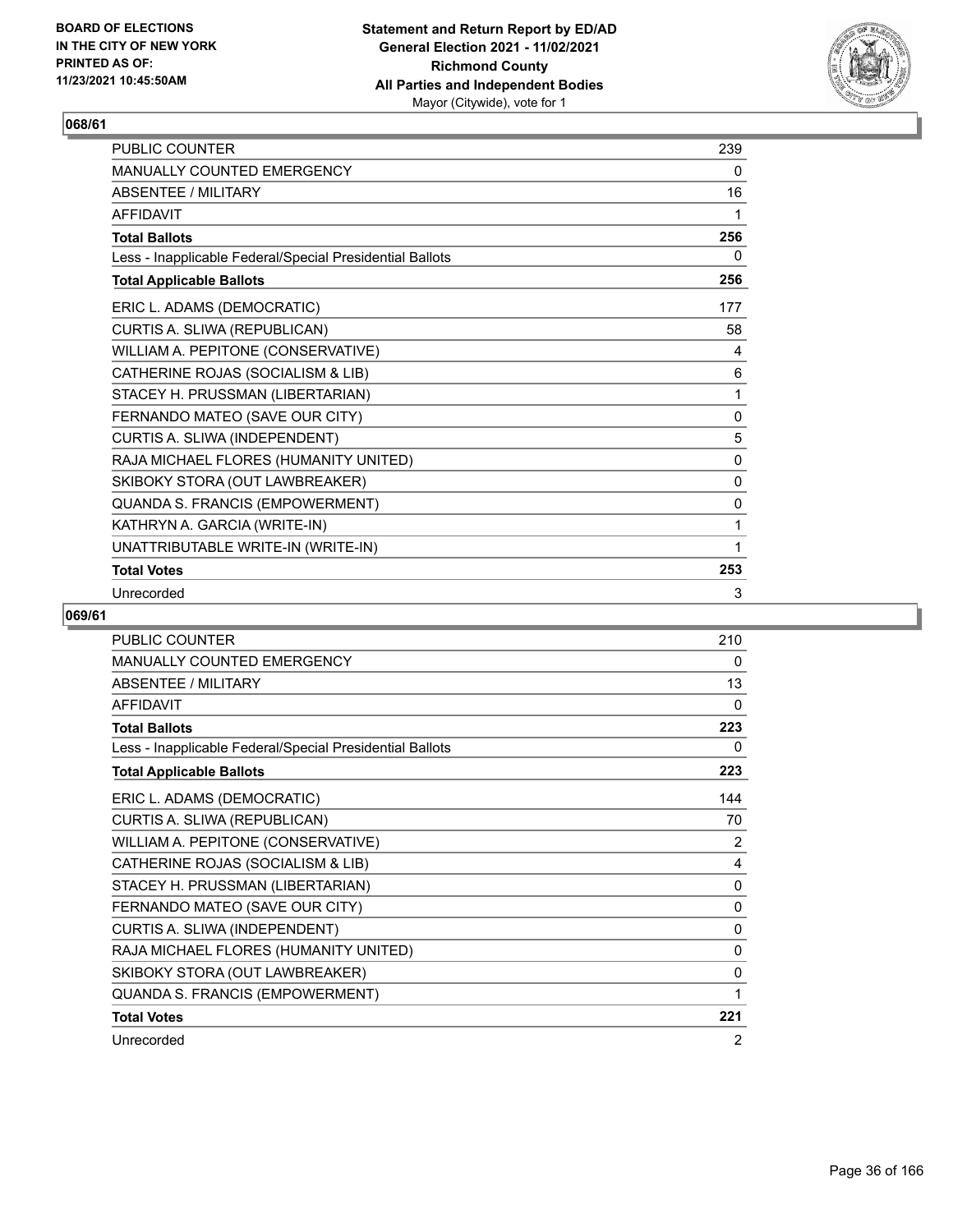

| <b>PUBLIC COUNTER</b>                                    | 140          |
|----------------------------------------------------------|--------------|
| <b>MANUALLY COUNTED EMERGENCY</b>                        | 0            |
| <b>ABSENTEE / MILITARY</b>                               | 9            |
| <b>AFFIDAVIT</b>                                         | $\mathbf{0}$ |
| <b>Total Ballots</b>                                     | 149          |
| Less - Inapplicable Federal/Special Presidential Ballots | 0            |
| <b>Total Applicable Ballots</b>                          | 149          |
| ERIC L. ADAMS (DEMOCRATIC)                               | 124          |
| CURTIS A. SLIWA (REPUBLICAN)                             | 16           |
| WILLIAM A. PEPITONE (CONSERVATIVE)                       | 3            |
| CATHERINE ROJAS (SOCIALISM & LIB)                        | 1            |
| STACEY H. PRUSSMAN (LIBERTARIAN)                         | 0            |
| FERNANDO MATEO (SAVE OUR CITY)                           | 0            |
| CURTIS A. SLIWA (INDEPENDENT)                            | 1            |
| RAJA MICHAEL FLORES (HUMANITY UNITED)                    | 1            |
| SKIBOKY STORA (OUT LAWBREAKER)                           | 0            |
| QUANDA S. FRANCIS (EMPOWERMENT)                          | 1            |
| <b>Total Votes</b>                                       | 147          |
| Unrecorded                                               | 2            |

| <b>PUBLIC COUNTER</b>                                    | 332            |
|----------------------------------------------------------|----------------|
| <b>MANUALLY COUNTED EMERGENCY</b>                        | 0              |
| <b>ABSENTEE / MILITARY</b>                               | 25             |
| <b>AFFIDAVIT</b>                                         | 0              |
| <b>Total Ballots</b>                                     | 357            |
| Less - Inapplicable Federal/Special Presidential Ballots | 0              |
| <b>Total Applicable Ballots</b>                          | 357            |
| ERIC L. ADAMS (DEMOCRATIC)                               | 136            |
| CURTIS A. SLIWA (REPUBLICAN)                             | 192            |
| WILLIAM A. PEPITONE (CONSERVATIVE)                       | 13             |
| CATHERINE ROJAS (SOCIALISM & LIB)                        | 3              |
| STACEY H. PRUSSMAN (LIBERTARIAN)                         | $\mathbf{0}$   |
| FERNANDO MATEO (SAVE OUR CITY)                           | $\mathbf{0}$   |
| CURTIS A. SLIWA (INDEPENDENT)                            | $\overline{2}$ |
| RAJA MICHAEL FLORES (HUMANITY UNITED)                    | $\overline{2}$ |
| SKIBOKY STORA (OUT LAWBREAKER)                           | 0              |
| QUANDA S. FRANCIS (EMPOWERMENT)                          | 1              |
| <b>Total Votes</b>                                       | 349            |
| Unrecorded                                               | 8              |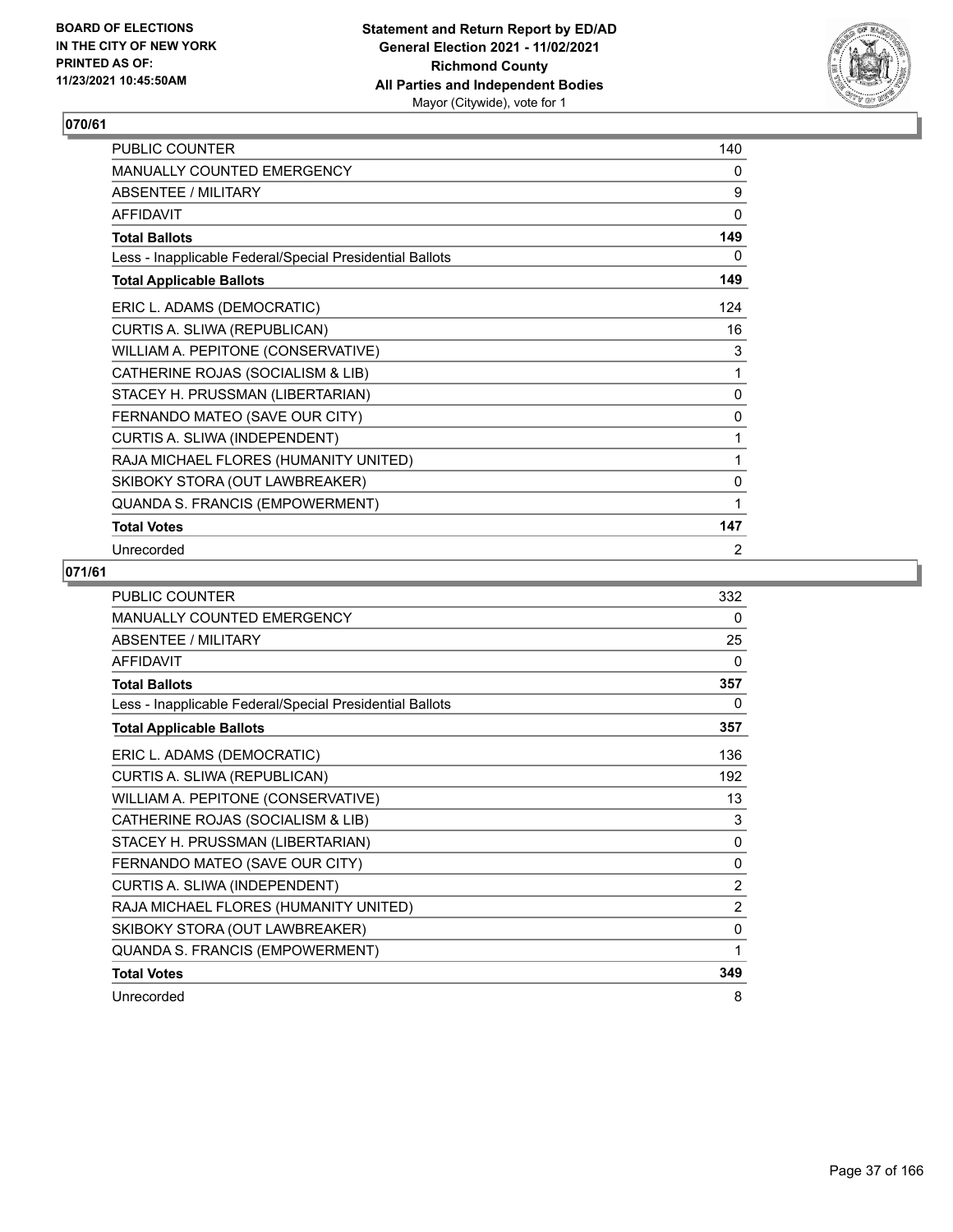

| PUBLIC COUNTER                                           | 307          |
|----------------------------------------------------------|--------------|
| <b>MANUALLY COUNTED EMERGENCY</b>                        | 0            |
| <b>ABSENTEE / MILITARY</b>                               | 16           |
| <b>AFFIDAVIT</b>                                         | 1            |
| <b>Total Ballots</b>                                     | 324          |
| Less - Inapplicable Federal/Special Presidential Ballots | 0            |
| <b>Total Applicable Ballots</b>                          | 324          |
| ERIC L. ADAMS (DEMOCRATIC)                               | 131          |
| CURTIS A. SLIWA (REPUBLICAN)                             | 155          |
| WILLIAM A. PEPITONE (CONSERVATIVE)                       | 21           |
| CATHERINE ROJAS (SOCIALISM & LIB)                        | 5            |
| STACEY H. PRUSSMAN (LIBERTARIAN)                         | $\mathbf{1}$ |
| FERNANDO MATEO (SAVE OUR CITY)                           | 0            |
| CURTIS A. SLIWA (INDEPENDENT)                            | 3            |
| RAJA MICHAEL FLORES (HUMANITY UNITED)                    | 0            |
| SKIBOKY STORA (OUT LAWBREAKER)                           | 0            |
| QUANDA S. FRANCIS (EMPOWERMENT)                          | 1            |
| CHRISTINE C. QUINN (WRITE-IN)                            | 1            |
| MAYA D. WILEY (WRITE-IN)                                 | 2            |
| <b>Total Votes</b>                                       | 320          |
| Unrecorded                                               | 4            |

| <b>PUBLIC COUNTER</b>                                    | 235            |
|----------------------------------------------------------|----------------|
| <b>MANUALLY COUNTED EMERGENCY</b>                        | 0              |
| <b>ABSENTEE / MILITARY</b>                               | 8              |
| <b>AFFIDAVIT</b>                                         | $\Omega$       |
| <b>Total Ballots</b>                                     | 243            |
| Less - Inapplicable Federal/Special Presidential Ballots | 0              |
| <b>Total Applicable Ballots</b>                          | 243            |
| ERIC L. ADAMS (DEMOCRATIC)                               | 202            |
| CURTIS A. SLIWA (REPUBLICAN)                             | 32             |
| WILLIAM A. PEPITONE (CONSERVATIVE)                       | 0              |
| CATHERINE ROJAS (SOCIALISM & LIB)                        | 0              |
| STACEY H. PRUSSMAN (LIBERTARIAN)                         | 0              |
| FERNANDO MATEO (SAVE OUR CITY)                           | 0              |
| CURTIS A. SLIWA (INDEPENDENT)                            | $\overline{4}$ |
| RAJA MICHAEL FLORES (HUMANITY UNITED)                    | $\mathbf 0$    |
| SKIBOKY STORA (OUT LAWBREAKER)                           | 0              |
| QUANDA S. FRANCIS (EMPOWERMENT)                          | 1              |
| <b>Total Votes</b>                                       | 239            |
| Unrecorded                                               | 4              |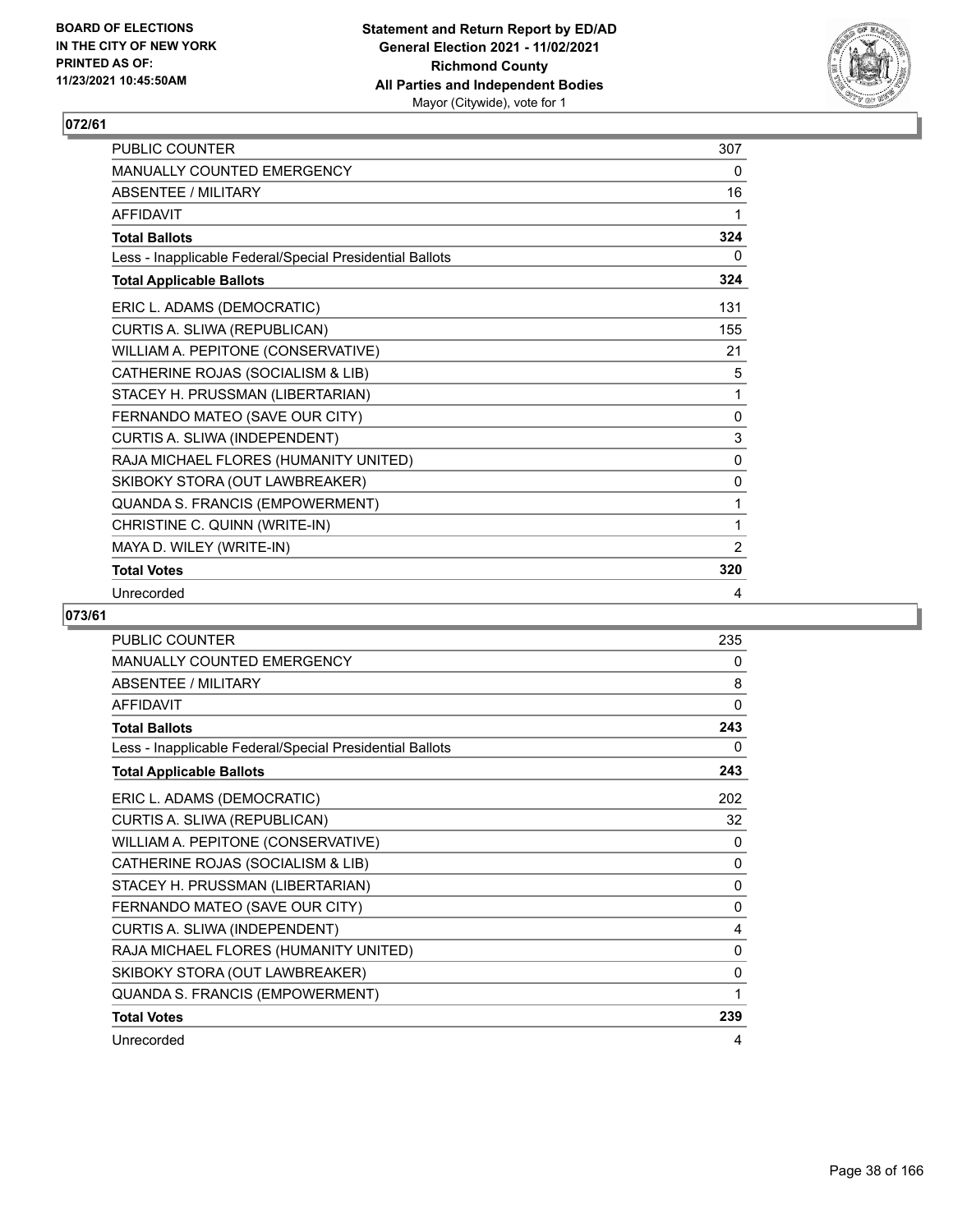

| PUBLIC COUNTER                                           | 138         |
|----------------------------------------------------------|-------------|
| MANUALLY COUNTED EMERGENCY                               | 0           |
| ABSENTEE / MILITARY                                      | 8           |
| <b>AFFIDAVIT</b>                                         | 0           |
| <b>Total Ballots</b>                                     | 146         |
| Less - Inapplicable Federal/Special Presidential Ballots | 0           |
| <b>Total Applicable Ballots</b>                          | 146         |
| ERIC L. ADAMS (DEMOCRATIC)                               | 91          |
| CURTIS A. SLIWA (REPUBLICAN)                             | 41          |
| WILLIAM A. PEPITONE (CONSERVATIVE)                       | 2           |
| CATHERINE ROJAS (SOCIALISM & LIB)                        | 7           |
| STACEY H. PRUSSMAN (LIBERTARIAN)                         | 1           |
| FERNANDO MATEO (SAVE OUR CITY)                           | 0           |
| CURTIS A. SLIWA (INDEPENDENT)                            | 1           |
| RAJA MICHAEL FLORES (HUMANITY UNITED)                    | 0           |
| SKIBOKY STORA (OUT LAWBREAKER)                           | $\mathbf 0$ |
| QUANDA S. FRANCIS (EMPOWERMENT)                          | 0           |
| <b>Total Votes</b>                                       | 143         |
| Unrecorded                                               | 3           |

| <b>PUBLIC COUNTER</b>                                    | 204          |
|----------------------------------------------------------|--------------|
| <b>MANUALLY COUNTED EMERGENCY</b>                        | 0            |
| ABSENTEE / MILITARY                                      | 16           |
| AFFIDAVIT                                                | 1            |
| <b>Total Ballots</b>                                     | 221          |
| Less - Inapplicable Federal/Special Presidential Ballots | 0            |
| <b>Total Applicable Ballots</b>                          | 221          |
| ERIC L. ADAMS (DEMOCRATIC)                               | 139          |
| CURTIS A. SLIWA (REPUBLICAN)                             | 61           |
| WILLIAM A. PEPITONE (CONSERVATIVE)                       | 6            |
| CATHERINE ROJAS (SOCIALISM & LIB)                        | 3            |
| STACEY H. PRUSSMAN (LIBERTARIAN)                         | $\mathbf{0}$ |
| FERNANDO MATEO (SAVE OUR CITY)                           | 0            |
| CURTIS A. SLIWA (INDEPENDENT)                            | 3            |
| RAJA MICHAEL FLORES (HUMANITY UNITED)                    | 1            |
| SKIBOKY STORA (OUT LAWBREAKER)                           | $\mathbf{0}$ |
| QUANDA S. FRANCIS (EMPOWERMENT)                          | 1            |
| UNATTRIBUTABLE WRITE-IN (WRITE-IN)                       | 1            |
| <b>Total Votes</b>                                       | 215          |
| Unrecorded                                               | 6            |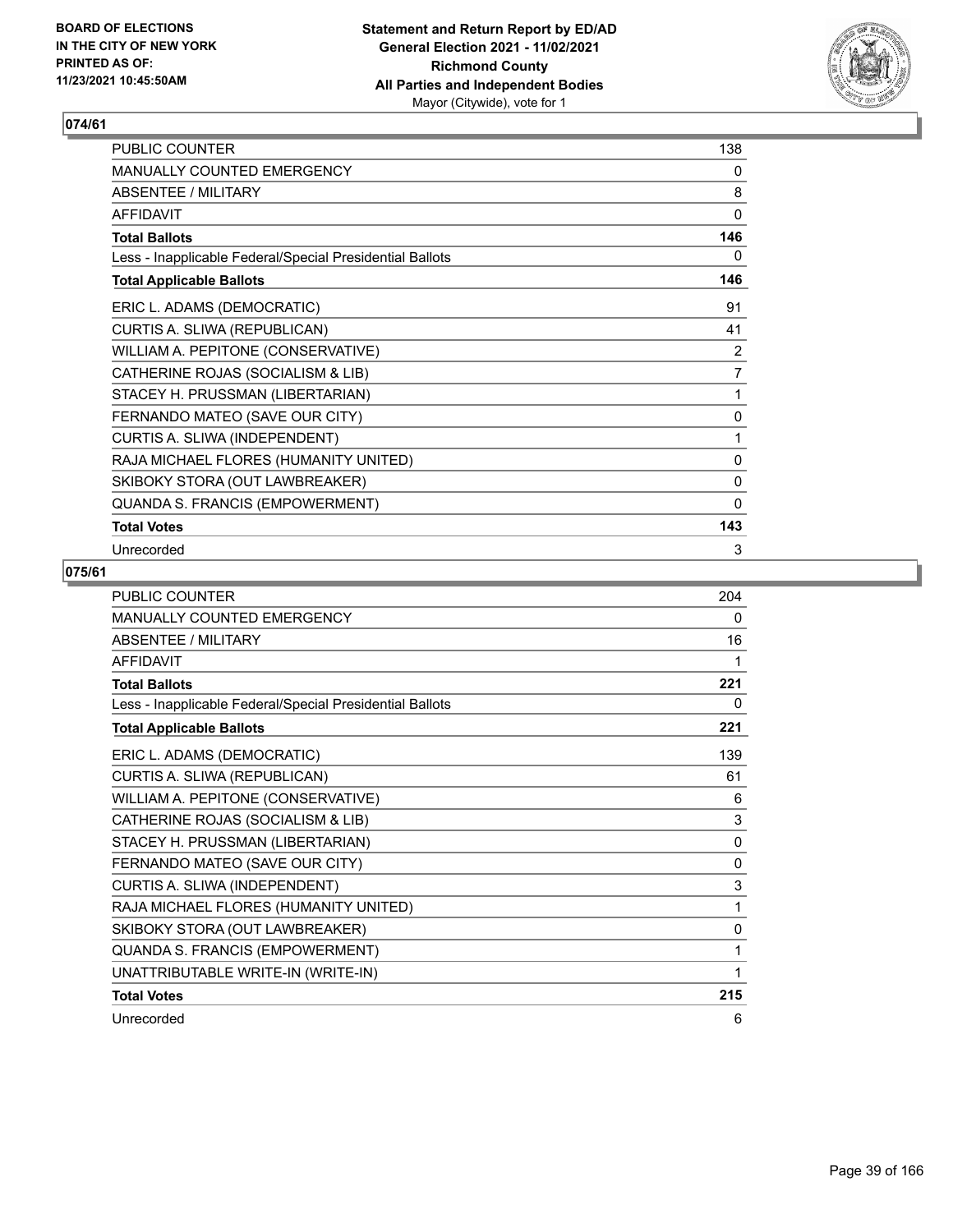

| PUBLIC COUNTER                                           | 285            |
|----------------------------------------------------------|----------------|
| <b>MANUALLY COUNTED EMERGENCY</b>                        | 0              |
| <b>ABSENTEE / MILITARY</b>                               | 16             |
| <b>AFFIDAVIT</b>                                         | 4              |
| <b>Total Ballots</b>                                     | 305            |
| Less - Inapplicable Federal/Special Presidential Ballots | 0              |
| <b>Total Applicable Ballots</b>                          | 305            |
| ERIC L. ADAMS (DEMOCRATIC)                               | 161            |
| CURTIS A. SLIWA (REPUBLICAN)                             | 117            |
| WILLIAM A. PEPITONE (CONSERVATIVE)                       | 12             |
| CATHERINE ROJAS (SOCIALISM & LIB)                        | 5              |
| STACEY H. PRUSSMAN (LIBERTARIAN)                         | 2              |
| FERNANDO MATEO (SAVE OUR CITY)                           | 2              |
| CURTIS A. SLIWA (INDEPENDENT)                            | $\overline{2}$ |
| RAJA MICHAEL FLORES (HUMANITY UNITED)                    | 0              |
| SKIBOKY STORA (OUT LAWBREAKER)                           | $\mathbf 0$    |
| QUANDA S. FRANCIS (EMPOWERMENT)                          | $\mathbf{0}$   |
| <b>Total Votes</b>                                       | 301            |
| Unrecorded                                               | 4              |

| PUBLIC COUNTER                                           | 154          |
|----------------------------------------------------------|--------------|
| <b>MANUALLY COUNTED EMERGENCY</b>                        | $\mathbf{0}$ |
| ABSENTEE / MILITARY                                      | 8            |
| <b>AFFIDAVIT</b>                                         | 0            |
| <b>Total Ballots</b>                                     | 162          |
| Less - Inapplicable Federal/Special Presidential Ballots | 0            |
| <b>Total Applicable Ballots</b>                          | 162          |
| ERIC L. ADAMS (DEMOCRATIC)                               | 128          |
| CURTIS A. SLIWA (REPUBLICAN)                             | 21           |
| WILLIAM A. PEPITONE (CONSERVATIVE)                       | 2            |
| CATHERINE ROJAS (SOCIALISM & LIB)                        | 8            |
| STACEY H. PRUSSMAN (LIBERTARIAN)                         | 1            |
| FERNANDO MATEO (SAVE OUR CITY)                           | 0            |
| CURTIS A. SLIWA (INDEPENDENT)                            | 0            |
| RAJA MICHAEL FLORES (HUMANITY UNITED)                    | 0            |
| SKIBOKY STORA (OUT LAWBREAKER)                           | 0            |
| QUANDA S. FRANCIS (EMPOWERMENT)                          | 2            |
| <b>Total Votes</b>                                       | 162          |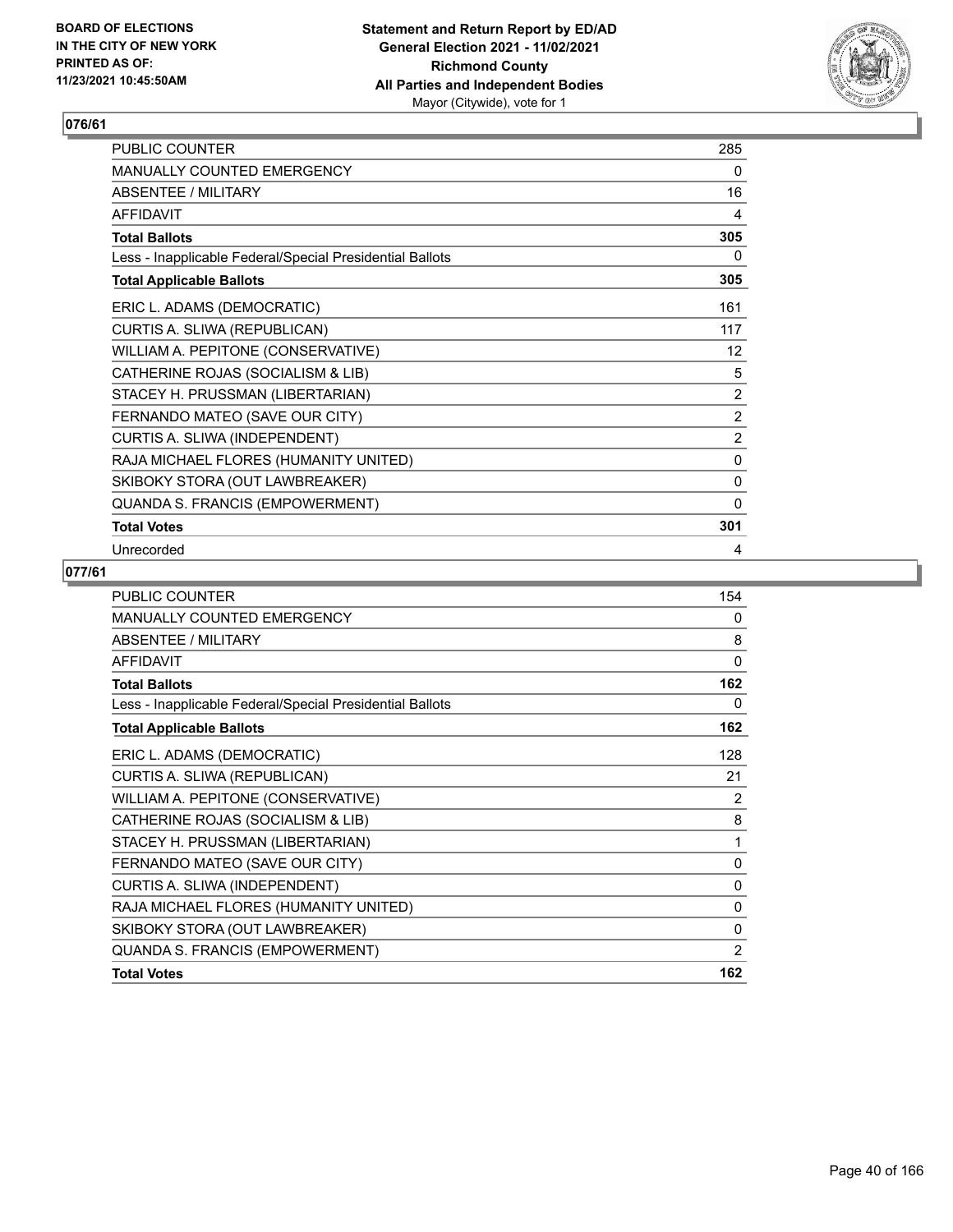

| <b>PUBLIC COUNTER</b>                                    | 93           |
|----------------------------------------------------------|--------------|
| <b>MANUALLY COUNTED EMERGENCY</b>                        | $\mathbf{0}$ |
| <b>ABSENTEE / MILITARY</b>                               | 12           |
| <b>AFFIDAVIT</b>                                         | 3            |
| <b>Total Ballots</b>                                     | 108          |
| Less - Inapplicable Federal/Special Presidential Ballots | 0            |
| <b>Total Applicable Ballots</b>                          | 108          |
| ERIC L. ADAMS (DEMOCRATIC)                               | 70           |
| CURTIS A. SLIWA (REPUBLICAN)                             | 21           |
| WILLIAM A. PEPITONE (CONSERVATIVE)                       | 3            |
| CATHERINE ROJAS (SOCIALISM & LIB)                        | 5            |
| STACEY H. PRUSSMAN (LIBERTARIAN)                         | 1            |
| FERNANDO MATEO (SAVE OUR CITY)                           | 0            |
| CURTIS A. SLIWA (INDEPENDENT)                            | 1            |
| RAJA MICHAEL FLORES (HUMANITY UNITED)                    | 0            |
| SKIBOKY STORA (OUT LAWBREAKER)                           | 0            |
| QUANDA S. FRANCIS (EMPOWERMENT)                          | 1            |
| <b>Total Votes</b>                                       | 102          |
| Unrecorded                                               | 6            |

| <b>PUBLIC COUNTER</b>                                    | $\Omega$     |
|----------------------------------------------------------|--------------|
| MANUALLY COUNTED EMERGENCY                               | 0            |
| <b>ABSENTEE / MILITARY</b>                               | $\mathbf{0}$ |
| <b>AFFIDAVIT</b>                                         | $\mathbf{0}$ |
| <b>Total Ballots</b>                                     | $\mathbf{0}$ |
| Less - Inapplicable Federal/Special Presidential Ballots | $\Omega$     |
| <b>Total Applicable Ballots</b>                          | 0            |
| ERIC L. ADAMS (DEMOCRATIC)                               | 0            |
| CURTIS A. SLIWA (REPUBLICAN)                             | 0            |
| WILLIAM A. PEPITONE (CONSERVATIVE)                       | 0            |
| CATHERINE ROJAS (SOCIALISM & LIB)                        | 0            |
| STACEY H. PRUSSMAN (LIBERTARIAN)                         | 0            |
| FERNANDO MATEO (SAVE OUR CITY)                           | 0            |
| CURTIS A. SLIWA (INDEPENDENT)                            | 0            |
| RAJA MICHAEL FLORES (HUMANITY UNITED)                    | 0            |
| SKIBOKY STORA (OUT LAWBREAKER)                           | 0            |
| QUANDA S. FRANCIS (EMPOWERMENT)                          | 0            |
| <b>Total Votes</b>                                       | $\mathbf{0}$ |
|                                                          |              |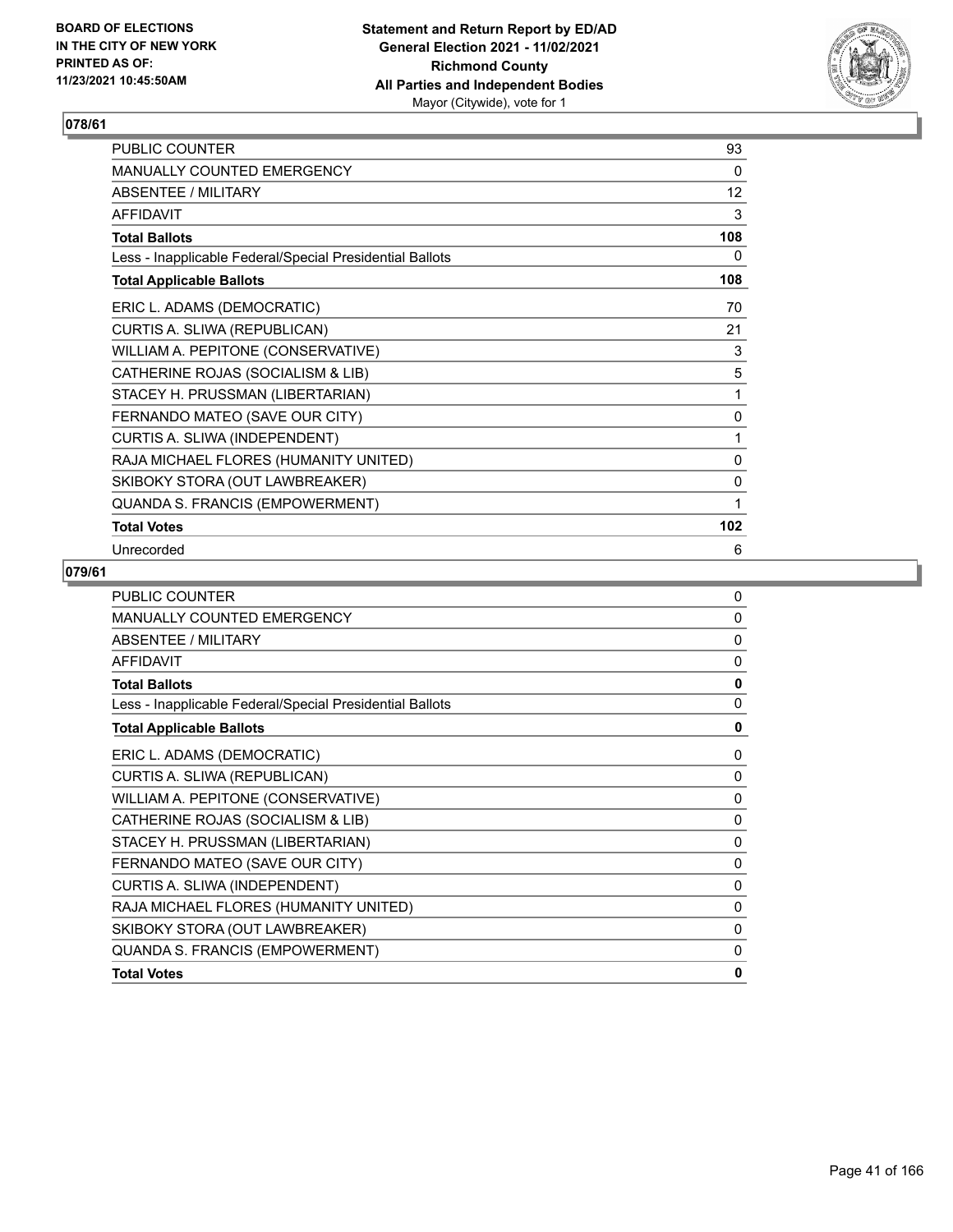

| PUBLIC COUNTER                                           | 473 |
|----------------------------------------------------------|-----|
| MANUALLY COUNTED EMERGENCY                               | 0   |
| ABSENTEE / MILITARY                                      | 13  |
| <b>AFFIDAVIT</b>                                         | 2   |
| <b>Total Ballots</b>                                     | 488 |
| Less - Inapplicable Federal/Special Presidential Ballots | 0   |
| <b>Total Applicable Ballots</b>                          | 488 |
| ERIC L. ADAMS (DEMOCRATIC)                               | 49  |
| CURTIS A. SLIWA (REPUBLICAN)                             | 391 |
| WILLIAM A. PEPITONE (CONSERVATIVE)                       | 20  |
| CATHERINE ROJAS (SOCIALISM & LIB)                        | 0   |
| STACEY H. PRUSSMAN (LIBERTARIAN)                         | 1   |
| FERNANDO MATEO (SAVE OUR CITY)                           | 0   |
| CURTIS A. SLIWA (INDEPENDENT)                            | 10  |
| RAJA MICHAEL FLORES (HUMANITY UNITED)                    | 0   |
| SKIBOKY STORA (OUT LAWBREAKER)                           | 0   |
| QUANDA S. FRANCIS (EMPOWERMENT)                          | 1   |
| <b>Total Votes</b>                                       | 472 |
| Unrecorded                                               | 16  |

| <b>PUBLIC COUNTER</b>                                    | 539            |
|----------------------------------------------------------|----------------|
| MANUALLY COUNTED EMERGENCY                               | 0              |
| <b>ABSENTEE / MILITARY</b>                               | 19             |
| <b>AFFIDAVIT</b>                                         | 1              |
| <b>Total Ballots</b>                                     | 559            |
| Less - Inapplicable Federal/Special Presidential Ballots | 0              |
| <b>Total Applicable Ballots</b>                          | 559            |
| ERIC L. ADAMS (DEMOCRATIC)                               | 78             |
| CURTIS A. SLIWA (REPUBLICAN)                             | 424            |
| WILLIAM A. PEPITONE (CONSERVATIVE)                       | 29             |
| CATHERINE ROJAS (SOCIALISM & LIB)                        | 2              |
| STACEY H. PRUSSMAN (LIBERTARIAN)                         | 0              |
| FERNANDO MATEO (SAVE OUR CITY)                           | $\overline{2}$ |
| CURTIS A. SLIWA (INDEPENDENT)                            | 16             |
| RAJA MICHAEL FLORES (HUMANITY UNITED)                    | $\Omega$       |
| SKIBOKY STORA (OUT LAWBREAKER)                           | 0              |
| QUANDA S. FRANCIS (EMPOWERMENT)                          | 1              |
| KATHRYN A. GARCIA (WRITE-IN)                             | 1              |
| TOM FRAHER (WRITE-IN)                                    | 1              |
| <b>Total Votes</b>                                       | 554            |
| Unrecorded                                               | 5              |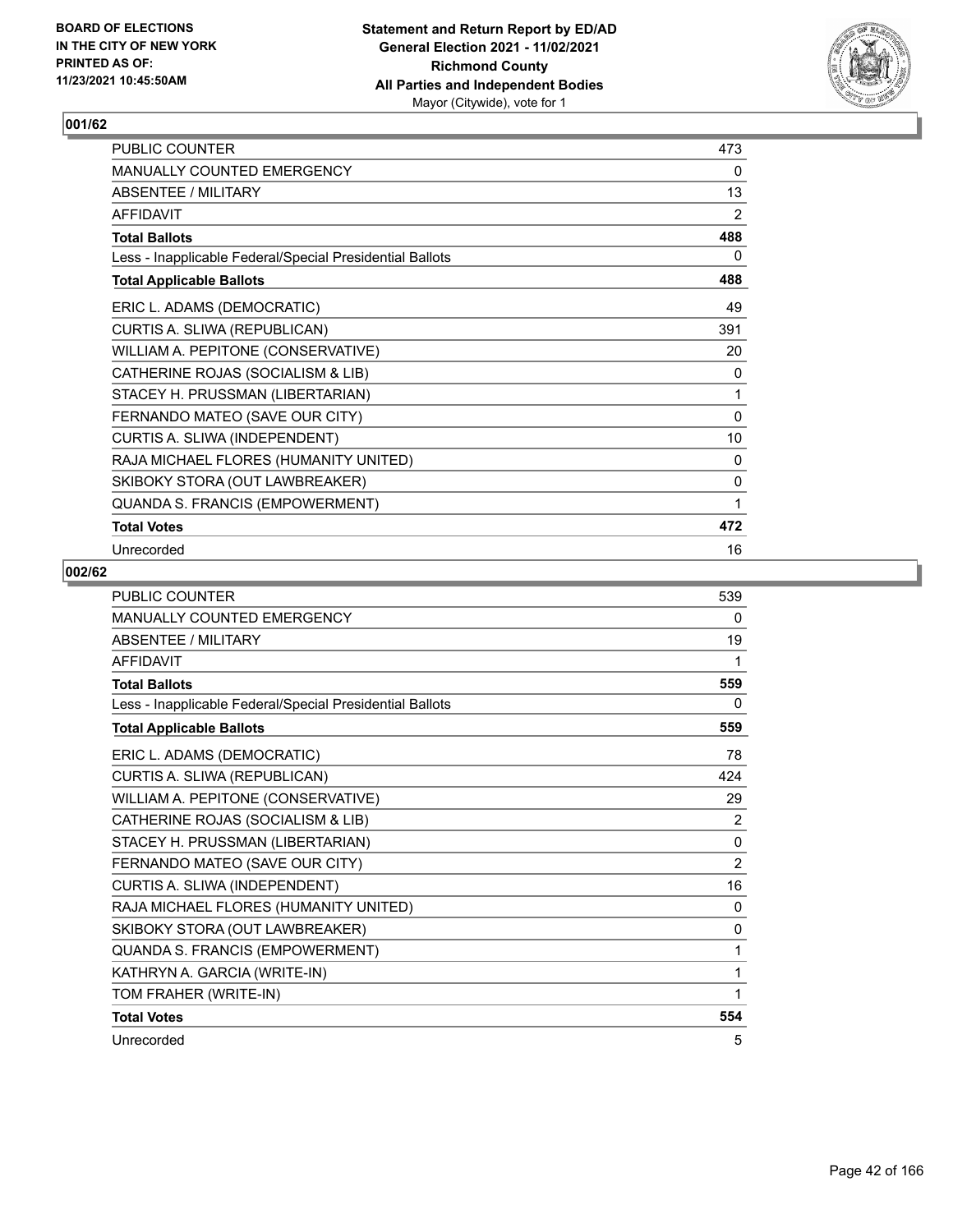

| PUBLIC COUNTER                                           | 411       |
|----------------------------------------------------------|-----------|
| MANUALLY COUNTED EMERGENCY                               | 0         |
| ABSENTEE / MILITARY                                      | 13        |
| <b>AFFIDAVIT</b>                                         | 1         |
| <b>Total Ballots</b>                                     | 425       |
| Less - Inapplicable Federal/Special Presidential Ballots | 0         |
| <b>Total Applicable Ballots</b>                          | 425       |
| ERIC L. ADAMS (DEMOCRATIC)                               | 45        |
| CURTIS A. SLIWA (REPUBLICAN)                             | 334       |
| WILLIAM A. PEPITONE (CONSERVATIVE)                       | 28        |
| CATHERINE ROJAS (SOCIALISM & LIB)                        | 4         |
| STACEY H. PRUSSMAN (LIBERTARIAN)                         | 0         |
| FERNANDO MATEO (SAVE OUR CITY)                           | $\pmb{0}$ |
| CURTIS A. SLIWA (INDEPENDENT)                            | 8         |
| RAJA MICHAEL FLORES (HUMANITY UNITED)                    | 0         |
| SKIBOKY STORA (OUT LAWBREAKER)                           | 0         |
| QUANDA S. FRANCIS (EMPOWERMENT)                          | 1         |
| <b>Total Votes</b>                                       | 420       |
| Unrecorded                                               | 5         |

| PUBLIC COUNTER                                           | 458          |
|----------------------------------------------------------|--------------|
| <b>MANUALLY COUNTED EMERGENCY</b>                        | 0            |
| ABSENTEE / MILITARY                                      | 16           |
| <b>AFFIDAVIT</b>                                         | 9            |
| <b>Total Ballots</b>                                     | 483          |
| Less - Inapplicable Federal/Special Presidential Ballots | 0            |
| <b>Total Applicable Ballots</b>                          | 483          |
| ERIC L. ADAMS (DEMOCRATIC)                               | 65           |
| CURTIS A. SLIWA (REPUBLICAN)                             | 378          |
| WILLIAM A. PEPITONE (CONSERVATIVE)                       | 23           |
| CATHERINE ROJAS (SOCIALISM & LIB)                        | 0            |
| STACEY H. PRUSSMAN (LIBERTARIAN)                         | $\mathbf{0}$ |
| FERNANDO MATEO (SAVE OUR CITY)                           | 1            |
| CURTIS A. SLIWA (INDEPENDENT)                            | 4            |
| RAJA MICHAEL FLORES (HUMANITY UNITED)                    | 0            |
| SKIBOKY STORA (OUT LAWBREAKER)                           | 0            |
| QUANDA S. FRANCIS (EMPOWERMENT)                          | $\mathbf{0}$ |
| <b>Total Votes</b>                                       | 471          |
| Unrecorded                                               | 12           |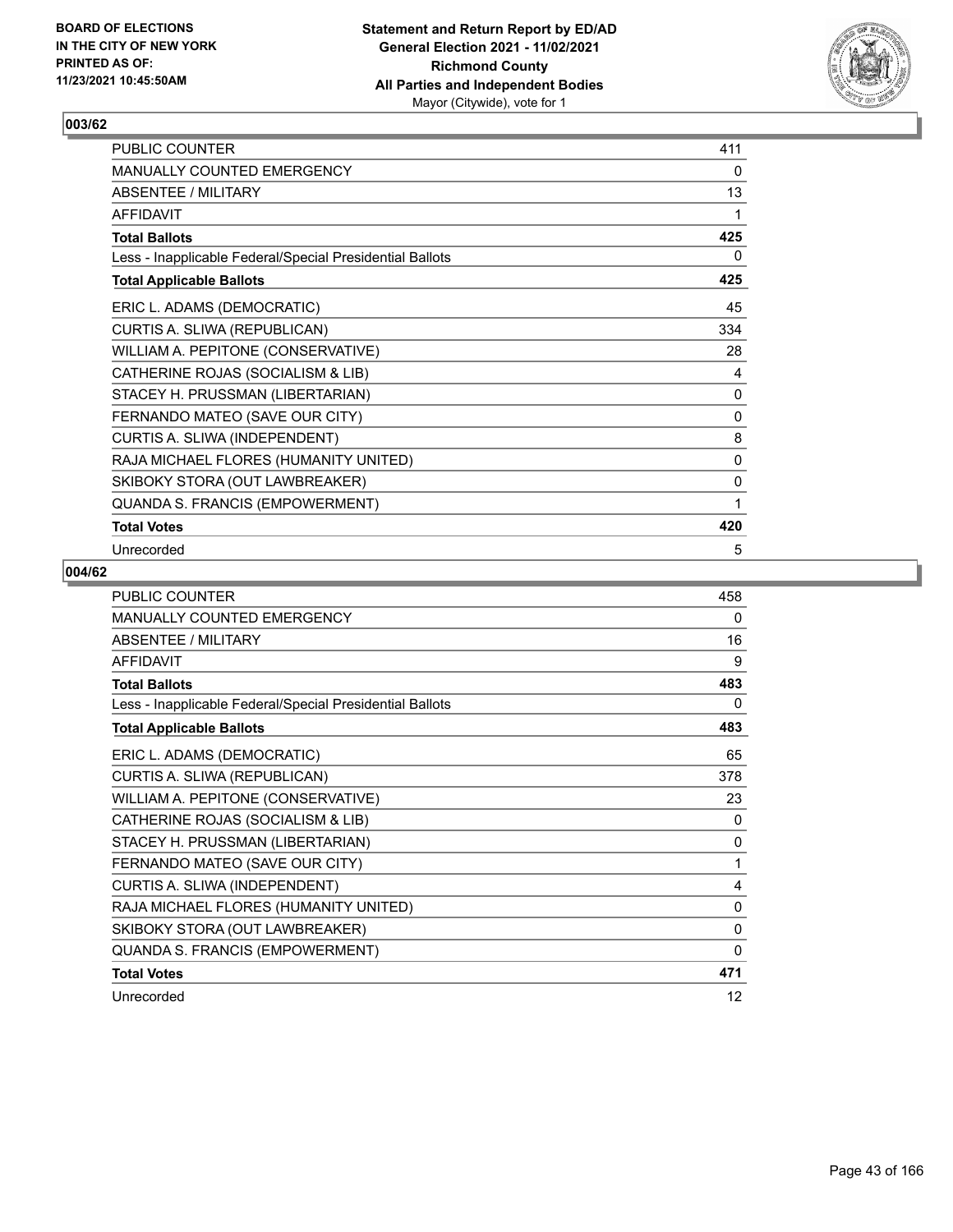

| PUBLIC COUNTER                                           | 505 |
|----------------------------------------------------------|-----|
| MANUALLY COUNTED EMERGENCY                               | 0   |
| <b>ABSENTEE / MILITARY</b>                               | 9   |
| <b>AFFIDAVIT</b>                                         | 5   |
| <b>Total Ballots</b>                                     | 519 |
| Less - Inapplicable Federal/Special Presidential Ballots | 0   |
| <b>Total Applicable Ballots</b>                          | 519 |
| ERIC L. ADAMS (DEMOCRATIC)                               | 48  |
| CURTIS A. SLIWA (REPUBLICAN)                             | 427 |
| WILLIAM A. PEPITONE (CONSERVATIVE)                       | 28  |
| CATHERINE ROJAS (SOCIALISM & LIB)                        | 1   |
| STACEY H. PRUSSMAN (LIBERTARIAN)                         | 0   |
| FERNANDO MATEO (SAVE OUR CITY)                           | 0   |
| CURTIS A. SLIWA (INDEPENDENT)                            | 9   |
| RAJA MICHAEL FLORES (HUMANITY UNITED)                    | 0   |
| SKIBOKY STORA (OUT LAWBREAKER)                           | 0   |
| QUANDA S. FRANCIS (EMPOWERMENT)                          | 0   |
| <b>Total Votes</b>                                       | 513 |
| Unrecorded                                               | 6   |

| <b>PUBLIC COUNTER</b>                                    | 370          |
|----------------------------------------------------------|--------------|
| <b>MANUALLY COUNTED EMERGENCY</b>                        | 0            |
| <b>ABSENTEE / MILITARY</b>                               | 17           |
| <b>AFFIDAVIT</b>                                         | 5            |
| <b>Total Ballots</b>                                     | 392          |
| Less - Inapplicable Federal/Special Presidential Ballots | 0            |
| <b>Total Applicable Ballots</b>                          | 392          |
| ERIC L. ADAMS (DEMOCRATIC)                               | 70           |
| CURTIS A. SLIWA (REPUBLICAN)                             | 271          |
| WILLIAM A. PEPITONE (CONSERVATIVE)                       | 40           |
| CATHERINE ROJAS (SOCIALISM & LIB)                        | 0            |
| STACEY H. PRUSSMAN (LIBERTARIAN)                         | $\mathbf{0}$ |
| FERNANDO MATEO (SAVE OUR CITY)                           | $\mathbf{0}$ |
| CURTIS A. SLIWA (INDEPENDENT)                            | 8            |
| RAJA MICHAEL FLORES (HUMANITY UNITED)                    | 0            |
| SKIBOKY STORA (OUT LAWBREAKER)                           | 0            |
| QUANDA S. FRANCIS (EMPOWERMENT)                          | 1            |
| <b>Total Votes</b>                                       | 390          |
| Unrecorded                                               | 2            |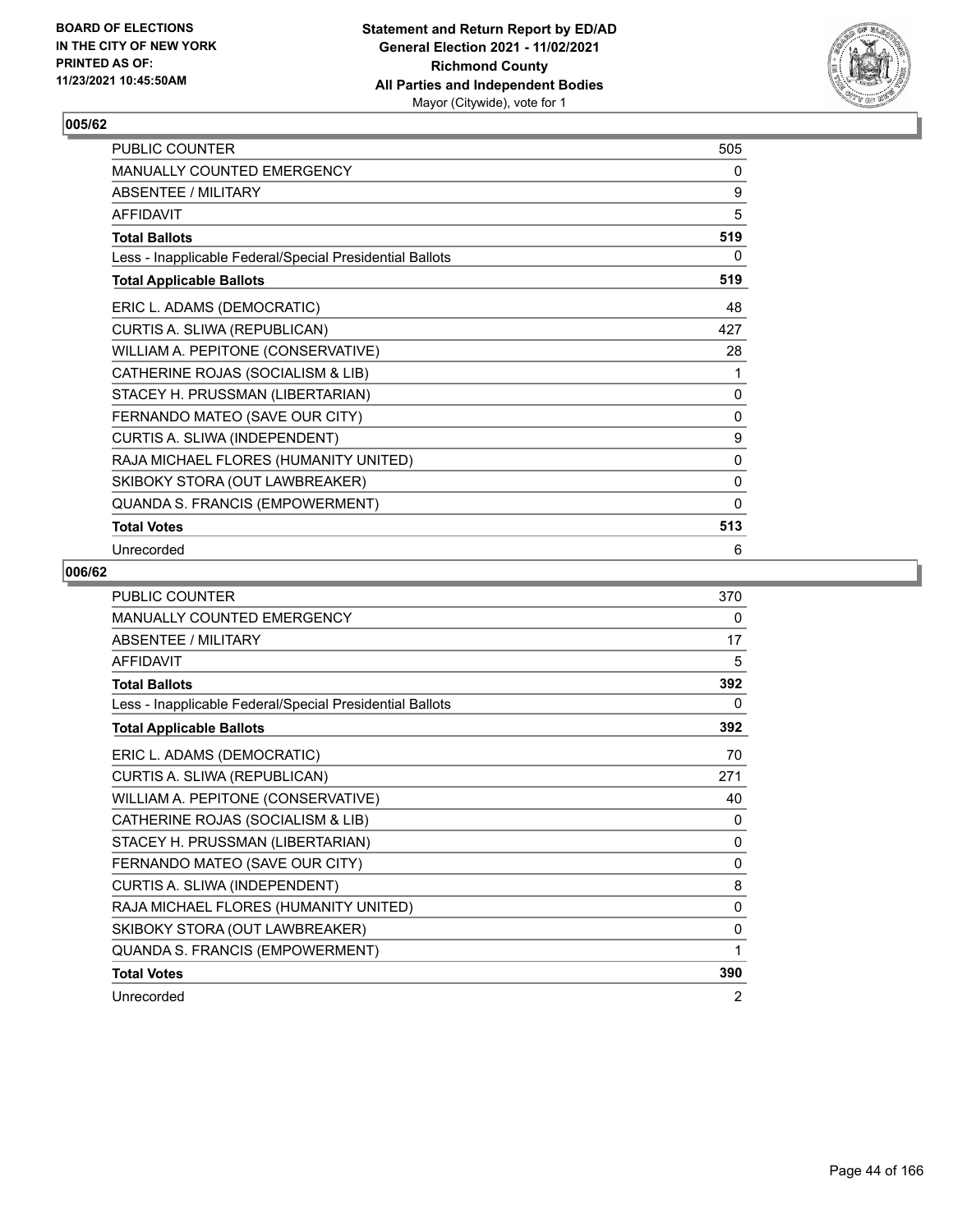

| PUBLIC COUNTER                                           | 454          |
|----------------------------------------------------------|--------------|
| MANUALLY COUNTED EMERGENCY                               | 0            |
| ABSENTEE / MILITARY                                      | 12           |
| <b>AFFIDAVIT</b>                                         | 11           |
| <b>Total Ballots</b>                                     | 477          |
| Less - Inapplicable Federal/Special Presidential Ballots | 0            |
| <b>Total Applicable Ballots</b>                          | 477          |
| ERIC L. ADAMS (DEMOCRATIC)                               | 63           |
| CURTIS A. SLIWA (REPUBLICAN)                             | 364          |
| WILLIAM A. PEPITONE (CONSERVATIVE)                       | 29           |
| CATHERINE ROJAS (SOCIALISM & LIB)                        | 1            |
| STACEY H. PRUSSMAN (LIBERTARIAN)                         | 0            |
| FERNANDO MATEO (SAVE OUR CITY)                           | 1            |
| CURTIS A. SLIWA (INDEPENDENT)                            | 10           |
| RAJA MICHAEL FLORES (HUMANITY UNITED)                    | 0            |
| SKIBOKY STORA (OUT LAWBREAKER)                           | 0            |
| QUANDA S. FRANCIS (EMPOWERMENT)                          | $\mathbf{0}$ |
| <b>Total Votes</b>                                       | 468          |
| Unrecorded                                               | 9            |

| PUBLIC COUNTER                                           | 403            |
|----------------------------------------------------------|----------------|
| MANUALLY COUNTED EMERGENCY                               | 0              |
| ABSENTEE / MILITARY                                      | 12             |
| <b>AFFIDAVIT</b>                                         | 3              |
| <b>Total Ballots</b>                                     | 418            |
| Less - Inapplicable Federal/Special Presidential Ballots | 0              |
| <b>Total Applicable Ballots</b>                          | 418            |
| ERIC L. ADAMS (DEMOCRATIC)                               | 74             |
| CURTIS A. SLIWA (REPUBLICAN)                             | 314            |
| WILLIAM A. PEPITONE (CONSERVATIVE)                       | 18             |
| CATHERINE ROJAS (SOCIALISM & LIB)                        | 1              |
| STACEY H. PRUSSMAN (LIBERTARIAN)                         | $\mathbf{0}$   |
| FERNANDO MATEO (SAVE OUR CITY)                           | $\overline{2}$ |
| CURTIS A. SLIWA (INDEPENDENT)                            | $\overline{2}$ |
| RAJA MICHAEL FLORES (HUMANITY UNITED)                    | 0              |
| SKIBOKY STORA (OUT LAWBREAKER)                           | 0              |
| QUANDA S. FRANCIS (EMPOWERMENT)                          | $\mathbf{0}$   |
| <b>Total Votes</b>                                       | 411            |
| Unrecorded                                               | 7              |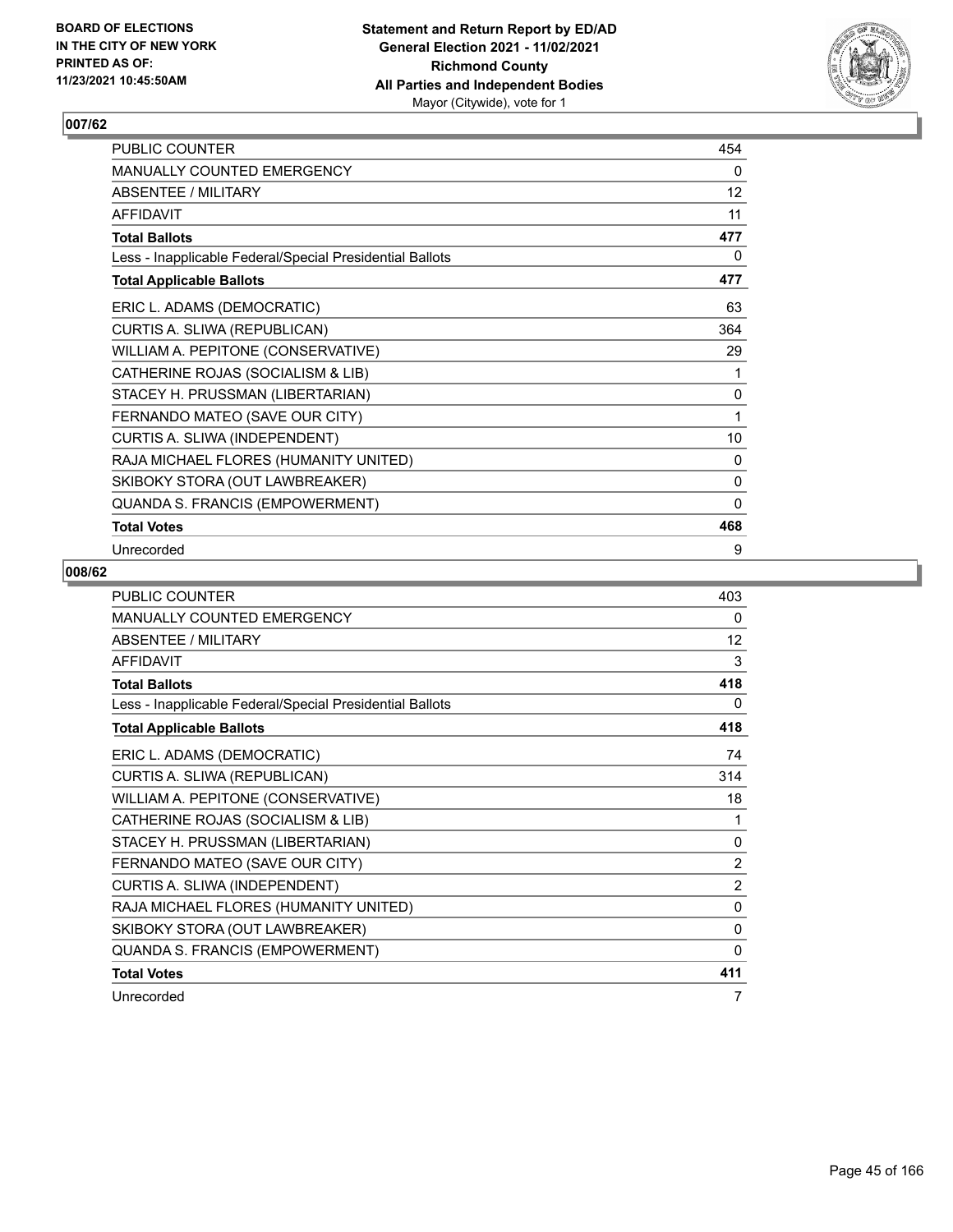

| PUBLIC COUNTER                                           | 253          |
|----------------------------------------------------------|--------------|
| MANUALLY COUNTED EMERGENCY                               | 0            |
| ABSENTEE / MILITARY                                      | 4            |
| <b>AFFIDAVIT</b>                                         | $\Omega$     |
| <b>Total Ballots</b>                                     | 257          |
| Less - Inapplicable Federal/Special Presidential Ballots | 0            |
| <b>Total Applicable Ballots</b>                          | 257          |
| ERIC L. ADAMS (DEMOCRATIC)                               | 48           |
| CURTIS A. SLIWA (REPUBLICAN)                             | 193          |
| WILLIAM A. PEPITONE (CONSERVATIVE)                       | 6            |
| CATHERINE ROJAS (SOCIALISM & LIB)                        | 1            |
| STACEY H. PRUSSMAN (LIBERTARIAN)                         | 0            |
| FERNANDO MATEO (SAVE OUR CITY)                           | $\pmb{0}$    |
| CURTIS A. SLIWA (INDEPENDENT)                            | 2            |
| RAJA MICHAEL FLORES (HUMANITY UNITED)                    | 0            |
| SKIBOKY STORA (OUT LAWBREAKER)                           | 0            |
| QUANDA S. FRANCIS (EMPOWERMENT)                          | $\mathbf{0}$ |
| <b>Total Votes</b>                                       | 250          |
| Unrecorded                                               | 7            |

| <b>PUBLIC COUNTER</b>                                    | 310          |
|----------------------------------------------------------|--------------|
| <b>MANUALLY COUNTED EMERGENCY</b>                        | 0            |
| ABSENTEE / MILITARY                                      | 8            |
| AFFIDAVIT                                                | 3            |
| <b>Total Ballots</b>                                     | 321          |
| Less - Inapplicable Federal/Special Presidential Ballots | 0            |
| <b>Total Applicable Ballots</b>                          | 321          |
| ERIC L. ADAMS (DEMOCRATIC)                               | 35           |
| CURTIS A. SLIWA (REPUBLICAN)                             | 277          |
| WILLIAM A. PEPITONE (CONSERVATIVE)                       | 2            |
| CATHERINE ROJAS (SOCIALISM & LIB)                        | 0            |
| STACEY H. PRUSSMAN (LIBERTARIAN)                         | $\mathbf{0}$ |
| FERNANDO MATEO (SAVE OUR CITY)                           | 0            |
| CURTIS A. SLIWA (INDEPENDENT)                            | 3            |
| RAJA MICHAEL FLORES (HUMANITY UNITED)                    | 0            |
| SKIBOKY STORA (OUT LAWBREAKER)                           | $\mathbf{0}$ |
| QUANDA S. FRANCIS (EMPOWERMENT)                          | 0            |
| UNATTRIBUTABLE WRITE-IN (WRITE-IN)                       | 1            |
| <b>Total Votes</b>                                       | 318          |
| Unrecorded                                               | 3            |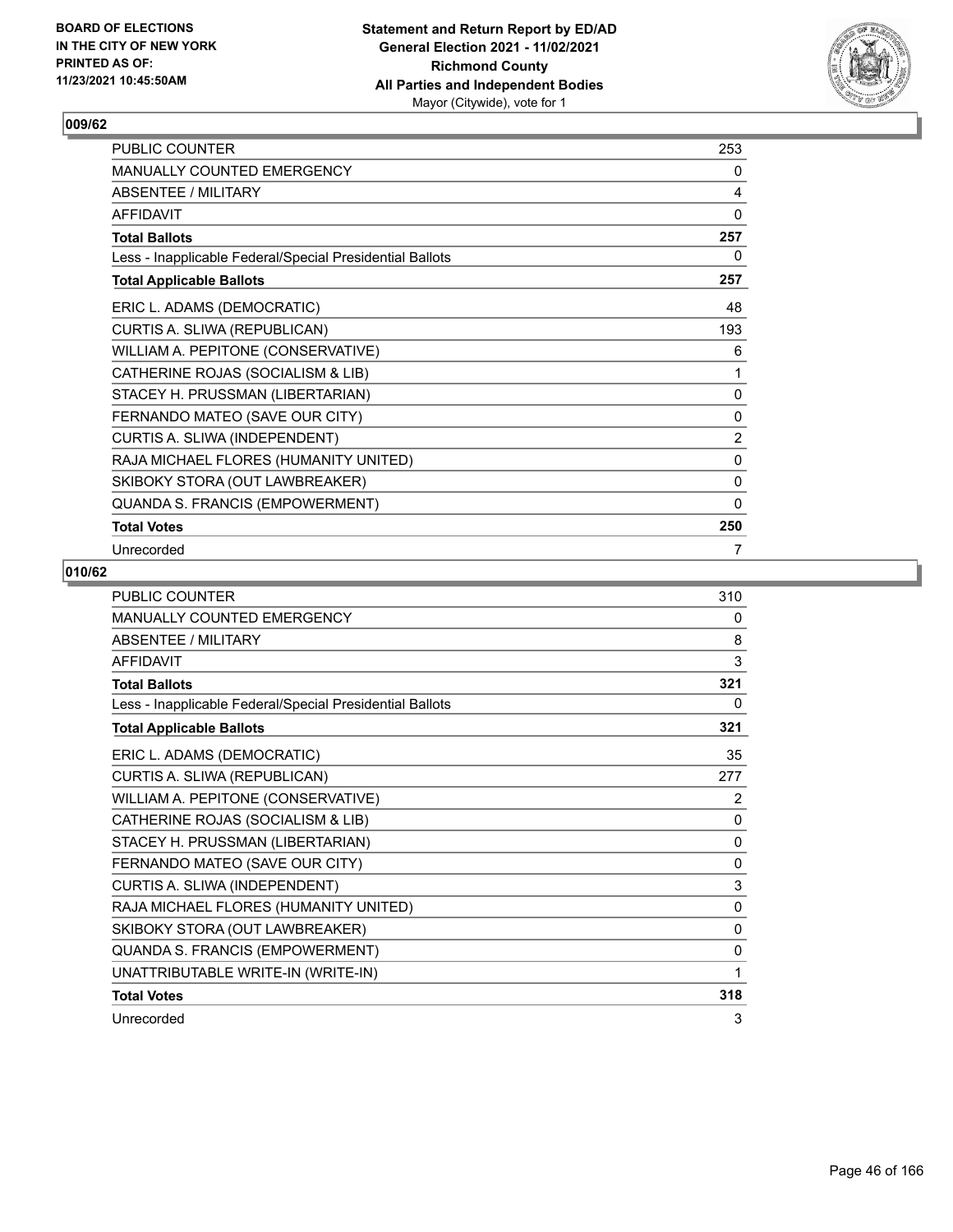

| <b>PUBLIC COUNTER</b>                                    | 444          |
|----------------------------------------------------------|--------------|
| <b>MANUALLY COUNTED EMERGENCY</b>                        | 0            |
| <b>ABSENTEE / MILITARY</b>                               | 16           |
| <b>AFFIDAVIT</b>                                         | 1            |
| <b>Total Ballots</b>                                     | 461          |
| Less - Inapplicable Federal/Special Presidential Ballots | 0            |
| <b>Total Applicable Ballots</b>                          | 461          |
| ERIC L. ADAMS (DEMOCRATIC)                               | 67           |
| CURTIS A. SLIWA (REPUBLICAN)                             | 349          |
| WILLIAM A. PEPITONE (CONSERVATIVE)                       | 24           |
| CATHERINE ROJAS (SOCIALISM & LIB)                        | 1            |
| STACEY H. PRUSSMAN (LIBERTARIAN)                         | 1            |
| FERNANDO MATEO (SAVE OUR CITY)                           | 0            |
| CURTIS A. SLIWA (INDEPENDENT)                            | 11           |
| RAJA MICHAEL FLORES (HUMANITY UNITED)                    | 0            |
| SKIBOKY STORA (OUT LAWBREAKER)                           | $\mathbf 0$  |
| QUANDA S. FRANCIS (EMPOWERMENT)                          | $\mathbf{0}$ |
| <b>Total Votes</b>                                       | 453          |
| Unrecorded                                               | 8            |

| <b>PUBLIC COUNTER</b>                                    | 301          |
|----------------------------------------------------------|--------------|
| <b>MANUALLY COUNTED EMERGENCY</b>                        | 0            |
| ABSENTEE / MILITARY                                      | 14           |
| <b>AFFIDAVIT</b>                                         | 1            |
| <b>Total Ballots</b>                                     | 316          |
| Less - Inapplicable Federal/Special Presidential Ballots | 0            |
| <b>Total Applicable Ballots</b>                          | 316          |
| ERIC L. ADAMS (DEMOCRATIC)                               | 42           |
| CURTIS A. SLIWA (REPUBLICAN)                             | 242          |
| WILLIAM A. PEPITONE (CONSERVATIVE)                       | 15           |
| CATHERINE ROJAS (SOCIALISM & LIB)                        | 1            |
| STACEY H. PRUSSMAN (LIBERTARIAN)                         | $\mathbf{0}$ |
| FERNANDO MATEO (SAVE OUR CITY)                           | 0            |
| CURTIS A. SLIWA (INDEPENDENT)                            | 6            |
| RAJA MICHAEL FLORES (HUMANITY UNITED)                    | $\mathbf{0}$ |
| SKIBOKY STORA (OUT LAWBREAKER)                           | 1            |
| QUANDA S. FRANCIS (EMPOWERMENT)                          | $\mathbf{0}$ |
| ANDREW YANG (WRITE-IN)                                   | 1            |
| <b>Total Votes</b>                                       | 308          |
| Unrecorded                                               | 8            |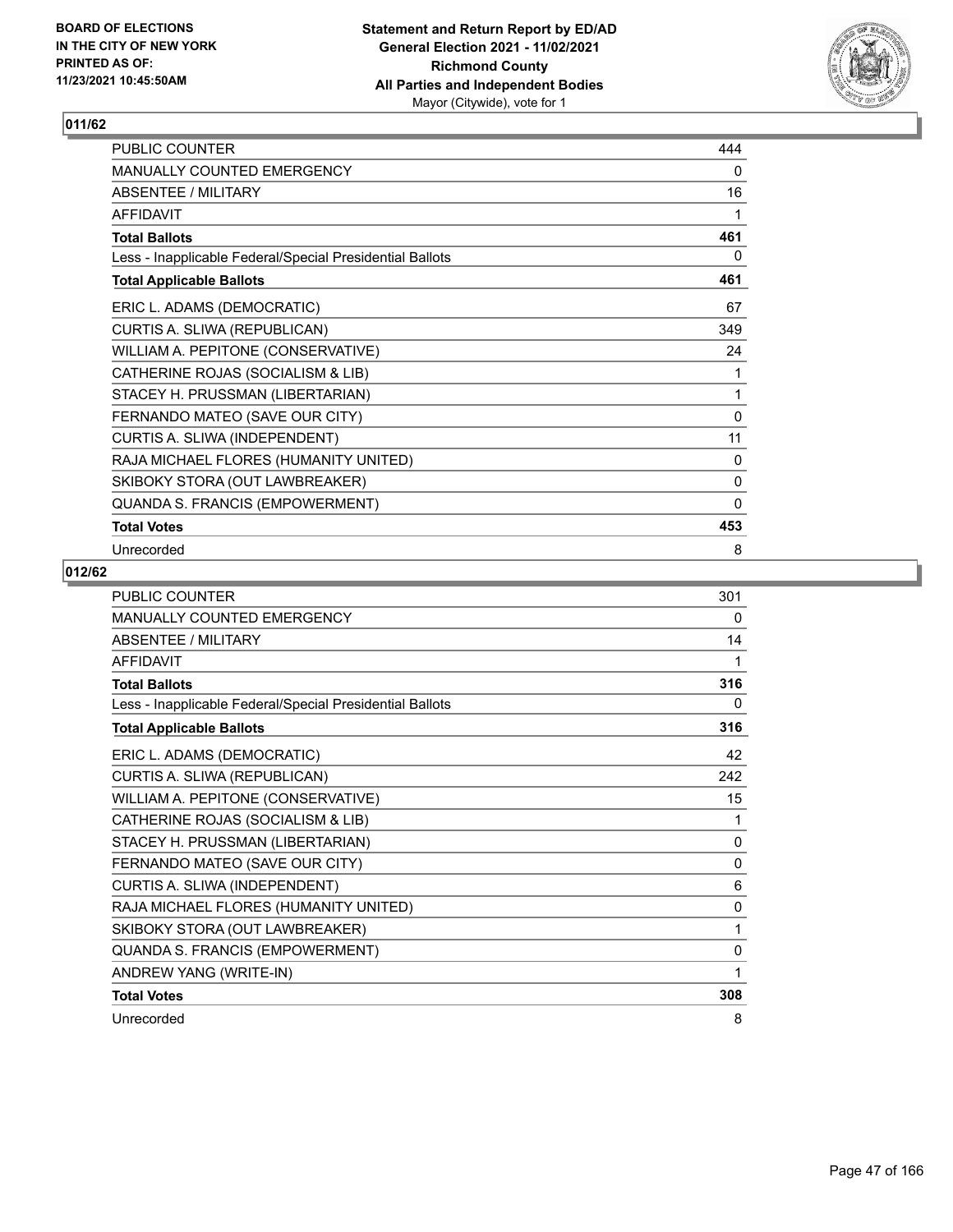

| PUBLIC COUNTER                                           | 429          |
|----------------------------------------------------------|--------------|
| <b>MANUALLY COUNTED EMERGENCY</b>                        | 0            |
| ABSENTEE / MILITARY                                      | 18           |
| <b>AFFIDAVIT</b>                                         | 1            |
| <b>Total Ballots</b>                                     | 448          |
| Less - Inapplicable Federal/Special Presidential Ballots | 0            |
| <b>Total Applicable Ballots</b>                          | 448          |
| ERIC L. ADAMS (DEMOCRATIC)                               | 67           |
| CURTIS A. SLIWA (REPUBLICAN)                             | 340          |
| WILLIAM A. PEPITONE (CONSERVATIVE)                       | 17           |
| CATHERINE ROJAS (SOCIALISM & LIB)                        | 2            |
| STACEY H. PRUSSMAN (LIBERTARIAN)                         | 0            |
| FERNANDO MATEO (SAVE OUR CITY)                           | 1            |
| CURTIS A. SLIWA (INDEPENDENT)                            | 11           |
| RAJA MICHAEL FLORES (HUMANITY UNITED)                    | 0            |
| SKIBOKY STORA (OUT LAWBREAKER)                           | $\mathbf 0$  |
| QUANDA S. FRANCIS (EMPOWERMENT)                          | $\mathbf{0}$ |
| <b>Total Votes</b>                                       | 438          |
| Unrecorded                                               | 10           |

| <b>PUBLIC COUNTER</b>                                    | 261          |
|----------------------------------------------------------|--------------|
| MANUALLY COUNTED EMERGENCY                               | 0            |
| ABSENTEE / MILITARY                                      | 11           |
| <b>AFFIDAVIT</b>                                         | 1            |
| <b>Total Ballots</b>                                     | 273          |
| Less - Inapplicable Federal/Special Presidential Ballots | 0            |
| <b>Total Applicable Ballots</b>                          | 273          |
| ERIC L. ADAMS (DEMOCRATIC)                               | 38           |
| CURTIS A. SLIWA (REPUBLICAN)                             | 214          |
| WILLIAM A. PEPITONE (CONSERVATIVE)                       | 12           |
| CATHERINE ROJAS (SOCIALISM & LIB)                        | 1            |
| STACEY H. PRUSSMAN (LIBERTARIAN)                         | $\mathbf{0}$ |
| FERNANDO MATEO (SAVE OUR CITY)                           | $\mathbf{0}$ |
| CURTIS A. SLIWA (INDEPENDENT)                            | 3            |
| RAJA MICHAEL FLORES (HUMANITY UNITED)                    | 0            |
| SKIBOKY STORA (OUT LAWBREAKER)                           | 0            |
| QUANDA S. FRANCIS (EMPOWERMENT)                          | 0            |
| <b>Total Votes</b>                                       | 268          |
| Unrecorded                                               | 5            |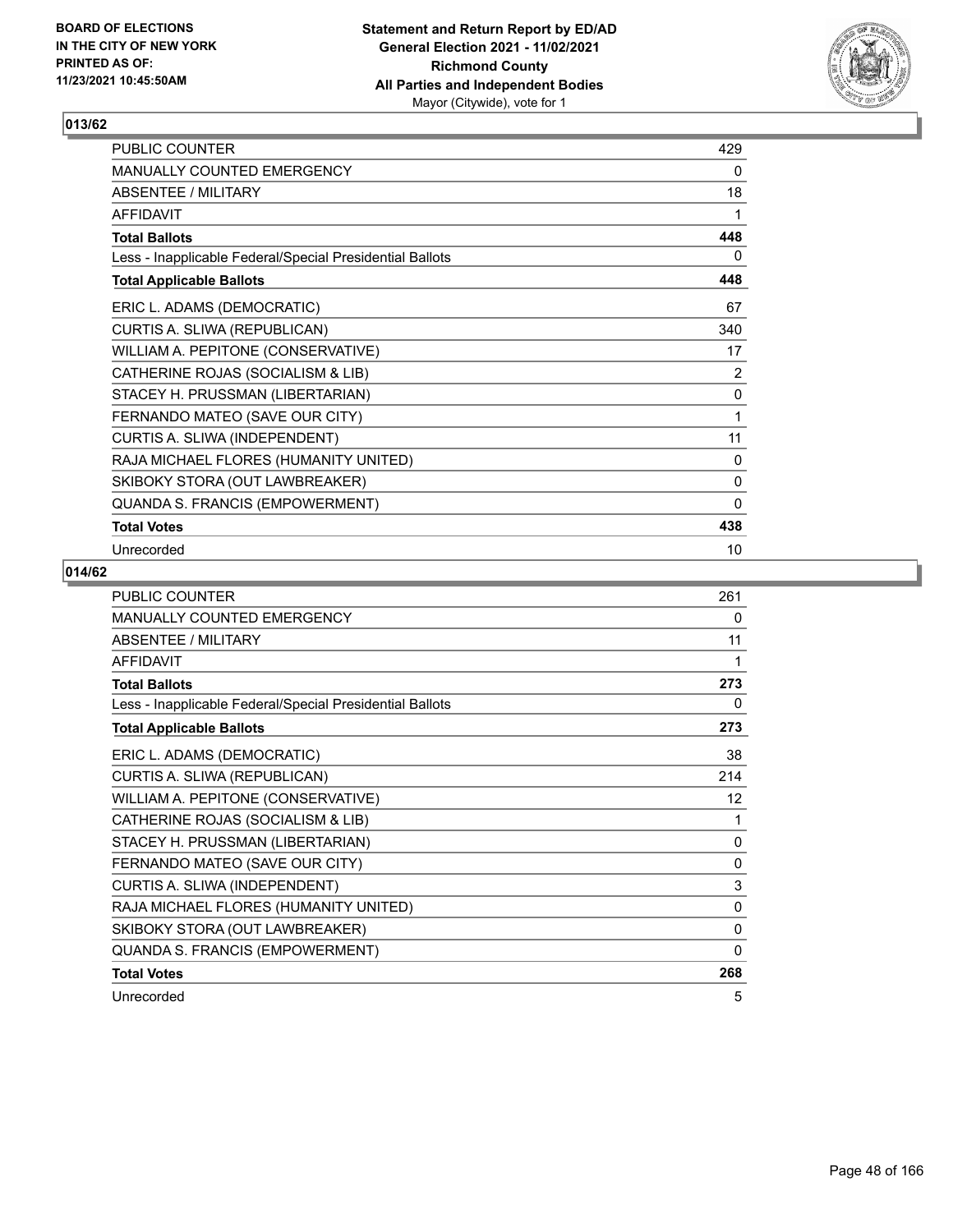

| <b>PUBLIC COUNTER</b>                                    | 391            |
|----------------------------------------------------------|----------------|
| <b>MANUALLY COUNTED EMERGENCY</b>                        | 0              |
| <b>ABSENTEE / MILITARY</b>                               | 14             |
| <b>AFFIDAVIT</b>                                         | 3              |
| <b>Total Ballots</b>                                     | 408            |
| Less - Inapplicable Federal/Special Presidential Ballots | 0              |
| <b>Total Applicable Ballots</b>                          | 408            |
| ERIC L. ADAMS (DEMOCRATIC)                               | 57             |
| CURTIS A. SLIWA (REPUBLICAN)                             | 324            |
| WILLIAM A. PEPITONE (CONSERVATIVE)                       | 8              |
| CATHERINE ROJAS (SOCIALISM & LIB)                        | 1              |
| STACEY H. PRUSSMAN (LIBERTARIAN)                         | 1              |
| FERNANDO MATEO (SAVE OUR CITY)                           | 0              |
| CURTIS A. SLIWA (INDEPENDENT)                            | 7              |
| RAJA MICHAEL FLORES (HUMANITY UNITED)                    | $\overline{2}$ |
| SKIBOKY STORA (OUT LAWBREAKER)                           | 1              |
| QUANDA S. FRANCIS (EMPOWERMENT)                          | $\mathbf{0}$   |
| <b>Total Votes</b>                                       | 401            |
| Unrecorded                                               | 7              |

| <b>PUBLIC COUNTER</b>                                    | 391          |
|----------------------------------------------------------|--------------|
| MANUALLY COUNTED EMERGENCY                               | 0            |
| <b>ABSENTEE / MILITARY</b>                               | 15           |
| <b>AFFIDAVIT</b>                                         | 2            |
| <b>Total Ballots</b>                                     | 408          |
| Less - Inapplicable Federal/Special Presidential Ballots | 0            |
| <b>Total Applicable Ballots</b>                          | 408          |
| ERIC L. ADAMS (DEMOCRATIC)                               | 75           |
| CURTIS A. SLIWA (REPUBLICAN)                             | 294          |
| WILLIAM A. PEPITONE (CONSERVATIVE)                       | 21           |
| CATHERINE ROJAS (SOCIALISM & LIB)                        | 4            |
| STACEY H. PRUSSMAN (LIBERTARIAN)                         | $\Omega$     |
| FERNANDO MATEO (SAVE OUR CITY)                           | $\mathbf{0}$ |
| CURTIS A. SLIWA (INDEPENDENT)                            | 6            |
| RAJA MICHAEL FLORES (HUMANITY UNITED)                    | $\Omega$     |
| SKIBOKY STORA (OUT LAWBREAKER)                           | $\mathbf{0}$ |
| QUANDA S. FRANCIS (EMPOWERMENT)                          | 0            |
| ANDREW YANG (WRITE-IN)                                   | 1            |
| KATHRYN A. GARCIA (WRITE-IN)                             | $\mathbf{1}$ |
| UNATTRIBUTABLE WRITE-IN (WRITE-IN)                       | 1            |
| <b>Total Votes</b>                                       | 403          |
| Unrecorded                                               | 5            |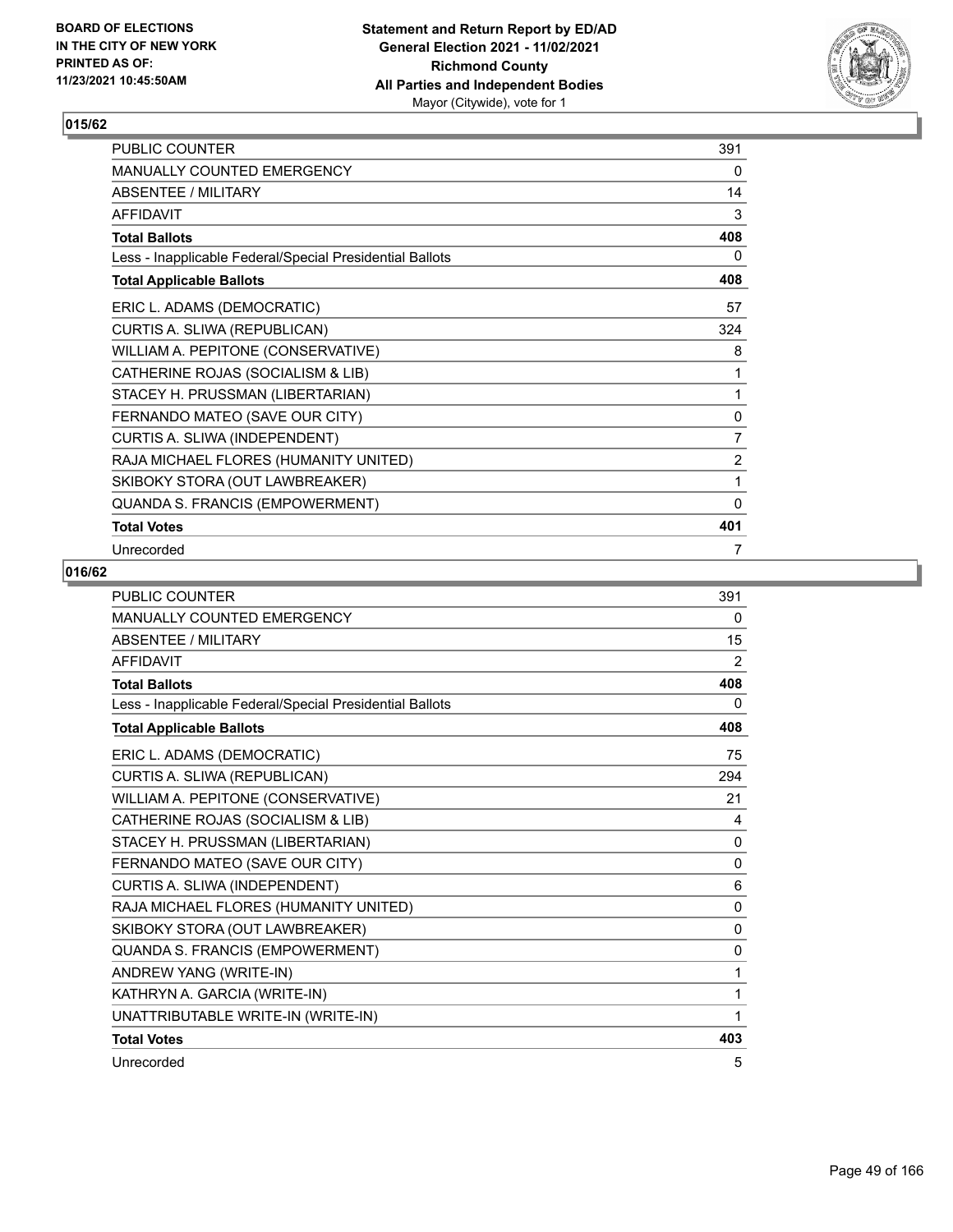

| PUBLIC COUNTER                                           | 312          |
|----------------------------------------------------------|--------------|
| <b>MANUALLY COUNTED EMERGENCY</b>                        | 0            |
| <b>ABSENTEE / MILITARY</b>                               | 12           |
| <b>AFFIDAVIT</b>                                         | $\mathbf{0}$ |
| <b>Total Ballots</b>                                     | 324          |
| Less - Inapplicable Federal/Special Presidential Ballots | 0            |
| <b>Total Applicable Ballots</b>                          | 324          |
| ERIC L. ADAMS (DEMOCRATIC)                               | 28           |
| CURTIS A. SLIWA (REPUBLICAN)                             | 273          |
| WILLIAM A. PEPITONE (CONSERVATIVE)                       | 7            |
| CATHERINE ROJAS (SOCIALISM & LIB)                        | 1            |
| STACEY H. PRUSSMAN (LIBERTARIAN)                         | 0            |
| FERNANDO MATEO (SAVE OUR CITY)                           | 0            |
| CURTIS A. SLIWA (INDEPENDENT)                            | 9            |
| RAJA MICHAEL FLORES (HUMANITY UNITED)                    | 1            |
| SKIBOKY STORA (OUT LAWBREAKER)                           | 0            |
| QUANDA S. FRANCIS (EMPOWERMENT)                          | 0            |
| <b>Total Votes</b>                                       | 319          |
| Unrecorded                                               | 5            |

| <b>PUBLIC COUNTER</b>                                    | 369            |
|----------------------------------------------------------|----------------|
| MANUALLY COUNTED EMERGENCY                               | 0              |
| ABSENTEE / MILITARY                                      | 7              |
| <b>AFFIDAVIT</b>                                         | $\overline{2}$ |
| <b>Total Ballots</b>                                     | 378            |
| Less - Inapplicable Federal/Special Presidential Ballots | 0              |
| <b>Total Applicable Ballots</b>                          | 378            |
| ERIC L. ADAMS (DEMOCRATIC)                               | 27             |
| CURTIS A. SLIWA (REPUBLICAN)                             | 331            |
| WILLIAM A. PEPITONE (CONSERVATIVE)                       | 10             |
| CATHERINE ROJAS (SOCIALISM & LIB)                        | 1              |
| STACEY H. PRUSSMAN (LIBERTARIAN)                         | $\mathbf{0}$   |
| FERNANDO MATEO (SAVE OUR CITY)                           | 0              |
| CURTIS A. SLIWA (INDEPENDENT)                            | 4              |
| RAJA MICHAEL FLORES (HUMANITY UNITED)                    | 0              |
| SKIBOKY STORA (OUT LAWBREAKER)                           | $\mathbf{0}$   |
| QUANDA S. FRANCIS (EMPOWERMENT)                          | 0              |
| UNATTRIBUTABLE WRITE-IN (WRITE-IN)                       | 1              |
| <b>Total Votes</b>                                       | 374            |
| Unrecorded                                               | 4              |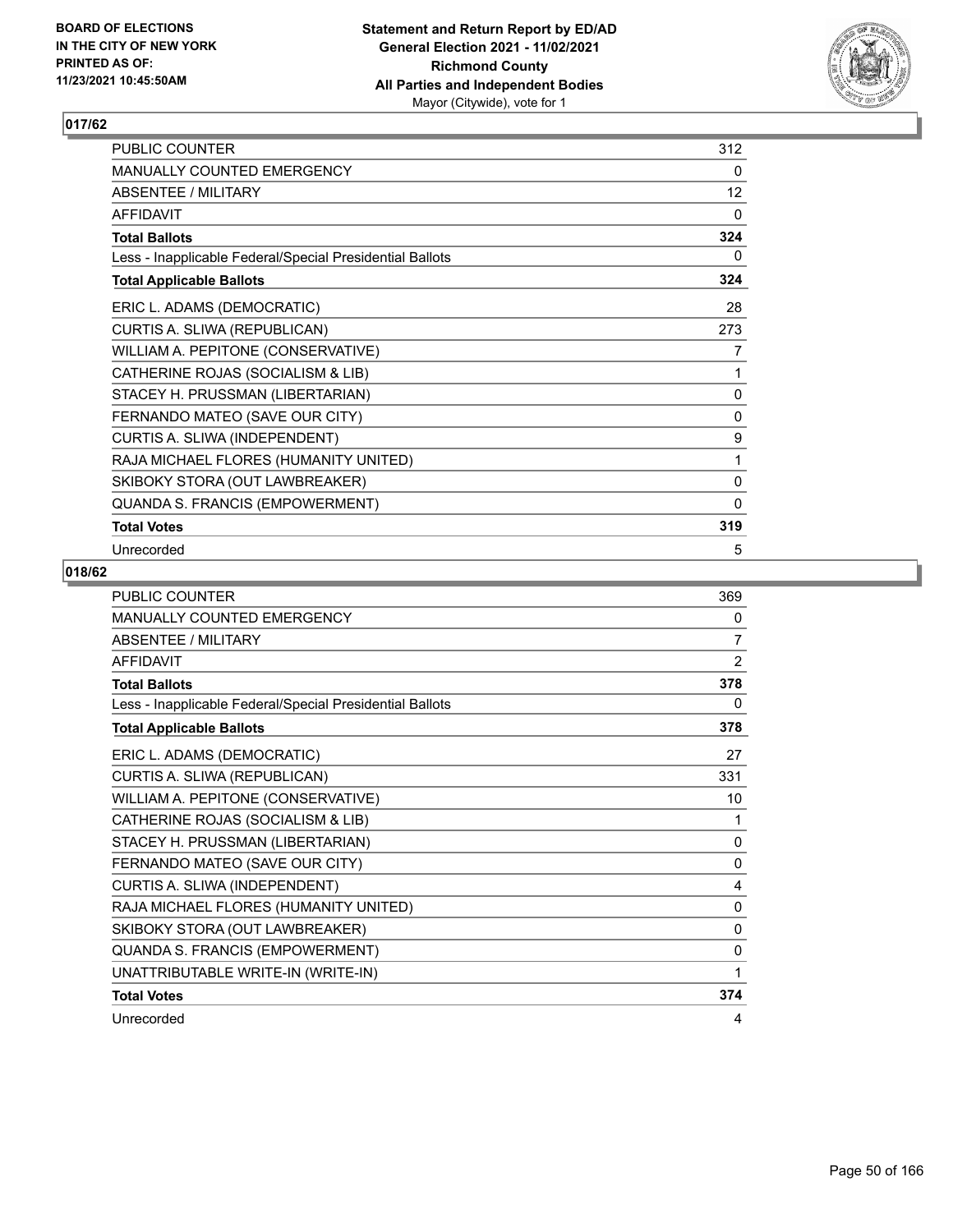

| PUBLIC COUNTER                                           | 351 |
|----------------------------------------------------------|-----|
| <b>MANUALLY COUNTED EMERGENCY</b>                        | 0   |
| <b>ABSENTEE / MILITARY</b>                               | 18  |
| <b>AFFIDAVIT</b>                                         | 1   |
| <b>Total Ballots</b>                                     | 370 |
| Less - Inapplicable Federal/Special Presidential Ballots | 0   |
| <b>Total Applicable Ballots</b>                          | 370 |
| ERIC L. ADAMS (DEMOCRATIC)                               | 51  |
| CURTIS A. SLIWA (REPUBLICAN)                             | 291 |
| WILLIAM A. PEPITONE (CONSERVATIVE)                       | 13  |
| CATHERINE ROJAS (SOCIALISM & LIB)                        | 4   |
| STACEY H. PRUSSMAN (LIBERTARIAN)                         | 0   |
| FERNANDO MATEO (SAVE OUR CITY)                           | 0   |
| CURTIS A. SLIWA (INDEPENDENT)                            | 7   |
| RAJA MICHAEL FLORES (HUMANITY UNITED)                    | 0   |
| SKIBOKY STORA (OUT LAWBREAKER)                           | 0   |
| QUANDA S. FRANCIS (EMPOWERMENT)                          | 0   |
| <b>Total Votes</b>                                       | 366 |
| Unrecorded                                               | 4   |

| <b>PUBLIC COUNTER</b>                                    | 412          |
|----------------------------------------------------------|--------------|
| <b>MANUALLY COUNTED EMERGENCY</b>                        | 0            |
| <b>ABSENTEE / MILITARY</b>                               | 10           |
| <b>AFFIDAVIT</b>                                         | 3            |
| <b>Total Ballots</b>                                     | 425          |
| Less - Inapplicable Federal/Special Presidential Ballots | 0            |
| <b>Total Applicable Ballots</b>                          | 425          |
| ERIC L. ADAMS (DEMOCRATIC)                               | 46           |
| CURTIS A. SLIWA (REPUBLICAN)                             | 352          |
| WILLIAM A. PEPITONE (CONSERVATIVE)                       | 17           |
| CATHERINE ROJAS (SOCIALISM & LIB)                        | 3            |
| STACEY H. PRUSSMAN (LIBERTARIAN)                         | 0            |
| FERNANDO MATEO (SAVE OUR CITY)                           | 0            |
| CURTIS A. SLIWA (INDEPENDENT)                            | 3            |
| RAJA MICHAEL FLORES (HUMANITY UNITED)                    | 0            |
| SKIBOKY STORA (OUT LAWBREAKER)                           | 1            |
| QUANDA S. FRANCIS (EMPOWERMENT)                          | $\mathbf{0}$ |
| <b>Total Votes</b>                                       | 422          |
| Unrecorded                                               | 3            |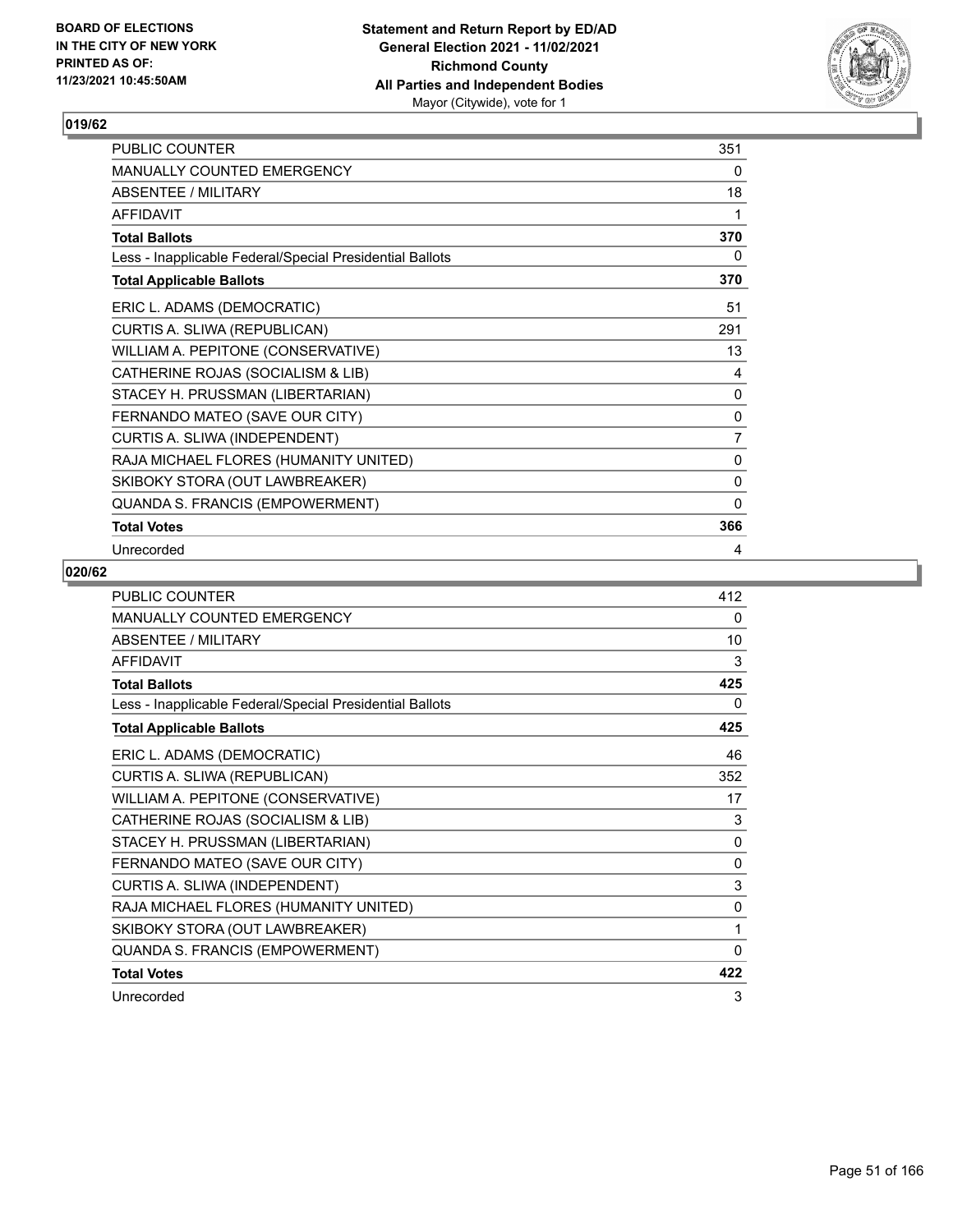

| <b>PUBLIC COUNTER</b>                                    | 441 |
|----------------------------------------------------------|-----|
| <b>MANUALLY COUNTED EMERGENCY</b>                        | 0   |
| ABSENTEE / MILITARY                                      | 22  |
| <b>AFFIDAVIT</b>                                         | 3   |
| <b>Total Ballots</b>                                     | 466 |
| Less - Inapplicable Federal/Special Presidential Ballots | 0   |
| <b>Total Applicable Ballots</b>                          | 466 |
| ERIC L. ADAMS (DEMOCRATIC)                               | 40  |
| CURTIS A. SLIWA (REPUBLICAN)                             | 385 |
| WILLIAM A. PEPITONE (CONSERVATIVE)                       | 17  |
| CATHERINE ROJAS (SOCIALISM & LIB)                        | 0   |
| STACEY H. PRUSSMAN (LIBERTARIAN)                         | 1   |
| FERNANDO MATEO (SAVE OUR CITY)                           | 1   |
| CURTIS A. SLIWA (INDEPENDENT)                            | 12  |
| RAJA MICHAEL FLORES (HUMANITY UNITED)                    | 0   |
| SKIBOKY STORA (OUT LAWBREAKER)                           | 0   |
| QUANDA S. FRANCIS (EMPOWERMENT)                          | 1   |
| MICHAEL R. BLOOMBERG (WRITE-IN)                          | 2   |
| <b>Total Votes</b>                                       | 459 |
| Unrecorded                                               | 7   |

| <b>PUBLIC COUNTER</b>                                    | 395            |
|----------------------------------------------------------|----------------|
| <b>MANUALLY COUNTED EMERGENCY</b>                        | 0              |
| <b>ABSENTEE / MILITARY</b>                               | 17             |
| <b>AFFIDAVIT</b>                                         | 2              |
| <b>Total Ballots</b>                                     | 414            |
| Less - Inapplicable Federal/Special Presidential Ballots | 0              |
| <b>Total Applicable Ballots</b>                          | 414            |
| ERIC L. ADAMS (DEMOCRATIC)                               | 48             |
| CURTIS A. SLIWA (REPUBLICAN)                             | 323            |
| WILLIAM A. PEPITONE (CONSERVATIVE)                       | 24             |
| CATHERINE ROJAS (SOCIALISM & LIB)                        | 0              |
| STACEY H. PRUSSMAN (LIBERTARIAN)                         | 1              |
| FERNANDO MATEO (SAVE OUR CITY)                           | $\overline{2}$ |
| CURTIS A. SLIWA (INDEPENDENT)                            | 5              |
| RAJA MICHAEL FLORES (HUMANITY UNITED)                    | $\mathbf{0}$   |
| SKIBOKY STORA (OUT LAWBREAKER)                           | 0              |
| QUANDA S. FRANCIS (EMPOWERMENT)                          | 1              |
| <b>Total Votes</b>                                       | 404            |
| Unrecorded                                               | 10             |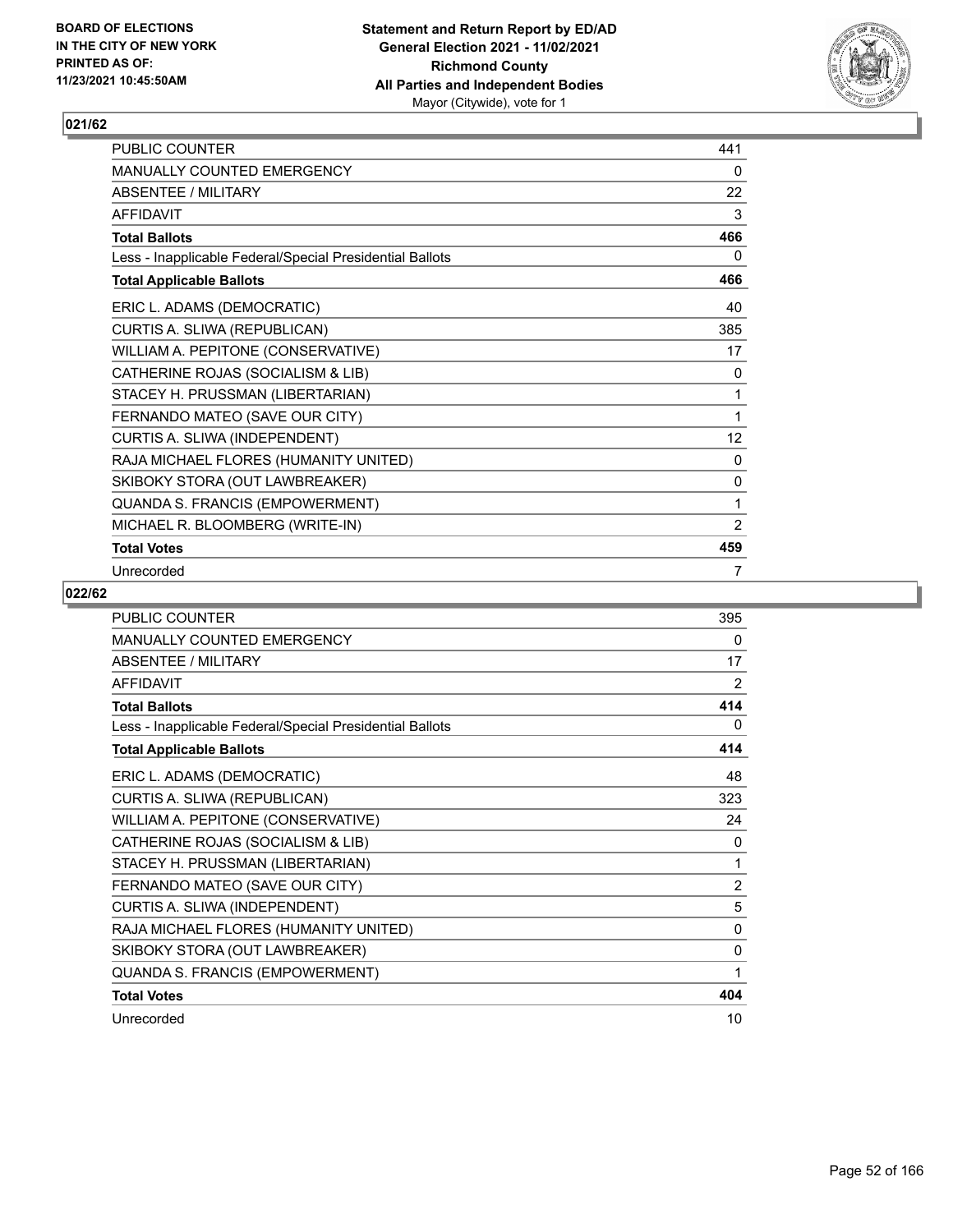

| <b>PUBLIC COUNTER</b>                                    | 342          |
|----------------------------------------------------------|--------------|
| <b>MANUALLY COUNTED EMERGENCY</b>                        | 0            |
| <b>ABSENTEE / MILITARY</b>                               | 16           |
| <b>AFFIDAVIT</b>                                         | 3            |
| <b>Total Ballots</b>                                     | 361          |
| Less - Inapplicable Federal/Special Presidential Ballots | 0            |
| <b>Total Applicable Ballots</b>                          | 361          |
| ERIC L. ADAMS (DEMOCRATIC)                               | 42           |
| CURTIS A. SLIWA (REPUBLICAN)                             | 297          |
| WILLIAM A. PEPITONE (CONSERVATIVE)                       | 5            |
| CATHERINE ROJAS (SOCIALISM & LIB)                        | 1            |
| STACEY H. PRUSSMAN (LIBERTARIAN)                         | 1            |
| FERNANDO MATEO (SAVE OUR CITY)                           | $\mathbf{0}$ |
| CURTIS A. SLIWA (INDEPENDENT)                            | 7            |
| RAJA MICHAEL FLORES (HUMANITY UNITED)                    | 0            |
| SKIBOKY STORA (OUT LAWBREAKER)                           | 0            |
| QUANDA S. FRANCIS (EMPOWERMENT)                          | 0            |
| AARON JUDGE (WRITE-IN)                                   | 5            |
| KATHRYN A. GARCIA (WRITE-IN)                             | 1            |
| <b>Total Votes</b>                                       | 359          |
| Unrecorded                                               | 2            |

| PUBLIC COUNTER                                           | 283            |
|----------------------------------------------------------|----------------|
| MANUALLY COUNTED EMERGENCY                               | $\Omega$       |
| <b>ABSENTEE / MILITARY</b>                               | 28             |
| <b>AFFIDAVIT</b>                                         | 3              |
| <b>Total Ballots</b>                                     | 314            |
| Less - Inapplicable Federal/Special Presidential Ballots | 0              |
| <b>Total Applicable Ballots</b>                          | 314            |
| ERIC L. ADAMS (DEMOCRATIC)                               | 63             |
| CURTIS A. SLIWA (REPUBLICAN)                             | 230            |
| WILLIAM A. PEPITONE (CONSERVATIVE)                       | 15             |
| CATHERINE ROJAS (SOCIALISM & LIB)                        | 0              |
| STACEY H. PRUSSMAN (LIBERTARIAN)                         | 0              |
| FERNANDO MATEO (SAVE OUR CITY)                           | 0              |
| CURTIS A. SLIWA (INDEPENDENT)                            | $\overline{2}$ |
| RAJA MICHAEL FLORES (HUMANITY UNITED)                    | $\mathbf 0$    |
| SKIBOKY STORA (OUT LAWBREAKER)                           | 0              |
| QUANDA S. FRANCIS (EMPOWERMENT)                          | 0              |
| UNATTRIBUTABLE WRITE-IN (WRITE-IN)                       | 1              |
| <b>Total Votes</b>                                       | 311            |
| Unrecorded                                               | 3              |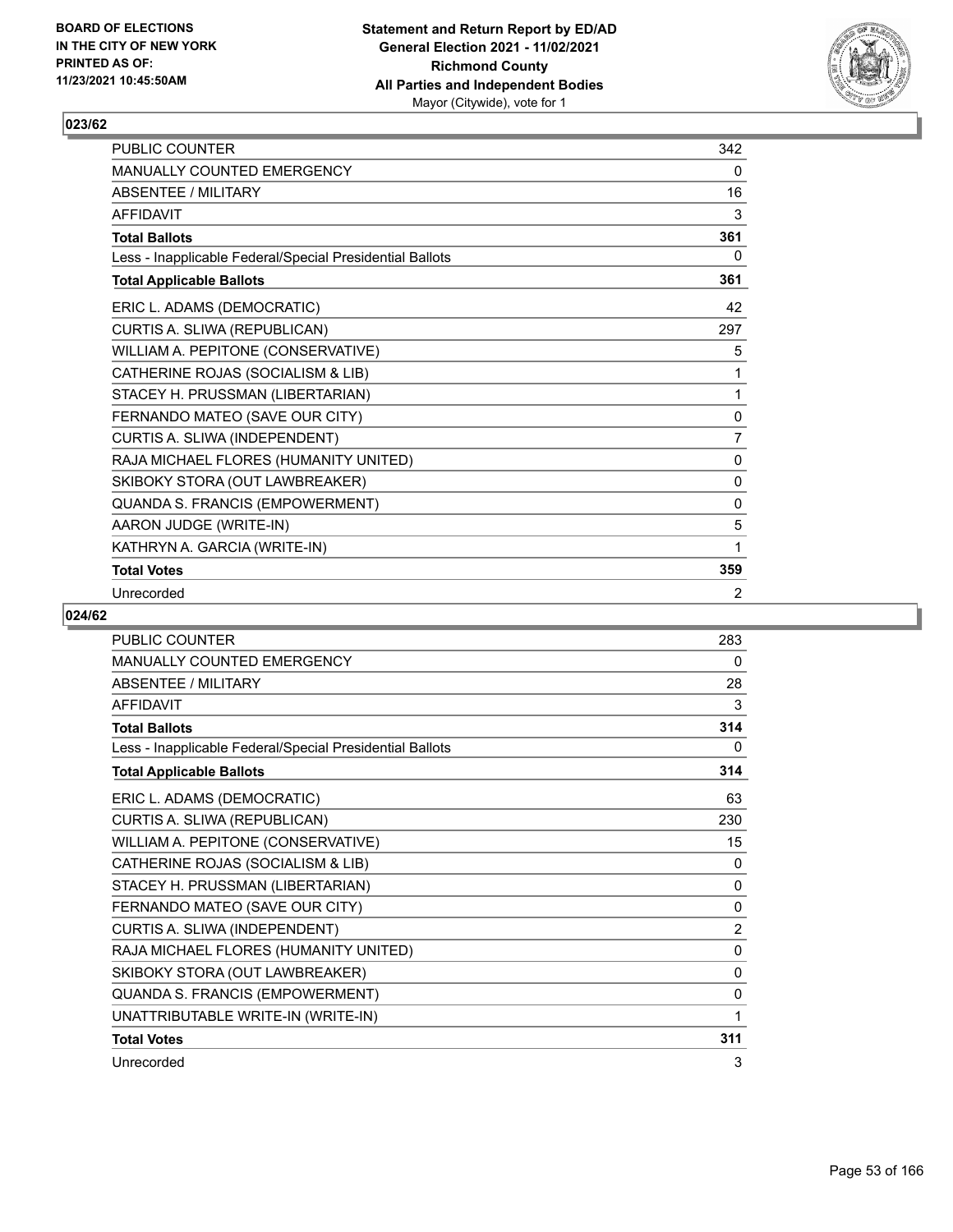

| PUBLIC COUNTER                                           | 408 |
|----------------------------------------------------------|-----|
| <b>MANUALLY COUNTED EMERGENCY</b>                        | 0   |
| <b>ABSENTEE / MILITARY</b>                               | 19  |
| <b>AFFIDAVIT</b>                                         | 3   |
| <b>Total Ballots</b>                                     | 430 |
| Less - Inapplicable Federal/Special Presidential Ballots | 0   |
| <b>Total Applicable Ballots</b>                          | 430 |
| ERIC L. ADAMS (DEMOCRATIC)                               | 45  |
| CURTIS A. SLIWA (REPUBLICAN)                             | 358 |
| WILLIAM A. PEPITONE (CONSERVATIVE)                       | 5   |
| CATHERINE ROJAS (SOCIALISM & LIB)                        | 4   |
| STACEY H. PRUSSMAN (LIBERTARIAN)                         | 0   |
| FERNANDO MATEO (SAVE OUR CITY)                           | 0   |
| CURTIS A. SLIWA (INDEPENDENT)                            | 6   |
| RAJA MICHAEL FLORES (HUMANITY UNITED)                    | 0   |
| SKIBOKY STORA (OUT LAWBREAKER)                           | 0   |
| QUANDA S. FRANCIS (EMPOWERMENT)                          | 1   |
| UNATTRIBUTABLE WRITE-IN (WRITE-IN)                       | 1   |
| <b>Total Votes</b>                                       | 420 |
| Unrecorded                                               | 10  |

| <b>PUBLIC COUNTER</b>                                    | 360          |
|----------------------------------------------------------|--------------|
| MANUALLY COUNTED EMERGENCY                               | 0            |
| <b>ABSENTEE / MILITARY</b>                               | 26           |
| <b>AFFIDAVIT</b>                                         | 1            |
| <b>Total Ballots</b>                                     | 387          |
| Less - Inapplicable Federal/Special Presidential Ballots | 0            |
| <b>Total Applicable Ballots</b>                          | 387          |
| ERIC L. ADAMS (DEMOCRATIC)                               | 117          |
| CURTIS A. SLIWA (REPUBLICAN)                             | 244          |
| WILLIAM A. PEPITONE (CONSERVATIVE)                       | 12           |
| CATHERINE ROJAS (SOCIALISM & LIB)                        | 2            |
| STACEY H. PRUSSMAN (LIBERTARIAN)                         | 1            |
| FERNANDO MATEO (SAVE OUR CITY)                           | 0            |
| CURTIS A. SLIWA (INDEPENDENT)                            | 9            |
| RAJA MICHAEL FLORES (HUMANITY UNITED)                    | $\mathbf{0}$ |
| SKIBOKY STORA (OUT LAWBREAKER)                           | 0            |
| QUANDA S. FRANCIS (EMPOWERMENT)                          | 0            |
| <b>Total Votes</b>                                       | 385          |
| Unrecorded                                               | 2            |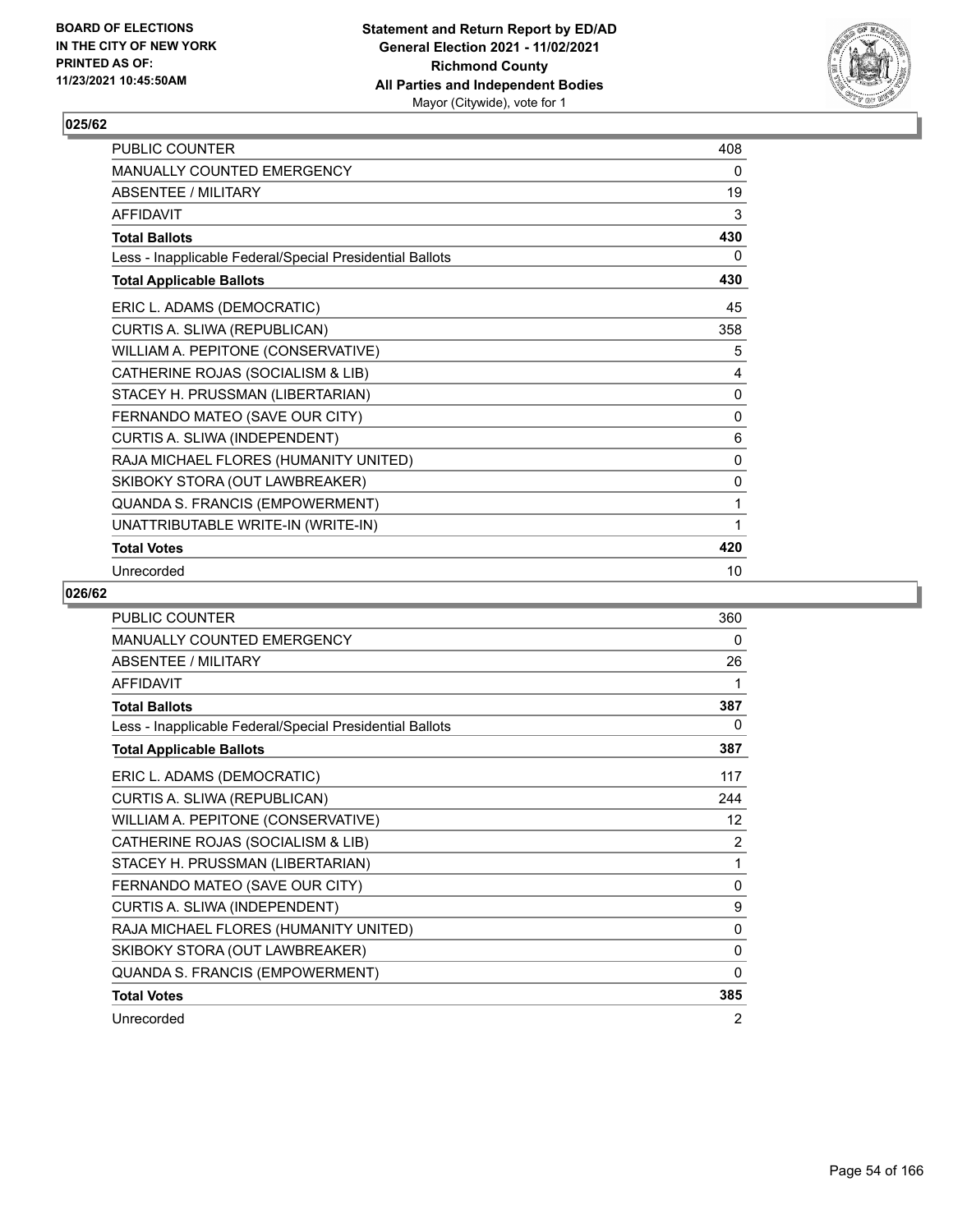

| PUBLIC COUNTER                                           | 499          |
|----------------------------------------------------------|--------------|
| MANUALLY COUNTED EMERGENCY                               | 0            |
| ABSENTEE / MILITARY                                      | 22           |
| <b>AFFIDAVIT</b>                                         | 1            |
| <b>Total Ballots</b>                                     | 522          |
| Less - Inapplicable Federal/Special Presidential Ballots | 0            |
| <b>Total Applicable Ballots</b>                          | 522          |
| ERIC L. ADAMS (DEMOCRATIC)                               | 82           |
| CURTIS A. SLIWA (REPUBLICAN)                             | 397          |
| WILLIAM A. PEPITONE (CONSERVATIVE)                       | 27           |
| CATHERINE ROJAS (SOCIALISM & LIB)                        | 2            |
| STACEY H. PRUSSMAN (LIBERTARIAN)                         | $\mathbf{1}$ |
| FERNANDO MATEO (SAVE OUR CITY)                           | 2            |
| CURTIS A. SLIWA (INDEPENDENT)                            | 8            |
| RAJA MICHAEL FLORES (HUMANITY UNITED)                    | 0            |
| SKIBOKY STORA (OUT LAWBREAKER)                           | 0            |
| QUANDA S. FRANCIS (EMPOWERMENT)                          | 1            |
| <b>Total Votes</b>                                       | 520          |
| Unrecorded                                               | 2            |

| <b>PUBLIC COUNTER</b>                                    | 421          |
|----------------------------------------------------------|--------------|
| <b>MANUALLY COUNTED EMERGENCY</b>                        | 0            |
| ABSENTEE / MILITARY                                      | 17           |
| <b>AFFIDAVIT</b>                                         | 3            |
| <b>Total Ballots</b>                                     | 441          |
| Less - Inapplicable Federal/Special Presidential Ballots | 0            |
| <b>Total Applicable Ballots</b>                          | 441          |
| ERIC L. ADAMS (DEMOCRATIC)                               | 74           |
| CURTIS A. SLIWA (REPUBLICAN)                             | 332          |
| WILLIAM A. PEPITONE (CONSERVATIVE)                       | 16           |
| CATHERINE ROJAS (SOCIALISM & LIB)                        | 4            |
| STACEY H. PRUSSMAN (LIBERTARIAN)                         | $\mathbf{0}$ |
| FERNANDO MATEO (SAVE OUR CITY)                           | 1            |
| CURTIS A. SLIWA (INDEPENDENT)                            | 4            |
| RAJA MICHAEL FLORES (HUMANITY UNITED)                    | $\Omega$     |
| SKIBOKY STORA (OUT LAWBREAKER)                           | 0            |
| QUANDA S. FRANCIS (EMPOWERMENT)                          | $\Omega$     |
| <b>Total Votes</b>                                       | 431          |
| Unrecorded                                               | 10           |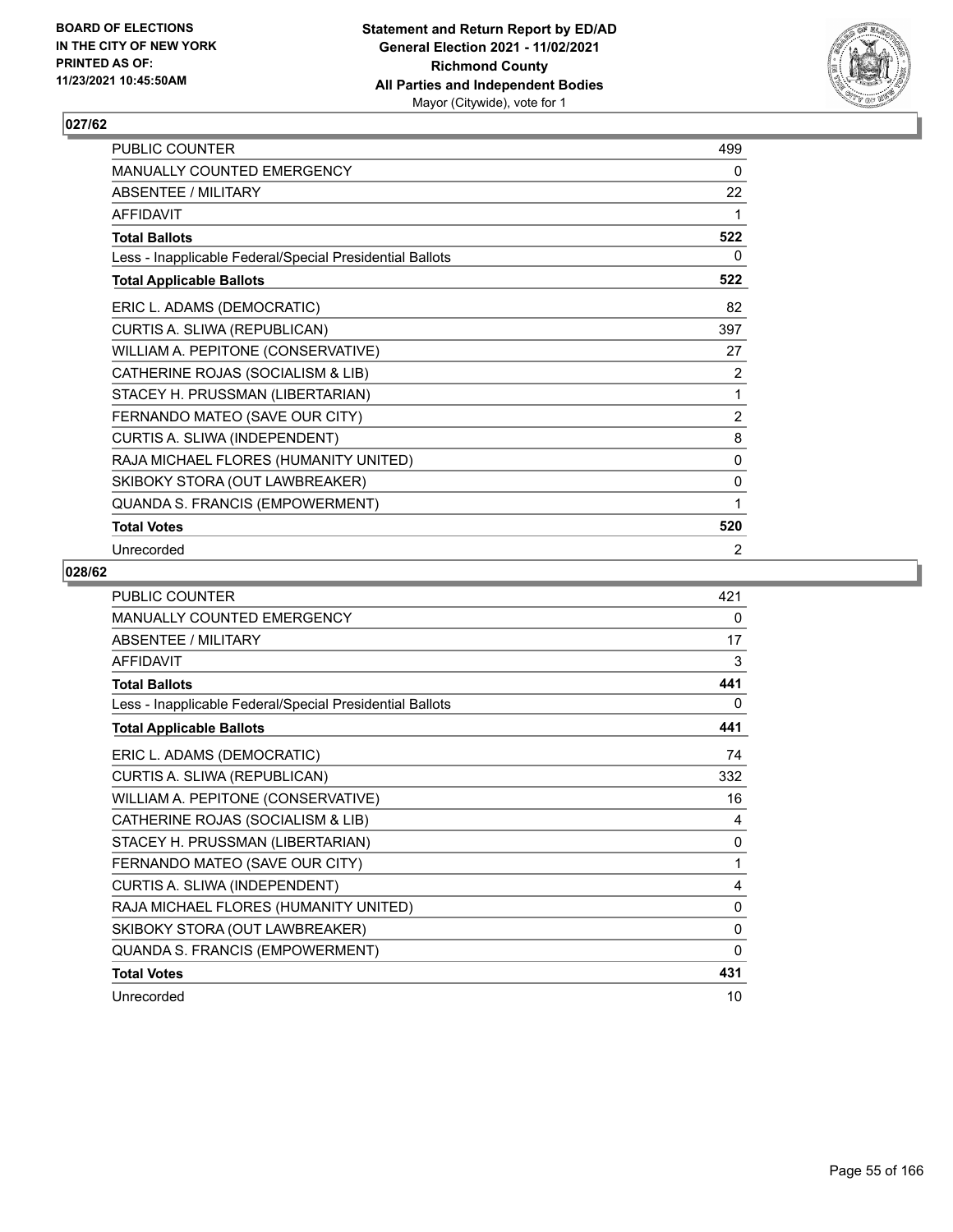

| <b>PUBLIC COUNTER</b>                                    | 334            |
|----------------------------------------------------------|----------------|
| <b>MANUALLY COUNTED EMERGENCY</b>                        | 0              |
| <b>ABSENTEE / MILITARY</b>                               | 9              |
| <b>AFFIDAVIT</b>                                         | 3              |
| <b>Total Ballots</b>                                     | 346            |
| Less - Inapplicable Federal/Special Presidential Ballots | 0              |
| <b>Total Applicable Ballots</b>                          | 346            |
| ERIC L. ADAMS (DEMOCRATIC)                               | 46             |
| CURTIS A. SLIWA (REPUBLICAN)                             | 267            |
| WILLIAM A. PEPITONE (CONSERVATIVE)                       | 6              |
| CATHERINE ROJAS (SOCIALISM & LIB)                        | $\overline{2}$ |
| STACEY H. PRUSSMAN (LIBERTARIAN)                         | 0              |
| FERNANDO MATEO (SAVE OUR CITY)                           | 0              |
| CURTIS A. SLIWA (INDEPENDENT)                            | 6              |
| RAJA MICHAEL FLORES (HUMANITY UNITED)                    | 0              |
| SKIBOKY STORA (OUT LAWBREAKER)                           | 0              |
| QUANDA S. FRANCIS (EMPOWERMENT)                          | 0              |
| UNATTRIBUTABLE WRITE-IN (WRITE-IN)                       | 1              |
| <b>Total Votes</b>                                       | 328            |
| Unrecorded                                               | 18             |

| <b>PUBLIC COUNTER</b>                                    | 445          |
|----------------------------------------------------------|--------------|
| <b>MANUALLY COUNTED EMERGENCY</b>                        | 1            |
| <b>ABSENTEE / MILITARY</b>                               | 14           |
| <b>AFFIDAVIT</b>                                         | 3            |
| <b>Total Ballots</b>                                     | 463          |
| Less - Inapplicable Federal/Special Presidential Ballots | 0            |
| <b>Total Applicable Ballots</b>                          | 463          |
| ERIC L. ADAMS (DEMOCRATIC)                               | 75           |
| CURTIS A. SLIWA (REPUBLICAN)                             | 352          |
| WILLIAM A. PEPITONE (CONSERVATIVE)                       | 19           |
| CATHERINE ROJAS (SOCIALISM & LIB)                        | 1            |
| STACEY H. PRUSSMAN (LIBERTARIAN)                         | 0            |
| FERNANDO MATEO (SAVE OUR CITY)                           | $\mathbf{0}$ |
| CURTIS A. SLIWA (INDEPENDENT)                            | 6            |
| RAJA MICHAEL FLORES (HUMANITY UNITED)                    | 0            |
| SKIBOKY STORA (OUT LAWBREAKER)                           | $\mathbf{0}$ |
| QUANDA S. FRANCIS (EMPOWERMENT)                          | $\mathbf{0}$ |
| <b>Total Votes</b>                                       | 453          |
| Unrecorded                                               | 10           |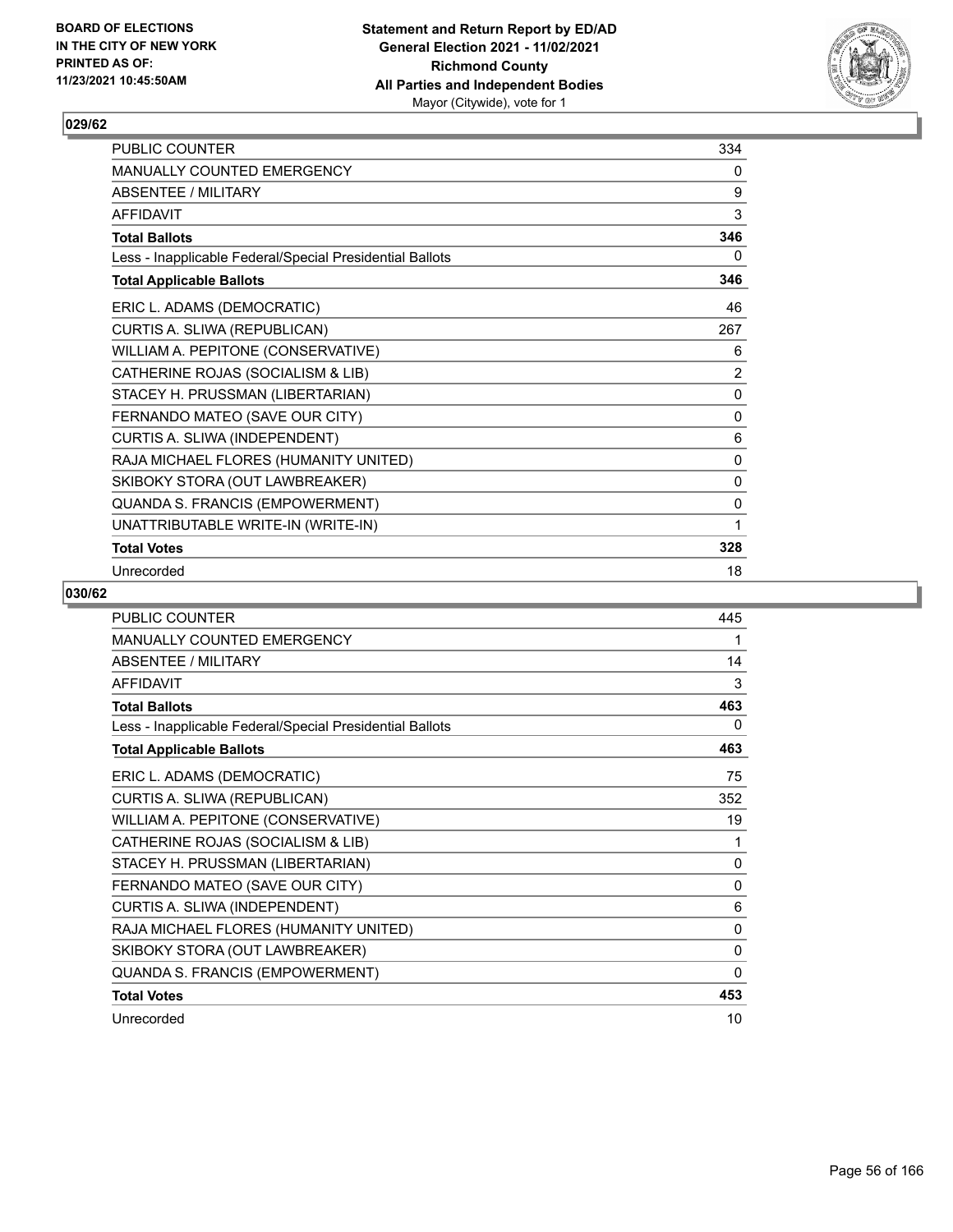

| PUBLIC COUNTER                                           | 438          |
|----------------------------------------------------------|--------------|
| MANUALLY COUNTED EMERGENCY                               | 1            |
| <b>ABSENTEE / MILITARY</b>                               | 26           |
| <b>AFFIDAVIT</b>                                         | 2            |
| <b>Total Ballots</b>                                     | 467          |
| Less - Inapplicable Federal/Special Presidential Ballots | 0            |
| <b>Total Applicable Ballots</b>                          | 467          |
| ERIC L. ADAMS (DEMOCRATIC)                               | 70           |
| CURTIS A. SLIWA (REPUBLICAN)                             | 372          |
| WILLIAM A. PEPITONE (CONSERVATIVE)                       | 15           |
| CATHERINE ROJAS (SOCIALISM & LIB)                        | 2            |
| STACEY H. PRUSSMAN (LIBERTARIAN)                         | $\pmb{0}$    |
| FERNANDO MATEO (SAVE OUR CITY)                           | $\pmb{0}$    |
| CURTIS A. SLIWA (INDEPENDENT)                            | 5            |
| RAJA MICHAEL FLORES (HUMANITY UNITED)                    | 0            |
| SKIBOKY STORA (OUT LAWBREAKER)                           | 0            |
| QUANDA S. FRANCIS (EMPOWERMENT)                          | $\mathbf{0}$ |
| <b>Total Votes</b>                                       | 464          |
| Unrecorded                                               | 3            |

| PUBLIC COUNTER                                           | 386          |
|----------------------------------------------------------|--------------|
| <b>MANUALLY COUNTED EMERGENCY</b>                        | 0            |
| ABSENTEE / MILITARY                                      | 15           |
| <b>AFFIDAVIT</b>                                         | 5            |
| <b>Total Ballots</b>                                     | 406          |
| Less - Inapplicable Federal/Special Presidential Ballots | 0            |
| <b>Total Applicable Ballots</b>                          | 406          |
| ERIC L. ADAMS (DEMOCRATIC)                               | 59           |
| CURTIS A. SLIWA (REPUBLICAN)                             | 320          |
| WILLIAM A. PEPITONE (CONSERVATIVE)                       | 19           |
| CATHERINE ROJAS (SOCIALISM & LIB)                        | $\mathbf{0}$ |
| STACEY H. PRUSSMAN (LIBERTARIAN)                         | 1            |
| FERNANDO MATEO (SAVE OUR CITY)                           | 1            |
| CURTIS A. SLIWA (INDEPENDENT)                            | 5            |
| RAJA MICHAEL FLORES (HUMANITY UNITED)                    | $\mathbf{0}$ |
| SKIBOKY STORA (OUT LAWBREAKER)                           | 0            |
| QUANDA S. FRANCIS (EMPOWERMENT)                          | $\mathbf{0}$ |
| <b>Total Votes</b>                                       | 405          |
| Unrecorded                                               | 1            |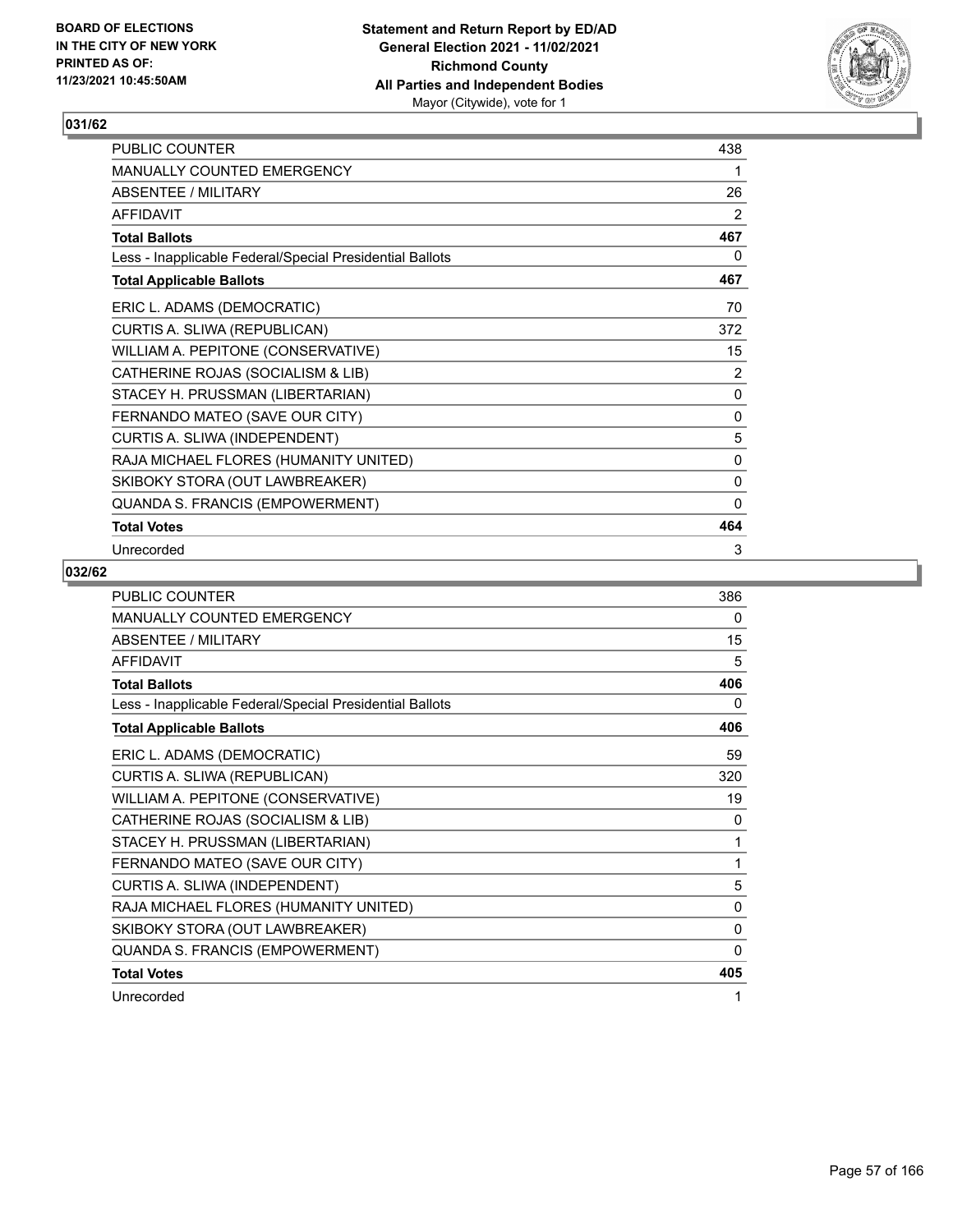

| PUBLIC COUNTER                                           | 406 |
|----------------------------------------------------------|-----|
| MANUALLY COUNTED EMERGENCY                               | 0   |
| ABSENTEE / MILITARY                                      | 12  |
| <b>AFFIDAVIT</b>                                         | 2   |
| <b>Total Ballots</b>                                     | 420 |
| Less - Inapplicable Federal/Special Presidential Ballots | 0   |
| <b>Total Applicable Ballots</b>                          | 420 |
| ERIC L. ADAMS (DEMOCRATIC)                               | 54  |
| CURTIS A. SLIWA (REPUBLICAN)                             | 338 |
| WILLIAM A. PEPITONE (CONSERVATIVE)                       | 12  |
| CATHERINE ROJAS (SOCIALISM & LIB)                        | 4   |
| STACEY H. PRUSSMAN (LIBERTARIAN)                         | 0   |
| FERNANDO MATEO (SAVE OUR CITY)                           | 0   |
| CURTIS A. SLIWA (INDEPENDENT)                            | 9   |
| RAJA MICHAEL FLORES (HUMANITY UNITED)                    | 0   |
| SKIBOKY STORA (OUT LAWBREAKER)                           | 0   |
| QUANDA S. FRANCIS (EMPOWERMENT)                          | 0   |
| <b>Total Votes</b>                                       | 417 |
| Unrecorded                                               | 3   |

| <b>PUBLIC COUNTER</b>                                    | 458            |
|----------------------------------------------------------|----------------|
| MANUALLY COUNTED EMERGENCY                               | 0              |
| ABSENTEE / MILITARY                                      | 14             |
| <b>AFFIDAVIT</b>                                         | 0              |
| <b>Total Ballots</b>                                     | 472            |
| Less - Inapplicable Federal/Special Presidential Ballots | 0              |
| <b>Total Applicable Ballots</b>                          | 472            |
| ERIC L. ADAMS (DEMOCRATIC)                               | 64             |
| CURTIS A. SLIWA (REPUBLICAN)                             | 375            |
| WILLIAM A. PEPITONE (CONSERVATIVE)                       | 10             |
| CATHERINE ROJAS (SOCIALISM & LIB)                        | 2              |
| STACEY H. PRUSSMAN (LIBERTARIAN)                         | $\overline{2}$ |
| FERNANDO MATEO (SAVE OUR CITY)                           | $\mathbf{0}$   |
| CURTIS A. SLIWA (INDEPENDENT)                            | 10             |
| RAJA MICHAEL FLORES (HUMANITY UNITED)                    | 0              |
| SKIBOKY STORA (OUT LAWBREAKER)                           | 0              |
| QUANDA S. FRANCIS (EMPOWERMENT)                          | 0              |
| <b>Total Votes</b>                                       | 463            |
| Unrecorded                                               | 9              |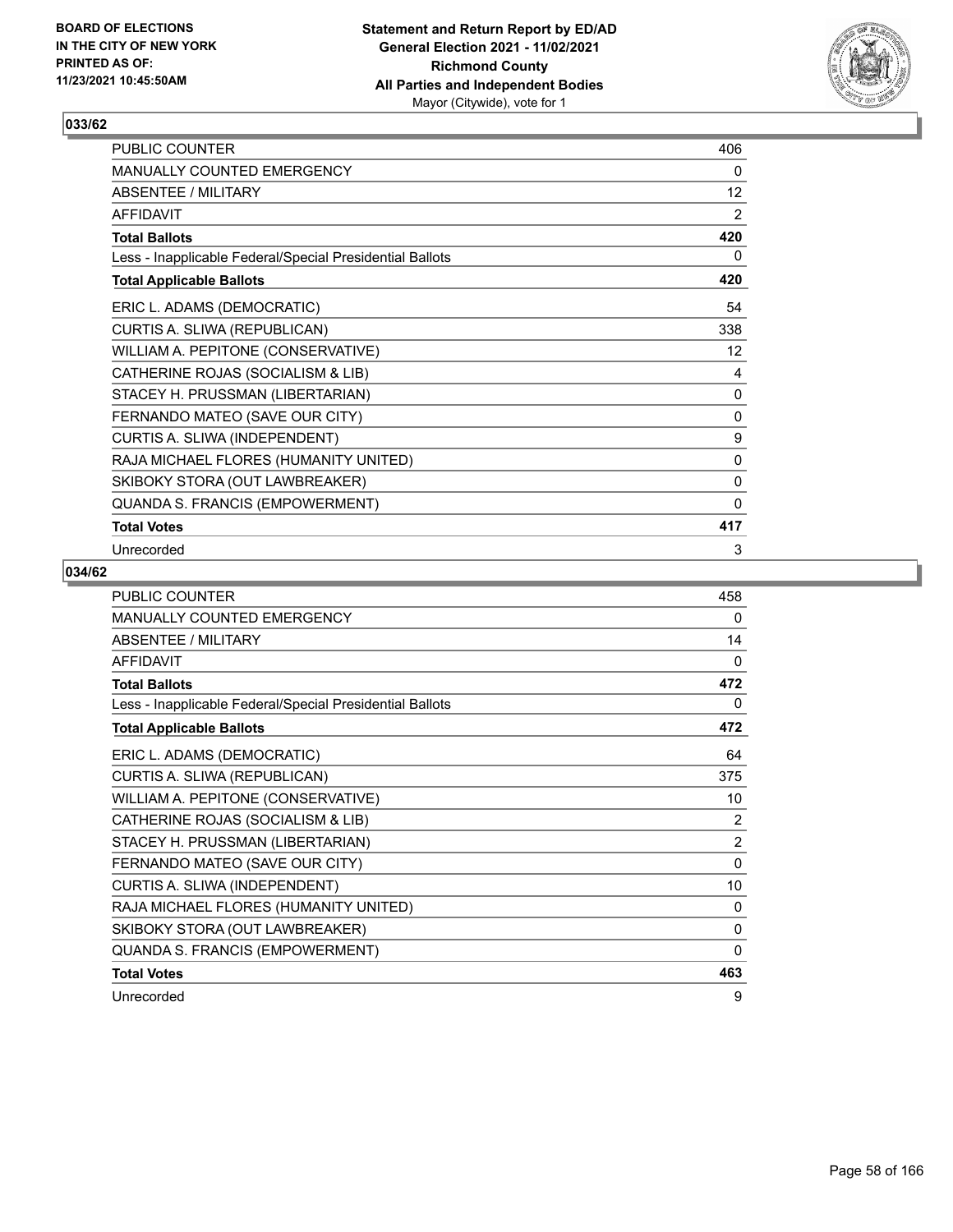

| PUBLIC COUNTER                                           | 412            |
|----------------------------------------------------------|----------------|
| MANUALLY COUNTED EMERGENCY                               | 0              |
| <b>ABSENTEE / MILITARY</b>                               | $\overline{7}$ |
| <b>AFFIDAVIT</b>                                         | $\overline{2}$ |
| <b>Total Ballots</b>                                     | 421            |
| Less - Inapplicable Federal/Special Presidential Ballots | 0              |
| <b>Total Applicable Ballots</b>                          | 421            |
| ERIC L. ADAMS (DEMOCRATIC)                               | 53             |
| CURTIS A. SLIWA (REPUBLICAN)                             | 330            |
| WILLIAM A. PEPITONE (CONSERVATIVE)                       | 17             |
| CATHERINE ROJAS (SOCIALISM & LIB)                        | 0              |
| STACEY H. PRUSSMAN (LIBERTARIAN)                         | 1              |
| FERNANDO MATEO (SAVE OUR CITY)                           | 1              |
| CURTIS A. SLIWA (INDEPENDENT)                            | 2              |
| RAJA MICHAEL FLORES (HUMANITY UNITED)                    | 0              |
| SKIBOKY STORA (OUT LAWBREAKER)                           | 1              |
| QUANDA S. FRANCIS (EMPOWERMENT)                          | 0              |
| <b>Total Votes</b>                                       | 405            |
| Unrecorded                                               | 16             |

| <b>PUBLIC COUNTER</b>                                    | 377          |
|----------------------------------------------------------|--------------|
| <b>MANUALLY COUNTED EMERGENCY</b>                        | 0            |
| ABSENTEE / MILITARY                                      | 23           |
| <b>AFFIDAVIT</b>                                         | 1            |
| <b>Total Ballots</b>                                     | 401          |
| Less - Inapplicable Federal/Special Presidential Ballots | 0            |
| <b>Total Applicable Ballots</b>                          | 401          |
| ERIC L. ADAMS (DEMOCRATIC)                               | 70           |
| CURTIS A. SLIWA (REPUBLICAN)                             | 298          |
| WILLIAM A. PEPITONE (CONSERVATIVE)                       | 25           |
| CATHERINE ROJAS (SOCIALISM & LIB)                        | 1            |
| STACEY H. PRUSSMAN (LIBERTARIAN)                         | $\mathbf{0}$ |
| FERNANDO MATEO (SAVE OUR CITY)                           | 0            |
| CURTIS A. SLIWA (INDEPENDENT)                            | 3            |
| RAJA MICHAEL FLORES (HUMANITY UNITED)                    | $\mathbf{0}$ |
| SKIBOKY STORA (OUT LAWBREAKER)                           | $\Omega$     |
| QUANDA S. FRANCIS (EMPOWERMENT)                          | $\mathbf{0}$ |
| MICHAEL W. REILLY JR. (WRITE-IN)                         | 1            |
| <b>Total Votes</b>                                       | 398          |
| Unrecorded                                               | 3            |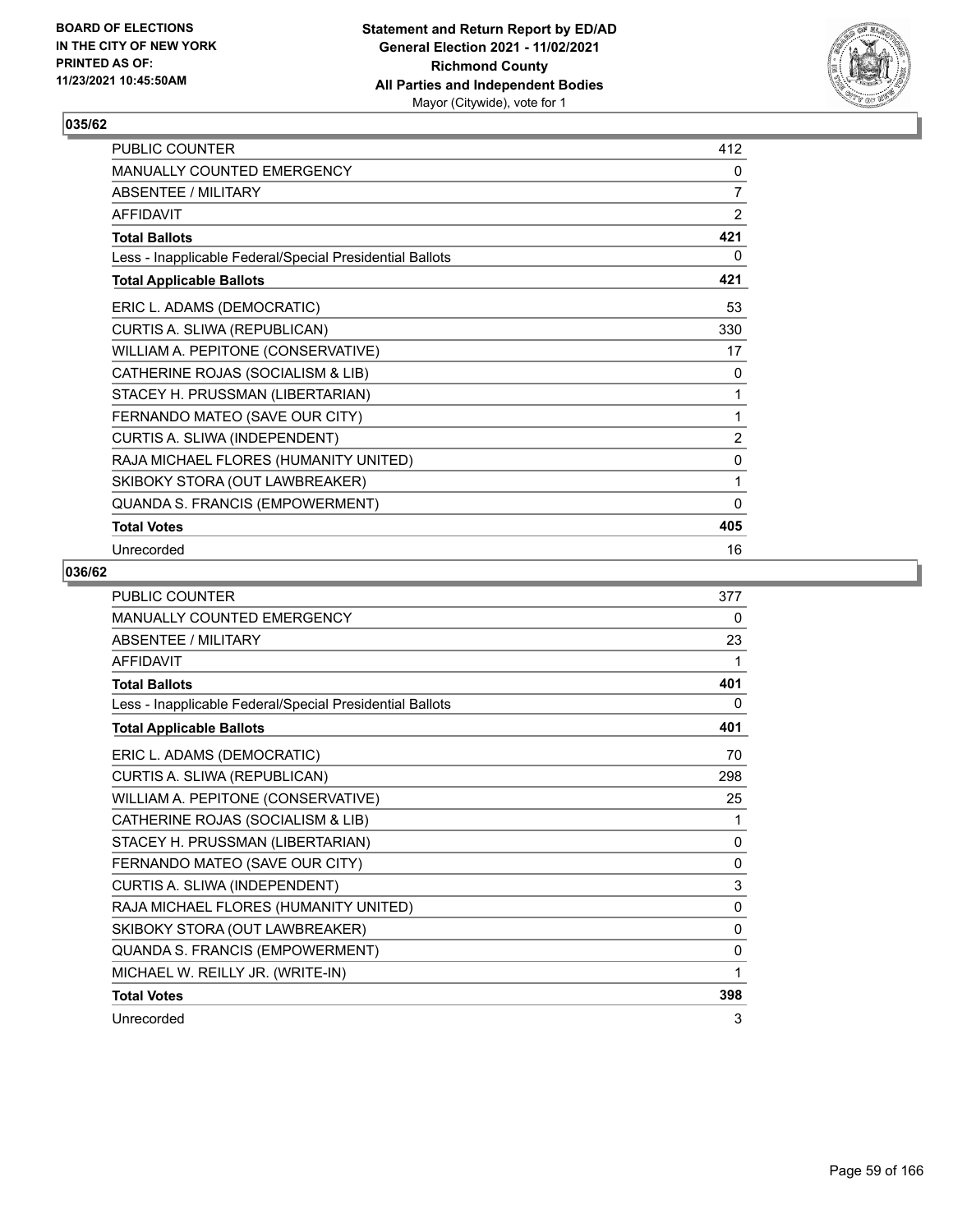

| <b>PUBLIC COUNTER</b>                                    | 445          |
|----------------------------------------------------------|--------------|
| <b>MANUALLY COUNTED EMERGENCY</b>                        | 0            |
| <b>ABSENTEE / MILITARY</b>                               | 23           |
| <b>AFFIDAVIT</b>                                         | 3            |
| <b>Total Ballots</b>                                     | 471          |
| Less - Inapplicable Federal/Special Presidential Ballots | 0            |
| <b>Total Applicable Ballots</b>                          | 471          |
| ERIC L. ADAMS (DEMOCRATIC)                               | 60           |
| CURTIS A. SLIWA (REPUBLICAN)                             | 362          |
| WILLIAM A. PEPITONE (CONSERVATIVE)                       | 18           |
| CATHERINE ROJAS (SOCIALISM & LIB)                        | 2            |
| STACEY H. PRUSSMAN (LIBERTARIAN)                         | 3            |
| FERNANDO MATEO (SAVE OUR CITY)                           | 1            |
| CURTIS A. SLIWA (INDEPENDENT)                            | 8            |
| RAJA MICHAEL FLORES (HUMANITY UNITED)                    | $\mathbf{0}$ |
| SKIBOKY STORA (OUT LAWBREAKER)                           | 0            |
| QUANDA S. FRANCIS (EMPOWERMENT)                          | 0            |
| ANDREW YANG (WRITE-IN)                                   | 1            |
| UNCOUNTED WRITE-IN PER STATUTE (WRITE-IN)                | 1            |
| WILLIAM GAULT (WRITE-IN)                                 | 1            |
| <b>Total Votes</b>                                       | 457          |
| Unrecorded                                               | 14           |

| <b>PUBLIC COUNTER</b>                                    | 446            |
|----------------------------------------------------------|----------------|
| <b>MANUALLY COUNTED EMERGENCY</b>                        | 0              |
| ABSENTEE / MILITARY                                      | 9              |
| <b>AFFIDAVIT</b>                                         | 4              |
| <b>Total Ballots</b>                                     | 459            |
| Less - Inapplicable Federal/Special Presidential Ballots | 0              |
| <b>Total Applicable Ballots</b>                          | 459            |
| ERIC L. ADAMS (DEMOCRATIC)                               | 92             |
| CURTIS A. SLIWA (REPUBLICAN)                             | 331            |
| WILLIAM A. PEPITONE (CONSERVATIVE)                       | 24             |
| CATHERINE ROJAS (SOCIALISM & LIB)                        | 0              |
| STACEY H. PRUSSMAN (LIBERTARIAN)                         | $\overline{2}$ |
| FERNANDO MATEO (SAVE OUR CITY)                           | $\overline{2}$ |
| CURTIS A. SLIWA (INDEPENDENT)                            | $\overline{2}$ |
| RAJA MICHAEL FLORES (HUMANITY UNITED)                    | $\Omega$       |
| SKIBOKY STORA (OUT LAWBREAKER)                           | 0              |
| <b>QUANDA S. FRANCIS (EMPOWERMENT)</b>                   | 0              |
| <b>Total Votes</b>                                       | 453            |
| Unrecorded                                               | 6              |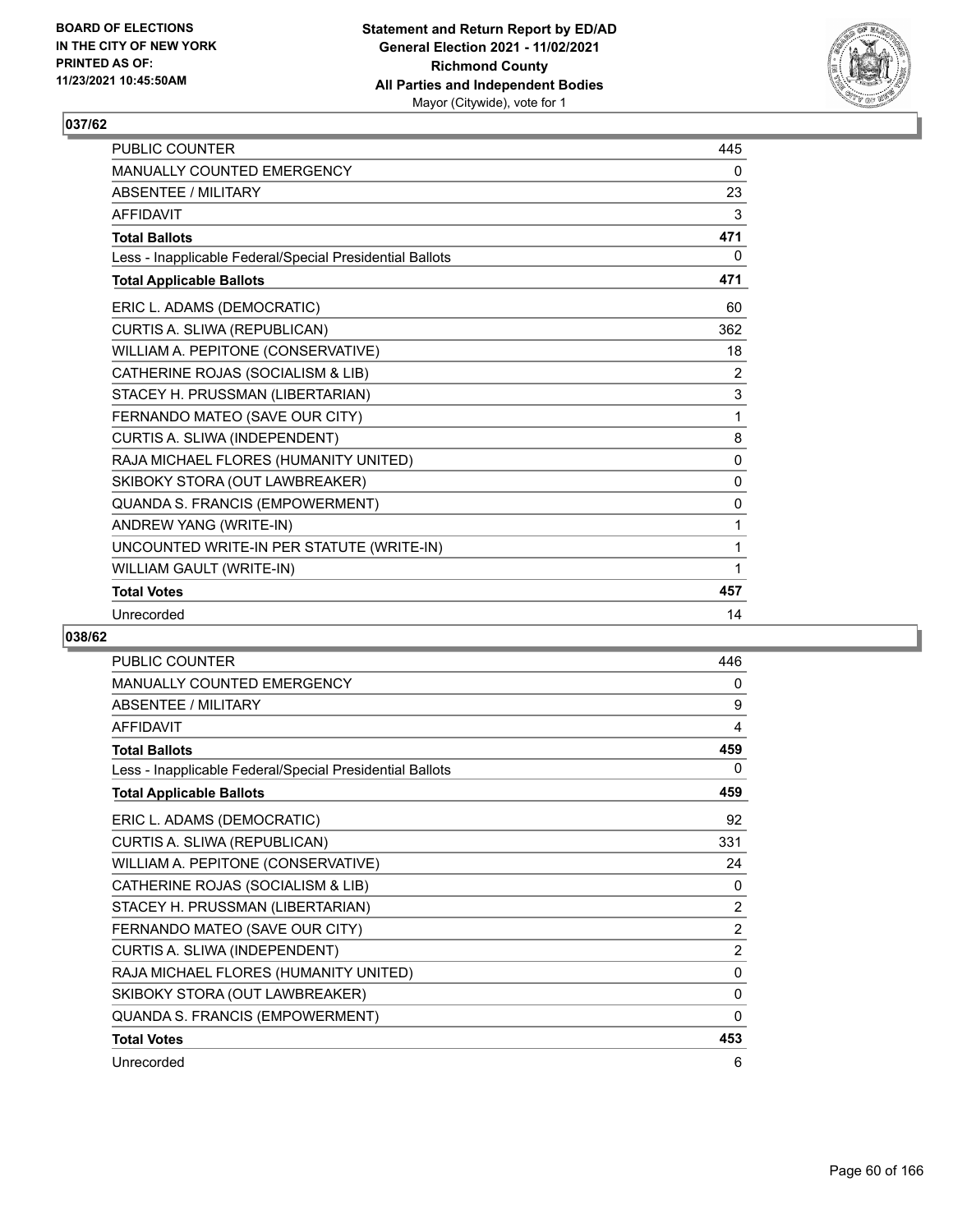

| PUBLIC COUNTER                                           | 454            |
|----------------------------------------------------------|----------------|
| MANUALLY COUNTED EMERGENCY                               | 0              |
| ABSENTEE / MILITARY                                      | 16             |
| <b>AFFIDAVIT</b>                                         | $\overline{7}$ |
| <b>Total Ballots</b>                                     | 477            |
| Less - Inapplicable Federal/Special Presidential Ballots | 0              |
| <b>Total Applicable Ballots</b>                          | 477            |
| ERIC L. ADAMS (DEMOCRATIC)                               | 66             |
| CURTIS A. SLIWA (REPUBLICAN)                             | 374            |
| WILLIAM A. PEPITONE (CONSERVATIVE)                       | 19             |
| CATHERINE ROJAS (SOCIALISM & LIB)                        | 0              |
| STACEY H. PRUSSMAN (LIBERTARIAN)                         | 0              |
| FERNANDO MATEO (SAVE OUR CITY)                           | 1              |
| CURTIS A. SLIWA (INDEPENDENT)                            | 6              |
| RAJA MICHAEL FLORES (HUMANITY UNITED)                    | 0              |
| SKIBOKY STORA (OUT LAWBREAKER)                           | 0              |
| QUANDA S. FRANCIS (EMPOWERMENT)                          | $\mathbf{0}$   |
| <b>Total Votes</b>                                       | 466            |
| Unrecorded                                               | 11             |

| <b>PUBLIC COUNTER</b>                                    | 449          |
|----------------------------------------------------------|--------------|
| MANUALLY COUNTED EMERGENCY                               | 0            |
| ABSENTEE / MILITARY                                      | 32           |
| <b>AFFIDAVIT</b>                                         | 3            |
| <b>Total Ballots</b>                                     | 484          |
| Less - Inapplicable Federal/Special Presidential Ballots | 0            |
| <b>Total Applicable Ballots</b>                          | 484          |
| ERIC L. ADAMS (DEMOCRATIC)                               | 80           |
| CURTIS A. SLIWA (REPUBLICAN)                             | 363          |
| WILLIAM A. PEPITONE (CONSERVATIVE)                       | 24           |
| CATHERINE ROJAS (SOCIALISM & LIB)                        | 0            |
| STACEY H. PRUSSMAN (LIBERTARIAN)                         | $\mathbf{0}$ |
| FERNANDO MATEO (SAVE OUR CITY)                           | 0            |
| CURTIS A. SLIWA (INDEPENDENT)                            | 4            |
| RAJA MICHAEL FLORES (HUMANITY UNITED)                    | 1            |
| SKIBOKY STORA (OUT LAWBREAKER)                           | $\mathbf{0}$ |
| QUANDA S. FRANCIS (EMPOWERMENT)                          | $\mathbf{0}$ |
| <b>Total Votes</b>                                       | 472          |
| Unrecorded                                               | 12           |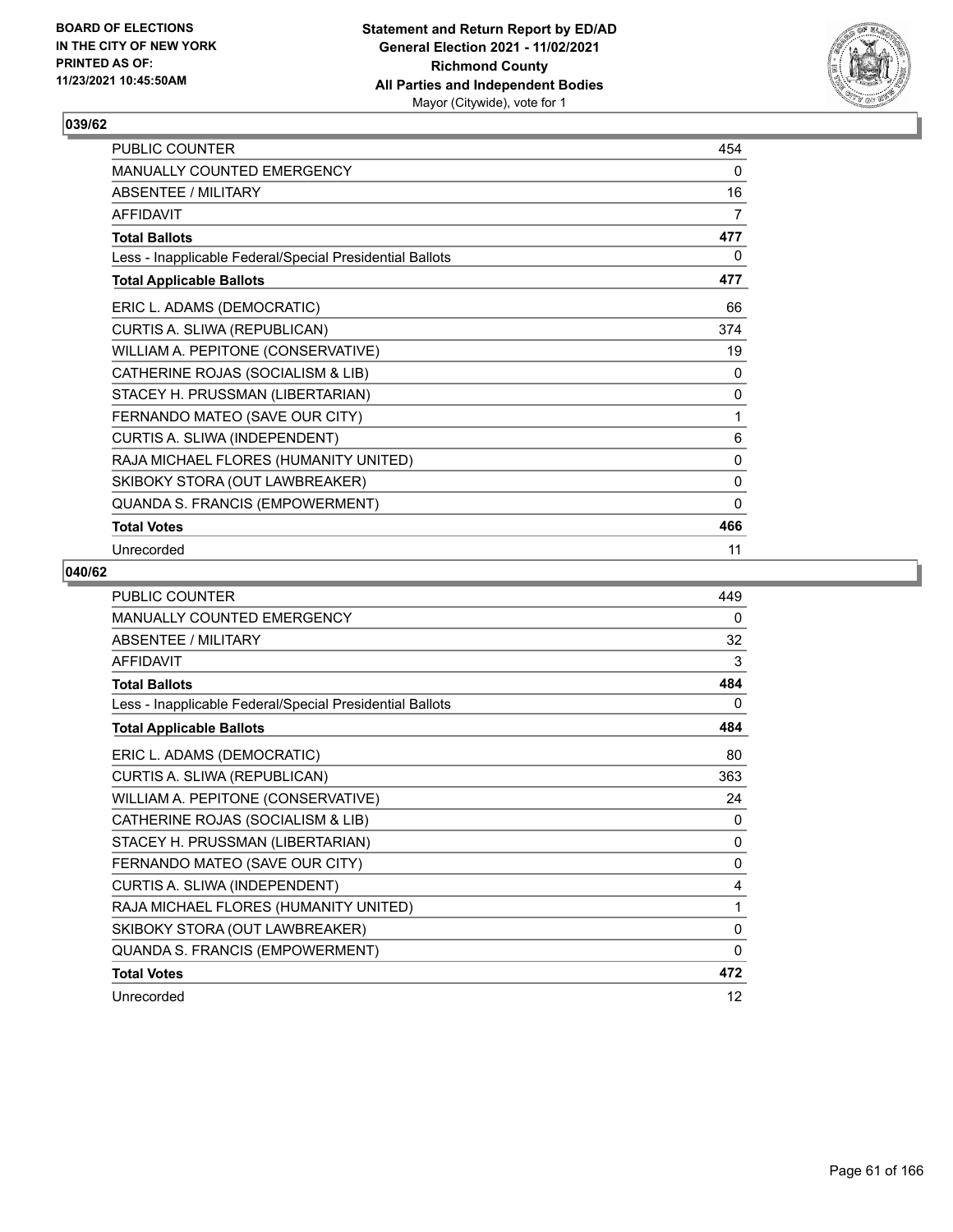

| PUBLIC COUNTER                                           | 473            |
|----------------------------------------------------------|----------------|
| <b>MANUALLY COUNTED EMERGENCY</b>                        | 0              |
| ABSENTEE / MII ITARY                                     | 16             |
| AFFIDAVIT                                                | 3              |
| <b>Total Ballots</b>                                     | 492            |
| Less - Inapplicable Federal/Special Presidential Ballots | 0              |
| <b>Total Applicable Ballots</b>                          | 492            |
| ERIC L. ADAMS (DEMOCRATIC)                               | 61             |
| CURTIS A. SLIWA (REPUBLICAN)                             | 386            |
| WILLIAM A. PEPITONE (CONSERVATIVE)                       | 26             |
| CATHERINE ROJAS (SOCIALISM & LIB)                        | 5              |
| STACEY H. PRUSSMAN (LIBERTARIAN)                         | 0              |
| FERNANDO MATEO (SAVE OUR CITY)                           | $\overline{2}$ |
| CURTIS A. SLIWA (INDEPENDENT)                            | 4              |
| RAJA MICHAEL FLORES (HUMANITY UNITED)                    | 3              |
| SKIBOKY STORA (OUT LAWBREAKER)                           | $\mathbf{0}$   |
| QUANDA S. FRANCIS (EMPOWERMENT)                          | 1              |
| DONALD J. TRUMP JR. (WRITE-IN)                           | 1              |
| LEWIS BLACK (WRITE-IN)                                   | 1              |
| <b>Total Votes</b>                                       | 490            |
| Unrecorded                                               | 2              |

| PUBLIC COUNTER                                           | 414      |
|----------------------------------------------------------|----------|
| <b>MANUALLY COUNTED EMERGENCY</b>                        | 0        |
| <b>ABSENTEE / MILITARY</b>                               | 26       |
| <b>AFFIDAVIT</b>                                         | 3        |
| <b>Total Ballots</b>                                     | 443      |
| Less - Inapplicable Federal/Special Presidential Ballots | $\Omega$ |
| <b>Total Applicable Ballots</b>                          | 443      |
| ERIC L. ADAMS (DEMOCRATIC)                               | 78       |
| CURTIS A. SLIWA (REPUBLICAN)                             | 327      |
| WILLIAM A. PEPITONE (CONSERVATIVE)                       | 23       |
| CATHERINE ROJAS (SOCIALISM & LIB)                        | 0        |
| STACEY H. PRUSSMAN (LIBERTARIAN)                         | 1        |
| FERNANDO MATEO (SAVE OUR CITY)                           | 1        |
| CURTIS A. SLIWA (INDEPENDENT)                            | 5        |
| RAJA MICHAEL FLORES (HUMANITY UNITED)                    | 1        |
| SKIBOKY STORA (OUT LAWBREAKER)                           | 0        |
| QUANDA S. FRANCIS (EMPOWERMENT)                          | 2        |
| ANDREW YANG (WRITE-IN)                                   | 1        |
| UNATTRIBUTABLE WRITE-IN (WRITE-IN)                       | 1        |
| <b>Total Votes</b>                                       | 440      |
| Unrecorded                                               | 3        |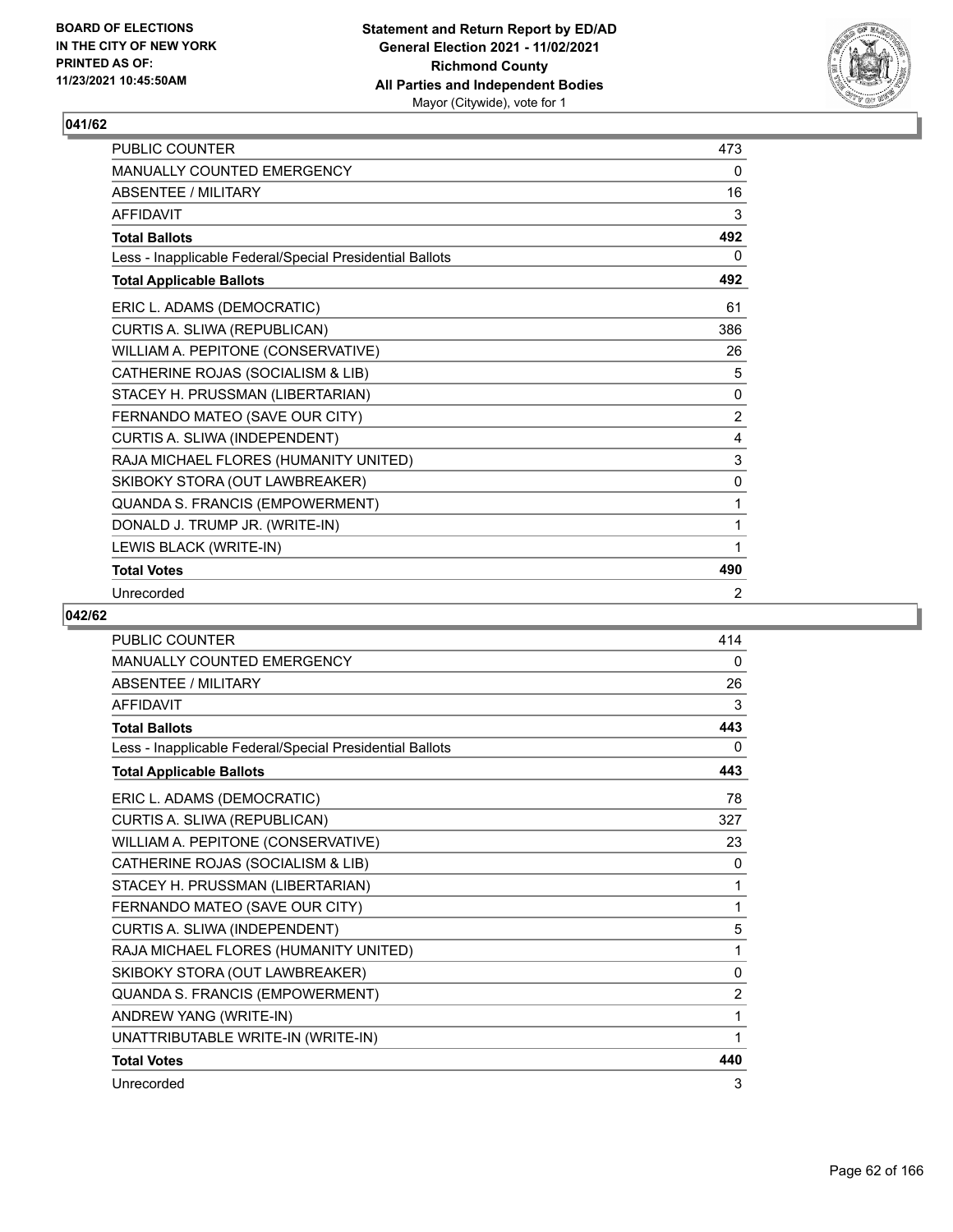

| <b>PUBLIC COUNTER</b>                                    | 469          |
|----------------------------------------------------------|--------------|
| <b>MANUALLY COUNTED EMERGENCY</b>                        | 0            |
| ABSENTEE / MII ITARY                                     | 13           |
| <b>AFFIDAVIT</b>                                         | 2            |
| <b>Total Ballots</b>                                     | 484          |
| Less - Inapplicable Federal/Special Presidential Ballots | 0            |
| <b>Total Applicable Ballots</b>                          | 484          |
| ERIC L. ADAMS (DEMOCRATIC)                               | 77           |
| CURTIS A. SLIWA (REPUBLICAN)                             | 353          |
| WILLIAM A. PEPITONE (CONSERVATIVE)                       | 25           |
| CATHERINE ROJAS (SOCIALISM & LIB)                        | 1            |
| STACEY H. PRUSSMAN (LIBERTARIAN)                         | $\mathbf{0}$ |
| FERNANDO MATEO (SAVE OUR CITY)                           | 5            |
| CURTIS A. SLIWA (INDEPENDENT)                            | 9            |
| RAJA MICHAEL FLORES (HUMANITY UNITED)                    | $\mathbf{0}$ |
| SKIBOKY STORA (OUT LAWBREAKER)                           | $\mathbf{0}$ |
| QUANDA S. FRANCIS (EMPOWERMENT)                          | 1            |
| ANDREW YANG (WRITE-IN)                                   | 1            |
| SHAUN DONOVAN (WRITE-IN)                                 | 1            |
| <b>Total Votes</b>                                       | 473          |
| Unrecorded                                               | 11           |

| PUBLIC COUNTER                                           | 439            |
|----------------------------------------------------------|----------------|
| <b>MANUALLY COUNTED EMERGENCY</b>                        | $\Omega$       |
| <b>ABSENTEE / MILITARY</b>                               | 15             |
| <b>AFFIDAVIT</b>                                         | 1              |
| <b>Total Ballots</b>                                     | 455            |
| Less - Inapplicable Federal/Special Presidential Ballots | 0              |
| <b>Total Applicable Ballots</b>                          | 455            |
| ERIC L. ADAMS (DEMOCRATIC)                               | 59             |
| CURTIS A. SLIWA (REPUBLICAN)                             | 350            |
| WILLIAM A. PEPITONE (CONSERVATIVE)                       | 17             |
| CATHERINE ROJAS (SOCIALISM & LIB)                        | 3              |
| STACEY H. PRUSSMAN (LIBERTARIAN)                         | $\overline{2}$ |
| FERNANDO MATEO (SAVE OUR CITY)                           | 0              |
| CURTIS A. SLIWA (INDEPENDENT)                            | 11             |
| RAJA MICHAEL FLORES (HUMANITY UNITED)                    | $\Omega$       |
| SKIBOKY STORA (OUT LAWBREAKER)                           | 0              |
| QUANDA S. FRANCIS (EMPOWERMENT)                          | 3              |
| MAYA D. WILEY (WRITE-IN)                                 | 1              |
| <b>Total Votes</b>                                       | 446            |
| Unrecorded                                               | 9              |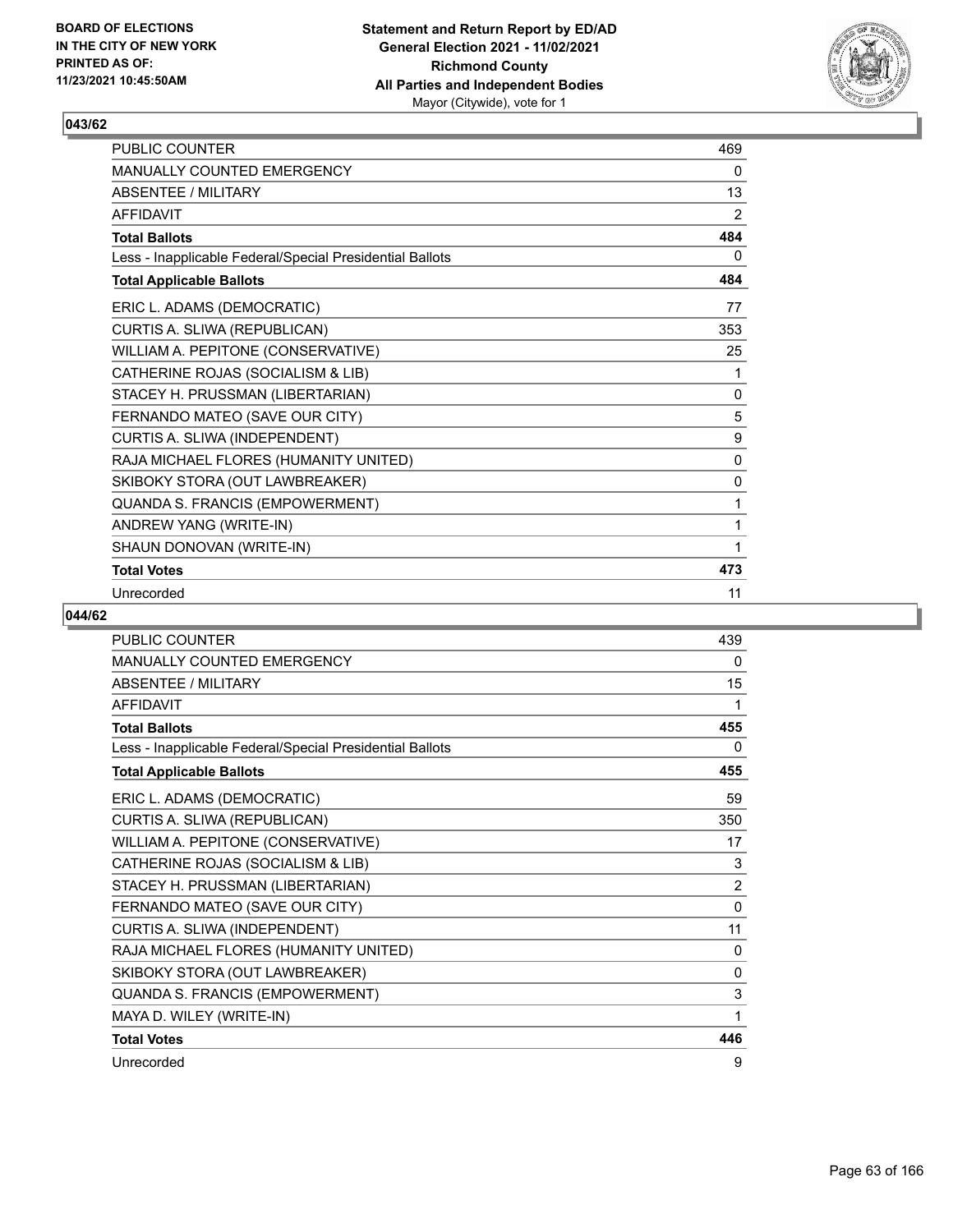

| PUBLIC COUNTER                                           | 392          |
|----------------------------------------------------------|--------------|
| MANUALLY COUNTED EMERGENCY                               | 0            |
| ABSENTEE / MILITARY                                      | 15           |
| <b>AFFIDAVIT</b>                                         | $\mathbf{0}$ |
| <b>Total Ballots</b>                                     | 407          |
| Less - Inapplicable Federal/Special Presidential Ballots | 0            |
| <b>Total Applicable Ballots</b>                          | 407          |
| ERIC L. ADAMS (DEMOCRATIC)                               | 52           |
| CURTIS A. SLIWA (REPUBLICAN)                             | 320          |
| WILLIAM A. PEPITONE (CONSERVATIVE)                       | 22           |
| CATHERINE ROJAS (SOCIALISM & LIB)                        | 0            |
| STACEY H. PRUSSMAN (LIBERTARIAN)                         | 1            |
| FERNANDO MATEO (SAVE OUR CITY)                           | $\mathbf 0$  |
| CURTIS A. SLIWA (INDEPENDENT)                            | 7            |
| RAJA MICHAEL FLORES (HUMANITY UNITED)                    | 0            |
| SKIBOKY STORA (OUT LAWBREAKER)                           | 0            |
| QUANDA S. FRANCIS (EMPOWERMENT)                          | $\mathbf{0}$ |
| <b>Total Votes</b>                                       | 402          |
| Unrecorded                                               | 5            |

| PUBLIC COUNTER                                           | 450 |
|----------------------------------------------------------|-----|
| MANUALLY COUNTED EMERGENCY                               | 0   |
| ABSENTEE / MILITARY                                      | 18  |
| <b>AFFIDAVIT</b>                                         | 1   |
| <b>Total Ballots</b>                                     | 469 |
| Less - Inapplicable Federal/Special Presidential Ballots | 0   |
| <b>Total Applicable Ballots</b>                          | 469 |
| ERIC L. ADAMS (DEMOCRATIC)                               | 69  |
| CURTIS A. SLIWA (REPUBLICAN)                             | 356 |
| WILLIAM A. PEPITONE (CONSERVATIVE)                       | 21  |
| CATHERINE ROJAS (SOCIALISM & LIB)                        | 1   |
| STACEY H. PRUSSMAN (LIBERTARIAN)                         | 3   |
| FERNANDO MATEO (SAVE OUR CITY)                           | 0   |
| CURTIS A. SLIWA (INDEPENDENT)                            | 14  |
| RAJA MICHAEL FLORES (HUMANITY UNITED)                    | 0   |
| SKIBOKY STORA (OUT LAWBREAKER)                           | 0   |
| QUANDA S. FRANCIS (EMPOWERMENT)                          | 0   |
| ROCCO SHIRRIPA (WRITE-IN)                                | 1   |
| <b>Total Votes</b>                                       | 465 |
| Unrecorded                                               | 4   |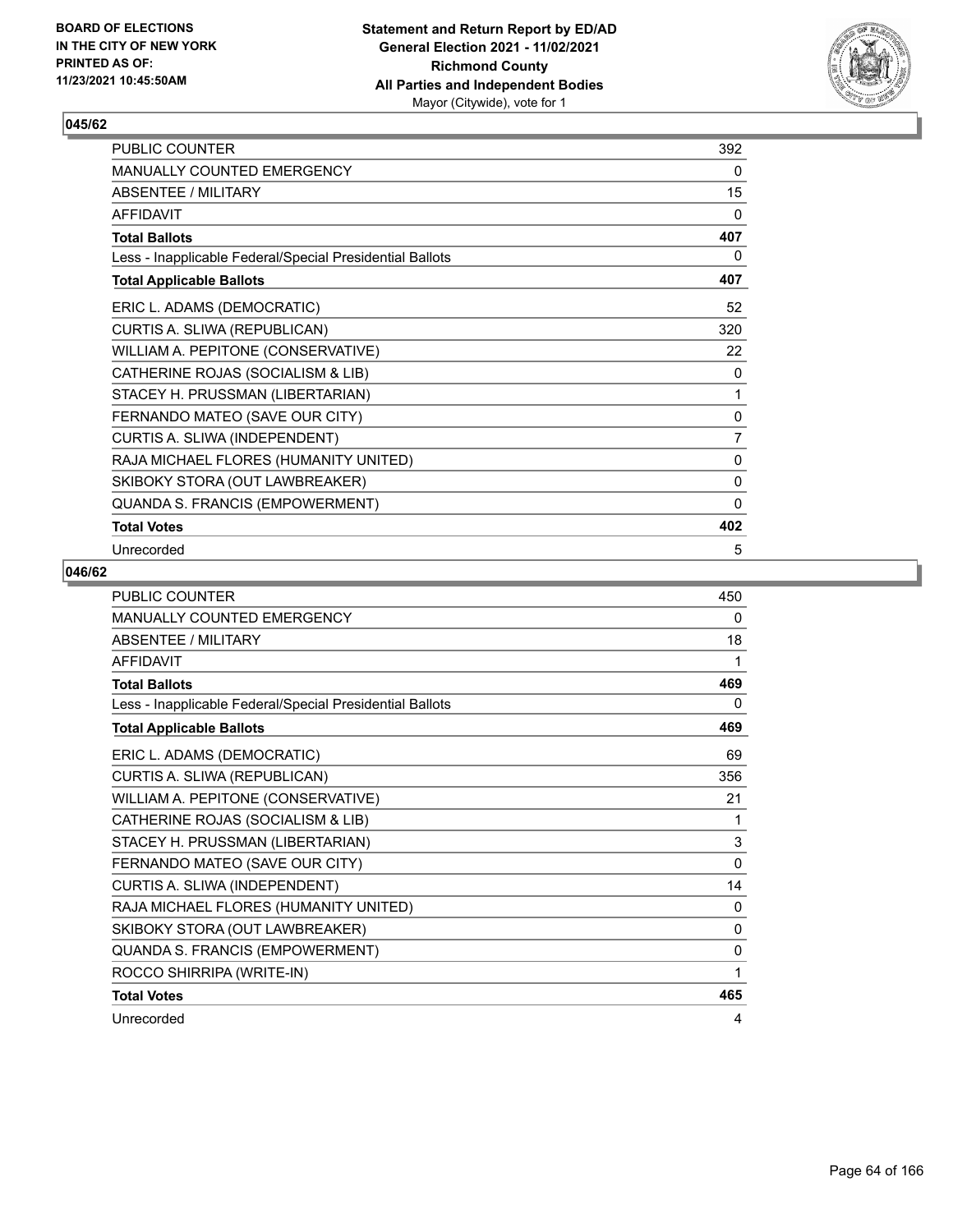

| <b>PUBLIC COUNTER</b>                                    | 415            |
|----------------------------------------------------------|----------------|
| <b>MANUALLY COUNTED EMERGENCY</b>                        | 0              |
| ABSENTEE / MILITARY                                      | 16             |
| <b>AFFIDAVIT</b>                                         | 3              |
| <b>Total Ballots</b>                                     | 434            |
| Less - Inapplicable Federal/Special Presidential Ballots | 0              |
| <b>Total Applicable Ballots</b>                          | 434            |
| ERIC L. ADAMS (DEMOCRATIC)                               | 54             |
| CURTIS A. SLIWA (REPUBLICAN)                             | 333            |
| WILLIAM A. PEPITONE (CONSERVATIVE)                       | 29             |
| CATHERINE ROJAS (SOCIALISM & LIB)                        | 0              |
| STACEY H. PRUSSMAN (LIBERTARIAN)                         | 0              |
| FERNANDO MATEO (SAVE OUR CITY)                           | $\overline{2}$ |
| CURTIS A. SLIWA (INDEPENDENT)                            | 6              |
| RAJA MICHAEL FLORES (HUMANITY UNITED)                    | 2              |
| SKIBOKY STORA (OUT LAWBREAKER)                           | 0              |
| QUANDA S. FRANCIS (EMPOWERMENT)                          | 0              |
| UNATTRIBUTABLE WRITE-IN (WRITE-IN)                       | 1              |
| <b>Total Votes</b>                                       | 427            |
| Unrecorded                                               | 7              |

| <b>PUBLIC COUNTER</b>                                    | 353            |
|----------------------------------------------------------|----------------|
| <b>MANUALLY COUNTED EMERGENCY</b>                        | 0              |
| <b>ABSENTEE / MILITARY</b>                               | 10             |
| <b>AFFIDAVIT</b>                                         | 0              |
| <b>Total Ballots</b>                                     | 363            |
| Less - Inapplicable Federal/Special Presidential Ballots | $\mathbf{0}$   |
| <b>Total Applicable Ballots</b>                          | 363            |
| ERIC L. ADAMS (DEMOCRATIC)                               | 64             |
| CURTIS A. SLIWA (REPUBLICAN)                             | 268            |
| WILLIAM A. PEPITONE (CONSERVATIVE)                       | 17             |
| CATHERINE ROJAS (SOCIALISM & LIB)                        | 4              |
| STACEY H. PRUSSMAN (LIBERTARIAN)                         | 0              |
| FERNANDO MATEO (SAVE OUR CITY)                           | 1              |
| CURTIS A. SLIWA (INDEPENDENT)                            | 3              |
| RAJA MICHAEL FLORES (HUMANITY UNITED)                    | $\overline{2}$ |
| SKIBOKY STORA (OUT LAWBREAKER)                           | $\mathbf 0$    |
| QUANDA S. FRANCIS (EMPOWERMENT)                          | 0              |
| UNATTRIBUTABLE WRITE-IN (WRITE-IN)                       | 2              |
| <b>Total Votes</b>                                       | 361            |
| Unrecorded                                               | $\overline{2}$ |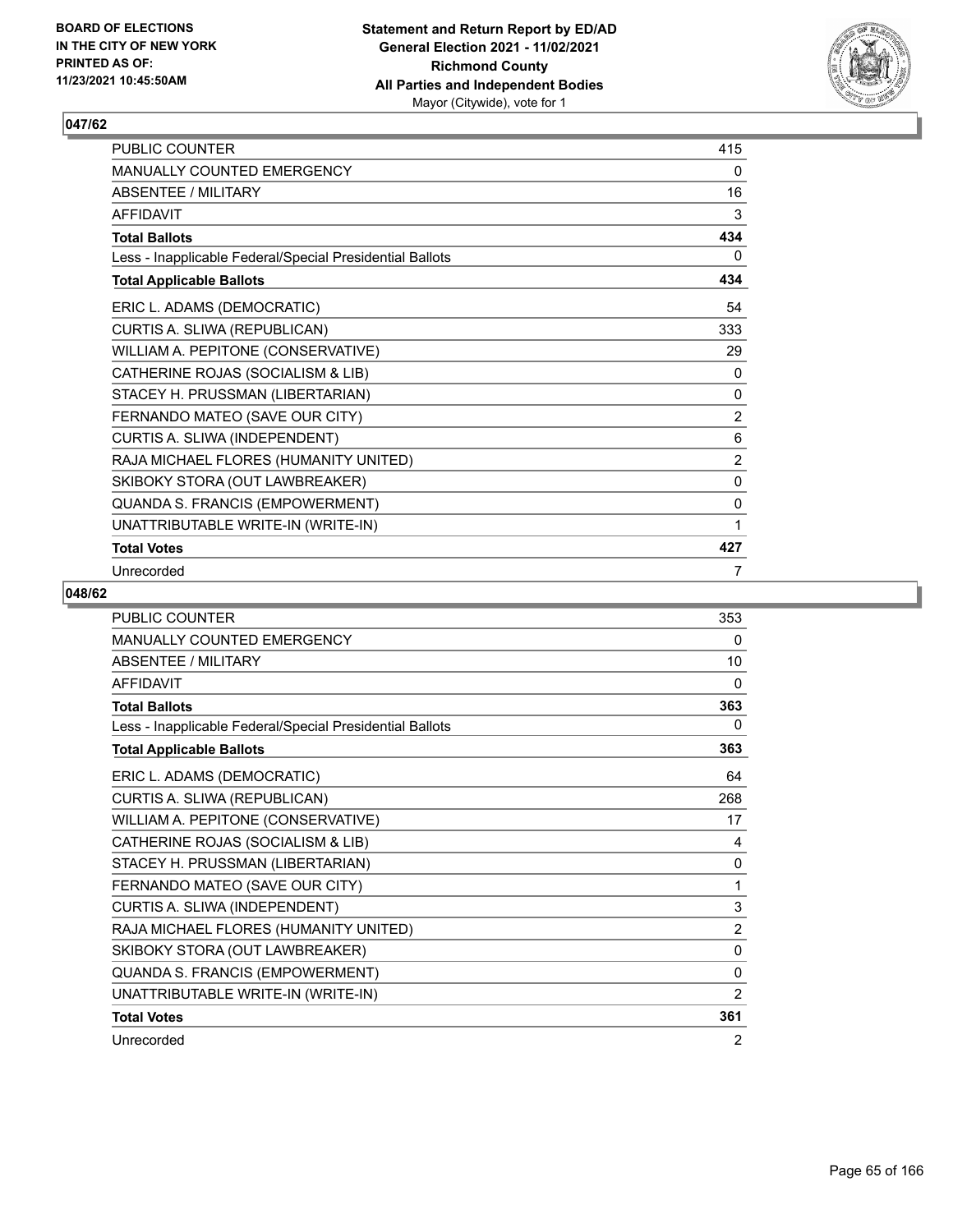

| PUBLIC COUNTER                                           | 418          |
|----------------------------------------------------------|--------------|
| MANUALLY COUNTED EMERGENCY                               | 0            |
| ABSENTEE / MILITARY                                      | 17           |
| <b>AFFIDAVIT</b>                                         | $\mathbf{0}$ |
| <b>Total Ballots</b>                                     | 435          |
| Less - Inapplicable Federal/Special Presidential Ballots | 0            |
| <b>Total Applicable Ballots</b>                          | 435          |
| ERIC L. ADAMS (DEMOCRATIC)                               | 88           |
| CURTIS A. SLIWA (REPUBLICAN)                             | 314          |
| WILLIAM A. PEPITONE (CONSERVATIVE)                       | 23           |
| CATHERINE ROJAS (SOCIALISM & LIB)                        | 1            |
| STACEY H. PRUSSMAN (LIBERTARIAN)                         | 0            |
| FERNANDO MATEO (SAVE OUR CITY)                           | 1            |
| CURTIS A. SLIWA (INDEPENDENT)                            | 3            |
| RAJA MICHAEL FLORES (HUMANITY UNITED)                    | 0            |
| SKIBOKY STORA (OUT LAWBREAKER)                           | 0            |
| QUANDA S. FRANCIS (EMPOWERMENT)                          | $\mathbf{0}$ |
| <b>Total Votes</b>                                       | 430          |
| Unrecorded                                               | 5            |

| <b>PUBLIC COUNTER</b>                                    | 473            |
|----------------------------------------------------------|----------------|
| <b>MANUALLY COUNTED EMERGENCY</b>                        | 0              |
| ABSENTEE / MILITARY                                      | 28             |
| AFFIDAVIT                                                | 5              |
| <b>Total Ballots</b>                                     | 506            |
| Less - Inapplicable Federal/Special Presidential Ballots | 0              |
| <b>Total Applicable Ballots</b>                          | 506            |
| ERIC L. ADAMS (DEMOCRATIC)                               | 64             |
| CURTIS A. SLIWA (REPUBLICAN)                             | 409            |
| WILLIAM A. PEPITONE (CONSERVATIVE)                       | 17             |
| CATHERINE ROJAS (SOCIALISM & LIB)                        | 1              |
| STACEY H. PRUSSMAN (LIBERTARIAN)                         | 0              |
| FERNANDO MATEO (SAVE OUR CITY)                           | 1              |
| CURTIS A. SLIWA (INDEPENDENT)                            | 6              |
| RAJA MICHAEL FLORES (HUMANITY UNITED)                    | 0              |
| SKIBOKY STORA (OUT LAWBREAKER)                           | $\mathbf{0}$   |
| QUANDA S. FRANCIS (EMPOWERMENT)                          | 0              |
| UNATTRIBUTABLE WRITE-IN (WRITE-IN)                       | $\overline{2}$ |
| <b>Total Votes</b>                                       | 500            |
| Unrecorded                                               | 6              |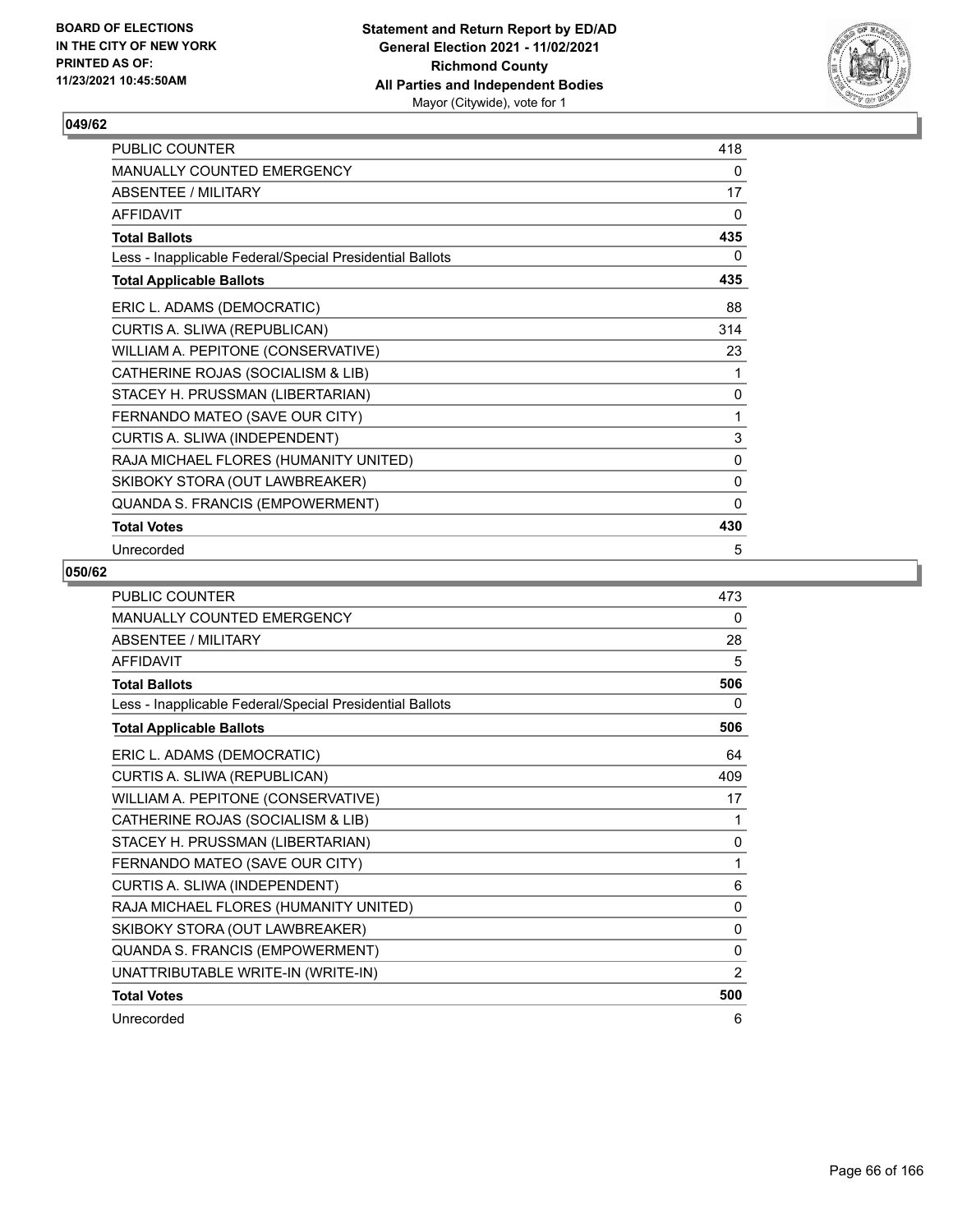

| <b>PUBLIC COUNTER</b>                                    | 406            |
|----------------------------------------------------------|----------------|
| <b>MANUALLY COUNTED EMERGENCY</b>                        | 0              |
| ABSENTEE / MILITARY                                      | 23             |
| <b>AFFIDAVIT</b>                                         | 2              |
| <b>Total Ballots</b>                                     | 431            |
| Less - Inapplicable Federal/Special Presidential Ballots | 0              |
| <b>Total Applicable Ballots</b>                          | 431            |
| ERIC L. ADAMS (DEMOCRATIC)                               | 90             |
| CURTIS A. SLIWA (REPUBLICAN)                             | 302            |
| WILLIAM A. PEPITONE (CONSERVATIVE)                       | 22             |
| CATHERINE ROJAS (SOCIALISM & LIB)                        | 3              |
| STACEY H. PRUSSMAN (LIBERTARIAN)                         | $\mathsf 3$    |
| FERNANDO MATEO (SAVE OUR CITY)                           | $\overline{2}$ |
| CURTIS A. SLIWA (INDEPENDENT)                            | $\mathbf{3}$   |
| RAJA MICHAEL FLORES (HUMANITY UNITED)                    | 0              |
| SKIBOKY STORA (OUT LAWBREAKER)                           | 0              |
| QUANDA S. FRANCIS (EMPOWERMENT)                          | 0              |
| ANTONIO ANTERNUCCI (WRITE-IN)                            | 1              |
| <b>Total Votes</b>                                       | 426            |
| Unrecorded                                               | 5              |

| PUBLIC COUNTER                                           | 463          |
|----------------------------------------------------------|--------------|
| MANUALLY COUNTED EMERGENCY                               | 0            |
| <b>ABSENTEE / MILITARY</b>                               | 16           |
| <b>AFFIDAVIT</b>                                         | 4            |
| <b>Total Ballots</b>                                     | 483          |
| Less - Inapplicable Federal/Special Presidential Ballots | 0            |
| <b>Total Applicable Ballots</b>                          | 483          |
| ERIC L. ADAMS (DEMOCRATIC)                               | 76           |
| CURTIS A. SLIWA (REPUBLICAN)                             | 367          |
| WILLIAM A. PEPITONE (CONSERVATIVE)                       | 20           |
| CATHERINE ROJAS (SOCIALISM & LIB)                        | 1            |
| STACEY H. PRUSSMAN (LIBERTARIAN)                         | 0            |
| FERNANDO MATEO (SAVE OUR CITY)                           | 1            |
| CURTIS A. SLIWA (INDEPENDENT)                            | 5            |
| RAJA MICHAEL FLORES (HUMANITY UNITED)                    | $\mathbf{0}$ |
| SKIBOKY STORA (OUT LAWBREAKER)                           | $\mathbf{0}$ |
| QUANDA S. FRANCIS (EMPOWERMENT)                          | 1            |
| ARTHUR KRUSCI (WRITE-IN)                                 | 1            |
| SCOTT M. STRINGER (WRITE-IN)                             | 1            |
| <b>Total Votes</b>                                       | 473          |
| Unrecorded                                               | 10           |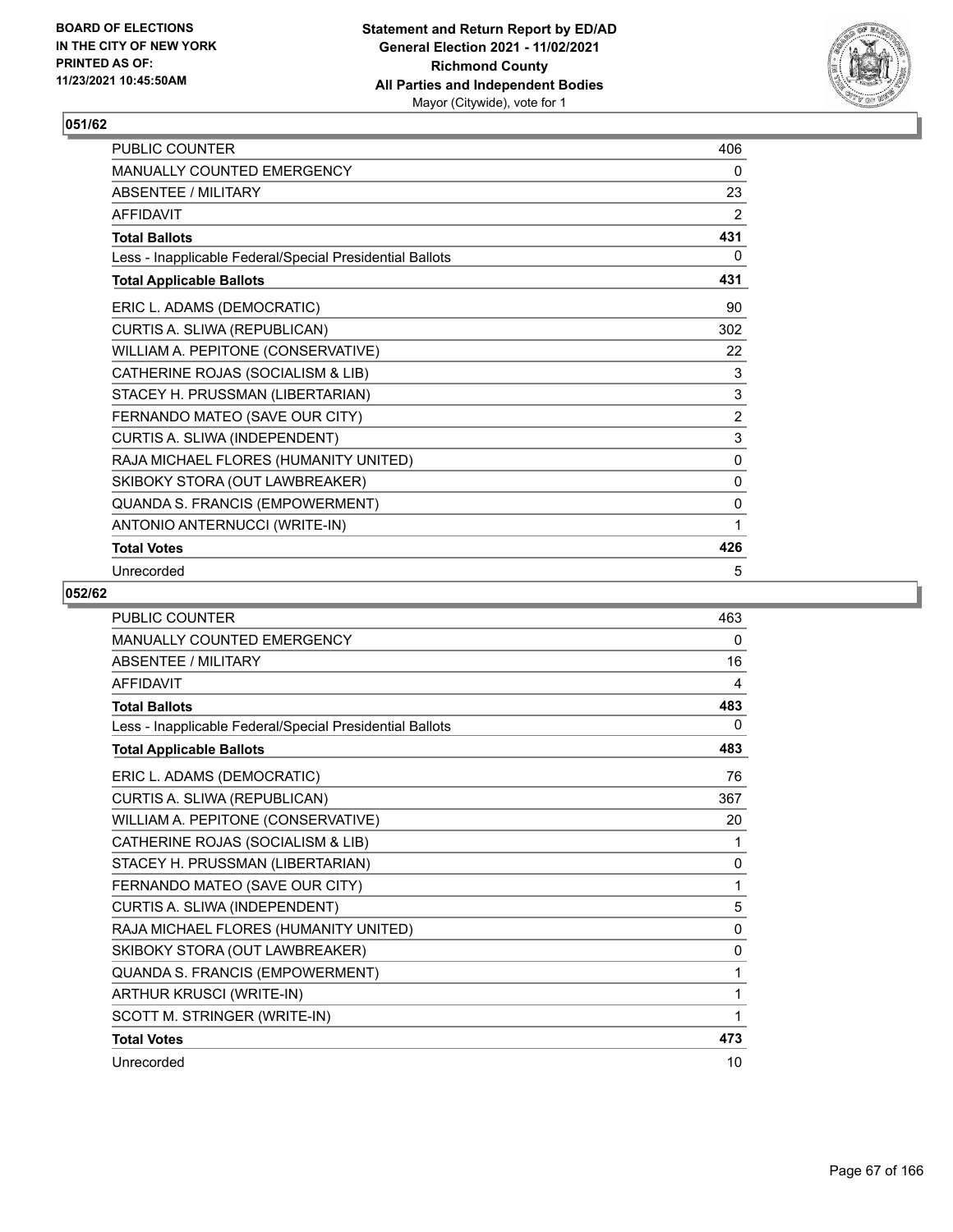

| PUBLIC COUNTER                                           | 449          |
|----------------------------------------------------------|--------------|
| MANUALLY COUNTED EMERGENCY                               | 0            |
| ABSENTEE / MILITARY                                      | 20           |
| <b>AFFIDAVIT</b>                                         | 2            |
| <b>Total Ballots</b>                                     | 471          |
| Less - Inapplicable Federal/Special Presidential Ballots | 0            |
| <b>Total Applicable Ballots</b>                          | 471          |
| ERIC L. ADAMS (DEMOCRATIC)                               | 81           |
| CURTIS A. SLIWA (REPUBLICAN)                             | 357          |
| WILLIAM A. PEPITONE (CONSERVATIVE)                       | 19           |
| CATHERINE ROJAS (SOCIALISM & LIB)                        | 0            |
| STACEY H. PRUSSMAN (LIBERTARIAN)                         | 1            |
| FERNANDO MATEO (SAVE OUR CITY)                           | $\mathbf 0$  |
| CURTIS A. SLIWA (INDEPENDENT)                            | 7            |
| RAJA MICHAEL FLORES (HUMANITY UNITED)                    | 1            |
| SKIBOKY STORA (OUT LAWBREAKER)                           | 0            |
| QUANDA S. FRANCIS (EMPOWERMENT)                          | $\mathbf{0}$ |
| <b>Total Votes</b>                                       | 466          |
| Unrecorded                                               | 5            |

| PUBLIC COUNTER                                           | 387          |
|----------------------------------------------------------|--------------|
| MANUALLY COUNTED EMERGENCY                               | 0            |
| ABSENTEE / MILITARY                                      | 22           |
| <b>AFFIDAVIT</b>                                         | 4            |
| <b>Total Ballots</b>                                     | 413          |
| Less - Inapplicable Federal/Special Presidential Ballots | 0            |
| <b>Total Applicable Ballots</b>                          | 413          |
| ERIC L. ADAMS (DEMOCRATIC)                               | 63           |
| CURTIS A. SLIWA (REPUBLICAN)                             | 307          |
| WILLIAM A. PEPITONE (CONSERVATIVE)                       | 21           |
| CATHERINE ROJAS (SOCIALISM & LIB)                        | 3            |
| STACEY H. PRUSSMAN (LIBERTARIAN)                         | $\mathbf{0}$ |
| FERNANDO MATEO (SAVE OUR CITY)                           | 0            |
| CURTIS A. SLIWA (INDEPENDENT)                            | 3            |
| RAJA MICHAEL FLORES (HUMANITY UNITED)                    | $\mathbf{0}$ |
| SKIBOKY STORA (OUT LAWBREAKER)                           | $\mathbf 0$  |
| QUANDA S. FRANCIS (EMPOWERMENT)                          | 0            |
| RODNEY HARRISON (WRITE-IN)                               | 1            |
| <b>Total Votes</b>                                       | 398          |
| Unrecorded                                               | 15           |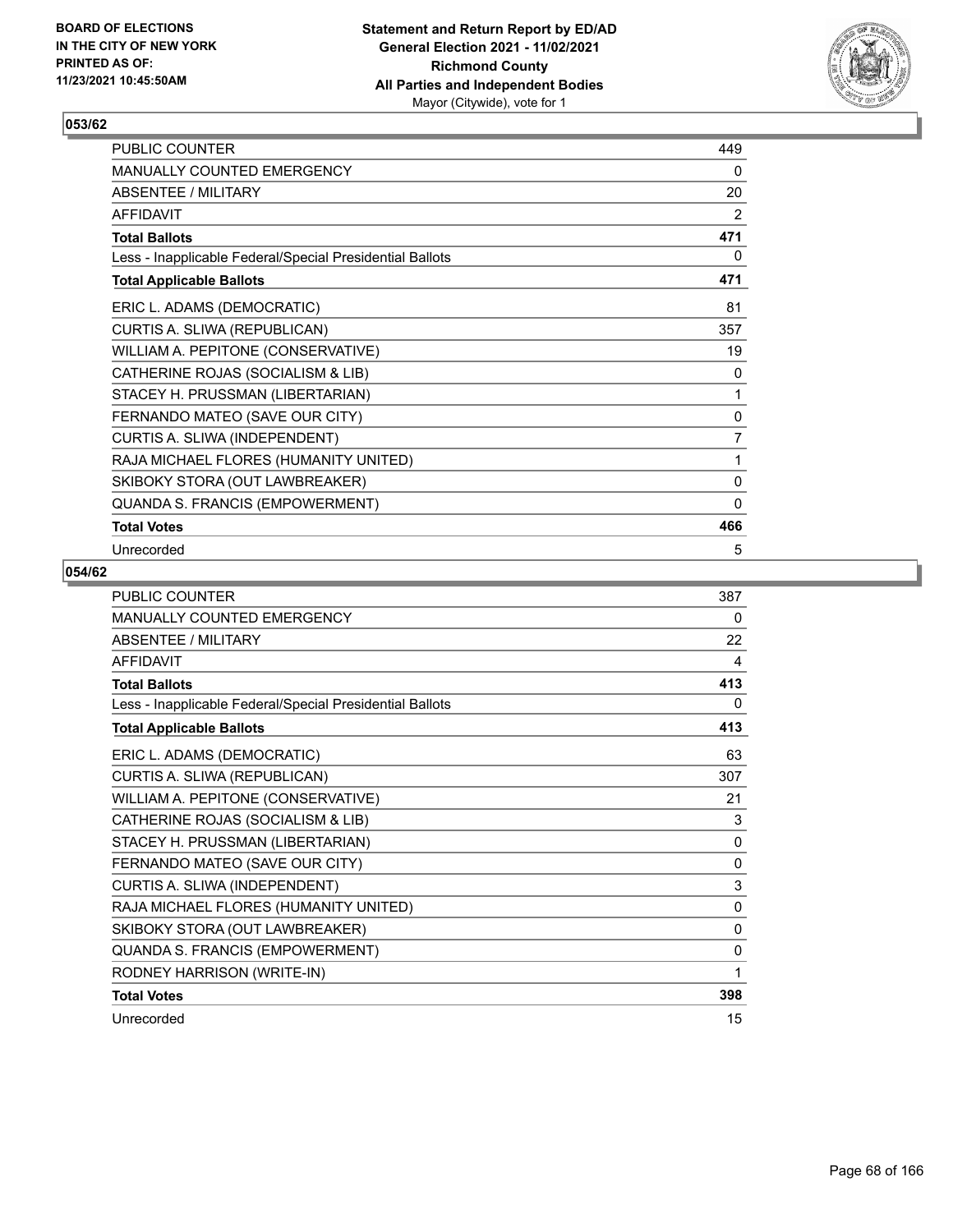

| <b>PUBLIC COUNTER</b>                                    | 475 |
|----------------------------------------------------------|-----|
| <b>MANUALLY COUNTED EMERGENCY</b>                        | 0   |
| ABSENTEE / MILITARY                                      | 21  |
| <b>AFFIDAVIT</b>                                         | 1   |
| <b>Total Ballots</b>                                     | 497 |
| Less - Inapplicable Federal/Special Presidential Ballots | 0   |
| <b>Total Applicable Ballots</b>                          | 497 |
| ERIC L. ADAMS (DEMOCRATIC)                               | 82  |
| CURTIS A. SLIWA (REPUBLICAN)                             | 373 |
| WILLIAM A. PEPITONE (CONSERVATIVE)                       | 18  |
| CATHERINE ROJAS (SOCIALISM & LIB)                        | 3   |
| STACEY H. PRUSSMAN (LIBERTARIAN)                         | 0   |
| FERNANDO MATEO (SAVE OUR CITY)                           | 0   |
| CURTIS A. SLIWA (INDEPENDENT)                            | 11  |
| RAJA MICHAEL FLORES (HUMANITY UNITED)                    | 0   |
| SKIBOKY STORA (OUT LAWBREAKER)                           | 0   |
| QUANDA S. FRANCIS (EMPOWERMENT)                          | 2   |
| UNATTRIBUTABLE WRITE-IN (WRITE-IN)                       | 1   |
| <b>Total Votes</b>                                       | 490 |
| Unrecorded                                               | 7   |

| <b>PUBLIC COUNTER</b>                                    | 372            |
|----------------------------------------------------------|----------------|
| MANUALLY COUNTED EMERGENCY                               | 0              |
| <b>ABSENTEE / MILITARY</b>                               | 18             |
| <b>AFFIDAVIT</b>                                         | 2              |
| <b>Total Ballots</b>                                     | 392            |
| Less - Inapplicable Federal/Special Presidential Ballots | $\mathbf{0}$   |
| <b>Total Applicable Ballots</b>                          | 392            |
| ERIC L. ADAMS (DEMOCRATIC)                               | 75             |
| CURTIS A. SLIWA (REPUBLICAN)                             | 277            |
| WILLIAM A. PEPITONE (CONSERVATIVE)                       | 11             |
| CATHERINE ROJAS (SOCIALISM & LIB)                        | 2              |
| STACEY H. PRUSSMAN (LIBERTARIAN)                         | $\overline{2}$ |
| FERNANDO MATEO (SAVE OUR CITY)                           | $\mathbf{0}$   |
| CURTIS A. SLIWA (INDEPENDENT)                            | 10             |
| RAJA MICHAEL FLORES (HUMANITY UNITED)                    | 0              |
| SKIBOKY STORA (OUT LAWBREAKER)                           | 0              |
| QUANDA S. FRANCIS (EMPOWERMENT)                          | 0              |
| MARIA PARAMON (WRITE-IN)                                 | 1              |
| <b>Total Votes</b>                                       | 378            |
| Unrecorded                                               | 14             |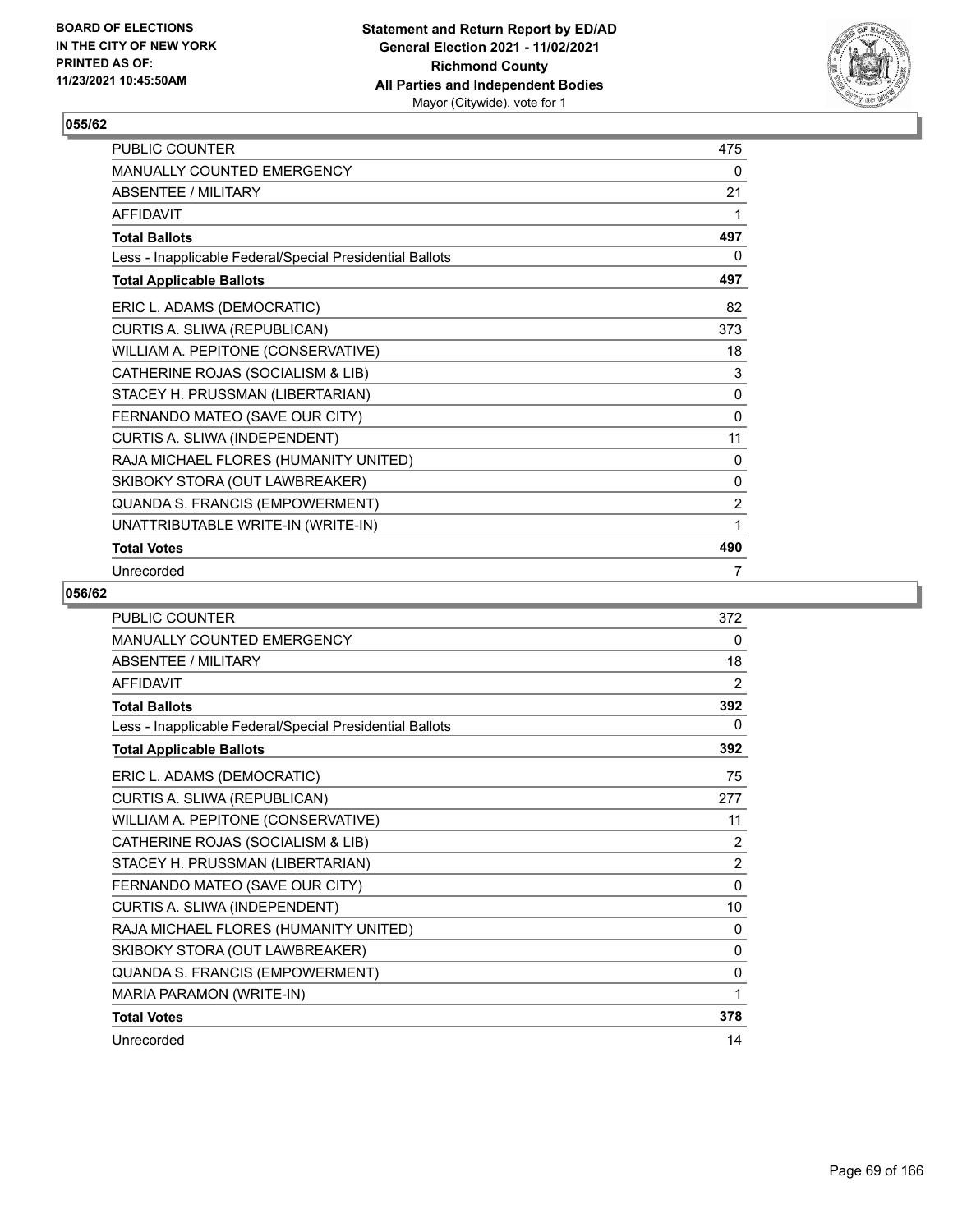

| PUBLIC COUNTER                                           | 407         |
|----------------------------------------------------------|-------------|
| MANUALLY COUNTED EMERGENCY                               | 0           |
| ABSENTEE / MILITARY                                      | 14          |
| <b>AFFIDAVIT</b>                                         | 1           |
| <b>Total Ballots</b>                                     | 422         |
| Less - Inapplicable Federal/Special Presidential Ballots | 0           |
| <b>Total Applicable Ballots</b>                          | 422         |
| ERIC L. ADAMS (DEMOCRATIC)                               | 54          |
| CURTIS A. SLIWA (REPUBLICAN)                             | 340         |
| WILLIAM A. PEPITONE (CONSERVATIVE)                       | 20          |
| CATHERINE ROJAS (SOCIALISM & LIB)                        | 1           |
| STACEY H. PRUSSMAN (LIBERTARIAN)                         | 0           |
| FERNANDO MATEO (SAVE OUR CITY)                           | $\mathbf 0$ |
| CURTIS A. SLIWA (INDEPENDENT)                            | 3           |
| RAJA MICHAEL FLORES (HUMANITY UNITED)                    | 0           |
| SKIBOKY STORA (OUT LAWBREAKER)                           | 0           |
| QUANDA S. FRANCIS (EMPOWERMENT)                          | 1           |
| <b>Total Votes</b>                                       | 419         |
| Unrecorded                                               | 3           |

| PUBLIC COUNTER                                           | 479          |
|----------------------------------------------------------|--------------|
| <b>MANUALLY COUNTED EMERGENCY</b>                        | 0            |
| ABSENTEE / MILITARY                                      | 8            |
| <b>AFFIDAVIT</b>                                         | 1            |
| <b>Total Ballots</b>                                     | 488          |
| Less - Inapplicable Federal/Special Presidential Ballots | 0            |
| <b>Total Applicable Ballots</b>                          | 488          |
| ERIC L. ADAMS (DEMOCRATIC)                               | 82           |
| CURTIS A. SLIWA (REPUBLICAN)                             | 360          |
| WILLIAM A. PEPITONE (CONSERVATIVE)                       | 25           |
| CATHERINE ROJAS (SOCIALISM & LIB)                        | 0            |
| STACEY H. PRUSSMAN (LIBERTARIAN)                         | 0            |
| FERNANDO MATEO (SAVE OUR CITY)                           | $\mathbf{0}$ |
| CURTIS A. SLIWA (INDEPENDENT)                            | 9            |
| RAJA MICHAEL FLORES (HUMANITY UNITED)                    | 1            |
| SKIBOKY STORA (OUT LAWBREAKER)                           | 0            |
| QUANDA S. FRANCIS (EMPOWERMENT)                          | $\mathbf{0}$ |
| <b>Total Votes</b>                                       | 477          |
| Unrecorded                                               | 11           |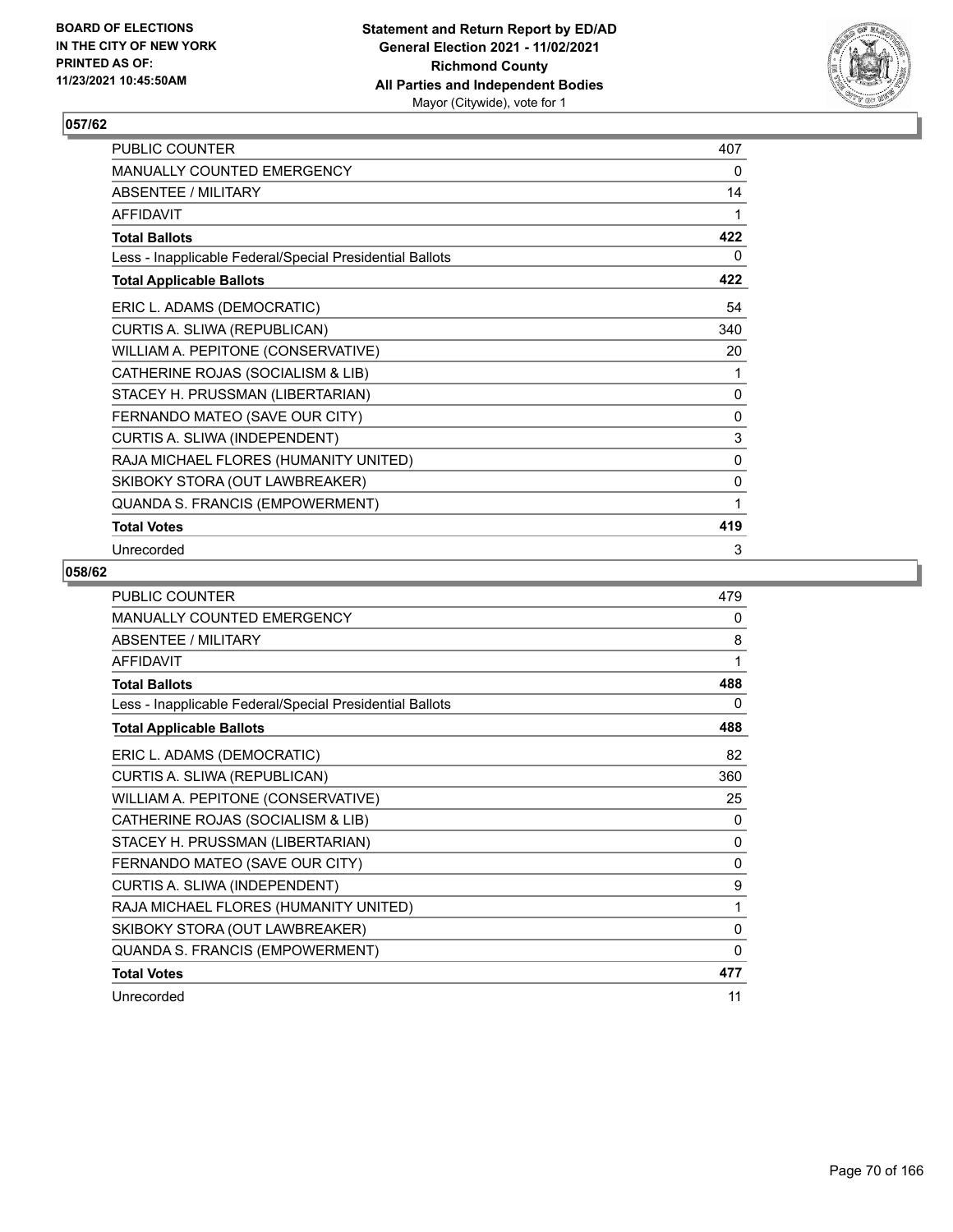

| PUBLIC COUNTER                                           | 371          |
|----------------------------------------------------------|--------------|
| MANUALLY COUNTED EMERGENCY                               | 0            |
| ABSENTEE / MILITARY                                      | 35           |
| <b>AFFIDAVIT</b>                                         | 4            |
| <b>Total Ballots</b>                                     | 410          |
| Less - Inapplicable Federal/Special Presidential Ballots | 0            |
| <b>Total Applicable Ballots</b>                          | 410          |
| ERIC L. ADAMS (DEMOCRATIC)                               | 77           |
| CURTIS A. SLIWA (REPUBLICAN)                             | 303          |
| WILLIAM A. PEPITONE (CONSERVATIVE)                       | 8            |
| CATHERINE ROJAS (SOCIALISM & LIB)                        | 1            |
| STACEY H. PRUSSMAN (LIBERTARIAN)                         | 2            |
| FERNANDO MATEO (SAVE OUR CITY)                           | 1            |
| CURTIS A. SLIWA (INDEPENDENT)                            | 6            |
| RAJA MICHAEL FLORES (HUMANITY UNITED)                    | 0            |
| SKIBOKY STORA (OUT LAWBREAKER)                           | 0            |
| QUANDA S. FRANCIS (EMPOWERMENT)                          | $\mathbf{0}$ |
| <b>Total Votes</b>                                       | 398          |
| Unrecorded                                               | 12           |

| <b>PUBLIC COUNTER</b>                                    | 460          |
|----------------------------------------------------------|--------------|
| MANUALLY COUNTED EMERGENCY                               | 0            |
| ABSENTEE / MILITARY                                      | 13           |
| <b>AFFIDAVIT</b>                                         | 2            |
| <b>Total Ballots</b>                                     | 475          |
| Less - Inapplicable Federal/Special Presidential Ballots | 0            |
| <b>Total Applicable Ballots</b>                          | 475          |
| ERIC L. ADAMS (DEMOCRATIC)                               | 75           |
| CURTIS A. SLIWA (REPUBLICAN)                             | 366          |
| WILLIAM A. PEPITONE (CONSERVATIVE)                       | 20           |
| CATHERINE ROJAS (SOCIALISM & LIB)                        | 2            |
| STACEY H. PRUSSMAN (LIBERTARIAN)                         | 1            |
| FERNANDO MATEO (SAVE OUR CITY)                           | $\mathbf{0}$ |
| CURTIS A. SLIWA (INDEPENDENT)                            | 6            |
| RAJA MICHAEL FLORES (HUMANITY UNITED)                    | $\mathbf{0}$ |
| SKIBOKY STORA (OUT LAWBREAKER)                           | $\mathbf{0}$ |
| QUANDA S. FRANCIS (EMPOWERMENT)                          | $\Omega$     |
| <b>Total Votes</b>                                       | 470          |
| Unrecorded                                               | 5            |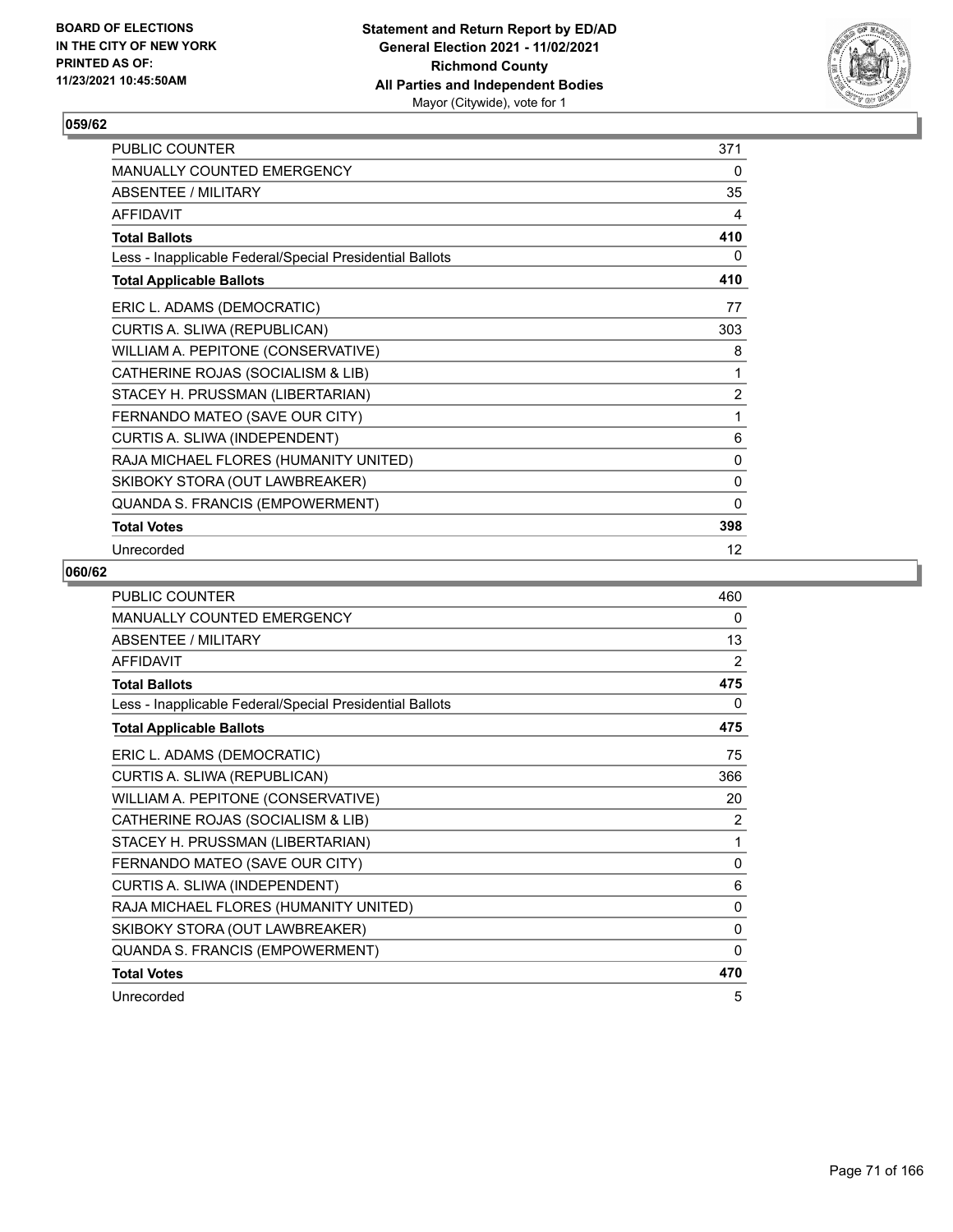

| PUBLIC COUNTER                                           | 450          |
|----------------------------------------------------------|--------------|
| MANUALLY COUNTED EMERGENCY                               | 0            |
| ABSENTEE / MILITARY                                      | 13           |
| <b>AFFIDAVIT</b>                                         | $\mathbf{0}$ |
| <b>Total Ballots</b>                                     | 463          |
| Less - Inapplicable Federal/Special Presidential Ballots | 0            |
| <b>Total Applicable Ballots</b>                          | 463          |
| ERIC L. ADAMS (DEMOCRATIC)                               | 65           |
| CURTIS A. SLIWA (REPUBLICAN)                             | 363          |
| WILLIAM A. PEPITONE (CONSERVATIVE)                       | 20           |
| CATHERINE ROJAS (SOCIALISM & LIB)                        | 4            |
| STACEY H. PRUSSMAN (LIBERTARIAN)                         | 0            |
| FERNANDO MATEO (SAVE OUR CITY)                           | 1            |
| CURTIS A. SLIWA (INDEPENDENT)                            | 4            |
| RAJA MICHAEL FLORES (HUMANITY UNITED)                    | 0            |
| SKIBOKY STORA (OUT LAWBREAKER)                           | 0            |
| QUANDA S. FRANCIS (EMPOWERMENT)                          | 1            |
| <b>Total Votes</b>                                       | 458          |
| Unrecorded                                               | 5            |

| PUBLIC COUNTER                                           | 391            |
|----------------------------------------------------------|----------------|
| MANUALLY COUNTED EMERGENCY                               | 0              |
| ABSENTEE / MILITARY                                      | 21             |
| <b>AFFIDAVIT</b>                                         | 2              |
| <b>Total Ballots</b>                                     | 414            |
| Less - Inapplicable Federal/Special Presidential Ballots | 0              |
| <b>Total Applicable Ballots</b>                          | 414            |
| ERIC L. ADAMS (DEMOCRATIC)                               | 66             |
| CURTIS A. SLIWA (REPUBLICAN)                             | 310            |
| WILLIAM A. PEPITONE (CONSERVATIVE)                       | 12             |
| CATHERINE ROJAS (SOCIALISM & LIB)                        | 4              |
| STACEY H. PRUSSMAN (LIBERTARIAN)                         | $\overline{2}$ |
| FERNANDO MATEO (SAVE OUR CITY)                           | 0              |
| CURTIS A. SLIWA (INDEPENDENT)                            | 11             |
| RAJA MICHAEL FLORES (HUMANITY UNITED)                    | 0              |
| SKIBOKY STORA (OUT LAWBREAKER)                           | 0              |
| QUANDA S. FRANCIS (EMPOWERMENT)                          | 1              |
| STACEY CUCUCZA (WRITE-IN)                                | 1              |
| <b>Total Votes</b>                                       | 407            |
| Unrecorded                                               | 7              |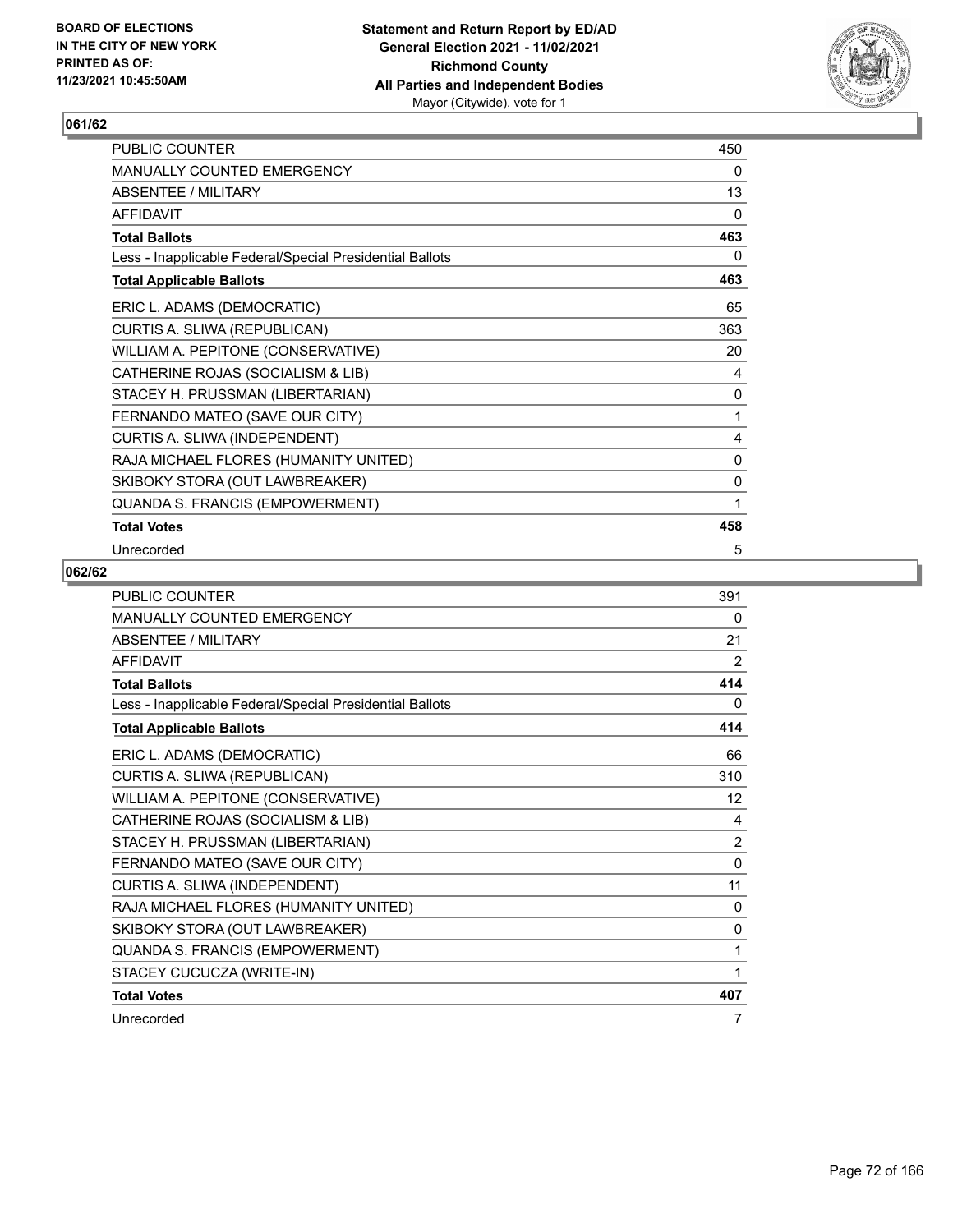

| <b>PUBLIC COUNTER</b>                                    | 282 |
|----------------------------------------------------------|-----|
| <b>MANUALLY COUNTED EMERGENCY</b>                        | 0   |
| ABSENTEE / MILITARY                                      | 11  |
| <b>AFFIDAVIT</b>                                         | 1   |
| <b>Total Ballots</b>                                     | 294 |
| Less - Inapplicable Federal/Special Presidential Ballots | 0   |
| <b>Total Applicable Ballots</b>                          | 294 |
| ERIC L. ADAMS (DEMOCRATIC)                               | 64  |
| CURTIS A. SLIWA (REPUBLICAN)                             | 218 |
| WILLIAM A. PEPITONE (CONSERVATIVE)                       | 8   |
| CATHERINE ROJAS (SOCIALISM & LIB)                        | 0   |
| STACEY H. PRUSSMAN (LIBERTARIAN)                         | 1   |
| FERNANDO MATEO (SAVE OUR CITY)                           | 0   |
| CURTIS A. SLIWA (INDEPENDENT)                            | 1   |
| RAJA MICHAEL FLORES (HUMANITY UNITED)                    | 0   |
| SKIBOKY STORA (OUT LAWBREAKER)                           | 0   |
| QUANDA S. FRANCIS (EMPOWERMENT)                          | 0   |
| UNATTRIBUTABLE WRITE-IN (WRITE-IN)                       | 1   |
| <b>Total Votes</b>                                       | 293 |
| Unrecorded                                               | 1   |

| <b>PUBLIC COUNTER</b>                                    | 267      |
|----------------------------------------------------------|----------|
| <b>MANUALLY COUNTED EMERGENCY</b>                        | 0        |
| <b>ABSENTEE / MILITARY</b>                               | 19       |
| <b>AFFIDAVIT</b>                                         | $\Omega$ |
| <b>Total Ballots</b>                                     | 286      |
| Less - Inapplicable Federal/Special Presidential Ballots | 0        |
| <b>Total Applicable Ballots</b>                          | 286      |
| ERIC L. ADAMS (DEMOCRATIC)                               | 65       |
| CURTIS A. SLIWA (REPUBLICAN)                             | 206      |
| WILLIAM A. PEPITONE (CONSERVATIVE)                       | 8        |
| CATHERINE ROJAS (SOCIALISM & LIB)                        | 0        |
| STACEY H. PRUSSMAN (LIBERTARIAN)                         | 0        |
| FERNANDO MATEO (SAVE OUR CITY)                           | 0        |
| CURTIS A. SLIWA (INDEPENDENT)                            | 4        |
| RAJA MICHAEL FLORES (HUMANITY UNITED)                    | 0        |
| SKIBOKY STORA (OUT LAWBREAKER)                           | 0        |
| QUANDA S. FRANCIS (EMPOWERMENT)                          | 0        |
| DAVE CALOKSI (WRITE-IN)                                  | 1        |
| <b>Total Votes</b>                                       | 284      |
| Unrecorded                                               | 2        |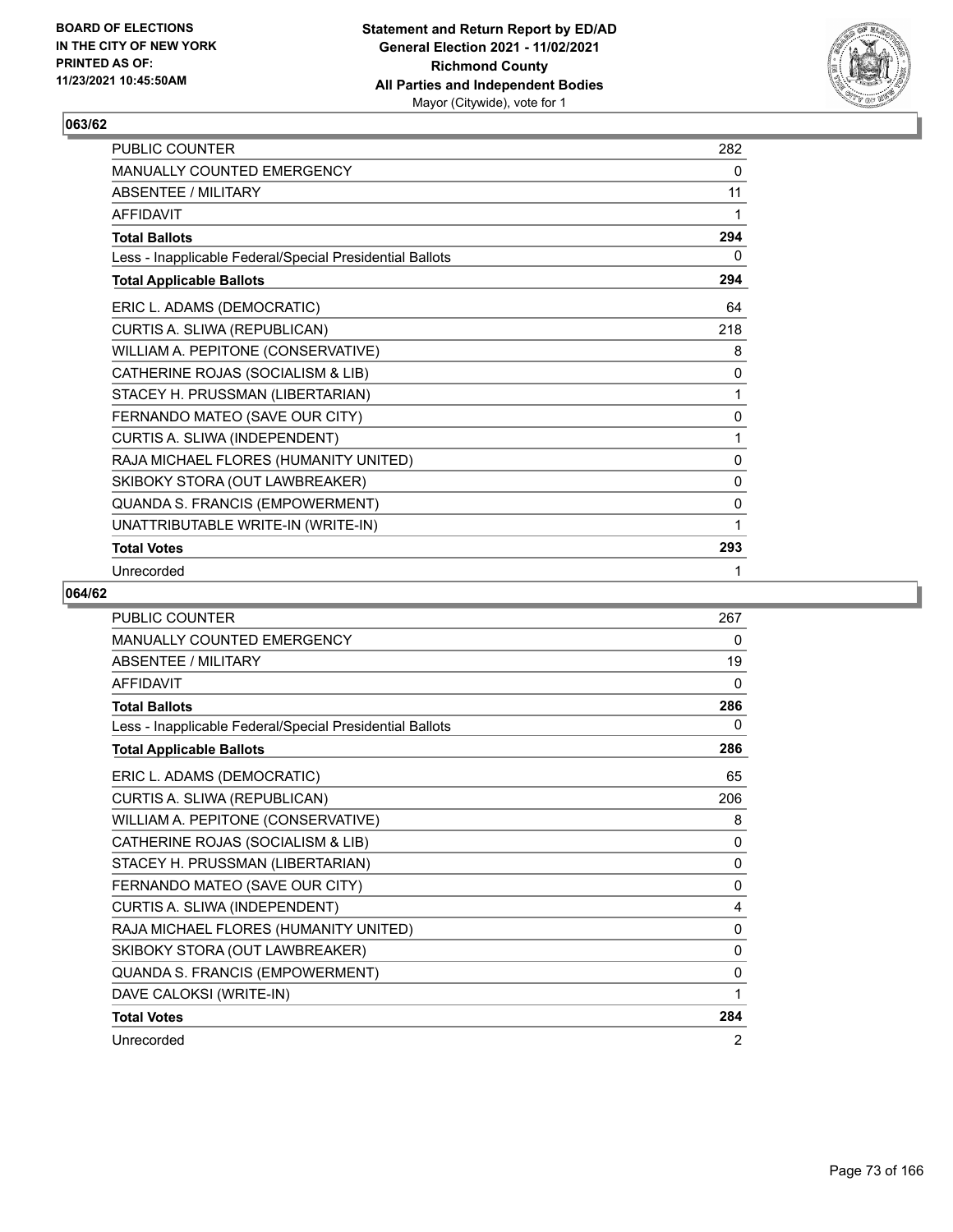

| PUBLIC COUNTER                                           | 541 |
|----------------------------------------------------------|-----|
| <b>MANUALLY COUNTED EMERGENCY</b>                        | 0   |
| <b>ABSENTEE / MILITARY</b>                               | 15  |
| <b>AFFIDAVIT</b>                                         | 2   |
| <b>Total Ballots</b>                                     | 558 |
| Less - Inapplicable Federal/Special Presidential Ballots | 0   |
| <b>Total Applicable Ballots</b>                          | 558 |
| ERIC L. ADAMS (DEMOCRATIC)                               | 90  |
| CURTIS A. SLIWA (REPUBLICAN)                             | 421 |
| WILLIAM A. PEPITONE (CONSERVATIVE)                       | 23  |
| CATHERINE ROJAS (SOCIALISM & LIB)                        | 1   |
| STACEY H. PRUSSMAN (LIBERTARIAN)                         | 2   |
| FERNANDO MATEO (SAVE OUR CITY)                           | 0   |
| CURTIS A. SLIWA (INDEPENDENT)                            | 8   |
| RAJA MICHAEL FLORES (HUMANITY UNITED)                    | 0   |
| SKIBOKY STORA (OUT LAWBREAKER)                           | 0   |
| QUANDA S. FRANCIS (EMPOWERMENT)                          | 0   |
| UNCOUNTED WRITE-IN PER STATUTE (WRITE-IN)                | 1   |
| <b>Total Votes</b>                                       | 546 |
| Unrecorded                                               | 12  |

| <b>PUBLIC COUNTER</b>                                    | 468          |
|----------------------------------------------------------|--------------|
| <b>MANUALLY COUNTED EMERGENCY</b>                        | 0            |
| <b>ABSENTEE / MILITARY</b>                               | 21           |
| <b>AFFIDAVIT</b>                                         | 1            |
| <b>Total Ballots</b>                                     | 490          |
| Less - Inapplicable Federal/Special Presidential Ballots | 0            |
| <b>Total Applicable Ballots</b>                          | 490          |
| ERIC L. ADAMS (DEMOCRATIC)                               | 74           |
| CURTIS A. SLIWA (REPUBLICAN)                             | 380          |
| WILLIAM A. PEPITONE (CONSERVATIVE)                       | 12           |
| CATHERINE ROJAS (SOCIALISM & LIB)                        | 2            |
| STACEY H. PRUSSMAN (LIBERTARIAN)                         | 0            |
| FERNANDO MATEO (SAVE OUR CITY)                           | $\mathbf{0}$ |
| CURTIS A. SLIWA (INDEPENDENT)                            | 7            |
| RAJA MICHAEL FLORES (HUMANITY UNITED)                    | 1            |
| SKIBOKY STORA (OUT LAWBREAKER)                           | 1            |
| QUANDA S. FRANCIS (EMPOWERMENT)                          | 1            |
| RUDOLPH W. GIULIANI (WRITE-IN)                           | 1            |
| <b>Total Votes</b>                                       | 479          |
| Unrecorded                                               | 11           |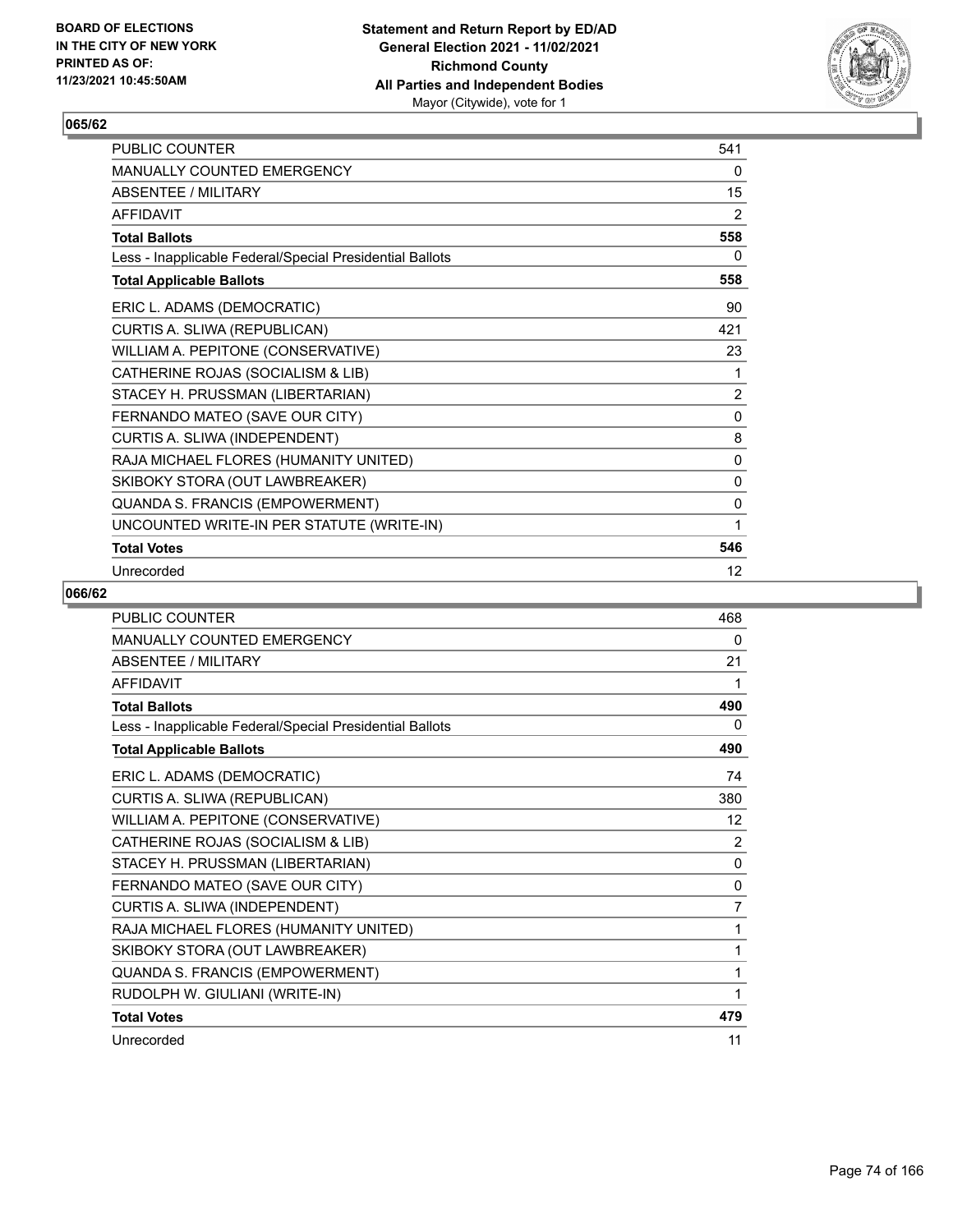

| <b>PUBLIC COUNTER</b>                                    | 417 |
|----------------------------------------------------------|-----|
| <b>MANUALLY COUNTED EMERGENCY</b>                        | 0   |
| ABSENTEE / MILITARY                                      | 19  |
| <b>AFFIDAVIT</b>                                         | 0   |
| <b>Total Ballots</b>                                     | 436 |
| Less - Inapplicable Federal/Special Presidential Ballots | 0   |
| <b>Total Applicable Ballots</b>                          | 436 |
| ERIC L. ADAMS (DEMOCRATIC)                               | 80  |
| CURTIS A. SLIWA (REPUBLICAN)                             | 325 |
| WILLIAM A. PEPITONE (CONSERVATIVE)                       | 12  |
| CATHERINE ROJAS (SOCIALISM & LIB)                        | 4   |
| STACEY H. PRUSSMAN (LIBERTARIAN)                         | 0   |
| FERNANDO MATEO (SAVE OUR CITY)                           | 0   |
| CURTIS A. SLIWA (INDEPENDENT)                            | 4   |
| RAJA MICHAEL FLORES (HUMANITY UNITED)                    | 0   |
| SKIBOKY STORA (OUT LAWBREAKER)                           | 0   |
| QUANDA S. FRANCIS (EMPOWERMENT)                          | 0   |
| ANTHONY J. RUSSO (WRITE-IN)                              | 1   |
| <b>Total Votes</b>                                       | 426 |
| Unrecorded                                               | 10  |

| <b>PUBLIC COUNTER</b>                                    | 399          |
|----------------------------------------------------------|--------------|
| MANUALLY COUNTED EMERGENCY                               | 0            |
| <b>ABSENTEE / MILITARY</b>                               | 19           |
| <b>AFFIDAVIT</b>                                         | 2            |
| <b>Total Ballots</b>                                     | 420          |
| Less - Inapplicable Federal/Special Presidential Ballots | 0            |
| <b>Total Applicable Ballots</b>                          | 420          |
| ERIC L. ADAMS (DEMOCRATIC)                               | 98           |
| CURTIS A. SLIWA (REPUBLICAN)                             | 283          |
| WILLIAM A. PEPITONE (CONSERVATIVE)                       | 17           |
| CATHERINE ROJAS (SOCIALISM & LIB)                        | 6            |
| STACEY H. PRUSSMAN (LIBERTARIAN)                         | $\Omega$     |
| FERNANDO MATEO (SAVE OUR CITY)                           | 1            |
| CURTIS A. SLIWA (INDEPENDENT)                            | 6            |
| RAJA MICHAEL FLORES (HUMANITY UNITED)                    | 0            |
| SKIBOKY STORA (OUT LAWBREAKER)                           | $\mathbf{0}$ |
| QUANDA S. FRANCIS (EMPOWERMENT)                          | 0            |
| KATHERYN HARRIS (WRITE-IN)                               | 1            |
| <b>Total Votes</b>                                       | 412          |
| Unrecorded                                               | 8            |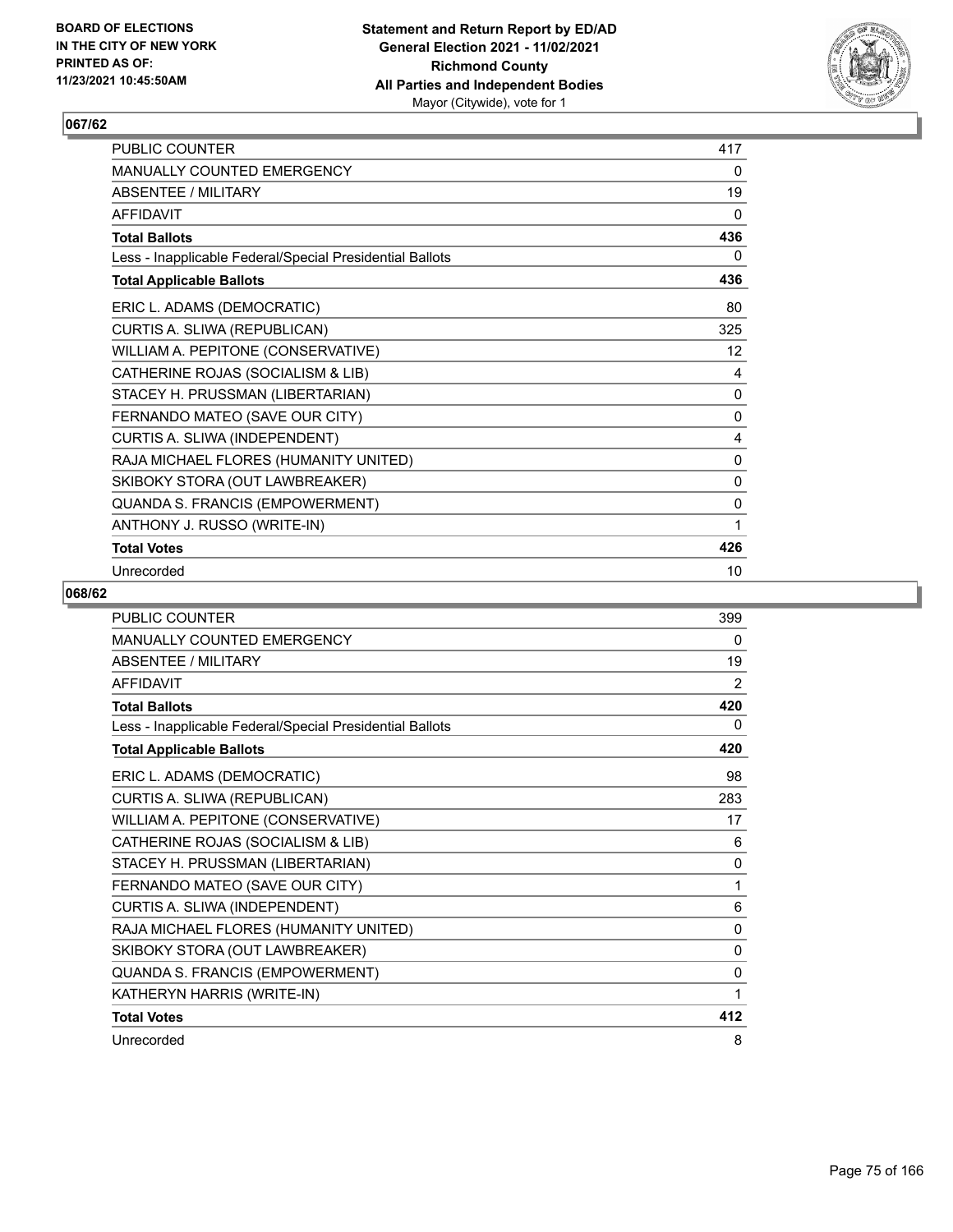

| PUBLIC COUNTER                                           | 363            |
|----------------------------------------------------------|----------------|
| <b>MANUALLY COUNTED EMERGENCY</b>                        | 0              |
| <b>ABSENTEE / MILITARY</b>                               | 25             |
| <b>AFFIDAVIT</b>                                         | 8              |
| <b>Total Ballots</b>                                     | 396            |
| Less - Inapplicable Federal/Special Presidential Ballots | 0              |
| <b>Total Applicable Ballots</b>                          | 396            |
| ERIC L. ADAMS (DEMOCRATIC)                               | 77             |
| CURTIS A. SLIWA (REPUBLICAN)                             | 277            |
| WILLIAM A. PEPITONE (CONSERVATIVE)                       | 19             |
| CATHERINE ROJAS (SOCIALISM & LIB)                        | 0              |
| STACEY H. PRUSSMAN (LIBERTARIAN)                         | 1              |
| FERNANDO MATEO (SAVE OUR CITY)                           | 0              |
| CURTIS A. SLIWA (INDEPENDENT)                            | $\overline{7}$ |
| RAJA MICHAEL FLORES (HUMANITY UNITED)                    | 1              |
| SKIBOKY STORA (OUT LAWBREAKER)                           | 0              |
| QUANDA S. FRANCIS (EMPOWERMENT)                          | 0              |
| KATHRYN A. GARCIA (WRITE-IN)                             | 1              |
| <b>Total Votes</b>                                       | 383            |
| Unrecorded                                               | 13             |

| <b>PUBLIC COUNTER</b>                                    | 179          |
|----------------------------------------------------------|--------------|
| MANUALLY COUNTED EMERGENCY                               | 0            |
| <b>ABSENTEE / MILITARY</b>                               | 13           |
| <b>AFFIDAVIT</b>                                         | 0            |
| <b>Total Ballots</b>                                     | 192          |
| Less - Inapplicable Federal/Special Presidential Ballots | 0            |
| <b>Total Applicable Ballots</b>                          | 192          |
| ERIC L. ADAMS (DEMOCRATIC)                               | 46           |
| CURTIS A. SLIWA (REPUBLICAN)                             | 131          |
| WILLIAM A. PEPITONE (CONSERVATIVE)                       | 5            |
| CATHERINE ROJAS (SOCIALISM & LIB)                        | 1            |
| STACEY H. PRUSSMAN (LIBERTARIAN)                         | 0            |
| FERNANDO MATEO (SAVE OUR CITY)                           | 1            |
| CURTIS A. SLIWA (INDEPENDENT)                            | $\mathbf{0}$ |
| RAJA MICHAEL FLORES (HUMANITY UNITED)                    | 1            |
| SKIBOKY STORA (OUT LAWBREAKER)                           | 0            |
| QUANDA S. FRANCIS (EMPOWERMENT)                          | 0            |
| <b>Total Votes</b>                                       | 185          |
| Unrecorded                                               | 7            |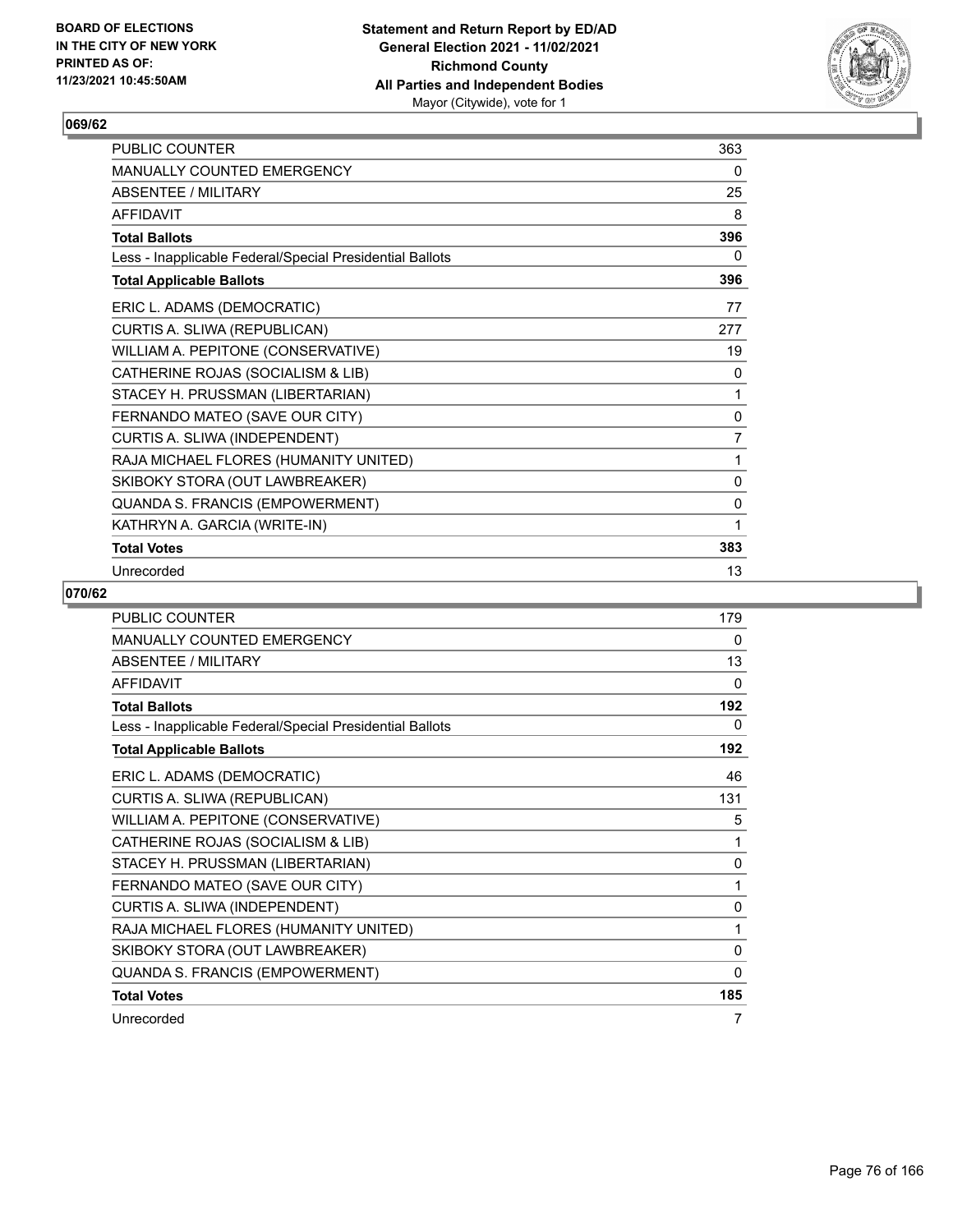

| PUBLIC COUNTER                                           | 420            |
|----------------------------------------------------------|----------------|
| <b>MANUALLY COUNTED EMERGENCY</b>                        | 0              |
| <b>ABSENTEE / MILITARY</b>                               | 16             |
| <b>AFFIDAVIT</b>                                         | 3              |
| <b>Total Ballots</b>                                     | 439            |
| Less - Inapplicable Federal/Special Presidential Ballots | 0              |
| <b>Total Applicable Ballots</b>                          | 439            |
| ERIC L. ADAMS (DEMOCRATIC)                               | 82             |
| CURTIS A. SLIWA (REPUBLICAN)                             | 334            |
| WILLIAM A. PEPITONE (CONSERVATIVE)                       | 9              |
| CATHERINE ROJAS (SOCIALISM & LIB)                        | 0              |
| STACEY H. PRUSSMAN (LIBERTARIAN)                         | 2              |
| FERNANDO MATEO (SAVE OUR CITY)                           | 0              |
| CURTIS A. SLIWA (INDEPENDENT)                            | 6              |
| RAJA MICHAEL FLORES (HUMANITY UNITED)                    | 0              |
| SKIBOKY STORA (OUT LAWBREAKER)                           | $\mathbf 0$    |
| QUANDA S. FRANCIS (EMPOWERMENT)                          | $\overline{2}$ |
| <b>Total Votes</b>                                       | 435            |
| Unrecorded                                               | 4              |

| <b>PUBLIC COUNTER</b>                                    | 369          |
|----------------------------------------------------------|--------------|
| MANUALLY COUNTED EMERGENCY                               | 0            |
| ABSENTEE / MILITARY                                      | 8            |
| <b>AFFIDAVIT</b>                                         | $\mathbf{0}$ |
| <b>Total Ballots</b>                                     | 377          |
| Less - Inapplicable Federal/Special Presidential Ballots | 0            |
| <b>Total Applicable Ballots</b>                          | 377          |
| ERIC L. ADAMS (DEMOCRATIC)                               | 87           |
| CURTIS A. SLIWA (REPUBLICAN)                             | 273          |
| WILLIAM A. PEPITONE (CONSERVATIVE)                       | 8            |
| CATHERINE ROJAS (SOCIALISM & LIB)                        | 1            |
| STACEY H. PRUSSMAN (LIBERTARIAN)                         | $\mathbf{0}$ |
| FERNANDO MATEO (SAVE OUR CITY)                           | 0            |
| CURTIS A. SLIWA (INDEPENDENT)                            | $\mathbf{0}$ |
| RAJA MICHAEL FLORES (HUMANITY UNITED)                    | 0            |
| SKIBOKY STORA (OUT LAWBREAKER)                           | 0            |
| QUANDA S. FRANCIS (EMPOWERMENT)                          | 1            |
| <b>Total Votes</b>                                       | 370          |
| Unrecorded                                               | 7            |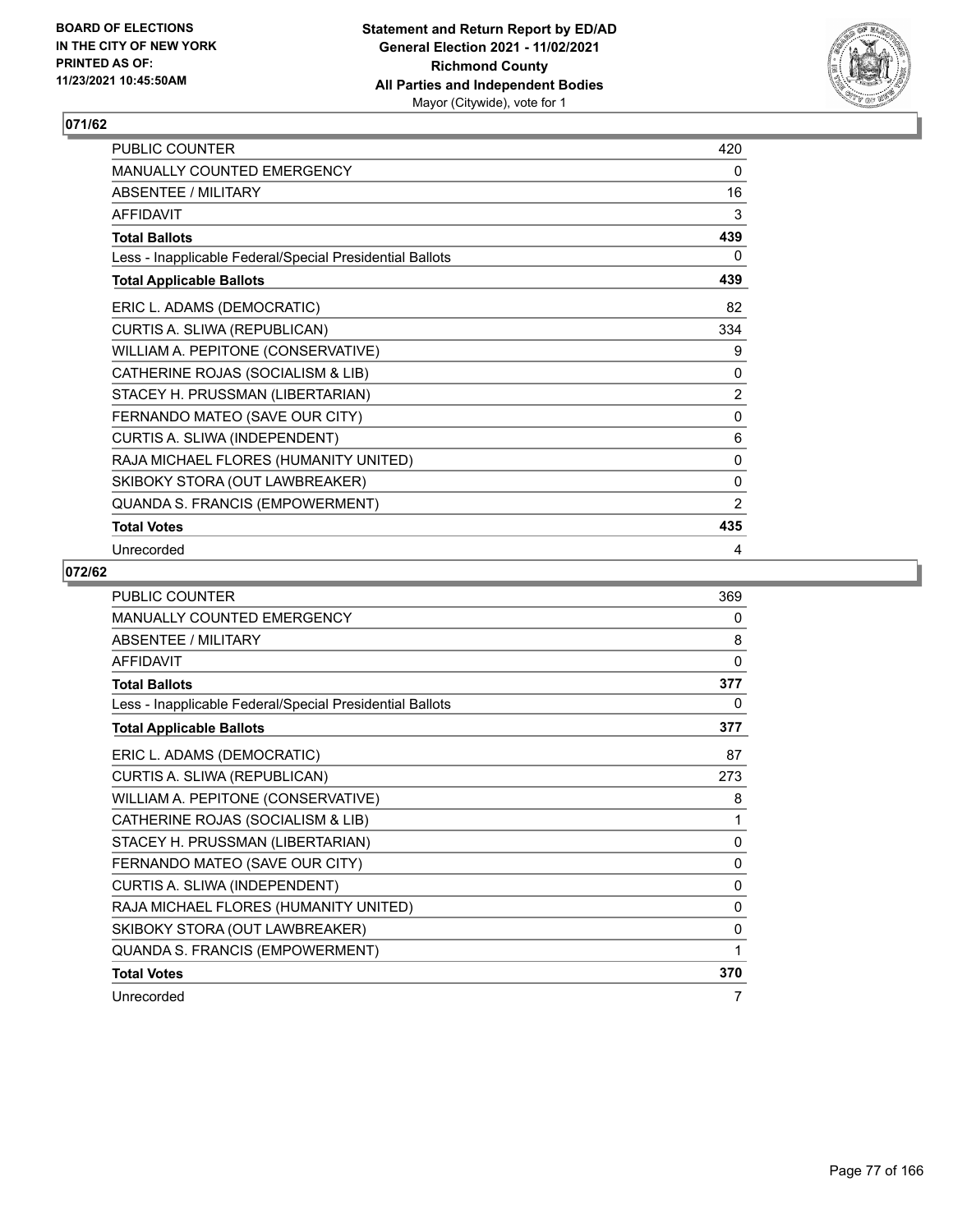

| PUBLIC COUNTER                                           | 398          |
|----------------------------------------------------------|--------------|
| MANUALLY COUNTED EMERGENCY                               | 0            |
| ABSENTEE / MILITARY                                      | 31           |
| <b>AFFIDAVIT</b>                                         | 1            |
| <b>Total Ballots</b>                                     | 430          |
| Less - Inapplicable Federal/Special Presidential Ballots | 0            |
| <b>Total Applicable Ballots</b>                          | 430          |
| ERIC L. ADAMS (DEMOCRATIC)                               | 92           |
| CURTIS A. SLIWA (REPUBLICAN)                             | 295          |
| WILLIAM A. PEPITONE (CONSERVATIVE)                       | 21           |
| CATHERINE ROJAS (SOCIALISM & LIB)                        | 3            |
| STACEY H. PRUSSMAN (LIBERTARIAN)                         | 5            |
| FERNANDO MATEO (SAVE OUR CITY)                           | $\pmb{0}$    |
| CURTIS A. SLIWA (INDEPENDENT)                            | 8            |
| RAJA MICHAEL FLORES (HUMANITY UNITED)                    | 0            |
| SKIBOKY STORA (OUT LAWBREAKER)                           | 0            |
| QUANDA S. FRANCIS (EMPOWERMENT)                          | $\mathbf{0}$ |
| <b>Total Votes</b>                                       | 424          |
| Unrecorded                                               | 6            |

| PUBLIC COUNTER                                           | 502          |
|----------------------------------------------------------|--------------|
| <b>MANUALLY COUNTED EMERGENCY</b>                        | 0            |
| <b>ABSENTEE / MILITARY</b>                               | 17           |
| <b>AFFIDAVIT</b>                                         | $\Omega$     |
| <b>Total Ballots</b>                                     | 519          |
| Less - Inapplicable Federal/Special Presidential Ballots | 0            |
| <b>Total Applicable Ballots</b>                          | 519          |
| ERIC L. ADAMS (DEMOCRATIC)                               | 61           |
| CURTIS A. SLIWA (REPUBLICAN)                             | 420          |
| WILLIAM A. PEPITONE (CONSERVATIVE)                       | 11           |
| CATHERINE ROJAS (SOCIALISM & LIB)                        | 1            |
| STACEY H. PRUSSMAN (LIBERTARIAN)                         | 1            |
| FERNANDO MATEO (SAVE OUR CITY)                           | 1            |
| CURTIS A. SLIWA (INDEPENDENT)                            | 10           |
| RAJA MICHAEL FLORES (HUMANITY UNITED)                    | 1            |
| SKIBOKY STORA (OUT LAWBREAKER)                           | $\mathbf{0}$ |
| QUANDA S. FRANCIS (EMPOWERMENT)                          | 1            |
| KATHLEEN HEARN (WRITE-IN)                                | 1            |
| UNATTRIBUTABLE WRITE-IN (WRITE-IN)                       | 1            |
| <b>Total Votes</b>                                       | 509          |
| Unrecorded                                               | 10           |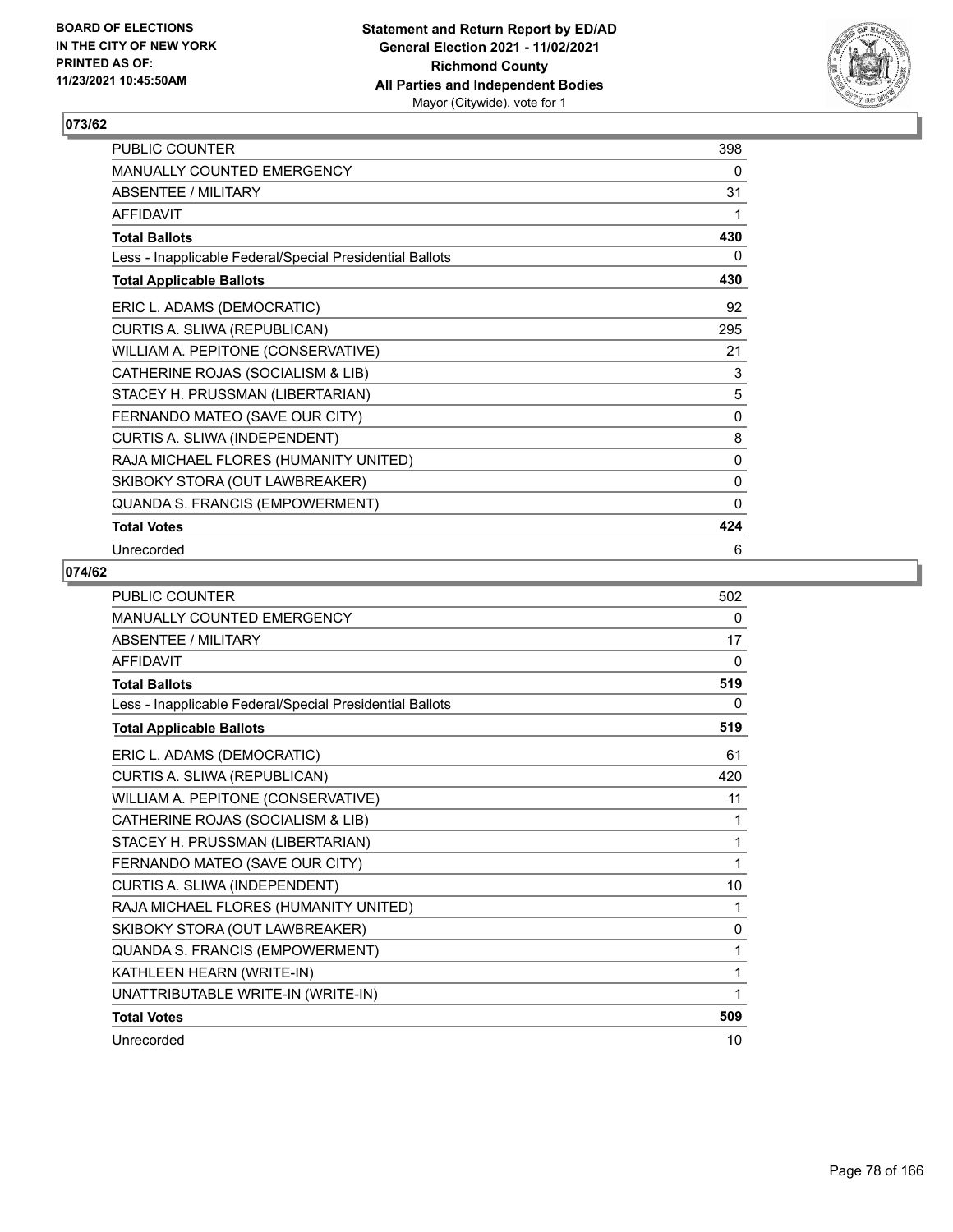

| PUBLIC COUNTER                                           | 411            |
|----------------------------------------------------------|----------------|
| MANUALLY COUNTED EMERGENCY                               | 0              |
| ABSENTEE / MILITARY                                      | 19             |
| <b>AFFIDAVIT</b>                                         | 6              |
| <b>Total Ballots</b>                                     | 436            |
| Less - Inapplicable Federal/Special Presidential Ballots | 0              |
| <b>Total Applicable Ballots</b>                          | 436            |
| ERIC L. ADAMS (DEMOCRATIC)                               | 56             |
| CURTIS A. SLIWA (REPUBLICAN)                             | 347            |
| WILLIAM A. PEPITONE (CONSERVATIVE)                       | 21             |
| CATHERINE ROJAS (SOCIALISM & LIB)                        | 2              |
| STACEY H. PRUSSMAN (LIBERTARIAN)                         | $\mathbf{1}$   |
| FERNANDO MATEO (SAVE OUR CITY)                           | $\overline{2}$ |
| CURTIS A. SLIWA (INDEPENDENT)                            | 3              |
| RAJA MICHAEL FLORES (HUMANITY UNITED)                    | 0              |
| SKIBOKY STORA (OUT LAWBREAKER)                           | 0              |
| QUANDA S. FRANCIS (EMPOWERMENT)                          | $\mathbf{0}$   |
| <b>Total Votes</b>                                       | 432            |
| Unrecorded                                               | 4              |

| PUBLIC COUNTER                                           | 445          |
|----------------------------------------------------------|--------------|
| MANUALLY COUNTED EMERGENCY                               | 0            |
| <b>ABSENTEE / MILITARY</b>                               | 6            |
| <b>AFFIDAVIT</b>                                         | 9            |
| <b>Total Ballots</b>                                     | 460          |
| Less - Inapplicable Federal/Special Presidential Ballots | 0            |
| <b>Total Applicable Ballots</b>                          | 460          |
| ERIC L. ADAMS (DEMOCRATIC)                               | 48           |
| CURTIS A. SLIWA (REPUBLICAN)                             | 389          |
| WILLIAM A. PEPITONE (CONSERVATIVE)                       | 14           |
| CATHERINE ROJAS (SOCIALISM & LIB)                        | 0            |
| STACEY H. PRUSSMAN (LIBERTARIAN)                         | 1            |
| FERNANDO MATEO (SAVE OUR CITY)                           | $\mathbf{0}$ |
| CURTIS A. SLIWA (INDEPENDENT)                            | 6            |
| RAJA MICHAEL FLORES (HUMANITY UNITED)                    | 0            |
| SKIBOKY STORA (OUT LAWBREAKER)                           | 0            |
| QUANDA S. FRANCIS (EMPOWERMENT)                          | 1            |
| <b>Total Votes</b>                                       | 459          |
| Unrecorded                                               | 1            |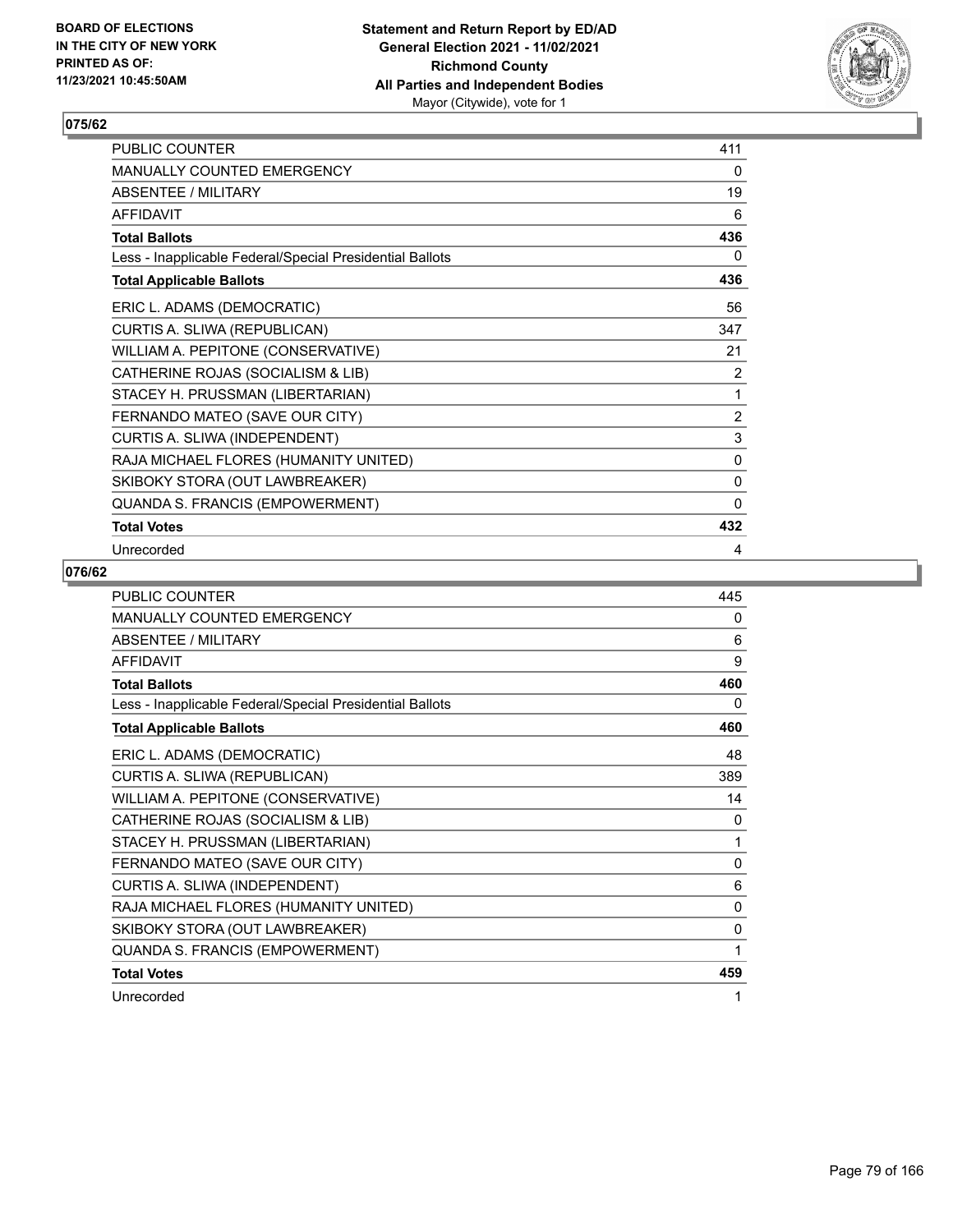

| <b>PUBLIC COUNTER</b>                                    | 474          |
|----------------------------------------------------------|--------------|
| <b>MANUALLY COUNTED EMERGENCY</b>                        | 0            |
| ABSENTEE / MILITARY                                      | 23           |
| <b>AFFIDAVIT</b>                                         | 2            |
| <b>Total Ballots</b>                                     | 499          |
| Less - Inapplicable Federal/Special Presidential Ballots | 0            |
| <b>Total Applicable Ballots</b>                          | 499          |
| ERIC L. ADAMS (DEMOCRATIC)                               | 56           |
| CURTIS A. SLIWA (REPUBLICAN)                             | 407          |
| WILLIAM A. PEPITONE (CONSERVATIVE)                       | 14           |
| CATHERINE ROJAS (SOCIALISM & LIB)                        | 0            |
| STACEY H. PRUSSMAN (LIBERTARIAN)                         | 0            |
| FERNANDO MATEO (SAVE OUR CITY)                           | $\mathbf{0}$ |
| CURTIS A. SLIWA (INDEPENDENT)                            | 5            |
| RAJA MICHAEL FLORES (HUMANITY UNITED)                    | 0            |
| SKIBOKY STORA (OUT LAWBREAKER)                           | 0            |
| QUANDA S. FRANCIS (EMPOWERMENT)                          | 1            |
| LOU TOBACCO (WRITE-IN)                                   | 1            |
| <b>Total Votes</b>                                       | 484          |
| Unrecorded                                               | 15           |

| <b>PUBLIC COUNTER</b>                                    | 447          |
|----------------------------------------------------------|--------------|
| MANUALLY COUNTED EMERGENCY                               | 0            |
| <b>ABSENTEE / MILITARY</b>                               | 14           |
| <b>AFFIDAVIT</b>                                         | 2            |
| <b>Total Ballots</b>                                     | 463          |
| Less - Inapplicable Federal/Special Presidential Ballots | 0            |
| <b>Total Applicable Ballots</b>                          | 463          |
| ERIC L. ADAMS (DEMOCRATIC)                               | 56           |
| CURTIS A. SLIWA (REPUBLICAN)                             | 384          |
| WILLIAM A. PEPITONE (CONSERVATIVE)                       | 9            |
| CATHERINE ROJAS (SOCIALISM & LIB)                        | 1            |
| STACEY H. PRUSSMAN (LIBERTARIAN)                         | 0            |
| FERNANDO MATEO (SAVE OUR CITY)                           | $\mathbf{0}$ |
| CURTIS A. SLIWA (INDEPENDENT)                            | 10           |
| RAJA MICHAEL FLORES (HUMANITY UNITED)                    | 0            |
| SKIBOKY STORA (OUT LAWBREAKER)                           | 0            |
| QUANDA S. FRANCIS (EMPOWERMENT)                          | 1            |
| <b>Total Votes</b>                                       | 461          |
| Unrecorded                                               | 2            |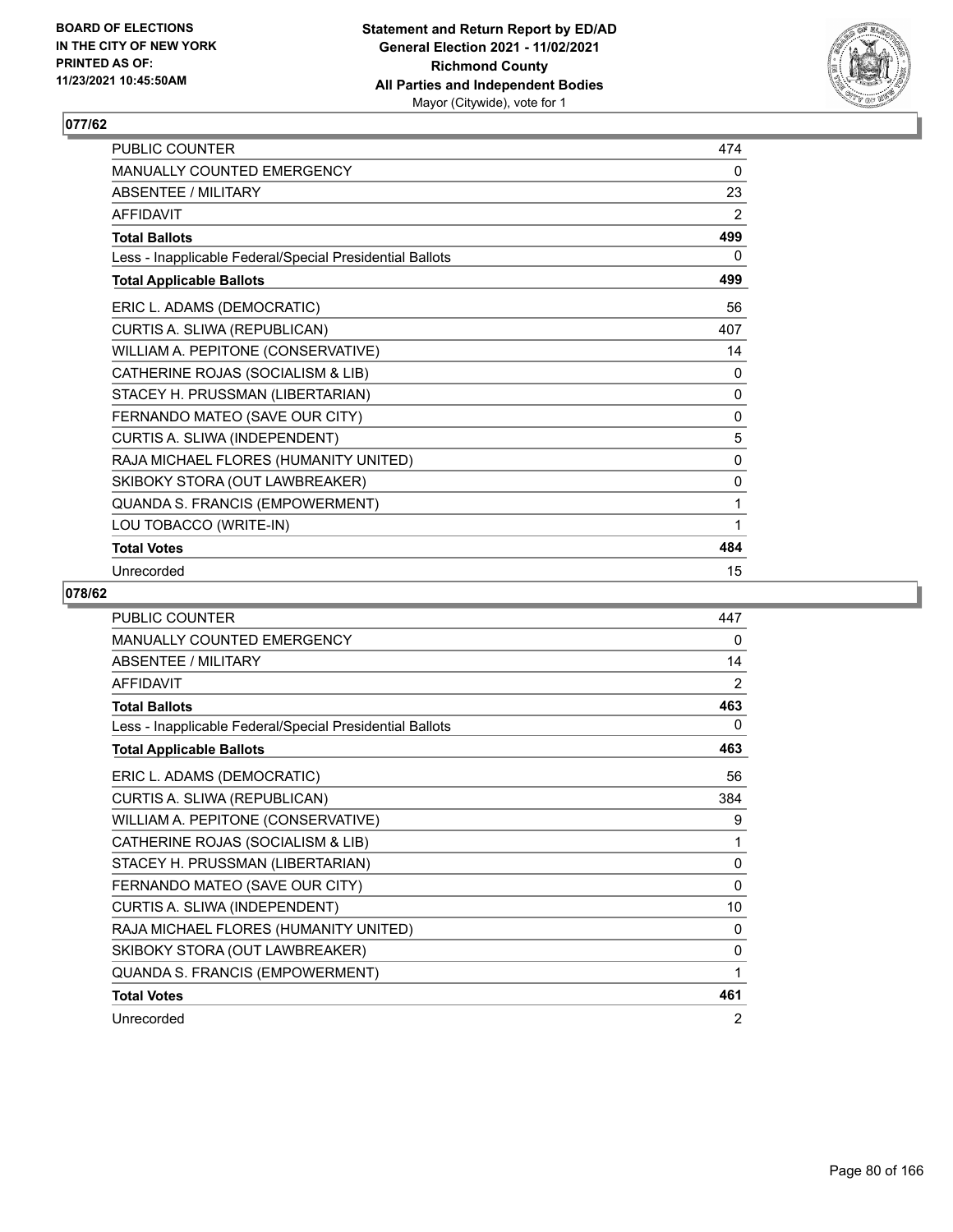

| PUBLIC COUNTER                                           | 263            |
|----------------------------------------------------------|----------------|
| MANUALLY COUNTED EMERGENCY                               | 0              |
| <b>ABSENTEE / MILITARY</b>                               | 14             |
| <b>AFFIDAVIT</b>                                         | 0              |
| <b>Total Ballots</b>                                     | 277            |
| Less - Inapplicable Federal/Special Presidential Ballots | 0              |
| <b>Total Applicable Ballots</b>                          | 277            |
| ERIC L. ADAMS (DEMOCRATIC)                               | 33             |
| CURTIS A. SLIWA (REPUBLICAN)                             | 220            |
| WILLIAM A. PEPITONE (CONSERVATIVE)                       | 13             |
| CATHERINE ROJAS (SOCIALISM & LIB)                        | $\overline{2}$ |
| STACEY H. PRUSSMAN (LIBERTARIAN)                         | 0              |
| FERNANDO MATEO (SAVE OUR CITY)                           | 0              |
| CURTIS A. SLIWA (INDEPENDENT)                            | 6              |
| RAJA MICHAEL FLORES (HUMANITY UNITED)                    | 0              |
| SKIBOKY STORA (OUT LAWBREAKER)                           | 0              |
| QUANDA S. FRANCIS (EMPOWERMENT)                          | 0              |
| <b>Total Votes</b>                                       | 274            |
| Unrecorded                                               | 3              |

| <b>PUBLIC COUNTER</b>                                    | 461          |
|----------------------------------------------------------|--------------|
| MANUALLY COUNTED EMERGENCY                               | 0            |
| ABSENTEE / MILITARY                                      | 13           |
| <b>AFFIDAVIT</b>                                         | 4            |
| <b>Total Ballots</b>                                     | 478          |
| Less - Inapplicable Federal/Special Presidential Ballots | 0            |
| <b>Total Applicable Ballots</b>                          | 478          |
| ERIC L. ADAMS (DEMOCRATIC)                               | 74           |
| CURTIS A. SLIWA (REPUBLICAN)                             | 359          |
| WILLIAM A. PEPITONE (CONSERVATIVE)                       | 23           |
| CATHERINE ROJAS (SOCIALISM & LIB)                        | 3            |
| STACEY H. PRUSSMAN (LIBERTARIAN)                         | $\mathbf{0}$ |
| FERNANDO MATEO (SAVE OUR CITY)                           | 0            |
| CURTIS A. SLIWA (INDEPENDENT)                            | 11           |
| RAJA MICHAEL FLORES (HUMANITY UNITED)                    | 0            |
| SKIBOKY STORA (OUT LAWBREAKER)                           | $\mathbf{0}$ |
| QUANDA S. FRANCIS (EMPOWERMENT)                          | 0            |
| JAKE RUSHKIN (WRITE-IN)                                  | 1            |
| <b>Total Votes</b>                                       | 471          |
| Unrecorded                                               | 7            |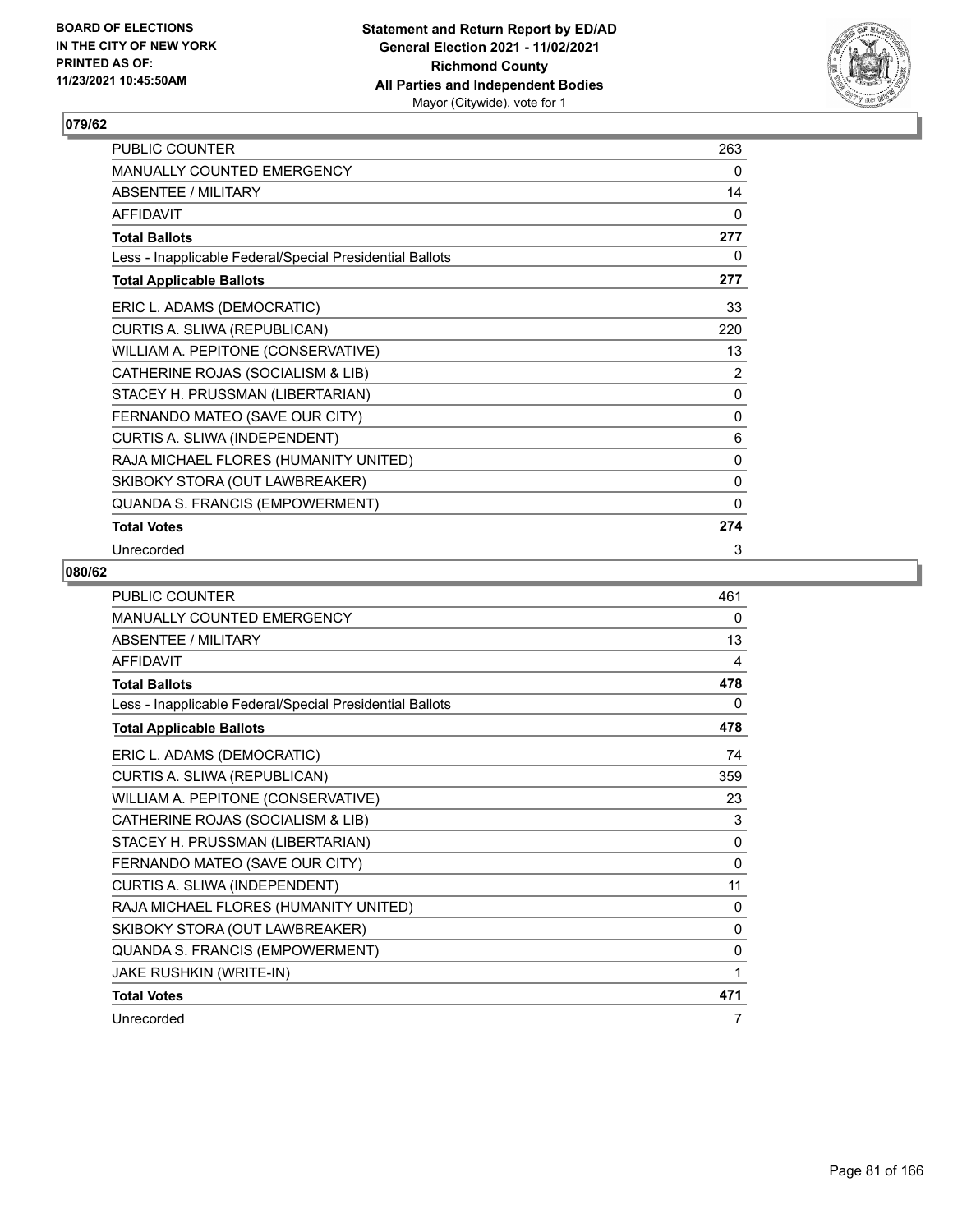

| PUBLIC COUNTER                                           | 479            |
|----------------------------------------------------------|----------------|
| MANUALLY COUNTED EMERGENCY                               | 0              |
| ABSENTEE / MILITARY                                      | 28             |
| <b>AFFIDAVIT</b>                                         | $\mathbf{0}$   |
| <b>Total Ballots</b>                                     | 507            |
| Less - Inapplicable Federal/Special Presidential Ballots | 0              |
| <b>Total Applicable Ballots</b>                          | 507            |
| ERIC L. ADAMS (DEMOCRATIC)                               | 53             |
| CURTIS A. SLIWA (REPUBLICAN)                             | 417            |
| WILLIAM A. PEPITONE (CONSERVATIVE)                       | 20             |
| CATHERINE ROJAS (SOCIALISM & LIB)                        | 1              |
| STACEY H. PRUSSMAN (LIBERTARIAN)                         | 2              |
| FERNANDO MATEO (SAVE OUR CITY)                           | $\overline{2}$ |
| CURTIS A. SLIWA (INDEPENDENT)                            | 4              |
| RAJA MICHAEL FLORES (HUMANITY UNITED)                    | 0              |
| SKIBOKY STORA (OUT LAWBREAKER)                           | 0              |
| QUANDA S. FRANCIS (EMPOWERMENT)                          | $\mathbf{0}$   |
| <b>Total Votes</b>                                       | 499            |
| Unrecorded                                               | 8              |

| <b>PUBLIC COUNTER</b>                                    | 418 |
|----------------------------------------------------------|-----|
| <b>MANUALLY COUNTED EMERGENCY</b>                        | 0   |
| <b>ABSENTEE / MILITARY</b>                               | 23  |
| <b>AFFIDAVIT</b>                                         | 3   |
| <b>Total Ballots</b>                                     | 444 |
| Less - Inapplicable Federal/Special Presidential Ballots | 0   |
| <b>Total Applicable Ballots</b>                          | 444 |
| ERIC L. ADAMS (DEMOCRATIC)                               | 59  |
| CURTIS A. SLIWA (REPUBLICAN)                             | 351 |
| WILLIAM A. PEPITONE (CONSERVATIVE)                       | 21  |
| CATHERINE ROJAS (SOCIALISM & LIB)                        | 2   |
| STACEY H. PRUSSMAN (LIBERTARIAN)                         | 1   |
| FERNANDO MATEO (SAVE OUR CITY)                           | 1   |
| CURTIS A. SLIWA (INDEPENDENT)                            | 5   |
| RAJA MICHAEL FLORES (HUMANITY UNITED)                    | 0   |
| SKIBOKY STORA (OUT LAWBREAKER)                           | 0   |
| QUANDA S. FRANCIS (EMPOWERMENT)                          | 0   |
| <b>Total Votes</b>                                       | 440 |
| Unrecorded                                               | 4   |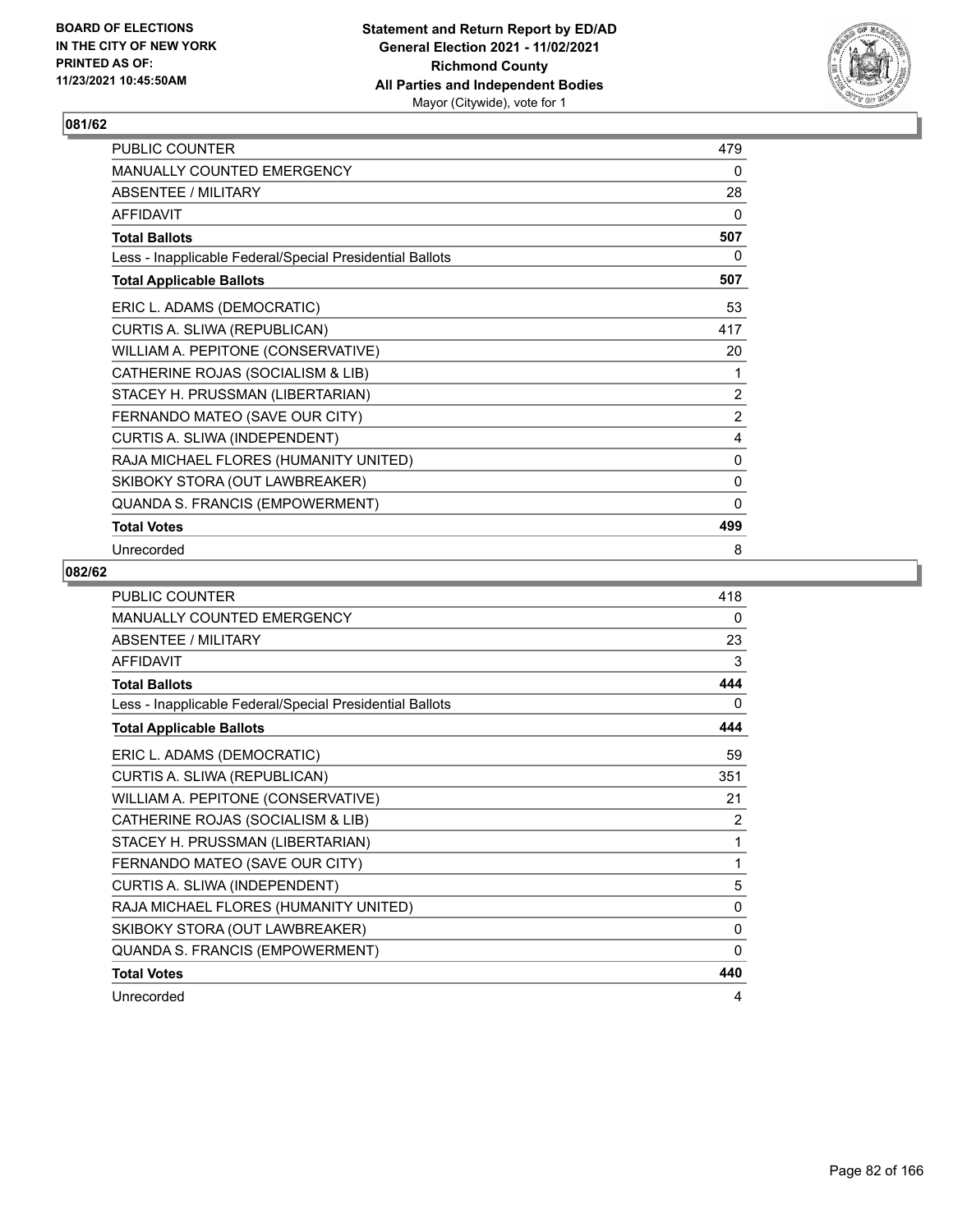

| PUBLIC COUNTER                                           | 419            |
|----------------------------------------------------------|----------------|
| <b>MANUALLY COUNTED EMERGENCY</b>                        | 0              |
| <b>ABSENTEE / MILITARY</b>                               | $\overline{7}$ |
| <b>AFFIDAVIT</b>                                         | 1              |
| <b>Total Ballots</b>                                     | 427            |
| Less - Inapplicable Federal/Special Presidential Ballots | 0              |
| <b>Total Applicable Ballots</b>                          | 427            |
| ERIC L. ADAMS (DEMOCRATIC)                               | 48             |
| CURTIS A. SLIWA (REPUBLICAN)                             | 355            |
| WILLIAM A. PEPITONE (CONSERVATIVE)                       | 9              |
| CATHERINE ROJAS (SOCIALISM & LIB)                        | 1              |
| STACEY H. PRUSSMAN (LIBERTARIAN)                         | 0              |
| FERNANDO MATEO (SAVE OUR CITY)                           | 1              |
| CURTIS A. SLIWA (INDEPENDENT)                            | 5              |
| RAJA MICHAEL FLORES (HUMANITY UNITED)                    | 0              |
| SKIBOKY STORA (OUT LAWBREAKER)                           | 0              |
| QUANDA S. FRANCIS (EMPOWERMENT)                          | 0              |
| MICHAEL FRANCESA (WRITE-IN)                              | 1              |
| <b>Total Votes</b>                                       | 420            |
| Unrecorded                                               | 7              |

| <b>PUBLIC COUNTER</b>                                    | 477            |
|----------------------------------------------------------|----------------|
| MANUALLY COUNTED EMERGENCY                               | 0              |
| <b>ABSENTEE / MILITARY</b>                               | 21             |
| <b>AFFIDAVIT</b>                                         | 0              |
| <b>Total Ballots</b>                                     | 498            |
| Less - Inapplicable Federal/Special Presidential Ballots | $\mathbf{0}$   |
| <b>Total Applicable Ballots</b>                          | 498            |
| ERIC L. ADAMS (DEMOCRATIC)                               | 54             |
| CURTIS A. SLIWA (REPUBLICAN)                             | 416            |
| WILLIAM A. PEPITONE (CONSERVATIVE)                       | 14             |
| CATHERINE ROJAS (SOCIALISM & LIB)                        | 0              |
| STACEY H. PRUSSMAN (LIBERTARIAN)                         | 0              |
| FERNANDO MATEO (SAVE OUR CITY)                           | $\overline{2}$ |
| CURTIS A. SLIWA (INDEPENDENT)                            | 3              |
| RAJA MICHAEL FLORES (HUMANITY UNITED)                    | 1              |
| SKIBOKY STORA (OUT LAWBREAKER)                           | 0              |
| QUANDA S. FRANCIS (EMPOWERMENT)                          | 1              |
| <b>Total Votes</b>                                       | 491            |
| Unrecorded                                               | 7              |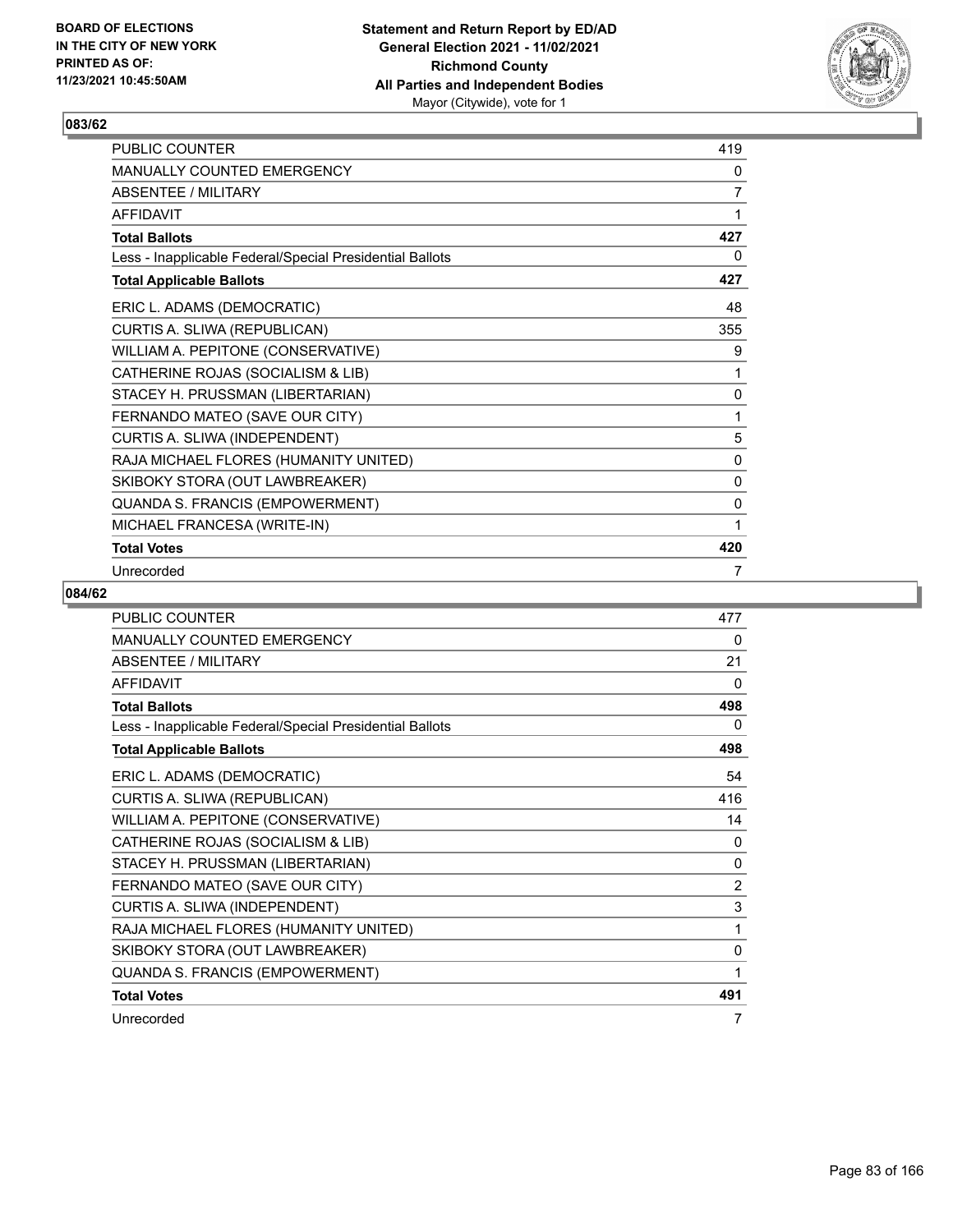

| <b>PUBLIC COUNTER</b>                                    | 342      |
|----------------------------------------------------------|----------|
| <b>MANUALLY COUNTED EMERGENCY</b>                        | 0        |
| ABSENTEE / MILITARY                                      | 18       |
| <b>AFFIDAVIT</b>                                         | 1        |
| <b>Total Ballots</b>                                     | 361      |
| Less - Inapplicable Federal/Special Presidential Ballots | 0        |
| <b>Total Applicable Ballots</b>                          | 361      |
| ERIC L. ADAMS (DEMOCRATIC)                               | 63       |
| CURTIS A. SLIWA (REPUBLICAN)                             | 273      |
| WILLIAM A. PEPITONE (CONSERVATIVE)                       | 5        |
| CATHERINE ROJAS (SOCIALISM & LIB)                        | 3        |
| STACEY H. PRUSSMAN (LIBERTARIAN)                         | 0        |
| FERNANDO MATEO (SAVE OUR CITY)                           | $\Omega$ |
| CURTIS A. SLIWA (INDEPENDENT)                            | 5        |
| RAJA MICHAEL FLORES (HUMANITY UNITED)                    | 0        |
| SKIBOKY STORA (OUT LAWBREAKER)                           | 0        |
| QUANDA S. FRANCIS (EMPOWERMENT)                          | 0        |
| MARK S. GRIFFITH (WRITE-IN)                              | 1        |
| <b>Total Votes</b>                                       | 350      |
| Unrecorded                                               | 11       |

| <b>PUBLIC COUNTER</b>                                    | 389          |
|----------------------------------------------------------|--------------|
| MANUALLY COUNTED EMERGENCY                               | 0            |
| <b>ABSENTEE / MILITARY</b>                               | 12           |
| <b>AFFIDAVIT</b>                                         | 0            |
| <b>Total Ballots</b>                                     | 401          |
| Less - Inapplicable Federal/Special Presidential Ballots | 0            |
| <b>Total Applicable Ballots</b>                          | 401          |
| ERIC L. ADAMS (DEMOCRATIC)                               | 63           |
| CURTIS A. SLIWA (REPUBLICAN)                             | 297          |
| WILLIAM A. PEPITONE (CONSERVATIVE)                       | 23           |
| CATHERINE ROJAS (SOCIALISM & LIB)                        | 1            |
| STACEY H. PRUSSMAN (LIBERTARIAN)                         | 0            |
| FERNANDO MATEO (SAVE OUR CITY)                           | $\mathbf{0}$ |
| CURTIS A. SLIWA (INDEPENDENT)                            | 11           |
| RAJA MICHAEL FLORES (HUMANITY UNITED)                    | 0            |
| SKIBOKY STORA (OUT LAWBREAKER)                           | 0            |
| QUANDA S. FRANCIS (EMPOWERMENT)                          | 0            |
| <b>Total Votes</b>                                       | 395          |
| Unrecorded                                               | 6            |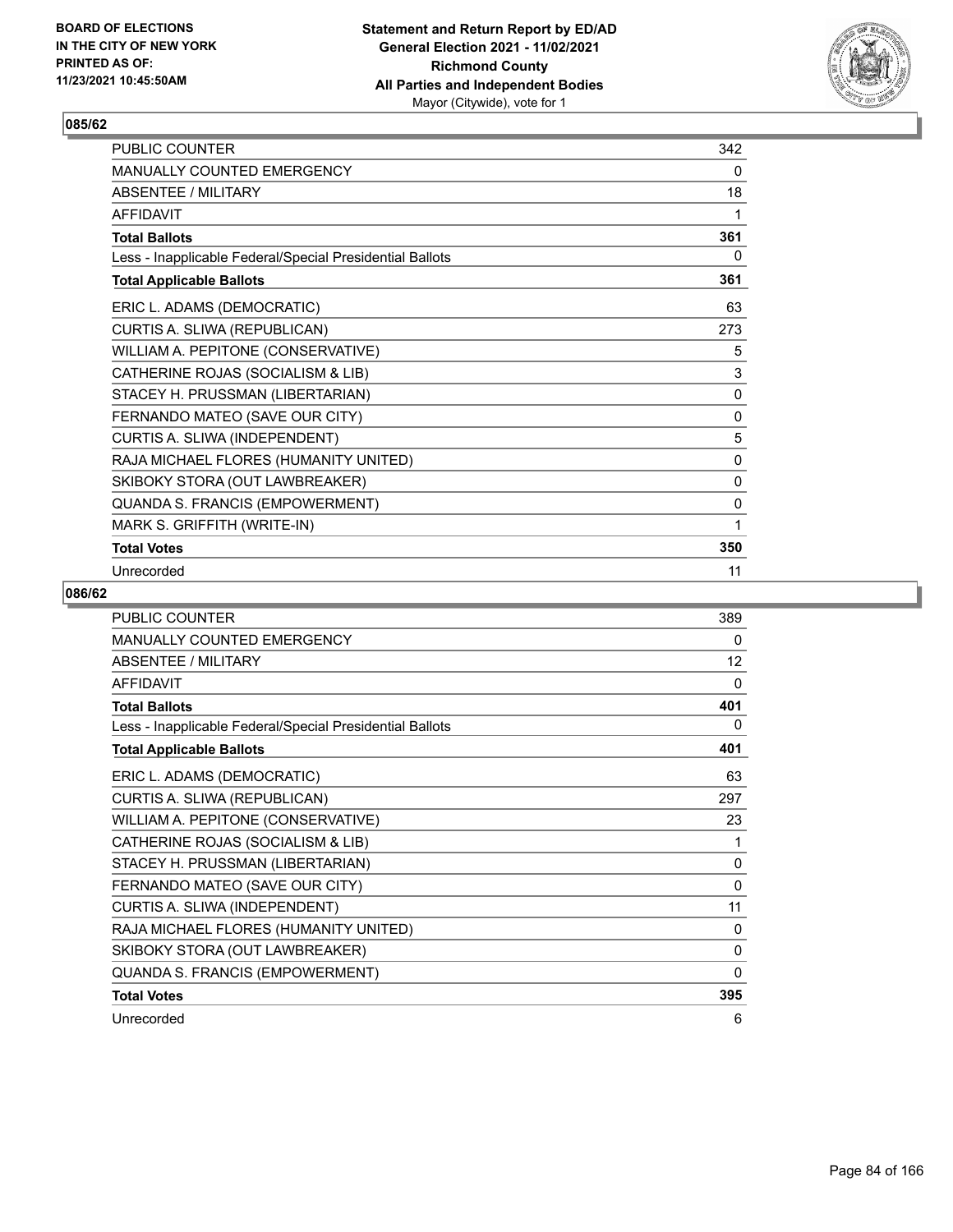

| PUBLIC COUNTER                                           | 0            |
|----------------------------------------------------------|--------------|
| <b>MANUALLY COUNTED EMERGENCY</b>                        | 0            |
| ABSENTEE / MILITARY                                      | 0            |
| <b>AFFIDAVIT</b>                                         | 0            |
| <b>Total Ballots</b>                                     | 0            |
| Less - Inapplicable Federal/Special Presidential Ballots | 0            |
| <b>Total Applicable Ballots</b>                          | 0            |
| ERIC L. ADAMS (DEMOCRATIC)                               | 0            |
| CURTIS A. SLIWA (REPUBLICAN)                             | 0            |
| WILLIAM A. PEPITONE (CONSERVATIVE)                       | 0            |
| CATHERINE ROJAS (SOCIALISM & LIB)                        | 0            |
| STACEY H. PRUSSMAN (LIBERTARIAN)                         | 0            |
| FERNANDO MATEO (SAVE OUR CITY)                           | 0            |
| CURTIS A. SLIWA (INDEPENDENT)                            | 0            |
| RAJA MICHAEL FLORES (HUMANITY UNITED)                    | 0            |
| SKIBOKY STORA (OUT LAWBREAKER)                           | 0            |
| QUANDA S. FRANCIS (EMPOWERMENT)                          | $\mathbf{0}$ |
| <b>Total Votes</b>                                       | 0            |

| <b>PUBLIC COUNTER</b>                                    | 0        |
|----------------------------------------------------------|----------|
| MANUALLY COUNTED EMERGENCY                               | 0        |
| <b>ABSENTEE / MILITARY</b>                               | $\Omega$ |
| <b>AFFIDAVIT</b>                                         | $\Omega$ |
| <b>Total Ballots</b>                                     | 0        |
| Less - Inapplicable Federal/Special Presidential Ballots | 0        |
| <b>Total Applicable Ballots</b>                          | 0        |
| ERIC L. ADAMS (DEMOCRATIC)                               | 0        |
| CURTIS A. SLIWA (REPUBLICAN)                             | 0        |
| WILLIAM A. PEPITONE (CONSERVATIVE)                       | 0        |
| CATHERINE ROJAS (SOCIALISM & LIB)                        | 0        |
| STACEY H. PRUSSMAN (LIBERTARIAN)                         | 0        |
| FERNANDO MATEO (SAVE OUR CITY)                           | 0        |
| CURTIS A. SLIWA (INDEPENDENT)                            | 0        |
| RAJA MICHAEL FLORES (HUMANITY UNITED)                    | 0        |
| SKIBOKY STORA (OUT LAWBREAKER)                           | 0        |
| QUANDA S. FRANCIS (EMPOWERMENT)                          | 0        |
| <b>Total Votes</b>                                       | 0        |
|                                                          |          |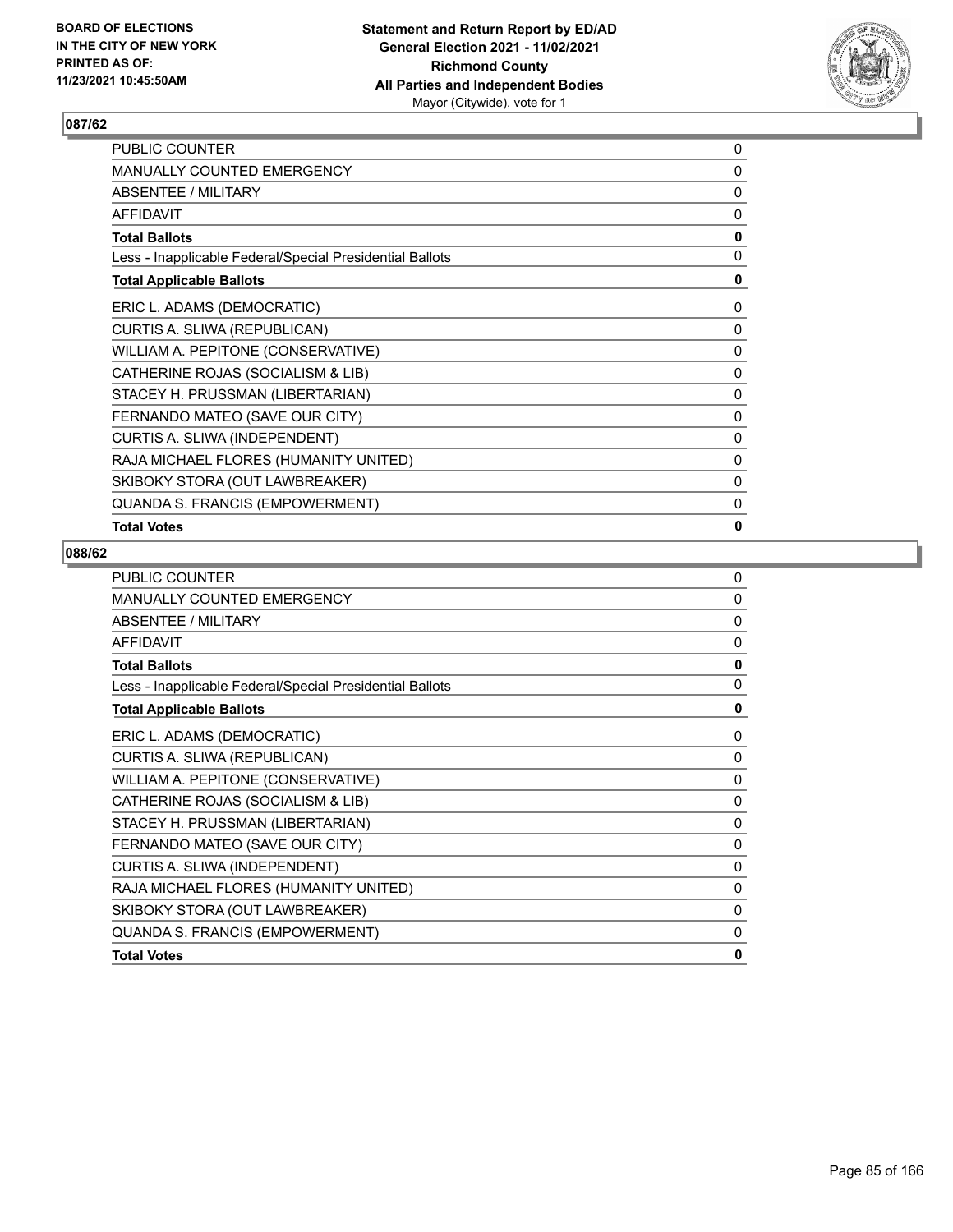

| <b>PUBLIC COUNTER</b>                                    | 409            |
|----------------------------------------------------------|----------------|
| <b>MANUALLY COUNTED EMERGENCY</b>                        | 0              |
| ABSENTEE / MILITARY                                      | 20             |
| <b>AFFIDAVIT</b>                                         | 1              |
| <b>Total Ballots</b>                                     | 430            |
| Less - Inapplicable Federal/Special Presidential Ballots | 0              |
| <b>Total Applicable Ballots</b>                          | 430            |
| ERIC L. ADAMS (DEMOCRATIC)                               | 81             |
| CURTIS A. SLIWA (REPUBLICAN)                             | 309            |
| WILLIAM A. PEPITONE (CONSERVATIVE)                       | 21             |
| CATHERINE ROJAS (SOCIALISM & LIB)                        | 2              |
| STACEY H. PRUSSMAN (LIBERTARIAN)                         | 0              |
| FERNANDO MATEO (SAVE OUR CITY)                           | 0              |
| CURTIS A. SLIWA (INDEPENDENT)                            | $\overline{7}$ |
| RAJA MICHAEL FLORES (HUMANITY UNITED)                    | 0              |
| SKIBOKY STORA (OUT LAWBREAKER)                           | 0              |
| QUANDA S. FRANCIS (EMPOWERMENT)                          | 4              |
| UNATTRIBUTABLE WRITE-IN (WRITE-IN)                       | 1              |
| <b>Total Votes</b>                                       | 425            |
| Unrecorded                                               | 5              |

| <b>PUBLIC COUNTER</b>                                    | 359            |
|----------------------------------------------------------|----------------|
| <b>MANUALLY COUNTED EMERGENCY</b>                        | 0              |
| <b>ABSENTEE / MILITARY</b>                               | 23             |
| <b>AFFIDAVIT</b>                                         | 0              |
| <b>Total Ballots</b>                                     | 382            |
| Less - Inapplicable Federal/Special Presidential Ballots | 0              |
| <b>Total Applicable Ballots</b>                          | 382            |
| ERIC L. ADAMS (DEMOCRATIC)                               | 101            |
| CURTIS A. SLIWA (REPUBLICAN)                             | 251            |
| WILLIAM A. PEPITONE (CONSERVATIVE)                       | 11             |
| CATHERINE ROJAS (SOCIALISM & LIB)                        | 5              |
| STACEY H. PRUSSMAN (LIBERTARIAN)                         | 1              |
| FERNANDO MATEO (SAVE OUR CITY)                           | 0              |
| CURTIS A. SLIWA (INDEPENDENT)                            | 6              |
| RAJA MICHAEL FLORES (HUMANITY UNITED)                    | $\overline{2}$ |
| SKIBOKY STORA (OUT LAWBREAKER)                           | 0              |
| QUANDA S. FRANCIS (EMPOWERMENT)                          | 0              |
| <b>Total Votes</b>                                       | 377            |
| Unrecorded                                               | 5              |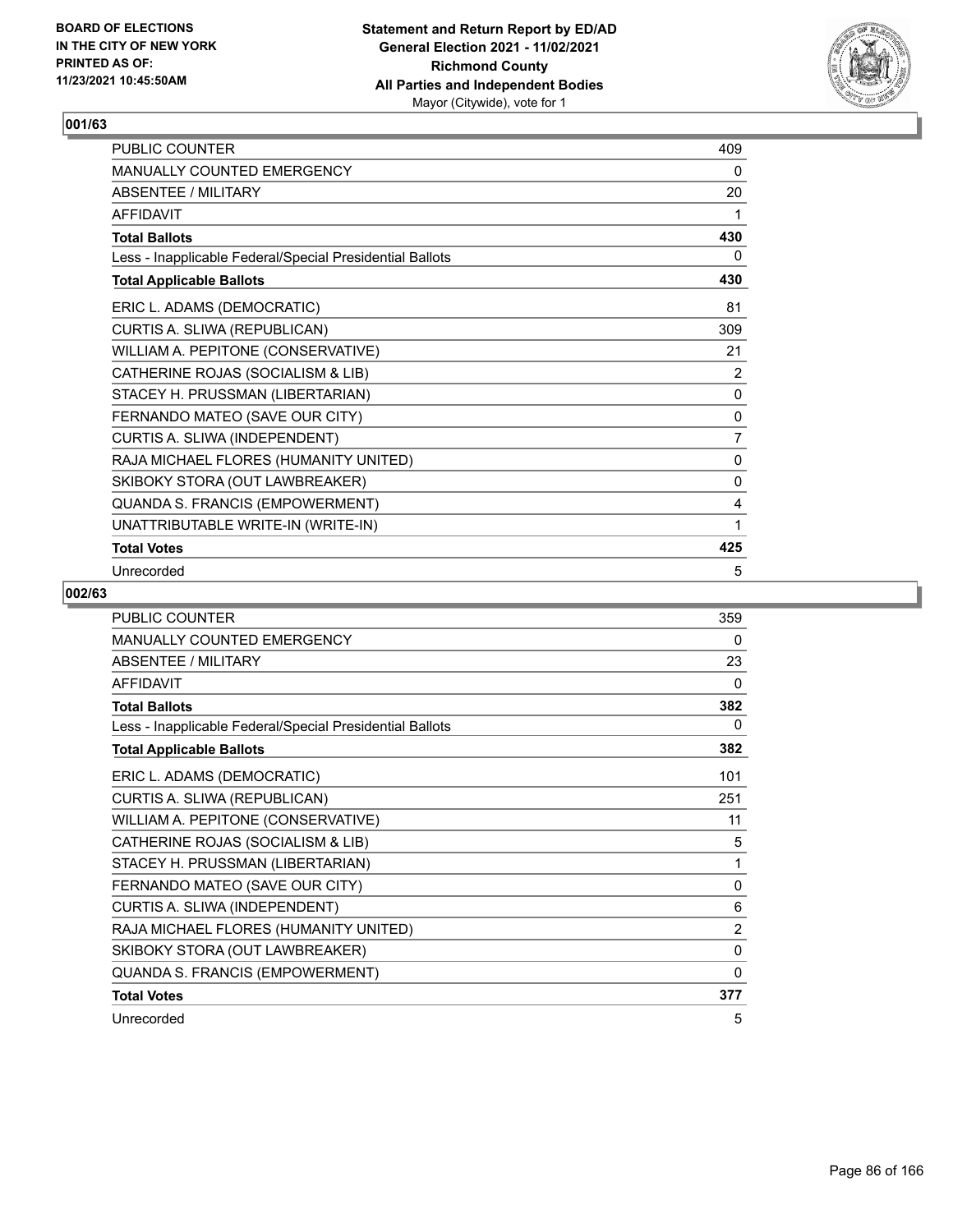

| PUBLIC COUNTER                                           | 234       |
|----------------------------------------------------------|-----------|
| MANUALLY COUNTED EMERGENCY                               | 0         |
| ABSENTEE / MILITARY                                      | 15        |
| <b>AFFIDAVIT</b>                                         | 2         |
| <b>Total Ballots</b>                                     | 251       |
| Less - Inapplicable Federal/Special Presidential Ballots | 0         |
| <b>Total Applicable Ballots</b>                          | 251       |
| ERIC L. ADAMS (DEMOCRATIC)                               | 73        |
| CURTIS A. SLIWA (REPUBLICAN)                             | 156       |
| WILLIAM A. PEPITONE (CONSERVATIVE)                       | 10        |
| CATHERINE ROJAS (SOCIALISM & LIB)                        | 3         |
| STACEY H. PRUSSMAN (LIBERTARIAN)                         | $\pmb{0}$ |
| FERNANDO MATEO (SAVE OUR CITY)                           | 1         |
| CURTIS A. SLIWA (INDEPENDENT)                            | 3         |
| RAJA MICHAEL FLORES (HUMANITY UNITED)                    | 1         |
| SKIBOKY STORA (OUT LAWBREAKER)                           | 0         |
| QUANDA S. FRANCIS (EMPOWERMENT)                          | 0         |
| <b>Total Votes</b>                                       | 247       |
| Unrecorded                                               | 4         |

| <b>PUBLIC COUNTER</b>                                    | 399            |
|----------------------------------------------------------|----------------|
| <b>MANUALLY COUNTED EMERGENCY</b>                        | 0              |
| ABSENTEE / MILITARY                                      | 42             |
| <b>AFFIDAVIT</b>                                         | $\overline{2}$ |
| <b>Total Ballots</b>                                     | 443            |
| Less - Inapplicable Federal/Special Presidential Ballots | 0              |
| <b>Total Applicable Ballots</b>                          | 443            |
| ERIC L. ADAMS (DEMOCRATIC)                               | 81             |
| CURTIS A. SLIWA (REPUBLICAN)                             | 329            |
| WILLIAM A. PEPITONE (CONSERVATIVE)                       | 19             |
| CATHERINE ROJAS (SOCIALISM & LIB)                        | $\Omega$       |
| STACEY H. PRUSSMAN (LIBERTARIAN)                         | $\mathbf{0}$   |
| FERNANDO MATEO (SAVE OUR CITY)                           | $\mathbf{0}$   |
| CURTIS A. SLIWA (INDEPENDENT)                            | 8              |
| RAJA MICHAEL FLORES (HUMANITY UNITED)                    | 0              |
| SKIBOKY STORA (OUT LAWBREAKER)                           | 0              |
| QUANDA S. FRANCIS (EMPOWERMENT)                          | 1              |
| <b>Total Votes</b>                                       | 438            |
| Unrecorded                                               | 5              |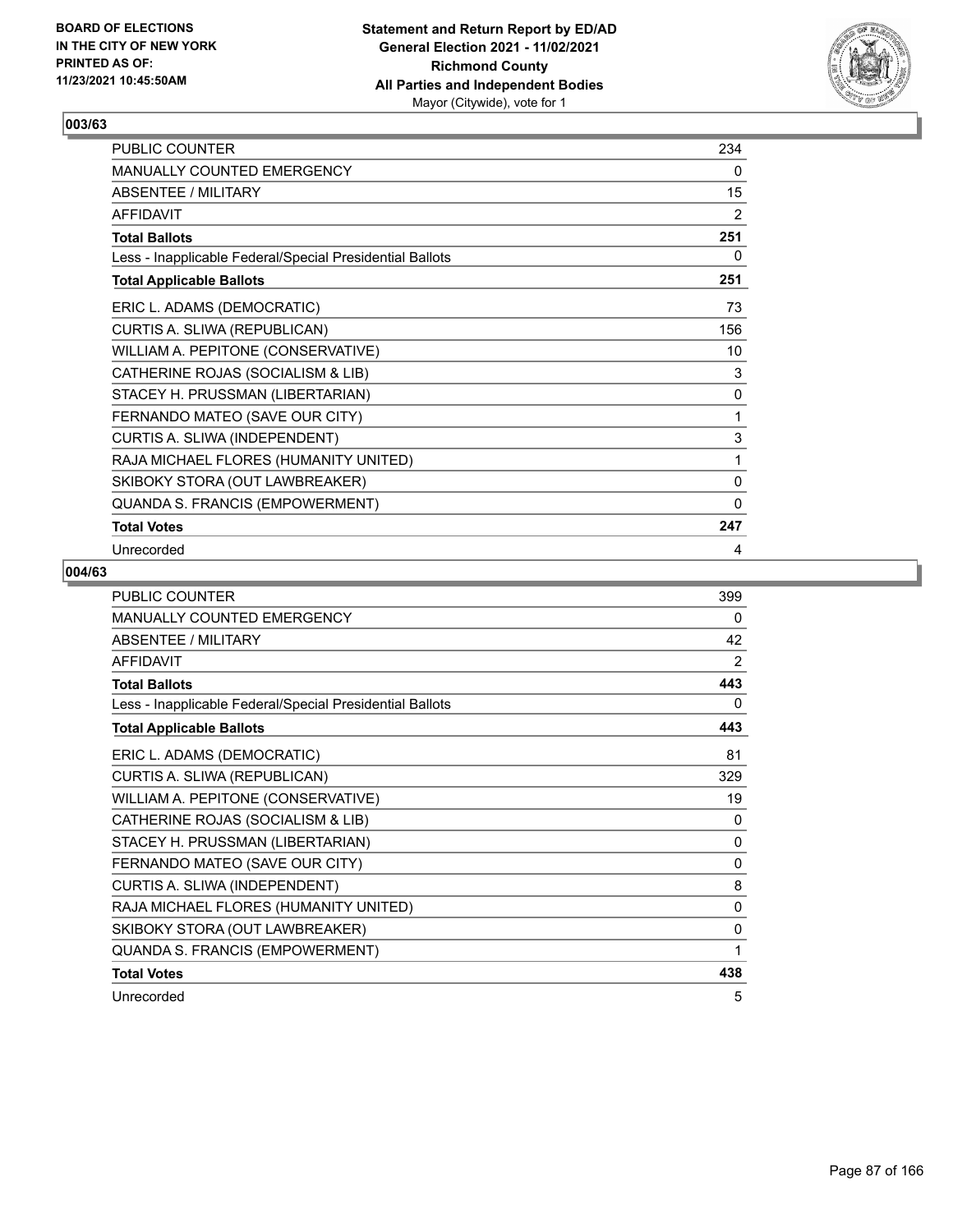

| PUBLIC COUNTER                                           | 362            |
|----------------------------------------------------------|----------------|
| MANUALLY COUNTED EMERGENCY                               | 0              |
| <b>ABSENTEE / MILITARY</b>                               | 17             |
| <b>AFFIDAVIT</b>                                         | 1              |
| <b>Total Ballots</b>                                     | 380            |
| Less - Inapplicable Federal/Special Presidential Ballots | 0              |
| <b>Total Applicable Ballots</b>                          | 380            |
| ERIC L. ADAMS (DEMOCRATIC)                               | 66             |
| CURTIS A. SLIWA (REPUBLICAN)                             | 279            |
| WILLIAM A. PEPITONE (CONSERVATIVE)                       | 24             |
| CATHERINE ROJAS (SOCIALISM & LIB)                        | 2              |
| STACEY H. PRUSSMAN (LIBERTARIAN)                         | 0              |
| FERNANDO MATEO (SAVE OUR CITY)                           | 0              |
| CURTIS A. SLIWA (INDEPENDENT)                            | $\overline{7}$ |
| RAJA MICHAEL FLORES (HUMANITY UNITED)                    | 0              |
| SKIBOKY STORA (OUT LAWBREAKER)                           | 0              |
| QUANDA S. FRANCIS (EMPOWERMENT)                          | $\mathbf{0}$   |
| <b>Total Votes</b>                                       | 378            |
| Unrecorded                                               | 2              |

| <b>PUBLIC COUNTER</b>                                    | 338            |
|----------------------------------------------------------|----------------|
| <b>MANUALLY COUNTED EMERGENCY</b>                        | 0              |
| ABSENTEE / MILITARY                                      | 20             |
| <b>AFFIDAVIT</b>                                         | 0              |
| <b>Total Ballots</b>                                     | 358            |
| Less - Inapplicable Federal/Special Presidential Ballots | 0              |
| <b>Total Applicable Ballots</b>                          | 358            |
| ERIC L. ADAMS (DEMOCRATIC)                               | 75             |
| CURTIS A. SLIWA (REPUBLICAN)                             | 245            |
| WILLIAM A. PEPITONE (CONSERVATIVE)                       | 21             |
| CATHERINE ROJAS (SOCIALISM & LIB)                        | 3              |
| STACEY H. PRUSSMAN (LIBERTARIAN)                         | $\overline{2}$ |
| FERNANDO MATEO (SAVE OUR CITY)                           | 0              |
| CURTIS A. SLIWA (INDEPENDENT)                            | 8              |
| RAJA MICHAEL FLORES (HUMANITY UNITED)                    | 0              |
| SKIBOKY STORA (OUT LAWBREAKER)                           | $\Omega$       |
| QUANDA S. FRANCIS (EMPOWERMENT)                          | $\mathbf{0}$   |
| CESAR A. VARGAS (WRITE-IN)                               | 1              |
| <b>Total Votes</b>                                       | 355            |
| Unrecorded                                               | 3              |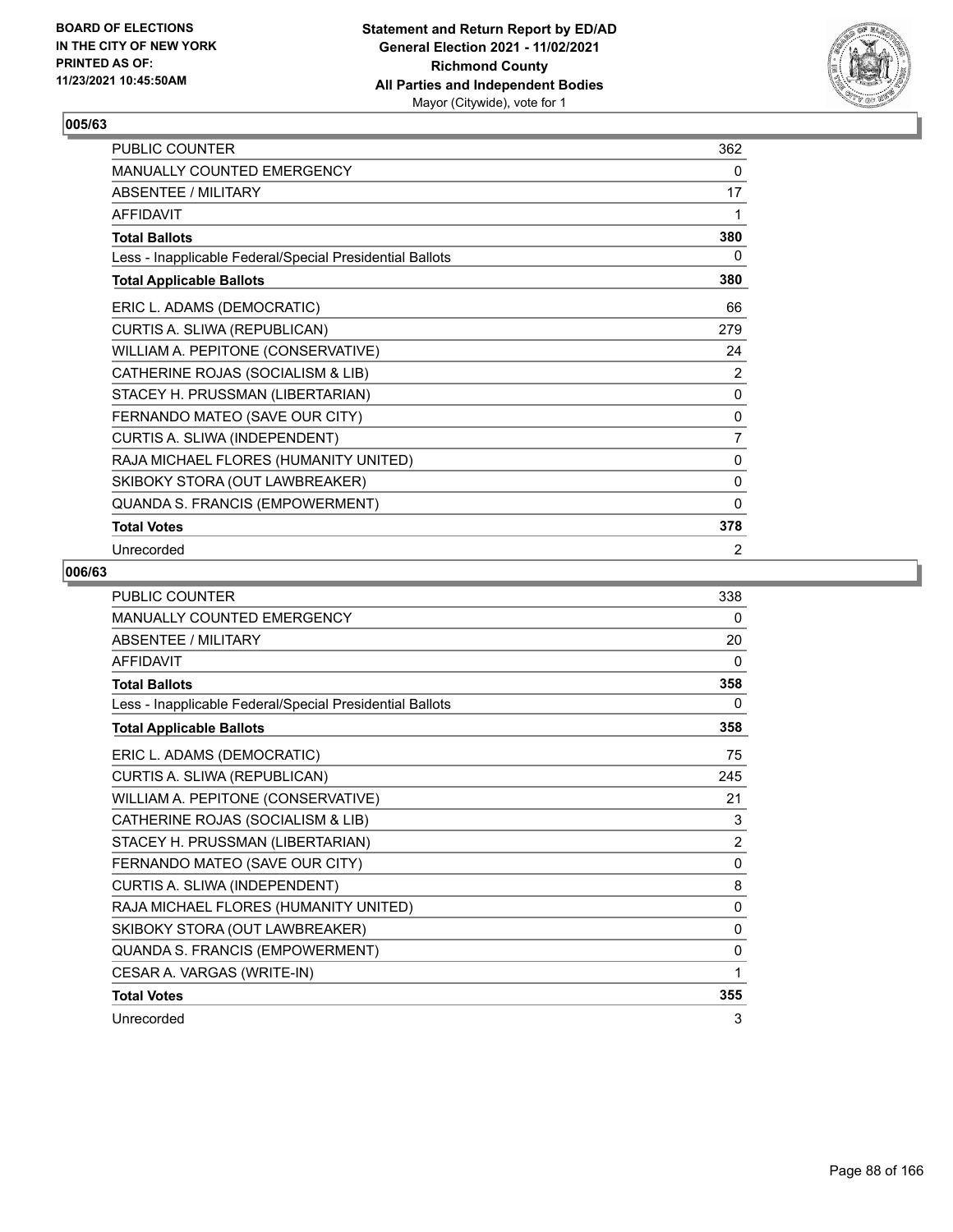

| PUBLIC COUNTER                                           | 270            |
|----------------------------------------------------------|----------------|
| MANUALLY COUNTED EMERGENCY                               | 0              |
| ABSENTEE / MILITARY                                      | 11             |
| <b>AFFIDAVIT</b>                                         | 1              |
| <b>Total Ballots</b>                                     | 282            |
| Less - Inapplicable Federal/Special Presidential Ballots | 0              |
| <b>Total Applicable Ballots</b>                          | 282            |
| ERIC L. ADAMS (DEMOCRATIC)                               | 96             |
| CURTIS A. SLIWA (REPUBLICAN)                             | 167            |
| WILLIAM A. PEPITONE (CONSERVATIVE)                       | 7              |
| CATHERINE ROJAS (SOCIALISM & LIB)                        | $\overline{2}$ |
| STACEY H. PRUSSMAN (LIBERTARIAN)                         | 0              |
| FERNANDO MATEO (SAVE OUR CITY)                           | 0              |
| CURTIS A. SLIWA (INDEPENDENT)                            | 7              |
| RAJA MICHAEL FLORES (HUMANITY UNITED)                    | 1              |
| SKIBOKY STORA (OUT LAWBREAKER)                           | 0              |
| QUANDA S. FRANCIS (EMPOWERMENT)                          | $\mathbf{0}$   |
| <b>Total Votes</b>                                       | 280            |
| Unrecorded                                               | 2              |

| <b>PUBLIC COUNTER</b>                                    | 350          |
|----------------------------------------------------------|--------------|
| MANUALLY COUNTED EMERGENCY                               | 0            |
| ABSENTEE / MILITARY                                      | 17           |
| <b>AFFIDAVIT</b>                                         | 1            |
| <b>Total Ballots</b>                                     | 368          |
| Less - Inapplicable Federal/Special Presidential Ballots | 0            |
| <b>Total Applicable Ballots</b>                          | 368          |
| ERIC L. ADAMS (DEMOCRATIC)                               | 93           |
| CURTIS A. SLIWA (REPUBLICAN)                             | 255          |
| WILLIAM A. PEPITONE (CONSERVATIVE)                       | 8            |
| CATHERINE ROJAS (SOCIALISM & LIB)                        | 1            |
| STACEY H. PRUSSMAN (LIBERTARIAN)                         | 1            |
| FERNANDO MATEO (SAVE OUR CITY)                           | $\mathbf{0}$ |
| CURTIS A. SLIWA (INDEPENDENT)                            | 7            |
| RAJA MICHAEL FLORES (HUMANITY UNITED)                    | 0            |
| SKIBOKY STORA (OUT LAWBREAKER)                           | 0            |
| QUANDA S. FRANCIS (EMPOWERMENT)                          | $\mathbf{0}$ |
| <b>Total Votes</b>                                       | 365          |
| Unrecorded                                               | 3            |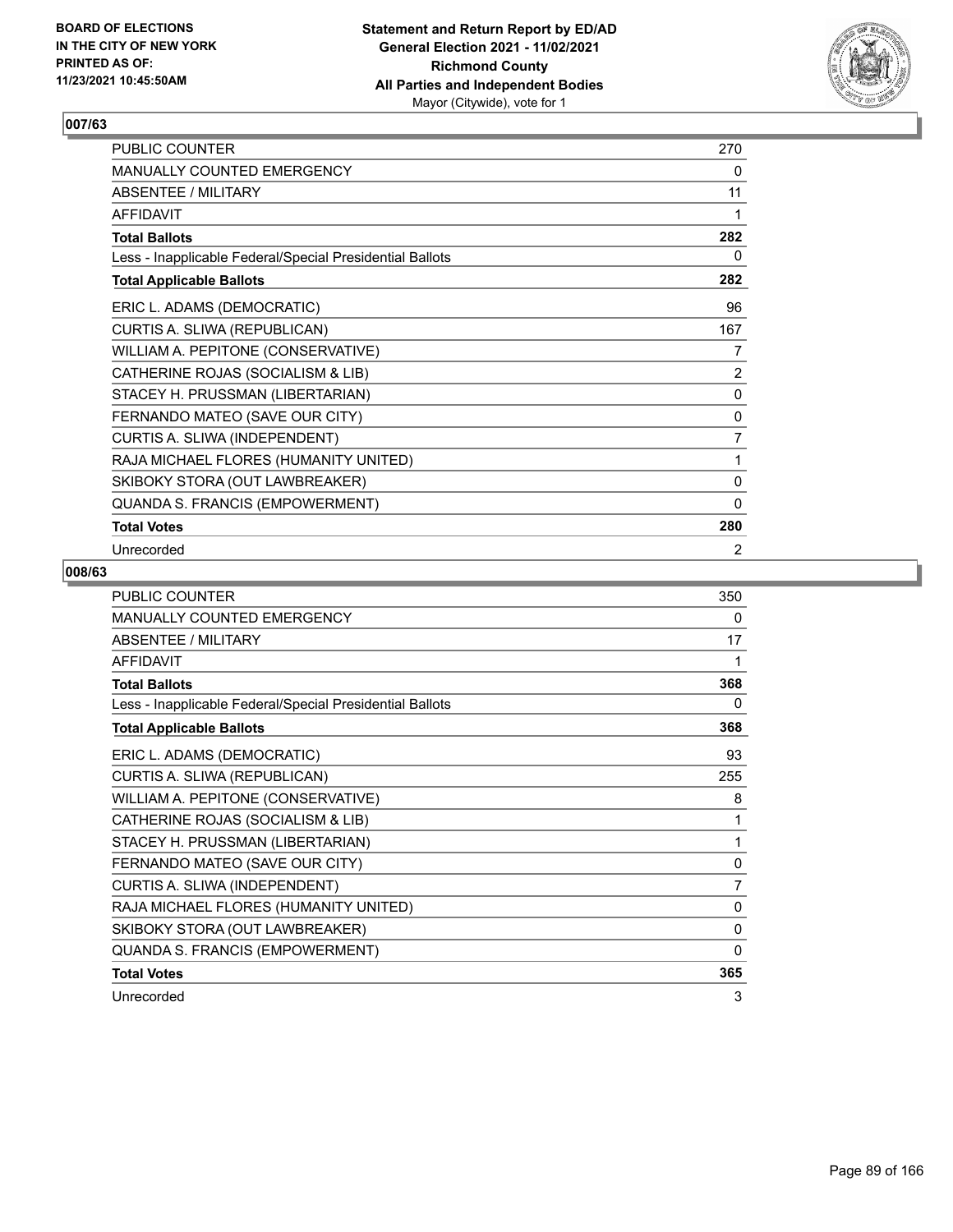

| PUBLIC COUNTER                                           | 30           |
|----------------------------------------------------------|--------------|
| <b>MANUALLY COUNTED EMERGENCY</b>                        | 0            |
| ABSENTEE / MILITARY                                      | 4            |
| <b>AFFIDAVIT</b>                                         | 0            |
| <b>Total Ballots</b>                                     | 34           |
| Less - Inapplicable Federal/Special Presidential Ballots | 0            |
| <b>Total Applicable Ballots</b>                          | 34           |
| ERIC L. ADAMS (DEMOCRATIC)                               | 8            |
| CURTIS A. SLIWA (REPUBLICAN)                             | 20           |
| WILLIAM A. PEPITONE (CONSERVATIVE)                       | 5            |
| CATHERINE ROJAS (SOCIALISM & LIB)                        | 0            |
| STACEY H. PRUSSMAN (LIBERTARIAN)                         | 0            |
| FERNANDO MATEO (SAVE OUR CITY)                           | $\mathbf{0}$ |
| CURTIS A. SLIWA (INDEPENDENT)                            | 0            |
| RAJA MICHAEL FLORES (HUMANITY UNITED)                    | 1            |
| SKIBOKY STORA (OUT LAWBREAKER)                           | 0            |
| QUANDA S. FRANCIS (EMPOWERMENT)                          | 0            |
| <b>Total Votes</b>                                       | 34           |

| <b>PUBLIC COUNTER</b>                                    | 167            |
|----------------------------------------------------------|----------------|
| <b>MANUALLY COUNTED EMERGENCY</b>                        | 0              |
| ABSENTEE / MILITARY                                      | 19             |
| <b>AFFIDAVIT</b>                                         | $\Omega$       |
| <b>Total Ballots</b>                                     | 186            |
| Less - Inapplicable Federal/Special Presidential Ballots | 0              |
| <b>Total Applicable Ballots</b>                          | 186            |
| ERIC L. ADAMS (DEMOCRATIC)                               | 101            |
| CURTIS A. SLIWA (REPUBLICAN)                             | 74             |
| WILLIAM A. PEPITONE (CONSERVATIVE)                       | 1              |
| CATHERINE ROJAS (SOCIALISM & LIB)                        | 3              |
| STACEY H. PRUSSMAN (LIBERTARIAN)                         | 0              |
| FERNANDO MATEO (SAVE OUR CITY)                           | $\overline{2}$ |
| CURTIS A. SLIWA (INDEPENDENT)                            | 3              |
| RAJA MICHAEL FLORES (HUMANITY UNITED)                    | $\Omega$       |
| SKIBOKY STORA (OUT LAWBREAKER)                           | 0              |
| QUANDA S. FRANCIS (EMPOWERMENT)                          | 0              |
| <b>Total Votes</b>                                       | 184            |
| Unrecorded                                               | 2              |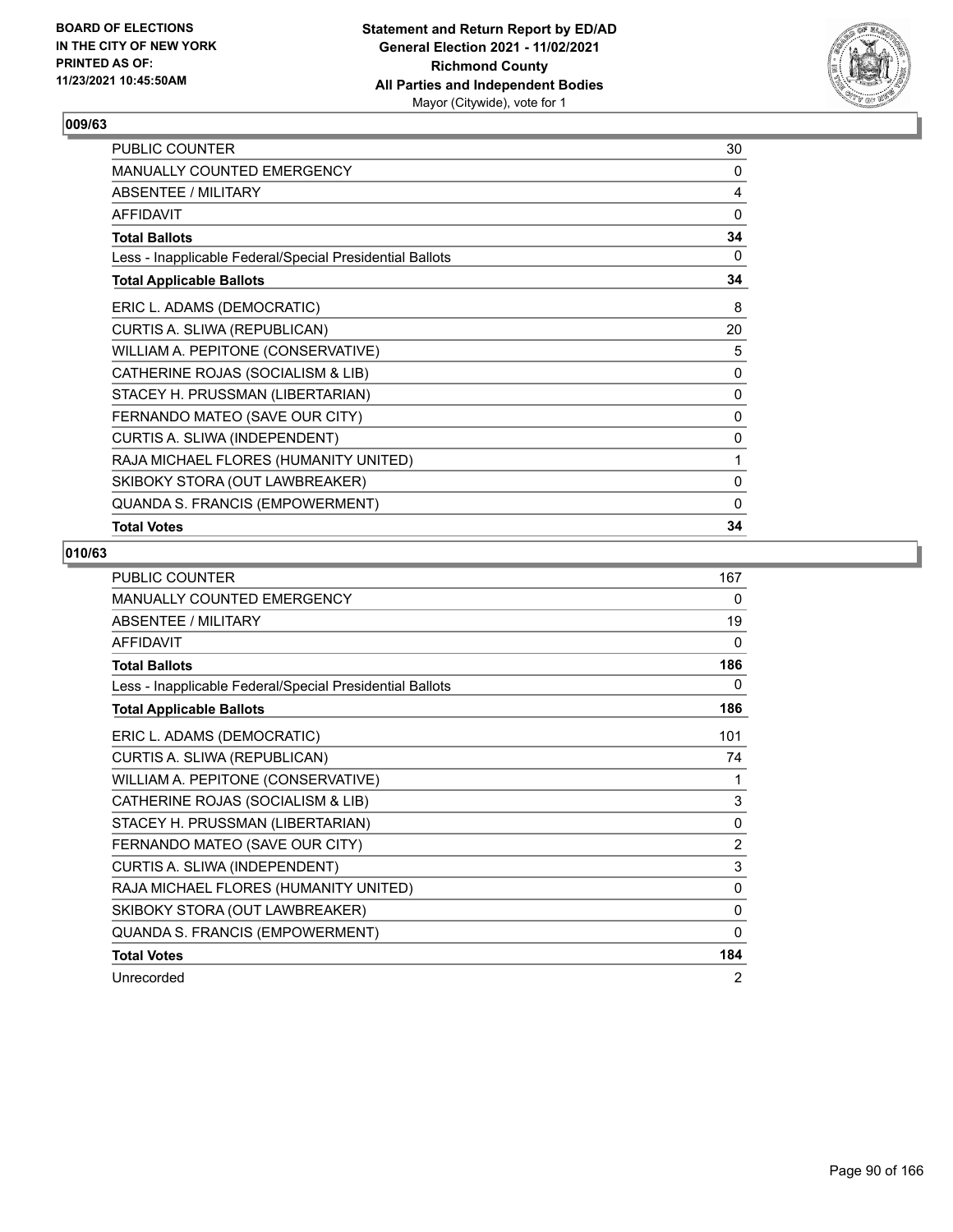

| PUBLIC COUNTER                                           | 269         |
|----------------------------------------------------------|-------------|
| <b>MANUALLY COUNTED EMERGENCY</b>                        | 0           |
| <b>ABSENTEE / MILITARY</b>                               | 27          |
| <b>AFFIDAVIT</b>                                         | $\Omega$    |
| <b>Total Ballots</b>                                     | 296         |
| Less - Inapplicable Federal/Special Presidential Ballots | 0           |
| <b>Total Applicable Ballots</b>                          | 296         |
| ERIC L. ADAMS (DEMOCRATIC)                               | 105         |
| CURTIS A. SLIWA (REPUBLICAN)                             | 167         |
| WILLIAM A. PEPITONE (CONSERVATIVE)                       | 6           |
| CATHERINE ROJAS (SOCIALISM & LIB)                        | 2           |
| STACEY H. PRUSSMAN (LIBERTARIAN)                         | 2           |
| FERNANDO MATEO (SAVE OUR CITY)                           | 2           |
| CURTIS A. SLIWA (INDEPENDENT)                            | 3           |
| RAJA MICHAEL FLORES (HUMANITY UNITED)                    | 0           |
| SKIBOKY STORA (OUT LAWBREAKER)                           | $\mathbf 0$ |
| QUANDA S. FRANCIS (EMPOWERMENT)                          | 1           |
| <b>Total Votes</b>                                       | 288         |
| Unrecorded                                               | 8           |

| <b>PUBLIC COUNTER</b>                                    | 258            |
|----------------------------------------------------------|----------------|
| MANUALLY COUNTED EMERGENCY                               | 0              |
| ABSENTEE / MILITARY                                      | 20             |
| <b>AFFIDAVIT</b>                                         | 0              |
| <b>Total Ballots</b>                                     | 278            |
| Less - Inapplicable Federal/Special Presidential Ballots | 0              |
| <b>Total Applicable Ballots</b>                          | 278            |
| ERIC L. ADAMS (DEMOCRATIC)                               | 88             |
| CURTIS A. SLIWA (REPUBLICAN)                             | 162            |
| WILLIAM A. PEPITONE (CONSERVATIVE)                       | 9              |
| CATHERINE ROJAS (SOCIALISM & LIB)                        | $\overline{2}$ |
| STACEY H. PRUSSMAN (LIBERTARIAN)                         | 1              |
| FERNANDO MATEO (SAVE OUR CITY)                           | $\Omega$       |
| CURTIS A. SLIWA (INDEPENDENT)                            | 4              |
| RAJA MICHAEL FLORES (HUMANITY UNITED)                    | 1              |
| SKIBOKY STORA (OUT LAWBREAKER)                           | $\mathbf{0}$   |
| QUANDA S. FRANCIS (EMPOWERMENT)                          | 1              |
| LUCY VAN PELT (WRITE-IN)                                 | 1              |
| <b>Total Votes</b>                                       | 269            |
| Unrecorded                                               | 9              |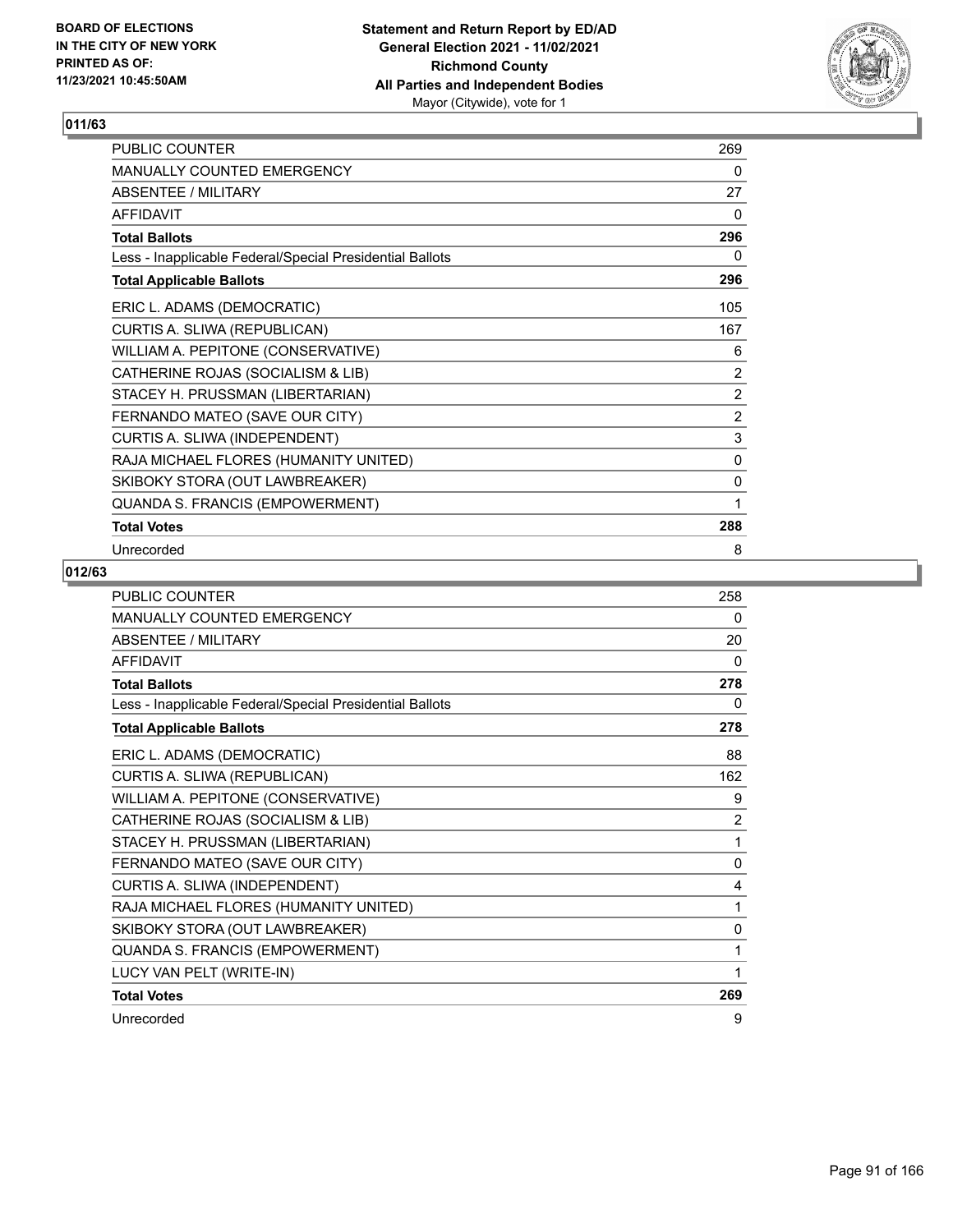

| PUBLIC COUNTER                                           | 284            |
|----------------------------------------------------------|----------------|
| <b>MANUALLY COUNTED EMERGENCY</b>                        | $\mathbf{0}$   |
| <b>ABSENTEE / MILITARY</b>                               | 30             |
| <b>AFFIDAVIT</b>                                         | 3              |
| <b>Total Ballots</b>                                     | 317            |
| Less - Inapplicable Federal/Special Presidential Ballots | 0              |
| <b>Total Applicable Ballots</b>                          | 317            |
| ERIC L. ADAMS (DEMOCRATIC)                               | 116            |
| CURTIS A. SLIWA (REPUBLICAN)                             | 180            |
| WILLIAM A. PEPITONE (CONSERVATIVE)                       | 6              |
| CATHERINE ROJAS (SOCIALISM & LIB)                        | 2              |
| STACEY H. PRUSSMAN (LIBERTARIAN)                         | 3              |
| FERNANDO MATEO (SAVE OUR CITY)                           | 0              |
| CURTIS A. SLIWA (INDEPENDENT)                            | 3              |
| RAJA MICHAEL FLORES (HUMANITY UNITED)                    | $\mathbf 0$    |
| SKIBOKY STORA (OUT LAWBREAKER)                           | $\mathbf 0$    |
| QUANDA S. FRANCIS (EMPOWERMENT)                          | $\overline{2}$ |
| <b>Total Votes</b>                                       | 312            |
| Unrecorded                                               | 5              |

| <b>PUBLIC COUNTER</b>                                    | 290          |
|----------------------------------------------------------|--------------|
| <b>MANUALLY COUNTED EMERGENCY</b>                        | 0            |
| ABSENTEE / MILITARY                                      | 13           |
| <b>AFFIDAVIT</b>                                         | 1            |
| <b>Total Ballots</b>                                     | 304          |
| Less - Inapplicable Federal/Special Presidential Ballots | 0            |
| <b>Total Applicable Ballots</b>                          | 304          |
| ERIC L. ADAMS (DEMOCRATIC)                               | 102          |
| CURTIS A. SLIWA (REPUBLICAN)                             | 184          |
| WILLIAM A. PEPITONE (CONSERVATIVE)                       | 10           |
| CATHERINE ROJAS (SOCIALISM & LIB)                        | 1            |
| STACEY H. PRUSSMAN (LIBERTARIAN)                         | $\mathbf{0}$ |
| FERNANDO MATEO (SAVE OUR CITY)                           | 0            |
| CURTIS A. SLIWA (INDEPENDENT)                            | 5            |
| RAJA MICHAEL FLORES (HUMANITY UNITED)                    | 1            |
| SKIBOKY STORA (OUT LAWBREAKER)                           | $\mathbf{0}$ |
| QUANDA S. FRANCIS (EMPOWERMENT)                          | $\mathbf{0}$ |
| CLARA PARK (WRITE-IN)                                    | 1            |
| <b>Total Votes</b>                                       | 304          |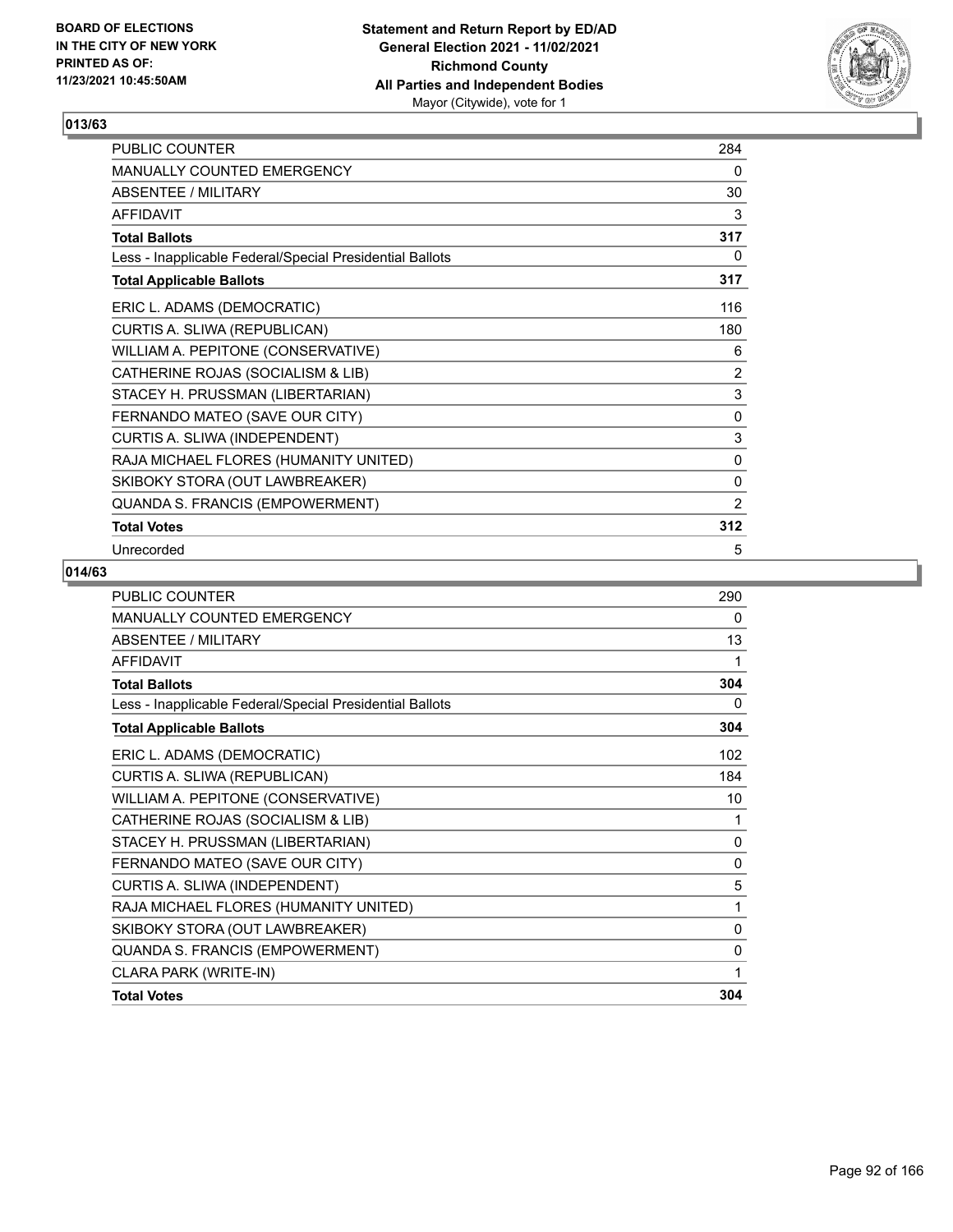

| <b>PUBLIC COUNTER</b>                                    | 303 |
|----------------------------------------------------------|-----|
| <b>MANUALLY COUNTED EMERGENCY</b>                        | 0   |
| <b>ABSENTEE / MILITARY</b>                               | 20  |
| <b>AFFIDAVIT</b>                                         | 0   |
| <b>Total Ballots</b>                                     | 323 |
| Less - Inapplicable Federal/Special Presidential Ballots | 0   |
| <b>Total Applicable Ballots</b>                          | 323 |
| ERIC L. ADAMS (DEMOCRATIC)                               | 98  |
| CURTIS A. SLIWA (REPUBLICAN)                             | 196 |
| WILLIAM A. PEPITONE (CONSERVATIVE)                       | 12  |
| CATHERINE ROJAS (SOCIALISM & LIB)                        | 4   |
| STACEY H. PRUSSMAN (LIBERTARIAN)                         | 1   |
| FERNANDO MATEO (SAVE OUR CITY)                           | 0   |
| CURTIS A. SLIWA (INDEPENDENT)                            | 2   |
| RAJA MICHAEL FLORES (HUMANITY UNITED)                    | 0   |
| SKIBOKY STORA (OUT LAWBREAKER)                           | 0   |
| QUANDA S. FRANCIS (EMPOWERMENT)                          | 1   |
| UNATTRIBUTABLE WRITE-IN (WRITE-IN)                       | 1   |
| UNCOUNTED WRITE-IN PER STATUTE (WRITE-IN)                | 1   |
| <b>Total Votes</b>                                       | 316 |
| Unrecorded                                               | 7   |

| PUBLIC COUNTER                                           | 221      |
|----------------------------------------------------------|----------|
| MANUALLY COUNTED EMERGENCY                               | 0        |
| <b>ABSENTEE / MILITARY</b>                               | 6        |
| <b>AFFIDAVIT</b>                                         | 1        |
| <b>Total Ballots</b>                                     | 228      |
| Less - Inapplicable Federal/Special Presidential Ballots | 0        |
| <b>Total Applicable Ballots</b>                          | 228      |
| ERIC L. ADAMS (DEMOCRATIC)                               | 68       |
| CURTIS A. SLIWA (REPUBLICAN)                             | 137      |
| WILLIAM A. PEPITONE (CONSERVATIVE)                       | 8        |
| CATHERINE ROJAS (SOCIALISM & LIB)                        | 5        |
| STACEY H. PRUSSMAN (LIBERTARIAN)                         | $\Omega$ |
| FERNANDO MATEO (SAVE OUR CITY)                           | 0        |
| CURTIS A. SLIWA (INDEPENDENT)                            | 4        |
| RAJA MICHAEL FLORES (HUMANITY UNITED)                    | 0        |
| SKIBOKY STORA (OUT LAWBREAKER)                           | 0        |
| QUANDA S. FRANCIS (EMPOWERMENT)                          | 0        |
| SCOTT M. STRINGER (WRITE-IN)                             |          |
| <b>Total Votes</b>                                       | 223      |
| Unrecorded                                               | 5        |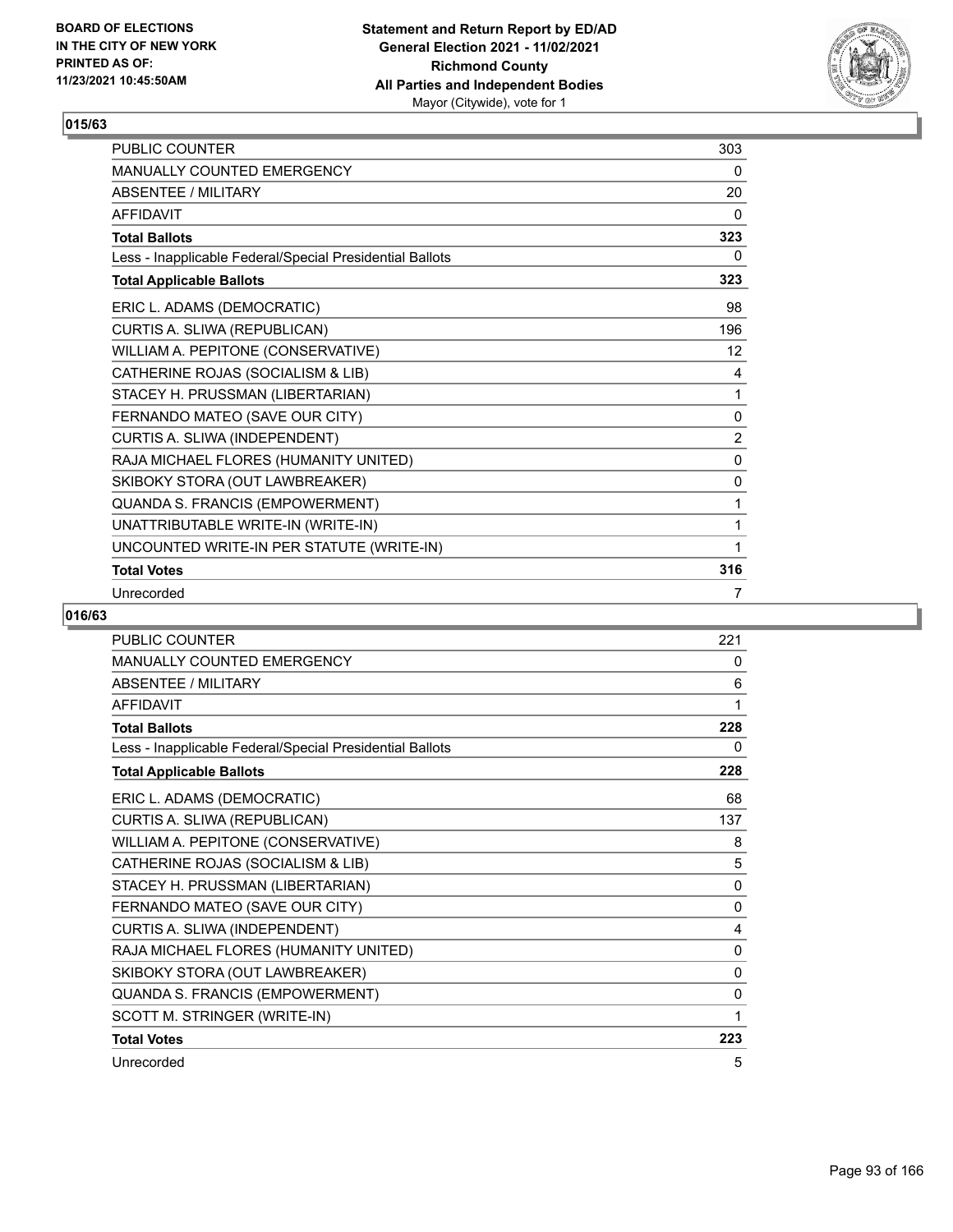

| PUBLIC COUNTER                                           | 122            |
|----------------------------------------------------------|----------------|
| MANUALLY COUNTED EMERGENCY                               | $\mathbf{0}$   |
| ABSENTEE / MILITARY                                      | 10             |
| <b>AFFIDAVIT</b>                                         | 0              |
| <b>Total Ballots</b>                                     | 132            |
| Less - Inapplicable Federal/Special Presidential Ballots | 0              |
| <b>Total Applicable Ballots</b>                          | 132            |
| ERIC L. ADAMS (DEMOCRATIC)                               | 48             |
| CURTIS A. SLIWA (REPUBLICAN)                             | 72             |
| WILLIAM A. PEPITONE (CONSERVATIVE)                       | 2              |
| CATHERINE ROJAS (SOCIALISM & LIB)                        | 6              |
| STACEY H. PRUSSMAN (LIBERTARIAN)                         | 1              |
| FERNANDO MATEO (SAVE OUR CITY)                           | 0              |
| CURTIS A. SLIWA (INDEPENDENT)                            | $\overline{c}$ |
| RAJA MICHAEL FLORES (HUMANITY UNITED)                    | 0              |
| SKIBOKY STORA (OUT LAWBREAKER)                           | $\mathbf 0$    |
| QUANDA S. FRANCIS (EMPOWERMENT)                          | 0              |
| <b>Total Votes</b>                                       | 131            |
| Unrecorded                                               | 1              |

| <b>PUBLIC COUNTER</b>                                    | 448          |
|----------------------------------------------------------|--------------|
| <b>MANUALLY COUNTED EMERGENCY</b>                        | 0            |
| ABSENTEE / MILITARY                                      | 15           |
| <b>AFFIDAVIT</b>                                         | 2            |
| <b>Total Ballots</b>                                     | 465          |
| Less - Inapplicable Federal/Special Presidential Ballots | 0            |
| <b>Total Applicable Ballots</b>                          | 465          |
| ERIC L. ADAMS (DEMOCRATIC)                               | 71           |
| CURTIS A. SLIWA (REPUBLICAN)                             | 357          |
| WILLIAM A. PEPITONE (CONSERVATIVE)                       | 13           |
| CATHERINE ROJAS (SOCIALISM & LIB)                        | 1            |
| STACEY H. PRUSSMAN (LIBERTARIAN)                         | 4            |
| FERNANDO MATEO (SAVE OUR CITY)                           | 2            |
| CURTIS A. SLIWA (INDEPENDENT)                            | 9            |
| RAJA MICHAEL FLORES (HUMANITY UNITED)                    | $\mathbf{0}$ |
| SKIBOKY STORA (OUT LAWBREAKER)                           | 0            |
| QUANDA S. FRANCIS (EMPOWERMENT)                          | $\Omega$     |
| ANDREW YANG (WRITE-IN)                                   | 1            |
| <b>Total Votes</b>                                       | 458          |
| Unrecorded                                               | 7            |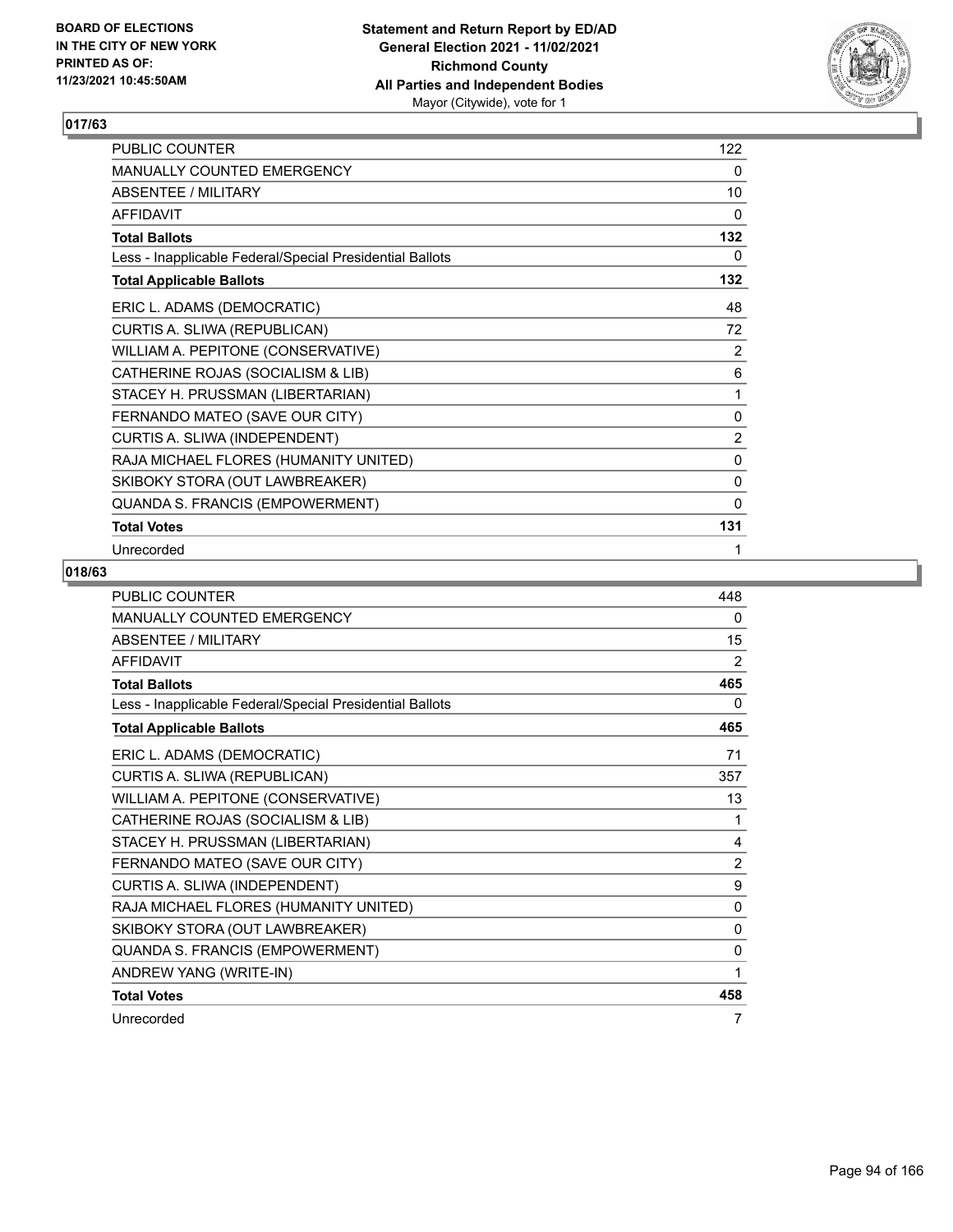

| <b>PUBLIC COUNTER</b>                                    | 252            |
|----------------------------------------------------------|----------------|
| <b>MANUALLY COUNTED EMERGENCY</b>                        | 0              |
| ABSENTEE / MILITARY                                      | 5              |
| <b>AFFIDAVIT</b>                                         | 2              |
| <b>Total Ballots</b>                                     | 259            |
| Less - Inapplicable Federal/Special Presidential Ballots | 0              |
| <b>Total Applicable Ballots</b>                          | 259            |
| ERIC L. ADAMS (DEMOCRATIC)                               | 49             |
| CURTIS A. SLIWA (REPUBLICAN)                             | 188            |
| WILLIAM A. PEPITONE (CONSERVATIVE)                       | 6              |
| CATHERINE ROJAS (SOCIALISM & LIB)                        | 2              |
| STACEY H. PRUSSMAN (LIBERTARIAN)                         | 1              |
| FERNANDO MATEO (SAVE OUR CITY)                           | $\overline{2}$ |
| CURTIS A. SLIWA (INDEPENDENT)                            | $\mathsf 3$    |
| RAJA MICHAEL FLORES (HUMANITY UNITED)                    | 0              |
| SKIBOKY STORA (OUT LAWBREAKER)                           | 0              |
| QUANDA S. FRANCIS (EMPOWERMENT)                          | 0              |
| ERIC ULRICH (WRITE-IN)                                   | 1              |
| <b>Total Votes</b>                                       | 252            |
| Unrecorded                                               | 7              |

| <b>PUBLIC COUNTER</b>                                    | 241 |
|----------------------------------------------------------|-----|
| MANUALLY COUNTED EMERGENCY                               | 0   |
| <b>ABSENTEE / MILITARY</b>                               | 39  |
| <b>AFFIDAVIT</b>                                         | 0   |
| <b>Total Ballots</b>                                     | 280 |
| Less - Inapplicable Federal/Special Presidential Ballots | 0   |
| <b>Total Applicable Ballots</b>                          | 280 |
| ERIC L. ADAMS (DEMOCRATIC)                               | 82  |
| CURTIS A. SLIWA (REPUBLICAN)                             | 180 |
| WILLIAM A. PEPITONE (CONSERVATIVE)                       | 9   |
| CATHERINE ROJAS (SOCIALISM & LIB)                        | 0   |
| STACEY H. PRUSSMAN (LIBERTARIAN)                         | 1   |
| FERNANDO MATEO (SAVE OUR CITY)                           | 0   |
| CURTIS A. SLIWA (INDEPENDENT)                            | 4   |
| RAJA MICHAEL FLORES (HUMANITY UNITED)                    | 0   |
| SKIBOKY STORA (OUT LAWBREAKER)                           | 0   |
| QUANDA S. FRANCIS (EMPOWERMENT)                          | 0   |
| <b>Total Votes</b>                                       | 276 |
| Unrecorded                                               | 4   |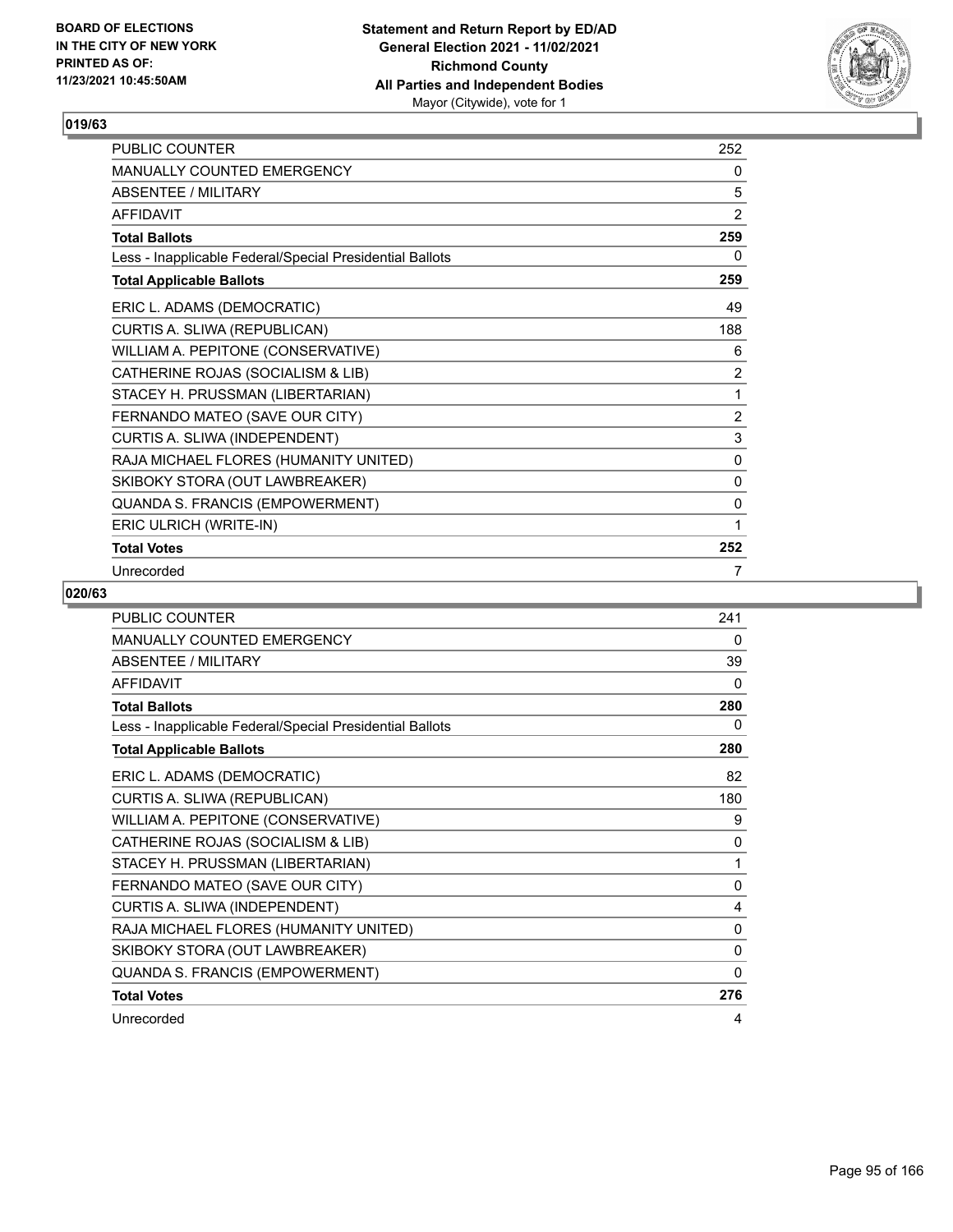

| <b>PUBLIC COUNTER</b>                                    | 294 |
|----------------------------------------------------------|-----|
| <b>MANUALLY COUNTED EMERGENCY</b>                        | 0   |
| ABSENTEE / MILITARY                                      | 24  |
| <b>AFFIDAVIT</b>                                         | 1   |
| <b>Total Ballots</b>                                     | 319 |
| Less - Inapplicable Federal/Special Presidential Ballots | 0   |
| <b>Total Applicable Ballots</b>                          | 319 |
| ERIC L. ADAMS (DEMOCRATIC)                               | 72  |
| CURTIS A. SLIWA (REPUBLICAN)                             | 224 |
| WILLIAM A. PEPITONE (CONSERVATIVE)                       | 15  |
| CATHERINE ROJAS (SOCIALISM & LIB)                        | 1   |
| STACEY H. PRUSSMAN (LIBERTARIAN)                         | 0   |
| FERNANDO MATEO (SAVE OUR CITY)                           | 0   |
| CURTIS A. SLIWA (INDEPENDENT)                            | 1   |
| RAJA MICHAEL FLORES (HUMANITY UNITED)                    | 0   |
| SKIBOKY STORA (OUT LAWBREAKER)                           | 0   |
| QUANDA S. FRANCIS (EMPOWERMENT)                          | 0   |
| DONALD J. TRUMP JR. (WRITE-IN)                           | 1   |
| <b>Total Votes</b>                                       | 314 |
| Unrecorded                                               | 5   |

| PUBLIC COUNTER                                           | 321            |
|----------------------------------------------------------|----------------|
| <b>MANUALLY COUNTED EMERGENCY</b>                        | 0              |
| <b>ABSENTEE / MILITARY</b>                               | 10             |
| <b>AFFIDAVIT</b>                                         | $\overline{2}$ |
| <b>Total Ballots</b>                                     | 333            |
| Less - Inapplicable Federal/Special Presidential Ballots | 0              |
| <b>Total Applicable Ballots</b>                          | 333            |
| ERIC L. ADAMS (DEMOCRATIC)                               | 75             |
| CURTIS A. SLIWA (REPUBLICAN)                             | 235            |
| WILLIAM A. PEPITONE (CONSERVATIVE)                       | 13             |
| CATHERINE ROJAS (SOCIALISM & LIB)                        | 1              |
| STACEY H. PRUSSMAN (LIBERTARIAN)                         | 1              |
| FERNANDO MATEO (SAVE OUR CITY)                           | 1              |
| CURTIS A. SLIWA (INDEPENDENT)                            | 1              |
| RAJA MICHAEL FLORES (HUMANITY UNITED)                    | 0              |
| SKIBOKY STORA (OUT LAWBREAKER)                           | 0              |
| QUANDA S. FRANCIS (EMPOWERMENT)                          | 0              |
| STEVEN MATTEO (WRITE-IN)                                 | 1              |
| <b>Total Votes</b>                                       | 328            |
| Unrecorded                                               | 5              |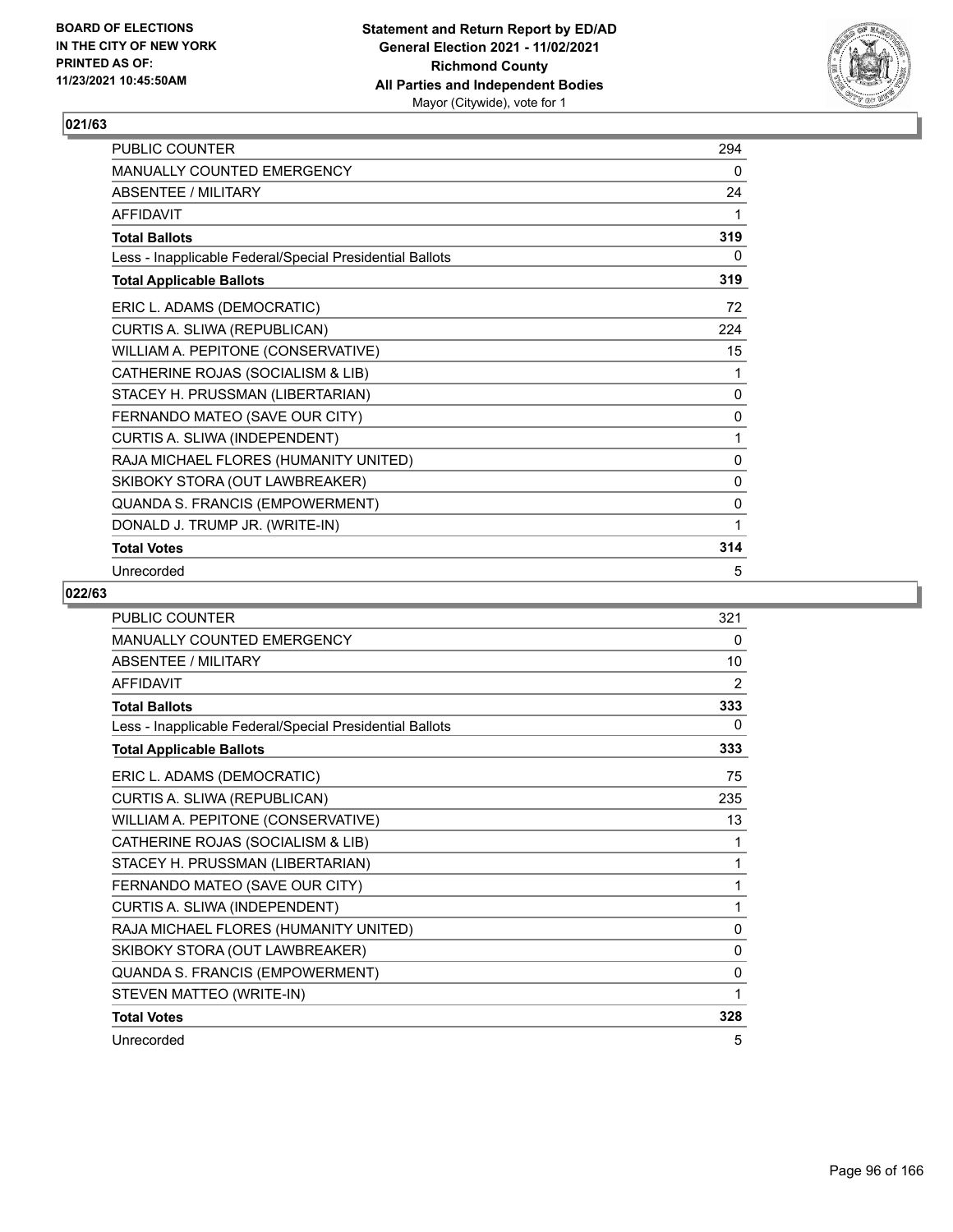

| PUBLIC COUNTER                                           | 282          |
|----------------------------------------------------------|--------------|
| MANUALLY COUNTED EMERGENCY                               | 0            |
| <b>ABSENTEE / MILITARY</b>                               | 7            |
| <b>AFFIDAVIT</b>                                         | 1            |
| <b>Total Ballots</b>                                     | 290          |
| Less - Inapplicable Federal/Special Presidential Ballots | 0            |
| <b>Total Applicable Ballots</b>                          | 290          |
| ERIC L. ADAMS (DEMOCRATIC)                               | 80           |
| CURTIS A. SLIWA (REPUBLICAN)                             | 188          |
| WILLIAM A. PEPITONE (CONSERVATIVE)                       | 9            |
| CATHERINE ROJAS (SOCIALISM & LIB)                        | 2            |
| STACEY H. PRUSSMAN (LIBERTARIAN)                         | 1            |
| FERNANDO MATEO (SAVE OUR CITY)                           | 0            |
| CURTIS A. SLIWA (INDEPENDENT)                            | 4            |
| RAJA MICHAEL FLORES (HUMANITY UNITED)                    | 0            |
| SKIBOKY STORA (OUT LAWBREAKER)                           | 0            |
| QUANDA S. FRANCIS (EMPOWERMENT)                          | $\mathbf{0}$ |
| <b>Total Votes</b>                                       | 284          |
| Unrecorded                                               | 6            |

| <b>PUBLIC COUNTER</b>                                    | 337          |
|----------------------------------------------------------|--------------|
| <b>MANUALLY COUNTED EMERGENCY</b>                        | 0            |
| <b>ABSENTEE / MILITARY</b>                               | 16           |
| <b>AFFIDAVIT</b>                                         | 1            |
| <b>Total Ballots</b>                                     | 354          |
| Less - Inapplicable Federal/Special Presidential Ballots | 0            |
| <b>Total Applicable Ballots</b>                          | 354          |
| ERIC L. ADAMS (DEMOCRATIC)                               | 119          |
| CURTIS A. SLIWA (REPUBLICAN)                             | 214          |
| WILLIAM A. PEPITONE (CONSERVATIVE)                       | 8            |
| CATHERINE ROJAS (SOCIALISM & LIB)                        | $\mathbf{0}$ |
| STACEY H. PRUSSMAN (LIBERTARIAN)                         | 1            |
| FERNANDO MATEO (SAVE OUR CITY)                           | 0            |
| CURTIS A. SLIWA (INDEPENDENT)                            | 6            |
| RAJA MICHAEL FLORES (HUMANITY UNITED)                    | $\mathbf{0}$ |
| SKIBOKY STORA (OUT LAWBREAKER)                           | 0            |
| QUANDA S. FRANCIS (EMPOWERMENT)                          | $\mathbf{0}$ |
| ANDREW YANG (WRITE-IN)                                   | 1            |
| <b>Total Votes</b>                                       | 349          |
| Unrecorded                                               | 5            |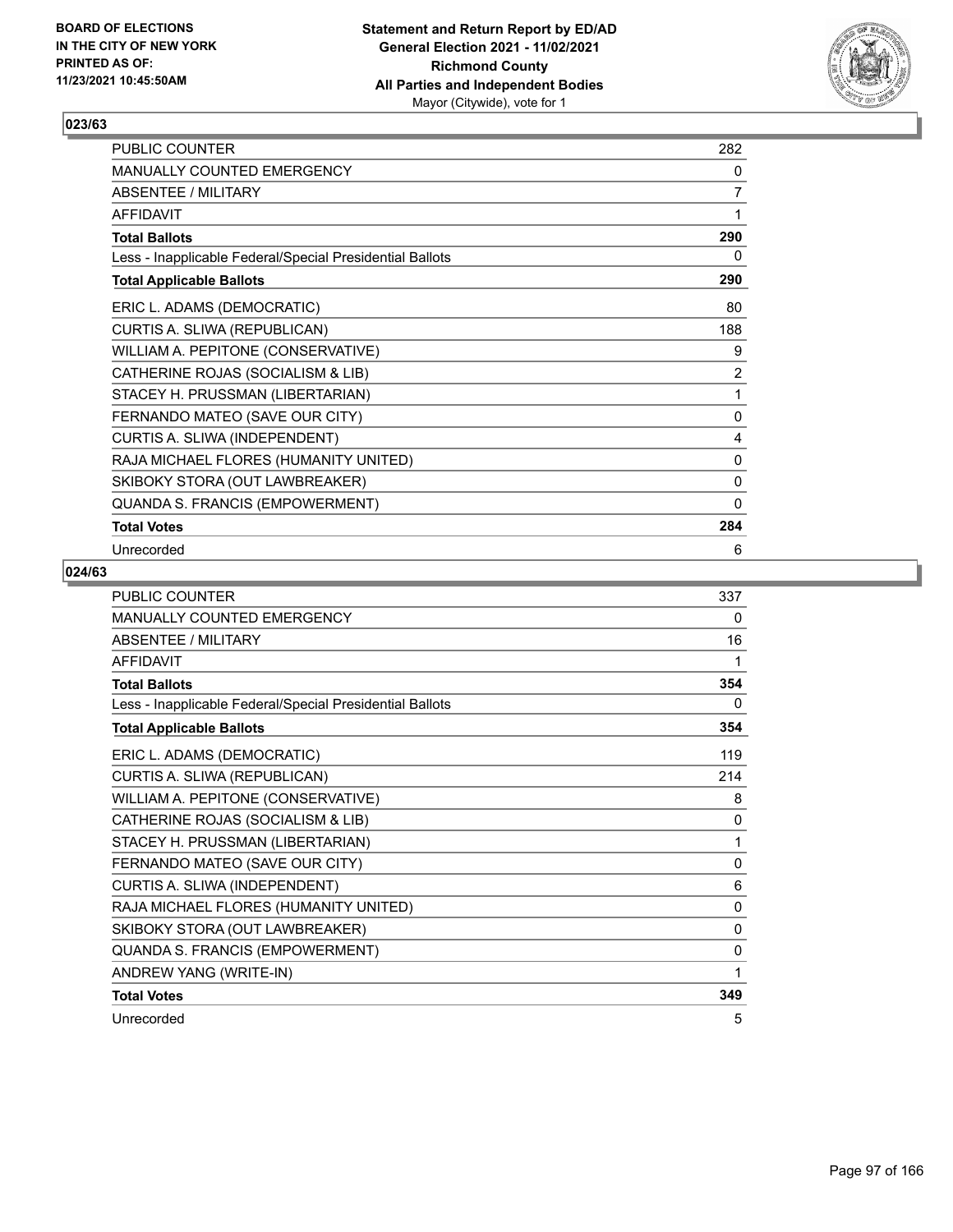

| <b>PUBLIC COUNTER</b>                                    | 267 |
|----------------------------------------------------------|-----|
| <b>MANUALLY COUNTED EMERGENCY</b>                        | 0   |
| ABSENTEE / MILITARY                                      | 6   |
| <b>AFFIDAVIT</b>                                         | 1   |
| <b>Total Ballots</b>                                     | 274 |
| Less - Inapplicable Federal/Special Presidential Ballots | 0   |
| <b>Total Applicable Ballots</b>                          | 274 |
| ERIC L. ADAMS (DEMOCRATIC)                               | 90  |
| CURTIS A. SLIWA (REPUBLICAN)                             | 173 |
| WILLIAM A. PEPITONE (CONSERVATIVE)                       | 2   |
| CATHERINE ROJAS (SOCIALISM & LIB)                        | 0   |
| STACEY H. PRUSSMAN (LIBERTARIAN)                         | 1   |
| FERNANDO MATEO (SAVE OUR CITY)                           | 0   |
| CURTIS A. SLIWA (INDEPENDENT)                            | 0   |
| RAJA MICHAEL FLORES (HUMANITY UNITED)                    | 1   |
| SKIBOKY STORA (OUT LAWBREAKER)                           | 0   |
| QUANDA S. FRANCIS (EMPOWERMENT)                          | 0   |
| DONALD J. TRUMP JR. (WRITE-IN)                           | 2   |
| <b>Total Votes</b>                                       | 269 |
| Unrecorded                                               | 5   |

| <b>PUBLIC COUNTER</b>                                    | 334            |
|----------------------------------------------------------|----------------|
| MANUALLY COUNTED EMERGENCY                               | 0              |
| <b>ABSENTEE / MILITARY</b>                               | 15             |
| <b>AFFIDAVIT</b>                                         | 1              |
| <b>Total Ballots</b>                                     | 350            |
| Less - Inapplicable Federal/Special Presidential Ballots | 0              |
| <b>Total Applicable Ballots</b>                          | 350            |
| ERIC L. ADAMS (DEMOCRATIC)                               | 96             |
| CURTIS A. SLIWA (REPUBLICAN)                             | 235            |
| WILLIAM A. PEPITONE (CONSERVATIVE)                       | 5              |
| CATHERINE ROJAS (SOCIALISM & LIB)                        | $\overline{2}$ |
| STACEY H. PRUSSMAN (LIBERTARIAN)                         | 0              |
| FERNANDO MATEO (SAVE OUR CITY)                           | $\mathbf{0}$   |
| CURTIS A. SLIWA (INDEPENDENT)                            | 2              |
| RAJA MICHAEL FLORES (HUMANITY UNITED)                    | 0              |
| SKIBOKY STORA (OUT LAWBREAKER)                           | 0              |
| QUANDA S. FRANCIS (EMPOWERMENT)                          | 1              |
| MICHAEL J. CUSICK (WRITE-IN)                             | 2              |
| <b>Total Votes</b>                                       | 343            |
| Unrecorded                                               | 7              |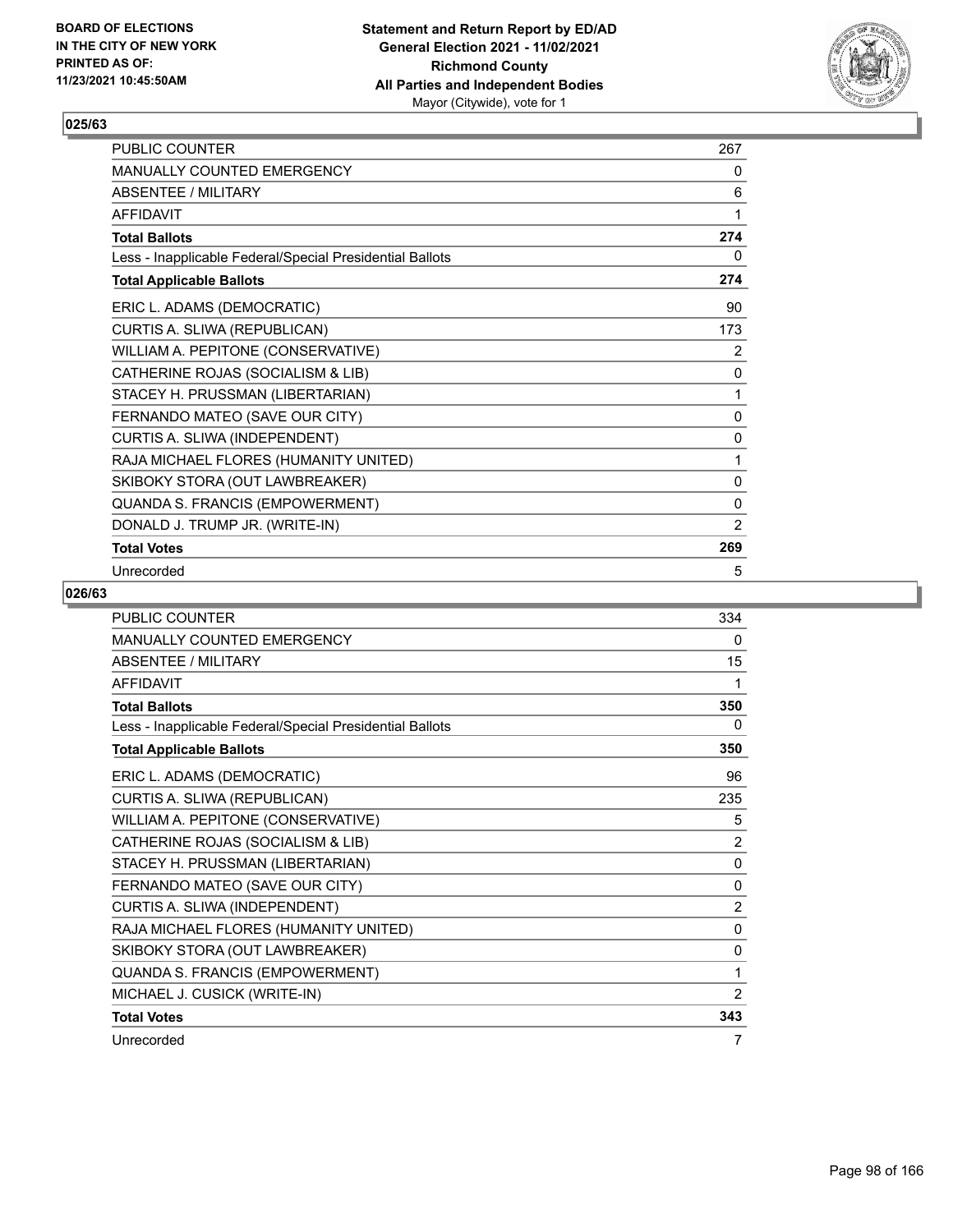

| PUBLIC COUNTER                                           | 318 |
|----------------------------------------------------------|-----|
| <b>MANUALLY COUNTED EMERGENCY</b>                        | 0   |
| ABSENTEE / MILITARY                                      | 26  |
| <b>AFFIDAVIT</b>                                         | 1   |
| <b>Total Ballots</b>                                     | 345 |
| Less - Inapplicable Federal/Special Presidential Ballots | 0   |
| <b>Total Applicable Ballots</b>                          | 345 |
| ERIC L. ADAMS (DEMOCRATIC)                               | 76  |
| CURTIS A. SLIWA (REPUBLICAN)                             | 239 |
| WILLIAM A. PEPITONE (CONSERVATIVE)                       | 16  |
| CATHERINE ROJAS (SOCIALISM & LIB)                        | 2   |
| STACEY H. PRUSSMAN (LIBERTARIAN)                         | 0   |
| FERNANDO MATEO (SAVE OUR CITY)                           | 0   |
| CURTIS A. SLIWA (INDEPENDENT)                            | 3   |
| RAJA MICHAEL FLORES (HUMANITY UNITED)                    | 0   |
| SKIBOKY STORA (OUT LAWBREAKER)                           | 0   |
| QUANDA S. FRANCIS (EMPOWERMENT)                          | 0   |
| WILLIAM A. ESSEK SR. (WRITE-IN)                          | 1   |
| <b>Total Votes</b>                                       | 337 |
| Unrecorded                                               | 8   |

| <b>PUBLIC COUNTER</b>                                    | 281          |
|----------------------------------------------------------|--------------|
| <b>MANUALLY COUNTED EMERGENCY</b>                        | 0            |
| <b>ABSENTEE / MILITARY</b>                               | 9            |
| <b>AFFIDAVIT</b>                                         | 1            |
| <b>Total Ballots</b>                                     | 291          |
| Less - Inapplicable Federal/Special Presidential Ballots | 0            |
| <b>Total Applicable Ballots</b>                          | 291          |
| ERIC L. ADAMS (DEMOCRATIC)                               | 57           |
| CURTIS A. SLIWA (REPUBLICAN)                             | 216          |
| WILLIAM A. PEPITONE (CONSERVATIVE)                       | 8            |
| CATHERINE ROJAS (SOCIALISM & LIB)                        | 2            |
| STACEY H. PRUSSMAN (LIBERTARIAN)                         | 0            |
| FERNANDO MATEO (SAVE OUR CITY)                           | $\mathbf{0}$ |
| CURTIS A. SLIWA (INDEPENDENT)                            | 4            |
| RAJA MICHAEL FLORES (HUMANITY UNITED)                    | 0            |
| SKIBOKY STORA (OUT LAWBREAKER)                           | 0            |
| QUANDA S. FRANCIS (EMPOWERMENT)                          | 1            |
| <b>Total Votes</b>                                       | 288          |
| Unrecorded                                               | 3            |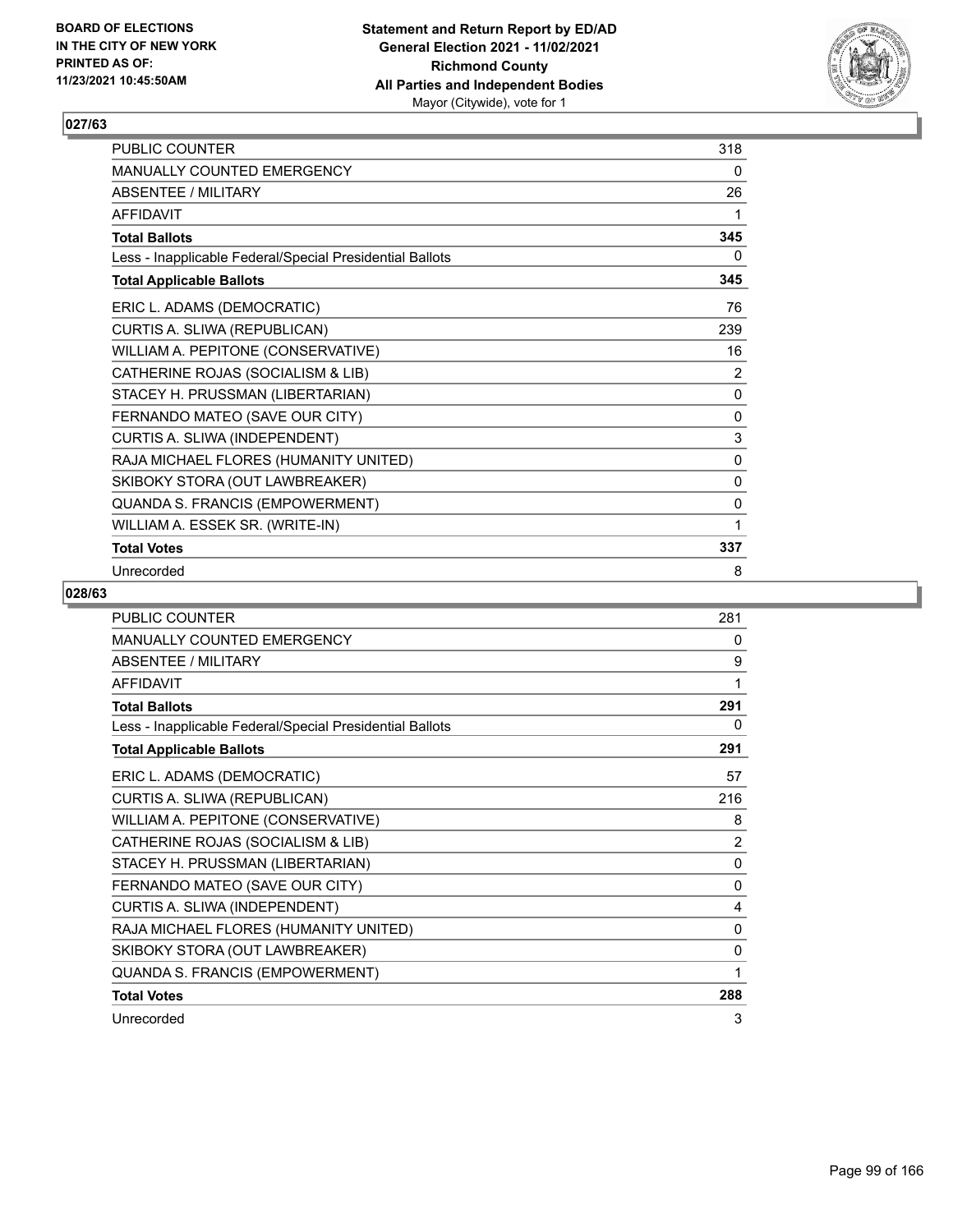

| <b>PUBLIC COUNTER</b>                                    | 347          |
|----------------------------------------------------------|--------------|
| <b>MANUALLY COUNTED EMERGENCY</b>                        | 0            |
| ABSENTEE / MII ITARY                                     | 11           |
| AFFIDAVIT                                                | 2            |
| <b>Total Ballots</b>                                     | 360          |
| Less - Inapplicable Federal/Special Presidential Ballots | 0            |
| <b>Total Applicable Ballots</b>                          | 360          |
| ERIC L. ADAMS (DEMOCRATIC)                               | 85           |
| CURTIS A. SLIWA (REPUBLICAN)                             | 239          |
| WILLIAM A. PEPITONE (CONSERVATIVE)                       | 18           |
| CATHERINE ROJAS (SOCIALISM & LIB)                        | 3            |
| STACEY H. PRUSSMAN (LIBERTARIAN)                         | $\mathbf{0}$ |
| FERNANDO MATEO (SAVE OUR CITY)                           | 0            |
| CURTIS A. SLIWA (INDEPENDENT)                            | 8            |
| RAJA MICHAEL FLORES (HUMANITY UNITED)                    | $\mathbf{0}$ |
| SKIBOKY STORA (OUT LAWBREAKER)                           | $\mathbf{0}$ |
| QUANDA S. FRANCIS (EMPOWERMENT)                          | 1            |
| ARIANA GRANDE-BUTERA (WRITE-IN)                          | 1            |
| DOROTHY FOX (WRITE-IN)                                   | 1            |
| <b>Total Votes</b>                                       | 356          |
| Unrecorded                                               | 4            |

| PUBLIC COUNTER                                           | 307 |
|----------------------------------------------------------|-----|
| <b>MANUALLY COUNTED EMERGENCY</b>                        | 0   |
| <b>ABSENTEE / MILITARY</b>                               | 11  |
| <b>AFFIDAVIT</b>                                         | 1   |
| <b>Total Ballots</b>                                     | 319 |
| Less - Inapplicable Federal/Special Presidential Ballots | 0   |
| <b>Total Applicable Ballots</b>                          | 319 |
| ERIC L. ADAMS (DEMOCRATIC)                               | 89  |
| CURTIS A. SLIWA (REPUBLICAN)                             | 186 |
| WILLIAM A. PEPITONE (CONSERVATIVE)                       | 23  |
| CATHERINE ROJAS (SOCIALISM & LIB)                        | 4   |
| STACEY H. PRUSSMAN (LIBERTARIAN)                         | 2   |
| FERNANDO MATEO (SAVE OUR CITY)                           | 1   |
| CURTIS A. SLIWA (INDEPENDENT)                            | 6   |
| RAJA MICHAEL FLORES (HUMANITY UNITED)                    | 0   |
| SKIBOKY STORA (OUT LAWBREAKER)                           | 0   |
| QUANDA S. FRANCIS (EMPOWERMENT)                          | 1   |
| <b>Total Votes</b>                                       | 312 |
| Unrecorded                                               | 7   |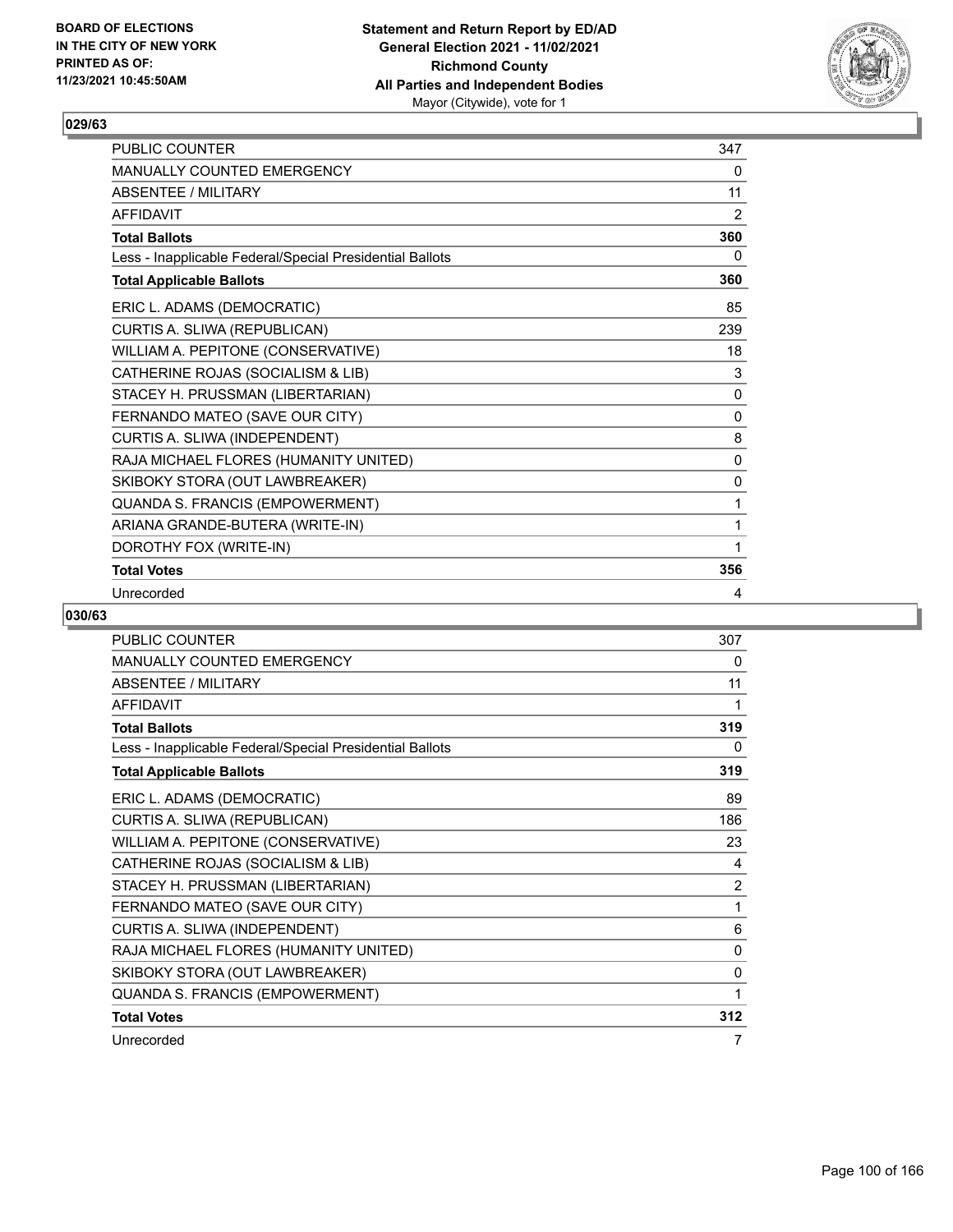

| <b>PUBLIC COUNTER</b>                                    | 320 |
|----------------------------------------------------------|-----|
| <b>MANUALLY COUNTED EMERGENCY</b>                        | 0   |
| ABSENTEE / MILITARY                                      | 25  |
| <b>AFFIDAVIT</b>                                         | 1   |
| <b>Total Ballots</b>                                     | 346 |
| Less - Inapplicable Federal/Special Presidential Ballots | 0   |
| <b>Total Applicable Ballots</b>                          | 346 |
| ERIC L. ADAMS (DEMOCRATIC)                               | 118 |
| CURTIS A. SLIWA (REPUBLICAN)                             | 211 |
| WILLIAM A. PEPITONE (CONSERVATIVE)                       | 4   |
| CATHERINE ROJAS (SOCIALISM & LIB)                        | 2   |
| STACEY H. PRUSSMAN (LIBERTARIAN)                         | 0   |
| FERNANDO MATEO (SAVE OUR CITY)                           | 0   |
| CURTIS A. SLIWA (INDEPENDENT)                            | 2   |
| RAJA MICHAEL FLORES (HUMANITY UNITED)                    | 0   |
| SKIBOKY STORA (OUT LAWBREAKER)                           | 0   |
| QUANDA S. FRANCIS (EMPOWERMENT)                          | 0   |
| LAWRENCE NICASTRO (WRITE-IN)                             | 1   |
| <b>Total Votes</b>                                       | 338 |
| Unrecorded                                               | 8   |

| <b>PUBLIC COUNTER</b>                                    | 368          |
|----------------------------------------------------------|--------------|
| MANUALLY COUNTED EMERGENCY                               | 0            |
| <b>ABSENTEE / MILITARY</b>                               | 18           |
| <b>AFFIDAVIT</b>                                         | $\mathbf{0}$ |
| <b>Total Ballots</b>                                     | 386          |
| Less - Inapplicable Federal/Special Presidential Ballots | 0            |
| <b>Total Applicable Ballots</b>                          | 386          |
| ERIC L. ADAMS (DEMOCRATIC)                               | 117          |
| CURTIS A. SLIWA (REPUBLICAN)                             | 236          |
| WILLIAM A. PEPITONE (CONSERVATIVE)                       | 15           |
| CATHERINE ROJAS (SOCIALISM & LIB)                        | 3            |
| STACEY H. PRUSSMAN (LIBERTARIAN)                         | 1            |
| FERNANDO MATEO (SAVE OUR CITY)                           | $\mathbf{0}$ |
| CURTIS A. SLIWA (INDEPENDENT)                            | 7            |
| RAJA MICHAEL FLORES (HUMANITY UNITED)                    | 0            |
| SKIBOKY STORA (OUT LAWBREAKER)                           | 0            |
| QUANDA S. FRANCIS (EMPOWERMENT)                          | 2            |
| RANDY KAMINSKY (WRITE-IN)                                | 1            |
| <b>Total Votes</b>                                       | 382          |
| Unrecorded                                               | 4            |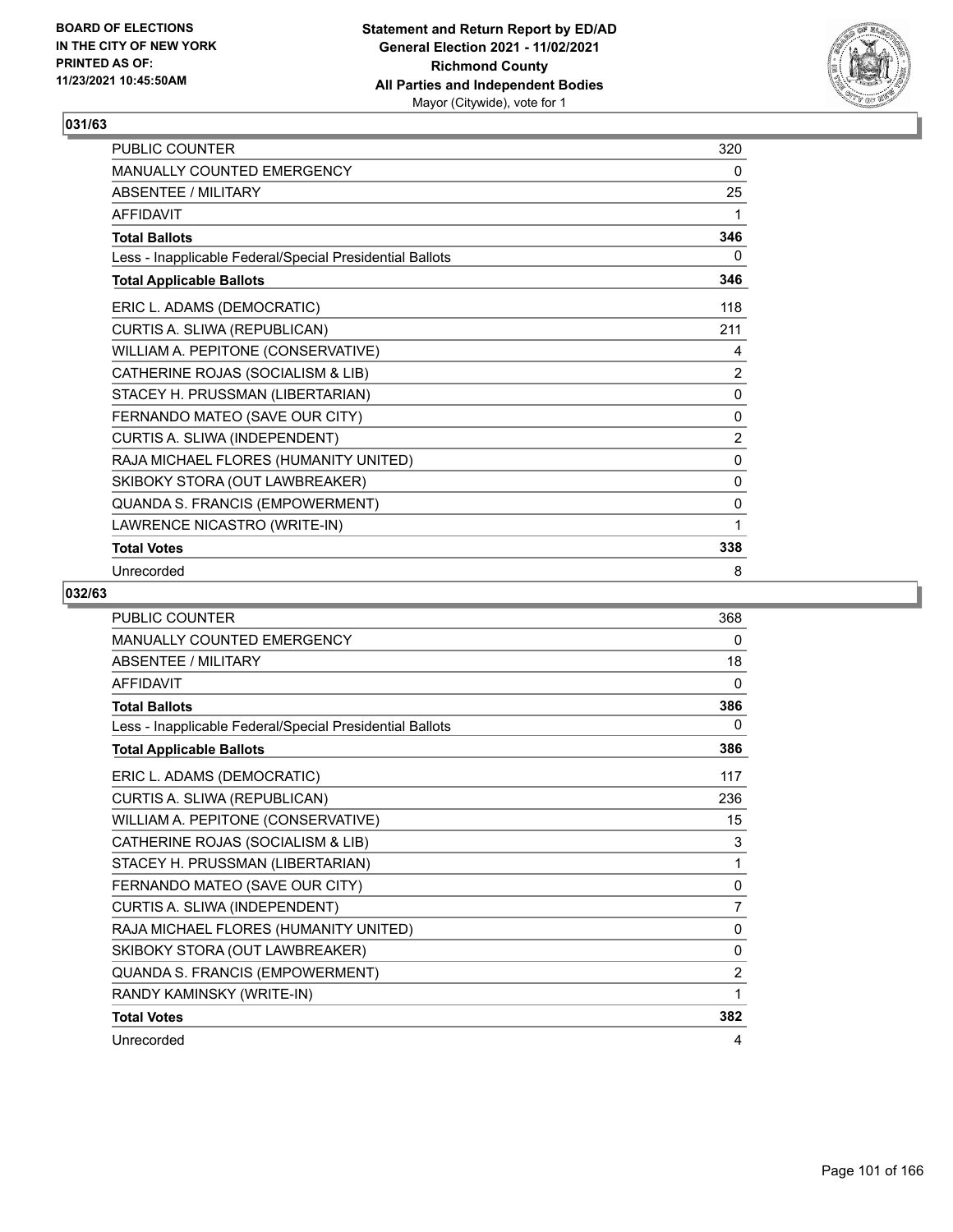

| <b>PUBLIC COUNTER</b>                                    | 454 |
|----------------------------------------------------------|-----|
| <b>MANUALLY COUNTED EMERGENCY</b>                        | 0   |
| ABSENTEE / MILITARY                                      | 14  |
| <b>AFFIDAVIT</b>                                         | 2   |
| <b>Total Ballots</b>                                     | 470 |
| Less - Inapplicable Federal/Special Presidential Ballots | 0   |
| <b>Total Applicable Ballots</b>                          | 470 |
| ERIC L. ADAMS (DEMOCRATIC)                               | 118 |
| CURTIS A. SLIWA (REPUBLICAN)                             | 307 |
| WILLIAM A. PEPITONE (CONSERVATIVE)                       | 19  |
| CATHERINE ROJAS (SOCIALISM & LIB)                        | 1   |
| STACEY H. PRUSSMAN (LIBERTARIAN)                         | 0   |
| FERNANDO MATEO (SAVE OUR CITY)                           | 3   |
| CURTIS A. SLIWA (INDEPENDENT)                            | 10  |
| RAJA MICHAEL FLORES (HUMANITY UNITED)                    | 0   |
| SKIBOKY STORA (OUT LAWBREAKER)                           | 0   |
| QUANDA S. FRANCIS (EMPOWERMENT)                          | 0   |
| KATHRYN A. GARCIA (WRITE-IN)                             | 1   |
| <b>Total Votes</b>                                       | 459 |
| Unrecorded                                               | 11  |

| <b>PUBLIC COUNTER</b>                                    | 397      |
|----------------------------------------------------------|----------|
| MANUALLY COUNTED EMERGENCY                               | 0        |
| <b>ABSENTEE / MILITARY</b>                               | 16       |
| <b>AFFIDAVIT</b>                                         | $\Omega$ |
| <b>Total Ballots</b>                                     | 413      |
| Less - Inapplicable Federal/Special Presidential Ballots | $\Omega$ |
| <b>Total Applicable Ballots</b>                          | 413      |
| ERIC L. ADAMS (DEMOCRATIC)                               | 75       |
| CURTIS A. SLIWA (REPUBLICAN)                             | 307      |
| WILLIAM A. PEPITONE (CONSERVATIVE)                       | 20       |
| CATHERINE ROJAS (SOCIALISM & LIB)                        | 1        |
| STACEY H. PRUSSMAN (LIBERTARIAN)                         | 0        |
| FERNANDO MATEO (SAVE OUR CITY)                           | 1        |
| CURTIS A. SLIWA (INDEPENDENT)                            | 4        |
| RAJA MICHAEL FLORES (HUMANITY UNITED)                    | $\Omega$ |
| SKIBOKY STORA (OUT LAWBREAKER)                           | 0        |
| QUANDA S. FRANCIS (EMPOWERMENT)                          | 0        |
| KATHRYN A. GARCIA (WRITE-IN)                             | 1        |
| <b>Total Votes</b>                                       | 409      |
| Unrecorded                                               | 4        |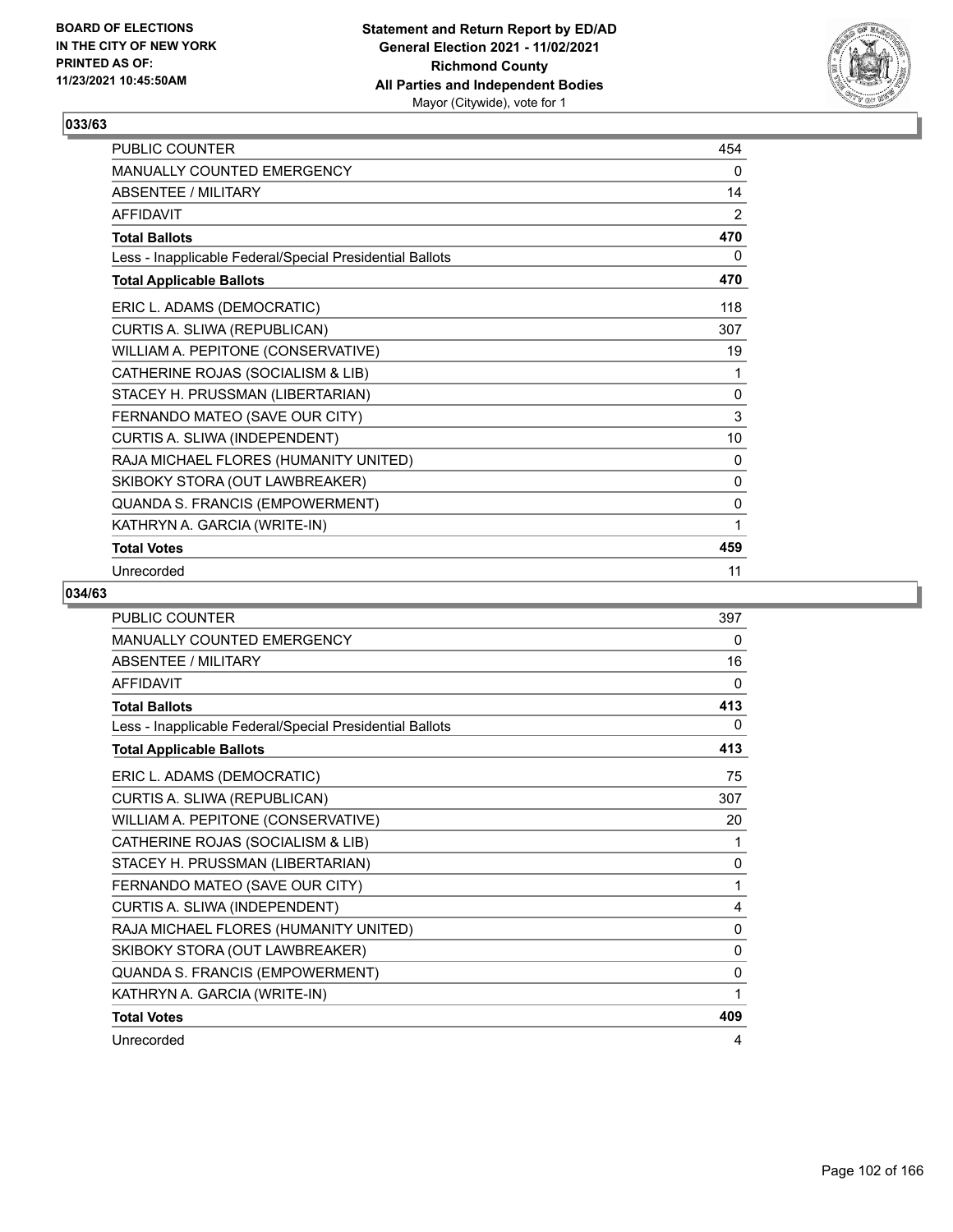

| PUBLIC COUNTER                                           | 461 |
|----------------------------------------------------------|-----|
| MANUALLY COUNTED EMERGENCY                               | 0   |
| <b>ABSENTEE / MILITARY</b>                               | 17  |
| <b>AFFIDAVIT</b>                                         | 2   |
| <b>Total Ballots</b>                                     | 480 |
| Less - Inapplicable Federal/Special Presidential Ballots | 0   |
| <b>Total Applicable Ballots</b>                          | 480 |
| ERIC L. ADAMS (DEMOCRATIC)                               | 115 |
| CURTIS A. SLIWA (REPUBLICAN)                             | 327 |
| WILLIAM A. PEPITONE (CONSERVATIVE)                       | 18  |
| CATHERINE ROJAS (SOCIALISM & LIB)                        | 3   |
| STACEY H. PRUSSMAN (LIBERTARIAN)                         | 1   |
| FERNANDO MATEO (SAVE OUR CITY)                           | 0   |
| CURTIS A. SLIWA (INDEPENDENT)                            | 10  |
| RAJA MICHAEL FLORES (HUMANITY UNITED)                    | 0   |
| SKIBOKY STORA (OUT LAWBREAKER)                           | 0   |
| QUANDA S. FRANCIS (EMPOWERMENT)                          | 0   |
| CARMINE MANFREDI (WRITE-IN)                              | 1   |
| <b>Total Votes</b>                                       | 475 |
| Unrecorded                                               | 5   |

| PUBLIC COUNTER                                           | 415            |
|----------------------------------------------------------|----------------|
| MANUALLY COUNTED EMERGENCY                               | 0              |
| <b>ABSENTEE / MILITARY</b>                               | 17             |
| <b>AFFIDAVIT</b>                                         | $\overline{2}$ |
| <b>Total Ballots</b>                                     | 434            |
| Less - Inapplicable Federal/Special Presidential Ballots | 0              |
| <b>Total Applicable Ballots</b>                          | 434            |
| ERIC L. ADAMS (DEMOCRATIC)                               | 133            |
| CURTIS A. SLIWA (REPUBLICAN)                             | 263            |
| WILLIAM A. PEPITONE (CONSERVATIVE)                       | 11             |
| CATHERINE ROJAS (SOCIALISM & LIB)                        | 4              |
| STACEY H. PRUSSMAN (LIBERTARIAN)                         | 1              |
| FERNANDO MATEO (SAVE OUR CITY)                           | 2              |
| CURTIS A. SLIWA (INDEPENDENT)                            | $\overline{7}$ |
| RAJA MICHAEL FLORES (HUMANITY UNITED)                    | 0              |
| SKIBOKY STORA (OUT LAWBREAKER)                           | $\mathbf{0}$   |
| QUANDA S. FRANCIS (EMPOWERMENT)                          | 1              |
| KATHRYN A. GARCIA (WRITE-IN)                             | 1              |
| MICHAEL R. BLOOMBERG (WRITE-IN)                          | 1              |
| <b>Total Votes</b>                                       | 424            |
| Unrecorded                                               | 10             |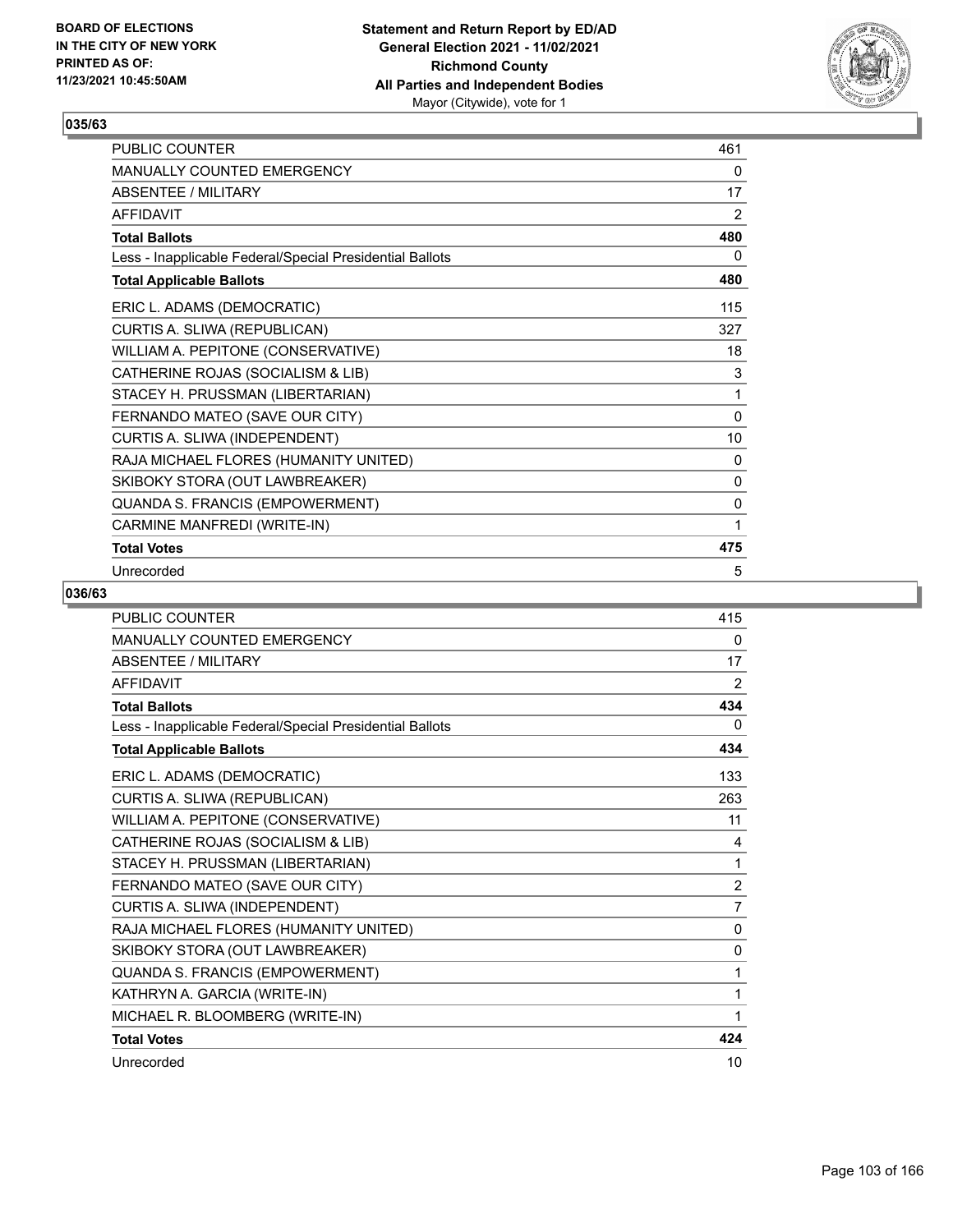

| PUBLIC COUNTER                                           | 287          |
|----------------------------------------------------------|--------------|
| MANUALLY COUNTED EMERGENCY                               | 0            |
| ABSENTEE / MILITARY                                      | 16           |
| <b>AFFIDAVIT</b>                                         | 1            |
| <b>Total Ballots</b>                                     | 304          |
| Less - Inapplicable Federal/Special Presidential Ballots | 0            |
| <b>Total Applicable Ballots</b>                          | 304          |
| ERIC L. ADAMS (DEMOCRATIC)                               | 138          |
| CURTIS A. SLIWA (REPUBLICAN)                             | 141          |
| WILLIAM A. PEPITONE (CONSERVATIVE)                       | 9            |
| CATHERINE ROJAS (SOCIALISM & LIB)                        | 6            |
| STACEY H. PRUSSMAN (LIBERTARIAN)                         | 1            |
| FERNANDO MATEO (SAVE OUR CITY)                           | 1            |
| CURTIS A. SLIWA (INDEPENDENT)                            | 6            |
| RAJA MICHAEL FLORES (HUMANITY UNITED)                    | 0            |
| SKIBOKY STORA (OUT LAWBREAKER)                           | 0            |
| QUANDA S. FRANCIS (EMPOWERMENT)                          | $\mathbf{0}$ |
| <b>Total Votes</b>                                       | 302          |
| Unrecorded                                               | 2            |

| <b>PUBLIC COUNTER</b>                                    | 279            |
|----------------------------------------------------------|----------------|
| MANUALLY COUNTED EMERGENCY                               | $\Omega$       |
| ABSENTEE / MILITARY                                      | 19             |
| <b>AFFIDAVIT</b>                                         | 1              |
| <b>Total Ballots</b>                                     | 299            |
| Less - Inapplicable Federal/Special Presidential Ballots | 0              |
| <b>Total Applicable Ballots</b>                          | 299            |
| ERIC L. ADAMS (DEMOCRATIC)                               | 179            |
| CURTIS A. SLIWA (REPUBLICAN)                             | 98             |
| WILLIAM A. PEPITONE (CONSERVATIVE)                       | 6              |
| CATHERINE ROJAS (SOCIALISM & LIB)                        | $\overline{2}$ |
| STACEY H. PRUSSMAN (LIBERTARIAN)                         | $\mathbf{0}$   |
| FERNANDO MATEO (SAVE OUR CITY)                           | 2              |
| CURTIS A. SLIWA (INDEPENDENT)                            | $\overline{2}$ |
| RAJA MICHAEL FLORES (HUMANITY UNITED)                    | 0              |
| SKIBOKY STORA (OUT LAWBREAKER)                           | $\Omega$       |
| QUANDA S. FRANCIS (EMPOWERMENT)                          | 0              |
| GARY M. GLESSING (WRITE-IN)                              | 1              |
| MAX N. ROSE (WRITE-IN)                                   | 1              |
| SCOTT M. STRINGER (WRITE-IN)                             | 1              |
| <b>Total Votes</b>                                       | 292            |
| Unrecorded                                               | 7              |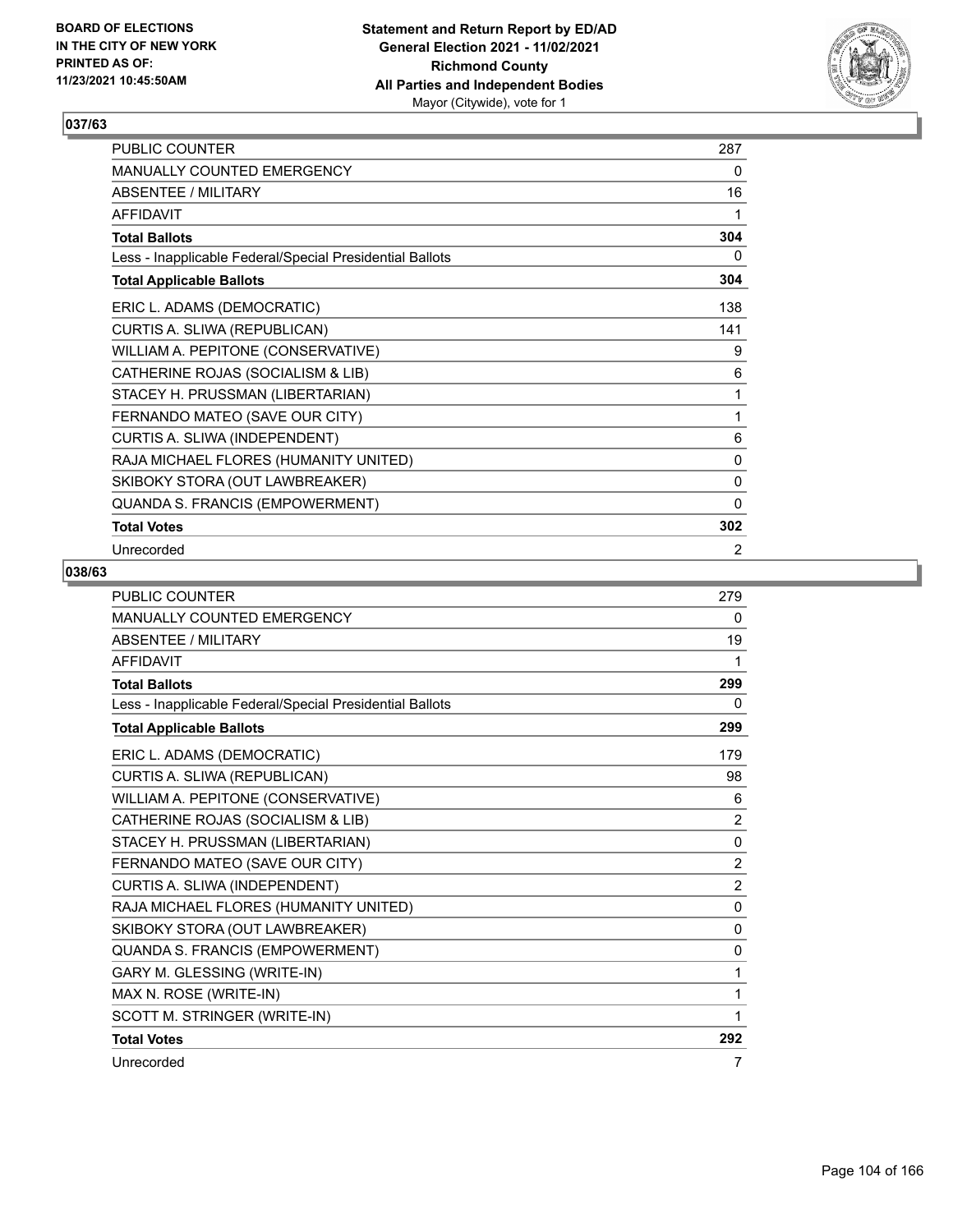

| PUBLIC COUNTER                                           | 189            |
|----------------------------------------------------------|----------------|
| MANUALLY COUNTED EMERGENCY                               | 0              |
| ABSENTEE / MILITARY                                      | $\overline{7}$ |
| <b>AFFIDAVIT</b>                                         | 1              |
| <b>Total Ballots</b>                                     | 197            |
| Less - Inapplicable Federal/Special Presidential Ballots | 0              |
| <b>Total Applicable Ballots</b>                          | 197            |
| ERIC L. ADAMS (DEMOCRATIC)                               | 125            |
| CURTIS A. SLIWA (REPUBLICAN)                             | 57             |
| WILLIAM A. PEPITONE (CONSERVATIVE)                       | 4              |
| CATHERINE ROJAS (SOCIALISM & LIB)                        | 2              |
| STACEY H. PRUSSMAN (LIBERTARIAN)                         | $\pmb{0}$      |
| FERNANDO MATEO (SAVE OUR CITY)                           | 0              |
| CURTIS A. SLIWA (INDEPENDENT)                            | 1              |
| RAJA MICHAEL FLORES (HUMANITY UNITED)                    | 1              |
| SKIBOKY STORA (OUT LAWBREAKER)                           | 0              |
| QUANDA S. FRANCIS (EMPOWERMENT)                          | $\mathbf{0}$   |
| <b>Total Votes</b>                                       | 190            |
| Unrecorded                                               | 7              |

| <b>PUBLIC COUNTER</b>                                    | 158          |
|----------------------------------------------------------|--------------|
| <b>MANUALLY COUNTED EMERGENCY</b>                        | 0            |
| ABSENTEE / MILITARY                                      | 7            |
| <b>AFFIDAVIT</b>                                         | $\mathbf{0}$ |
| <b>Total Ballots</b>                                     | 165          |
| Less - Inapplicable Federal/Special Presidential Ballots | 0            |
| <b>Total Applicable Ballots</b>                          | 165          |
| ERIC L. ADAMS (DEMOCRATIC)                               | 106          |
| CURTIS A. SLIWA (REPUBLICAN)                             | 53           |
| WILLIAM A. PEPITONE (CONSERVATIVE)                       | 2            |
| CATHERINE ROJAS (SOCIALISM & LIB)                        | 1            |
| STACEY H. PRUSSMAN (LIBERTARIAN)                         | $\mathbf{0}$ |
| FERNANDO MATEO (SAVE OUR CITY)                           | 0            |
| CURTIS A. SLIWA (INDEPENDENT)                            | $\mathbf{0}$ |
| RAJA MICHAEL FLORES (HUMANITY UNITED)                    | 0            |
| SKIBOKY STORA (OUT LAWBREAKER)                           | 0            |
| QUANDA S. FRANCIS (EMPOWERMENT)                          | $\mathbf{0}$ |
| <b>Total Votes</b>                                       | 162          |
| Unrecorded                                               | 3            |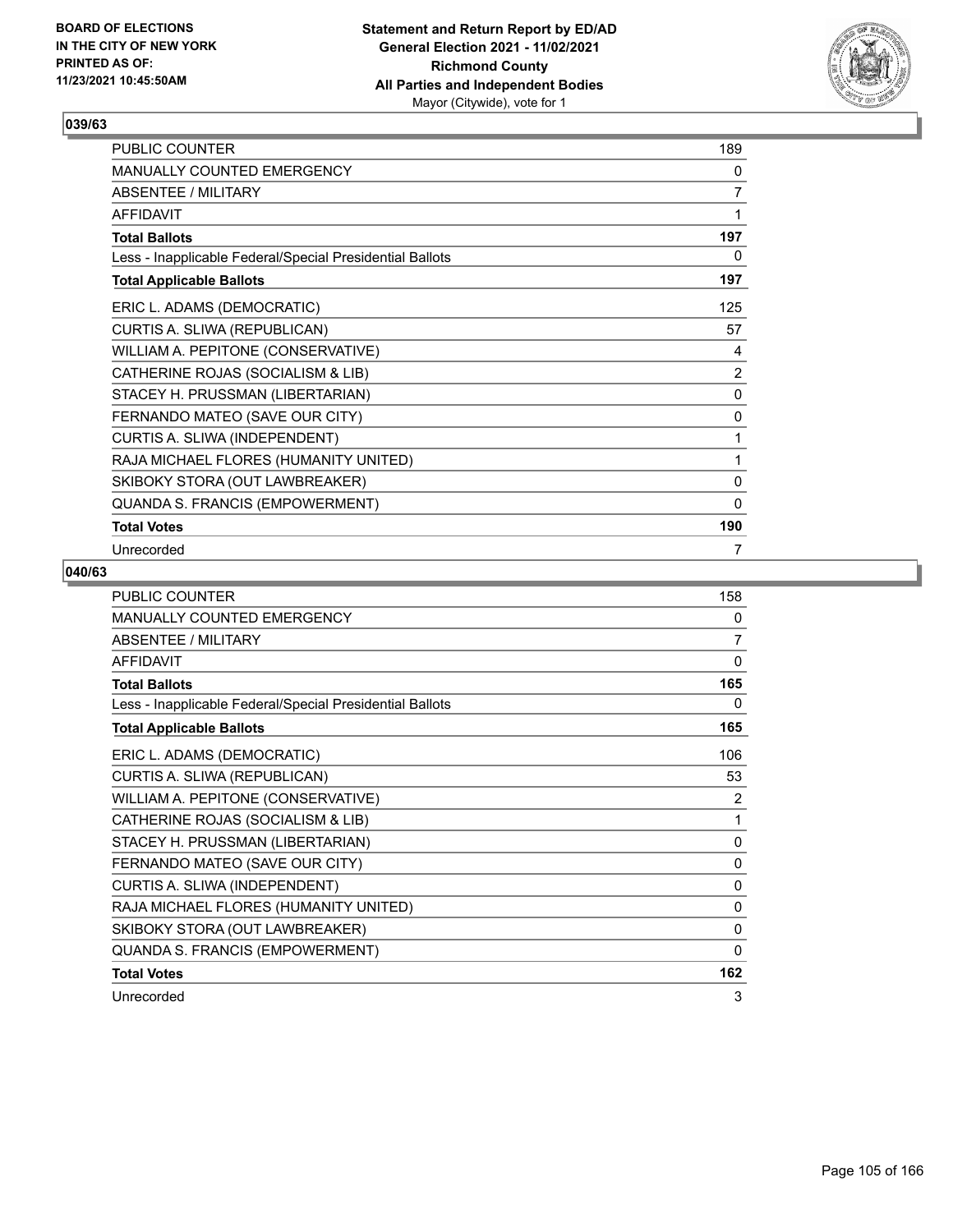

| <b>PUBLIC COUNTER</b>                                    | 109            |
|----------------------------------------------------------|----------------|
| <b>MANUALLY COUNTED EMERGENCY</b>                        | 0              |
| ABSENTEE / MII ITARY                                     | 11             |
| AFFIDAVIT                                                | 1              |
| <b>Total Ballots</b>                                     | 121            |
| Less - Inapplicable Federal/Special Presidential Ballots | 0              |
| <b>Total Applicable Ballots</b>                          | 121            |
| ERIC L. ADAMS (DEMOCRATIC)                               | 102            |
| CURTIS A. SLIWA (REPUBLICAN)                             | 10             |
| WILLIAM A. PEPITONE (CONSERVATIVE)                       | 1              |
| CATHERINE ROJAS (SOCIALISM & LIB)                        | 1              |
| STACEY H. PRUSSMAN (LIBERTARIAN)                         | 0              |
| FERNANDO MATEO (SAVE OUR CITY)                           | 0              |
| CURTIS A. SLIWA (INDEPENDENT)                            | $\overline{2}$ |
| RAJA MICHAEL FLORES (HUMANITY UNITED)                    | 1              |
| SKIBOKY STORA (OUT LAWBREAKER)                           | $\mathbf{0}$   |
| QUANDA S. FRANCIS (EMPOWERMENT)                          | $\mathbf{0}$   |
| PAMELA CORMICA (WRITE-IN)                                | 1              |
| UNATTRIBUTABLE WRITE-IN (WRITE-IN)                       | 1              |
| <b>Total Votes</b>                                       | 119            |
| Unrecorded                                               | 2              |

| PUBLIC COUNTER                                           | 131      |
|----------------------------------------------------------|----------|
| MANUALLY COUNTED EMERGENCY                               | 0        |
| <b>ABSENTEE / MILITARY</b>                               | 9        |
| <b>AFFIDAVIT</b>                                         | 1        |
| <b>Total Ballots</b>                                     | 141      |
| Less - Inapplicable Federal/Special Presidential Ballots | 0        |
| <b>Total Applicable Ballots</b>                          | 141      |
| ERIC L. ADAMS (DEMOCRATIC)                               | 122      |
| CURTIS A. SLIWA (REPUBLICAN)                             | 15       |
| WILLIAM A. PEPITONE (CONSERVATIVE)                       | 0        |
| CATHERINE ROJAS (SOCIALISM & LIB)                        | 1        |
| STACEY H. PRUSSMAN (LIBERTARIAN)                         | 0        |
| FERNANDO MATEO (SAVE OUR CITY)                           | 1        |
| CURTIS A. SLIWA (INDEPENDENT)                            | 0        |
| RAJA MICHAEL FLORES (HUMANITY UNITED)                    | 1        |
| SKIBOKY STORA (OUT LAWBREAKER)                           | 0        |
| QUANDA S. FRANCIS (EMPOWERMENT)                          | $\Omega$ |
| <b>Total Votes</b>                                       | 140      |
| Unrecorded                                               |          |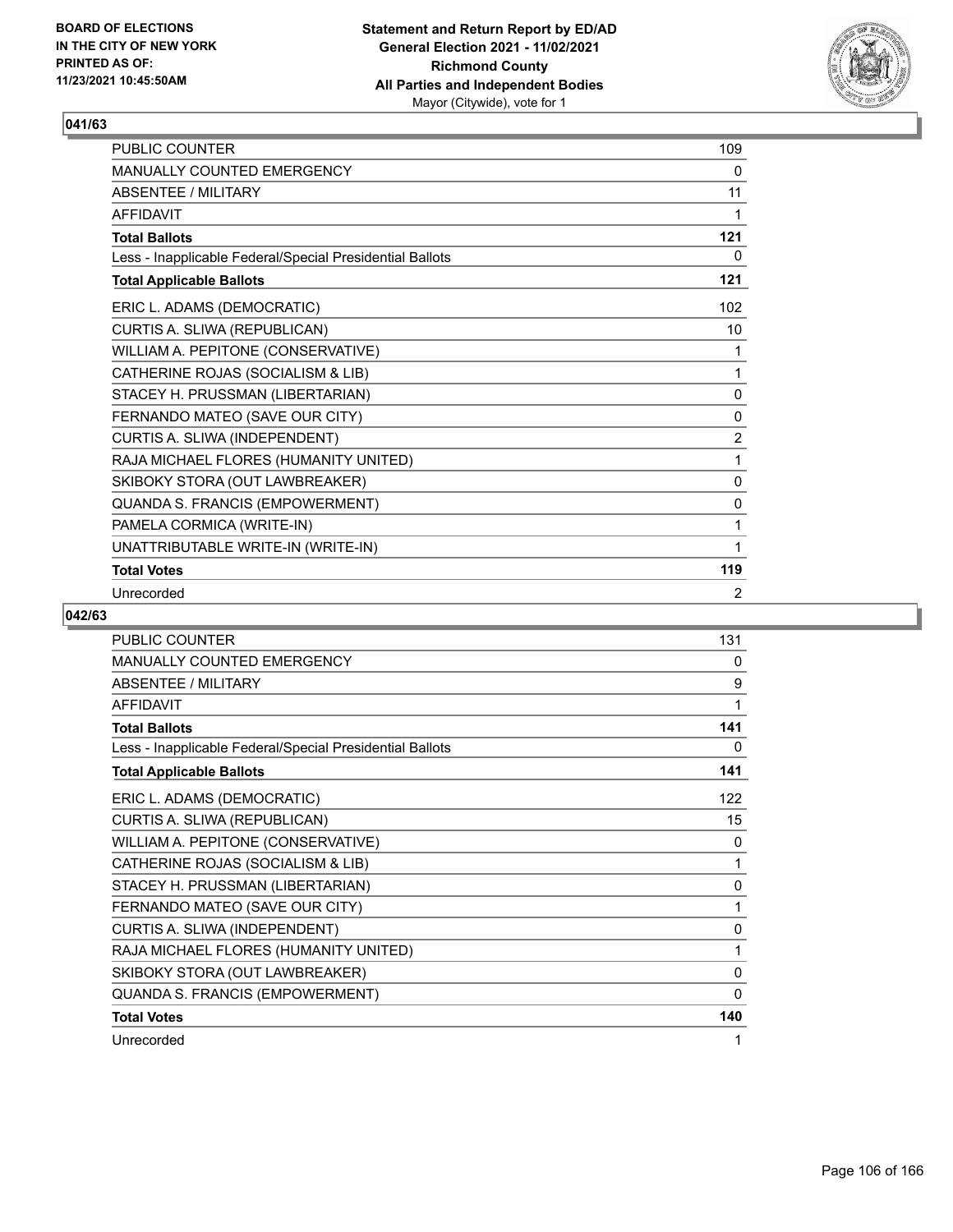

| PUBLIC COUNTER                                           | 240 |
|----------------------------------------------------------|-----|
| <b>MANUALLY COUNTED EMERGENCY</b>                        | 0   |
| <b>ABSENTEE / MILITARY</b>                               | 16  |
| <b>AFFIDAVIT</b>                                         | 1   |
| <b>Total Ballots</b>                                     | 257 |
| Less - Inapplicable Federal/Special Presidential Ballots | 0   |
| <b>Total Applicable Ballots</b>                          | 257 |
| ERIC L. ADAMS (DEMOCRATIC)                               | 203 |
| CURTIS A. SLIWA (REPUBLICAN)                             | 48  |
| WILLIAM A. PEPITONE (CONSERVATIVE)                       | 2   |
| CATHERINE ROJAS (SOCIALISM & LIB)                        | 2   |
| STACEY H. PRUSSMAN (LIBERTARIAN)                         | 0   |
| FERNANDO MATEO (SAVE OUR CITY)                           | 0   |
| CURTIS A. SLIWA (INDEPENDENT)                            | 1   |
| RAJA MICHAEL FLORES (HUMANITY UNITED)                    | 0   |
| SKIBOKY STORA (OUT LAWBREAKER)                           | 0   |
| QUANDA S. FRANCIS (EMPOWERMENT)                          | 0   |
| MAYA D. WILEY (WRITE-IN)                                 | 1   |
| <b>Total Votes</b>                                       | 257 |

| <b>PUBLIC COUNTER</b>                                    | 256 |
|----------------------------------------------------------|-----|
| <b>MANUALLY COUNTED EMERGENCY</b>                        | 0   |
| <b>ABSENTEE / MILITARY</b>                               | 12  |
| <b>AFFIDAVIT</b>                                         | 2   |
| <b>Total Ballots</b>                                     | 270 |
| Less - Inapplicable Federal/Special Presidential Ballots | 0   |
| <b>Total Applicable Ballots</b>                          | 270 |
| ERIC L. ADAMS (DEMOCRATIC)                               | 215 |
| CURTIS A. SLIWA (REPUBLICAN)                             | 45  |
| WILLIAM A. PEPITONE (CONSERVATIVE)                       | 5   |
| CATHERINE ROJAS (SOCIALISM & LIB)                        | 0   |
| STACEY H. PRUSSMAN (LIBERTARIAN)                         | 0   |
| FERNANDO MATEO (SAVE OUR CITY)                           | 0   |
| CURTIS A. SLIWA (INDEPENDENT)                            | 0   |
| RAJA MICHAEL FLORES (HUMANITY UNITED)                    | 1   |
| SKIBOKY STORA (OUT LAWBREAKER)                           | 1   |
| QUANDA S. FRANCIS (EMPOWERMENT)                          | 0   |
| <b>Total Votes</b>                                       | 267 |
| Unrecorded                                               | 3   |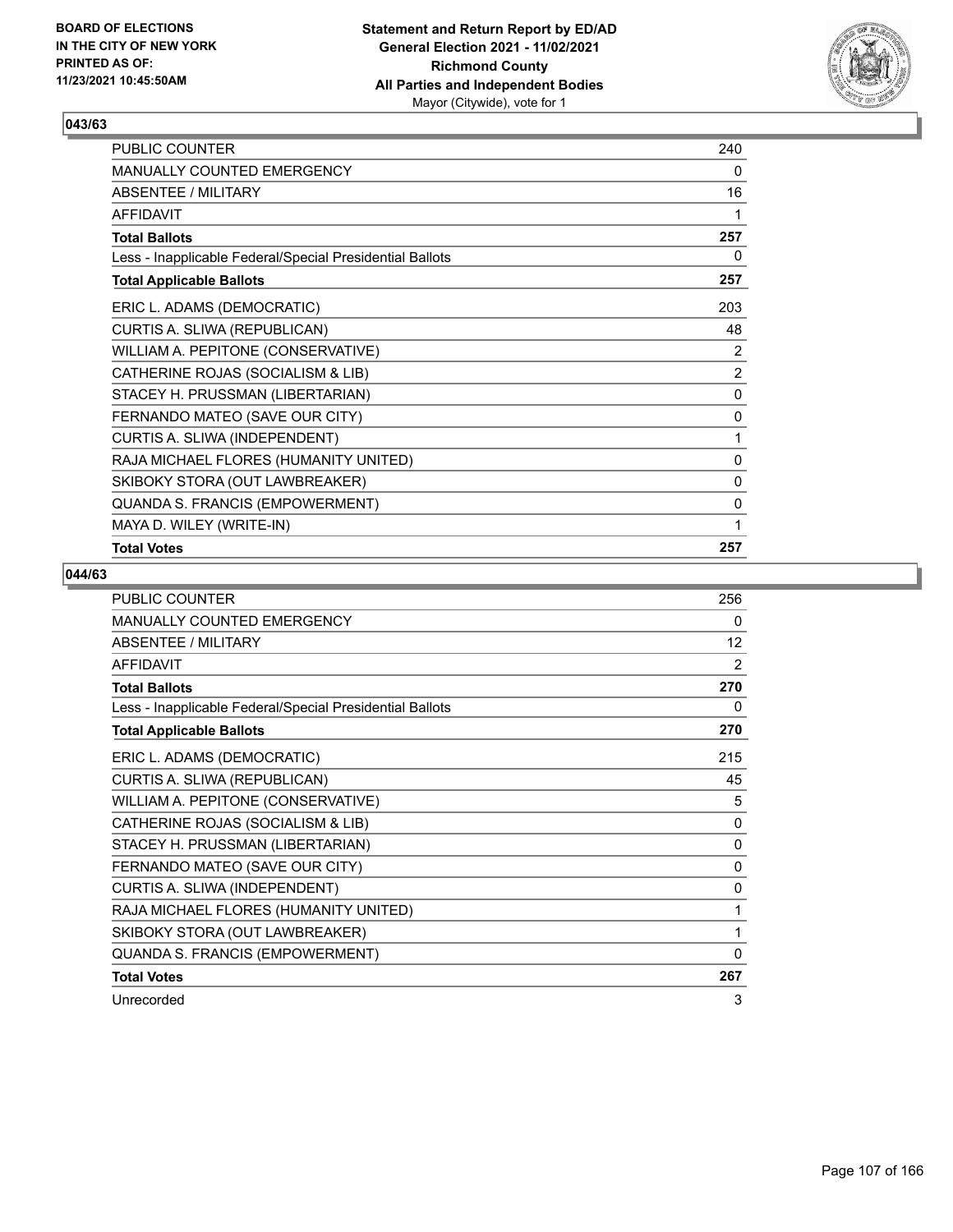

| PUBLIC COUNTER                                           | 136       |
|----------------------------------------------------------|-----------|
| MANUALLY COUNTED EMERGENCY                               | 0         |
| ABSENTEE / MILITARY                                      | 18        |
| <b>AFFIDAVIT</b>                                         | $\Omega$  |
| <b>Total Ballots</b>                                     | 154       |
| Less - Inapplicable Federal/Special Presidential Ballots | 0         |
| <b>Total Applicable Ballots</b>                          | 154       |
| ERIC L. ADAMS (DEMOCRATIC)                               | 119       |
| CURTIS A. SLIWA (REPUBLICAN)                             | 27        |
| WILLIAM A. PEPITONE (CONSERVATIVE)                       | 2         |
| CATHERINE ROJAS (SOCIALISM & LIB)                        | 2         |
| STACEY H. PRUSSMAN (LIBERTARIAN)                         | $\pmb{0}$ |
| FERNANDO MATEO (SAVE OUR CITY)                           | 0         |
| CURTIS A. SLIWA (INDEPENDENT)                            | 1         |
| RAJA MICHAEL FLORES (HUMANITY UNITED)                    | 0         |
| SKIBOKY STORA (OUT LAWBREAKER)                           | 0         |
| QUANDA S. FRANCIS (EMPOWERMENT)                          | 1         |
| <b>Total Votes</b>                                       | 152       |
| Unrecorded                                               | 2         |

| PUBLIC COUNTER                                           | 429            |
|----------------------------------------------------------|----------------|
| MANUALLY COUNTED EMERGENCY                               | 0              |
| <b>ABSENTEE / MILITARY</b>                               | 14             |
| <b>AFFIDAVIT</b>                                         | 2              |
| <b>Total Ballots</b>                                     | 445            |
| Less - Inapplicable Federal/Special Presidential Ballots | 0              |
| <b>Total Applicable Ballots</b>                          | 445            |
| ERIC L. ADAMS (DEMOCRATIC)                               | 83             |
| CURTIS A. SLIWA (REPUBLICAN)                             | 326            |
| WILLIAM A. PEPITONE (CONSERVATIVE)                       | 9              |
| CATHERINE ROJAS (SOCIALISM & LIB)                        | 1              |
| STACEY H. PRUSSMAN (LIBERTARIAN)                         | $\overline{2}$ |
| FERNANDO MATEO (SAVE OUR CITY)                           | 1              |
| CURTIS A. SLIWA (INDEPENDENT)                            | 9              |
| RAJA MICHAEL FLORES (HUMANITY UNITED)                    | $\mathbf{0}$   |
| SKIBOKY STORA (OUT LAWBREAKER)                           | 0              |
| QUANDA S. FRANCIS (EMPOWERMENT)                          | $\mathbf{0}$   |
| JOHN ALIO (WRITE-IN)                                     | 1              |
| <b>Total Votes</b>                                       | 432            |
| Unrecorded                                               | 13             |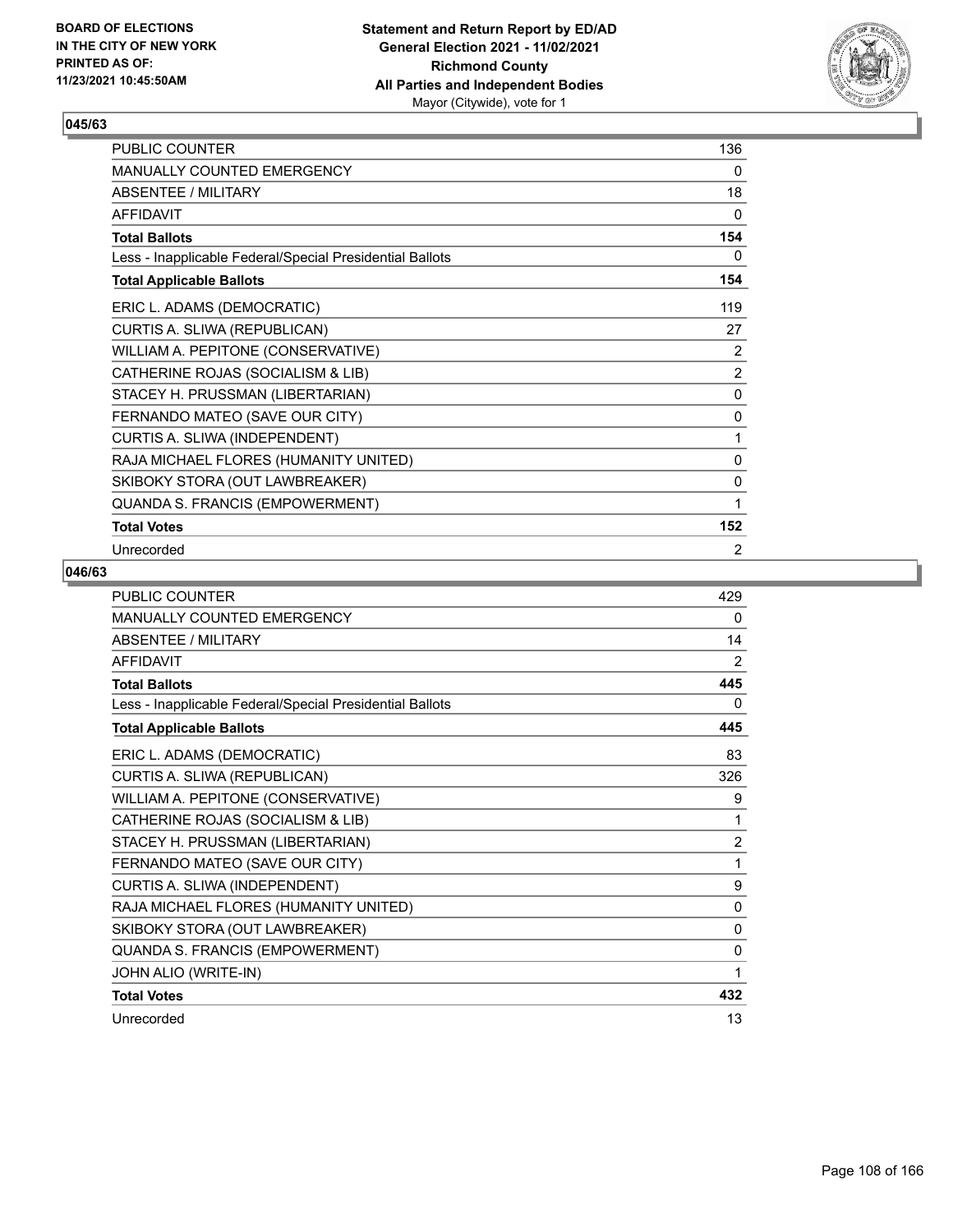

| PUBLIC COUNTER                                           | 345 |
|----------------------------------------------------------|-----|
| MANUALLY COUNTED EMERGENCY                               | 0   |
| ABSENTEE / MILITARY                                      | 20  |
| <b>AFFIDAVIT</b>                                         | 2   |
| <b>Total Ballots</b>                                     | 367 |
| Less - Inapplicable Federal/Special Presidential Ballots | 0   |
| <b>Total Applicable Ballots</b>                          | 367 |
| ERIC L. ADAMS (DEMOCRATIC)                               | 81  |
| CURTIS A. SLIWA (REPUBLICAN)                             | 258 |
| WILLIAM A. PEPITONE (CONSERVATIVE)                       | 10  |
| CATHERINE ROJAS (SOCIALISM & LIB)                        | 2   |
| STACEY H. PRUSSMAN (LIBERTARIAN)                         | 0   |
| FERNANDO MATEO (SAVE OUR CITY)                           | 1   |
| CURTIS A. SLIWA (INDEPENDENT)                            | 7   |
| RAJA MICHAEL FLORES (HUMANITY UNITED)                    | 0   |
| SKIBOKY STORA (OUT LAWBREAKER)                           | 1   |
| QUANDA S. FRANCIS (EMPOWERMENT)                          | 1   |
| <b>Total Votes</b>                                       | 361 |
| Unrecorded                                               | 6   |

| PUBLIC COUNTER                                           | 416            |
|----------------------------------------------------------|----------------|
| MANUALLY COUNTED EMERGENCY                               | 0              |
| <b>ABSENTEE / MILITARY</b>                               | 25             |
| <b>AFFIDAVIT</b>                                         | 1              |
| <b>Total Ballots</b>                                     | 442            |
| Less - Inapplicable Federal/Special Presidential Ballots | 0              |
| <b>Total Applicable Ballots</b>                          | 442            |
| ERIC L. ADAMS (DEMOCRATIC)                               | 125            |
| CURTIS A. SLIWA (REPUBLICAN)                             | 295            |
| WILLIAM A. PEPITONE (CONSERVATIVE)                       | 11             |
| CATHERINE ROJAS (SOCIALISM & LIB)                        | 0              |
| STACEY H. PRUSSMAN (LIBERTARIAN)                         | 1              |
| FERNANDO MATEO (SAVE OUR CITY)                           | 1              |
| CURTIS A. SLIWA (INDEPENDENT)                            | $\mathbf{0}$   |
| RAJA MICHAEL FLORES (HUMANITY UNITED)                    | $\overline{2}$ |
| SKIBOKY STORA (OUT LAWBREAKER)                           | $\mathbf{0}$   |
| QUANDA S. FRANCIS (EMPOWERMENT)                          | 1              |
| ANDREW YANG (WRITE-IN)                                   | 1              |
| DONALD J. TRUMP JR. (WRITE-IN)                           | 1              |
| <b>Total Votes</b>                                       | 438            |
| Unrecorded                                               | 4              |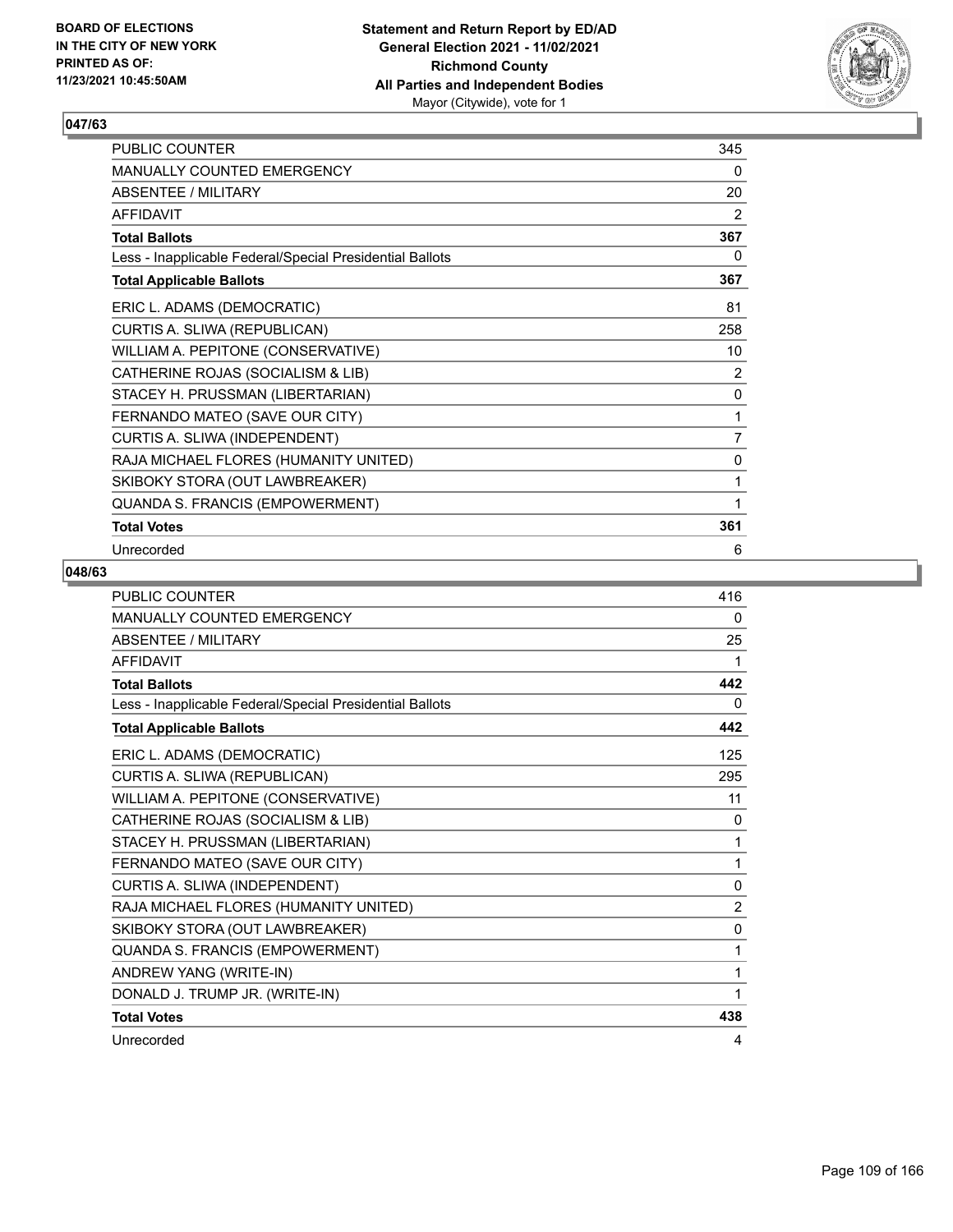

| <b>PUBLIC COUNTER</b>                                    | 467          |
|----------------------------------------------------------|--------------|
| MANUALLY COUNTED EMERGENCY                               | 0            |
| ABSENTEE / MILITARY                                      | 21           |
| <b>AFFIDAVIT</b>                                         | 0            |
| <b>Total Ballots</b>                                     | 488          |
| Less - Inapplicable Federal/Special Presidential Ballots | 0            |
| <b>Total Applicable Ballots</b>                          | 488          |
| ERIC L. ADAMS (DEMOCRATIC)                               | 100          |
| CURTIS A. SLIWA (REPUBLICAN)                             | 356          |
| WILLIAM A. PEPITONE (CONSERVATIVE)                       | 13           |
| CATHERINE ROJAS (SOCIALISM & LIB)                        | 2            |
| STACEY H. PRUSSMAN (LIBERTARIAN)                         | 1            |
| FERNANDO MATEO (SAVE OUR CITY)                           | 0            |
| CURTIS A. SLIWA (INDEPENDENT)                            | 8            |
| RAJA MICHAEL FLORES (HUMANITY UNITED)                    | 0            |
| SKIBOKY STORA (OUT LAWBREAKER)                           | 0            |
| QUANDA S. FRANCIS (EMPOWERMENT)                          | $\mathbf{0}$ |
| DEBORAH L. ROSE (WRITE-IN)                               | 1            |
| UNATTRIBUTABLE WRITE-IN (WRITE-IN)                       | 1            |
| <b>Total Votes</b>                                       | 482          |
| Unrecorded                                               | 6            |

| <b>PUBLIC COUNTER</b>                                    | 486 |
|----------------------------------------------------------|-----|
| <b>MANUALLY COUNTED EMERGENCY</b>                        | 0   |
| <b>ABSENTEE / MILITARY</b>                               | 17  |
| <b>AFFIDAVIT</b>                                         | 1   |
| <b>Total Ballots</b>                                     | 504 |
| Less - Inapplicable Federal/Special Presidential Ballots | 0   |
| <b>Total Applicable Ballots</b>                          | 504 |
| ERIC L. ADAMS (DEMOCRATIC)                               | 149 |
| CURTIS A. SLIWA (REPUBLICAN)                             | 324 |
| WILLIAM A. PEPITONE (CONSERVATIVE)                       | 13  |
| CATHERINE ROJAS (SOCIALISM & LIB)                        | 2   |
| STACEY H. PRUSSMAN (LIBERTARIAN)                         | 1   |
| FERNANDO MATEO (SAVE OUR CITY)                           | 0   |
| CURTIS A. SLIWA (INDEPENDENT)                            | 3   |
| RAJA MICHAEL FLORES (HUMANITY UNITED)                    | 1   |
| SKIBOKY STORA (OUT LAWBREAKER)                           | 0   |
| QUANDA S. FRANCIS (EMPOWERMENT)                          | 0   |
| KATHRYN A. GARCIA (WRITE-IN)                             | 1   |
| <b>Total Votes</b>                                       | 494 |
| Unrecorded                                               | 10  |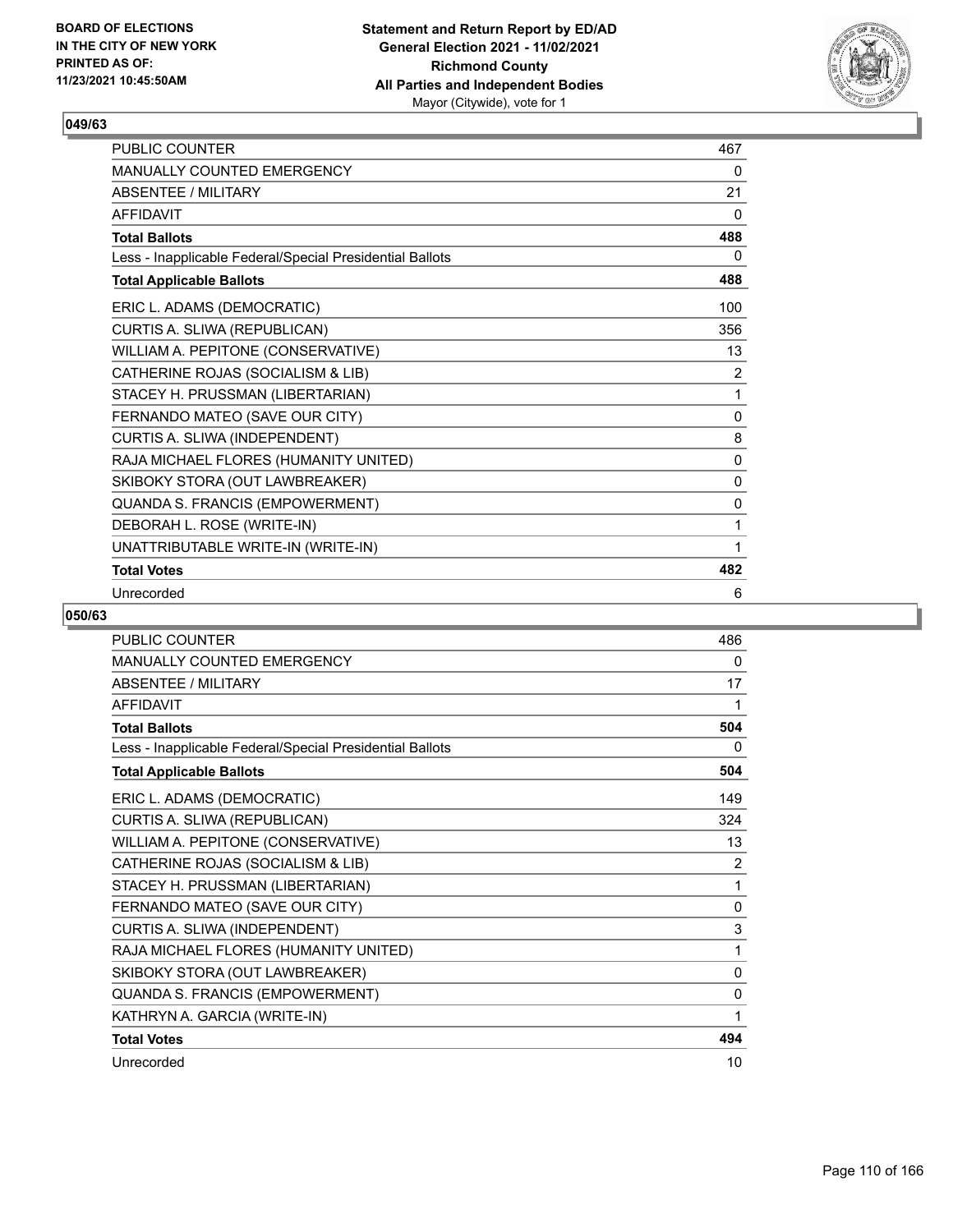

| <b>PUBLIC COUNTER</b>                                    | 418            |
|----------------------------------------------------------|----------------|
| <b>MANUALLY COUNTED EMERGENCY</b>                        | 0              |
| ABSENTEE / MILITARY                                      | 19             |
| <b>AFFIDAVIT</b>                                         | 2              |
| <b>Total Ballots</b>                                     | 439            |
| Less - Inapplicable Federal/Special Presidential Ballots | 0              |
| <b>Total Applicable Ballots</b>                          | 439            |
| ERIC L. ADAMS (DEMOCRATIC)                               | 135            |
| CURTIS A. SLIWA (REPUBLICAN)                             | 270            |
| WILLIAM A. PEPITONE (CONSERVATIVE)                       | 11             |
| CATHERINE ROJAS (SOCIALISM & LIB)                        | 1              |
| STACEY H. PRUSSMAN (LIBERTARIAN)                         | 0              |
| FERNANDO MATEO (SAVE OUR CITY)                           | 0              |
| CURTIS A. SLIWA (INDEPENDENT)                            | $\overline{7}$ |
| RAJA MICHAEL FLORES (HUMANITY UNITED)                    | 0              |
| SKIBOKY STORA (OUT LAWBREAKER)                           | 0              |
| QUANDA S. FRANCIS (EMPOWERMENT)                          | $\overline{2}$ |
| MICHAEL R. BLOOMBERG (WRITE-IN)                          | 1              |
| <b>Total Votes</b>                                       | 427            |
| Unrecorded                                               | 12             |

| <b>PUBLIC COUNTER</b>                                    | 261            |
|----------------------------------------------------------|----------------|
| <b>MANUALLY COUNTED EMERGENCY</b>                        | 0              |
| <b>ABSENTEE / MILITARY</b>                               | 7              |
| <b>AFFIDAVIT</b>                                         | 1              |
| <b>Total Ballots</b>                                     | 269            |
| Less - Inapplicable Federal/Special Presidential Ballots | 0              |
| <b>Total Applicable Ballots</b>                          | 269            |
| ERIC L. ADAMS (DEMOCRATIC)                               | 56             |
| CURTIS A. SLIWA (REPUBLICAN)                             | 195            |
| WILLIAM A. PEPITONE (CONSERVATIVE)                       | 7              |
| CATHERINE ROJAS (SOCIALISM & LIB)                        | 1              |
| STACEY H. PRUSSMAN (LIBERTARIAN)                         | 0              |
| FERNANDO MATEO (SAVE OUR CITY)                           | 1              |
| CURTIS A. SLIWA (INDEPENDENT)                            | 3              |
| RAJA MICHAEL FLORES (HUMANITY UNITED)                    | 1              |
| SKIBOKY STORA (OUT LAWBREAKER)                           | $\Omega$       |
| QUANDA S. FRANCIS (EMPOWERMENT)                          | $\Omega$       |
| ANTHONY PIZIRUSSO (WRITE-IN)                             | 1              |
| MICHAEL R. BLOOMBERG (WRITE-IN)                          | 1              |
| SCOTT M. STRINGER (WRITE-IN)                             | 1              |
| <b>Total Votes</b>                                       | 267            |
| Unrecorded                                               | $\overline{2}$ |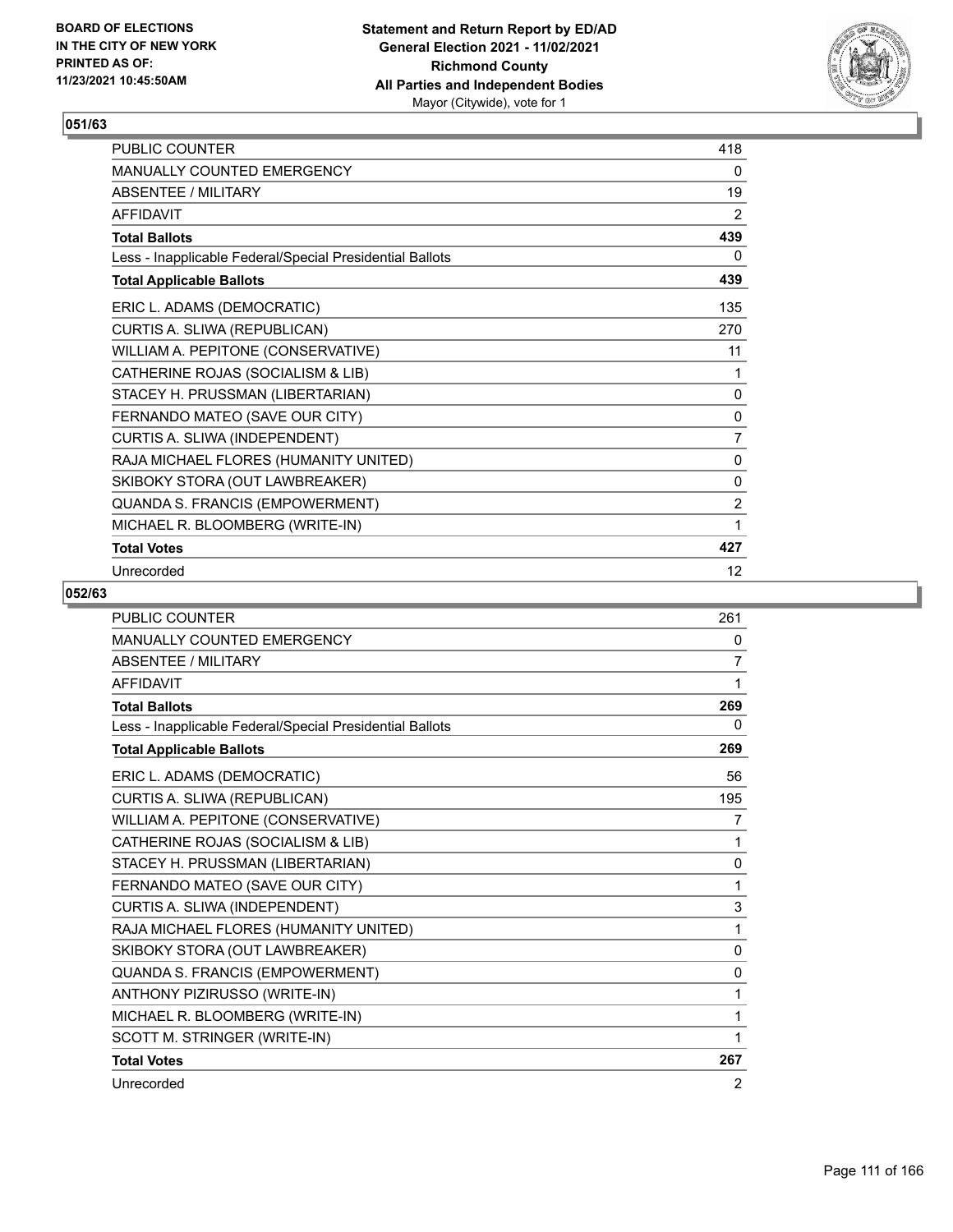

| <b>PUBLIC COUNTER</b>                                    | 262 |
|----------------------------------------------------------|-----|
| <b>MANUALLY COUNTED EMERGENCY</b>                        | 0   |
| ABSENTEE / MILITARY                                      | 21  |
| <b>AFFIDAVIT</b>                                         | 5   |
| <b>Total Ballots</b>                                     | 288 |
| Less - Inapplicable Federal/Special Presidential Ballots | 0   |
| <b>Total Applicable Ballots</b>                          | 288 |
| ERIC L. ADAMS (DEMOCRATIC)                               | 101 |
| CURTIS A. SLIWA (REPUBLICAN)                             | 166 |
| WILLIAM A. PEPITONE (CONSERVATIVE)                       | 4   |
| CATHERINE ROJAS (SOCIALISM & LIB)                        | 2   |
| STACEY H. PRUSSMAN (LIBERTARIAN)                         | 1   |
| FERNANDO MATEO (SAVE OUR CITY)                           | 0   |
| CURTIS A. SLIWA (INDEPENDENT)                            | 3   |
| RAJA MICHAEL FLORES (HUMANITY UNITED)                    | 0   |
| SKIBOKY STORA (OUT LAWBREAKER)                           | 0   |
| QUANDA S. FRANCIS (EMPOWERMENT)                          | 0   |
| DEBORAH L. ROSE (WRITE-IN)                               | 1   |
| <b>Total Votes</b>                                       | 278 |
| Unrecorded                                               | 10  |

| <b>PUBLIC COUNTER</b>                                    | 222          |
|----------------------------------------------------------|--------------|
| MANUALLY COUNTED EMERGENCY                               | 0            |
| <b>ABSENTEE / MILITARY</b>                               | 51           |
| <b>AFFIDAVIT</b>                                         | 3            |
| <b>Total Ballots</b>                                     | 276          |
| Less - Inapplicable Federal/Special Presidential Ballots | 0            |
| <b>Total Applicable Ballots</b>                          | 276          |
| ERIC L. ADAMS (DEMOCRATIC)                               | 102          |
| CURTIS A. SLIWA (REPUBLICAN)                             | 153          |
| WILLIAM A. PEPITONE (CONSERVATIVE)                       | 7            |
| CATHERINE ROJAS (SOCIALISM & LIB)                        | 2            |
| STACEY H. PRUSSMAN (LIBERTARIAN)                         | 1            |
| FERNANDO MATEO (SAVE OUR CITY)                           | 0            |
| CURTIS A. SLIWA (INDEPENDENT)                            | 3            |
| RAJA MICHAEL FLORES (HUMANITY UNITED)                    | 0            |
| SKIBOKY STORA (OUT LAWBREAKER)                           | $\mathbf{0}$ |
| QUANDA S. FRANCIS (EMPOWERMENT)                          | 0            |
| KATHRYN A. GARCIA (WRITE-IN)                             | 2            |
| <b>Total Votes</b>                                       | 270          |
| Unrecorded                                               | 6            |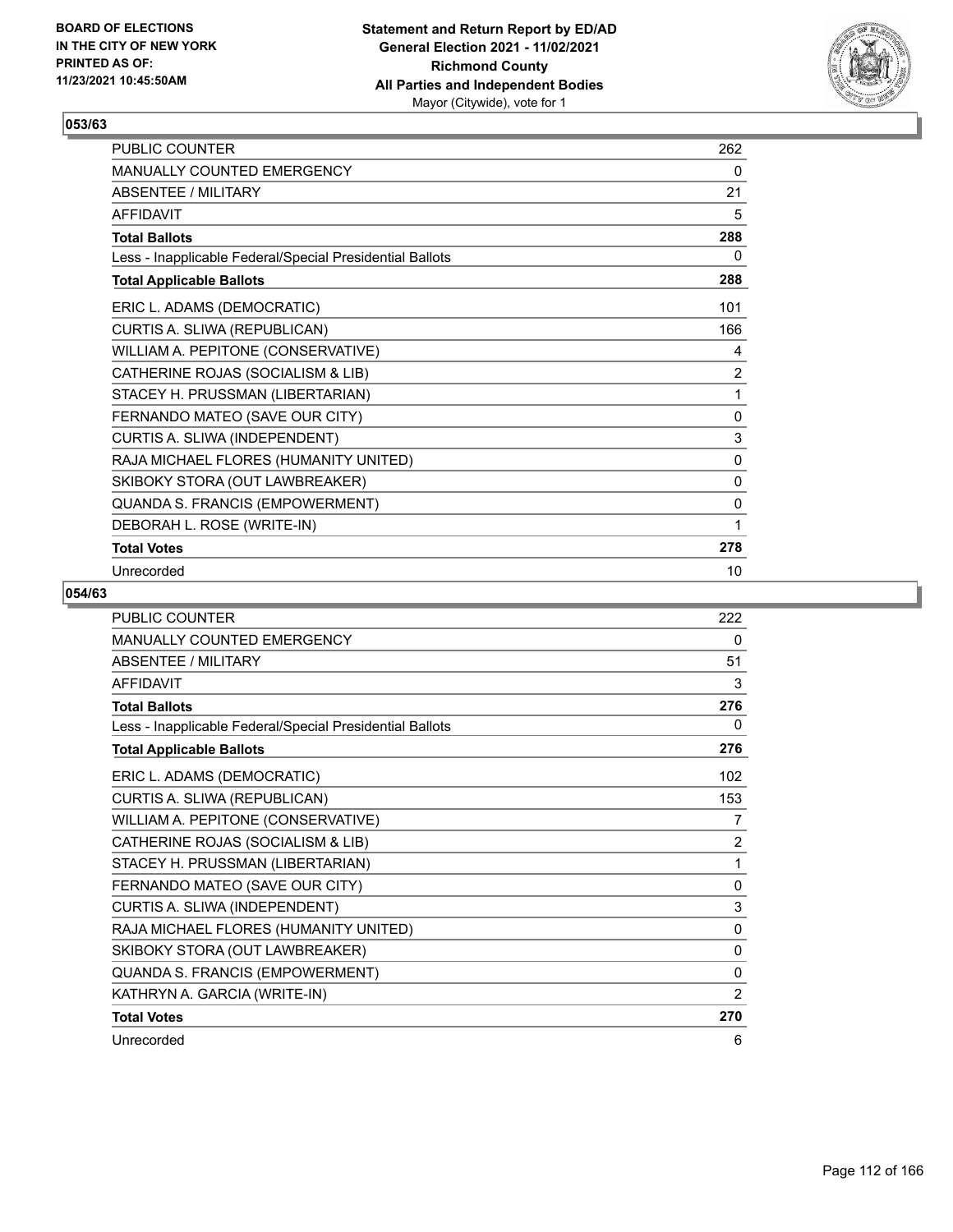

| PUBLIC COUNTER                                           | 250            |
|----------------------------------------------------------|----------------|
| MANUALLY COUNTED EMERGENCY                               | 0              |
| ABSENTEE / MILITARY                                      | 30             |
| <b>AFFIDAVIT</b>                                         | 3              |
| <b>Total Ballots</b>                                     | 283            |
| Less - Inapplicable Federal/Special Presidential Ballots | 0              |
| <b>Total Applicable Ballots</b>                          | 283            |
| ERIC L. ADAMS (DEMOCRATIC)                               | 101            |
| CURTIS A. SLIWA (REPUBLICAN)                             | 158            |
| WILLIAM A. PEPITONE (CONSERVATIVE)                       | 5              |
| CATHERINE ROJAS (SOCIALISM & LIB)                        | 1              |
| STACEY H. PRUSSMAN (LIBERTARIAN)                         | $\overline{2}$ |
| FERNANDO MATEO (SAVE OUR CITY)                           | 0              |
| CURTIS A. SLIWA (INDEPENDENT)                            | 6              |
| RAJA MICHAEL FLORES (HUMANITY UNITED)                    | 1              |
| SKIBOKY STORA (OUT LAWBREAKER)                           | 0              |
| QUANDA S. FRANCIS (EMPOWERMENT)                          | $\mathbf{0}$   |
| <b>Total Votes</b>                                       | 274            |
| Unrecorded                                               | 9              |

| PUBLIC COUNTER                                           | 230            |
|----------------------------------------------------------|----------------|
| MANUALLY COUNTED EMERGENCY                               | 0              |
| <b>ABSENTEE / MILITARY</b>                               | 7              |
| <b>AFFIDAVIT</b>                                         | 3              |
| <b>Total Ballots</b>                                     | 240            |
| Less - Inapplicable Federal/Special Presidential Ballots | 0              |
| <b>Total Applicable Ballots</b>                          | 240            |
| ERIC L. ADAMS (DEMOCRATIC)                               | 85             |
| CURTIS A. SLIWA (REPUBLICAN)                             | 143            |
| WILLIAM A. PEPITONE (CONSERVATIVE)                       | $\overline{2}$ |
| CATHERINE ROJAS (SOCIALISM & LIB)                        | $\overline{2}$ |
| STACEY H. PRUSSMAN (LIBERTARIAN)                         | 1              |
| FERNANDO MATEO (SAVE OUR CITY)                           | 0              |
| CURTIS A. SLIWA (INDEPENDENT)                            | $\overline{2}$ |
| RAJA MICHAEL FLORES (HUMANITY UNITED)                    | $\mathbf{0}$   |
| SKIBOKY STORA (OUT LAWBREAKER)                           | 0              |
| QUANDA S. FRANCIS (EMPOWERMENT)                          | $\overline{2}$ |
| USHER ZELIG BILLER (WRITE-IN)                            | 1              |
| <b>Total Votes</b>                                       | 238            |
| Unrecorded                                               | 2              |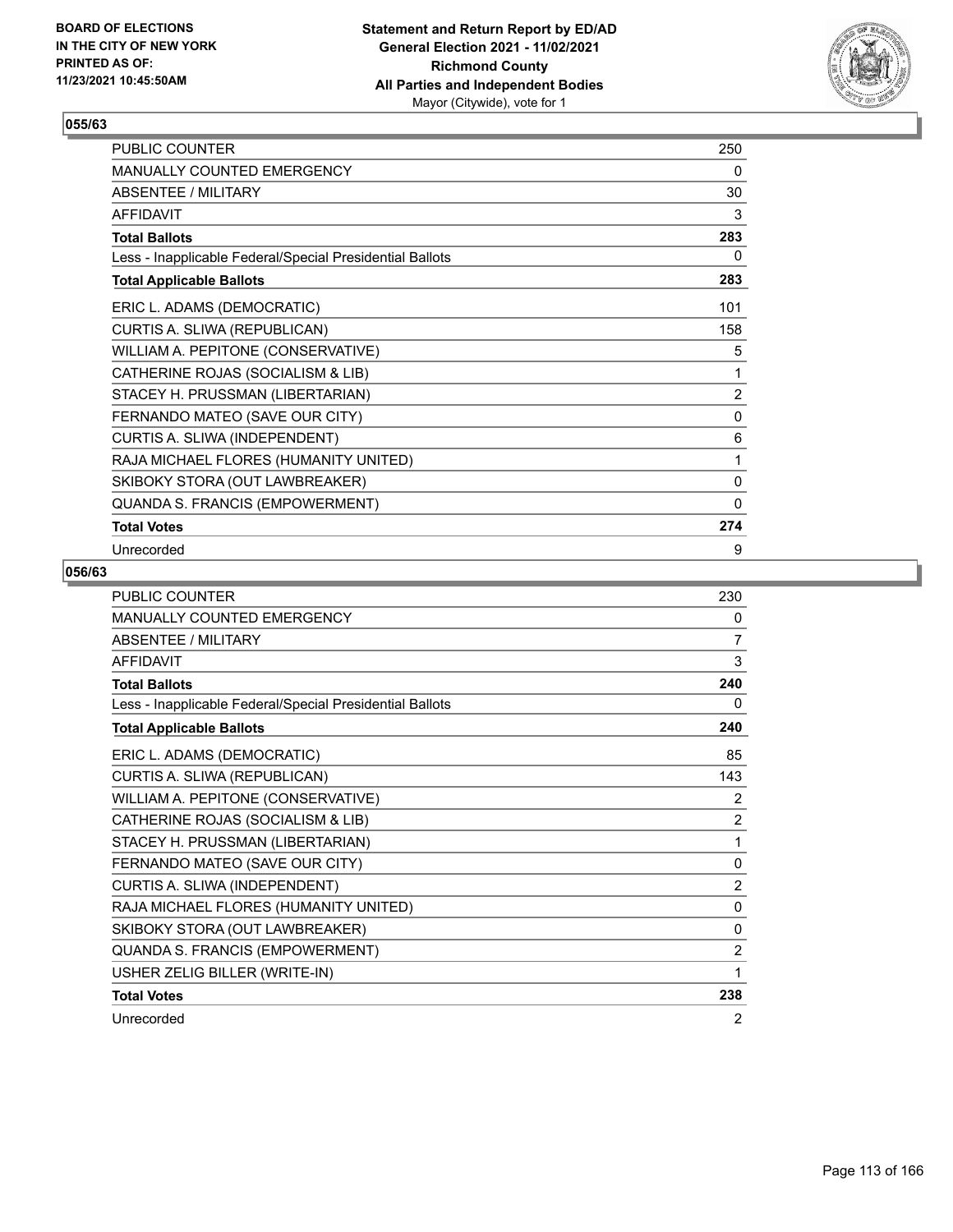

| <b>PUBLIC COUNTER</b>                                    | 409          |
|----------------------------------------------------------|--------------|
| <b>MANUALLY COUNTED EMERGENCY</b>                        | 0            |
| ABSENTEE / MILITARY                                      | 20           |
| <b>AFFIDAVIT</b>                                         | 1            |
| <b>Total Ballots</b>                                     | 430          |
| Less - Inapplicable Federal/Special Presidential Ballots | 0            |
| <b>Total Applicable Ballots</b>                          | 430          |
| ERIC L. ADAMS (DEMOCRATIC)                               | 127          |
| CURTIS A. SLIWA (REPUBLICAN)                             | 283          |
| WILLIAM A. PEPITONE (CONSERVATIVE)                       | 3            |
| CATHERINE ROJAS (SOCIALISM & LIB)                        | 1            |
| STACEY H. PRUSSMAN (LIBERTARIAN)                         | 0            |
| FERNANDO MATEO (SAVE OUR CITY)                           | $\mathbf{0}$ |
| CURTIS A. SLIWA (INDEPENDENT)                            | 5            |
| RAJA MICHAEL FLORES (HUMANITY UNITED)                    | 0            |
| SKIBOKY STORA (OUT LAWBREAKER)                           | 0            |
| QUANDA S. FRANCIS (EMPOWERMENT)                          | 1            |
| ANDREW YANG (WRITE-IN)                                   | 1            |
| <b>Total Votes</b>                                       | 421          |
| Unrecorded                                               | 9            |

| <b>PUBLIC COUNTER</b>                                    | 332            |
|----------------------------------------------------------|----------------|
| <b>MANUALLY COUNTED EMERGENCY</b>                        | 0              |
| <b>ABSENTEE / MILITARY</b>                               | 17             |
| <b>AFFIDAVIT</b>                                         | 4              |
| <b>Total Ballots</b>                                     | 353            |
| Less - Inapplicable Federal/Special Presidential Ballots | 0              |
| <b>Total Applicable Ballots</b>                          | 353            |
| ERIC L. ADAMS (DEMOCRATIC)                               | 100            |
| CURTIS A. SLIWA (REPUBLICAN)                             | 226            |
| WILLIAM A. PEPITONE (CONSERVATIVE)                       | 7              |
| CATHERINE ROJAS (SOCIALISM & LIB)                        | 3              |
| STACEY H. PRUSSMAN (LIBERTARIAN)                         | 1              |
| FERNANDO MATEO (SAVE OUR CITY)                           | 1              |
| CURTIS A. SLIWA (INDEPENDENT)                            | 5              |
| RAJA MICHAEL FLORES (HUMANITY UNITED)                    | 0              |
| SKIBOKY STORA (OUT LAWBREAKER)                           | 0              |
| QUANDA S. FRANCIS (EMPOWERMENT)                          | $\Omega$       |
| MAYA D. WILEY (WRITE-IN)                                 | 1              |
| MILDRED ECKART (WRITE-IN)                                | $\overline{2}$ |
| SHLOMA FRIEDMAN (WRITE-IN)                               | 1              |
| <b>Total Votes</b>                                       | 347            |
| Unrecorded                                               | 6              |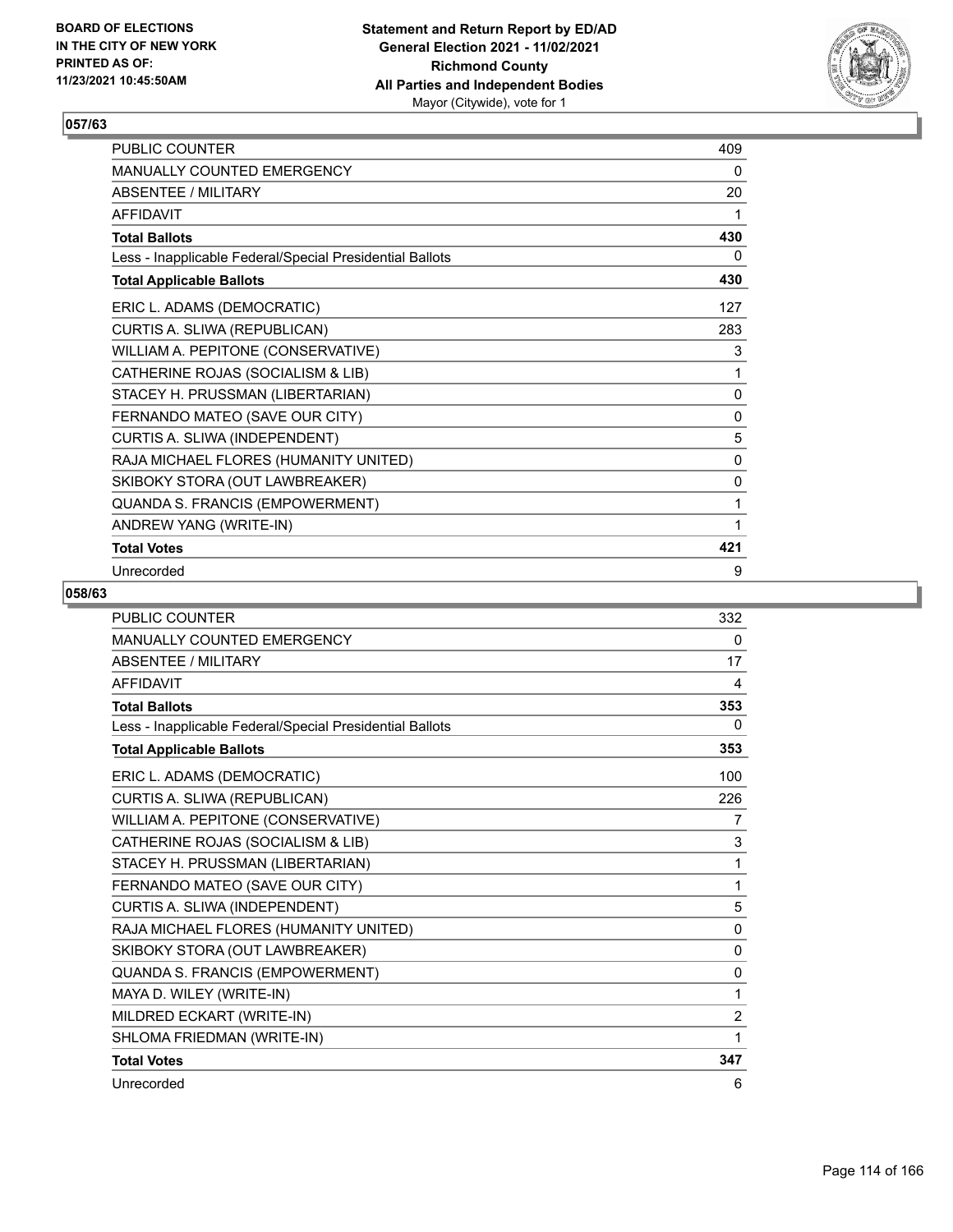

| PUBLIC COUNTER                                           | 377 |
|----------------------------------------------------------|-----|
| MANUALLY COUNTED EMERGENCY                               | 0   |
| ABSENTEE / MILITARY                                      | 18  |
| <b>AFFIDAVIT</b>                                         | 1   |
| <b>Total Ballots</b>                                     | 396 |
| Less - Inapplicable Federal/Special Presidential Ballots | 0   |
| <b>Total Applicable Ballots</b>                          | 396 |
| ERIC L. ADAMS (DEMOCRATIC)                               | 97  |
| CURTIS A. SLIWA (REPUBLICAN)                             | 269 |
| WILLIAM A. PEPITONE (CONSERVATIVE)                       | 13  |
| CATHERINE ROJAS (SOCIALISM & LIB)                        | 4   |
| STACEY H. PRUSSMAN (LIBERTARIAN)                         | 1   |
| FERNANDO MATEO (SAVE OUR CITY)                           | 2   |
| CURTIS A. SLIWA (INDEPENDENT)                            | 5   |
| RAJA MICHAEL FLORES (HUMANITY UNITED)                    | 1   |
| SKIBOKY STORA (OUT LAWBREAKER)                           | 0   |
| QUANDA S. FRANCIS (EMPOWERMENT)                          | 1   |
| <b>Total Votes</b>                                       | 393 |
| Unrecorded                                               | 3   |

| <b>PUBLIC COUNTER</b>                                    | 205            |
|----------------------------------------------------------|----------------|
| <b>MANUALLY COUNTED EMERGENCY</b>                        | 0              |
| <b>ABSENTEE / MILITARY</b>                               | 7              |
| <b>AFFIDAVIT</b>                                         | $\mathbf{0}$   |
| <b>Total Ballots</b>                                     | 212            |
| Less - Inapplicable Federal/Special Presidential Ballots | 0              |
| <b>Total Applicable Ballots</b>                          | 212            |
| ERIC L. ADAMS (DEMOCRATIC)                               | 53             |
| CURTIS A. SLIWA (REPUBLICAN)                             | 135            |
| WILLIAM A. PEPITONE (CONSERVATIVE)                       | 13             |
| CATHERINE ROJAS (SOCIALISM & LIB)                        | $\overline{2}$ |
| STACEY H. PRUSSMAN (LIBERTARIAN)                         | $\mathbf{0}$   |
| FERNANDO MATEO (SAVE OUR CITY)                           | 0              |
| CURTIS A. SLIWA (INDEPENDENT)                            | 1              |
| RAJA MICHAEL FLORES (HUMANITY UNITED)                    | 1              |
| SKIBOKY STORA (OUT LAWBREAKER)                           | 0              |
| QUANDA S. FRANCIS (EMPOWERMENT)                          | $\mathbf{0}$   |
| KEVIN CARROLL (WRITE-IN)                                 | 1              |
| <b>Total Votes</b>                                       | 206            |
| Unrecorded                                               | 6              |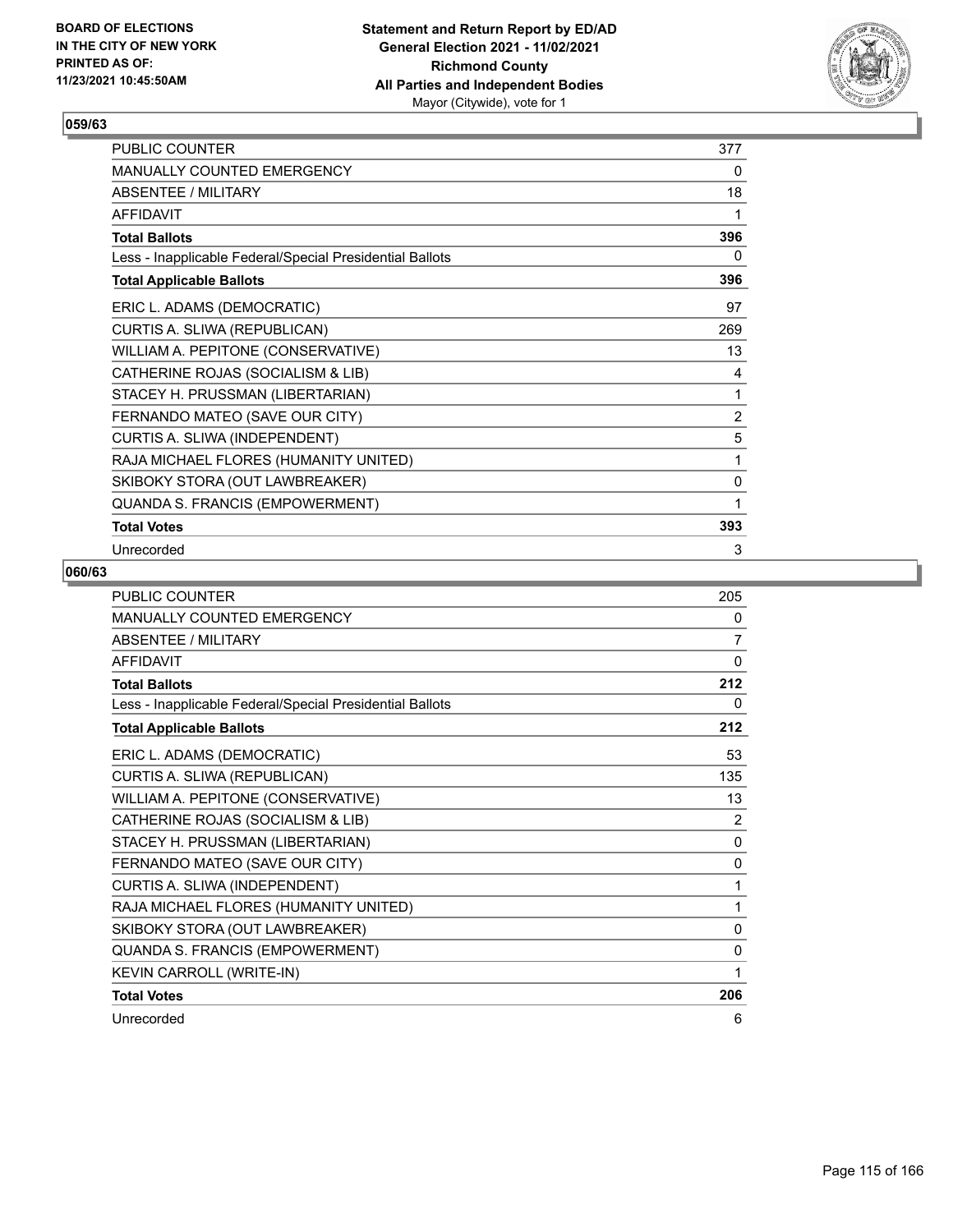

| <b>PUBLIC COUNTER</b>                                    | 320            |
|----------------------------------------------------------|----------------|
| <b>MANUALLY COUNTED EMERGENCY</b>                        | 0              |
| ABSENTEE / MILITARY                                      | 35             |
| <b>AFFIDAVIT</b>                                         | 2              |
| <b>Total Ballots</b>                                     | 357            |
| Less - Inapplicable Federal/Special Presidential Ballots | 0              |
| <b>Total Applicable Ballots</b>                          | 357            |
| ERIC L. ADAMS (DEMOCRATIC)                               | 139            |
| CURTIS A. SLIWA (REPUBLICAN)                             | 184            |
| WILLIAM A. PEPITONE (CONSERVATIVE)                       | 10             |
| CATHERINE ROJAS (SOCIALISM & LIB)                        | 4              |
| STACEY H. PRUSSMAN (LIBERTARIAN)                         | 0              |
| FERNANDO MATEO (SAVE OUR CITY)                           | 0              |
| CURTIS A. SLIWA (INDEPENDENT)                            | 9              |
| RAJA MICHAEL FLORES (HUMANITY UNITED)                    | 0              |
| SKIBOKY STORA (OUT LAWBREAKER)                           | 0              |
| QUANDA S. FRANCIS (EMPOWERMENT)                          | $\overline{2}$ |
| UNATTRIBUTABLE WRITE-IN (WRITE-IN)                       | 1              |
| <b>Total Votes</b>                                       | 349            |
| Unrecorded                                               | 8              |

| <b>PUBLIC COUNTER</b>                                    | 280          |
|----------------------------------------------------------|--------------|
| <b>MANUALLY COUNTED EMERGENCY</b>                        | 0            |
| <b>ABSENTEE / MILITARY</b>                               | 13           |
| <b>AFFIDAVIT</b>                                         | 0            |
| <b>Total Ballots</b>                                     | 293          |
| Less - Inapplicable Federal/Special Presidential Ballots | 0            |
| <b>Total Applicable Ballots</b>                          | 293          |
| ERIC L. ADAMS (DEMOCRATIC)                               | 95           |
| CURTIS A. SLIWA (REPUBLICAN)                             | 190          |
| WILLIAM A. PEPITONE (CONSERVATIVE)                       | 4            |
| CATHERINE ROJAS (SOCIALISM & LIB)                        | 0            |
| STACEY H. PRUSSMAN (LIBERTARIAN)                         | 0            |
| FERNANDO MATEO (SAVE OUR CITY)                           | $\mathbf{0}$ |
| CURTIS A. SLIWA (INDEPENDENT)                            | 1            |
| RAJA MICHAEL FLORES (HUMANITY UNITED)                    | 0            |
| SKIBOKY STORA (OUT LAWBREAKER)                           | 0            |
| QUANDA S. FRANCIS (EMPOWERMENT)                          | 0            |
| <b>Total Votes</b>                                       | 290          |
| Unrecorded                                               | 3            |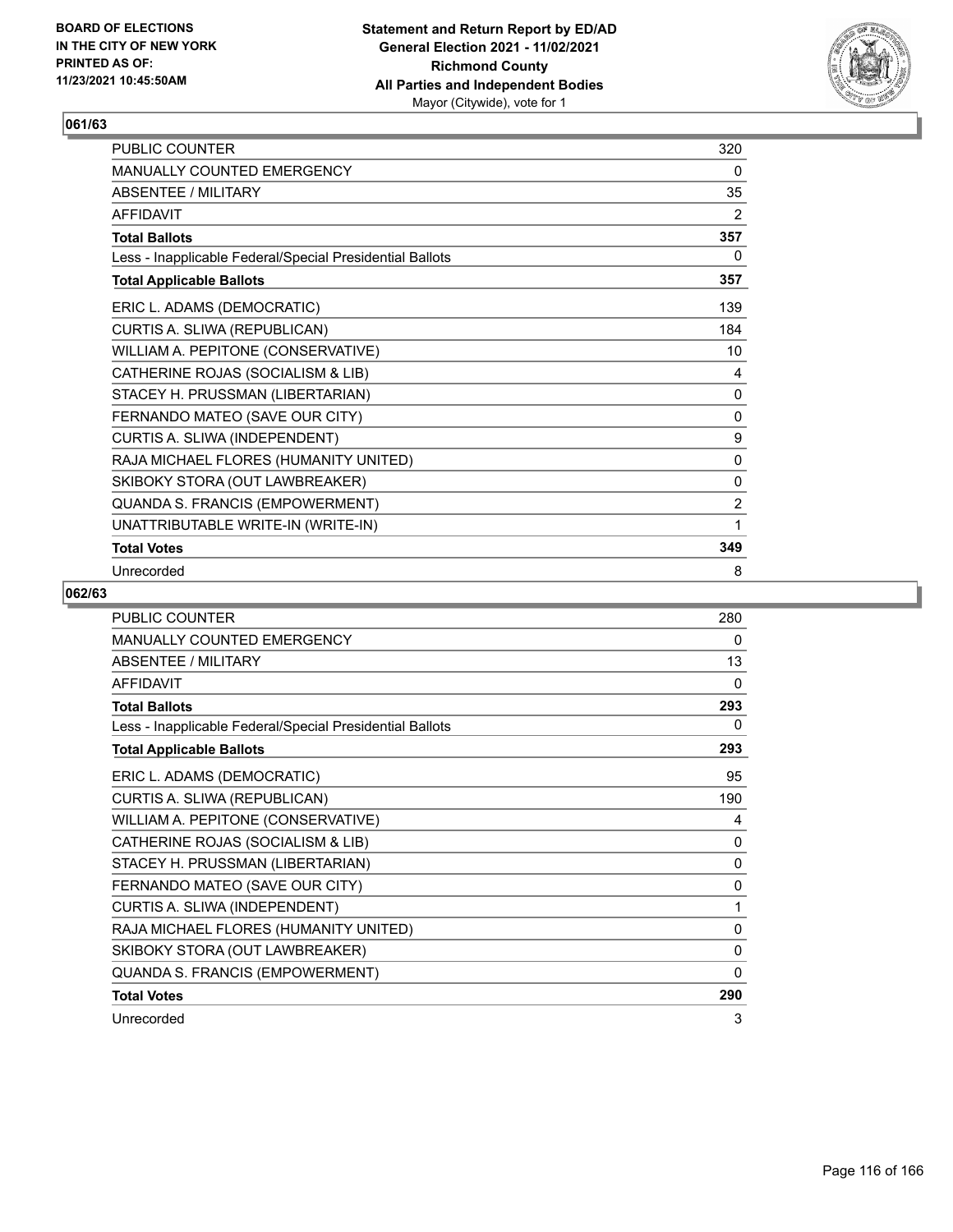

| <b>PUBLIC COUNTER</b>                                    | 450 |
|----------------------------------------------------------|-----|
| <b>MANUALLY COUNTED EMERGENCY</b>                        | 0   |
| ABSENTEE / MILITARY                                      | 16  |
| <b>AFFIDAVIT</b>                                         | 0   |
| <b>Total Ballots</b>                                     | 466 |
| Less - Inapplicable Federal/Special Presidential Ballots | 0   |
| <b>Total Applicable Ballots</b>                          | 466 |
| ERIC L. ADAMS (DEMOCRATIC)                               | 141 |
| CURTIS A. SLIWA (REPUBLICAN)                             | 291 |
| WILLIAM A. PEPITONE (CONSERVATIVE)                       | 16  |
| CATHERINE ROJAS (SOCIALISM & LIB)                        | 6   |
| STACEY H. PRUSSMAN (LIBERTARIAN)                         | 1   |
| FERNANDO MATEO (SAVE OUR CITY)                           | 1   |
| CURTIS A. SLIWA (INDEPENDENT)                            | 5   |
| RAJA MICHAEL FLORES (HUMANITY UNITED)                    | 0   |
| SKIBOKY STORA (OUT LAWBREAKER)                           | 0   |
| QUANDA S. FRANCIS (EMPOWERMENT)                          | 0   |
| UNATTRIBUTABLE WRITE-IN (WRITE-IN)                       | 1   |
| <b>Total Votes</b>                                       | 462 |
| Unrecorded                                               | 4   |

| <b>PUBLIC COUNTER</b>                                    | 451            |
|----------------------------------------------------------|----------------|
| MANUALLY COUNTED EMERGENCY                               | 0              |
| <b>ABSENTEE / MILITARY</b>                               | 12             |
| <b>AFFIDAVIT</b>                                         | $\Omega$       |
| <b>Total Ballots</b>                                     | 463            |
| Less - Inapplicable Federal/Special Presidential Ballots | 0              |
| <b>Total Applicable Ballots</b>                          | 463            |
| ERIC L. ADAMS (DEMOCRATIC)                               | 140            |
| CURTIS A. SLIWA (REPUBLICAN)                             | 291            |
| WILLIAM A. PEPITONE (CONSERVATIVE)                       | 13             |
| CATHERINE ROJAS (SOCIALISM & LIB)                        | 3              |
| STACEY H. PRUSSMAN (LIBERTARIAN)                         | $\overline{2}$ |
| FERNANDO MATEO (SAVE OUR CITY)                           | 0              |
| CURTIS A. SLIWA (INDEPENDENT)                            | 5              |
| RAJA MICHAEL FLORES (HUMANITY UNITED)                    | $\mathbf{0}$   |
| SKIBOKY STORA (OUT LAWBREAKER)                           | $\mathbf{0}$   |
| QUANDA S. FRANCIS (EMPOWERMENT)                          | 0              |
| KATHRYN A. GARCIA (WRITE-IN)                             | 1              |
| UNCOUNTED WRITE-IN PER STATUTE (WRITE-IN)                | 1              |
| <b>Total Votes</b>                                       | 456            |
| Unrecorded                                               | 7              |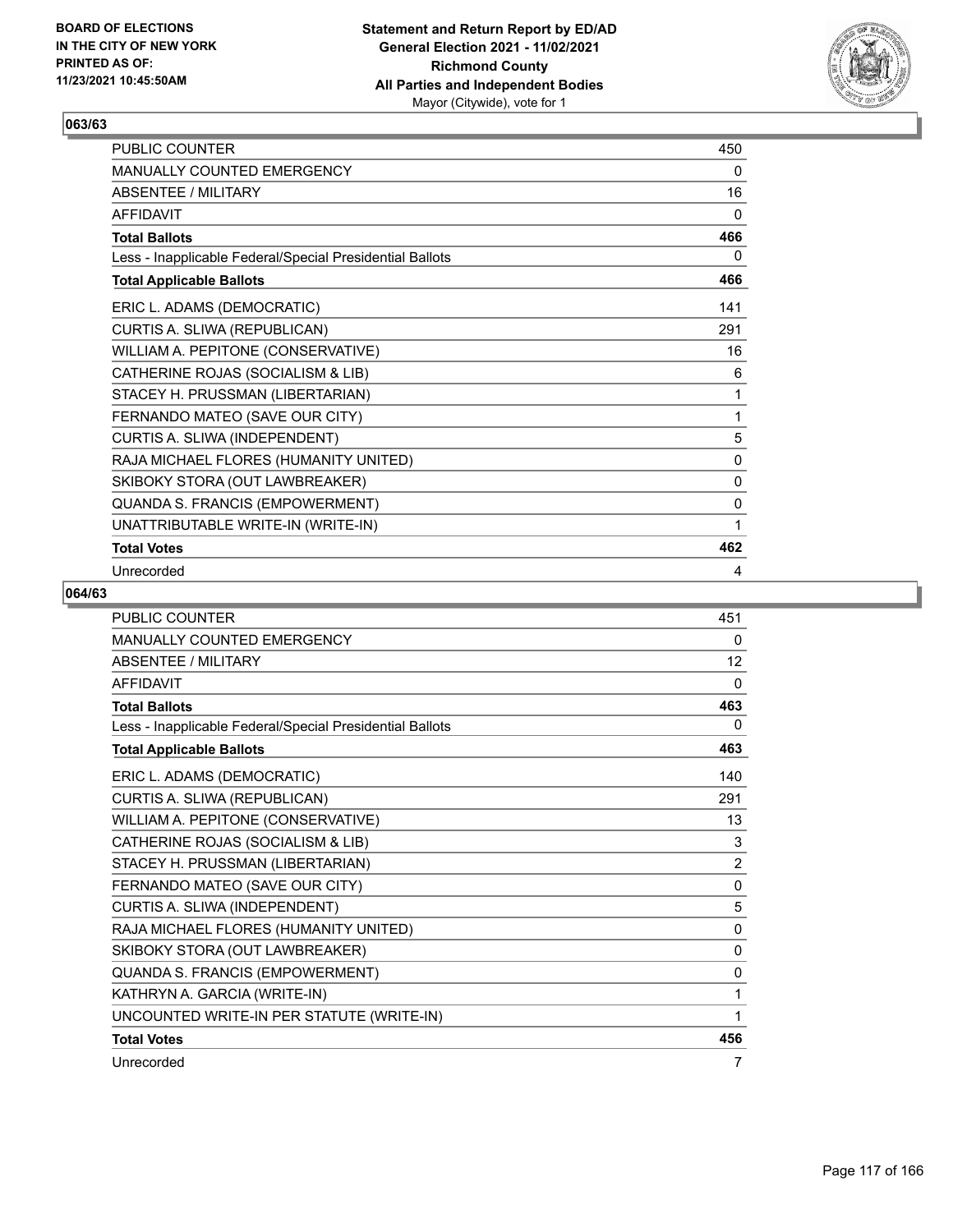

| PUBLIC COUNTER                                           | 385          |
|----------------------------------------------------------|--------------|
| MANUALLY COUNTED EMERGENCY                               | 0            |
| ABSENTEE / MILITARY                                      | 17           |
| <b>AFFIDAVIT</b>                                         | 2            |
| <b>Total Ballots</b>                                     | 404          |
| Less - Inapplicable Federal/Special Presidential Ballots | 0            |
| <b>Total Applicable Ballots</b>                          | 404          |
| ERIC L. ADAMS (DEMOCRATIC)                               | 117          |
| CURTIS A. SLIWA (REPUBLICAN)                             | 250          |
| WILLIAM A. PEPITONE (CONSERVATIVE)                       | 21           |
| CATHERINE ROJAS (SOCIALISM & LIB)                        | 3            |
| STACEY H. PRUSSMAN (LIBERTARIAN)                         | $\pmb{0}$    |
| FERNANDO MATEO (SAVE OUR CITY)                           | $\pmb{0}$    |
| CURTIS A. SLIWA (INDEPENDENT)                            | 7            |
| RAJA MICHAEL FLORES (HUMANITY UNITED)                    | 0            |
| SKIBOKY STORA (OUT LAWBREAKER)                           | 0            |
| QUANDA S. FRANCIS (EMPOWERMENT)                          | $\mathbf{0}$ |
| <b>Total Votes</b>                                       | 398          |
| Unrecorded                                               | 6            |

| <b>PUBLIC COUNTER</b>                                    | 418            |
|----------------------------------------------------------|----------------|
| MANUALLY COUNTED EMERGENCY                               | 0              |
| <b>ABSENTEE / MILITARY</b>                               | 9              |
| <b>AFFIDAVIT</b>                                         | 2              |
| <b>Total Ballots</b>                                     | 429            |
| Less - Inapplicable Federal/Special Presidential Ballots | 0              |
| <b>Total Applicable Ballots</b>                          | 429            |
| ERIC L. ADAMS (DEMOCRATIC)                               | 110            |
| CURTIS A. SLIWA (REPUBLICAN)                             | 291            |
| WILLIAM A. PEPITONE (CONSERVATIVE)                       | 16             |
| CATHERINE ROJAS (SOCIALISM & LIB)                        | 1              |
| STACEY H. PRUSSMAN (LIBERTARIAN)                         | 0              |
| FERNANDO MATEO (SAVE OUR CITY)                           | $\overline{2}$ |
| CURTIS A. SLIWA (INDEPENDENT)                            | 4              |
| RAJA MICHAEL FLORES (HUMANITY UNITED)                    | $\Omega$       |
| SKIBOKY STORA (OUT LAWBREAKER)                           | 1              |
| QUANDA S. FRANCIS (EMPOWERMENT)                          | $\mathbf{0}$   |
| GUY A. D'ANTONI (WRITE-IN)                               | 1              |
| STEVEN MATTEO (WRITE-IN)                                 | 1              |
| <b>Total Votes</b>                                       | 427            |
| Unrecorded                                               | 2              |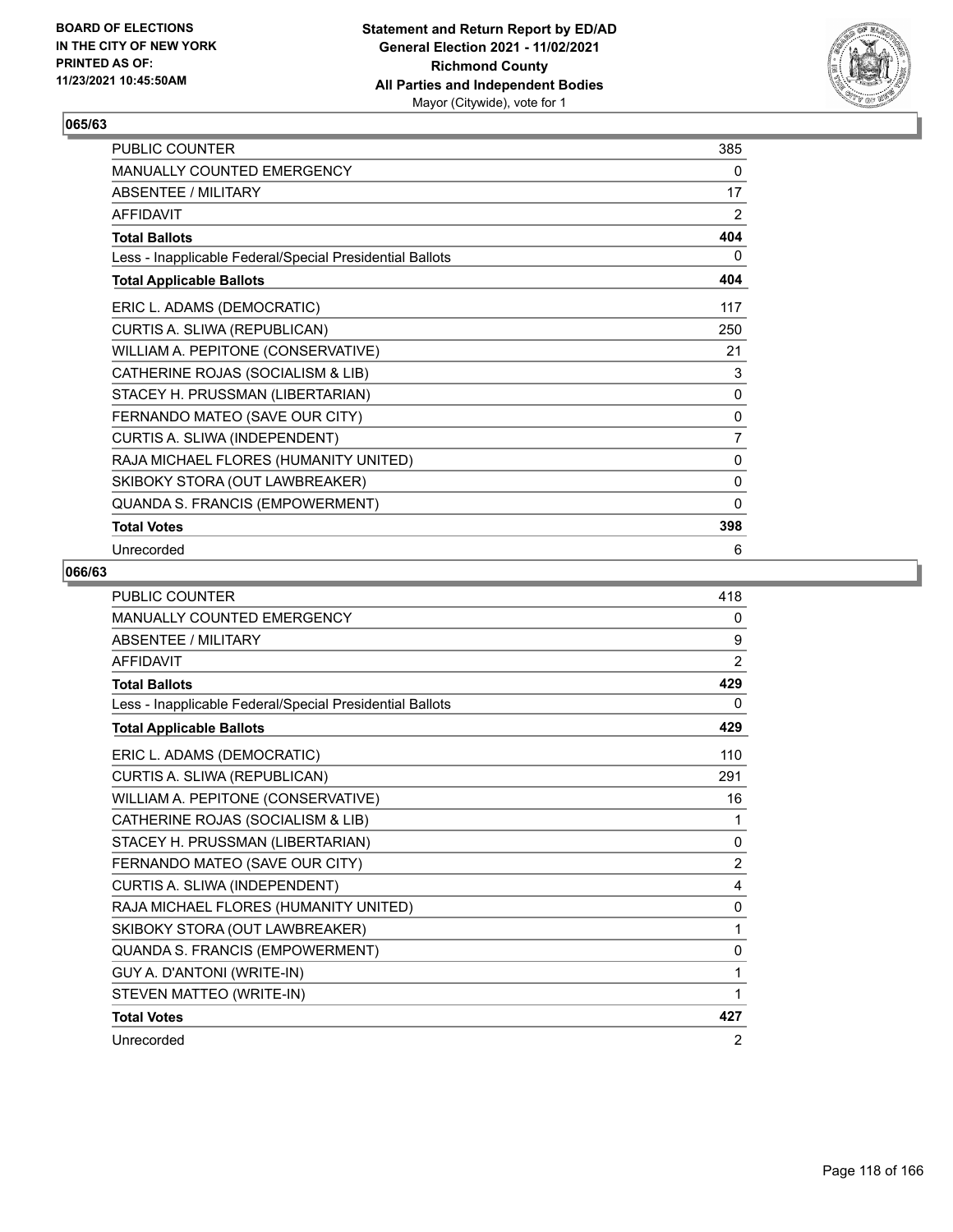

| PUBLIC COUNTER                                           | 468            |
|----------------------------------------------------------|----------------|
| <b>MANUALLY COUNTED EMERGENCY</b>                        | 0              |
| <b>ABSENTEE / MILITARY</b>                               | 13             |
| <b>AFFIDAVIT</b>                                         | 1              |
| <b>Total Ballots</b>                                     | 482            |
| Less - Inapplicable Federal/Special Presidential Ballots | 0              |
| <b>Total Applicable Ballots</b>                          | 482            |
| ERIC L. ADAMS (DEMOCRATIC)                               | 117            |
| CURTIS A. SLIWA (REPUBLICAN)                             | 334            |
| WILLIAM A. PEPITONE (CONSERVATIVE)                       | 12             |
| CATHERINE ROJAS (SOCIALISM & LIB)                        | 1              |
| STACEY H. PRUSSMAN (LIBERTARIAN)                         | 0              |
| FERNANDO MATEO (SAVE OUR CITY)                           | $\mathbf 0$    |
| CURTIS A. SLIWA (INDEPENDENT)                            | $\overline{7}$ |
| RAJA MICHAEL FLORES (HUMANITY UNITED)                    | 0              |
| SKIBOKY STORA (OUT LAWBREAKER)                           | 0              |
| QUANDA S. FRANCIS (EMPOWERMENT)                          | 0              |
| RYAN DALTON (WRITE-IN)                                   | 1              |
| <b>Total Votes</b>                                       | 472            |
| Unrecorded                                               | 10             |

| <b>PUBLIC COUNTER</b>                                    | 60           |
|----------------------------------------------------------|--------------|
| MANUALLY COUNTED EMERGENCY                               | 0            |
| <b>ABSENTEE / MILITARY</b>                               | 18           |
| <b>AFFIDAVIT</b>                                         | 0            |
| <b>Total Ballots</b>                                     | 78           |
| Less - Inapplicable Federal/Special Presidential Ballots | $\Omega$     |
| <b>Total Applicable Ballots</b>                          | 78           |
| ERIC L. ADAMS (DEMOCRATIC)                               | 42           |
| CURTIS A. SLIWA (REPUBLICAN)                             | 32           |
| WILLIAM A. PEPITONE (CONSERVATIVE)                       | 1            |
| CATHERINE ROJAS (SOCIALISM & LIB)                        | 0            |
| STACEY H. PRUSSMAN (LIBERTARIAN)                         | 0            |
| FERNANDO MATEO (SAVE OUR CITY)                           | 0            |
| CURTIS A. SLIWA (INDEPENDENT)                            | $\mathbf{0}$ |
| RAJA MICHAEL FLORES (HUMANITY UNITED)                    | 0            |
| SKIBOKY STORA (OUT LAWBREAKER)                           | 0            |
| QUANDA S. FRANCIS (EMPOWERMENT)                          | 0            |
| <b>Total Votes</b>                                       | 75           |
| Unrecorded                                               | 3            |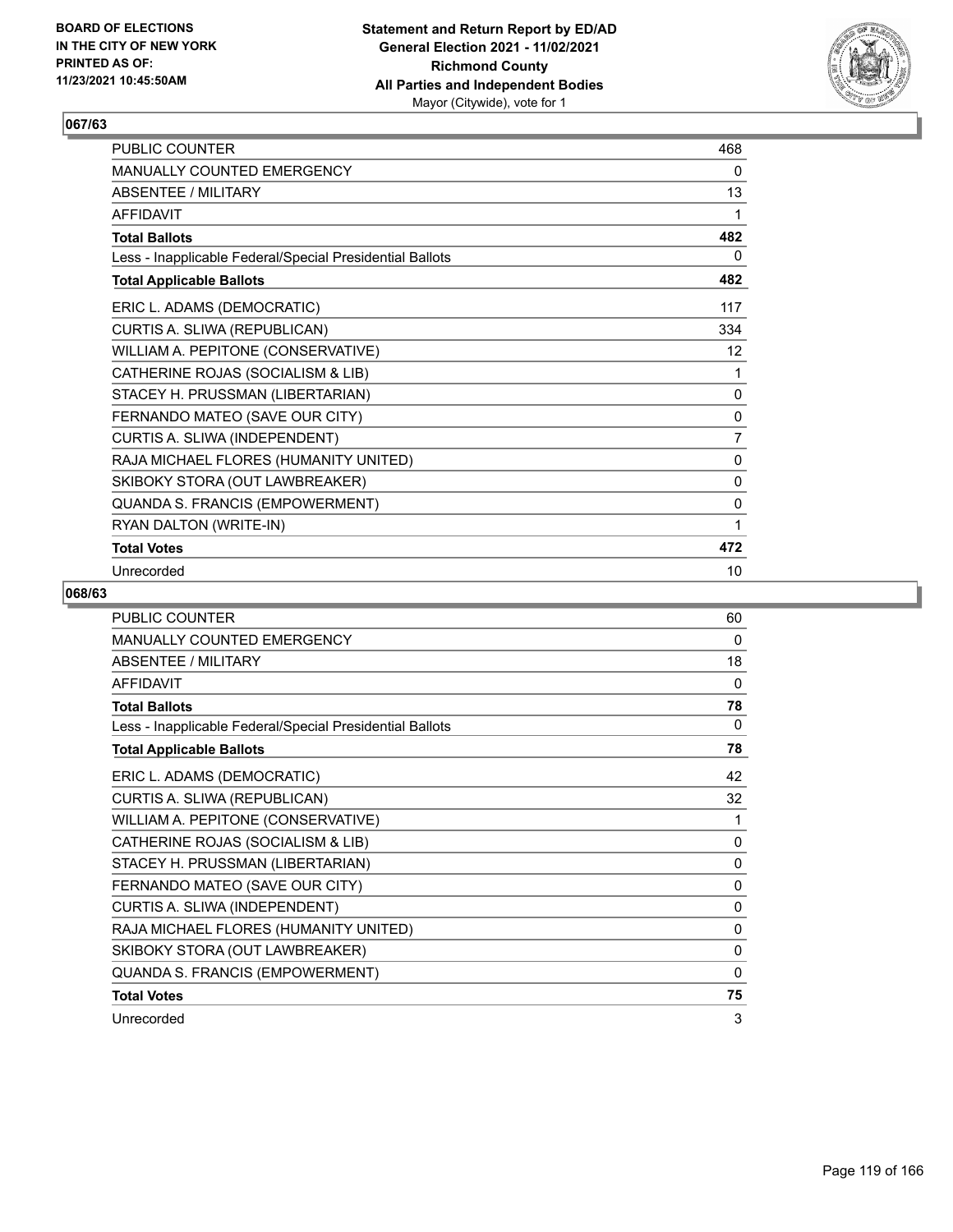

| PUBLIC COUNTER                                           | 203 |
|----------------------------------------------------------|-----|
| <b>MANUALLY COUNTED EMERGENCY</b>                        | 0   |
| <b>ABSENTEE / MILITARY</b>                               | 63  |
| <b>AFFIDAVIT</b>                                         | 4   |
| <b>Total Ballots</b>                                     | 270 |
| Less - Inapplicable Federal/Special Presidential Ballots | 0   |
| <b>Total Applicable Ballots</b>                          | 270 |
| ERIC L. ADAMS (DEMOCRATIC)                               | 79  |
| CURTIS A. SLIWA (REPUBLICAN)                             | 161 |
| WILLIAM A. PEPITONE (CONSERVATIVE)                       | 9   |
| CATHERINE ROJAS (SOCIALISM & LIB)                        | 0   |
| STACEY H. PRUSSMAN (LIBERTARIAN)                         | 3   |
| FERNANDO MATEO (SAVE OUR CITY)                           | 0   |
| CURTIS A. SLIWA (INDEPENDENT)                            | 6   |
| RAJA MICHAEL FLORES (HUMANITY UNITED)                    | 0   |
| SKIBOKY STORA (OUT LAWBREAKER)                           | 0   |
| QUANDA S. FRANCIS (EMPOWERMENT)                          | 0   |
| UNATTRIBUTABLE WRITE-IN (WRITE-IN)                       | 1   |
| <b>Total Votes</b>                                       | 259 |
| Unrecorded                                               | 11  |

| <b>PUBLIC COUNTER</b>                                    | 206          |
|----------------------------------------------------------|--------------|
| <b>MANUALLY COUNTED EMERGENCY</b>                        | 0            |
| <b>ABSENTEE / MILITARY</b>                               | 16           |
| <b>AFFIDAVIT</b>                                         | 1            |
| <b>Total Ballots</b>                                     | 223          |
| Less - Inapplicable Federal/Special Presidential Ballots | 0            |
| <b>Total Applicable Ballots</b>                          | 223          |
| ERIC L. ADAMS (DEMOCRATIC)                               | 72           |
| CURTIS A. SLIWA (REPUBLICAN)                             | 136          |
| WILLIAM A. PEPITONE (CONSERVATIVE)                       | 5            |
| CATHERINE ROJAS (SOCIALISM & LIB)                        | 1            |
| STACEY H. PRUSSMAN (LIBERTARIAN)                         | $\mathbf{0}$ |
| FERNANDO MATEO (SAVE OUR CITY)                           | $\mathbf{0}$ |
| CURTIS A. SLIWA (INDEPENDENT)                            | 2            |
| RAJA MICHAEL FLORES (HUMANITY UNITED)                    | $\Omega$     |
| SKIBOKY STORA (OUT LAWBREAKER)                           | 1            |
| QUANDA S. FRANCIS (EMPOWERMENT)                          | 0            |
| MICHAEL R. BLOOMBERG (WRITE-IN)                          | 1            |
| <b>Total Votes</b>                                       | 218          |
| Unrecorded                                               | 5            |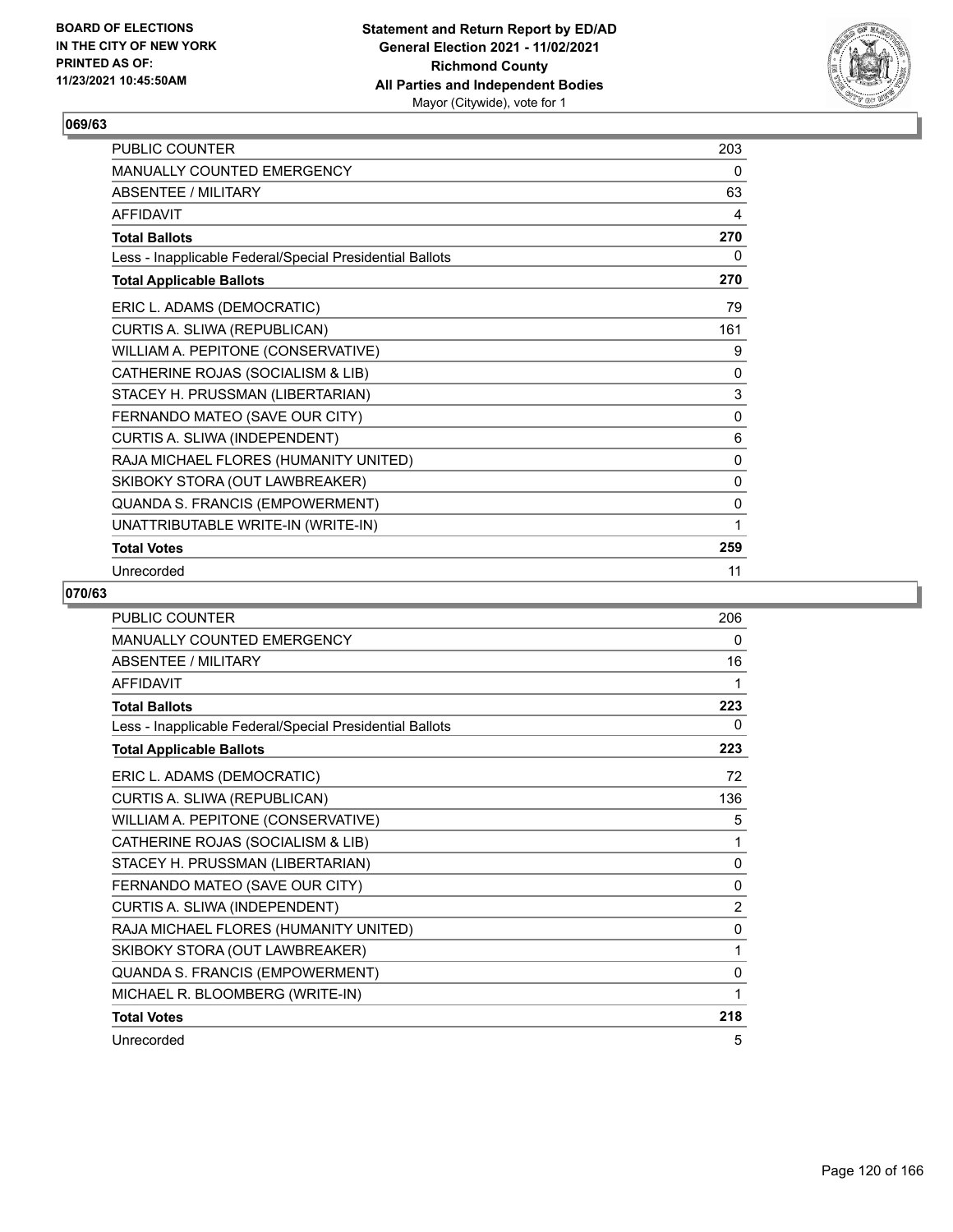

| <b>PUBLIC COUNTER</b>                                    | 170            |
|----------------------------------------------------------|----------------|
| <b>MANUALLY COUNTED EMERGENCY</b>                        | 0              |
| ABSENTEE / MILITARY                                      | 6              |
| <b>AFFIDAVIT</b>                                         | 0              |
| <b>Total Ballots</b>                                     | 176            |
| Less - Inapplicable Federal/Special Presidential Ballots | 0              |
| <b>Total Applicable Ballots</b>                          | 176            |
| ERIC L. ADAMS (DEMOCRATIC)                               | 118            |
| CURTIS A. SLIWA (REPUBLICAN)                             | 45             |
| WILLIAM A. PEPITONE (CONSERVATIVE)                       | 3              |
| CATHERINE ROJAS (SOCIALISM & LIB)                        | 1              |
| STACEY H. PRUSSMAN (LIBERTARIAN)                         | 0              |
| FERNANDO MATEO (SAVE OUR CITY)                           | $\overline{2}$ |
| CURTIS A. SLIWA (INDEPENDENT)                            | 2              |
| RAJA MICHAEL FLORES (HUMANITY UNITED)                    | 1              |
| SKIBOKY STORA (OUT LAWBREAKER)                           | 0              |
| QUANDA S. FRANCIS (EMPOWERMENT)                          | 1              |
| UNCOUNTED WRITE-IN PER STATUTE (WRITE-IN)                | 1              |
| <b>Total Votes</b>                                       | 174            |
| Unrecorded                                               | 2              |

| <b>PUBLIC COUNTER</b>                                    | 336          |
|----------------------------------------------------------|--------------|
| <b>MANUALLY COUNTED EMERGENCY</b>                        | 0            |
| <b>ABSENTEE / MILITARY</b>                               | 23           |
| <b>AFFIDAVIT</b>                                         | 3            |
| <b>Total Ballots</b>                                     | 362          |
| Less - Inapplicable Federal/Special Presidential Ballots | 0            |
| <b>Total Applicable Ballots</b>                          | 362          |
| ERIC L. ADAMS (DEMOCRATIC)                               | 110          |
| CURTIS A. SLIWA (REPUBLICAN)                             | 214          |
| WILLIAM A. PEPITONE (CONSERVATIVE)                       | 13           |
| CATHERINE ROJAS (SOCIALISM & LIB)                        | 3            |
| STACEY H. PRUSSMAN (LIBERTARIAN)                         | 4            |
| FERNANDO MATEO (SAVE OUR CITY)                           | 1            |
| CURTIS A. SLIWA (INDEPENDENT)                            | 2            |
| RAJA MICHAEL FLORES (HUMANITY UNITED)                    | 0            |
| SKIBOKY STORA (OUT LAWBREAKER)                           | $\mathbf{0}$ |
| QUANDA S. FRANCIS (EMPOWERMENT)                          | 0            |
| HAL PHILLIPS (WRITE-IN)                                  | 1            |
| <b>Total Votes</b>                                       | 348          |
| Unrecorded                                               | 14           |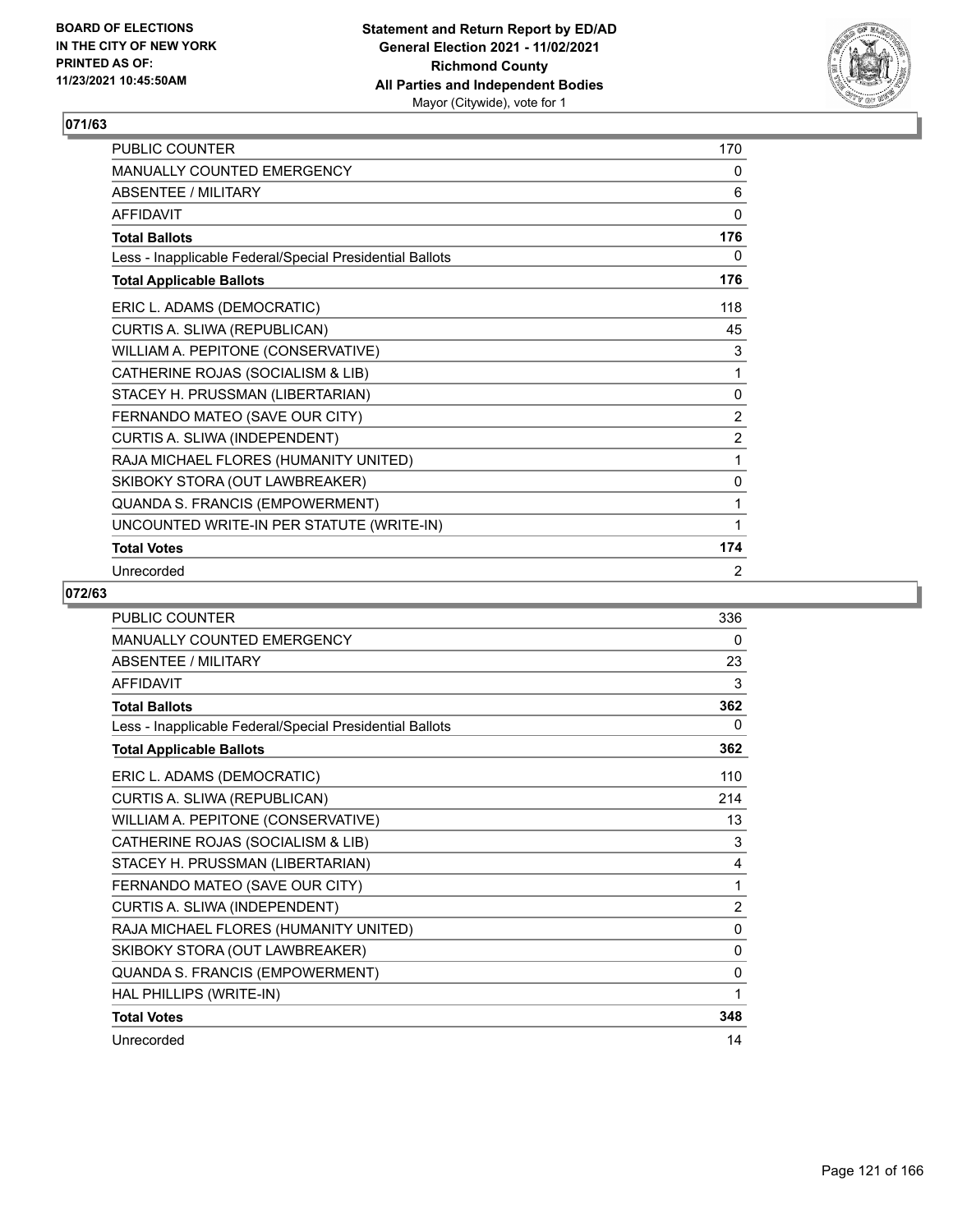

| PUBLIC COUNTER                                           | 307 |
|----------------------------------------------------------|-----|
| MANUALLY COUNTED EMERGENCY                               | 0   |
| ABSENTEE / MILITARY                                      | 21  |
| <b>AFFIDAVIT</b>                                         | 0   |
| <b>Total Ballots</b>                                     | 328 |
| Less - Inapplicable Federal/Special Presidential Ballots | 0   |
| <b>Total Applicable Ballots</b>                          | 328 |
| ERIC L. ADAMS (DEMOCRATIC)                               | 75  |
| CURTIS A. SLIWA (REPUBLICAN)                             | 237 |
| WILLIAM A. PEPITONE (CONSERVATIVE)                       | 5   |
| CATHERINE ROJAS (SOCIALISM & LIB)                        | 1   |
| STACEY H. PRUSSMAN (LIBERTARIAN)                         | 0   |
| FERNANDO MATEO (SAVE OUR CITY)                           | 0   |
| CURTIS A. SLIWA (INDEPENDENT)                            | 1   |
| RAJA MICHAEL FLORES (HUMANITY UNITED)                    | 0   |
| SKIBOKY STORA (OUT LAWBREAKER)                           | 0   |
| QUANDA S. FRANCIS (EMPOWERMENT)                          | 0   |
| <b>Total Votes</b>                                       | 319 |
| Unrecorded                                               | 9   |

| <b>PUBLIC COUNTER</b>                                    | 191          |
|----------------------------------------------------------|--------------|
| <b>MANUALLY COUNTED EMERGENCY</b>                        | 0            |
| <b>ABSENTEE / MILITARY</b>                               | 12           |
| <b>AFFIDAVIT</b>                                         | 0            |
| <b>Total Ballots</b>                                     | 203          |
| Less - Inapplicable Federal/Special Presidential Ballots | 0            |
| <b>Total Applicable Ballots</b>                          | 203          |
| ERIC L. ADAMS (DEMOCRATIC)                               | 75           |
| CURTIS A. SLIWA (REPUBLICAN)                             | 115          |
| WILLIAM A. PEPITONE (CONSERVATIVE)                       | 4            |
| CATHERINE ROJAS (SOCIALISM & LIB)                        | 1            |
| STACEY H. PRUSSMAN (LIBERTARIAN)                         | $\mathbf 0$  |
| FERNANDO MATEO (SAVE OUR CITY)                           | 1            |
| CURTIS A. SLIWA (INDEPENDENT)                            | 3            |
| RAJA MICHAEL FLORES (HUMANITY UNITED)                    | 0            |
| SKIBOKY STORA (OUT LAWBREAKER)                           | $\mathbf{0}$ |
| QUANDA S. FRANCIS (EMPOWERMENT)                          | 2            |
| <b>Total Votes</b>                                       | 201          |
| Unrecorded                                               | 2            |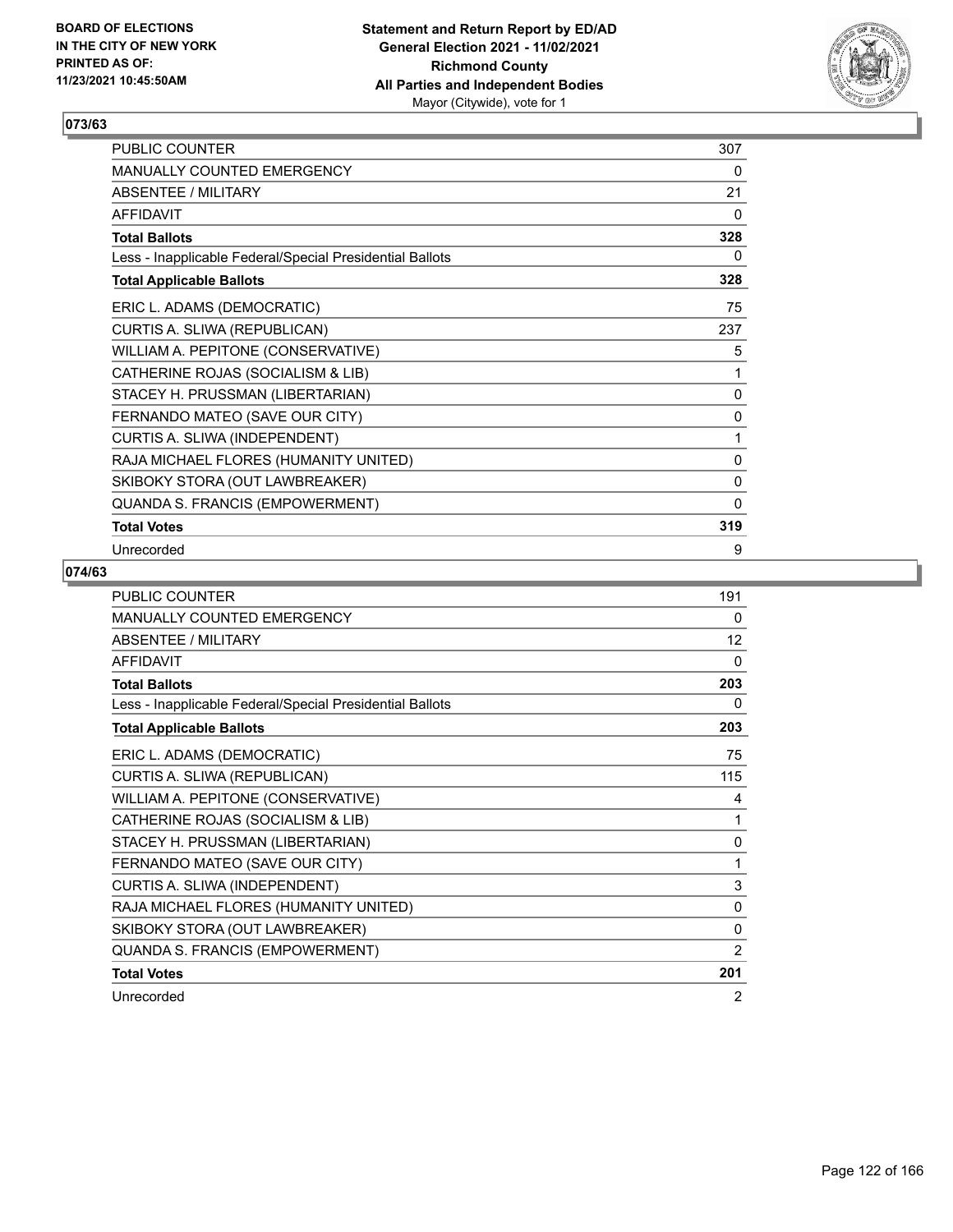

| PUBLIC COUNTER                                           | 129          |
|----------------------------------------------------------|--------------|
| MANUALLY COUNTED EMERGENCY                               | 0            |
| <b>ABSENTEE / MILITARY</b>                               | 15           |
| <b>AFFIDAVIT</b>                                         | 0            |
| <b>Total Ballots</b>                                     | 144          |
| Less - Inapplicable Federal/Special Presidential Ballots | 0            |
| <b>Total Applicable Ballots</b>                          | 144          |
| ERIC L. ADAMS (DEMOCRATIC)                               | 87           |
| CURTIS A. SLIWA (REPUBLICAN)                             | 42           |
| WILLIAM A. PEPITONE (CONSERVATIVE)                       | 2            |
| CATHERINE ROJAS (SOCIALISM & LIB)                        | 1            |
| STACEY H. PRUSSMAN (LIBERTARIAN)                         | 0            |
| FERNANDO MATEO (SAVE OUR CITY)                           | 0            |
| CURTIS A. SLIWA (INDEPENDENT)                            | 0            |
| RAJA MICHAEL FLORES (HUMANITY UNITED)                    | 1            |
| SKIBOKY STORA (OUT LAWBREAKER)                           | 0            |
| QUANDA S. FRANCIS (EMPOWERMENT)                          | $\mathbf{0}$ |
| <b>Total Votes</b>                                       | 133          |
| Unrecorded                                               | 11           |

| <b>PUBLIC COUNTER</b>                                    | 397          |
|----------------------------------------------------------|--------------|
| <b>MANUALLY COUNTED EMERGENCY</b>                        | 0            |
| <b>ABSENTEE / MILITARY</b>                               | 25           |
| <b>AFFIDAVIT</b>                                         | 1            |
| <b>Total Ballots</b>                                     | 423          |
| Less - Inapplicable Federal/Special Presidential Ballots | 0            |
| <b>Total Applicable Ballots</b>                          | 423          |
| ERIC L. ADAMS (DEMOCRATIC)                               | 106          |
| CURTIS A. SLIWA (REPUBLICAN)                             | 268          |
| WILLIAM A. PEPITONE (CONSERVATIVE)                       | 24           |
| CATHERINE ROJAS (SOCIALISM & LIB)                        | 3            |
| STACEY H. PRUSSMAN (LIBERTARIAN)                         | $\mathbf{0}$ |
| FERNANDO MATEO (SAVE OUR CITY)                           | 0            |
| CURTIS A. SLIWA (INDEPENDENT)                            | 4            |
| RAJA MICHAEL FLORES (HUMANITY UNITED)                    | $\mathbf{0}$ |
| SKIBOKY STORA (OUT LAWBREAKER)                           | $\mathbf{0}$ |
| QUANDA S. FRANCIS (EMPOWERMENT)                          | 0            |
| MAYA D. WILEY (WRITE-IN)                                 | 1            |
| UNATTRIBUTABLE WRITE-IN (WRITE-IN)                       | 1            |
| <b>Total Votes</b>                                       | 407          |
| Unrecorded                                               | 16           |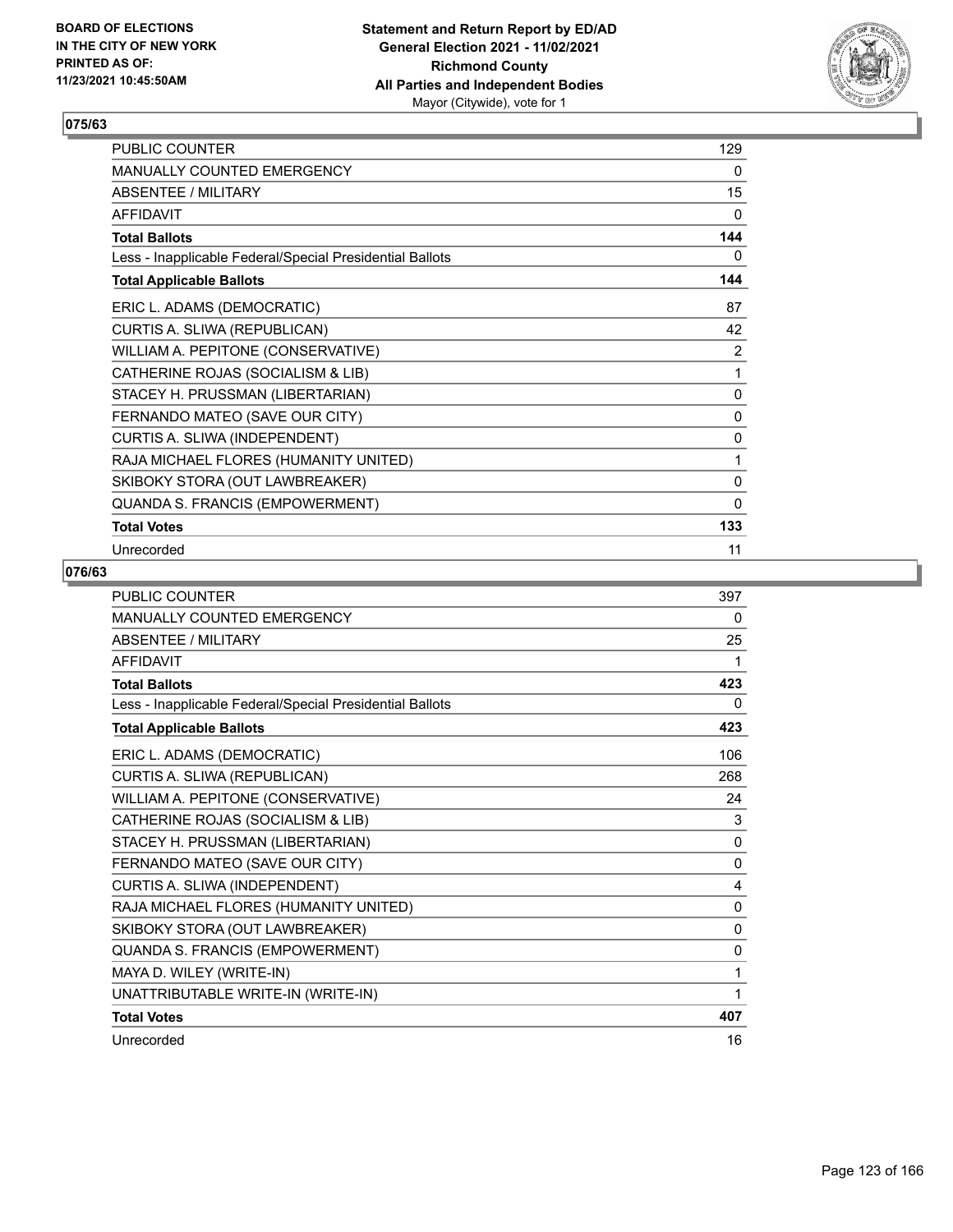

| <b>PUBLIC COUNTER</b>                                    | 246            |
|----------------------------------------------------------|----------------|
| <b>MANUALLY COUNTED EMERGENCY</b>                        | 0              |
| ABSENTEE / MII ITARY                                     | 31             |
| <b>AFFIDAVIT</b>                                         | 1              |
| <b>Total Ballots</b>                                     | 278            |
| Less - Inapplicable Federal/Special Presidential Ballots | 0              |
| <b>Total Applicable Ballots</b>                          | 278            |
| ERIC L. ADAMS (DEMOCRATIC)                               | 94             |
| CURTIS A. SLIWA (REPUBLICAN)                             | 160            |
| WILLIAM A. PEPITONE (CONSERVATIVE)                       | 5              |
| CATHERINE ROJAS (SOCIALISM & LIB)                        | $\overline{2}$ |
| STACEY H. PRUSSMAN (LIBERTARIAN)                         | 0              |
| FERNANDO MATEO (SAVE OUR CITY)                           | 0              |
| CURTIS A. SLIWA (INDEPENDENT)                            | 7              |
| RAJA MICHAEL FLORES (HUMANITY UNITED)                    | $\mathbf{0}$   |
| SKIBOKY STORA (OUT LAWBREAKER)                           | $\mathbf{0}$   |
| QUANDA S. FRANCIS (EMPOWERMENT)                          | 1              |
| DONALD J. TRUMP JR. (WRITE-IN)                           | 2              |
| RUDOLPH W. GIULIANI (WRITE-IN)                           | 1              |
| <b>Total Votes</b>                                       | 272            |
| Unrecorded                                               | 6              |

| PUBLIC COUNTER                                           | 192         |
|----------------------------------------------------------|-------------|
| MANUALLY COUNTED EMERGENCY                               | 0           |
| <b>ABSENTEE / MILITARY</b>                               | 12          |
| <b>AFFIDAVIT</b>                                         | 0           |
| <b>Total Ballots</b>                                     | 204         |
| Less - Inapplicable Federal/Special Presidential Ballots | 0           |
| <b>Total Applicable Ballots</b>                          | 204         |
| ERIC L. ADAMS (DEMOCRATIC)                               | 48          |
| CURTIS A. SLIWA (REPUBLICAN)                             | 143         |
| WILLIAM A. PEPITONE (CONSERVATIVE)                       | 4           |
| CATHERINE ROJAS (SOCIALISM & LIB)                        | 3           |
| STACEY H. PRUSSMAN (LIBERTARIAN)                         | 0           |
| FERNANDO MATEO (SAVE OUR CITY)                           | $\mathsf 3$ |
| CURTIS A. SLIWA (INDEPENDENT)                            | 0           |
| RAJA MICHAEL FLORES (HUMANITY UNITED)                    | 0           |
| SKIBOKY STORA (OUT LAWBREAKER)                           | 0           |
| QUANDA S. FRANCIS (EMPOWERMENT)                          | $\Omega$    |
| <b>Total Votes</b>                                       | 201         |
| Unrecorded                                               | 3           |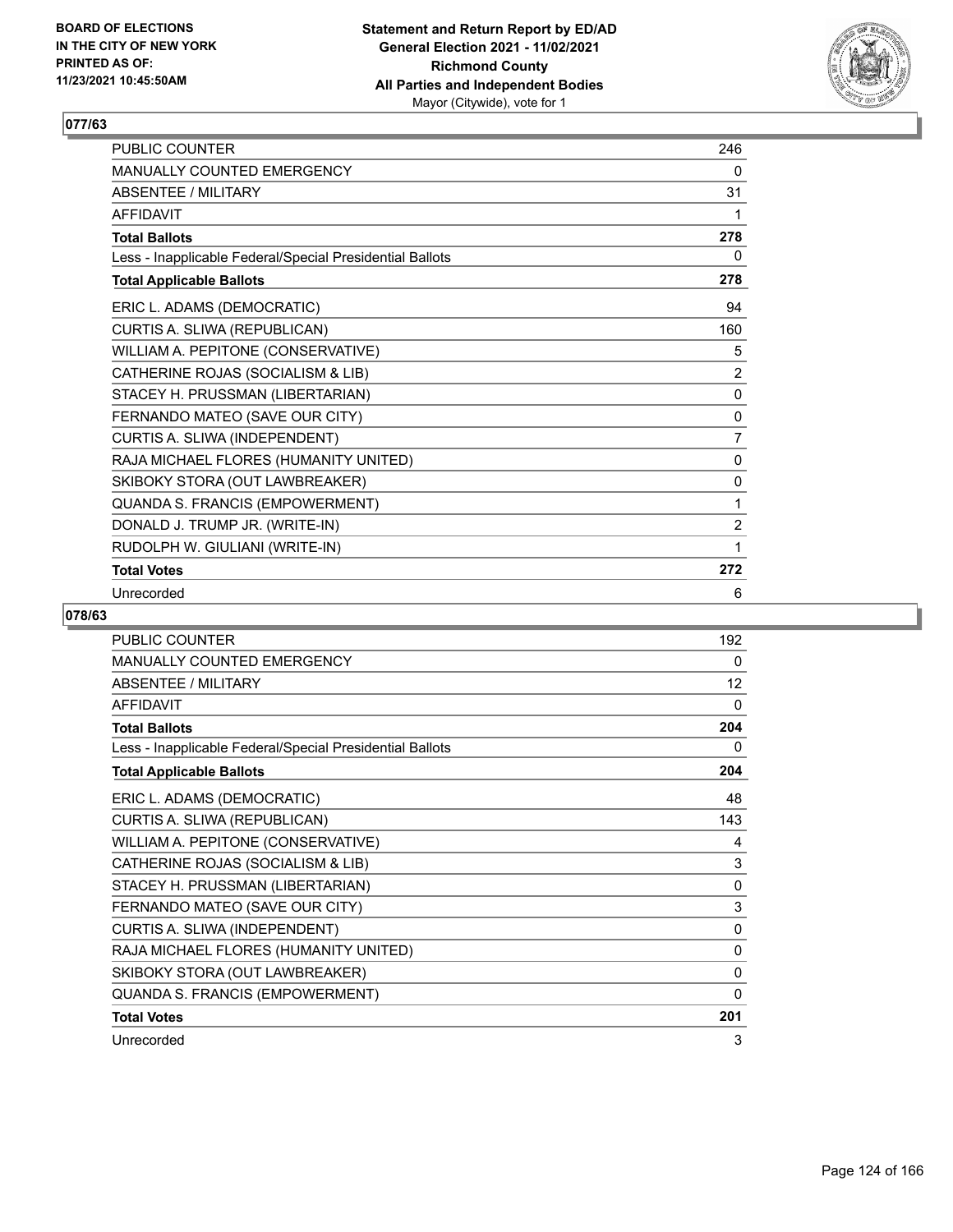

| PUBLIC COUNTER                                           | 287          |
|----------------------------------------------------------|--------------|
| MANUALLY COUNTED EMERGENCY                               | 0            |
| <b>ABSENTEE / MILITARY</b>                               | 20           |
| <b>AFFIDAVIT</b>                                         | $\mathbf{0}$ |
| <b>Total Ballots</b>                                     | 307          |
| Less - Inapplicable Federal/Special Presidential Ballots | 0            |
| <b>Total Applicable Ballots</b>                          | 307          |
| ERIC L. ADAMS (DEMOCRATIC)                               | 81           |
| CURTIS A. SLIWA (REPUBLICAN)                             | 204          |
| WILLIAM A. PEPITONE (CONSERVATIVE)                       | 9            |
| CATHERINE ROJAS (SOCIALISM & LIB)                        | $\mathsf 3$  |
| STACEY H. PRUSSMAN (LIBERTARIAN)                         | 0            |
| FERNANDO MATEO (SAVE OUR CITY)                           | 0            |
| CURTIS A. SLIWA (INDEPENDENT)                            | 6            |
| RAJA MICHAEL FLORES (HUMANITY UNITED)                    | 1            |
| SKIBOKY STORA (OUT LAWBREAKER)                           | 0            |
| QUANDA S. FRANCIS (EMPOWERMENT)                          | $\mathbf{0}$ |
| <b>Total Votes</b>                                       | 304          |
| Unrecorded                                               | 3            |

| <b>PUBLIC COUNTER</b>                                    | 257          |
|----------------------------------------------------------|--------------|
| MANUALLY COUNTED EMERGENCY                               | 0            |
| <b>ABSENTEE / MILITARY</b>                               | 9            |
| <b>AFFIDAVIT</b>                                         | 1            |
| <b>Total Ballots</b>                                     | 267          |
| Less - Inapplicable Federal/Special Presidential Ballots | 0            |
| <b>Total Applicable Ballots</b>                          | 267          |
| ERIC L. ADAMS (DEMOCRATIC)                               | 143          |
| CURTIS A. SLIWA (REPUBLICAN)                             | 106          |
| WILLIAM A. PEPITONE (CONSERVATIVE)                       | 5            |
| CATHERINE ROJAS (SOCIALISM & LIB)                        | 4            |
| STACEY H. PRUSSMAN (LIBERTARIAN)                         | $\mathbf{0}$ |
| FERNANDO MATEO (SAVE OUR CITY)                           | $\mathbf{0}$ |
| CURTIS A. SLIWA (INDEPENDENT)                            | 5            |
| RAJA MICHAEL FLORES (HUMANITY UNITED)                    | $\mathbf{0}$ |
| SKIBOKY STORA (OUT LAWBREAKER)                           | 0            |
| QUANDA S. FRANCIS (EMPOWERMENT)                          | 0            |
| <b>Total Votes</b>                                       | 263          |
| Unrecorded                                               | 4            |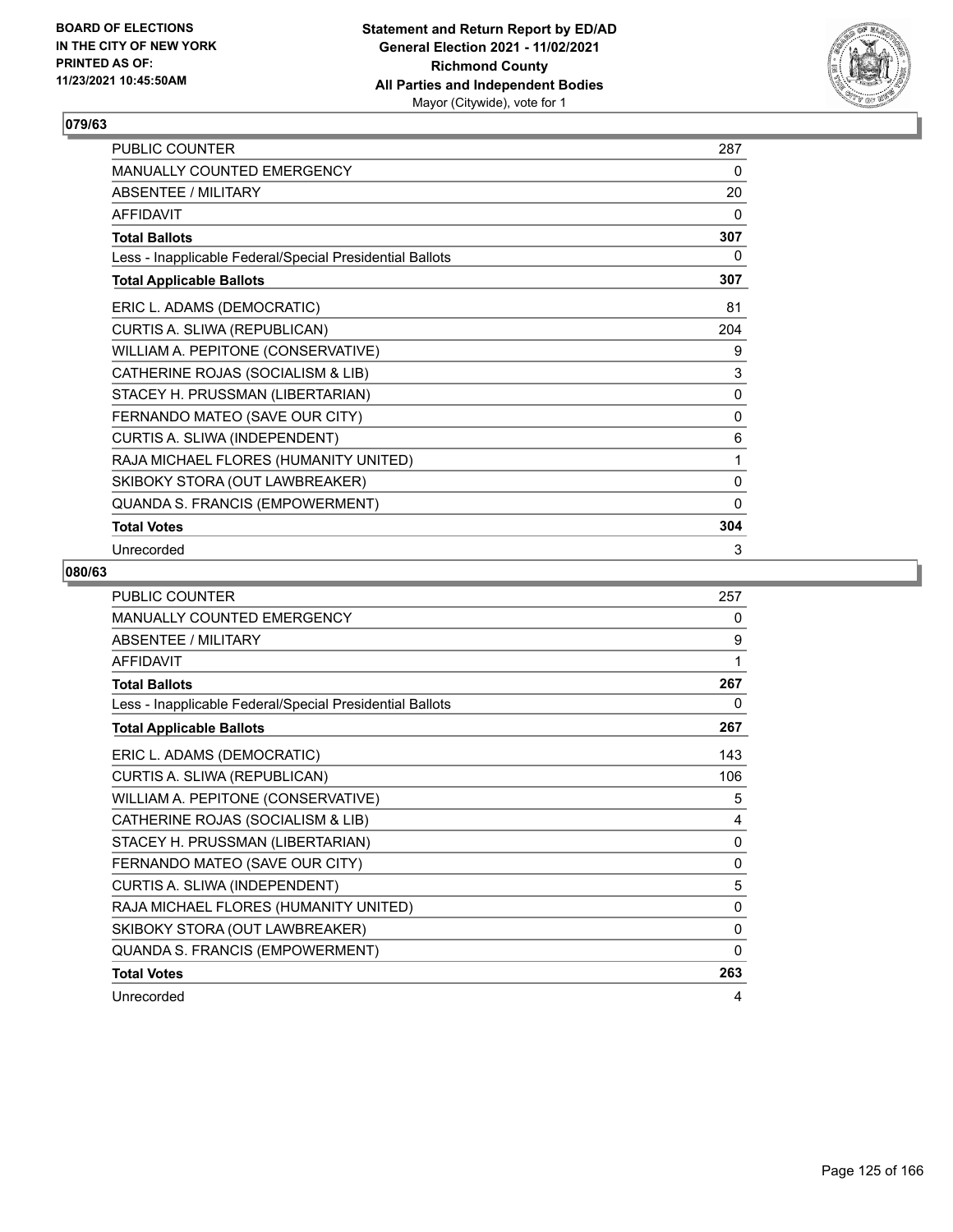

| PUBLIC COUNTER                                           | 229            |
|----------------------------------------------------------|----------------|
| MANUALLY COUNTED EMERGENCY                               | 0              |
| <b>ABSENTEE / MILITARY</b>                               | $\overline{7}$ |
| <b>AFFIDAVIT</b>                                         | 1              |
| <b>Total Ballots</b>                                     | 237            |
| Less - Inapplicable Federal/Special Presidential Ballots | 0              |
| <b>Total Applicable Ballots</b>                          | 237            |
| ERIC L. ADAMS (DEMOCRATIC)                               | 47             |
| CURTIS A. SLIWA (REPUBLICAN)                             | 156            |
| WILLIAM A. PEPITONE (CONSERVATIVE)                       | 17             |
| CATHERINE ROJAS (SOCIALISM & LIB)                        | 7              |
| STACEY H. PRUSSMAN (LIBERTARIAN)                         | 1              |
| FERNANDO MATEO (SAVE OUR CITY)                           | 0              |
| CURTIS A. SLIWA (INDEPENDENT)                            | 6              |
| RAJA MICHAEL FLORES (HUMANITY UNITED)                    | 0              |
| SKIBOKY STORA (OUT LAWBREAKER)                           | 0              |
| QUANDA S. FRANCIS (EMPOWERMENT)                          | $\mathbf{0}$   |
| <b>Total Votes</b>                                       | 234            |
| Unrecorded                                               | 3              |

| <b>PUBLIC COUNTER</b>                                    | 201            |
|----------------------------------------------------------|----------------|
| <b>MANUALLY COUNTED EMERGENCY</b>                        | 0              |
| <b>ABSENTEE / MILITARY</b>                               | 13             |
| <b>AFFIDAVIT</b>                                         | 0              |
| <b>Total Ballots</b>                                     | 214            |
| Less - Inapplicable Federal/Special Presidential Ballots | 0              |
| <b>Total Applicable Ballots</b>                          | 214            |
| ERIC L. ADAMS (DEMOCRATIC)                               | 60             |
| CURTIS A. SLIWA (REPUBLICAN)                             | 143            |
| WILLIAM A. PEPITONE (CONSERVATIVE)                       | 8              |
| CATHERINE ROJAS (SOCIALISM & LIB)                        | $\overline{2}$ |
| STACEY H. PRUSSMAN (LIBERTARIAN)                         | $\mathbf{0}$   |
| FERNANDO MATEO (SAVE OUR CITY)                           | 0              |
| CURTIS A. SLIWA (INDEPENDENT)                            | $\mathbf{0}$   |
| RAJA MICHAEL FLORES (HUMANITY UNITED)                    | 0              |
| SKIBOKY STORA (OUT LAWBREAKER)                           | 0              |
| QUANDA S. FRANCIS (EMPOWERMENT)                          | $\mathbf{0}$   |
| <b>Total Votes</b>                                       | 213            |
| Unrecorded                                               | 1              |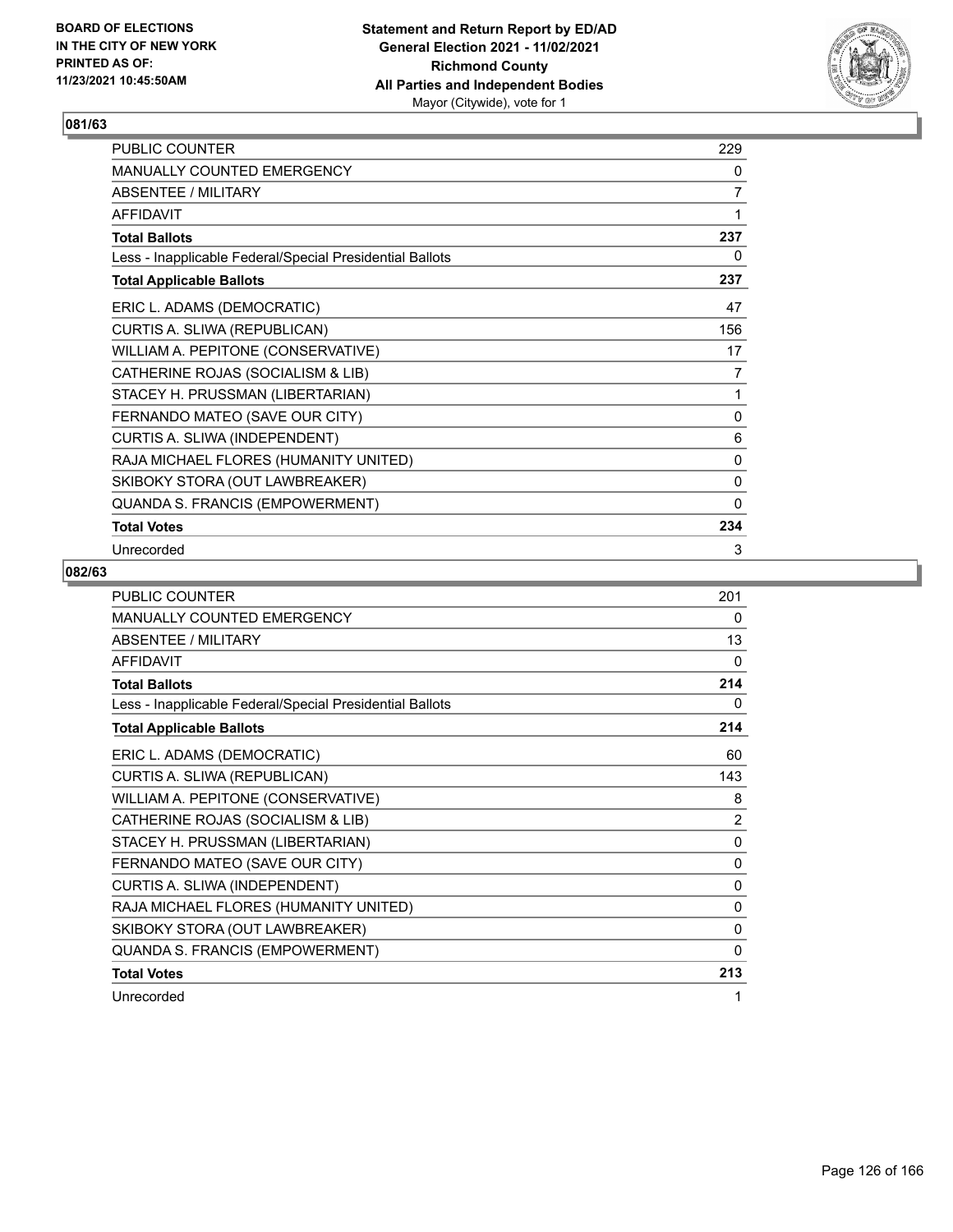

| <b>PUBLIC COUNTER</b>                                    | 194 |
|----------------------------------------------------------|-----|
| <b>MANUALLY COUNTED EMERGENCY</b>                        | 0   |
| ABSENTEE / MILITARY                                      | 27  |
| <b>AFFIDAVIT</b>                                         | 1   |
| <b>Total Ballots</b>                                     | 222 |
| Less - Inapplicable Federal/Special Presidential Ballots | 0   |
| <b>Total Applicable Ballots</b>                          | 222 |
| ERIC L. ADAMS (DEMOCRATIC)                               | 103 |
| CURTIS A. SLIWA (REPUBLICAN)                             | 100 |
| WILLIAM A. PEPITONE (CONSERVATIVE)                       | 5   |
| CATHERINE ROJAS (SOCIALISM & LIB)                        | 5   |
| STACEY H. PRUSSMAN (LIBERTARIAN)                         | 1   |
| FERNANDO MATEO (SAVE OUR CITY)                           | 0   |
| CURTIS A. SLIWA (INDEPENDENT)                            | 1   |
| RAJA MICHAEL FLORES (HUMANITY UNITED)                    | 0   |
| SKIBOKY STORA (OUT LAWBREAKER)                           | 0   |
| QUANDA S. FRANCIS (EMPOWERMENT)                          | 0   |
| UNATTRIBUTABLE WRITE-IN (WRITE-IN)                       | 1   |
| <b>Total Votes</b>                                       | 216 |
| Unrecorded                                               | 6   |

| <b>PUBLIC COUNTER</b>                                    | 280            |
|----------------------------------------------------------|----------------|
| MANUALLY COUNTED EMERGENCY                               | 0              |
| <b>ABSENTEE / MILITARY</b>                               | 24             |
| <b>AFFIDAVIT</b>                                         | 1              |
| <b>Total Ballots</b>                                     | 305            |
| Less - Inapplicable Federal/Special Presidential Ballots | 0              |
| <b>Total Applicable Ballots</b>                          | 305            |
| ERIC L. ADAMS (DEMOCRATIC)                               | 95             |
| CURTIS A. SLIWA (REPUBLICAN)                             | 181            |
| WILLIAM A. PEPITONE (CONSERVATIVE)                       | 12             |
| CATHERINE ROJAS (SOCIALISM & LIB)                        | $\overline{2}$ |
| STACEY H. PRUSSMAN (LIBERTARIAN)                         | 0              |
| FERNANDO MATEO (SAVE OUR CITY)                           | 1              |
| CURTIS A. SLIWA (INDEPENDENT)                            | 3              |
| RAJA MICHAEL FLORES (HUMANITY UNITED)                    | 0              |
| SKIBOKY STORA (OUT LAWBREAKER)                           | $\mathbf{0}$   |
| QUANDA S. FRANCIS (EMPOWERMENT)                          | 2              |
| KONI LEMEL (WRITE-IN)                                    | 1              |
| WARREN WILHELM JR. (WRITE-IN)                            | 1              |
| <b>Total Votes</b>                                       | 298            |
| Unrecorded                                               | 7              |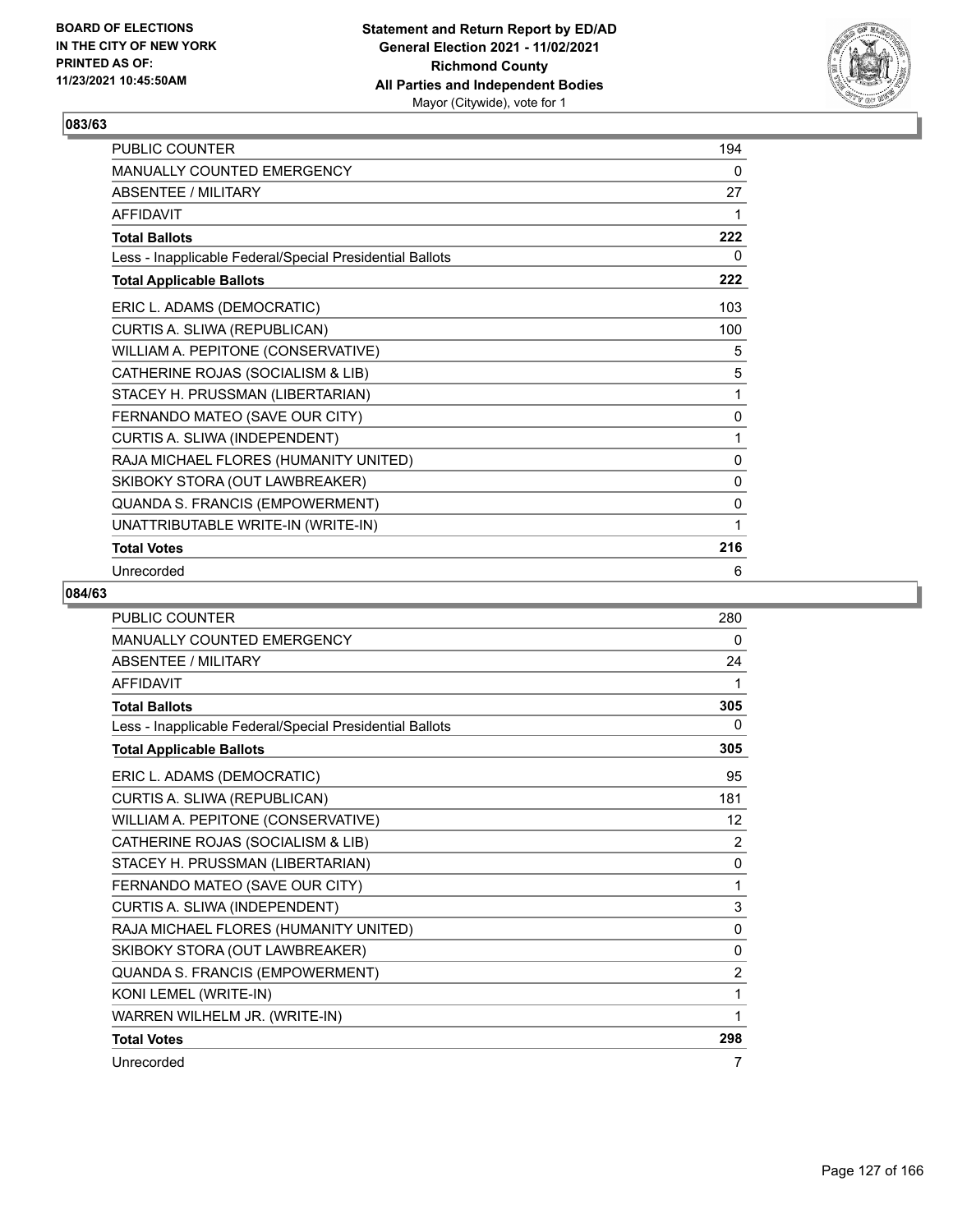

| PUBLIC COUNTER                                           | 307            |
|----------------------------------------------------------|----------------|
| MANUALLY COUNTED EMERGENCY                               | 0              |
| ABSENTEE / MILITARY                                      | $\mathsf 3$    |
| <b>AFFIDAVIT</b>                                         | $\Omega$       |
| <b>Total Ballots</b>                                     | 310            |
| Less - Inapplicable Federal/Special Presidential Ballots | 0              |
| <b>Total Applicable Ballots</b>                          | 310            |
| ERIC L. ADAMS (DEMOCRATIC)                               | 48             |
| CURTIS A. SLIWA (REPUBLICAN)                             | 241            |
| WILLIAM A. PEPITONE (CONSERVATIVE)                       | 12             |
| CATHERINE ROJAS (SOCIALISM & LIB)                        | $\overline{2}$ |
| STACEY H. PRUSSMAN (LIBERTARIAN)                         | 0              |
| FERNANDO MATEO (SAVE OUR CITY)                           | 1              |
| CURTIS A. SLIWA (INDEPENDENT)                            | 4              |
| RAJA MICHAEL FLORES (HUMANITY UNITED)                    | 0              |
| SKIBOKY STORA (OUT LAWBREAKER)                           | 0              |
| QUANDA S. FRANCIS (EMPOWERMENT)                          | $\mathbf{0}$   |
| <b>Total Votes</b>                                       | 308            |
| Unrecorded                                               | 2              |

| <b>PUBLIC COUNTER</b>                                    | $\mathbf 0$  |
|----------------------------------------------------------|--------------|
| <b>MANUALLY COUNTED EMERGENCY</b>                        | $\mathbf 0$  |
| ABSENTEE / MILITARY                                      | $\mathbf 0$  |
| <b>AFFIDAVIT</b>                                         | $\mathbf{0}$ |
| <b>Total Ballots</b>                                     | 0            |
| Less - Inapplicable Federal/Special Presidential Ballots | 0            |
| <b>Total Applicable Ballots</b>                          | 0            |
| ERIC L. ADAMS (DEMOCRATIC)                               | 0            |
| CURTIS A. SLIWA (REPUBLICAN)                             | 0            |
| WILLIAM A. PEPITONE (CONSERVATIVE)                       | 0            |
| CATHERINE ROJAS (SOCIALISM & LIB)                        | 0            |
| STACEY H. PRUSSMAN (LIBERTARIAN)                         | 0            |
| FERNANDO MATEO (SAVE OUR CITY)                           | 0            |
| CURTIS A. SLIWA (INDEPENDENT)                            | 0            |
| RAJA MICHAEL FLORES (HUMANITY UNITED)                    | 0            |
| SKIBOKY STORA (OUT LAWBREAKER)                           | 0            |
| QUANDA S. FRANCIS (EMPOWERMENT)                          | 0            |
| <b>Total Votes</b>                                       | $\mathbf{0}$ |
|                                                          |              |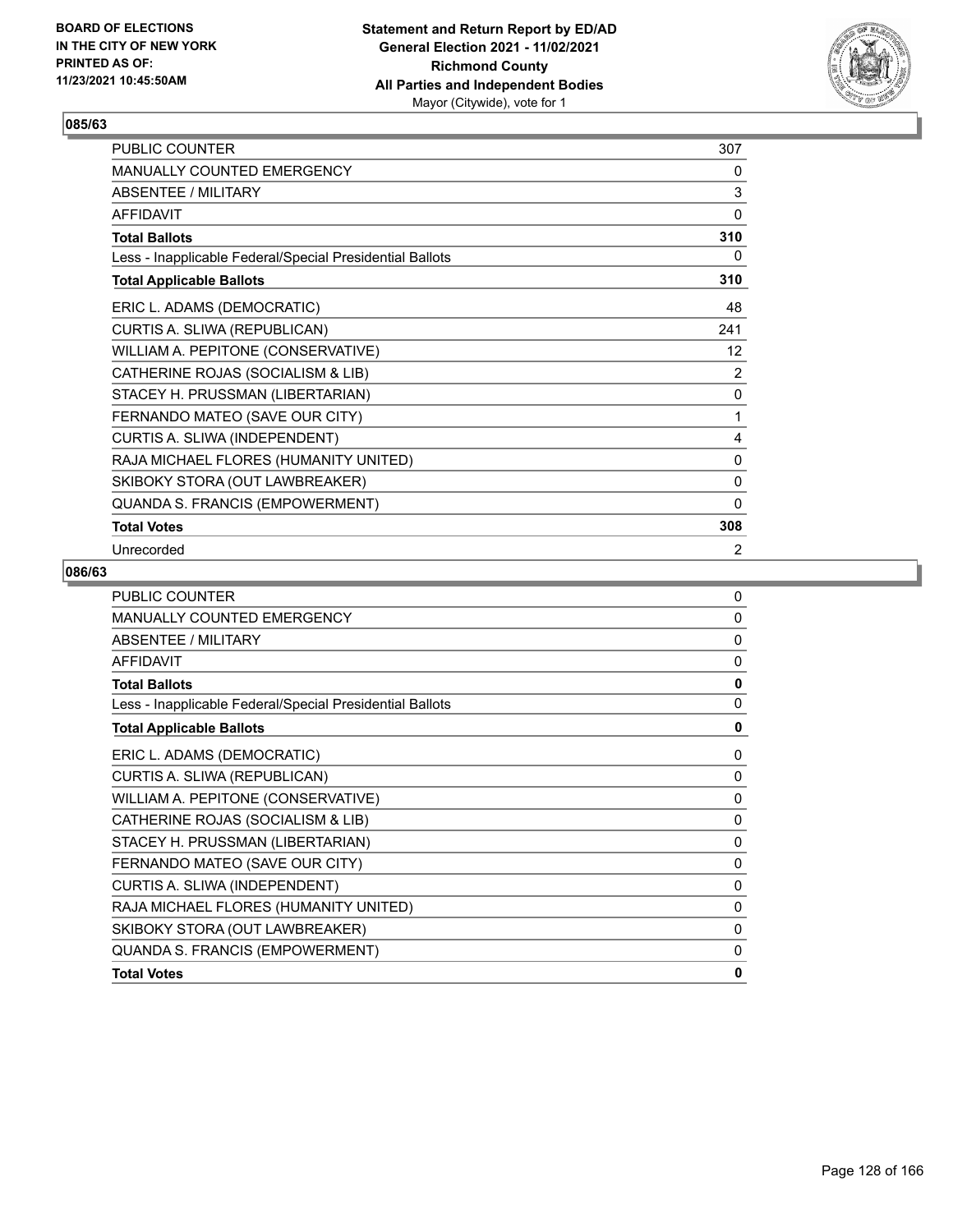

| PUBLIC COUNTER                                           | 0 |
|----------------------------------------------------------|---|
| <b>MANUALLY COUNTED EMERGENCY</b>                        | 0 |
| ABSENTEE / MILITARY                                      | 0 |
| <b>AFFIDAVIT</b>                                         | 0 |
| <b>Total Ballots</b>                                     | 0 |
| Less - Inapplicable Federal/Special Presidential Ballots | 0 |
| <b>Total Applicable Ballots</b>                          | 0 |
| ERIC L. ADAMS (DEMOCRATIC)                               | 0 |
| CURTIS A. SLIWA (REPUBLICAN)                             | 0 |
| WILLIAM A. PEPITONE (CONSERVATIVE)                       | 0 |
| CATHERINE ROJAS (SOCIALISM & LIB)                        | 0 |
| STACEY H. PRUSSMAN (LIBERTARIAN)                         | 0 |
| FERNANDO MATEO (SAVE OUR CITY)                           | 0 |
| CURTIS A. SLIWA (INDEPENDENT)                            | 0 |
| RAJA MICHAEL FLORES (HUMANITY UNITED)                    | 0 |
| SKIBOKY STORA (OUT LAWBREAKER)                           | 0 |
| QUANDA S. FRANCIS (EMPOWERMENT)                          | 0 |
| <b>Total Votes</b>                                       | 0 |

| <b>PUBLIC COUNTER</b>                                    | $\Omega$     |
|----------------------------------------------------------|--------------|
| <b>MANUALLY COUNTED EMERGENCY</b>                        | $\Omega$     |
| <b>ABSENTEE / MILITARY</b>                               | $\mathbf{0}$ |
| <b>AFFIDAVIT</b>                                         | $\Omega$     |
| <b>Total Ballots</b>                                     | $\mathbf{0}$ |
| Less - Inapplicable Federal/Special Presidential Ballots | 0            |
| <b>Total Applicable Ballots</b>                          | 0            |
| ERIC L. ADAMS (DEMOCRATIC)                               | 0            |
| CURTIS A. SLIWA (REPUBLICAN)                             | 0            |
| WILLIAM A. PEPITONE (CONSERVATIVE)                       | $\Omega$     |
| CATHERINE ROJAS (SOCIALISM & LIB)                        | 0            |
| STACEY H. PRUSSMAN (LIBERTARIAN)                         | 0            |
| FERNANDO MATEO (SAVE OUR CITY)                           | $\Omega$     |
| CURTIS A. SLIWA (INDEPENDENT)                            | 0            |
| RAJA MICHAEL FLORES (HUMANITY UNITED)                    | 0            |
| SKIBOKY STORA (OUT LAWBREAKER)                           | $\Omega$     |
| QUANDA S. FRANCIS (EMPOWERMENT)                          | 0            |
| <b>Total Votes</b>                                       | 0            |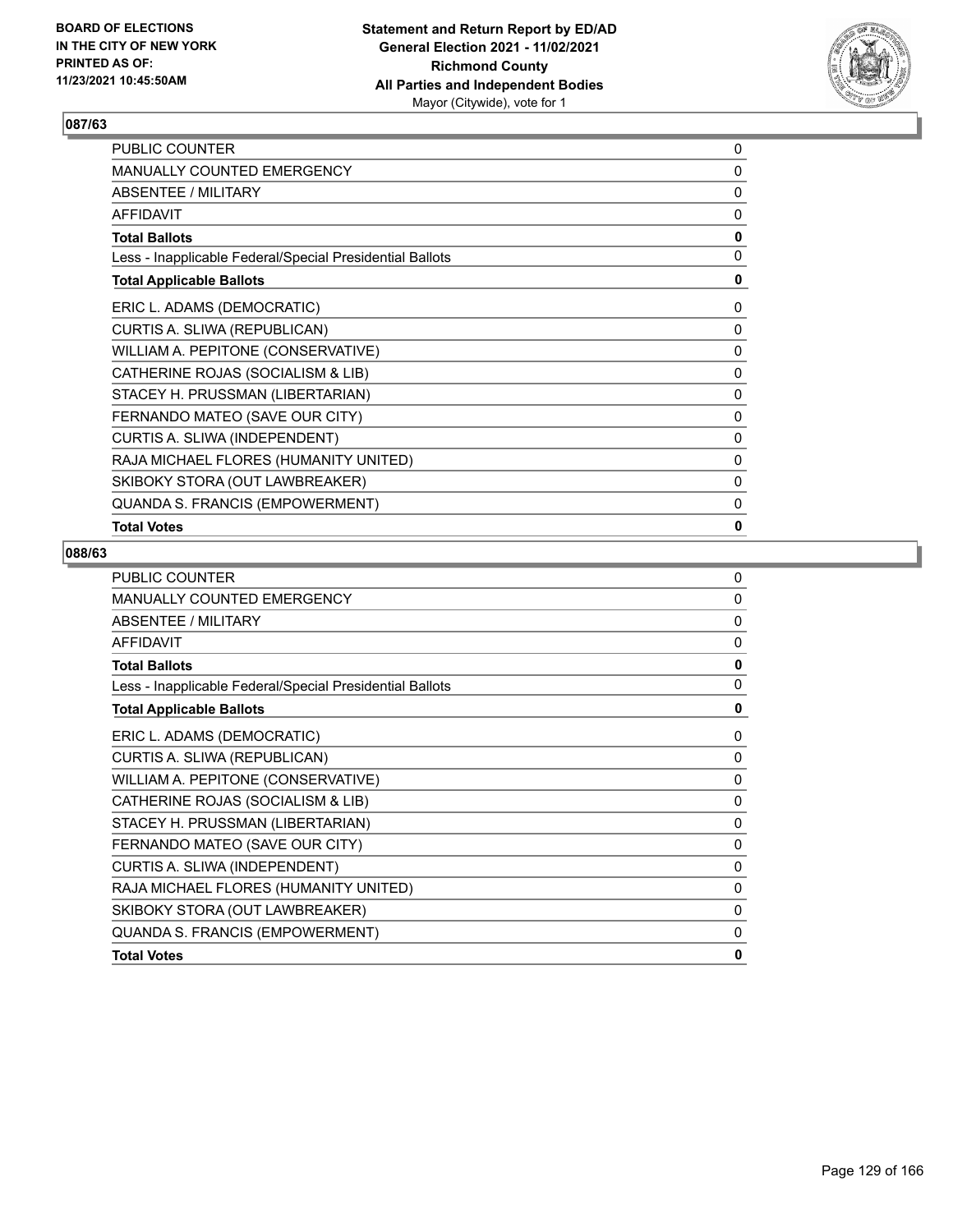

| PUBLIC COUNTER                                           | 0            |
|----------------------------------------------------------|--------------|
| <b>MANUALLY COUNTED EMERGENCY</b>                        | 0            |
| ABSENTEE / MILITARY                                      | 0            |
| <b>AFFIDAVIT</b>                                         | 0            |
| <b>Total Ballots</b>                                     | 0            |
| Less - Inapplicable Federal/Special Presidential Ballots | 0            |
| <b>Total Applicable Ballots</b>                          | 0            |
| ERIC L. ADAMS (DEMOCRATIC)                               | 0            |
| CURTIS A. SLIWA (REPUBLICAN)                             | 0            |
| WILLIAM A. PEPITONE (CONSERVATIVE)                       | 0            |
| CATHERINE ROJAS (SOCIALISM & LIB)                        | 0            |
| STACEY H. PRUSSMAN (LIBERTARIAN)                         | 0            |
| FERNANDO MATEO (SAVE OUR CITY)                           | 0            |
| CURTIS A. SLIWA (INDEPENDENT)                            | 0            |
| RAJA MICHAEL FLORES (HUMANITY UNITED)                    | 0            |
| SKIBOKY STORA (OUT LAWBREAKER)                           | 0            |
| QUANDA S. FRANCIS (EMPOWERMENT)                          | $\mathbf{0}$ |
| <b>Total Votes</b>                                       | 0            |

| <b>PUBLIC COUNTER</b>                                    | $\mathbf 0$ |
|----------------------------------------------------------|-------------|
| <b>MANUALLY COUNTED EMERGENCY</b>                        | $\mathbf 0$ |
| ABSENTEE / MILITARY                                      | $\Omega$    |
| <b>AFFIDAVIT</b>                                         | $\Omega$    |
| <b>Total Ballots</b>                                     | 0           |
| Less - Inapplicable Federal/Special Presidential Ballots | 0           |
| <b>Total Applicable Ballots</b>                          | $\mathbf 0$ |
| ERIC L. ADAMS (DEMOCRATIC)                               | 0           |
| CURTIS A. SLIWA (REPUBLICAN)                             | $\mathbf 0$ |
| WILLIAM A. PEPITONE (CONSERVATIVE)                       | 0           |
| CATHERINE ROJAS (SOCIALISM & LIB)                        | $\Omega$    |
| STACEY H. PRUSSMAN (LIBERTARIAN)                         | 0           |
| FERNANDO MATEO (SAVE OUR CITY)                           | $\mathbf 0$ |
| CURTIS A. SLIWA (INDEPENDENT)                            | $\mathbf 0$ |
| RAJA MICHAEL FLORES (HUMANITY UNITED)                    | $\mathbf 0$ |
| SKIBOKY STORA (OUT LAWBREAKER)                           | 0           |
| <b>QUANDA S. FRANCIS (EMPOWERMENT)</b>                   | $\mathbf 0$ |
| <b>Total Votes</b>                                       | 0           |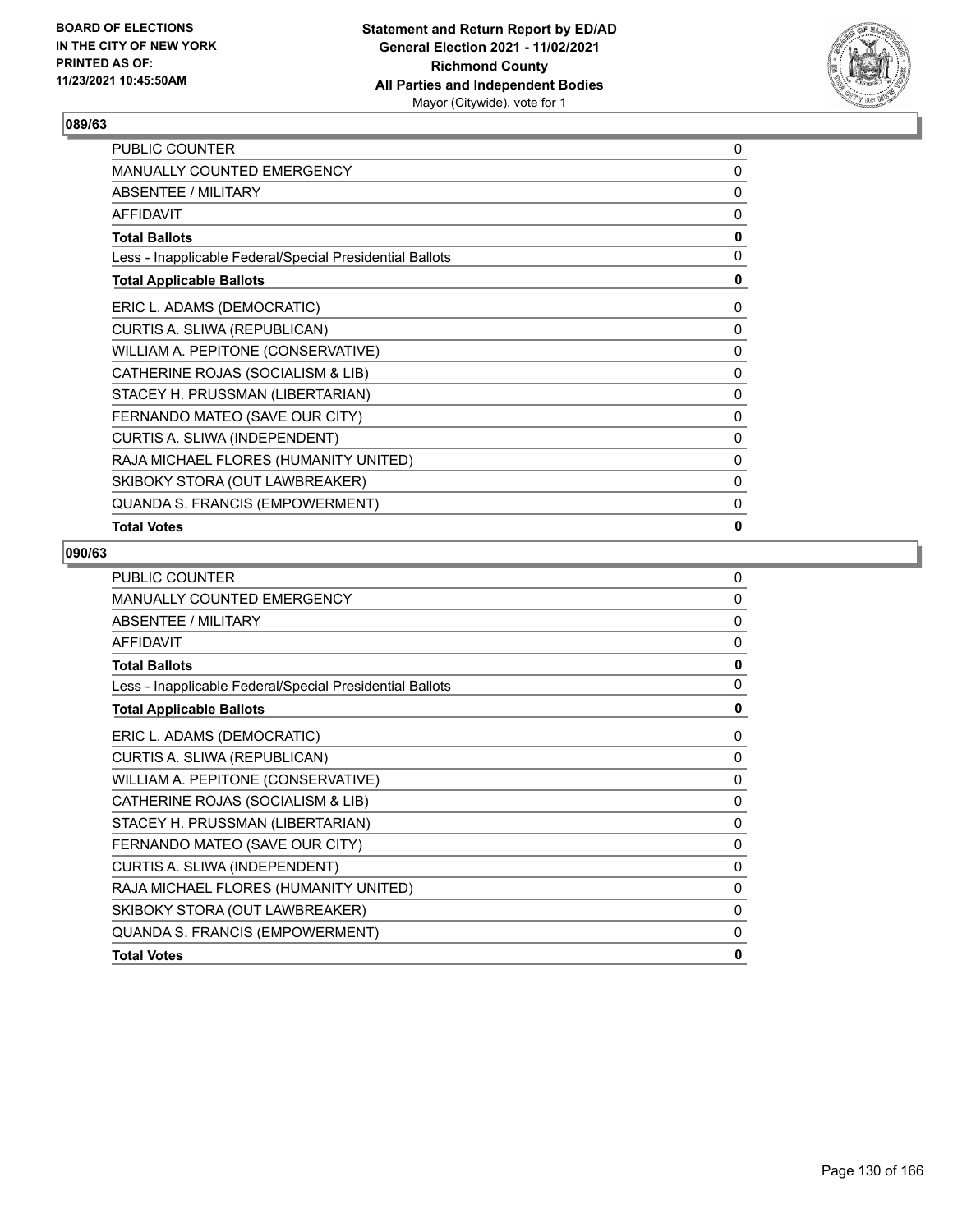

| PUBLIC COUNTER                                           | 348            |
|----------------------------------------------------------|----------------|
| MANUALLY COUNTED EMERGENCY                               | 0              |
| ABSENTEE / MILITARY                                      | 9              |
| <b>AFFIDAVIT</b>                                         | 1              |
| <b>Total Ballots</b>                                     | 358            |
| Less - Inapplicable Federal/Special Presidential Ballots | 0              |
| <b>Total Applicable Ballots</b>                          | 358            |
| ERIC L. ADAMS (DEMOCRATIC)                               | 38             |
| CURTIS A. SLIWA (REPUBLICAN)                             | 288            |
| WILLIAM A. PEPITONE (CONSERVATIVE)                       | 13             |
| CATHERINE ROJAS (SOCIALISM & LIB)                        | 3              |
| STACEY H. PRUSSMAN (LIBERTARIAN)                         | 1              |
| FERNANDO MATEO (SAVE OUR CITY)                           | $\mathbf 0$    |
| CURTIS A. SLIWA (INDEPENDENT)                            | $\overline{2}$ |
| RAJA MICHAEL FLORES (HUMANITY UNITED)                    | 0              |
| SKIBOKY STORA (OUT LAWBREAKER)                           | 0              |
| QUANDA S. FRANCIS (EMPOWERMENT)                          | 1              |
| <b>Total Votes</b>                                       | 346            |
| Unrecorded                                               | 12             |

| PUBLIC COUNTER                                           | 430          |
|----------------------------------------------------------|--------------|
| <b>MANUALLY COUNTED EMERGENCY</b>                        | 0            |
| ABSENTEE / MILITARY                                      | 18           |
| <b>AFFIDAVIT</b>                                         | 7            |
| <b>Total Ballots</b>                                     | 455          |
| Less - Inapplicable Federal/Special Presidential Ballots | 0            |
| <b>Total Applicable Ballots</b>                          | 455          |
| ERIC L. ADAMS (DEMOCRATIC)                               | 51           |
| CURTIS A. SLIWA (REPUBLICAN)                             | 369          |
| WILLIAM A. PEPITONE (CONSERVATIVE)                       | 20           |
| CATHERINE ROJAS (SOCIALISM & LIB)                        | 4            |
| STACEY H. PRUSSMAN (LIBERTARIAN)                         | 1            |
| FERNANDO MATEO (SAVE OUR CITY)                           | 0            |
| CURTIS A. SLIWA (INDEPENDENT)                            | 7            |
| RAJA MICHAEL FLORES (HUMANITY UNITED)                    | 1            |
| SKIBOKY STORA (OUT LAWBREAKER)                           | 0            |
| QUANDA S. FRANCIS (EMPOWERMENT)                          | $\mathbf{0}$ |
| <b>Total Votes</b>                                       | 453          |
| Unrecorded                                               | 2            |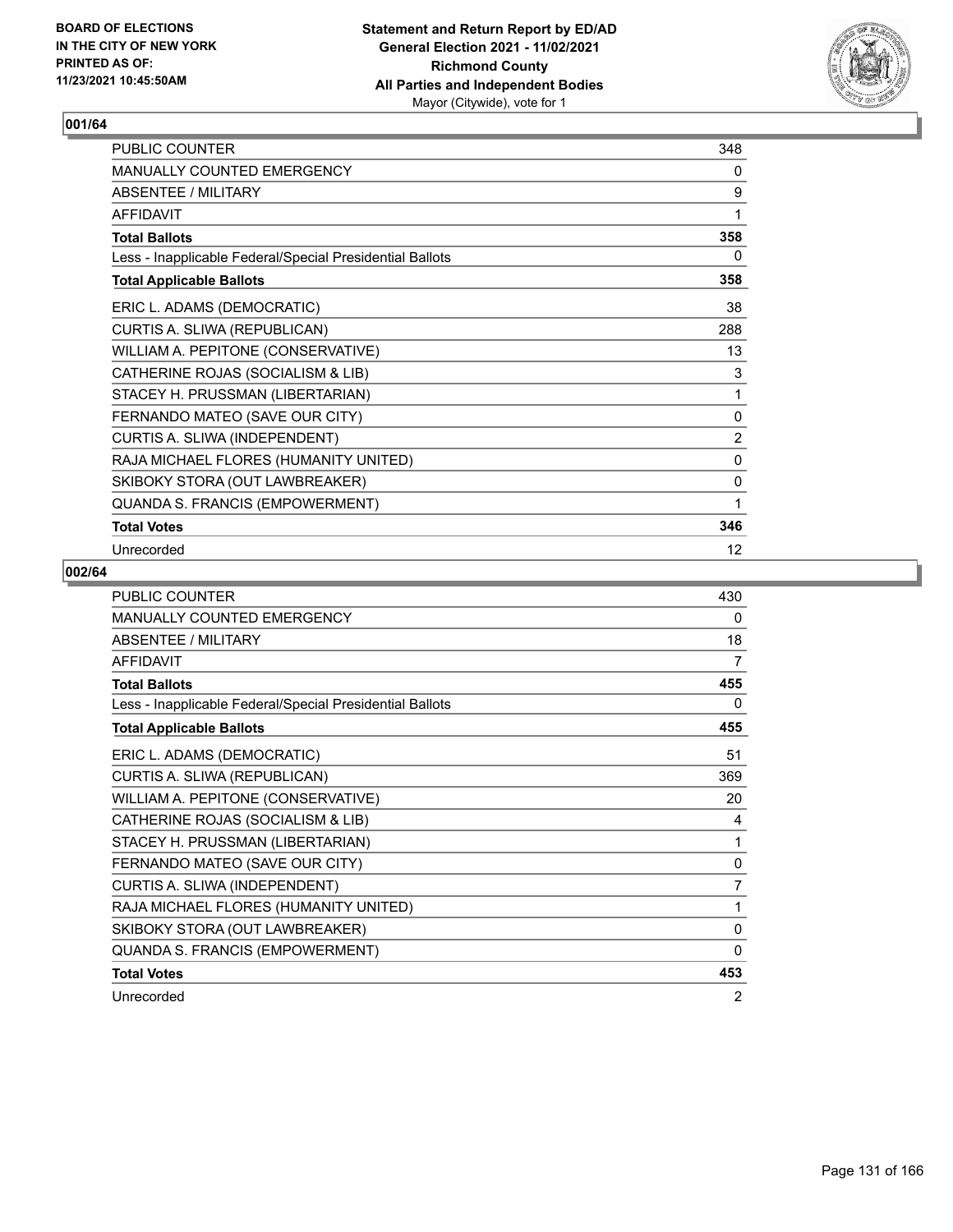

| PUBLIC COUNTER                                           | 417            |
|----------------------------------------------------------|----------------|
| MANUALLY COUNTED EMERGENCY                               | 0              |
| ABSENTEE / MILITARY                                      | 17             |
| <b>AFFIDAVIT</b>                                         | 4              |
| <b>Total Ballots</b>                                     | 438            |
| Less - Inapplicable Federal/Special Presidential Ballots | 0              |
| <b>Total Applicable Ballots</b>                          | 438            |
| ERIC L. ADAMS (DEMOCRATIC)                               | 48             |
| CURTIS A. SLIWA (REPUBLICAN)                             | 337            |
| WILLIAM A. PEPITONE (CONSERVATIVE)                       | 32             |
| CATHERINE ROJAS (SOCIALISM & LIB)                        | 3              |
| STACEY H. PRUSSMAN (LIBERTARIAN)                         | 1              |
| FERNANDO MATEO (SAVE OUR CITY)                           | 0              |
| CURTIS A. SLIWA (INDEPENDENT)                            | $\overline{7}$ |
| RAJA MICHAEL FLORES (HUMANITY UNITED)                    | 0              |
| SKIBOKY STORA (OUT LAWBREAKER)                           | 0              |
| QUANDA S. FRANCIS (EMPOWERMENT)                          | 0              |
| UNCOUNTED WRITE-IN PER STATUTE (WRITE-IN)                | 1              |
| <b>Total Votes</b>                                       | 429            |
| Unrecorded                                               | 9              |

| <b>PUBLIC COUNTER</b>                                    | 363            |
|----------------------------------------------------------|----------------|
| MANUALLY COUNTED EMERGENCY                               | 0              |
| <b>ABSENTEE / MILITARY</b>                               | 18             |
| <b>AFFIDAVIT</b>                                         | 1              |
| <b>Total Ballots</b>                                     | 382            |
| Less - Inapplicable Federal/Special Presidential Ballots | 0              |
| <b>Total Applicable Ballots</b>                          | 382            |
| ERIC L. ADAMS (DEMOCRATIC)                               | 42             |
| CURTIS A. SLIWA (REPUBLICAN)                             | 305            |
| WILLIAM A. PEPITONE (CONSERVATIVE)                       | 15             |
| CATHERINE ROJAS (SOCIALISM & LIB)                        | 2              |
| STACEY H. PRUSSMAN (LIBERTARIAN)                         | 1              |
| FERNANDO MATEO (SAVE OUR CITY)                           | 0              |
| CURTIS A. SLIWA (INDEPENDENT)                            | $\overline{7}$ |
| RAJA MICHAEL FLORES (HUMANITY UNITED)                    | $\mathbf{0}$   |
| SKIBOKY STORA (OUT LAWBREAKER)                           | $\mathbf{0}$   |
| QUANDA S. FRANCIS (EMPOWERMENT)                          | 0              |
| DARRYL STRAWBERRY (WRITE-IN)                             | 1              |
| KATHRYN A. GARCIA (WRITE-IN)                             | 1              |
| <b>Total Votes</b>                                       | 374            |
| Unrecorded                                               | 8              |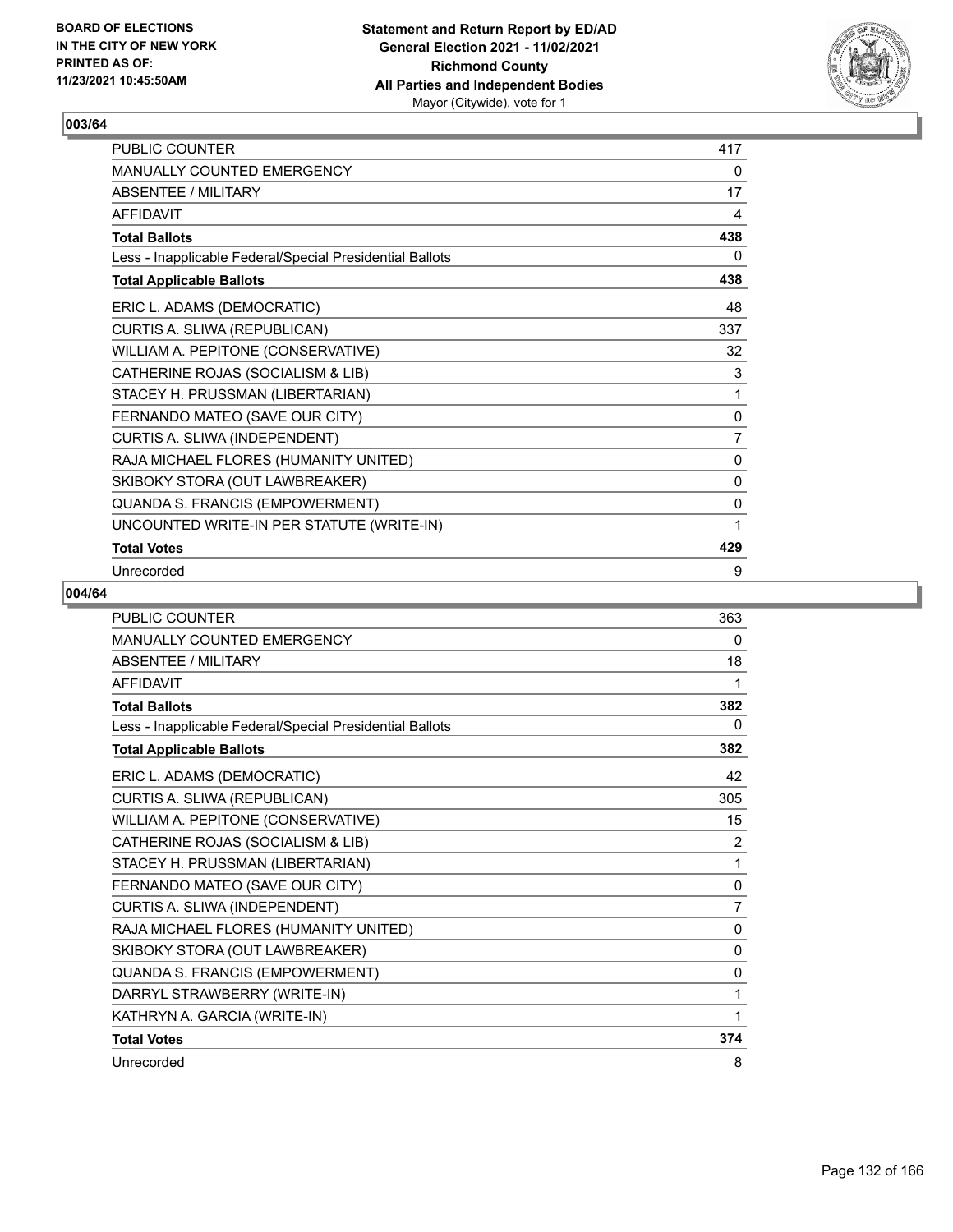

| PUBLIC COUNTER                                           | 443       |
|----------------------------------------------------------|-----------|
| MANUALLY COUNTED EMERGENCY                               | 0         |
| ABSENTEE / MILITARY                                      | 17        |
| <b>AFFIDAVIT</b>                                         | 2         |
| <b>Total Ballots</b>                                     | 462       |
| Less - Inapplicable Federal/Special Presidential Ballots | 0         |
| <b>Total Applicable Ballots</b>                          | 462       |
| ERIC L. ADAMS (DEMOCRATIC)                               | 73        |
| CURTIS A. SLIWA (REPUBLICAN)                             | 345       |
| WILLIAM A. PEPITONE (CONSERVATIVE)                       | 31        |
| CATHERINE ROJAS (SOCIALISM & LIB)                        | 2         |
| STACEY H. PRUSSMAN (LIBERTARIAN)                         | 1         |
| FERNANDO MATEO (SAVE OUR CITY)                           | $\pmb{0}$ |
| CURTIS A. SLIWA (INDEPENDENT)                            | 3         |
| RAJA MICHAEL FLORES (HUMANITY UNITED)                    | 0         |
| SKIBOKY STORA (OUT LAWBREAKER)                           | 0         |
| QUANDA S. FRANCIS (EMPOWERMENT)                          | 0         |
| <b>Total Votes</b>                                       | 455       |
| Unrecorded                                               | 7         |

| PUBLIC COUNTER                                           | 482            |
|----------------------------------------------------------|----------------|
| MANUALLY COUNTED EMERGENCY                               | 0              |
| ABSENTEE / MILITARY                                      | 15             |
| <b>AFFIDAVIT</b>                                         | 4              |
| <b>Total Ballots</b>                                     | 501            |
| Less - Inapplicable Federal/Special Presidential Ballots | 0              |
| <b>Total Applicable Ballots</b>                          | 501            |
| ERIC L. ADAMS (DEMOCRATIC)                               | 64             |
| CURTIS A. SLIWA (REPUBLICAN)                             | 386            |
| WILLIAM A. PEPITONE (CONSERVATIVE)                       | 19             |
| CATHERINE ROJAS (SOCIALISM & LIB)                        | 2              |
| STACEY H. PRUSSMAN (LIBERTARIAN)                         | $\overline{2}$ |
| FERNANDO MATEO (SAVE OUR CITY)                           | $\overline{2}$ |
| CURTIS A. SLIWA (INDEPENDENT)                            | 8              |
| RAJA MICHAEL FLORES (HUMANITY UNITED)                    | 1              |
| SKIBOKY STORA (OUT LAWBREAKER)                           | 0              |
| QUANDA S. FRANCIS (EMPOWERMENT)                          | 1              |
| DONALD J. TRUMP JR. (WRITE-IN)                           | 1              |
| <b>Total Votes</b>                                       | 486            |
| Unrecorded                                               | 15             |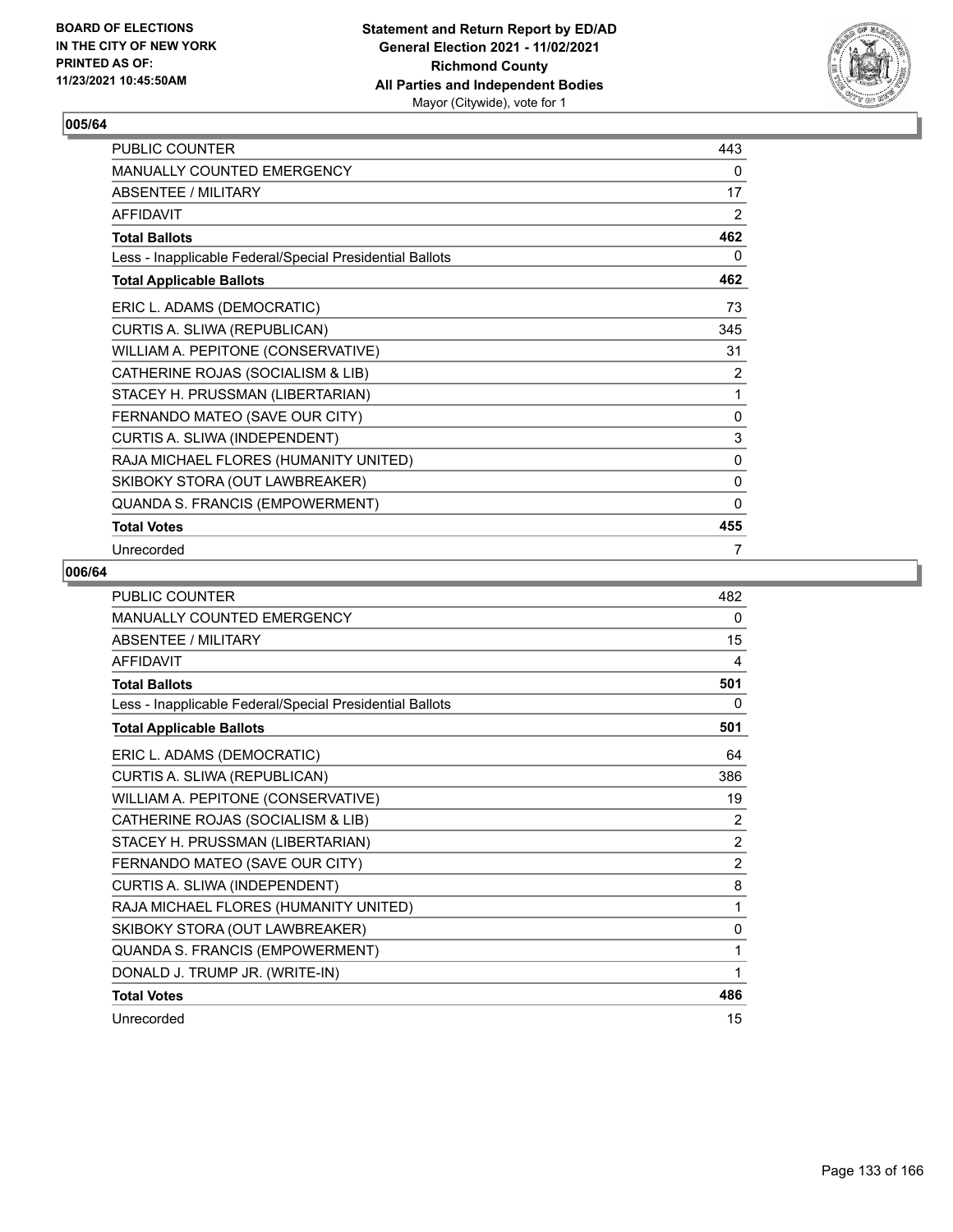

| PUBLIC COUNTER                                           | 495 |
|----------------------------------------------------------|-----|
| MANUALLY COUNTED EMERGENCY                               | 0   |
| ABSENTEE / MILITARY                                      | 20  |
| <b>AFFIDAVIT</b>                                         | 5   |
| <b>Total Ballots</b>                                     | 520 |
| Less - Inapplicable Federal/Special Presidential Ballots | 0   |
| <b>Total Applicable Ballots</b>                          | 520 |
| ERIC L. ADAMS (DEMOCRATIC)                               | 81  |
| CURTIS A. SLIWA (REPUBLICAN)                             | 395 |
| WILLIAM A. PEPITONE (CONSERVATIVE)                       | 18  |
| CATHERINE ROJAS (SOCIALISM & LIB)                        | 9   |
| STACEY H. PRUSSMAN (LIBERTARIAN)                         | 0   |
| FERNANDO MATEO (SAVE OUR CITY)                           | 0   |
| CURTIS A. SLIWA (INDEPENDENT)                            | 5   |
| RAJA MICHAEL FLORES (HUMANITY UNITED)                    | 0   |
| SKIBOKY STORA (OUT LAWBREAKER)                           | 0   |
| QUANDA S. FRANCIS (EMPOWERMENT)                          | 1   |
| <b>Total Votes</b>                                       | 509 |
| Unrecorded                                               | 11  |

| <b>PUBLIC COUNTER</b>                                    | 385            |
|----------------------------------------------------------|----------------|
| <b>MANUALLY COUNTED EMERGENCY</b>                        | 0              |
| <b>ABSENTEE / MILITARY</b>                               | 23             |
| <b>AFFIDAVIT</b>                                         | 1              |
| <b>Total Ballots</b>                                     | 409            |
| Less - Inapplicable Federal/Special Presidential Ballots | 0              |
| <b>Total Applicable Ballots</b>                          | 409            |
| ERIC L. ADAMS (DEMOCRATIC)                               | 73             |
| CURTIS A. SLIWA (REPUBLICAN)                             | 303            |
| WILLIAM A. PEPITONE (CONSERVATIVE)                       | 14             |
| CATHERINE ROJAS (SOCIALISM & LIB)                        | $\overline{2}$ |
| STACEY H. PRUSSMAN (LIBERTARIAN)                         | 1              |
| FERNANDO MATEO (SAVE OUR CITY)                           | $\Omega$       |
| CURTIS A. SLIWA (INDEPENDENT)                            | 10             |
| RAJA MICHAEL FLORES (HUMANITY UNITED)                    | $\mathbf{0}$   |
| SKIBOKY STORA (OUT LAWBREAKER)                           | $\Omega$       |
| QUANDA S. FRANCIS (EMPOWERMENT)                          | $\mathbf{0}$   |
| KATHRYN A. GARCIA (WRITE-IN)                             | 1              |
| <b>Total Votes</b>                                       | 404            |
| Unrecorded                                               | 5              |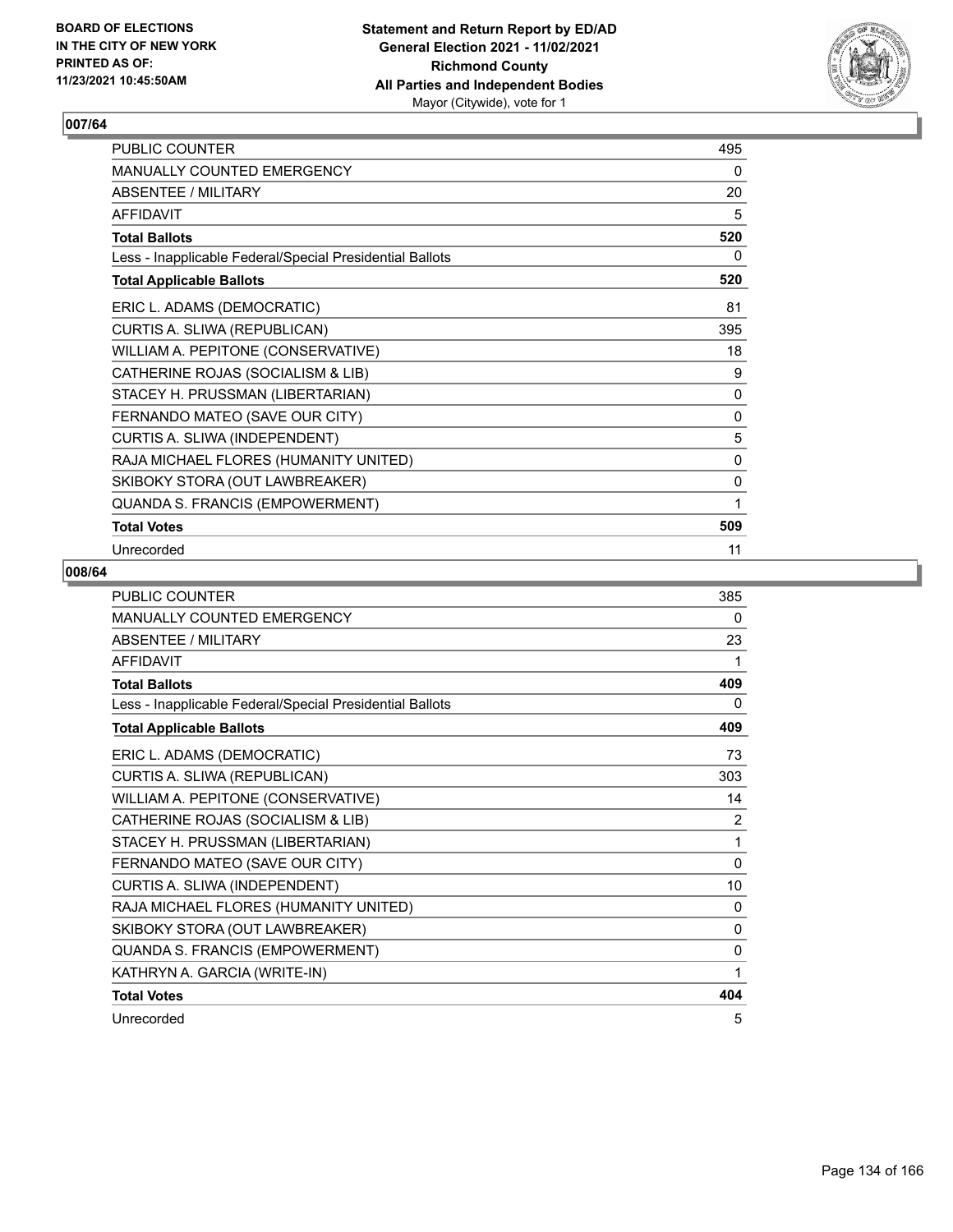

| <b>PUBLIC COUNTER</b>                                    | 308               |
|----------------------------------------------------------|-------------------|
| <b>MANUALLY COUNTED EMERGENCY</b>                        | 0                 |
| ABSENTEE / MILITARY                                      | $12 \overline{ }$ |
| <b>AFFIDAVIT</b>                                         | 1                 |
| <b>Total Ballots</b>                                     | 321               |
| Less - Inapplicable Federal/Special Presidential Ballots | 0                 |
| <b>Total Applicable Ballots</b>                          | 321               |
| ERIC L. ADAMS (DEMOCRATIC)                               | 47                |
| CURTIS A. SLIWA (REPUBLICAN)                             | 253               |
| WILLIAM A. PEPITONE (CONSERVATIVE)                       | 8                 |
| CATHERINE ROJAS (SOCIALISM & LIB)                        | 0                 |
| STACEY H. PRUSSMAN (LIBERTARIAN)                         | 1                 |
| FERNANDO MATEO (SAVE OUR CITY)                           | 1                 |
| CURTIS A. SLIWA (INDEPENDENT)                            | 4                 |
| RAJA MICHAEL FLORES (HUMANITY UNITED)                    | 0                 |
| SKIBOKY STORA (OUT LAWBREAKER)                           | 1                 |
| QUANDA S. FRANCIS (EMPOWERMENT)                          | 0                 |
| ANTHONY RAIOLA (WRITE-IN)                                | 1                 |
| <b>Total Votes</b>                                       | 316               |
| Unrecorded                                               | 5                 |

| <b>PUBLIC COUNTER</b>                                    | 315      |
|----------------------------------------------------------|----------|
| <b>MANUALLY COUNTED EMERGENCY</b>                        | 0        |
| <b>ABSENTEE / MILITARY</b>                               | 19       |
| <b>AFFIDAVIT</b>                                         | 2        |
| <b>Total Ballots</b>                                     | 336      |
| Less - Inapplicable Federal/Special Presidential Ballots | 0        |
| <b>Total Applicable Ballots</b>                          | 336      |
| ERIC L. ADAMS (DEMOCRATIC)                               | 46       |
| CURTIS A. SLIWA (REPUBLICAN)                             | 263      |
| WILLIAM A. PEPITONE (CONSERVATIVE)                       | 13       |
| CATHERINE ROJAS (SOCIALISM & LIB)                        | 0        |
| STACEY H. PRUSSMAN (LIBERTARIAN)                         | 0        |
| FERNANDO MATEO (SAVE OUR CITY)                           | $\Omega$ |
| CURTIS A. SLIWA (INDEPENDENT)                            | 8        |
| RAJA MICHAEL FLORES (HUMANITY UNITED)                    | 0        |
| SKIBOKY STORA (OUT LAWBREAKER)                           | $\Omega$ |
| QUANDA S. FRANCIS (EMPOWERMENT)                          | 0        |
| <b>Total Votes</b>                                       | 330      |
| Unrecorded                                               | 6        |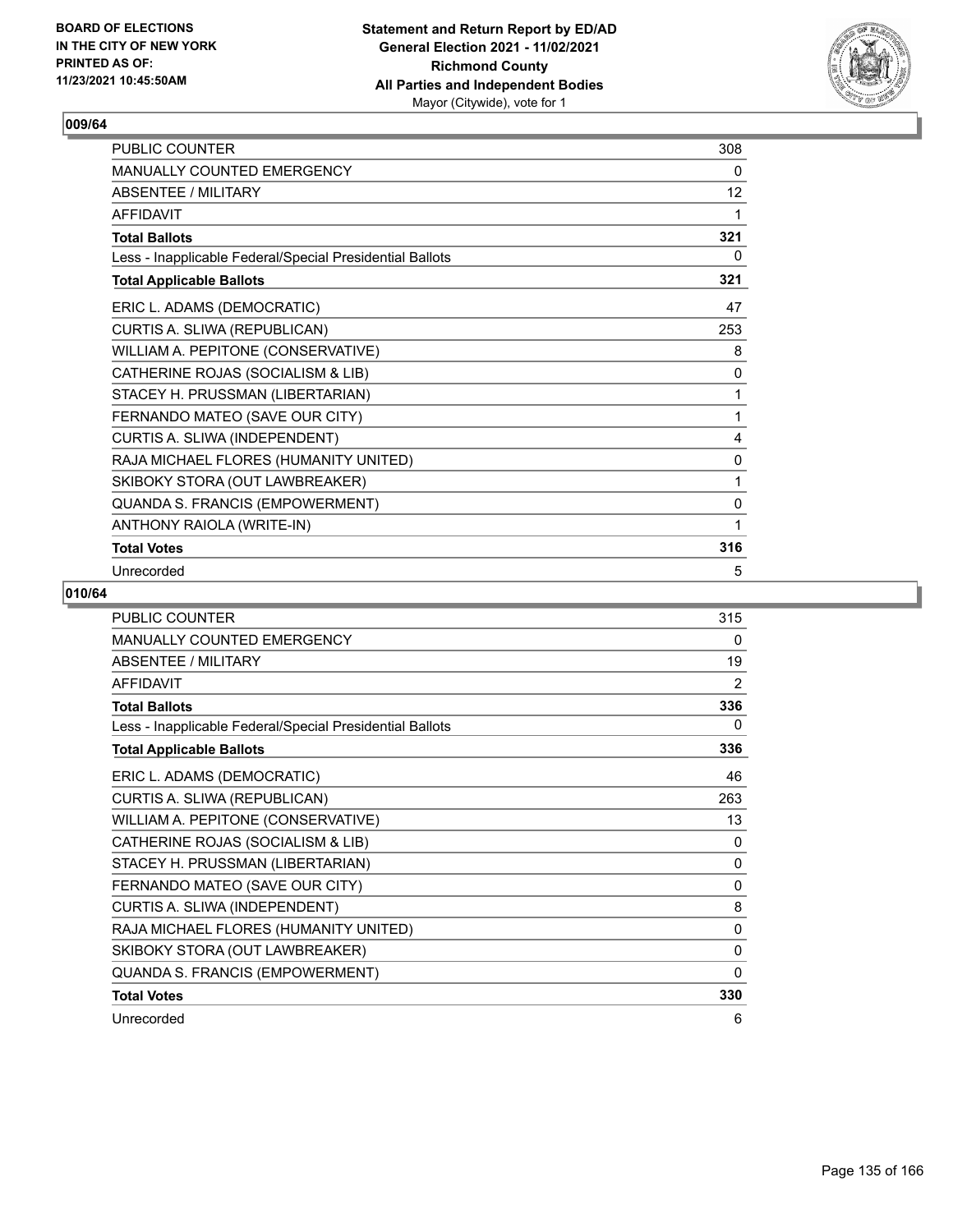

| <b>PUBLIC COUNTER</b>                                    | 134          |
|----------------------------------------------------------|--------------|
| <b>MANUALLY COUNTED EMERGENCY</b>                        | 0            |
| ABSENTEE / MILITARY                                      | 6            |
| <b>AFFIDAVIT</b>                                         | 1            |
| <b>Total Ballots</b>                                     | 141          |
| Less - Inapplicable Federal/Special Presidential Ballots | 0            |
| <b>Total Applicable Ballots</b>                          | 141          |
| ERIC L. ADAMS (DEMOCRATIC)                               | 23           |
| CURTIS A. SLIWA (REPUBLICAN)                             | 107          |
| WILLIAM A. PEPITONE (CONSERVATIVE)                       | 5            |
| CATHERINE ROJAS (SOCIALISM & LIB)                        | 0            |
| STACEY H. PRUSSMAN (LIBERTARIAN)                         | 0            |
| FERNANDO MATEO (SAVE OUR CITY)                           | 1            |
| CURTIS A. SLIWA (INDEPENDENT)                            | 1            |
| RAJA MICHAEL FLORES (HUMANITY UNITED)                    | 0            |
| SKIBOKY STORA (OUT LAWBREAKER)                           | $\mathbf 0$  |
| QUANDA S. FRANCIS (EMPOWERMENT)                          | $\mathbf{0}$ |
| <b>Total Votes</b>                                       | 137          |
| Unrecorded                                               | 4            |

| PUBLIC COUNTER                                           | 295          |
|----------------------------------------------------------|--------------|
| MANUALLY COUNTED EMERGENCY                               | 0            |
| ABSENTEE / MILITARY                                      | 14           |
| <b>AFFIDAVIT</b>                                         | 1            |
| <b>Total Ballots</b>                                     | 310          |
| Less - Inapplicable Federal/Special Presidential Ballots | 0            |
| <b>Total Applicable Ballots</b>                          | 310          |
| ERIC L. ADAMS (DEMOCRATIC)                               | 52           |
| CURTIS A. SLIWA (REPUBLICAN)                             | 234          |
| WILLIAM A. PEPITONE (CONSERVATIVE)                       | 11           |
| CATHERINE ROJAS (SOCIALISM & LIB)                        | 1            |
| STACEY H. PRUSSMAN (LIBERTARIAN)                         | $\mathbf{0}$ |
| FERNANDO MATEO (SAVE OUR CITY)                           | 0            |
| CURTIS A. SLIWA (INDEPENDENT)                            | 5            |
| RAJA MICHAEL FLORES (HUMANITY UNITED)                    | $\mathbf{0}$ |
| SKIBOKY STORA (OUT LAWBREAKER)                           | 0            |
| QUANDA S. FRANCIS (EMPOWERMENT)                          | 1            |
| <b>GAVIN NEWSOME (WRITE-IN)</b>                          | $\mathbf{1}$ |
| <b>Total Votes</b>                                       | 305          |
| Unrecorded                                               | 5            |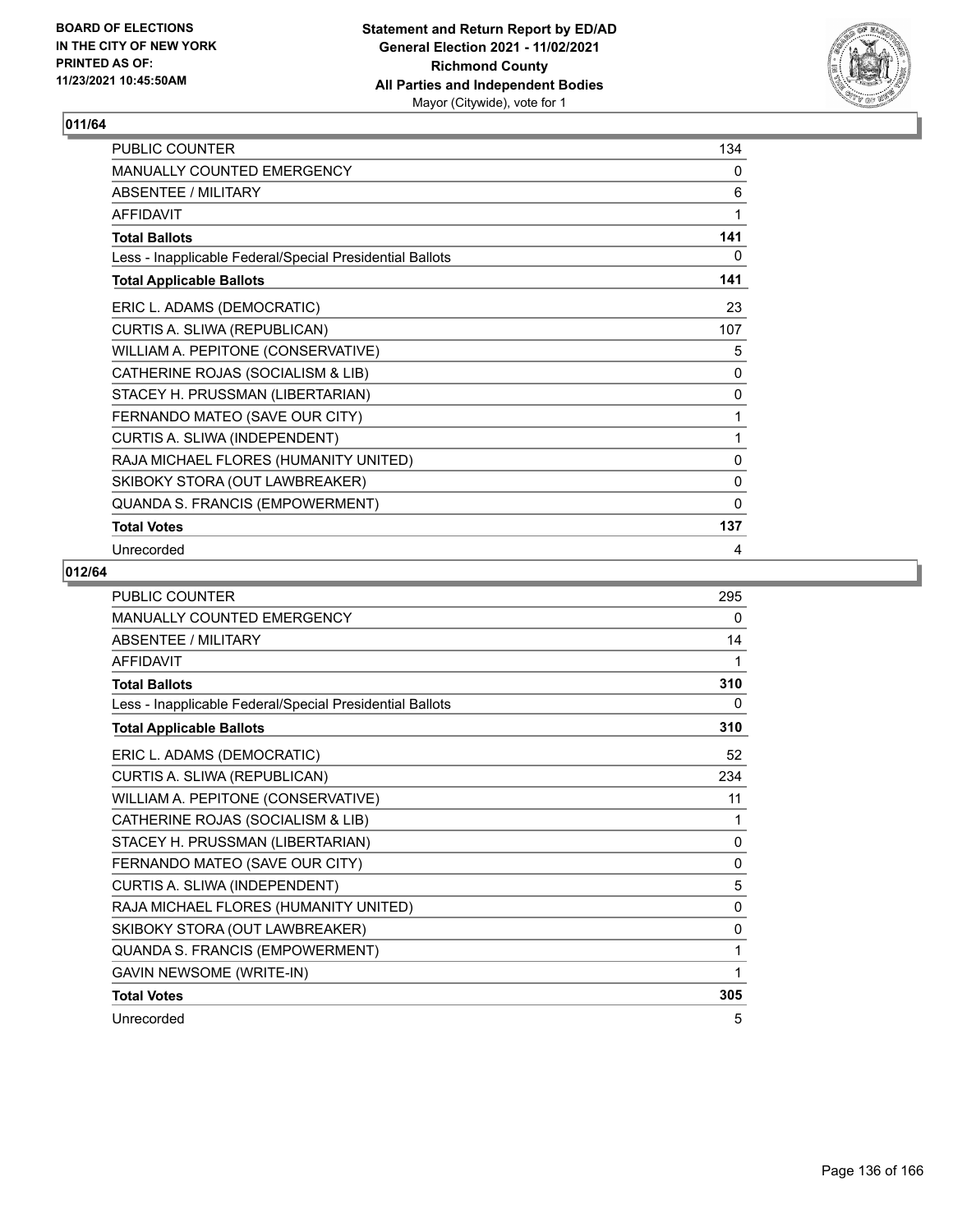

| <b>PUBLIC COUNTER</b>                                    | 124          |
|----------------------------------------------------------|--------------|
| <b>MANUALLY COUNTED EMERGENCY</b>                        | 0            |
| <b>ABSENTEE / MILITARY</b>                               | 7            |
| <b>AFFIDAVIT</b>                                         | 0            |
| <b>Total Ballots</b>                                     | 131          |
| Less - Inapplicable Federal/Special Presidential Ballots | 0            |
| <b>Total Applicable Ballots</b>                          | 131          |
| ERIC L. ADAMS (DEMOCRATIC)                               | 21           |
| CURTIS A. SLIWA (REPUBLICAN)                             | 100          |
| WILLIAM A. PEPITONE (CONSERVATIVE)                       | 4            |
| CATHERINE ROJAS (SOCIALISM & LIB)                        | 0            |
| STACEY H. PRUSSMAN (LIBERTARIAN)                         | 0            |
| FERNANDO MATEO (SAVE OUR CITY)                           | 0            |
| CURTIS A. SLIWA (INDEPENDENT)                            | 1            |
| RAJA MICHAEL FLORES (HUMANITY UNITED)                    | 0            |
| SKIBOKY STORA (OUT LAWBREAKER)                           | 0            |
| QUANDA S. FRANCIS (EMPOWERMENT)                          | $\mathbf{0}$ |
| CHRISTINA PERLONGO (WRITE-IN)                            | 1            |
| MANAR DALWEETH (WRITE-IN)                                | 1            |
| <b>Total Votes</b>                                       | 128          |
| Unrecorded                                               | 3            |

| PUBLIC COUNTER                                           | 398            |
|----------------------------------------------------------|----------------|
| <b>MANUALLY COUNTED EMERGENCY</b>                        | $\Omega$       |
| ABSENTEE / MILITARY                                      | 18             |
| <b>AFFIDAVIT</b>                                         | $\Omega$       |
| <b>Total Ballots</b>                                     | 416            |
| Less - Inapplicable Federal/Special Presidential Ballots | 0              |
| <b>Total Applicable Ballots</b>                          | 416            |
| ERIC L. ADAMS (DEMOCRATIC)                               | 66             |
| CURTIS A. SLIWA (REPUBLICAN)                             | 304            |
| WILLIAM A. PEPITONE (CONSERVATIVE)                       | 21             |
| CATHERINE ROJAS (SOCIALISM & LIB)                        | 1              |
| STACEY H. PRUSSMAN (LIBERTARIAN)                         | $\overline{2}$ |
| FERNANDO MATEO (SAVE OUR CITY)                           | 0              |
| CURTIS A. SLIWA (INDEPENDENT)                            | 8              |
| RAJA MICHAEL FLORES (HUMANITY UNITED)                    | 0              |
| SKIBOKY STORA (OUT LAWBREAKER)                           | 0              |
| QUANDA S. FRANCIS (EMPOWERMENT)                          | 1              |
| TIMOTHY PAVLACKA (WRITE-IN)                              | 1              |
| <b>Total Votes</b>                                       | 404            |
| Unrecorded                                               | 12             |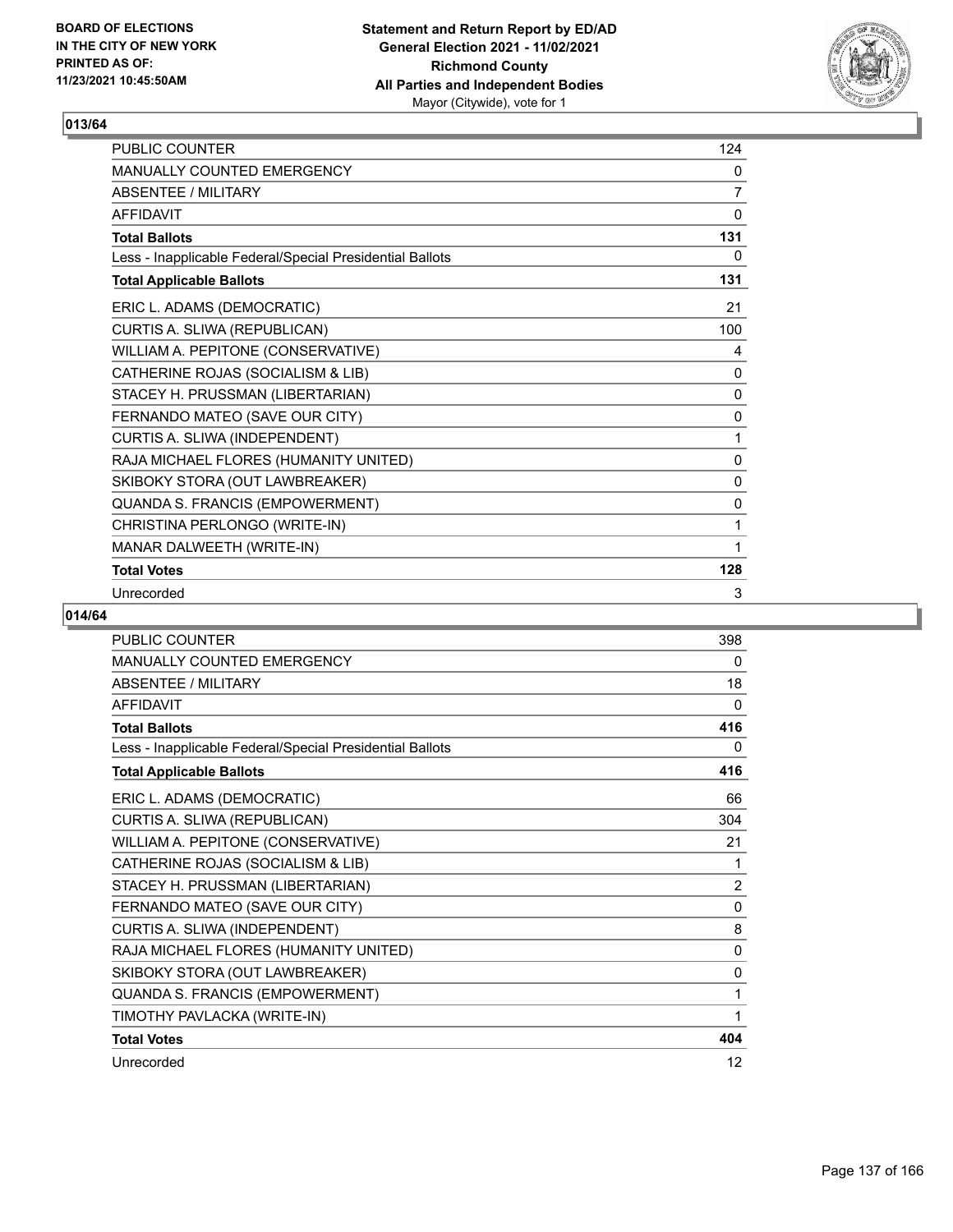

| <b>PUBLIC COUNTER</b>                                    | 446            |
|----------------------------------------------------------|----------------|
| <b>MANUALLY COUNTED EMERGENCY</b>                        | 0              |
| ABSENTEE / MII ITARY                                     | 22             |
| <b>AFFIDAVIT</b>                                         | $\mathbf{0}$   |
| <b>Total Ballots</b>                                     | 468            |
| Less - Inapplicable Federal/Special Presidential Ballots | 0              |
| <b>Total Applicable Ballots</b>                          | 468            |
| ERIC L. ADAMS (DEMOCRATIC)                               | 81             |
| CURTIS A. SLIWA (REPUBLICAN)                             | 351            |
| WILLIAM A. PEPITONE (CONSERVATIVE)                       | 10             |
| CATHERINE ROJAS (SOCIALISM & LIB)                        | 3              |
| STACEY H. PRUSSMAN (LIBERTARIAN)                         | $\mathbf{0}$   |
| FERNANDO MATEO (SAVE OUR CITY)                           | $\overline{2}$ |
| CURTIS A. SLIWA (INDEPENDENT)                            | 14             |
| RAJA MICHAEL FLORES (HUMANITY UNITED)                    | $\mathbf{0}$   |
| SKIBOKY STORA (OUT LAWBREAKER)                           | $\mathbf{0}$   |
| QUANDA S. FRANCIS (EMPOWERMENT)                          | $\mathbf{0}$   |
| KEITH RICHARDS (WRITE-IN)                                | 1              |
| MICK JAGGER (WRITE-IN)                                   | 1              |
| <b>Total Votes</b>                                       | 463            |
| Unrecorded                                               | 5              |

| <b>PUBLIC COUNTER</b>                                    | 374            |
|----------------------------------------------------------|----------------|
| <b>MANUALLY COUNTED EMERGENCY</b>                        | 0              |
| <b>ABSENTEE / MILITARY</b>                               | 20             |
| <b>AFFIDAVIT</b>                                         | 1              |
| <b>Total Ballots</b>                                     | 395            |
| Less - Inapplicable Federal/Special Presidential Ballots | 0              |
| <b>Total Applicable Ballots</b>                          | 395            |
| ERIC L. ADAMS (DEMOCRATIC)                               | 67             |
| CURTIS A. SLIWA (REPUBLICAN)                             | 298            |
| WILLIAM A. PEPITONE (CONSERVATIVE)                       | 15             |
| CATHERINE ROJAS (SOCIALISM & LIB)                        | 6              |
| STACEY H. PRUSSMAN (LIBERTARIAN)                         | 0              |
| FERNANDO MATEO (SAVE OUR CITY)                           | 0              |
| CURTIS A. SLIWA (INDEPENDENT)                            | $\overline{4}$ |
| RAJA MICHAEL FLORES (HUMANITY UNITED)                    | $\mathbf 0$    |
| SKIBOKY STORA (OUT LAWBREAKER)                           | 1              |
| QUANDA S. FRANCIS (EMPOWERMENT)                          | 0              |
| <b>Total Votes</b>                                       | 391            |
| Unrecorded                                               | 4              |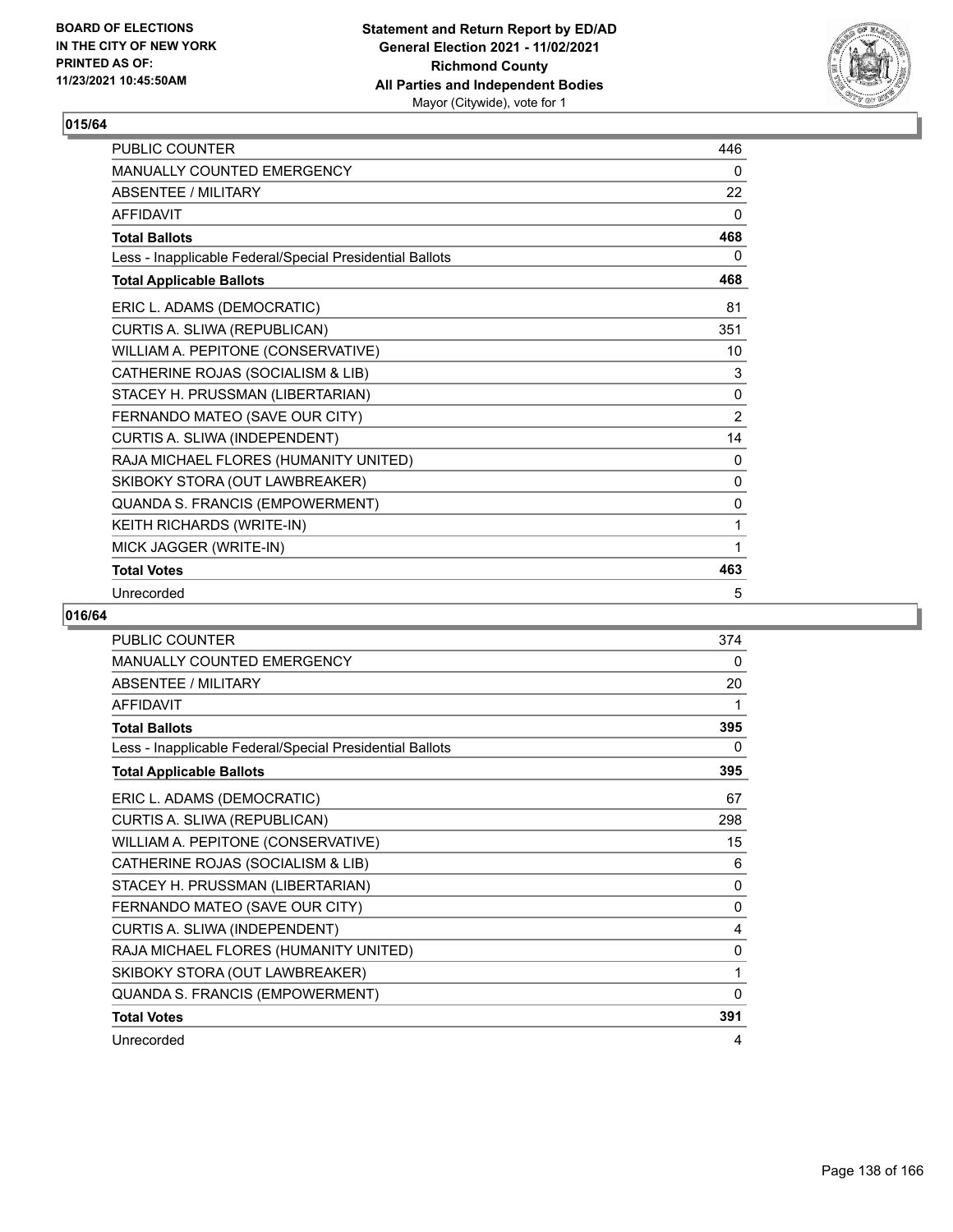

| PUBLIC COUNTER                                           | 376          |
|----------------------------------------------------------|--------------|
| MANUALLY COUNTED EMERGENCY                               | 0            |
| ABSENTEE / MILITARY                                      | 29           |
| <b>AFFIDAVIT</b>                                         | 0            |
| <b>Total Ballots</b>                                     | 405          |
| Less - Inapplicable Federal/Special Presidential Ballots | 0            |
| <b>Total Applicable Ballots</b>                          | 405          |
| ERIC L. ADAMS (DEMOCRATIC)                               | 81           |
| CURTIS A. SLIWA (REPUBLICAN)                             | 291          |
| WILLIAM A. PEPITONE (CONSERVATIVE)                       | 16           |
| CATHERINE ROJAS (SOCIALISM & LIB)                        | 4            |
| STACEY H. PRUSSMAN (LIBERTARIAN)                         | 2            |
| FERNANDO MATEO (SAVE OUR CITY)                           | 1            |
| CURTIS A. SLIWA (INDEPENDENT)                            | 1            |
| RAJA MICHAEL FLORES (HUMANITY UNITED)                    | 0            |
| SKIBOKY STORA (OUT LAWBREAKER)                           | $\mathbf{0}$ |
| QUANDA S. FRANCIS (EMPOWERMENT)                          | 3            |
| <b>Total Votes</b>                                       | 399          |
| Unrecorded                                               | 6            |

| <b>PUBLIC COUNTER</b>                                    | 312            |
|----------------------------------------------------------|----------------|
| <b>MANUALLY COUNTED EMERGENCY</b>                        | 0              |
| ABSENTEE / MILITARY                                      | 13             |
| <b>AFFIDAVIT</b>                                         | 0              |
| <b>Total Ballots</b>                                     | 325            |
| Less - Inapplicable Federal/Special Presidential Ballots | 0              |
| <b>Total Applicable Ballots</b>                          | 325            |
| ERIC L. ADAMS (DEMOCRATIC)                               | 61             |
| CURTIS A. SLIWA (REPUBLICAN)                             | 240            |
| WILLIAM A. PEPITONE (CONSERVATIVE)                       | 9              |
| CATHERINE ROJAS (SOCIALISM & LIB)                        | 1              |
| STACEY H. PRUSSMAN (LIBERTARIAN)                         | $\overline{2}$ |
| FERNANDO MATEO (SAVE OUR CITY)                           | 0              |
| CURTIS A. SLIWA (INDEPENDENT)                            | 8              |
| RAJA MICHAEL FLORES (HUMANITY UNITED)                    | 0              |
| SKIBOKY STORA (OUT LAWBREAKER)                           | 1              |
| QUANDA S. FRANCIS (EMPOWERMENT)                          | 1              |
| <b>Total Votes</b>                                       | 323            |
| Unrecorded                                               | 2              |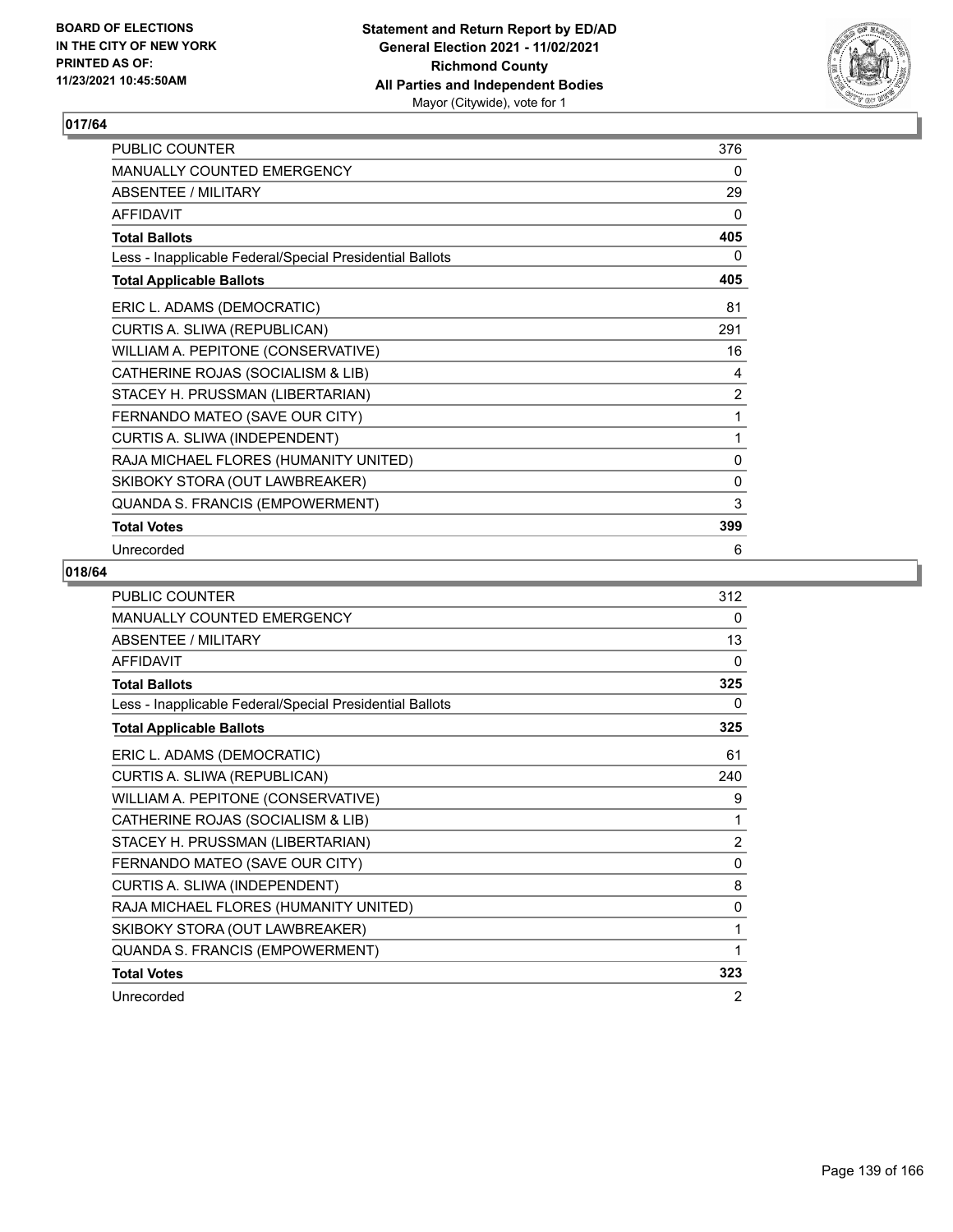

| PUBLIC COUNTER                                           | 207            |
|----------------------------------------------------------|----------------|
| <b>MANUALLY COUNTED EMERGENCY</b>                        | 0              |
| ABSENTEE / MILITARY                                      | 50             |
| <b>AFFIDAVIT</b>                                         | 3              |
| <b>Total Ballots</b>                                     | 260            |
| Less - Inapplicable Federal/Special Presidential Ballots | 0              |
| <b>Total Applicable Ballots</b>                          | 260            |
| ERIC L. ADAMS (DEMOCRATIC)                               | 127            |
| CURTIS A. SLIWA (REPUBLICAN)                             | 119            |
| WILLIAM A. PEPITONE (CONSERVATIVE)                       | 4              |
| CATHERINE ROJAS (SOCIALISM & LIB)                        | 2              |
| STACEY H. PRUSSMAN (LIBERTARIAN)                         | 0              |
| FERNANDO MATEO (SAVE OUR CITY)                           | 2              |
| CURTIS A. SLIWA (INDEPENDENT)                            | $\overline{2}$ |
| RAJA MICHAEL FLORES (HUMANITY UNITED)                    | 0              |
| SKIBOKY STORA (OUT LAWBREAKER)                           | $\mathbf 0$    |
| QUANDA S. FRANCIS (EMPOWERMENT)                          | 1              |
| <b>Total Votes</b>                                       | 257            |
| Unrecorded                                               | 3              |

| <b>PUBLIC COUNTER</b>                                    | 317          |
|----------------------------------------------------------|--------------|
| <b>MANUALLY COUNTED EMERGENCY</b>                        | $\Omega$     |
| ABSENTEE / MILITARY                                      | 22           |
| <b>AFFIDAVIT</b>                                         | 2            |
| <b>Total Ballots</b>                                     | 341          |
| Less - Inapplicable Federal/Special Presidential Ballots | 0            |
| <b>Total Applicable Ballots</b>                          | 341          |
| ERIC L. ADAMS (DEMOCRATIC)                               | 69           |
| CURTIS A. SLIWA (REPUBLICAN)                             | 261          |
| WILLIAM A. PEPITONE (CONSERVATIVE)                       | 6            |
| CATHERINE ROJAS (SOCIALISM & LIB)                        | 1            |
| STACEY H. PRUSSMAN (LIBERTARIAN)                         | $\mathbf{0}$ |
| FERNANDO MATEO (SAVE OUR CITY)                           | 0            |
| CURTIS A. SLIWA (INDEPENDENT)                            | 1            |
| RAJA MICHAEL FLORES (HUMANITY UNITED)                    | 0            |
| SKIBOKY STORA (OUT LAWBREAKER)                           | 0            |
| QUANDA S. FRANCIS (EMPOWERMENT)                          | $\Omega$     |
| <b>Total Votes</b>                                       | 338          |
| Unrecorded                                               | 3            |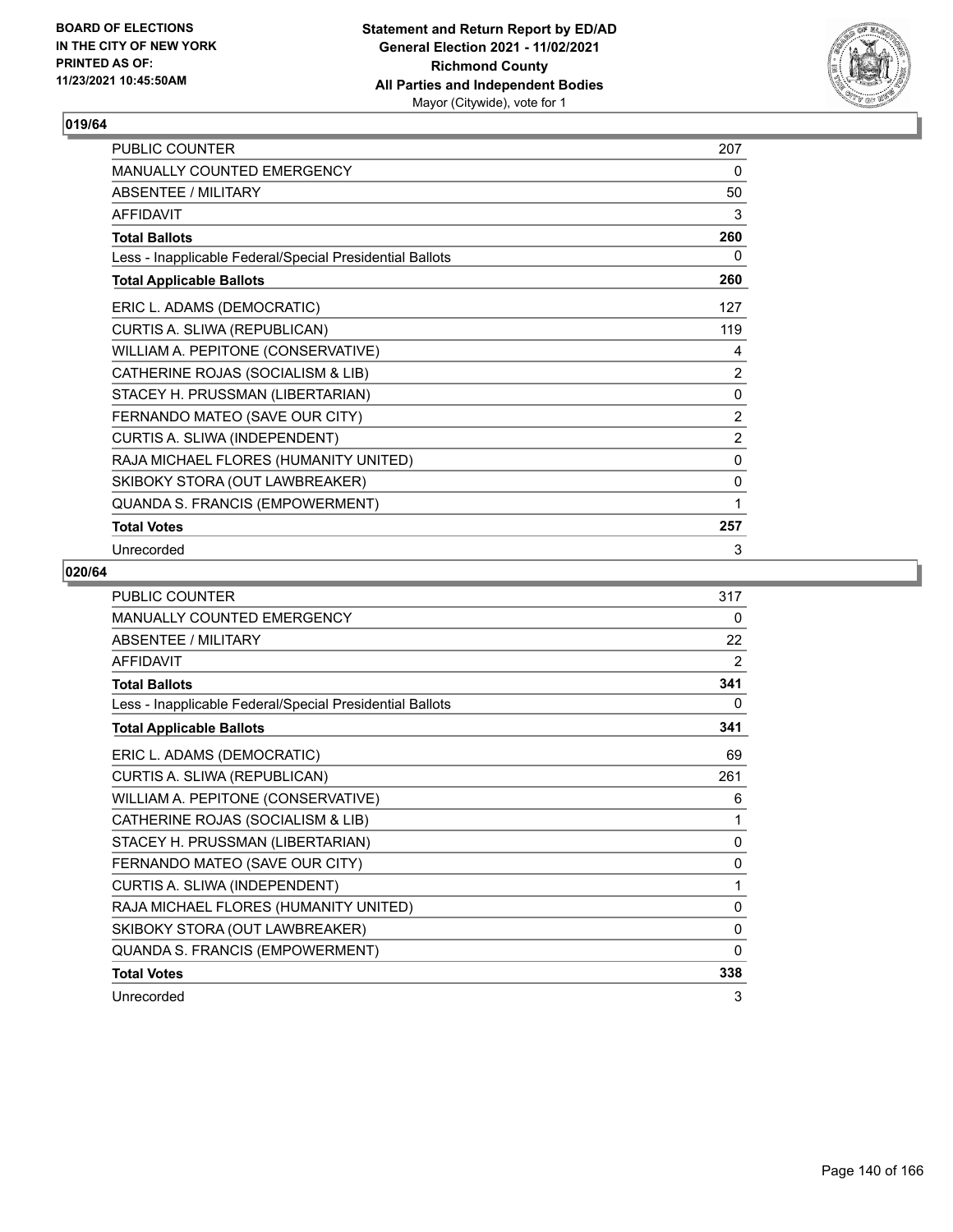

| PUBLIC COUNTER                                           | 318          |
|----------------------------------------------------------|--------------|
| MANUALLY COUNTED EMERGENCY                               | 0            |
| ABSENTEE / MILITARY                                      | 15           |
| <b>AFFIDAVIT</b>                                         | 1            |
| <b>Total Ballots</b>                                     | 334          |
| Less - Inapplicable Federal/Special Presidential Ballots | 0            |
| <b>Total Applicable Ballots</b>                          | 334          |
| ERIC L. ADAMS (DEMOCRATIC)                               | 58           |
| CURTIS A. SLIWA (REPUBLICAN)                             | 248          |
| WILLIAM A. PEPITONE (CONSERVATIVE)                       | 14           |
| CATHERINE ROJAS (SOCIALISM & LIB)                        | 4            |
| STACEY H. PRUSSMAN (LIBERTARIAN)                         | 1            |
| FERNANDO MATEO (SAVE OUR CITY)                           | 0            |
| CURTIS A. SLIWA (INDEPENDENT)                            | 5            |
| RAJA MICHAEL FLORES (HUMANITY UNITED)                    | 0            |
| SKIBOKY STORA (OUT LAWBREAKER)                           | 0            |
| QUANDA S. FRANCIS (EMPOWERMENT)                          | $\mathbf{0}$ |
| <b>Total Votes</b>                                       | 330          |
| Unrecorded                                               | 4            |

| <b>PUBLIC COUNTER</b>                                    | 360          |
|----------------------------------------------------------|--------------|
| MANUALLY COUNTED EMERGENCY                               | 0            |
| ABSENTEE / MILITARY                                      | 30           |
| <b>AFFIDAVIT</b>                                         | 0            |
| <b>Total Ballots</b>                                     | 390          |
| Less - Inapplicable Federal/Special Presidential Ballots | 0            |
| <b>Total Applicable Ballots</b>                          | 390          |
| ERIC L. ADAMS (DEMOCRATIC)                               | 93           |
| CURTIS A. SLIWA (REPUBLICAN)                             | 273          |
| WILLIAM A. PEPITONE (CONSERVATIVE)                       | 12           |
| CATHERINE ROJAS (SOCIALISM & LIB)                        | 2            |
| STACEY H. PRUSSMAN (LIBERTARIAN)                         | 3            |
| FERNANDO MATEO (SAVE OUR CITY)                           | 0            |
| CURTIS A. SLIWA (INDEPENDENT)                            | 5            |
| RAJA MICHAEL FLORES (HUMANITY UNITED)                    | 0            |
| SKIBOKY STORA (OUT LAWBREAKER)                           | $\mathbf{0}$ |
| QUANDA S. FRANCIS (EMPOWERMENT)                          | 0            |
| <b>Total Votes</b>                                       | 388          |
| Unrecorded                                               | 2            |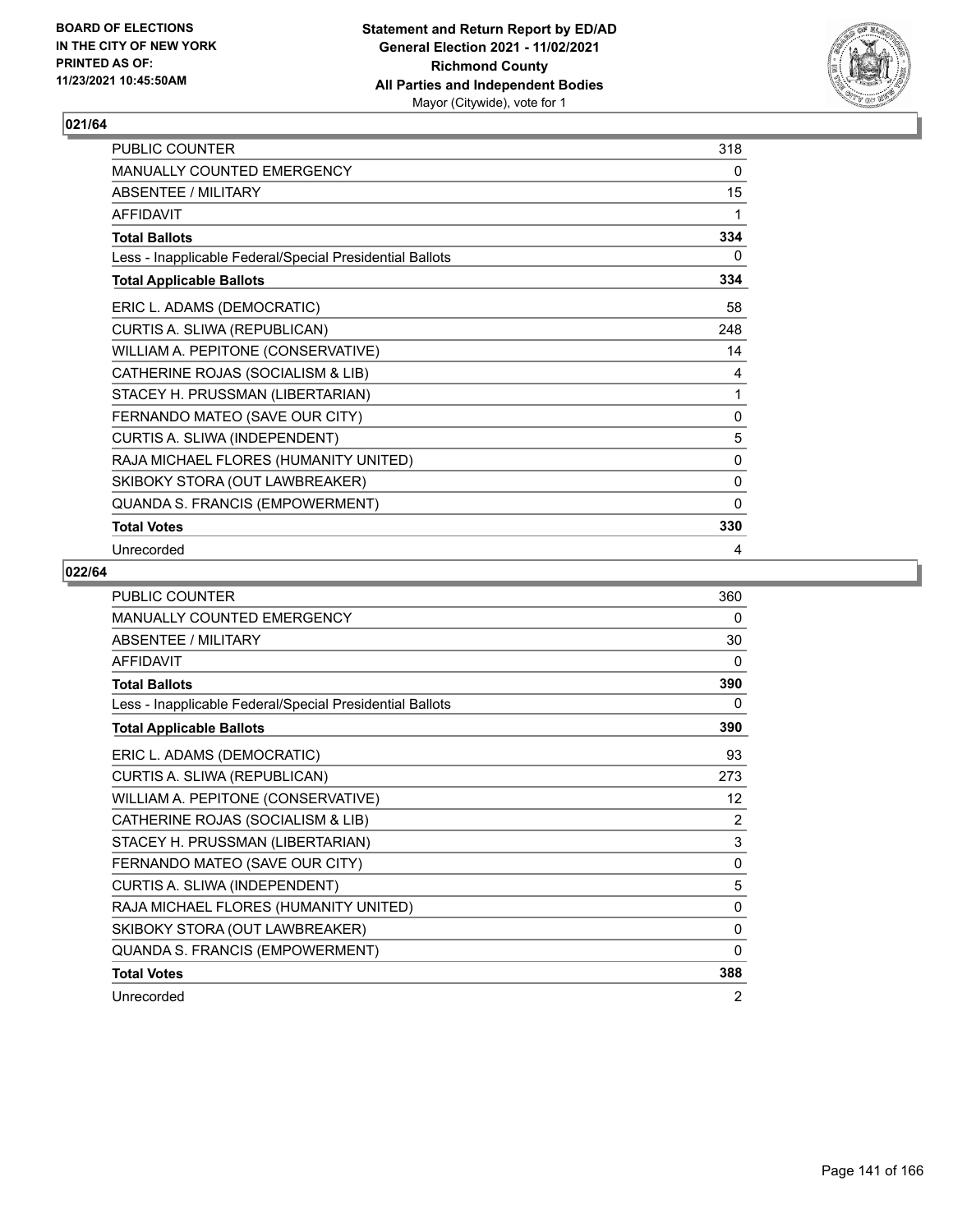

| PUBLIC COUNTER                                           | 307          |
|----------------------------------------------------------|--------------|
| MANUALLY COUNTED EMERGENCY                               | 0            |
| ABSENTEE / MILITARY                                      | 9            |
| <b>AFFIDAVIT</b>                                         | 1            |
| <b>Total Ballots</b>                                     | 317          |
| Less - Inapplicable Federal/Special Presidential Ballots | 0            |
| <b>Total Applicable Ballots</b>                          | 317          |
| ERIC L. ADAMS (DEMOCRATIC)                               | 51           |
| CURTIS A. SLIWA (REPUBLICAN)                             | 240          |
| WILLIAM A. PEPITONE (CONSERVATIVE)                       | 18           |
| CATHERINE ROJAS (SOCIALISM & LIB)                        | 1            |
| STACEY H. PRUSSMAN (LIBERTARIAN)                         | 2            |
| FERNANDO MATEO (SAVE OUR CITY)                           | $\pmb{0}$    |
| CURTIS A. SLIWA (INDEPENDENT)                            | 2            |
| RAJA MICHAEL FLORES (HUMANITY UNITED)                    | 0            |
| SKIBOKY STORA (OUT LAWBREAKER)                           | 0            |
| QUANDA S. FRANCIS (EMPOWERMENT)                          | $\mathbf{0}$ |
| <b>Total Votes</b>                                       | 314          |
| Unrecorded                                               | 3            |

| <b>PUBLIC COUNTER</b>                                    | 331          |
|----------------------------------------------------------|--------------|
| MANUALLY COUNTED EMERGENCY                               | 0            |
| ABSENTEE / MILITARY                                      | 12           |
| <b>AFFIDAVIT</b>                                         | $\Omega$     |
| <b>Total Ballots</b>                                     | 343          |
| Less - Inapplicable Federal/Special Presidential Ballots | 0            |
| <b>Total Applicable Ballots</b>                          | 343          |
| ERIC L. ADAMS (DEMOCRATIC)                               | 67           |
| CURTIS A. SLIWA (REPUBLICAN)                             | 248          |
| WILLIAM A. PEPITONE (CONSERVATIVE)                       | 12           |
| CATHERINE ROJAS (SOCIALISM & LIB)                        | 2            |
| STACEY H. PRUSSMAN (LIBERTARIAN)                         | 1            |
| FERNANDO MATEO (SAVE OUR CITY)                           | $\mathbf{0}$ |
| CURTIS A. SLIWA (INDEPENDENT)                            | 9            |
| RAJA MICHAEL FLORES (HUMANITY UNITED)                    | $\mathbf 0$  |
| SKIBOKY STORA (OUT LAWBREAKER)                           | $\mathbf{0}$ |
| QUANDA S. FRANCIS (EMPOWERMENT)                          | 1            |
| SAL ALBANESE (WRITE-IN)                                  | 1            |
| <b>Total Votes</b>                                       | 341          |
| Unrecorded                                               | 2            |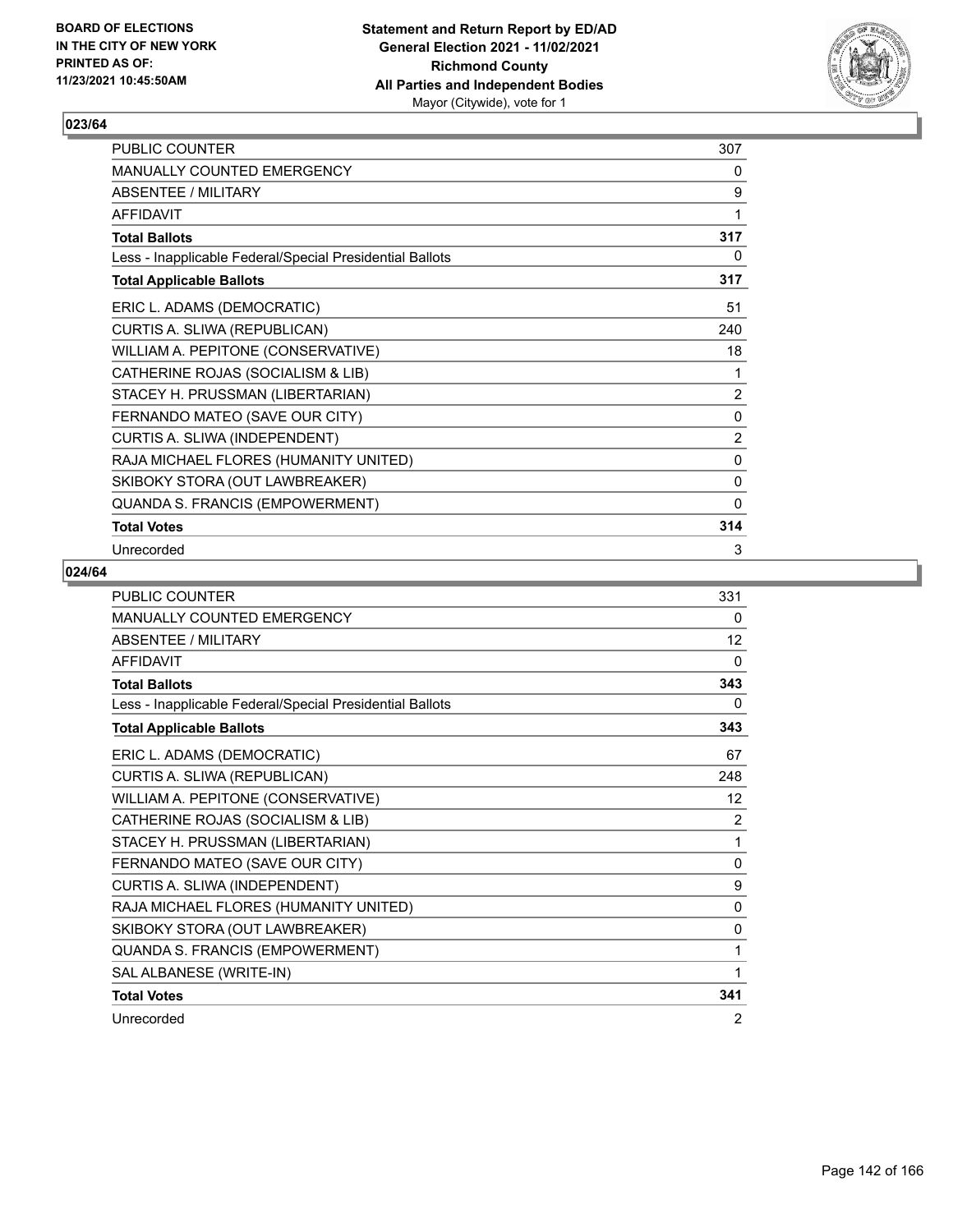

| PUBLIC COUNTER                                           | 336 |
|----------------------------------------------------------|-----|
| <b>MANUALLY COUNTED EMERGENCY</b>                        | 0   |
| <b>ABSENTEE / MILITARY</b>                               | 22  |
| <b>AFFIDAVIT</b>                                         | 0   |
| <b>Total Ballots</b>                                     | 358 |
| Less - Inapplicable Federal/Special Presidential Ballots | 0   |
| <b>Total Applicable Ballots</b>                          | 358 |
| ERIC L. ADAMS (DEMOCRATIC)                               | 62  |
| CURTIS A. SLIWA (REPUBLICAN)                             | 267 |
| WILLIAM A. PEPITONE (CONSERVATIVE)                       | 12  |
| CATHERINE ROJAS (SOCIALISM & LIB)                        | 5   |
| STACEY H. PRUSSMAN (LIBERTARIAN)                         | 1   |
| FERNANDO MATEO (SAVE OUR CITY)                           | 0   |
| CURTIS A. SLIWA (INDEPENDENT)                            | 4   |
| RAJA MICHAEL FLORES (HUMANITY UNITED)                    | 0   |
| SKIBOKY STORA (OUT LAWBREAKER)                           | 0   |
| QUANDA S. FRANCIS (EMPOWERMENT)                          | 1   |
| MICHAEL E. MCMAHON (WRITE-IN)                            | 1   |
| <b>Total Votes</b>                                       | 353 |
| Unrecorded                                               | 5   |

| <b>PUBLIC COUNTER</b>                                    | 292          |
|----------------------------------------------------------|--------------|
| <b>MANUALLY COUNTED EMERGENCY</b>                        | 0            |
| <b>ABSENTEE / MILITARY</b>                               | 12           |
| <b>AFFIDAVIT</b>                                         | 4            |
| <b>Total Ballots</b>                                     | 308          |
| Less - Inapplicable Federal/Special Presidential Ballots | 0            |
| <b>Total Applicable Ballots</b>                          | 308          |
| ERIC L. ADAMS (DEMOCRATIC)                               | 69           |
| CURTIS A. SLIWA (REPUBLICAN)                             | 216          |
| WILLIAM A. PEPITONE (CONSERVATIVE)                       | 10           |
| CATHERINE ROJAS (SOCIALISM & LIB)                        | 1            |
| STACEY H. PRUSSMAN (LIBERTARIAN)                         | 0            |
| FERNANDO MATEO (SAVE OUR CITY)                           | $\mathbf{0}$ |
| CURTIS A. SLIWA (INDEPENDENT)                            | 8            |
| RAJA MICHAEL FLORES (HUMANITY UNITED)                    | 0            |
| SKIBOKY STORA (OUT LAWBREAKER)                           | 0            |
| QUANDA S. FRANCIS (EMPOWERMENT)                          | 1            |
| <b>Total Votes</b>                                       | 305          |
| Unrecorded                                               | 3            |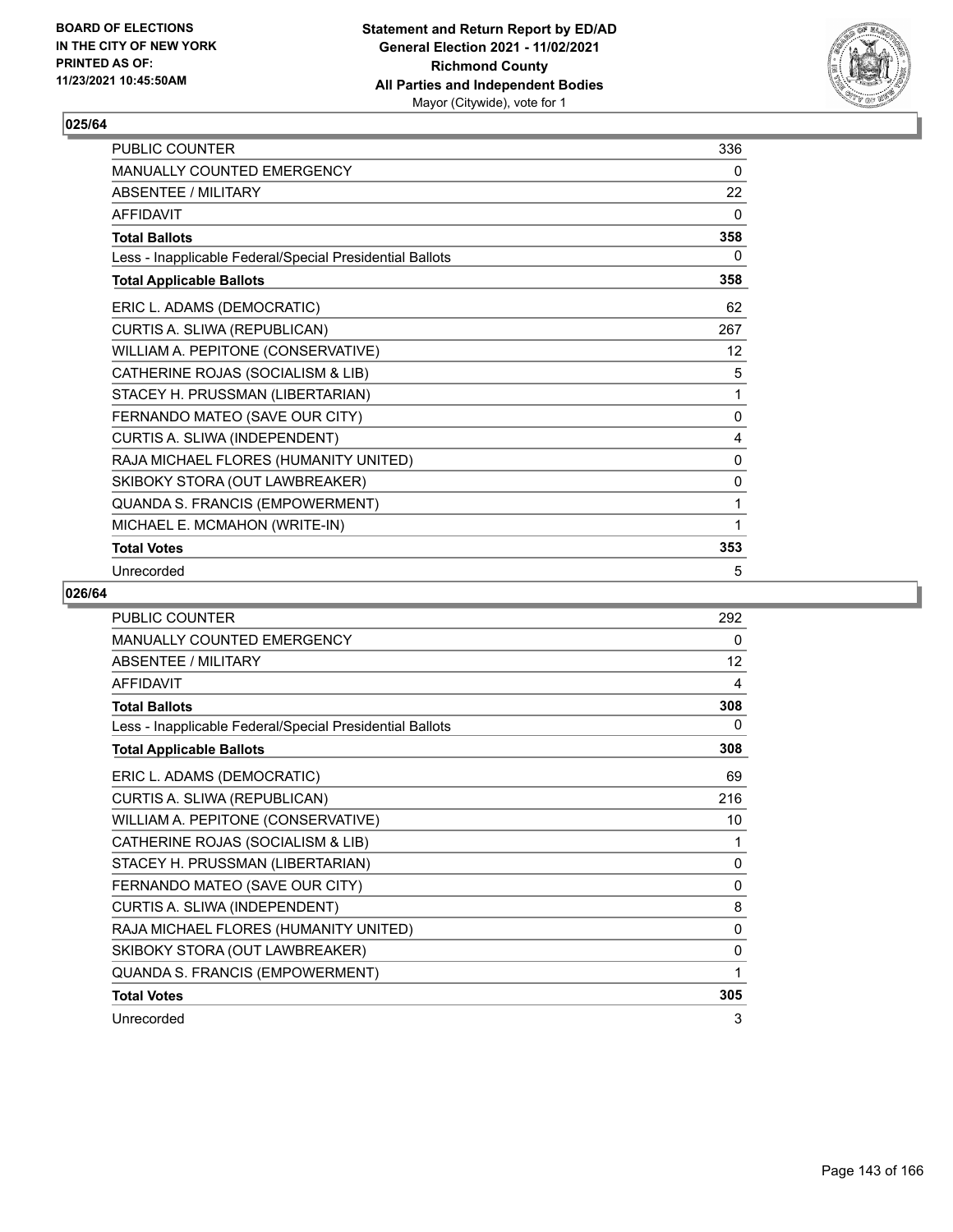

| PUBLIC COUNTER                                           | 309 |
|----------------------------------------------------------|-----|
| MANUALLY COUNTED EMERGENCY                               | 0   |
| ABSENTEE / MILITARY                                      | 13  |
| <b>AFFIDAVIT</b>                                         | 2   |
| <b>Total Ballots</b>                                     | 324 |
| Less - Inapplicable Federal/Special Presidential Ballots | 0   |
| <b>Total Applicable Ballots</b>                          | 324 |
| ERIC L. ADAMS (DEMOCRATIC)                               | 58  |
| CURTIS A. SLIWA (REPUBLICAN)                             | 241 |
| WILLIAM A. PEPITONE (CONSERVATIVE)                       | 8   |
| CATHERINE ROJAS (SOCIALISM & LIB)                        | 2   |
| STACEY H. PRUSSMAN (LIBERTARIAN)                         | 0   |
| FERNANDO MATEO (SAVE OUR CITY)                           | 2   |
| CURTIS A. SLIWA (INDEPENDENT)                            | 5   |
| RAJA MICHAEL FLORES (HUMANITY UNITED)                    | 0   |
| SKIBOKY STORA (OUT LAWBREAKER)                           | 0   |
| QUANDA S. FRANCIS (EMPOWERMENT)                          | 0   |
| <b>Total Votes</b>                                       | 316 |
| Unrecorded                                               | 8   |

| PUBLIC COUNTER                                           | 230          |
|----------------------------------------------------------|--------------|
| MANUALLY COUNTED EMERGENCY                               | 0            |
| ABSENTEE / MILITARY                                      | 8            |
| <b>AFFIDAVIT</b>                                         | 1            |
| <b>Total Ballots</b>                                     | 239          |
| Less - Inapplicable Federal/Special Presidential Ballots | 0            |
| <b>Total Applicable Ballots</b>                          | 239          |
| ERIC L. ADAMS (DEMOCRATIC)                               | 36           |
| CURTIS A. SLIWA (REPUBLICAN)                             | 174          |
| WILLIAM A. PEPITONE (CONSERVATIVE)                       | 15           |
| CATHERINE ROJAS (SOCIALISM & LIB)                        | 4            |
| STACEY H. PRUSSMAN (LIBERTARIAN)                         | 1            |
| FERNANDO MATEO (SAVE OUR CITY)                           | 2            |
| CURTIS A. SLIWA (INDEPENDENT)                            | 3            |
| RAJA MICHAEL FLORES (HUMANITY UNITED)                    | $\mathbf{0}$ |
| SKIBOKY STORA (OUT LAWBREAKER)                           | 0            |
| QUANDA S. FRANCIS (EMPOWERMENT)                          | $\mathbf{0}$ |
| WILLIAM GRANDNER (WRITE-IN)                              | 1            |
| <b>Total Votes</b>                                       | 236          |
| Unrecorded                                               | 3            |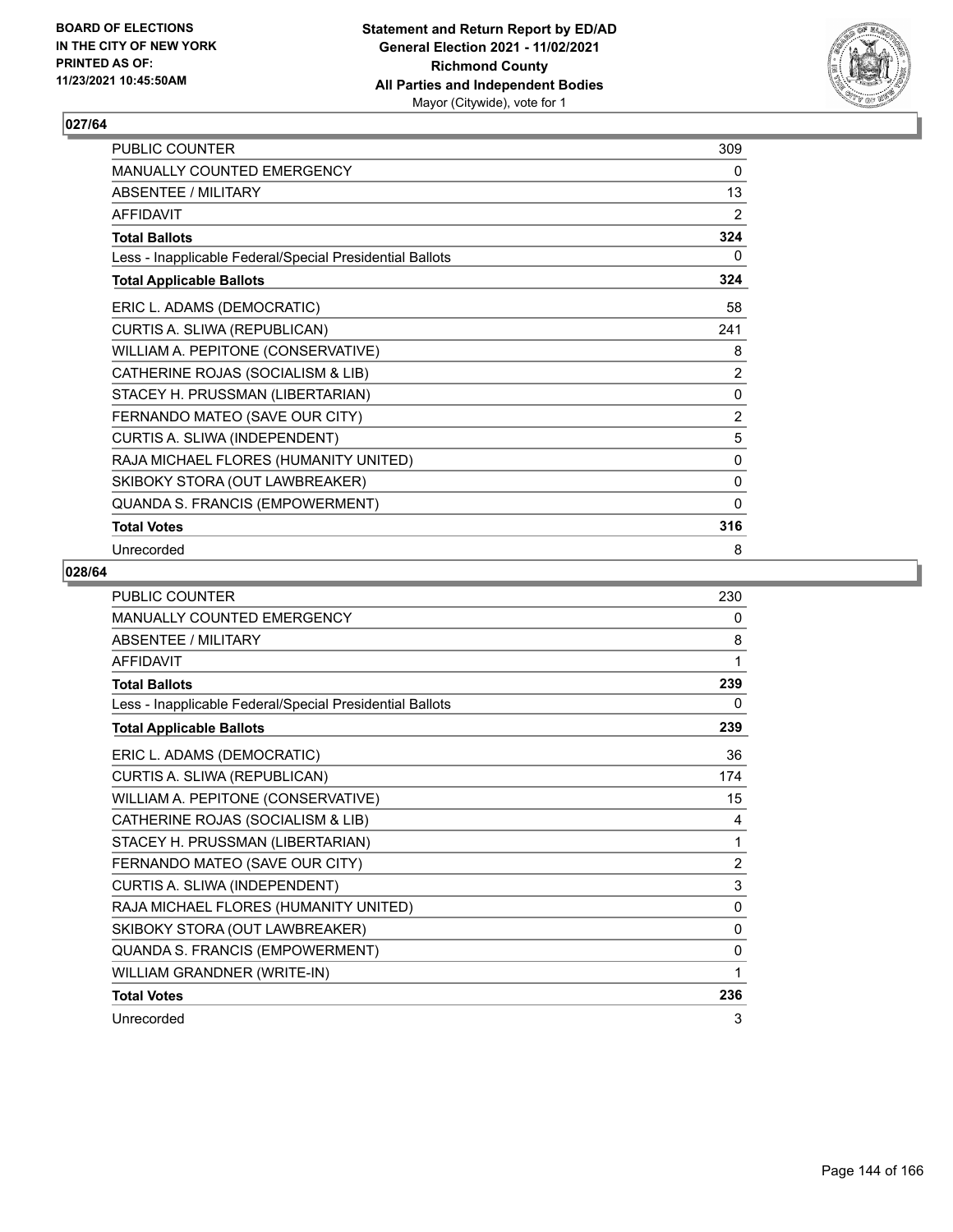

| <b>PUBLIC COUNTER</b>                                    | 341            |
|----------------------------------------------------------|----------------|
| <b>MANUALLY COUNTED EMERGENCY</b>                        | 0              |
| ABSENTEE / MII ITARY                                     | 19             |
| <b>AFFIDAVIT</b>                                         | $\mathbf{0}$   |
| <b>Total Ballots</b>                                     | 360            |
| Less - Inapplicable Federal/Special Presidential Ballots | 0              |
| <b>Total Applicable Ballots</b>                          | 360            |
| ERIC L. ADAMS (DEMOCRATIC)                               | 78             |
| CURTIS A. SLIWA (REPUBLICAN)                             | 249            |
| WILLIAM A. PEPITONE (CONSERVATIVE)                       | 14             |
| CATHERINE ROJAS (SOCIALISM & LIB)                        | 1              |
| STACEY H. PRUSSMAN (LIBERTARIAN)                         | $\overline{2}$ |
| FERNANDO MATEO (SAVE OUR CITY)                           | 0              |
| CURTIS A. SLIWA (INDEPENDENT)                            | 9              |
| RAJA MICHAEL FLORES (HUMANITY UNITED)                    | 1              |
| SKIBOKY STORA (OUT LAWBREAKER)                           | $\mathbf{0}$   |
| QUANDA S. FRANCIS (EMPOWERMENT)                          | $\mathbf{0}$   |
| MAYA D. WILEY (WRITE-IN)                                 | 1              |
| MICHAEL R. BLOOMBERG (WRITE-IN)                          | 1              |
| <b>Total Votes</b>                                       | 356            |
| Unrecorded                                               | 4              |

| PUBLIC COUNTER                                           | 331      |
|----------------------------------------------------------|----------|
| MANUALLY COUNTED EMERGENCY                               | 0        |
| <b>ABSENTEE / MILITARY</b>                               | 4        |
| <b>AFFIDAVIT</b>                                         | 6        |
| <b>Total Ballots</b>                                     | 341      |
| Less - Inapplicable Federal/Special Presidential Ballots | 0        |
| <b>Total Applicable Ballots</b>                          | 341      |
| ERIC L. ADAMS (DEMOCRATIC)                               | 62       |
| CURTIS A. SLIWA (REPUBLICAN)                             | 252      |
| WILLIAM A. PEPITONE (CONSERVATIVE)                       | 13       |
| CATHERINE ROJAS (SOCIALISM & LIB)                        | 1        |
| STACEY H. PRUSSMAN (LIBERTARIAN)                         | 0        |
| FERNANDO MATEO (SAVE OUR CITY)                           | 0        |
| CURTIS A. SLIWA (INDEPENDENT)                            | 6        |
| RAJA MICHAEL FLORES (HUMANITY UNITED)                    | 0        |
| SKIBOKY STORA (OUT LAWBREAKER)                           | 0        |
| QUANDA S. FRANCIS (EMPOWERMENT)                          | $\Omega$ |
| <b>Total Votes</b>                                       | 334      |
| Unrecorded                                               | 7        |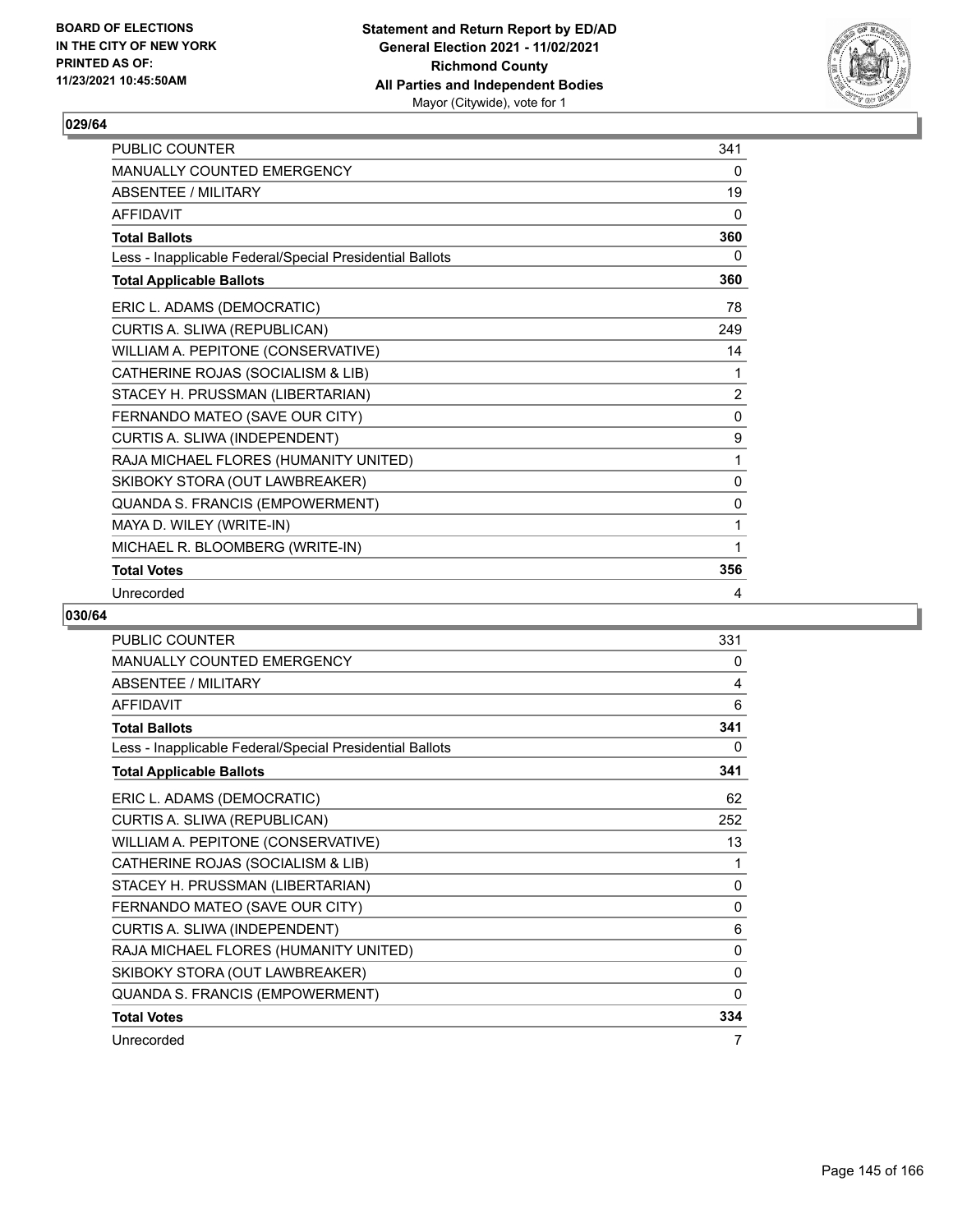

| <b>PUBLIC COUNTER</b>                                    | 272            |
|----------------------------------------------------------|----------------|
| <b>MANUALLY COUNTED EMERGENCY</b>                        | 0              |
| <b>ABSENTEE / MILITARY</b>                               | 7              |
| <b>AFFIDAVIT</b>                                         | 1              |
| <b>Total Ballots</b>                                     | 280            |
| Less - Inapplicable Federal/Special Presidential Ballots | 0              |
| <b>Total Applicable Ballots</b>                          | 280            |
| ERIC L. ADAMS (DEMOCRATIC)                               | 60             |
| CURTIS A. SLIWA (REPUBLICAN)                             | 197            |
| WILLIAM A. PEPITONE (CONSERVATIVE)                       | 6              |
| CATHERINE ROJAS (SOCIALISM & LIB)                        | 0              |
| STACEY H. PRUSSMAN (LIBERTARIAN)                         | 1              |
| FERNANDO MATEO (SAVE OUR CITY)                           | $\overline{2}$ |
| CURTIS A. SLIWA (INDEPENDENT)                            | 6              |
| RAJA MICHAEL FLORES (HUMANITY UNITED)                    | 1              |
| SKIBOKY STORA (OUT LAWBREAKER)                           | 0              |
| QUANDA S. FRANCIS (EMPOWERMENT)                          | 0              |
| KATHRYN A. GARCIA (WRITE-IN)                             | 1              |
| TERESA HALBREHDER (WRITE-IN)                             | 1              |
| <b>Total Votes</b>                                       | 275            |
| Unrecorded                                               | 5              |

| PUBLIC COUNTER                                           | 349      |
|----------------------------------------------------------|----------|
| <b>MANUALLY COUNTED EMERGENCY</b>                        | $\Omega$ |
| <b>ABSENTEE / MILITARY</b>                               | 13       |
| <b>AFFIDAVIT</b>                                         | 1        |
| <b>Total Ballots</b>                                     | 363      |
| Less - Inapplicable Federal/Special Presidential Ballots | 0        |
| <b>Total Applicable Ballots</b>                          | 363      |
| ERIC L. ADAMS (DEMOCRATIC)                               | 91       |
| CURTIS A. SLIWA (REPUBLICAN)                             | 243      |
| WILLIAM A. PEPITONE (CONSERVATIVE)                       | 9        |
| CATHERINE ROJAS (SOCIALISM & LIB)                        | 3        |
| STACEY H. PRUSSMAN (LIBERTARIAN)                         | 0        |
| FERNANDO MATEO (SAVE OUR CITY)                           | 1        |
| CURTIS A. SLIWA (INDEPENDENT)                            | 6        |
| RAJA MICHAEL FLORES (HUMANITY UNITED)                    | 0        |
| SKIBOKY STORA (OUT LAWBREAKER)                           | 0        |
| QUANDA S. FRANCIS (EMPOWERMENT)                          | 1        |
| THOMAS COCOZZA JR. (WRITE-IN)                            | 1        |
| <b>Total Votes</b>                                       | 355      |
| Unrecorded                                               | 8        |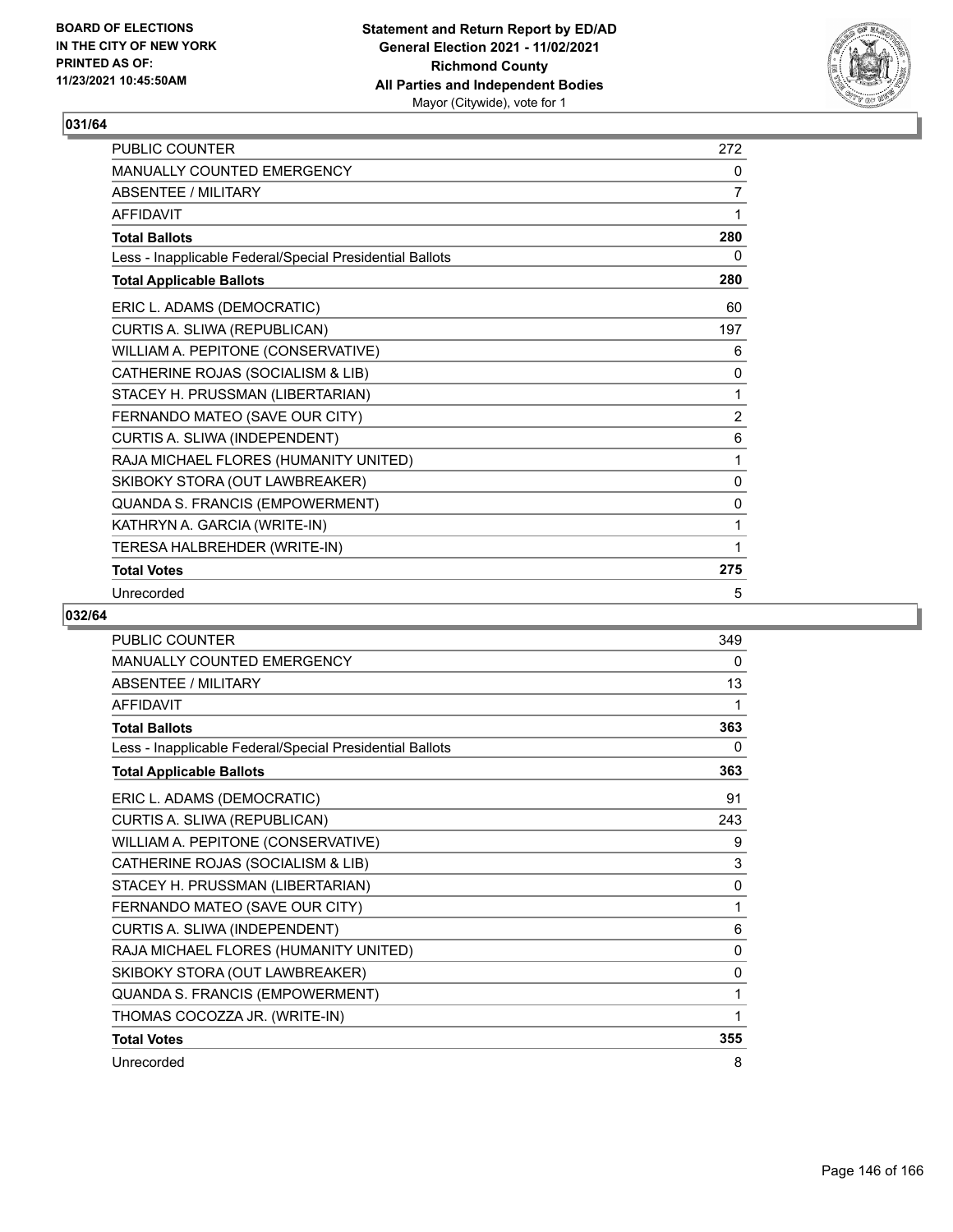

| <b>PUBLIC COUNTER</b>                                    | 317               |
|----------------------------------------------------------|-------------------|
| <b>MANUALLY COUNTED EMERGENCY</b>                        | 0                 |
| ABSENTEE / MILITARY                                      | $12 \overline{ }$ |
| <b>AFFIDAVIT</b>                                         | 3                 |
| <b>Total Ballots</b>                                     | 332               |
| Less - Inapplicable Federal/Special Presidential Ballots | 0                 |
| <b>Total Applicable Ballots</b>                          | 332               |
| ERIC L. ADAMS (DEMOCRATIC)                               | 48                |
| CURTIS A. SLIWA (REPUBLICAN)                             | 251               |
| WILLIAM A. PEPITONE (CONSERVATIVE)                       | 12                |
| CATHERINE ROJAS (SOCIALISM & LIB)                        | 7                 |
| STACEY H. PRUSSMAN (LIBERTARIAN)                         | 0                 |
| FERNANDO MATEO (SAVE OUR CITY)                           | 1                 |
| CURTIS A. SLIWA (INDEPENDENT)                            | 5                 |
| RAJA MICHAEL FLORES (HUMANITY UNITED)                    | 0                 |
| SKIBOKY STORA (OUT LAWBREAKER)                           | 1                 |
| QUANDA S. FRANCIS (EMPOWERMENT)                          | 0                 |
| KATHRYN A. GARCIA (WRITE-IN)                             | 1                 |
| <b>Total Votes</b>                                       | 326               |
| Unrecorded                                               | 6                 |

| <b>PUBLIC COUNTER</b>                                    | 312            |
|----------------------------------------------------------|----------------|
| <b>MANUALLY COUNTED EMERGENCY</b>                        | 0              |
| <b>ABSENTEE / MILITARY</b>                               | 32             |
| <b>AFFIDAVIT</b>                                         | 2              |
| <b>Total Ballots</b>                                     | 346            |
| Less - Inapplicable Federal/Special Presidential Ballots | 0              |
| <b>Total Applicable Ballots</b>                          | 346            |
| ERIC L. ADAMS (DEMOCRATIC)                               | 88             |
| CURTIS A. SLIWA (REPUBLICAN)                             | 233            |
| WILLIAM A. PEPITONE (CONSERVATIVE)                       | 11             |
| CATHERINE ROJAS (SOCIALISM & LIB)                        | 1              |
| STACEY H. PRUSSMAN (LIBERTARIAN)                         | $\overline{2}$ |
| FERNANDO MATEO (SAVE OUR CITY)                           | 1              |
| CURTIS A. SLIWA (INDEPENDENT)                            | 3              |
| RAJA MICHAEL FLORES (HUMANITY UNITED)                    | $\mathbf{0}$   |
| SKIBOKY STORA (OUT LAWBREAKER)                           | 0              |
| QUANDA S. FRANCIS (EMPOWERMENT)                          | 0              |
| <b>Total Votes</b>                                       | 339            |
| Unrecorded                                               | 7              |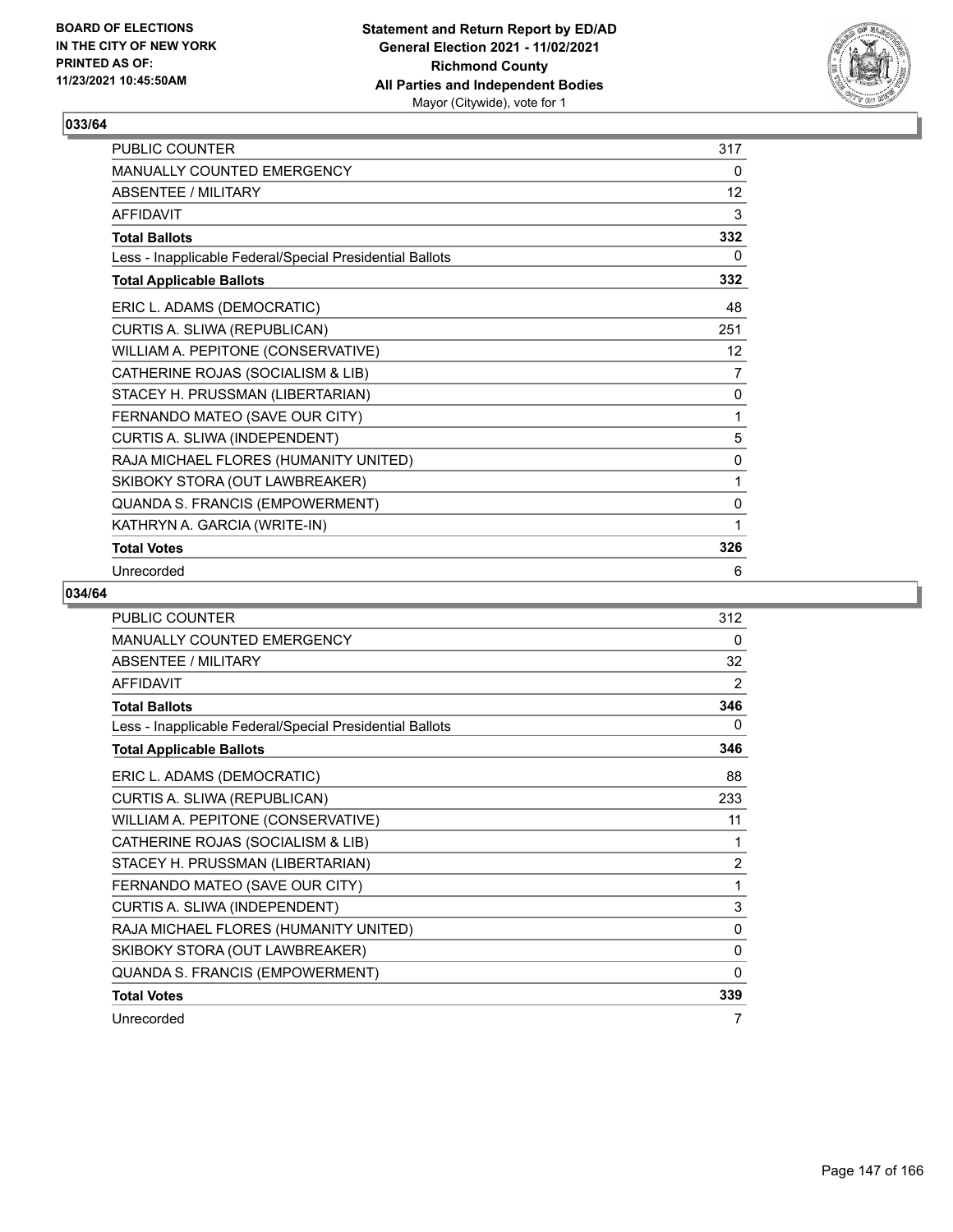

| PUBLIC COUNTER                                           | 346          |
|----------------------------------------------------------|--------------|
| MANUALLY COUNTED EMERGENCY                               | 0            |
| <b>ABSENTEE / MILITARY</b>                               | 19           |
| <b>AFFIDAVIT</b>                                         | 1            |
| <b>Total Ballots</b>                                     | 366          |
| Less - Inapplicable Federal/Special Presidential Ballots | 0            |
| <b>Total Applicable Ballots</b>                          | 366          |
| ERIC L. ADAMS (DEMOCRATIC)                               | 87           |
| CURTIS A. SLIWA (REPUBLICAN)                             | 249          |
| WILLIAM A. PEPITONE (CONSERVATIVE)                       | 10           |
| CATHERINE ROJAS (SOCIALISM & LIB)                        | 2            |
| STACEY H. PRUSSMAN (LIBERTARIAN)                         | 1            |
| FERNANDO MATEO (SAVE OUR CITY)                           | $\sqrt{3}$   |
| CURTIS A. SLIWA (INDEPENDENT)                            | 5            |
| RAJA MICHAEL FLORES (HUMANITY UNITED)                    | 0            |
| SKIBOKY STORA (OUT LAWBREAKER)                           | 1            |
| QUANDA S. FRANCIS (EMPOWERMENT)                          | $\mathbf{0}$ |
| <b>Total Votes</b>                                       | 358          |
| Unrecorded                                               | 8            |

| <b>PUBLIC COUNTER</b>                                    | 368            |
|----------------------------------------------------------|----------------|
| MANUALLY COUNTED EMERGENCY                               | 0              |
| <b>ABSENTEE / MILITARY</b>                               | 28             |
| <b>AFFIDAVIT</b>                                         | 1              |
| <b>Total Ballots</b>                                     | 397            |
| Less - Inapplicable Federal/Special Presidential Ballots | 0              |
| <b>Total Applicable Ballots</b>                          | 397            |
| ERIC L. ADAMS (DEMOCRATIC)                               | 105            |
| CURTIS A. SLIWA (REPUBLICAN)                             | 270            |
| WILLIAM A. PEPITONE (CONSERVATIVE)                       | 6              |
| CATHERINE ROJAS (SOCIALISM & LIB)                        | $\overline{2}$ |
| STACEY H. PRUSSMAN (LIBERTARIAN)                         | 0              |
| FERNANDO MATEO (SAVE OUR CITY)                           | $\mathbf{0}$   |
| CURTIS A. SLIWA (INDEPENDENT)                            | 5              |
| RAJA MICHAEL FLORES (HUMANITY UNITED)                    | $\mathbf 0$    |
| SKIBOKY STORA (OUT LAWBREAKER)                           | 1              |
| QUANDA S. FRANCIS (EMPOWERMENT)                          | 3              |
| ROSA LUXEMBERG (WRITE-IN)                                | 1              |
| <b>Total Votes</b>                                       | 393            |
| Unrecorded                                               | 4              |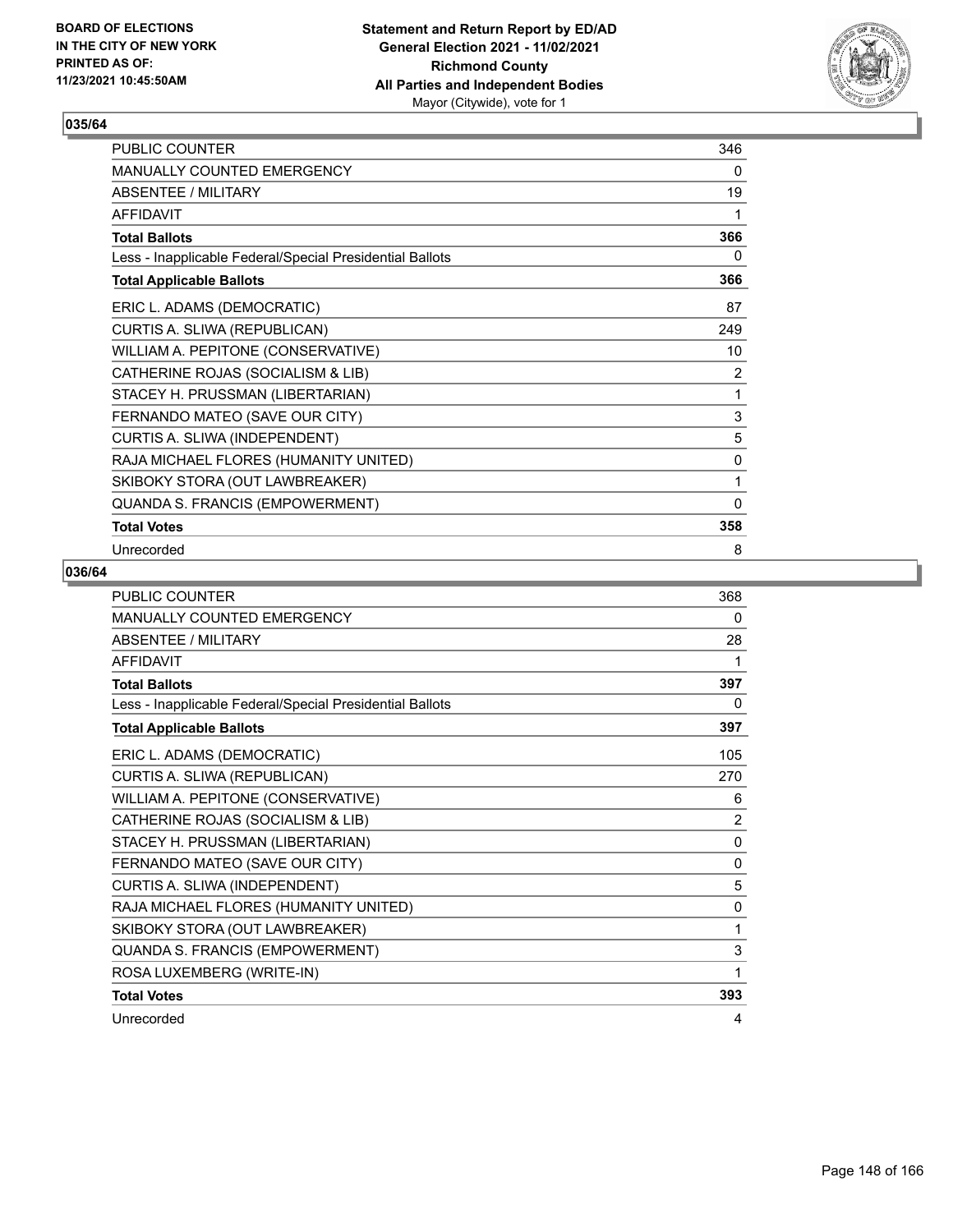

| <b>PUBLIC COUNTER</b>                                    | 313 |
|----------------------------------------------------------|-----|
| <b>MANUALLY COUNTED EMERGENCY</b>                        | 0   |
| ABSENTEE / MILITARY                                      | 8   |
| <b>AFFIDAVIT</b>                                         | 1   |
| <b>Total Ballots</b>                                     | 322 |
| Less - Inapplicable Federal/Special Presidential Ballots | 0   |
| <b>Total Applicable Ballots</b>                          | 322 |
| ERIC L. ADAMS (DEMOCRATIC)                               | 92  |
| CURTIS A. SLIWA (REPUBLICAN)                             | 205 |
| WILLIAM A. PEPITONE (CONSERVATIVE)                       | 6   |
| CATHERINE ROJAS (SOCIALISM & LIB)                        | 3   |
| STACEY H. PRUSSMAN (LIBERTARIAN)                         | 0   |
| FERNANDO MATEO (SAVE OUR CITY)                           | 1   |
| CURTIS A. SLIWA (INDEPENDENT)                            | 5   |
| RAJA MICHAEL FLORES (HUMANITY UNITED)                    | 0   |
| SKIBOKY STORA (OUT LAWBREAKER)                           | 0   |
| QUANDA S. FRANCIS (EMPOWERMENT)                          | 0   |
| DOUGLAS MOLLIN (WRITE-IN)                                | 1   |
| <b>Total Votes</b>                                       | 313 |
| Unrecorded                                               | 9   |

| <b>PUBLIC COUNTER</b>                                    | 307            |
|----------------------------------------------------------|----------------|
| <b>MANUALLY COUNTED EMERGENCY</b>                        | $\Omega$       |
| <b>ABSENTEE / MILITARY</b>                               | 14             |
| <b>AFFIDAVIT</b>                                         | $\Omega$       |
| <b>Total Ballots</b>                                     | 321            |
| Less - Inapplicable Federal/Special Presidential Ballots | 0              |
| <b>Total Applicable Ballots</b>                          | 321            |
| ERIC L. ADAMS (DEMOCRATIC)                               | 88             |
| CURTIS A. SLIWA (REPUBLICAN)                             | 204            |
| WILLIAM A. PEPITONE (CONSERVATIVE)                       | 9              |
| CATHERINE ROJAS (SOCIALISM & LIB)                        | 3              |
| STACEY H. PRUSSMAN (LIBERTARIAN)                         | 0              |
| FERNANDO MATEO (SAVE OUR CITY)                           | 0              |
| CURTIS A. SLIWA (INDEPENDENT)                            | $\overline{2}$ |
| RAJA MICHAEL FLORES (HUMANITY UNITED)                    | 1              |
| SKIBOKY STORA (OUT LAWBREAKER)                           | $\Omega$       |
| QUANDA S. FRANCIS (EMPOWERMENT)                          | 3              |
| ROBERT A. ZIMMERMAN (WRITE-IN)                           | 1              |
| THOMAS J. REILLY (WRITE-IN)                              | 1              |
| UNATTRIBUTABLE WRITE-IN (WRITE-IN)                       | 1              |
| <b>Total Votes</b>                                       | 313            |
| Unrecorded                                               | 8              |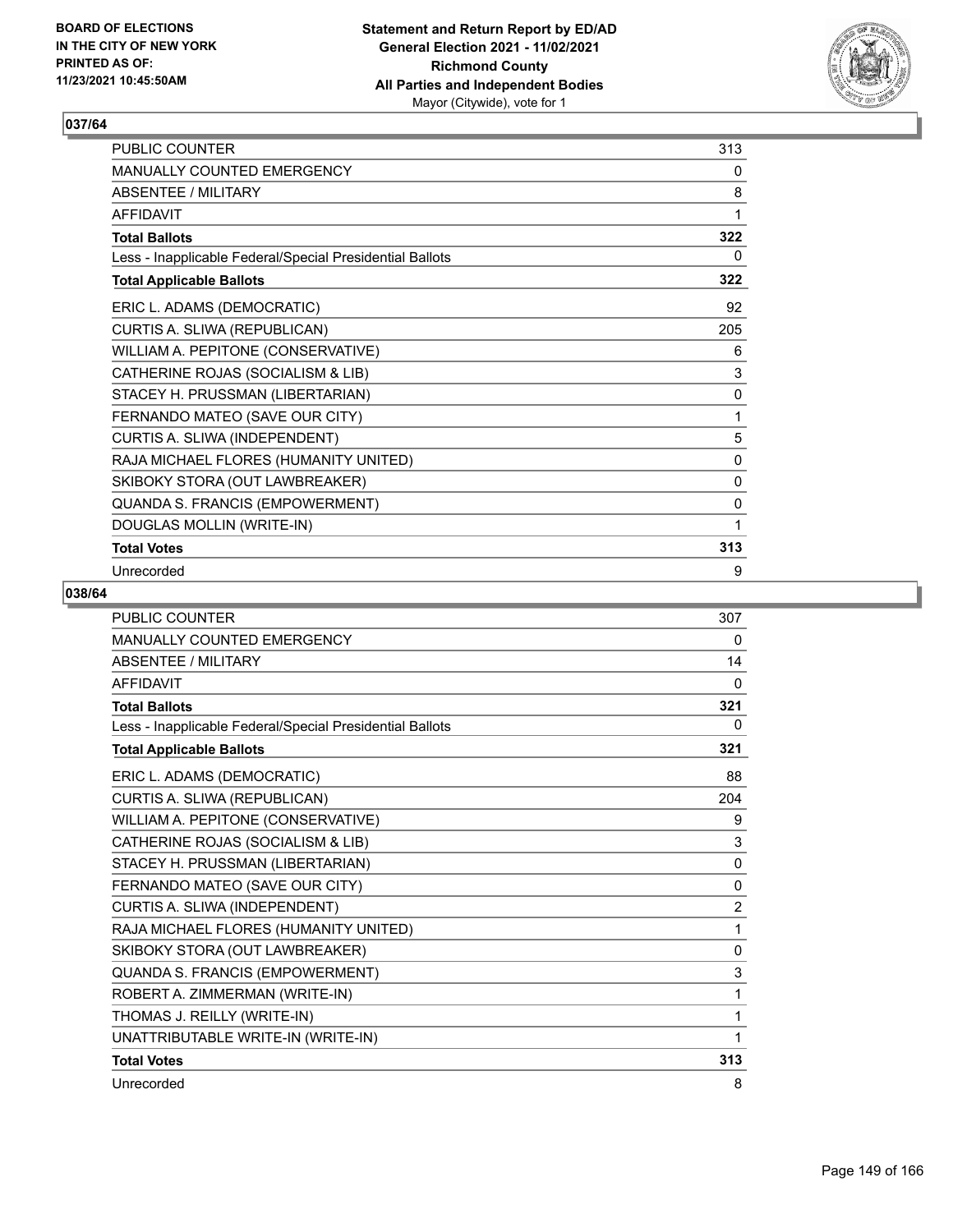

| <b>PUBLIC COUNTER</b>                                    | 266 |
|----------------------------------------------------------|-----|
| <b>MANUALLY COUNTED EMERGENCY</b>                        | 0   |
| ABSENTEE / MILITARY                                      | 6   |
| <b>AFFIDAVIT</b>                                         | 0   |
| <b>Total Ballots</b>                                     | 272 |
| Less - Inapplicable Federal/Special Presidential Ballots | 0   |
| <b>Total Applicable Ballots</b>                          | 272 |
| ERIC L. ADAMS (DEMOCRATIC)                               | 58  |
| CURTIS A. SLIWA (REPUBLICAN)                             | 189 |
| WILLIAM A. PEPITONE (CONSERVATIVE)                       | 7   |
| CATHERINE ROJAS (SOCIALISM & LIB)                        | 0   |
| STACEY H. PRUSSMAN (LIBERTARIAN)                         | 1   |
| FERNANDO MATEO (SAVE OUR CITY)                           | 0   |
| CURTIS A. SLIWA (INDEPENDENT)                            | 4   |
| RAJA MICHAEL FLORES (HUMANITY UNITED)                    | 0   |
| SKIBOKY STORA (OUT LAWBREAKER)                           | 0   |
| QUANDA S. FRANCIS (EMPOWERMENT)                          | 0   |
| KATHRYN A. GARCIA (WRITE-IN)                             | 2   |
| <b>Total Votes</b>                                       | 261 |
| Unrecorded                                               | 11  |

| <b>PUBLIC COUNTER</b>                                    | 211          |
|----------------------------------------------------------|--------------|
| <b>MANUALLY COUNTED EMERGENCY</b>                        | 0            |
| <b>ABSENTEE / MILITARY</b>                               | 15           |
| <b>AFFIDAVIT</b>                                         | 0            |
| <b>Total Ballots</b>                                     | 226          |
| Less - Inapplicable Federal/Special Presidential Ballots | 0            |
| <b>Total Applicable Ballots</b>                          | 226          |
| ERIC L. ADAMS (DEMOCRATIC)                               | 97           |
| CURTIS A. SLIWA (REPUBLICAN)                             | 112          |
| WILLIAM A. PEPITONE (CONSERVATIVE)                       | 0            |
| CATHERINE ROJAS (SOCIALISM & LIB)                        | 6            |
| STACEY H. PRUSSMAN (LIBERTARIAN)                         | 3            |
| FERNANDO MATEO (SAVE OUR CITY)                           | 4            |
| CURTIS A. SLIWA (INDEPENDENT)                            | 1            |
| RAJA MICHAEL FLORES (HUMANITY UNITED)                    | 1            |
| SKIBOKY STORA (OUT LAWBREAKER)                           | 0            |
| QUANDA S. FRANCIS (EMPOWERMENT)                          | $\mathbf{0}$ |
| <b>Total Votes</b>                                       | 224          |
| Unrecorded                                               | 2            |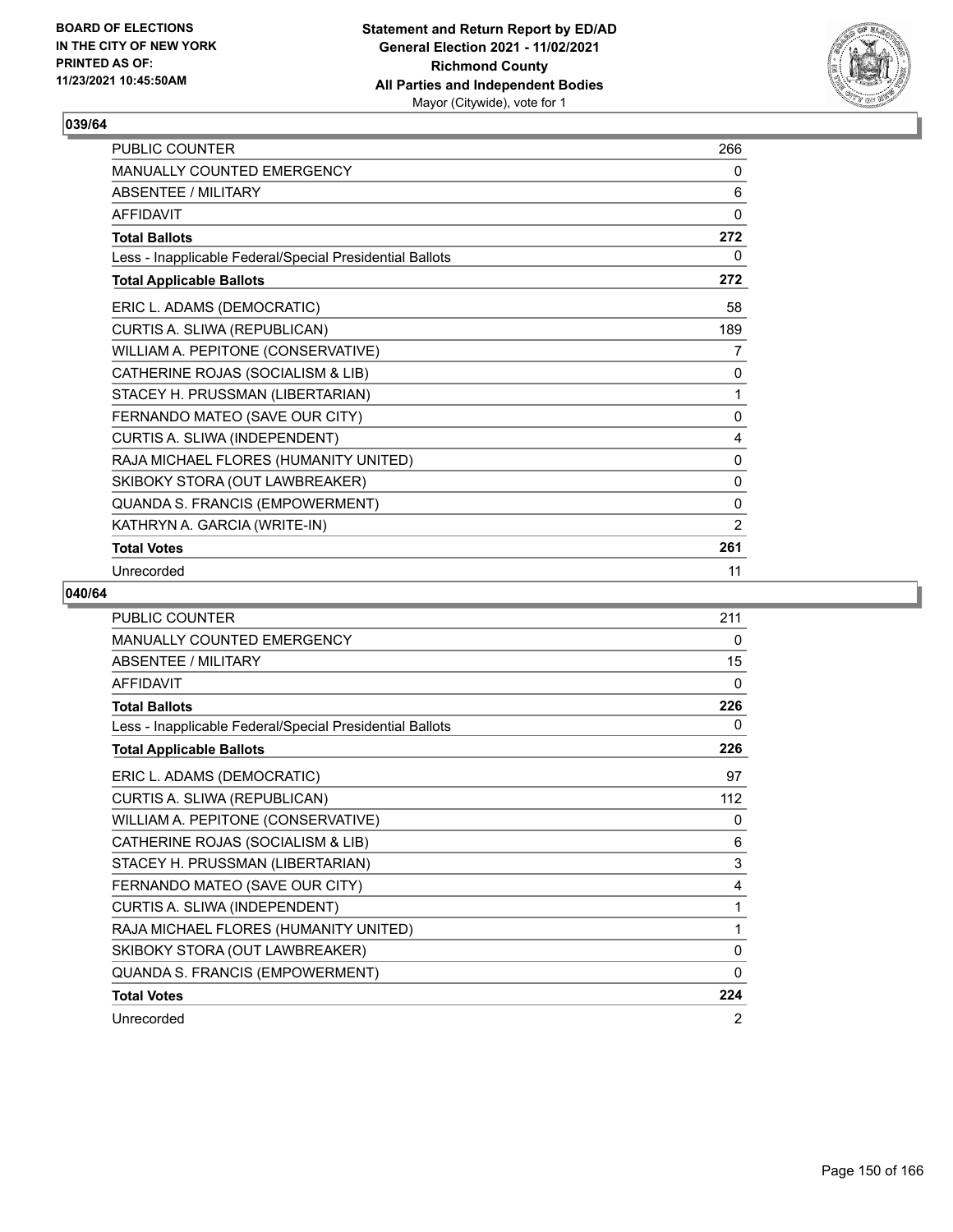

| PUBLIC COUNTER                                           | 309            |
|----------------------------------------------------------|----------------|
| MANUALLY COUNTED EMERGENCY                               | 0              |
| ABSENTEE / MILITARY                                      | 6              |
| <b>AFFIDAVIT</b>                                         | $\Omega$       |
| <b>Total Ballots</b>                                     | 315            |
| Less - Inapplicable Federal/Special Presidential Ballots | 0              |
| <b>Total Applicable Ballots</b>                          | 315            |
| ERIC L. ADAMS (DEMOCRATIC)                               | 67             |
| CURTIS A. SLIWA (REPUBLICAN)                             | 223            |
| WILLIAM A. PEPITONE (CONSERVATIVE)                       | 13             |
| CATHERINE ROJAS (SOCIALISM & LIB)                        | 2              |
| STACEY H. PRUSSMAN (LIBERTARIAN)                         | 0              |
| FERNANDO MATEO (SAVE OUR CITY)                           | 0              |
| CURTIS A. SLIWA (INDEPENDENT)                            | $\overline{2}$ |
| RAJA MICHAEL FLORES (HUMANITY UNITED)                    | 1              |
| SKIBOKY STORA (OUT LAWBREAKER)                           | 0              |
| QUANDA S. FRANCIS (EMPOWERMENT)                          | $\mathbf{0}$   |
| <b>Total Votes</b>                                       | 308            |
| Unrecorded                                               | 7              |

| PUBLIC COUNTER                                           | 268          |
|----------------------------------------------------------|--------------|
| MANUALLY COUNTED EMERGENCY                               | 0            |
| <b>ABSENTEE / MILITARY</b>                               | 10           |
| <b>AFFIDAVIT</b>                                         | 0            |
| <b>Total Ballots</b>                                     | 278          |
| Less - Inapplicable Federal/Special Presidential Ballots | 0            |
| <b>Total Applicable Ballots</b>                          | 278          |
| ERIC L. ADAMS (DEMOCRATIC)                               | 72           |
| CURTIS A. SLIWA (REPUBLICAN)                             | 178          |
| WILLIAM A. PEPITONE (CONSERVATIVE)                       | 10           |
| CATHERINE ROJAS (SOCIALISM & LIB)                        | 4            |
| STACEY H. PRUSSMAN (LIBERTARIAN)                         | $\mathbf{0}$ |
| FERNANDO MATEO (SAVE OUR CITY)                           | 0            |
| CURTIS A. SLIWA (INDEPENDENT)                            | 5            |
| RAJA MICHAEL FLORES (HUMANITY UNITED)                    | $\mathbf{0}$ |
| SKIBOKY STORA (OUT LAWBREAKER)                           | 0            |
| QUANDA S. FRANCIS (EMPOWERMENT)                          | 1            |
| STEVEN MATTEO (WRITE-IN)                                 | 1            |
| <b>Total Votes</b>                                       | 271          |
| Unrecorded                                               | 7            |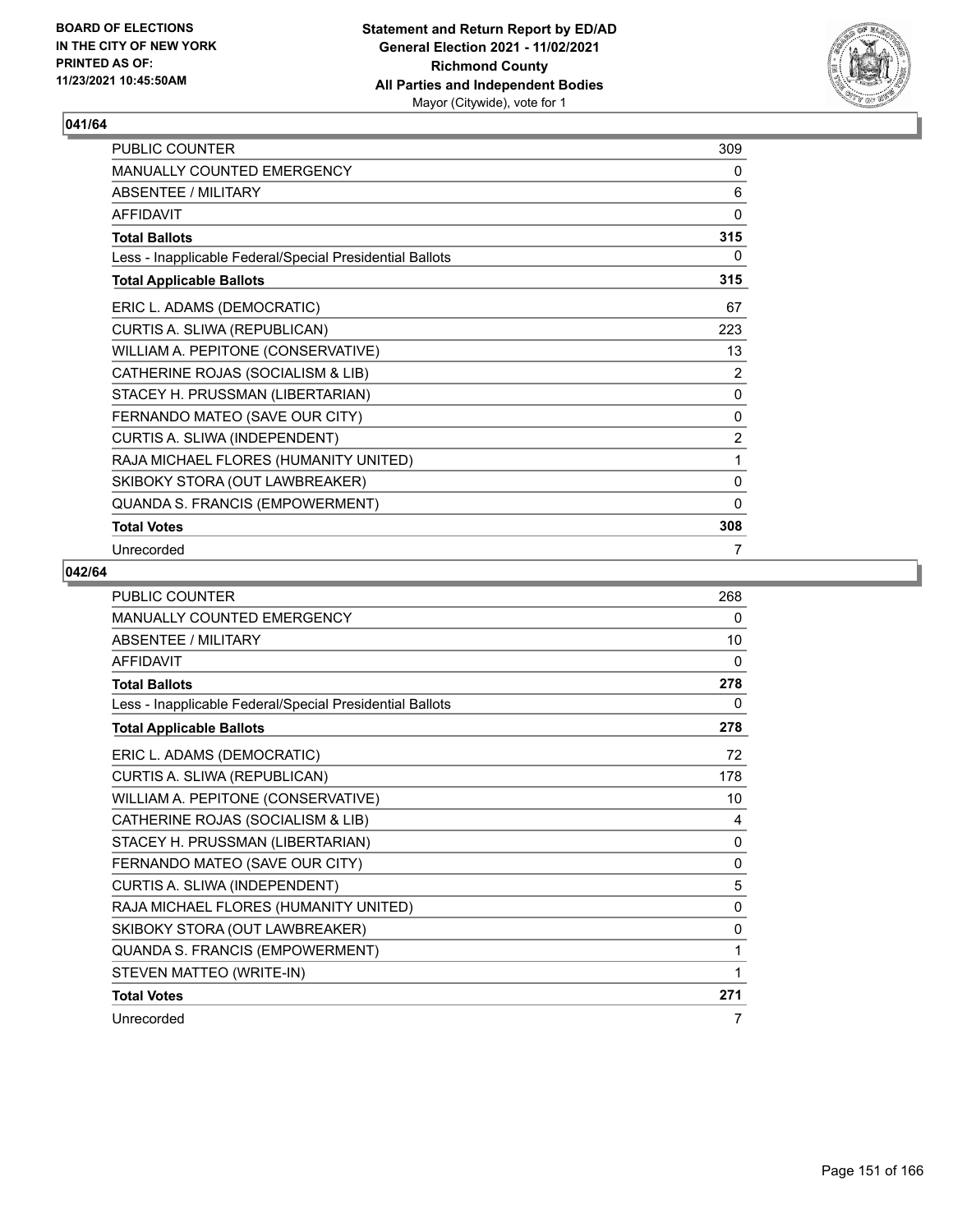

| PUBLIC COUNTER                                           | 198            |
|----------------------------------------------------------|----------------|
| MANUALLY COUNTED EMERGENCY                               | 0              |
| ABSENTEE / MILITARY                                      | 9              |
| <b>AFFIDAVIT</b>                                         | $\Omega$       |
| <b>Total Ballots</b>                                     | 207            |
| Less - Inapplicable Federal/Special Presidential Ballots | 0              |
| <b>Total Applicable Ballots</b>                          | 207            |
| ERIC L. ADAMS (DEMOCRATIC)                               | 59             |
| CURTIS A. SLIWA (REPUBLICAN)                             | 131            |
| WILLIAM A. PEPITONE (CONSERVATIVE)                       | 4              |
| CATHERINE ROJAS (SOCIALISM & LIB)                        | 3              |
| STACEY H. PRUSSMAN (LIBERTARIAN)                         | 1              |
| FERNANDO MATEO (SAVE OUR CITY)                           | $\mathbf 0$    |
| CURTIS A. SLIWA (INDEPENDENT)                            | $\overline{2}$ |
| RAJA MICHAEL FLORES (HUMANITY UNITED)                    | 1              |
| SKIBOKY STORA (OUT LAWBREAKER)                           | 0              |
| QUANDA S. FRANCIS (EMPOWERMENT)                          | $\mathbf{0}$   |
| <b>Total Votes</b>                                       | 201            |
| Unrecorded                                               | 6              |

| <b>PUBLIC COUNTER</b>                                    | 308            |
|----------------------------------------------------------|----------------|
| <b>MANUALLY COUNTED EMERGENCY</b>                        | 0              |
| <b>ABSENTEE / MILITARY</b>                               | 13             |
| <b>AFFIDAVIT</b>                                         | 3              |
| <b>Total Ballots</b>                                     | 324            |
| Less - Inapplicable Federal/Special Presidential Ballots | 0              |
| <b>Total Applicable Ballots</b>                          | 324            |
| ERIC L. ADAMS (DEMOCRATIC)                               | 72             |
| CURTIS A. SLIWA (REPUBLICAN)                             | 229            |
| WILLIAM A. PEPITONE (CONSERVATIVE)                       | 11             |
| CATHERINE ROJAS (SOCIALISM & LIB)                        | 1              |
| STACEY H. PRUSSMAN (LIBERTARIAN)                         | 0              |
| FERNANDO MATEO (SAVE OUR CITY)                           | 1              |
| CURTIS A. SLIWA (INDEPENDENT)                            | 4              |
| RAJA MICHAEL FLORES (HUMANITY UNITED)                    | $\overline{2}$ |
| SKIBOKY STORA (OUT LAWBREAKER)                           | 0              |
| QUANDA S. FRANCIS (EMPOWERMENT)                          | 0              |
| <b>Total Votes</b>                                       | 320            |
| Unrecorded                                               | 4              |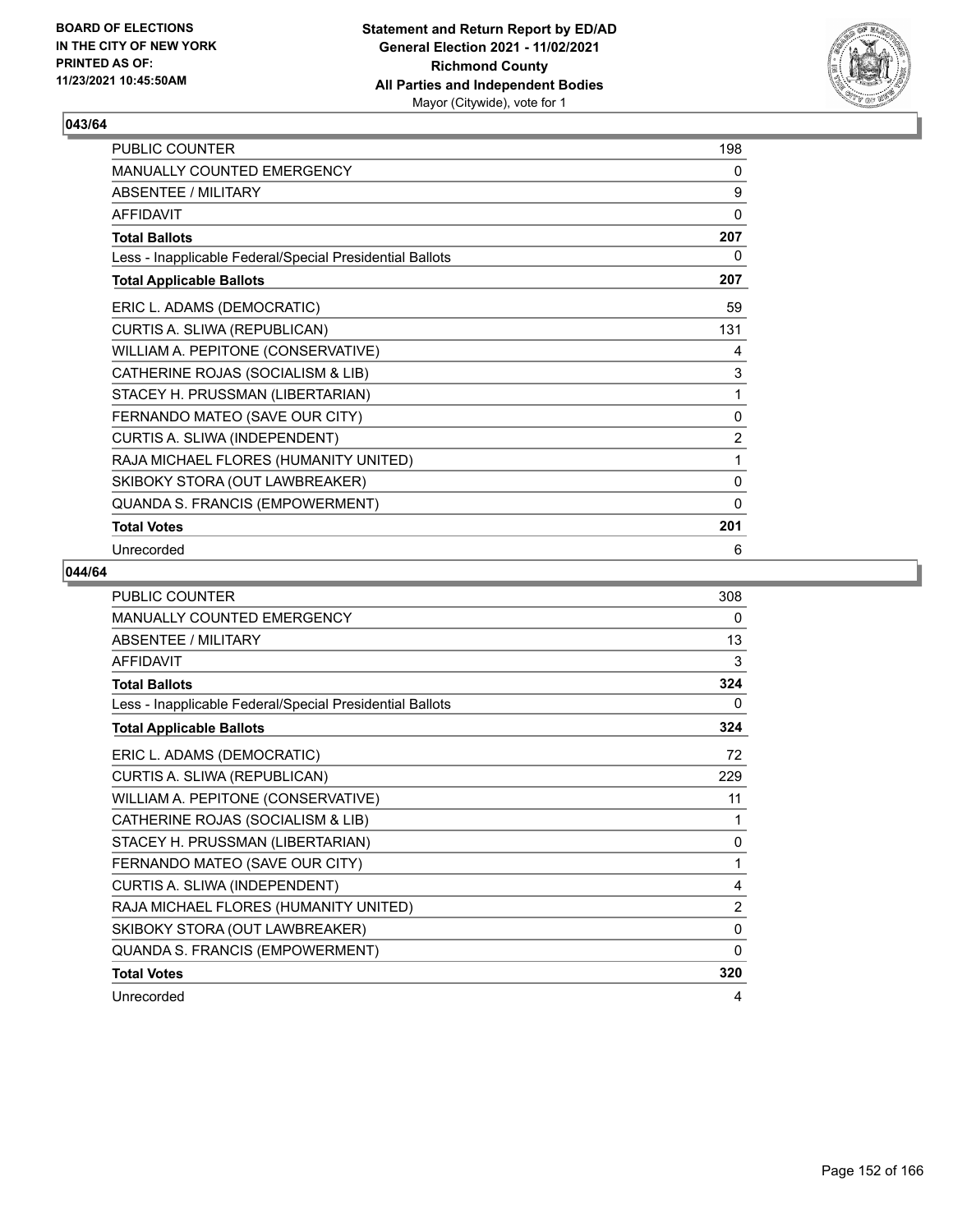

| PUBLIC COUNTER                                           | 280          |
|----------------------------------------------------------|--------------|
| MANUALLY COUNTED EMERGENCY                               | 0            |
| <b>ABSENTEE / MILITARY</b>                               | 26           |
| <b>AFFIDAVIT</b>                                         | 2            |
| <b>Total Ballots</b>                                     | 308          |
| Less - Inapplicable Federal/Special Presidential Ballots | 0            |
| <b>Total Applicable Ballots</b>                          | 308          |
| ERIC L. ADAMS (DEMOCRATIC)                               | 107          |
| CURTIS A. SLIWA (REPUBLICAN)                             | 162          |
| WILLIAM A. PEPITONE (CONSERVATIVE)                       | 23           |
| CATHERINE ROJAS (SOCIALISM & LIB)                        | 1            |
| STACEY H. PRUSSMAN (LIBERTARIAN)                         | 0            |
| FERNANDO MATEO (SAVE OUR CITY)                           | 0            |
| CURTIS A. SLIWA (INDEPENDENT)                            | 10           |
| RAJA MICHAEL FLORES (HUMANITY UNITED)                    | 0            |
| SKIBOKY STORA (OUT LAWBREAKER)                           | 0            |
| QUANDA S. FRANCIS (EMPOWERMENT)                          | $\mathbf{0}$ |
| <b>Total Votes</b>                                       | 303          |
| Unrecorded                                               | 5            |

| <b>PUBLIC COUNTER</b>                                    | 269          |
|----------------------------------------------------------|--------------|
| MANUALLY COUNTED EMERGENCY                               | 0            |
| <b>ABSENTEE / MILITARY</b>                               | 20           |
| <b>AFFIDAVIT</b>                                         | 1            |
| <b>Total Ballots</b>                                     | 290          |
| Less - Inapplicable Federal/Special Presidential Ballots | 0            |
| <b>Total Applicable Ballots</b>                          | 290          |
| ERIC L. ADAMS (DEMOCRATIC)                               | 82           |
| CURTIS A. SLIWA (REPUBLICAN)                             | 185          |
| WILLIAM A. PEPITONE (CONSERVATIVE)                       | 13           |
| CATHERINE ROJAS (SOCIALISM & LIB)                        | 1            |
| STACEY H. PRUSSMAN (LIBERTARIAN)                         | $\mathbf{0}$ |
| FERNANDO MATEO (SAVE OUR CITY)                           | 0            |
| CURTIS A. SLIWA (INDEPENDENT)                            | 4            |
| RAJA MICHAEL FLORES (HUMANITY UNITED)                    | 0            |
| SKIBOKY STORA (OUT LAWBREAKER)                           | 0            |
| QUANDA S. FRANCIS (EMPOWERMENT)                          | 1            |
| <b>Total Votes</b>                                       | 286          |
| Unrecorded                                               | 4            |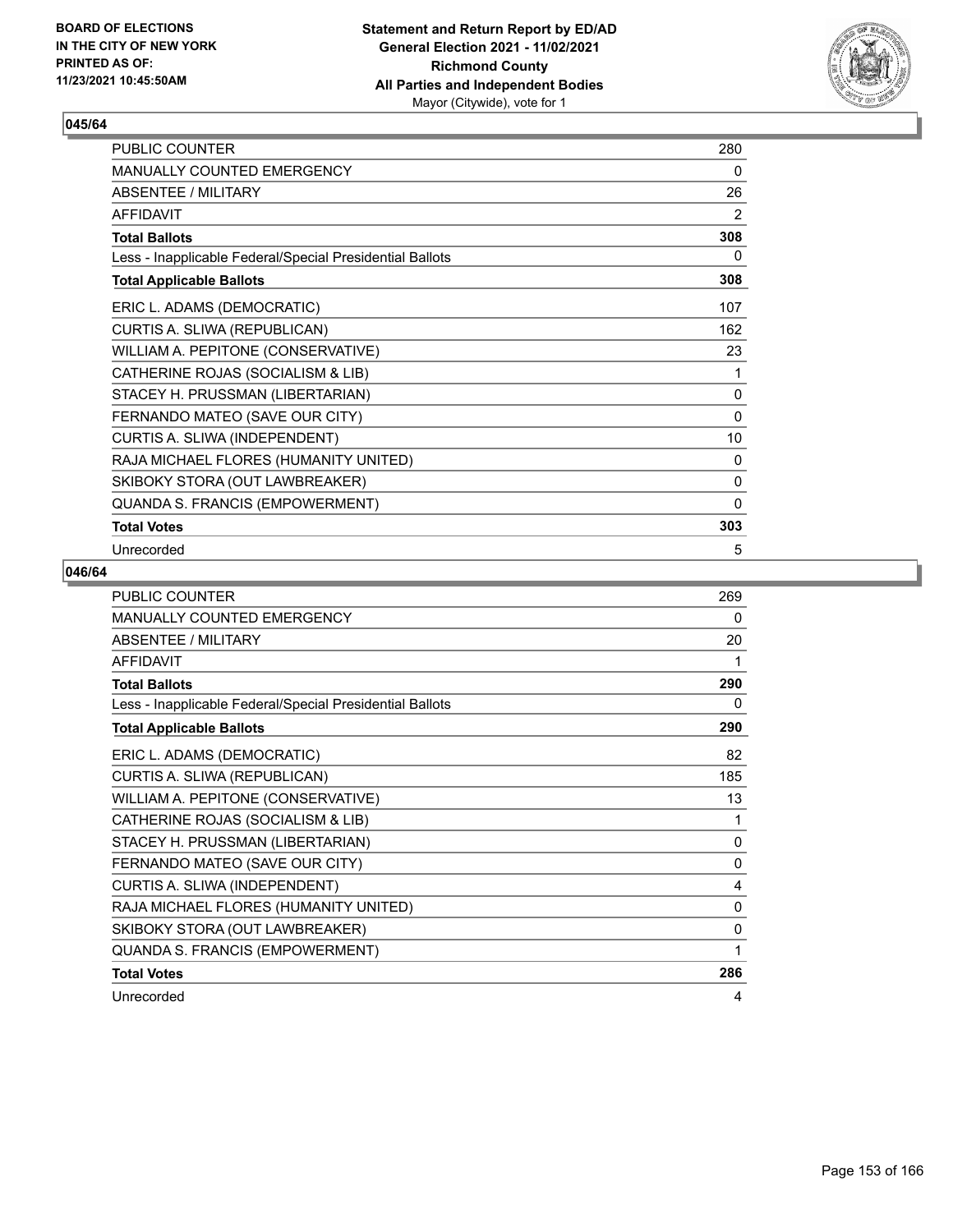

| <b>PUBLIC COUNTER</b>                                    | 320          |
|----------------------------------------------------------|--------------|
| <b>MANUALLY COUNTED EMERGENCY</b>                        | 0            |
| ABSENTEE / MII ITARY                                     | 19           |
| <b>AFFIDAVIT</b>                                         | 1            |
| <b>Total Ballots</b>                                     | 340          |
| Less - Inapplicable Federal/Special Presidential Ballots | 0            |
| <b>Total Applicable Ballots</b>                          | 340          |
| ERIC L. ADAMS (DEMOCRATIC)                               | 105          |
| CURTIS A. SLIWA (REPUBLICAN)                             | 202          |
| WILLIAM A. PEPITONE (CONSERVATIVE)                       | 9            |
| CATHERINE ROJAS (SOCIALISM & LIB)                        | 0            |
| STACEY H. PRUSSMAN (LIBERTARIAN)                         | 1            |
| FERNANDO MATEO (SAVE OUR CITY)                           | 0            |
| CURTIS A. SLIWA (INDEPENDENT)                            | 7            |
| RAJA MICHAEL FLORES (HUMANITY UNITED)                    | $\mathbf{0}$ |
| SKIBOKY STORA (OUT LAWBREAKER)                           | $\mathbf{0}$ |
| QUANDA S. FRANCIS (EMPOWERMENT)                          | $\mathbf{0}$ |
| KATHRYN A. GARCIA (WRITE-IN)                             | 1            |
| UNATTRIBUTABLE WRITE-IN (WRITE-IN)                       | 1            |
| <b>Total Votes</b>                                       | 326          |
| Unrecorded                                               | 14           |

| PUBLIC COUNTER                                           | 443 |
|----------------------------------------------------------|-----|
| <b>MANUALLY COUNTED EMERGENCY</b>                        | 0   |
| <b>ABSENTEE / MILITARY</b>                               | 18  |
| <b>AFFIDAVIT</b>                                         | 6   |
| <b>Total Ballots</b>                                     | 467 |
| Less - Inapplicable Federal/Special Presidential Ballots | 0   |
| <b>Total Applicable Ballots</b>                          | 467 |
| ERIC L. ADAMS (DEMOCRATIC)                               | 86  |
| CURTIS A. SLIWA (REPUBLICAN)                             | 343 |
| WILLIAM A. PEPITONE (CONSERVATIVE)                       | 23  |
| CATHERINE ROJAS (SOCIALISM & LIB)                        | 0   |
| STACEY H. PRUSSMAN (LIBERTARIAN)                         | 1   |
| FERNANDO MATEO (SAVE OUR CITY)                           | 1   |
| CURTIS A. SLIWA (INDEPENDENT)                            | 4   |
| RAJA MICHAEL FLORES (HUMANITY UNITED)                    | 0   |
| SKIBOKY STORA (OUT LAWBREAKER)                           | 0   |
| QUANDA S. FRANCIS (EMPOWERMENT)                          | 1   |
| KATHRYN A. GARCIA (WRITE-IN)                             | 1   |
| UNCOUNTED WRITE-IN PER STATUTE (WRITE-IN)                | 1   |
| <b>Total Votes</b>                                       | 461 |
| Unrecorded                                               | 6   |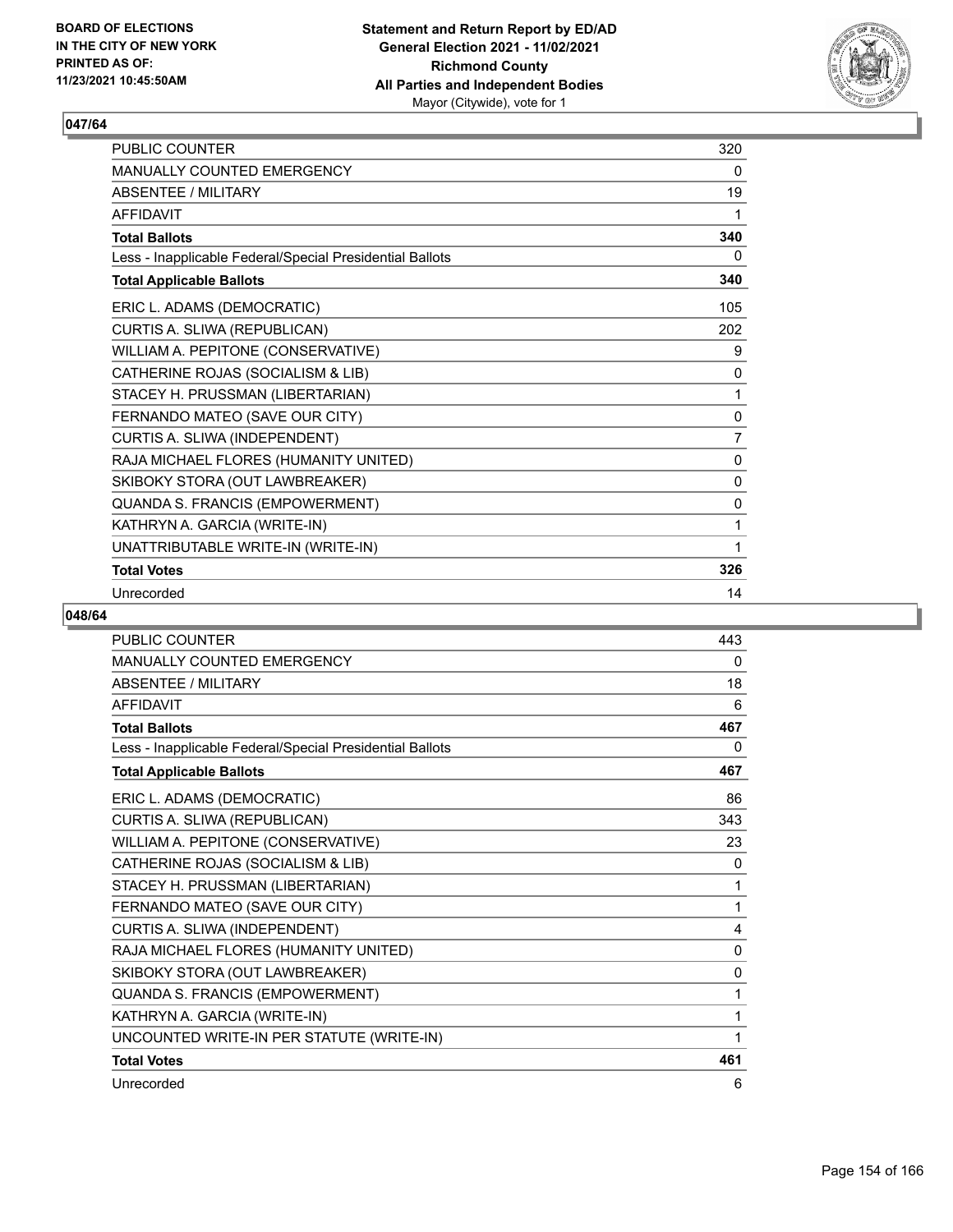

| <b>PUBLIC COUNTER</b>                                    | 315 |
|----------------------------------------------------------|-----|
| <b>MANUALLY COUNTED EMERGENCY</b>                        | 0   |
| ABSENTEE / MILITARY                                      | 26  |
| <b>AFFIDAVIT</b>                                         | 0   |
| <b>Total Ballots</b>                                     | 341 |
| Less - Inapplicable Federal/Special Presidential Ballots | 0   |
| <b>Total Applicable Ballots</b>                          | 341 |
| ERIC L. ADAMS (DEMOCRATIC)                               | 131 |
| CURTIS A. SLIWA (REPUBLICAN)                             | 175 |
| WILLIAM A. PEPITONE (CONSERVATIVE)                       | 8   |
| CATHERINE ROJAS (SOCIALISM & LIB)                        | 8   |
| STACEY H. PRUSSMAN (LIBERTARIAN)                         | 1   |
| FERNANDO MATEO (SAVE OUR CITY)                           | 1   |
| CURTIS A. SLIWA (INDEPENDENT)                            | 2   |
| RAJA MICHAEL FLORES (HUMANITY UNITED)                    | 0   |
| SKIBOKY STORA (OUT LAWBREAKER)                           | 0   |
| QUANDA S. FRANCIS (EMPOWERMENT)                          | 0   |
| DRE CAMINITI (WRITE-IN)                                  | 1   |
| <b>Total Votes</b>                                       | 327 |
| Unrecorded                                               | 14  |

| <b>PUBLIC COUNTER</b>                                    | 332            |
|----------------------------------------------------------|----------------|
| <b>MANUALLY COUNTED EMERGENCY</b>                        | 0              |
| <b>ABSENTEE / MILITARY</b>                               | 14             |
| <b>AFFIDAVIT</b>                                         | $\Omega$       |
| <b>Total Ballots</b>                                     | 346            |
| Less - Inapplicable Federal/Special Presidential Ballots | 0              |
| <b>Total Applicable Ballots</b>                          | 346            |
| ERIC L. ADAMS (DEMOCRATIC)                               | 118            |
| CURTIS A. SLIWA (REPUBLICAN)                             | 192            |
| WILLIAM A. PEPITONE (CONSERVATIVE)                       | 6              |
| CATHERINE ROJAS (SOCIALISM & LIB)                        | 4              |
| STACEY H. PRUSSMAN (LIBERTARIAN)                         | 5              |
| FERNANDO MATEO (SAVE OUR CITY)                           | 0              |
| CURTIS A. SLIWA (INDEPENDENT)                            | 8              |
| RAJA MICHAEL FLORES (HUMANITY UNITED)                    | 1              |
| SKIBOKY STORA (OUT LAWBREAKER)                           | 0              |
| QUANDA S. FRANCIS (EMPOWERMENT)                          | $\overline{2}$ |
| UNATTRIBUTABLE WRITE-IN (WRITE-IN)                       | 1              |
| <b>Total Votes</b>                                       | 337            |
| Unrecorded                                               | 9              |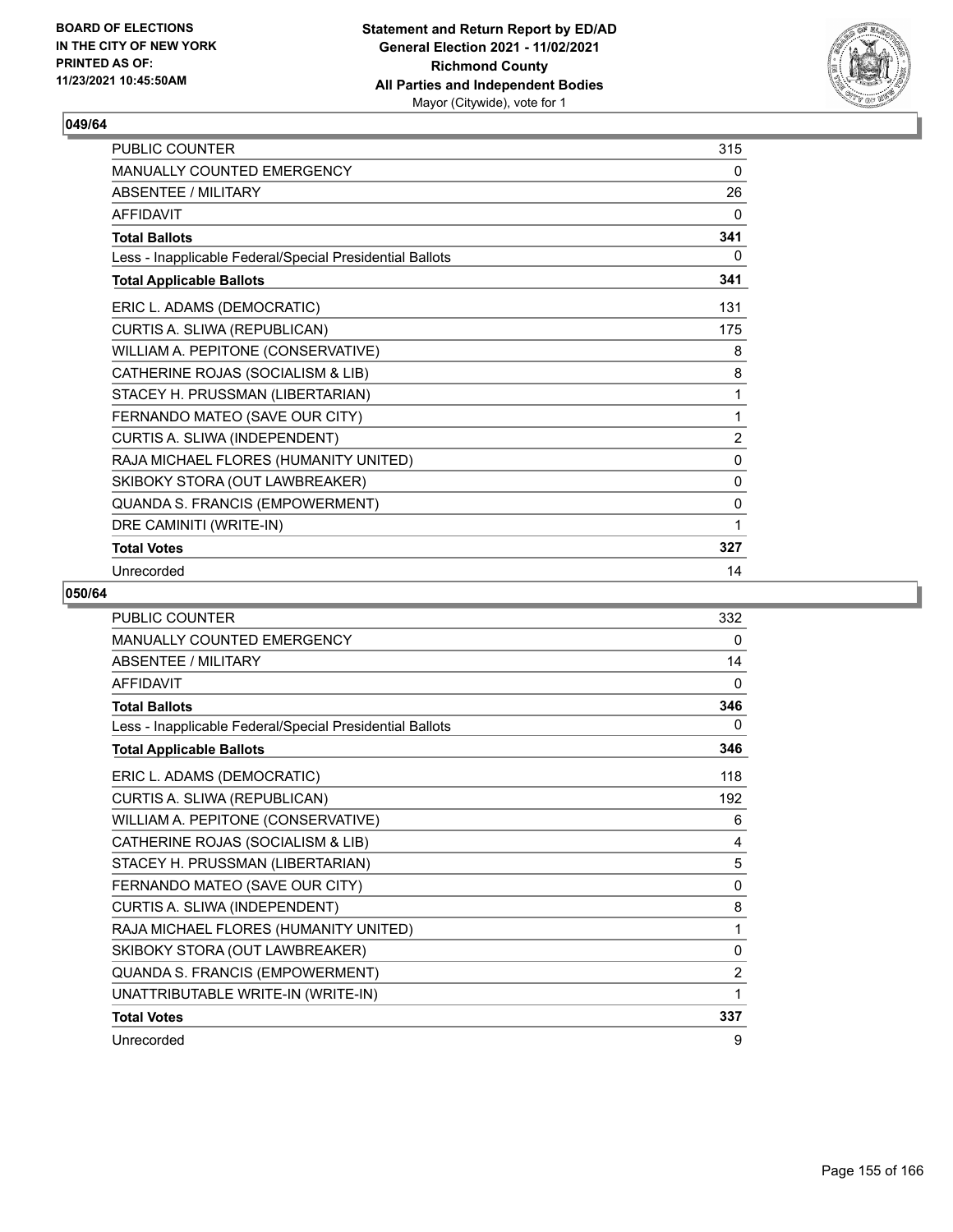

| PUBLIC COUNTER                                           | 255            |
|----------------------------------------------------------|----------------|
| MANUALLY COUNTED EMERGENCY                               | 0              |
| ABSENTEE / MILITARY                                      | $\overline{7}$ |
| <b>AFFIDAVIT</b>                                         | $\mathbf{0}$   |
| <b>Total Ballots</b>                                     | 262            |
| Less - Inapplicable Federal/Special Presidential Ballots | 0              |
| <b>Total Applicable Ballots</b>                          | 262            |
| ERIC L. ADAMS (DEMOCRATIC)                               | 97             |
| CURTIS A. SLIWA (REPUBLICAN)                             | 144            |
| WILLIAM A. PEPITONE (CONSERVATIVE)                       | 5              |
| CATHERINE ROJAS (SOCIALISM & LIB)                        | $\overline{2}$ |
| STACEY H. PRUSSMAN (LIBERTARIAN)                         | 1              |
| FERNANDO MATEO (SAVE OUR CITY)                           | 0              |
| CURTIS A. SLIWA (INDEPENDENT)                            | 3              |
| RAJA MICHAEL FLORES (HUMANITY UNITED)                    | 1              |
| SKIBOKY STORA (OUT LAWBREAKER)                           | 0              |
| QUANDA S. FRANCIS (EMPOWERMENT)                          | 1              |
| <b>Total Votes</b>                                       | 254            |
| Unrecorded                                               | 8              |

| PUBLIC COUNTER                                           | 292            |
|----------------------------------------------------------|----------------|
| MANUALLY COUNTED EMERGENCY                               | 0              |
| <b>ABSENTEE / MILITARY</b>                               | 16             |
| <b>AFFIDAVIT</b>                                         | $\overline{2}$ |
| <b>Total Ballots</b>                                     | 310            |
| Less - Inapplicable Federal/Special Presidential Ballots | 0              |
| <b>Total Applicable Ballots</b>                          | 310            |
| ERIC L. ADAMS (DEMOCRATIC)                               | 90             |
| CURTIS A. SLIWA (REPUBLICAN)                             | 187            |
| WILLIAM A. PEPITONE (CONSERVATIVE)                       | 10             |
| CATHERINE ROJAS (SOCIALISM & LIB)                        | 5              |
| STACEY H. PRUSSMAN (LIBERTARIAN)                         | 3              |
| FERNANDO MATEO (SAVE OUR CITY)                           | 2              |
| CURTIS A. SLIWA (INDEPENDENT)                            | 4              |
| RAJA MICHAEL FLORES (HUMANITY UNITED)                    | $\mathbf{0}$   |
| SKIBOKY STORA (OUT LAWBREAKER)                           | 0              |
| QUANDA S. FRANCIS (EMPOWERMENT)                          | $\mathbf{0}$   |
| SERGEI PEROTINE (WRITE-IN)                               | 1              |
| <b>Total Votes</b>                                       | 302            |
| Unrecorded                                               | 8              |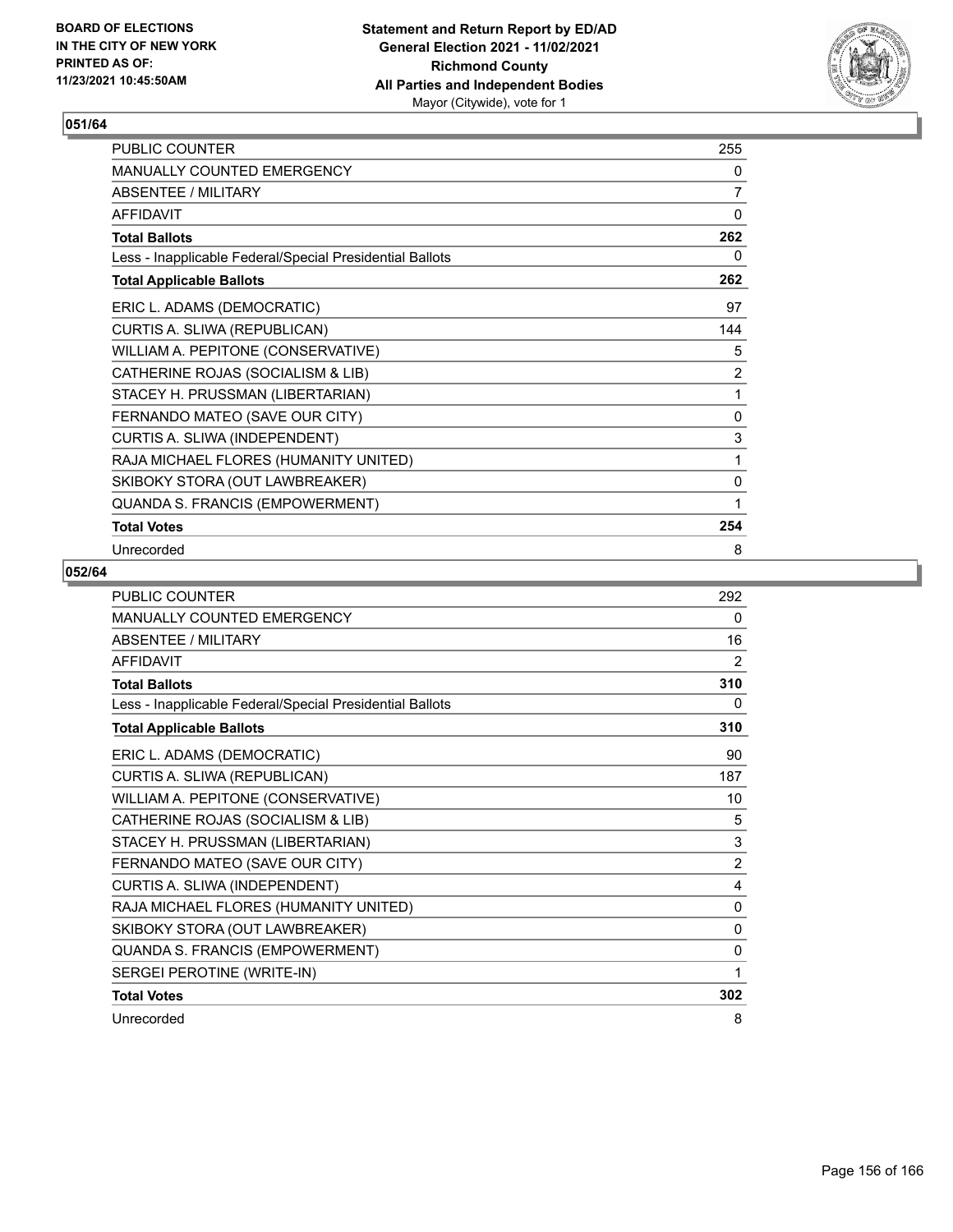

| PUBLIC COUNTER                                           | 352          |
|----------------------------------------------------------|--------------|
| <b>MANUALLY COUNTED EMERGENCY</b>                        | $\mathbf{0}$ |
| <b>ABSENTEE / MILITARY</b>                               | 19           |
| <b>AFFIDAVIT</b>                                         | 1            |
| <b>Total Ballots</b>                                     | 372          |
| Less - Inapplicable Federal/Special Presidential Ballots | 0            |
| <b>Total Applicable Ballots</b>                          | 372          |
| ERIC L. ADAMS (DEMOCRATIC)                               | 130          |
| CURTIS A. SLIWA (REPUBLICAN)                             | 218          |
| WILLIAM A. PEPITONE (CONSERVATIVE)                       | 6            |
| CATHERINE ROJAS (SOCIALISM & LIB)                        | 1            |
| STACEY H. PRUSSMAN (LIBERTARIAN)                         | 1            |
| FERNANDO MATEO (SAVE OUR CITY)                           | $\mathbf 0$  |
| CURTIS A. SLIWA (INDEPENDENT)                            | 3            |
| RAJA MICHAEL FLORES (HUMANITY UNITED)                    | 0            |
| SKIBOKY STORA (OUT LAWBREAKER)                           | 0            |
| QUANDA S. FRANCIS (EMPOWERMENT)                          | 1            |
| ANDREW CUOMO (WRITE-IN)                                  | 1            |
| <b>Total Votes</b>                                       | 361          |
| Unrecorded                                               | 11           |

| <b>PUBLIC COUNTER</b>                                    | 395          |
|----------------------------------------------------------|--------------|
| <b>MANUALLY COUNTED EMERGENCY</b>                        | 0            |
| <b>ABSENTEE / MILITARY</b>                               | 17           |
| <b>AFFIDAVIT</b>                                         | 1            |
| <b>Total Ballots</b>                                     | 413          |
| Less - Inapplicable Federal/Special Presidential Ballots | 0            |
| <b>Total Applicable Ballots</b>                          | 413          |
| ERIC L. ADAMS (DEMOCRATIC)                               | 96           |
| CURTIS A. SLIWA (REPUBLICAN)                             | 287          |
| WILLIAM A. PEPITONE (CONSERVATIVE)                       | 11           |
| CATHERINE ROJAS (SOCIALISM & LIB)                        | 3            |
| STACEY H. PRUSSMAN (LIBERTARIAN)                         | 3            |
| FERNANDO MATEO (SAVE OUR CITY)                           | $\Omega$     |
| CURTIS A. SLIWA (INDEPENDENT)                            | 8            |
| RAJA MICHAEL FLORES (HUMANITY UNITED)                    | $\mathbf{0}$ |
| SKIBOKY STORA (OUT LAWBREAKER)                           | $\Omega$     |
| QUANDA S. FRANCIS (EMPOWERMENT)                          | 0            |
| <b>Total Votes</b>                                       | 408          |
| Unrecorded                                               | 5            |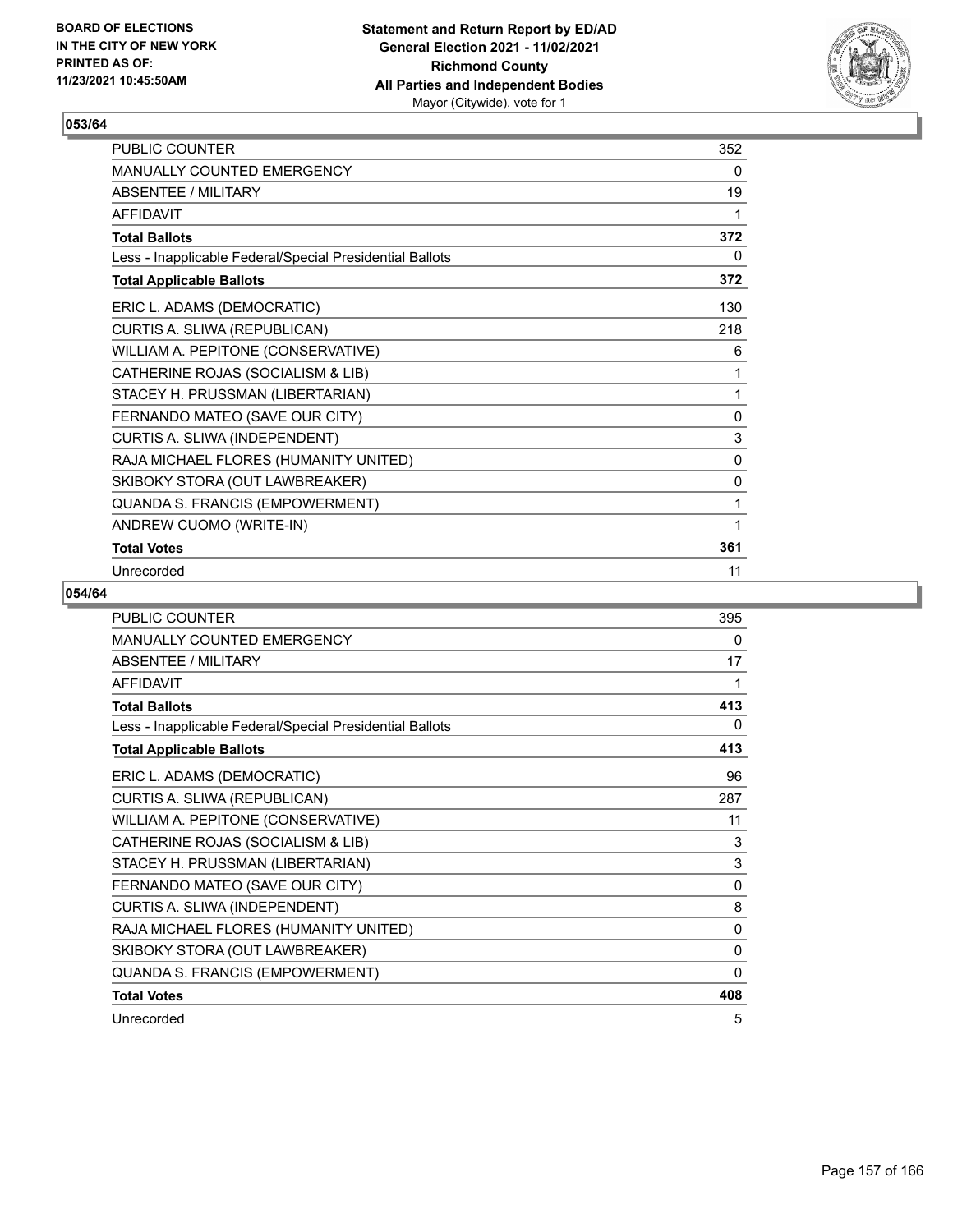

| <b>PUBLIC COUNTER</b>                                    | 348            |
|----------------------------------------------------------|----------------|
| <b>MANUALLY COUNTED EMERGENCY</b>                        | 0              |
| ABSENTEE / MILITARY                                      | 10             |
| <b>AFFIDAVIT</b>                                         | 2              |
| <b>Total Ballots</b>                                     | 360            |
| Less - Inapplicable Federal/Special Presidential Ballots | 0              |
| <b>Total Applicable Ballots</b>                          | 360            |
| ERIC L. ADAMS (DEMOCRATIC)                               | 79             |
| CURTIS A. SLIWA (REPUBLICAN)                             | 240            |
| WILLIAM A. PEPITONE (CONSERVATIVE)                       | 17             |
| CATHERINE ROJAS (SOCIALISM & LIB)                        | 1              |
| STACEY H. PRUSSMAN (LIBERTARIAN)                         | $\overline{2}$ |
| FERNANDO MATEO (SAVE OUR CITY)                           | 1              |
| CURTIS A. SLIWA (INDEPENDENT)                            | 10             |
| RAJA MICHAEL FLORES (HUMANITY UNITED)                    | 0              |
| SKIBOKY STORA (OUT LAWBREAKER)                           | 0              |
| QUANDA S. FRANCIS (EMPOWERMENT)                          | $\overline{2}$ |
| SAL ALBANESE (WRITE-IN)                                  | 1              |
| <b>Total Votes</b>                                       | 353            |
| Unrecorded                                               | 7              |

| <b>PUBLIC COUNTER</b>                                    | 381          |
|----------------------------------------------------------|--------------|
| <b>MANUALLY COUNTED EMERGENCY</b>                        | 0            |
| <b>ABSENTEE / MILITARY</b>                               | 23           |
| <b>AFFIDAVIT</b>                                         | 2            |
| <b>Total Ballots</b>                                     | 406          |
| Less - Inapplicable Federal/Special Presidential Ballots | 0            |
| <b>Total Applicable Ballots</b>                          | 406          |
| ERIC L. ADAMS (DEMOCRATIC)                               | 93           |
| CURTIS A. SLIWA (REPUBLICAN)                             | 284          |
| WILLIAM A. PEPITONE (CONSERVATIVE)                       | 16           |
| CATHERINE ROJAS (SOCIALISM & LIB)                        | 1            |
| STACEY H. PRUSSMAN (LIBERTARIAN)                         | $\mathbf{0}$ |
| FERNANDO MATEO (SAVE OUR CITY)                           | $\mathbf{0}$ |
| CURTIS A. SLIWA (INDEPENDENT)                            | 8            |
| RAJA MICHAEL FLORES (HUMANITY UNITED)                    | 0            |
| SKIBOKY STORA (OUT LAWBREAKER)                           | $\Omega$     |
| QUANDA S. FRANCIS (EMPOWERMENT)                          | $\Omega$     |
| <b>Total Votes</b>                                       | 402          |
| Unrecorded                                               | 4            |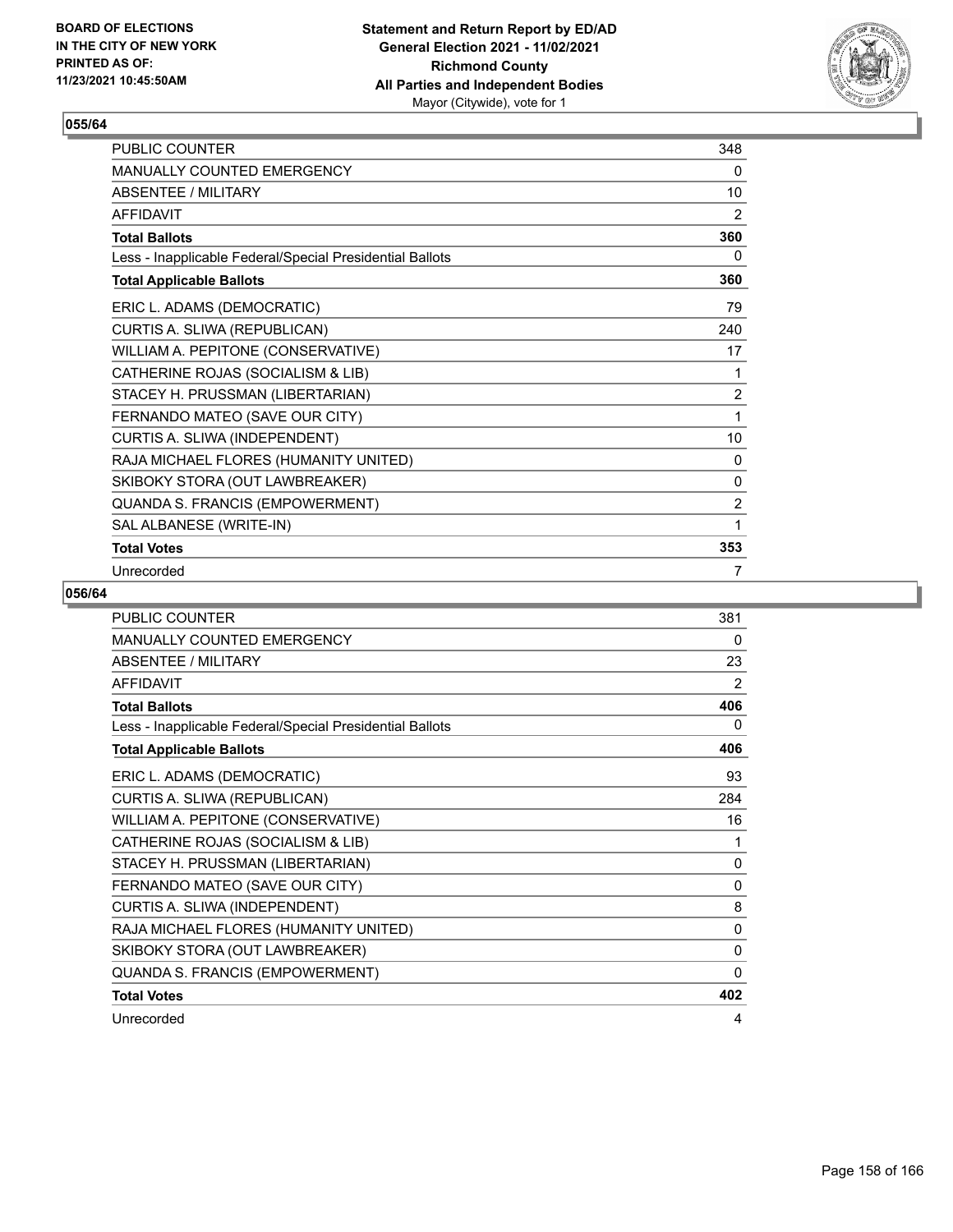

| PUBLIC COUNTER                                           | 228            |
|----------------------------------------------------------|----------------|
| MANUALLY COUNTED EMERGENCY                               | 0              |
| <b>ABSENTEE / MILITARY</b>                               | $\overline{7}$ |
| <b>AFFIDAVIT</b>                                         | 1              |
| <b>Total Ballots</b>                                     | 236            |
| Less - Inapplicable Federal/Special Presidential Ballots | 0              |
| <b>Total Applicable Ballots</b>                          | 236            |
| ERIC L. ADAMS (DEMOCRATIC)                               | 60             |
| CURTIS A. SLIWA (REPUBLICAN)                             | 162            |
| WILLIAM A. PEPITONE (CONSERVATIVE)                       | 7              |
| CATHERINE ROJAS (SOCIALISM & LIB)                        | 2              |
| STACEY H. PRUSSMAN (LIBERTARIAN)                         | 1              |
| FERNANDO MATEO (SAVE OUR CITY)                           | 0              |
| CURTIS A. SLIWA (INDEPENDENT)                            | 0              |
| RAJA MICHAEL FLORES (HUMANITY UNITED)                    | 1              |
| SKIBOKY STORA (OUT LAWBREAKER)                           | 0              |
| QUANDA S. FRANCIS (EMPOWERMENT)                          | $\mathbf{0}$   |
| <b>Total Votes</b>                                       | 233            |
| Unrecorded                                               | 3              |

| <b>PUBLIC COUNTER</b>                                    | 364          |
|----------------------------------------------------------|--------------|
| <b>MANUALLY COUNTED EMERGENCY</b>                        | 0            |
| <b>ABSENTEE / MILITARY</b>                               | 8            |
| AFFIDAVIT                                                | 1            |
| <b>Total Ballots</b>                                     | 373          |
| Less - Inapplicable Federal/Special Presidential Ballots | 0            |
| <b>Total Applicable Ballots</b>                          | 373          |
| ERIC L. ADAMS (DEMOCRATIC)                               | 71           |
| CURTIS A. SLIWA (REPUBLICAN)                             | 272          |
| WILLIAM A. PEPITONE (CONSERVATIVE)                       | 20           |
| CATHERINE ROJAS (SOCIALISM & LIB)                        | 1            |
| STACEY H. PRUSSMAN (LIBERTARIAN)                         | $\mathbf{0}$ |
| FERNANDO MATEO (SAVE OUR CITY)                           | 0            |
| CURTIS A. SLIWA (INDEPENDENT)                            | 4            |
| RAJA MICHAEL FLORES (HUMANITY UNITED)                    | 0            |
| SKIBOKY STORA (OUT LAWBREAKER)                           | $\mathbf{0}$ |
| QUANDA S. FRANCIS (EMPOWERMENT)                          | 1            |
| LISA PALMA-MCSHERRY (WRITE-IN)                           | 1            |
| <b>Total Votes</b>                                       | 370          |
| Unrecorded                                               | 3            |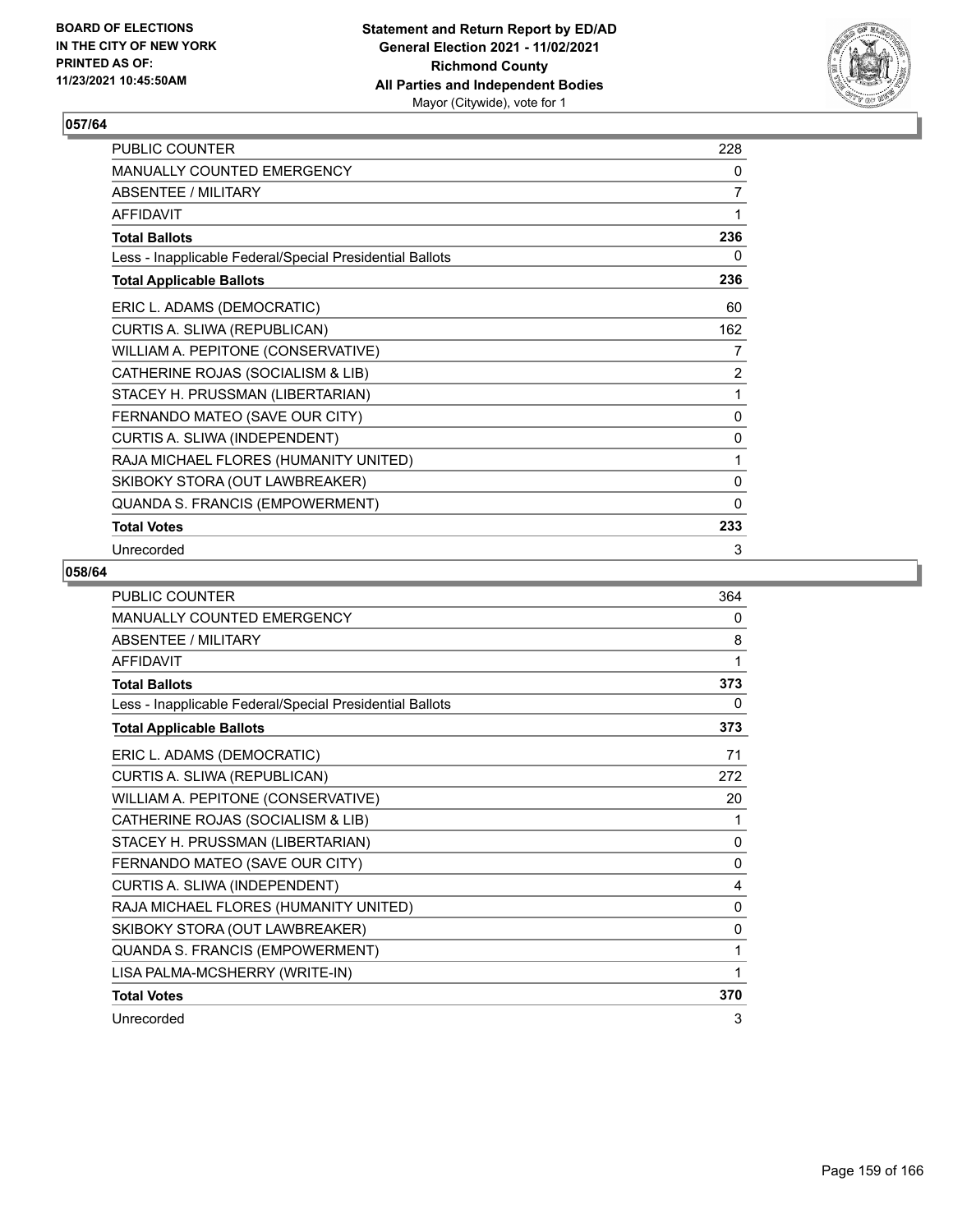

| PUBLIC COUNTER                                           | 281 |
|----------------------------------------------------------|-----|
| MANUALLY COUNTED EMERGENCY                               | 0   |
| <b>ABSENTEE / MILITARY</b>                               | 8   |
| <b>AFFIDAVIT</b>                                         | 1   |
| <b>Total Ballots</b>                                     | 290 |
| Less - Inapplicable Federal/Special Presidential Ballots | 0   |
| <b>Total Applicable Ballots</b>                          | 290 |
| ERIC L. ADAMS (DEMOCRATIC)                               | 56  |
| CURTIS A. SLIWA (REPUBLICAN)                             | 212 |
| WILLIAM A. PEPITONE (CONSERVATIVE)                       | 6   |
| CATHERINE ROJAS (SOCIALISM & LIB)                        | 3   |
| STACEY H. PRUSSMAN (LIBERTARIAN)                         | 1   |
| FERNANDO MATEO (SAVE OUR CITY)                           | 0   |
| CURTIS A. SLIWA (INDEPENDENT)                            | 2   |
| RAJA MICHAEL FLORES (HUMANITY UNITED)                    | 0   |
| SKIBOKY STORA (OUT LAWBREAKER)                           | 0   |
| QUANDA S. FRANCIS (EMPOWERMENT)                          | 0   |
| <b>Total Votes</b>                                       | 280 |
| Unrecorded                                               | 10  |

| PUBLIC COUNTER                                           | 178          |
|----------------------------------------------------------|--------------|
| <b>MANUALLY COUNTED EMERGENCY</b>                        | 0            |
| <b>ABSENTEE / MILITARY</b>                               | 9            |
| <b>AFFIDAVIT</b>                                         | 1            |
| <b>Total Ballots</b>                                     | 188          |
| Less - Inapplicable Federal/Special Presidential Ballots | 0            |
| <b>Total Applicable Ballots</b>                          | 188          |
| ERIC L. ADAMS (DEMOCRATIC)                               | 38           |
| CURTIS A. SLIWA (REPUBLICAN)                             | 135          |
| WILLIAM A. PEPITONE (CONSERVATIVE)                       | 9            |
| CATHERINE ROJAS (SOCIALISM & LIB)                        | 0            |
| STACEY H. PRUSSMAN (LIBERTARIAN)                         | 1            |
| FERNANDO MATEO (SAVE OUR CITY)                           | $\mathbf{0}$ |
| CURTIS A. SLIWA (INDEPENDENT)                            | 1            |
| RAJA MICHAEL FLORES (HUMANITY UNITED)                    | 0            |
| SKIBOKY STORA (OUT LAWBREAKER)                           | $\mathbf{0}$ |
| QUANDA S. FRANCIS (EMPOWERMENT)                          | $\mathbf{0}$ |
| <b>Total Votes</b>                                       | 184          |
| Unrecorded                                               | 4            |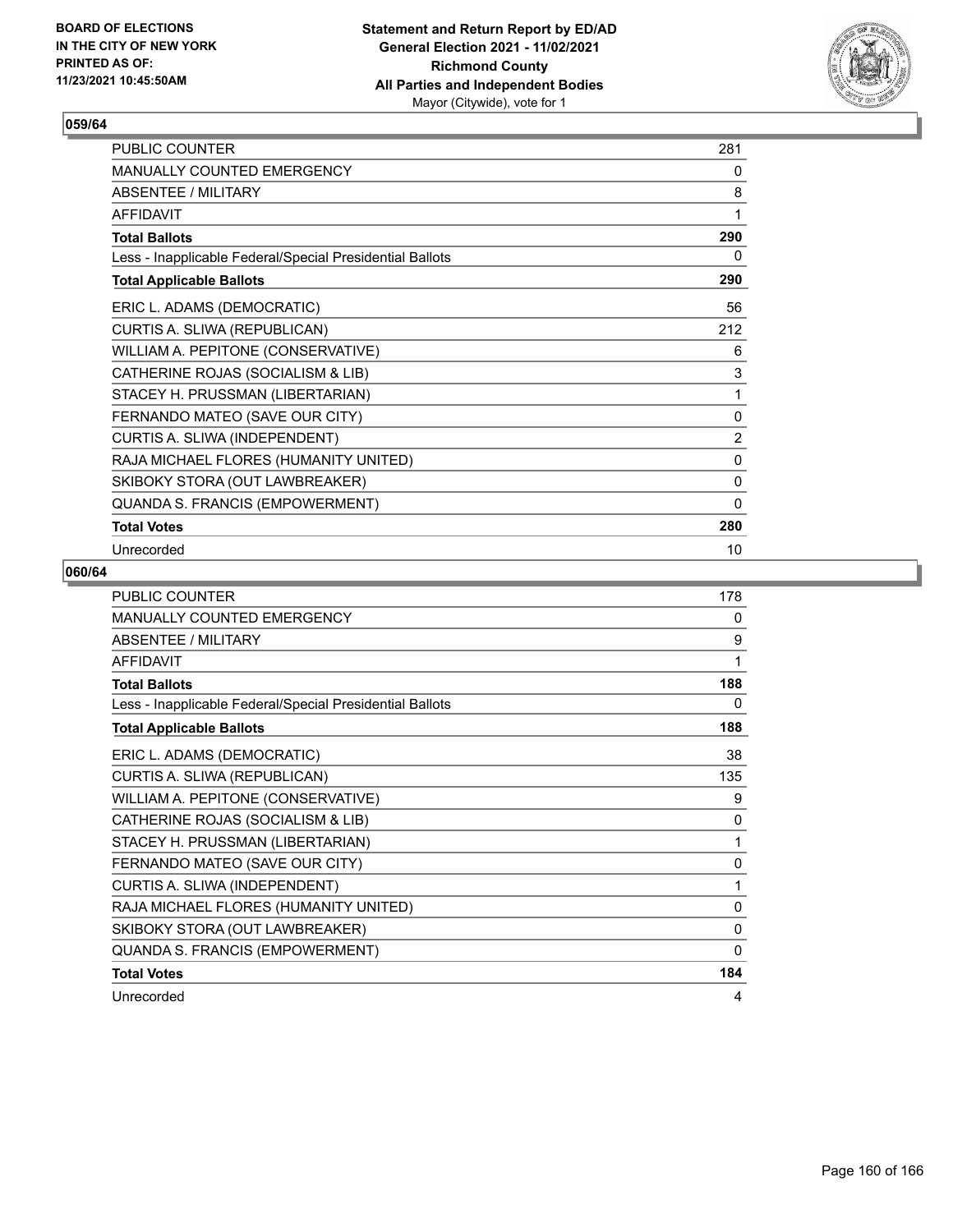

| PUBLIC COUNTER                                           | 215          |
|----------------------------------------------------------|--------------|
| MANUALLY COUNTED EMERGENCY                               | 0            |
| ABSENTEE / MILITARY                                      | 28           |
| <b>AFFIDAVIT</b>                                         | 0            |
| <b>Total Ballots</b>                                     | 243          |
| Less - Inapplicable Federal/Special Presidential Ballots | 0            |
| <b>Total Applicable Ballots</b>                          | 243          |
| ERIC L. ADAMS (DEMOCRATIC)                               | 85           |
| CURTIS A. SLIWA (REPUBLICAN)                             | 142          |
| WILLIAM A. PEPITONE (CONSERVATIVE)                       | 3            |
| CATHERINE ROJAS (SOCIALISM & LIB)                        | $\mathsf 3$  |
| STACEY H. PRUSSMAN (LIBERTARIAN)                         | $\pmb{0}$    |
| FERNANDO MATEO (SAVE OUR CITY)                           | $\pmb{0}$    |
| CURTIS A. SLIWA (INDEPENDENT)                            | 3            |
| RAJA MICHAEL FLORES (HUMANITY UNITED)                    | 0            |
| SKIBOKY STORA (OUT LAWBREAKER)                           | 0            |
| QUANDA S. FRANCIS (EMPOWERMENT)                          | $\mathbf{0}$ |
| <b>Total Votes</b>                                       | 236          |
| Unrecorded                                               | 7            |

| PUBLIC COUNTER                                           | 312            |
|----------------------------------------------------------|----------------|
| <b>MANUALLY COUNTED EMERGENCY</b>                        | 0              |
| <b>ABSENTEE / MILITARY</b>                               | 22             |
| <b>AFFIDAVIT</b>                                         | 3              |
| <b>Total Ballots</b>                                     | 337            |
| Less - Inapplicable Federal/Special Presidential Ballots | 0              |
| <b>Total Applicable Ballots</b>                          | 337            |
| ERIC L. ADAMS (DEMOCRATIC)                               | 65             |
| CURTIS A. SLIWA (REPUBLICAN)                             | 247            |
| WILLIAM A. PEPITONE (CONSERVATIVE)                       | 8              |
| CATHERINE ROJAS (SOCIALISM & LIB)                        | $\overline{2}$ |
| STACEY H. PRUSSMAN (LIBERTARIAN)                         | $\mathbf{0}$   |
| FERNANDO MATEO (SAVE OUR CITY)                           | 0              |
| CURTIS A. SLIWA (INDEPENDENT)                            | 3              |
| RAJA MICHAEL FLORES (HUMANITY UNITED)                    | 1              |
| SKIBOKY STORA (OUT LAWBREAKER)                           | 0              |
| QUANDA S. FRANCIS (EMPOWERMENT)                          | 0              |
| DAVID JOSEPH SLATER, III (WRITE-IN)                      | 1              |
| MARIETTA CANNING (WRITE-IN)                              | $\overline{2}$ |
| <b>Total Votes</b>                                       | 329            |
| Unrecorded                                               | 8              |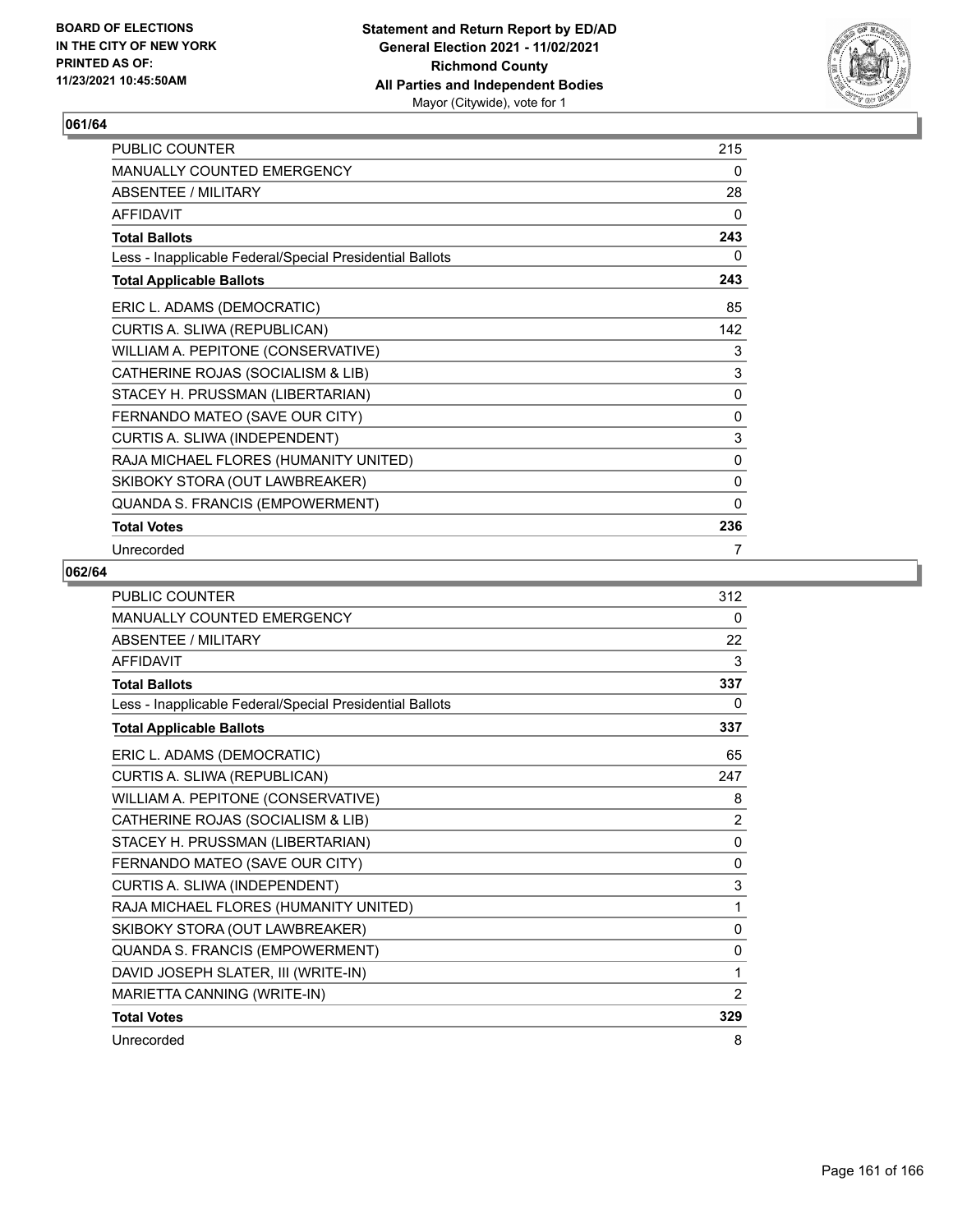

| PUBLIC COUNTER                                           | 269          |
|----------------------------------------------------------|--------------|
| MANUALLY COUNTED EMERGENCY                               | 0            |
| ABSENTEE / MILITARY                                      | 17           |
| <b>AFFIDAVIT</b>                                         | 1            |
| <b>Total Ballots</b>                                     | 287          |
| Less - Inapplicable Federal/Special Presidential Ballots | 0            |
| <b>Total Applicable Ballots</b>                          | 287          |
| ERIC L. ADAMS (DEMOCRATIC)                               | 74           |
| CURTIS A. SLIWA (REPUBLICAN)                             | 184          |
| WILLIAM A. PEPITONE (CONSERVATIVE)                       | 14           |
| CATHERINE ROJAS (SOCIALISM & LIB)                        | 5            |
| STACEY H. PRUSSMAN (LIBERTARIAN)                         | 0            |
| FERNANDO MATEO (SAVE OUR CITY)                           | 0            |
| CURTIS A. SLIWA (INDEPENDENT)                            | 6            |
| RAJA MICHAEL FLORES (HUMANITY UNITED)                    | 0            |
| SKIBOKY STORA (OUT LAWBREAKER)                           | 0            |
| QUANDA S. FRANCIS (EMPOWERMENT)                          | $\mathbf{0}$ |
| <b>Total Votes</b>                                       | 283          |
| Unrecorded                                               | 4            |

| <b>PUBLIC COUNTER</b>                                    | $\Omega$     |
|----------------------------------------------------------|--------------|
| <b>MANUALLY COUNTED EMERGENCY</b>                        | $\mathbf{0}$ |
| ABSENTEE / MILITARY                                      | $\mathbf{0}$ |
| <b>AFFIDAVIT</b>                                         | $\mathbf{0}$ |
| <b>Total Ballots</b>                                     | 0            |
| Less - Inapplicable Federal/Special Presidential Ballots | $\mathbf{0}$ |
| <b>Total Applicable Ballots</b>                          | 0            |
| ERIC L. ADAMS (DEMOCRATIC)                               | 0            |
| CURTIS A. SLIWA (REPUBLICAN)                             | 0            |
| WILLIAM A. PEPITONE (CONSERVATIVE)                       | 0            |
| CATHERINE ROJAS (SOCIALISM & LIB)                        | 0            |
| STACEY H. PRUSSMAN (LIBERTARIAN)                         | 0            |
| FERNANDO MATEO (SAVE OUR CITY)                           | 0            |
| CURTIS A. SLIWA (INDEPENDENT)                            | $\Omega$     |
| RAJA MICHAEL FLORES (HUMANITY UNITED)                    | $\Omega$     |
| SKIBOKY STORA (OUT LAWBREAKER)                           | $\Omega$     |
| QUANDA S. FRANCIS (EMPOWERMENT)                          | $\Omega$     |
| <b>Total Votes</b>                                       | $\mathbf{0}$ |
|                                                          |              |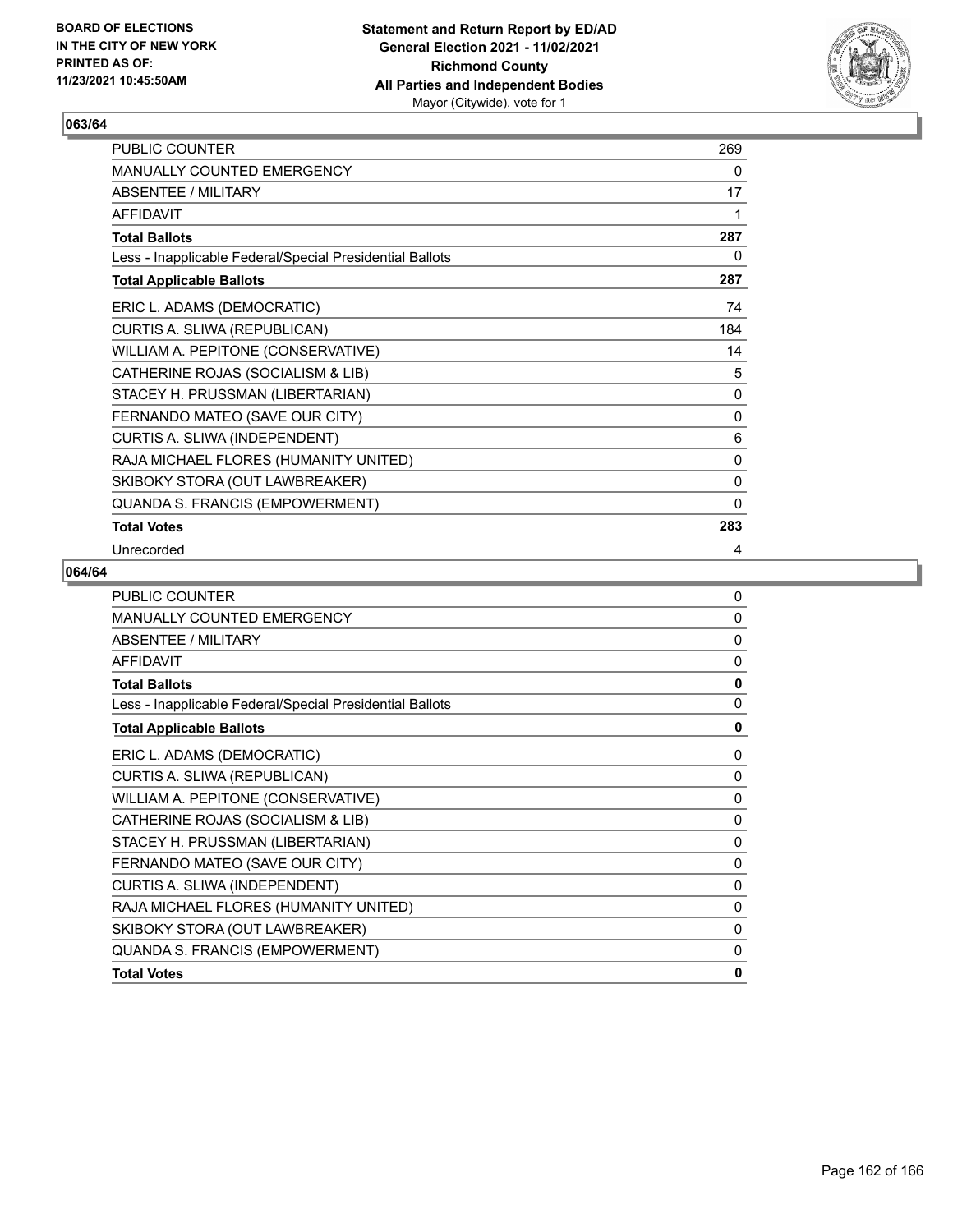

| PUBLIC COUNTER                                           | 0 |
|----------------------------------------------------------|---|
| <b>MANUALLY COUNTED EMERGENCY</b>                        | 0 |
| ABSENTEE / MILITARY                                      | 0 |
| <b>AFFIDAVIT</b>                                         | 0 |
| <b>Total Ballots</b>                                     | 0 |
| Less - Inapplicable Federal/Special Presidential Ballots | 0 |
| <b>Total Applicable Ballots</b>                          | 0 |
| ERIC L. ADAMS (DEMOCRATIC)                               | 0 |
| CURTIS A. SLIWA (REPUBLICAN)                             | 0 |
| WILLIAM A. PEPITONE (CONSERVATIVE)                       | 0 |
| CATHERINE ROJAS (SOCIALISM & LIB)                        | 0 |
| STACEY H. PRUSSMAN (LIBERTARIAN)                         | 0 |
| FERNANDO MATEO (SAVE OUR CITY)                           | 0 |
| CURTIS A. SLIWA (INDEPENDENT)                            | 0 |
| RAJA MICHAEL FLORES (HUMANITY UNITED)                    | 0 |
| SKIBOKY STORA (OUT LAWBREAKER)                           | 0 |
| QUANDA S. FRANCIS (EMPOWERMENT)                          | 0 |
| <b>Total Votes</b>                                       | 0 |

| <b>PUBLIC COUNTER</b>                                    | 0        |
|----------------------------------------------------------|----------|
| MANUALLY COUNTED EMERGENCY                               | 0        |
| ABSENTEE / MILITARY                                      | $\Omega$ |
| <b>AFFIDAVIT</b>                                         | $\Omega$ |
| <b>Total Ballots</b>                                     | 0        |
| Less - Inapplicable Federal/Special Presidential Ballots | 0        |
| <b>Total Applicable Ballots</b>                          | 0        |
| ERIC L. ADAMS (DEMOCRATIC)                               | 0        |
| CURTIS A. SLIWA (REPUBLICAN)                             | 0        |
| WILLIAM A. PEPITONE (CONSERVATIVE)                       | 0        |
| CATHERINE ROJAS (SOCIALISM & LIB)                        | 0        |
| STACEY H. PRUSSMAN (LIBERTARIAN)                         | 0        |
| FERNANDO MATEO (SAVE OUR CITY)                           | 0        |
| CURTIS A. SLIWA (INDEPENDENT)                            | 0        |
| RAJA MICHAEL FLORES (HUMANITY UNITED)                    | 0        |
| SKIBOKY STORA (OUT LAWBREAKER)                           | 0        |
| QUANDA S. FRANCIS (EMPOWERMENT)                          | 0        |
| <b>Total Votes</b>                                       | 0        |
|                                                          |          |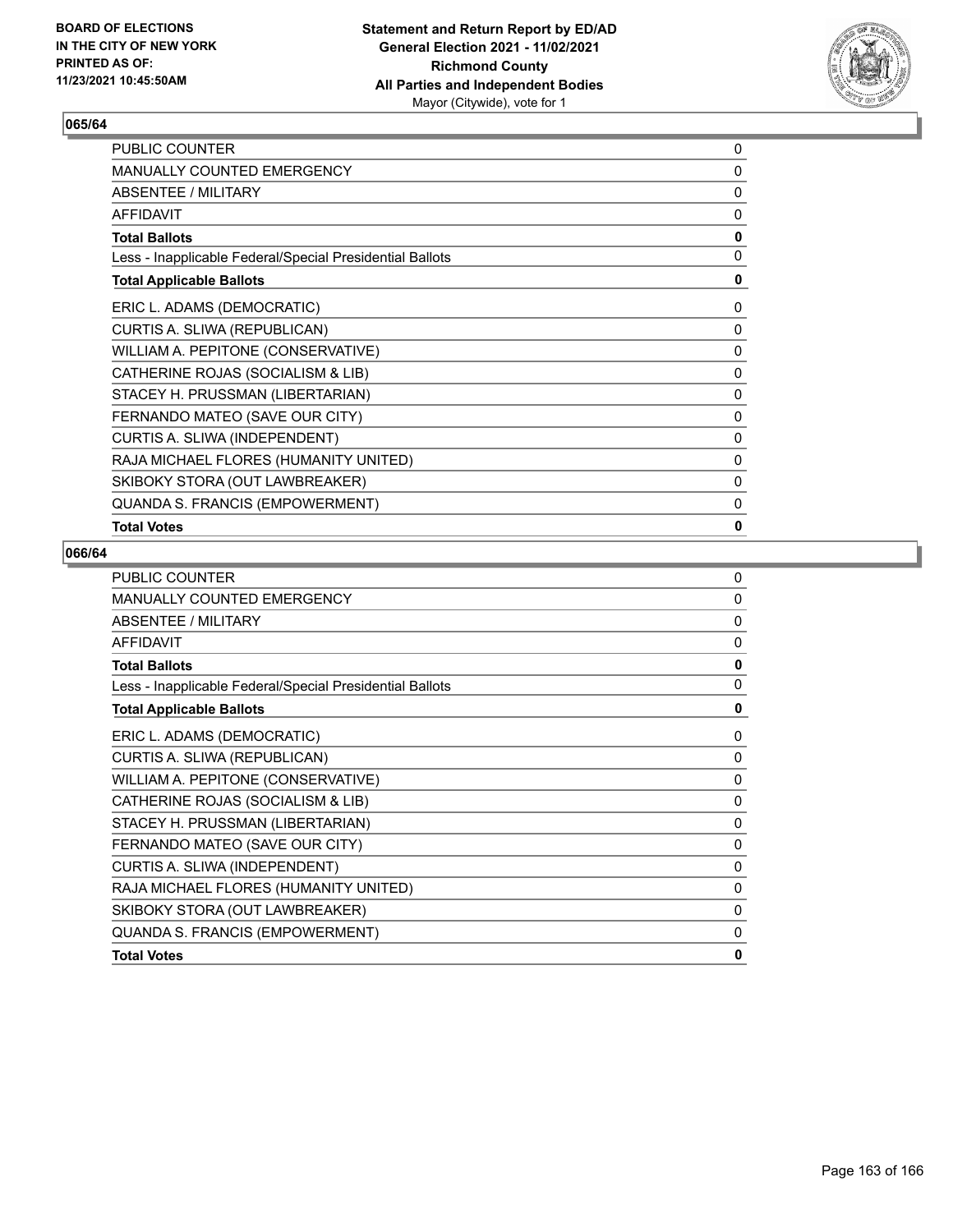

| PUBLIC COUNTER                                           | 0 |
|----------------------------------------------------------|---|
| <b>MANUALLY COUNTED EMERGENCY</b>                        | 0 |
| ABSENTEE / MILITARY                                      | 0 |
| <b>AFFIDAVIT</b>                                         | 0 |
| <b>Total Ballots</b>                                     | 0 |
| Less - Inapplicable Federal/Special Presidential Ballots | 0 |
| <b>Total Applicable Ballots</b>                          | 0 |
| ERIC L. ADAMS (DEMOCRATIC)                               | 0 |
| CURTIS A. SLIWA (REPUBLICAN)                             | 0 |
| WILLIAM A. PEPITONE (CONSERVATIVE)                       | 0 |
| CATHERINE ROJAS (SOCIALISM & LIB)                        | 0 |
| STACEY H. PRUSSMAN (LIBERTARIAN)                         | 0 |
| FERNANDO MATEO (SAVE OUR CITY)                           | 0 |
| CURTIS A. SLIWA (INDEPENDENT)                            | 0 |
| RAJA MICHAEL FLORES (HUMANITY UNITED)                    | 0 |
| SKIBOKY STORA (OUT LAWBREAKER)                           | 0 |
| QUANDA S. FRANCIS (EMPOWERMENT)                          | 0 |
| <b>Total Votes</b>                                       | 0 |

| <b>PUBLIC COUNTER</b>                                    | 0        |
|----------------------------------------------------------|----------|
| MANUALLY COUNTED EMERGENCY                               | $\Omega$ |
| ABSENTEE / MILITARY                                      | $\Omega$ |
| <b>AFFIDAVIT</b>                                         | $\Omega$ |
| <b>Total Ballots</b>                                     | 0        |
| Less - Inapplicable Federal/Special Presidential Ballots | 0        |
| <b>Total Applicable Ballots</b>                          | 0        |
| ERIC L. ADAMS (DEMOCRATIC)                               | 0        |
| CURTIS A. SLIWA (REPUBLICAN)                             | 0        |
| WILLIAM A. PEPITONE (CONSERVATIVE)                       | 0        |
| CATHERINE ROJAS (SOCIALISM & LIB)                        | 0        |
| STACEY H. PRUSSMAN (LIBERTARIAN)                         | 0        |
| FERNANDO MATEO (SAVE OUR CITY)                           | 0        |
| CURTIS A. SLIWA (INDEPENDENT)                            | 0        |
| RAJA MICHAEL FLORES (HUMANITY UNITED)                    | 0        |
| SKIBOKY STORA (OUT LAWBREAKER)                           | 0        |
| QUANDA S. FRANCIS (EMPOWERMENT)                          | 0        |
| <b>Total Votes</b>                                       | 0        |
|                                                          |          |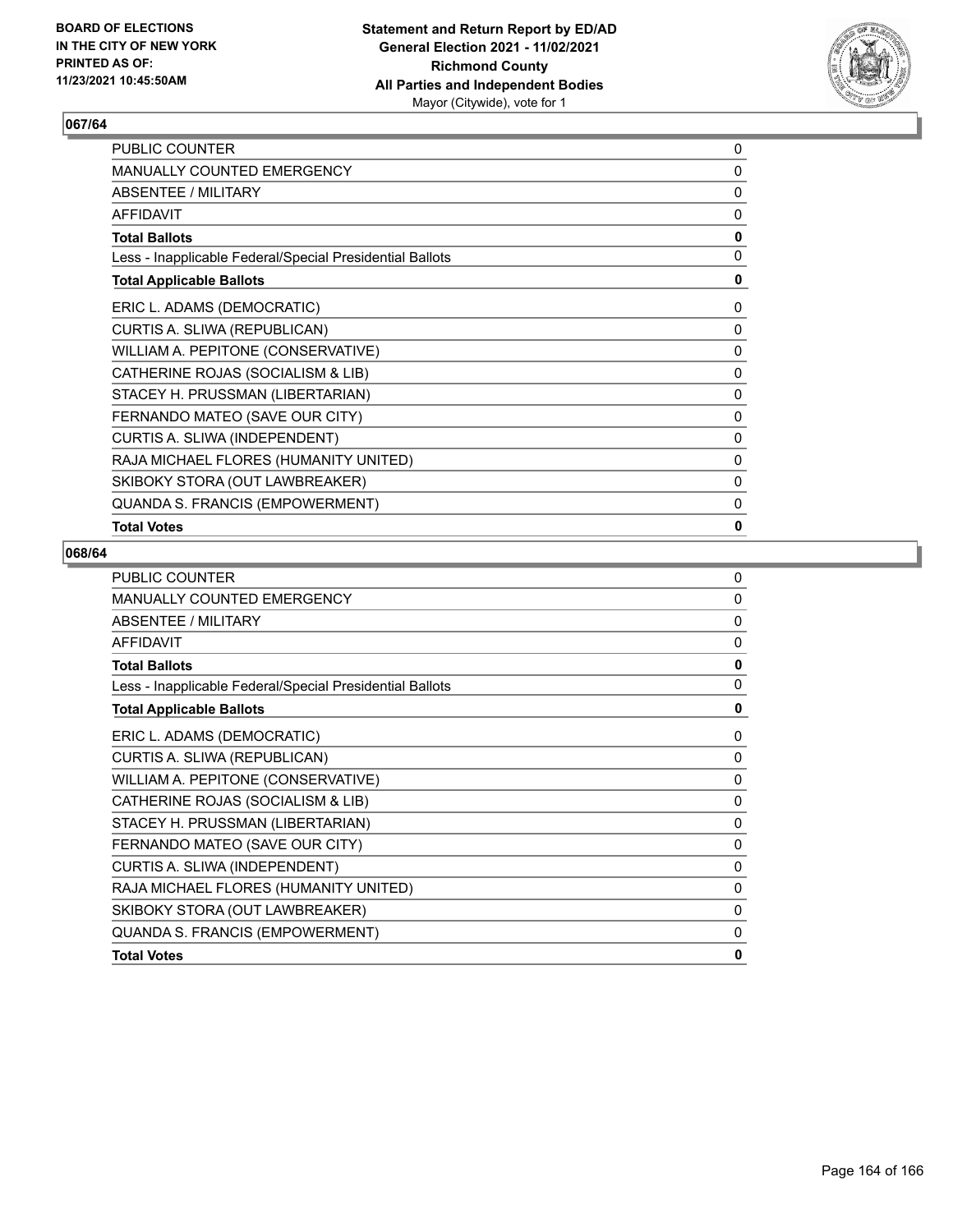

| PUBLIC COUNTER                                           | 0 |
|----------------------------------------------------------|---|
| <b>MANUALLY COUNTED EMERGENCY</b>                        | 0 |
| ABSENTEE / MILITARY                                      | 0 |
| <b>AFFIDAVIT</b>                                         | 0 |
| <b>Total Ballots</b>                                     | 0 |
| Less - Inapplicable Federal/Special Presidential Ballots | 0 |
| <b>Total Applicable Ballots</b>                          | 0 |
| ERIC L. ADAMS (DEMOCRATIC)                               | 0 |
| CURTIS A. SLIWA (REPUBLICAN)                             | 0 |
| WILLIAM A. PEPITONE (CONSERVATIVE)                       | 0 |
| CATHERINE ROJAS (SOCIALISM & LIB)                        | 0 |
| STACEY H. PRUSSMAN (LIBERTARIAN)                         | 0 |
| FERNANDO MATEO (SAVE OUR CITY)                           | 0 |
| CURTIS A. SLIWA (INDEPENDENT)                            | 0 |
| RAJA MICHAEL FLORES (HUMANITY UNITED)                    | 0 |
| SKIBOKY STORA (OUT LAWBREAKER)                           | 0 |
| QUANDA S. FRANCIS (EMPOWERMENT)                          | 0 |
| <b>Total Votes</b>                                       | 0 |

| <b>PUBLIC COUNTER</b>                                    | $\Omega$     |
|----------------------------------------------------------|--------------|
| <b>MANUALLY COUNTED EMERGENCY</b>                        | $\Omega$     |
| ABSENTEE / MILITARY                                      | 0            |
| <b>AFFIDAVIT</b>                                         | 0            |
| <b>Total Ballots</b>                                     | 0            |
| Less - Inapplicable Federal/Special Presidential Ballots | $\mathbf{0}$ |
| <b>Total Applicable Ballots</b>                          | 0            |
| ERIC L. ADAMS (DEMOCRATIC)                               | 0            |
| CURTIS A. SLIWA (REPUBLICAN)                             | 0            |
| WILLIAM A. PEPITONE (CONSERVATIVE)                       | 0            |
| CATHERINE ROJAS (SOCIALISM & LIB)                        | 0            |
| STACEY H. PRUSSMAN (LIBERTARIAN)                         | 0            |
| FERNANDO MATEO (SAVE OUR CITY)                           | 0            |
| CURTIS A. SLIWA (INDEPENDENT)                            | 0            |
| RAJA MICHAEL FLORES (HUMANITY UNITED)                    | 0            |
| SKIBOKY STORA (OUT LAWBREAKER)                           | 0            |
| QUANDA S. FRANCIS (EMPOWERMENT)                          | 0            |
| <b>Total Votes</b>                                       | $\mathbf{0}$ |
|                                                          |              |